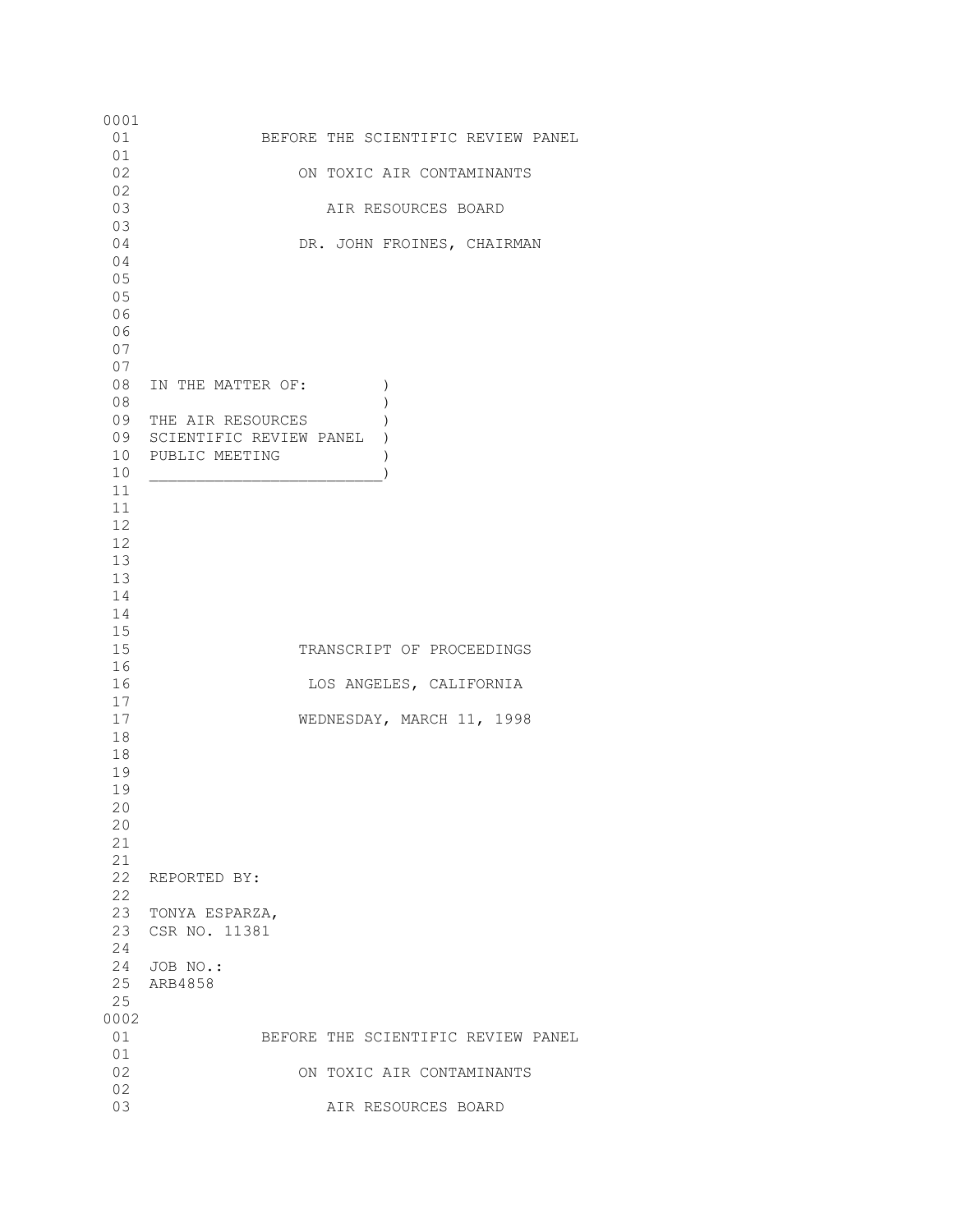03 DR. JOHN FROINES, CHAIRMAN 04 05 05 06 06 07 07 08 IN THE MATTER OF:  $)$  08 ) 09 THE AIR RESOURCES ) 09 SCIENTIFIC REVIEW PANEL ) 10 PUBLIC MEEETING )  $10$  ) 11 11 12 12 13 13 14 14 15 15 TRANSCRIPT OF PROCEEDINGS, 16 16 TAKEN AT SUNSET VILLAGE COVEL COMMONS, 17 17 330 DE NEVE DRIVE, UNIVERSITY OF CALIFORNIA, 18 18 LOS ANGELES, CALIFORNIA, COMMENCING AT 19<br>19 9:07 A.M., ON WEDNESDAY, MARCH 11, 1998, 20<br>20 HEARD BEFORE JOHN FROINES, CHAIRMAN, 21 21 REPORTED BY TONYA ESPARZA, CSR NO. 11381, 22 22 A CERTIFIED SHORTHAND REPORTER IN AND FOR 23 23 THE STATE OF CALIFORNIA. 24 24 25 25 0003 01 I N D E X 01 02 SPEAKERS: PAGE 02 03 DR. JOE MAUDERLY 15 03 04 DR. BARBARA ZIELINSKA 33 04 05 DR. ERIC GARSHICK 75 05 06 DR. TOM SMITH 90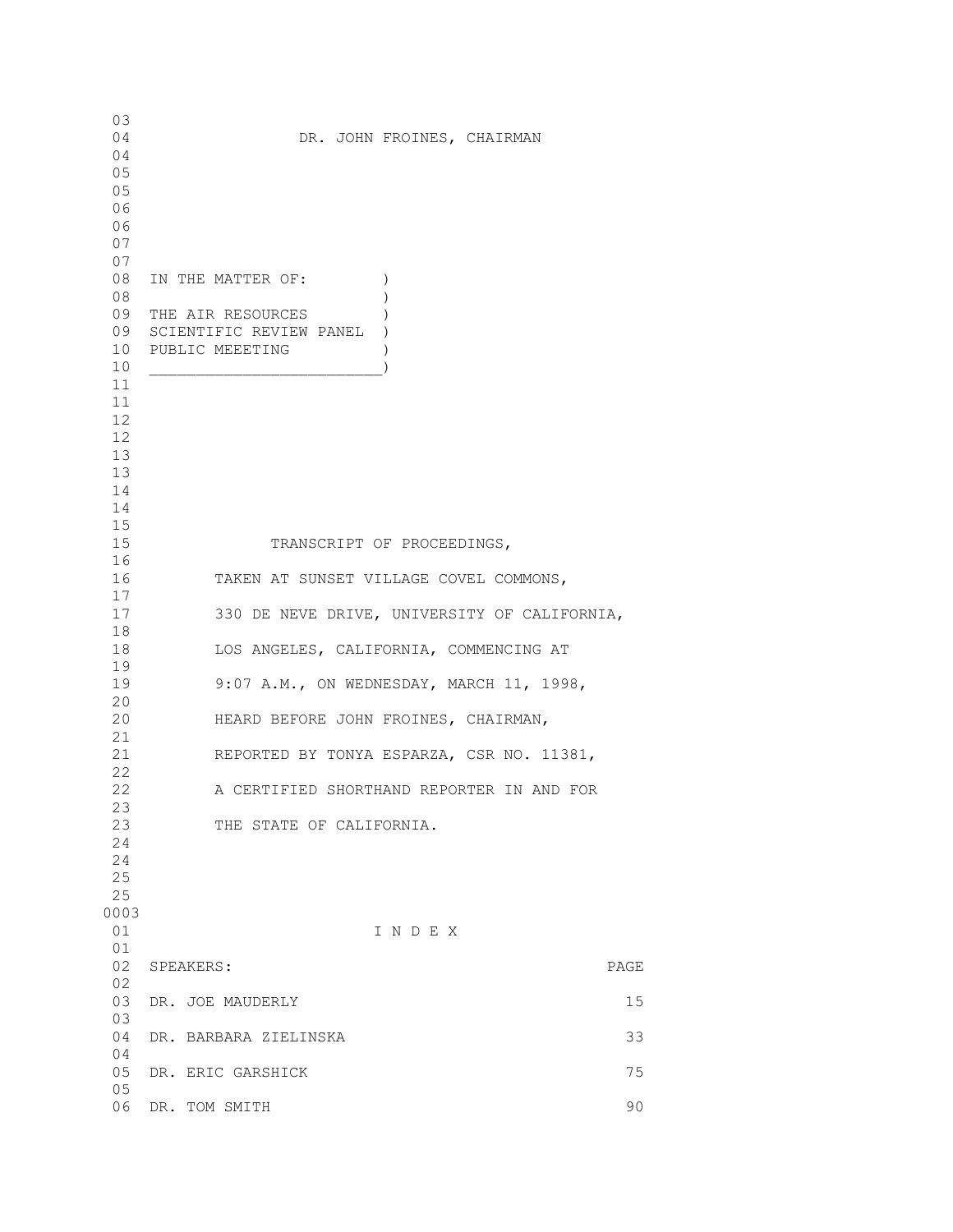| 06<br>07<br>07<br>08<br>08<br>09<br>09<br>10<br>$10$<br>11<br>11<br>12<br>12<br>13<br>13<br>14<br>14<br>15<br>15<br>16<br>16<br>17<br>$17$<br>18<br>18<br>19<br>19<br>20<br>20<br>21<br>21<br>22<br>22<br>23<br>23<br>24 | DR. ALLAN SMITH       | 96                                                                                                                                    |
|--------------------------------------------------------------------------------------------------------------------------------------------------------------------------------------------------------------------------|-----------------------|---------------------------------------------------------------------------------------------------------------------------------------|
|                                                                                                                                                                                                                          | DR. KATHARINE HAMMOND | 109                                                                                                                                   |
|                                                                                                                                                                                                                          | DR. THOMAS MACK       | 126                                                                                                                                   |
|                                                                                                                                                                                                                          | DR. DUNCAN THOMAS     | 167                                                                                                                                   |
|                                                                                                                                                                                                                          | DR. KENNY CRUMP       | 178                                                                                                                                   |
|                                                                                                                                                                                                                          | DR. DALE HATTIS       | 196                                                                                                                                   |
|                                                                                                                                                                                                                          | DR. STAN DAWSON       | 214                                                                                                                                   |
| 24<br>25                                                                                                                                                                                                                 |                       |                                                                                                                                       |
| 25<br>0004                                                                                                                                                                                                               |                       |                                                                                                                                       |
| 01                                                                                                                                                                                                                       | 01 APPEARANCES:       |                                                                                                                                       |
| 02<br>02<br>03<br>03<br>04<br>04<br>05<br>05<br>06<br>06<br>07                                                                                                                                                           | CHAIRMAN:             | JOHN FROINES                                                                                                                          |
|                                                                                                                                                                                                                          | PANEL MEMBERS:        | PAUL BLANC<br>GARY FRIEDMAN<br>CRAIG BYUS<br>HANSPETER WITSCHI<br>JAMES SEIBER<br>ANTHONY FUCALORO<br>STANTON GLANTZ<br>PETER KENNEDY |
| 07<br>08<br>08<br>09                                                                                                                                                                                                     | OMBUDSMEN:            | WILLIAM C. LOCKETT<br>PETER MATTHEWS                                                                                                  |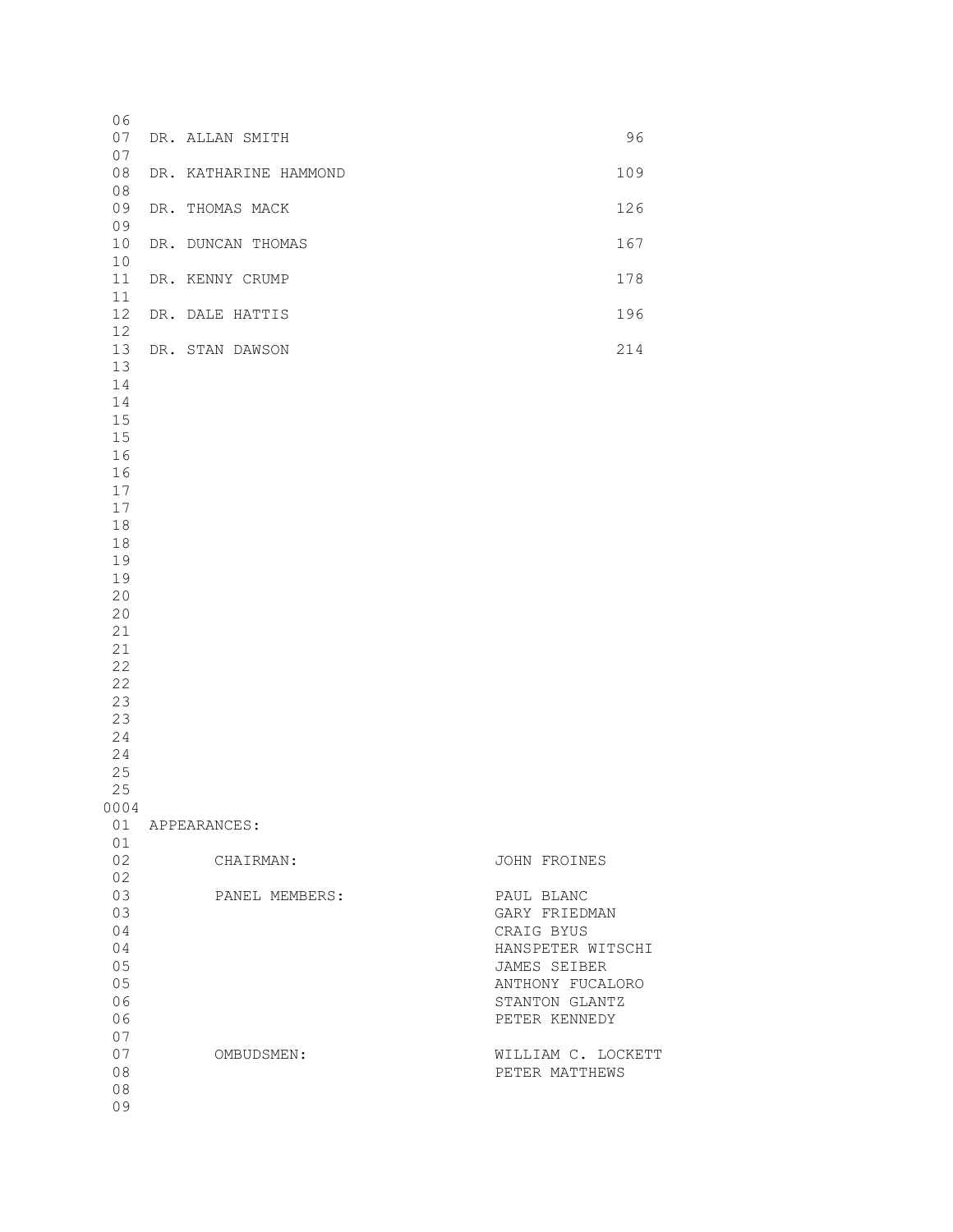01 LOS ANGELES, CALIFORNIA, WEDNESDAY, MARCH 11, 1998<br>02 9:07 A.M. 02 9:07 A.M. 04<br>05 DR. FROINES: AS WE GET STARTED, I WANT TO 06 INTRODUCE TWO PEOPLE WHO ARE HERE WHO I BELIEVE ARE 07 IMPORTANT TO THE LONG-TERM PROCESS THAT WE'RE INVOLVED IN 08 WITH RESPECT TO DIESEL EXHAUST. 09 THE FIRST IS BILL FRIEDMAN FROM THE U.C.L.A. 10 SCHOOL OF MEDICINE WHERE HE IS ASSOCIATE DEAN, AND HE IS A 11 MEMBER OF THE BOARD. AND SO HE'S HERE AND WILL BE 12 LISTENING CAREFULLY BECAUSE HE'LL HAVE TO ADDRESS THIS 13 ISSUE COME JULY. 14 AND THE SECOND PERSON I WANTED TO INTRODUCE 15 TO YOU, AND I DON'T SEE HIM, IS MIKE KENNY WHO IS THE 16 EXECUTIVE OFFICER OF THE A.R.B., AND MIKE MUST BE OUT OF 17 THE ROOM. BUT WE'LL GET BACK TO HIM. 18 I -- I WANT TO MAKE A FEW REMARKS AT THE 19 BEGINNING BEFORE I TURN IT OVER TO GEORGE ALEXEEFF, AND 20 I'LL TRY TO MAKE THEM BRIEF, BUT THERE'S A NUMBER OF 21 POINTS I WANT TO COVER. 22 FIRST, I WANT TO WELCOME EVERYBODY WHO IS 23 HERE. THIS IS REALLY A LANDMARK MEETING FOR THE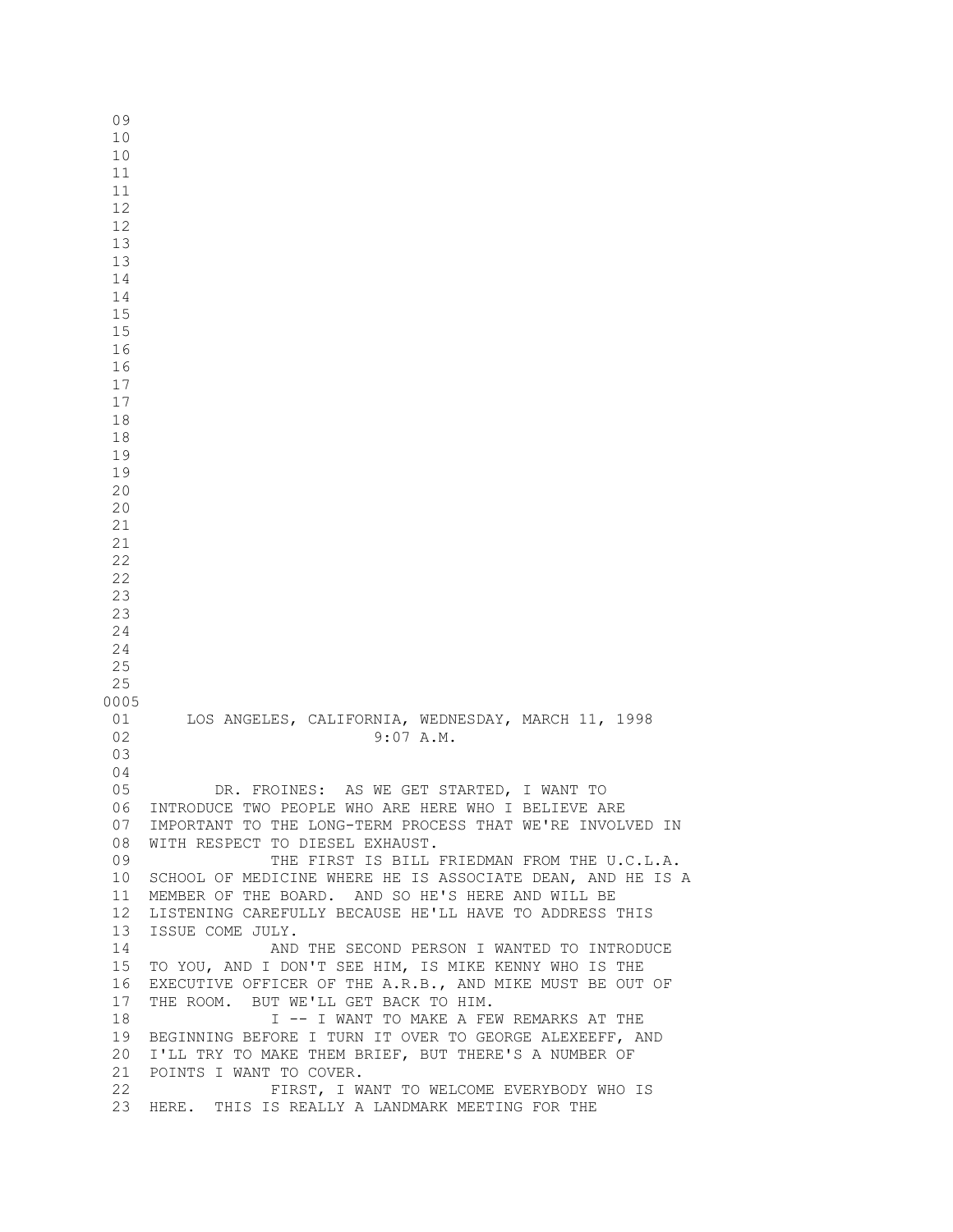24 SCIENTIFIC REVIEW PANEL. THE SCIENTIFIC REVIEW PANEL WAS 25 ESTABLISHED IN 1983, AND SINCE THAT TIME, WE HAVE NEVER 0006 01 TAKEN PUBLIC TESTIMONY AT AN S.R.P. MEETING. WE HAVE 02 ALWAYS FELT THAT WE WOULD SUPPORT THE NOTION OF WORKSHOPS 03 AND OTHER GET TOGETHERS, BUT WE HAVE NEVER TAKEN DIRECT 04 PUBLIC TESTIMONY AT A MEETING, AND SO THIS REPRESENTS A 05 FIRST. 06 WE'RE DOING THIS BECAUSE WE THINK THE 07 SCIENTIFIC ISSUES ASSOCIATED WITH DIESEL EXHAUST ARE OF 08 SUCH SIGNIFICANCE THAT IT WAS IN EVERYBODY'S BEST INTEREST 09 TO HOLD A MEETING AND TO HEAR FROM LEADING SCIENTIST WHO'S 10 HAVE CONDUCTED RESEARCH IN THE AREA OF DIESEL EXHAUSTS AND 11 THE HEALTH EFFECTS ASSOCIATED WITH IT. 12 MIKE KENNY JUST WALKED IN, SO HE CAN RAISE 13 HIS HAND -- WAVE HIS HAND SO YOU ALL KNOW THAT HE'S THE 14 EXECUTIVE OFFICER WHO IS HERE. 15 THE SECOND THING IS THAT THERE WERE A NUMBER 16 OF AFFECTED PARTIES WHO FELT THAT IT WAS IMPORTANT FOR THE 17 PANEL TO HEAR RESPECTED SCIENTISTS; FOR EXAMPLE, 18 JOE MAUDERLY AND ERIC GARSHICK AND OTHERS WHOSE POINTS OF 19 VIEW THEY FELT WERE IMPORTANT TO HAVE HEARD BY THE PANEL 20 IN A DIRECT FASHION. AND SO WE'VE ATTEMPTED TO BE 21 RESPONSIVE. 22 IN GENERAL, THIS ISSUE HAS RAISED KEEN 23 INDUSTRY IN THE COMMUNITY AT LARGE, AND SO WE ALL FELT 24 THAT IT WOULD BE BEST SERVED IF WE HAD A MEETING LIKE 25 THIS, BREAKING OUR TRADITIONAL POLICY AND GETTING INPUT -- 0007 01 THE BEST POSSIBLE INPUT WE COULD AS THIS PROCESS MOVED 02 FORWARD. CLEARLY, IT'S AN ISSUE OF CONSIDERABLE CONCERN 03 AND MAGNITUDE. 04 SO WHETHER WE HAVE THESE IN THE FUTURE WILL 05 IN SOME PARTS DEPEND ON HOW WELL WE DO TODAY, BUT AT LEAST 06 WE'RE GOING TO TAKE A SHOT AT HAVING A MEETING IN WHICH WE 07 HAVE STRONG SCIENTIFIC INPUT TO -- TO THE PANEL. 08 AND -- AND I SHOULD SAY AT THE OUTSET THAT 09 THE INPUT TO THE PANEL TODAY WILL BE LIMITED TO SCIENCE. 10 WE'RE NOT TALKING ABOUT COST BENEFIT, RISK MANAGEMENT, 11 LEGAL ISSUES, ET CETERA, ET CETERA, ET CETERA. WE ARE 12 ONLY GOING TO HEAR FROM PERSONS AROUND ISSUES OF SCIENCE. 13 NOW, THERE ARE SOME LEADING SCIENTISTS WHO 14 WERE NOT ABLE TO ATTEND AND NOT INVITED. AARON COHEN FROM 15 H.E.I. IS NOT HERE, MOOGALVKAR FROM THE UNIVERSITY OF 16 WASHINGTON, ROGER MC CLELLAN FROM C.I.T., AND OTHERS WE 17 COULD NAME. THERE ARE CLEARLY SOME OUTSTANDING SCIENTISTS 18 IN THE COUNTRY WHO WE WOULD HAVE LIKE TO HAVE HAD, BUT FOR 19 THE SAKE OF TIME WE SIMPLY COULDN'T INVITE EVERYBODY. WE 20 WOULD HAVE LIKED TO. 21 I THINK THAT -- SO I'M VERY PLEASED TO 22 WELCOME THE PANEL AND THE SPEAKERS AND THE AUDIENCE WHO 23 WILL BE PARTICIPATING. I THINK WE WILL HEAR SOME -- SOME 24 QUITE NEW INFORMATION FROM SOME OF THE SPEAKERS, AND I 25 THINK THAT'S GOOD AS WE GO THROUGH THE DAY, AND I HOPE 0008 01 THAT WE WILL HEAR NEW INFORMATION THAT WILL ADD TO WHAT WE 02 ALREADY HAVE CONSIDERED, AND I HOPE WILL HAVE SIGNIFICANT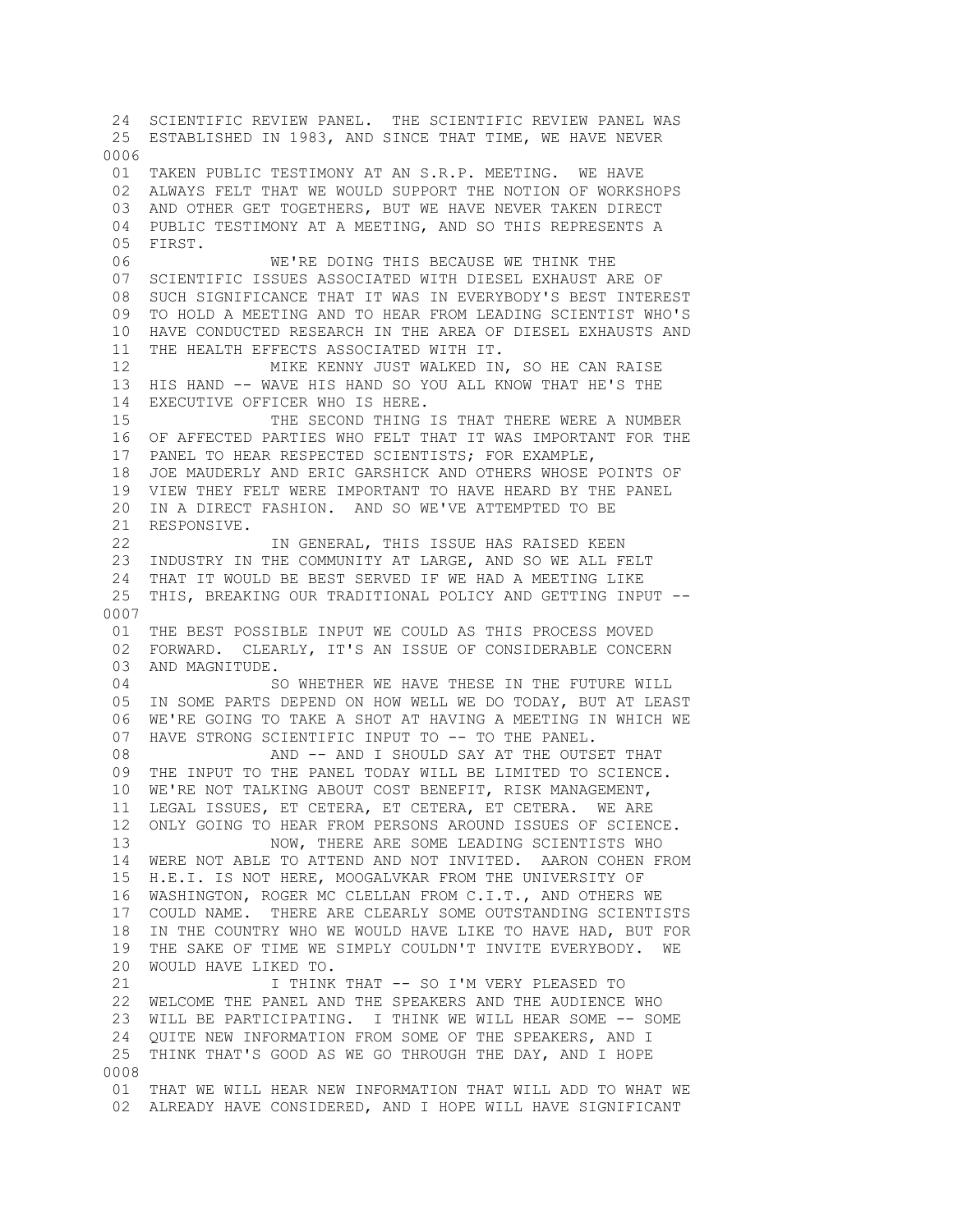03 DISCUSSION. 04 **I'M GOING TO BE TRYING TO BE A PRETTY TOUGH**  05 SERGEANT AT ARMS TODAY BECAUSE FOR THIS TO WORK, WE'RE 06 GOING TO HAVE TO STAY ON TRACK, AND THAT'S WHY I EVEN 07 DON'T WANT TO GO ON TOO LONG MYSELF HERE, BUT WE'RE GOING 08 TO ORGANIZE THE DAY AS FOLLOWS: THERE WILL BE NO 09 QUESTIONS AFTER EACH SPEAKER. WE WILL TAKE QUESTIONS 10 AFTER EACH GROUP OF SPEAKERS HAVE SPOKEN. AFTER A GROUP 11 OF SPEAKERS HAS SPOKEN, WE WILL ASK IF EITHER OF THEM, IN 12 THE CASE OF -- FOR EXAMPLE, BARBARA AND JOE, WANT TO 13 COMMENT ON EACH OTHERS PRESENTATIONS. 14 IF THERE ARE NO -- IF THERE ARE NO DISCUSSION 15 OR EXCHANGE AT THAT POINT, THEN WE WILL OPEN IT UP TO 16 QUESTIONS AND ANSWERS IN DISCUSSION FROM THE SCIENTIFIC 17 REVIEW PANEL AND OTHER SPEAKERS. 18 SO THERE WILL BE -- ATTEMPT TO BE A DIALOGUE 19 AFTER EACH SESSION OCCURS BETWEEN THE PEOPLE WHO WERE 20 SITTING AT THIS TABLE. 21 **IF THERE IS TIME AT THE END OF EACH** 22 QUESTION-ANSWER PERIOD, AND THE DISCUSSION HAS -- HAS DIED 23 OUT, THEN I WILL TAKE QUESTIONS FROM THE FLOOR. BUT FOR 24 THE MOST PART, WE WON'T BE TAKING QUESTIONS FROM THE FLOOR 25 UNTIL THERE IS TIME. 0009 01 TOWARDS THE END OF THE DAY, WE'VE ALLOTTED 02 QUITE A BIT OF TIME FOR DISCUSSION, AND TOWARDS THE END OF 03 THE DAY I THINK WE WILL OPEN IT UP FOR MORE DISCUSSION 04 FROM THE FLOOR IN ORDER THAT WE TRY AND HEAR FROM 05 EVERYONE. 06 BUT FOR THE MOST PART, WE'RE GOING TO HAVE 07 DISCUSSION BETWEEN SPEAKERS -- DISCUSSIONS BETWEEN 08 SPEAKERS, PEOPLE WHO ARE SPEAKERS, BUT NOT HAVING GIVEN 09 THEIR TALK AND THE SCIENTIFIC REVIEW PANEL TO HAVE A 10 REASONABLY DISCIPLINED LEVEL OF DISCUSSION. 11 SO THAT -- THAT IS SORT OF THE GROUND RULES 12 FOR TODAY. 13 NOW, THIS -- AT THIS POINT, THIS PANEL HAS 14 NOT FORMALLY TAKEN UP THE DOCUMENT. WE WILL FORMALLY 15 DISCUSS THE DOCUMENT AT OUR MEETING IN APRIL, WHICH IS 16 APRIL 22ND. THE AIR RESOURCES BOARD PRESUMABLY WILL HEAR 17 THE DISCUSSION ABOUT DIESEL IN THEIR MEETING ON JULY 23RD. 18 SO THE PROCESS IS MOVING TO -- TO CLOSURE. 19 I DO WANT TO EMPHASIZE A COUPLE OF POINTS 20 BEFORE TURNING IT OVER TO GEORGE. ONE IS THAT IN CARRYING 21 OUT OUR MANDATE, IT'S IMPORTANT TO REMEMBER THAT THE 22 HEALTH AND SAFETY CODE SECTION 39650(E) OF THE STATE OF 23 CALIFORNIA SPECIFICALLY STATES WHILE ABSOLUTE AND 24 UNDISPUTED SCIENTIFIC EVIDENCE MAY NOT BE AVAILABLE TO 25 DETERMINE THE EXACT NATURE AND EXTENT OF RISKS, IT IS 0010 01 NECESSARY TO TAKE ACTION TO PROTECT PUBLIC HEALTH. 02 WE UNDERSTAND THAT WITH RESPECT TO DIESEL 03 THERE'RE GOING TO BE UNCERTAINTIES. ALL THE SCIENTIFIC 04 ISSUES ARE NOT GOING TO BE RESOLVED IN THIS MEETING WITH 05 THESE DOCUMENTS AND WITH OTHER NEW INPUT THAT OCCURS; AND 06 THAT WE BELIEVE THAT ADDITIONAL RESEARCH IS NECESSARY TO 07 CLARIFY THOSE ISSUES.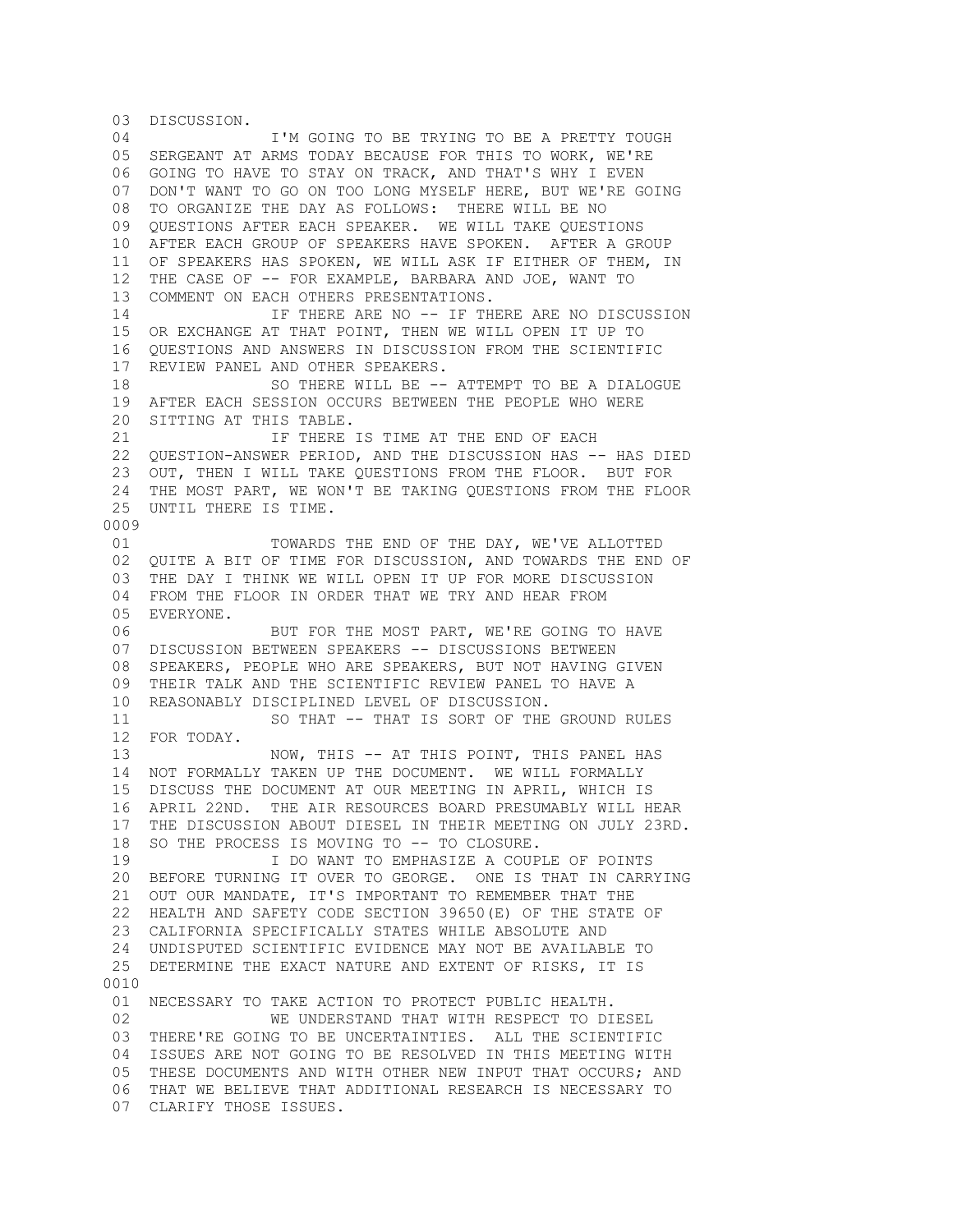08 BUT THAT DOESN'T PREVENT US FROM FINDING A 09 CHEMICAL AS A TOXIC AIR CONTAMINANT, AND IT'S IMPORTANT TO 10 REALIZE THAT -- THAT WE ARE MAKING DECISIONS WITHIN A 11 CONTEXT OF UNCERTAINTY AND RECOGNIZING AND ACKNOWLEDGING 12 UNCERTAINTY, BUT ALSO RECOGNIZING THAT THERE IS A PUBLIC 13 HEALTH NEED TO MAKE DECISIONS. AND SO WITHIN THAT 14 CONTEXT, WE CAN GO FORWARD. 15 IN THAT REGARD, AT SOME LEVEL, WE'RE LOOKING 16 AT ISSUES THAT WE CAN DEFINE ON A QUALITATIVE BASIS. IS 17 DIESEL EXHAUST A LUNG CARCINOGEN? DOES IT PRODUCE 18 NON-RESPIRATORY MORBIDITY AND MORTALITY? ARE THERE 19 IMMUNOLOGIC EFFECTS ASSOCIATED WITH? ARE THERE PRODUCTIVE 20 EFFECTS ASSOCIATED WITH IT? IS THERE GENOTOXICITY? 21 THERE ARE A SERIES OF QUALITATIVE ISSUES THAT 22 I HOPE WE CAN COME TO SOME GENERAL AGREEMENT ON. I THINK 23 IN THE AREA OF QUANTITATIVE RISK ASSESSMENT THERE ARE 24 GOING TO BE DIFFERENCES, THERE ARE GOING TO BE 25 UNCERTAINTIES, AND HOPEFULLY OVER TIME THOSE UNCERTAINTIES 0011 01 CAN BE RESOLVED. 02 BUT THE FINDING OF A TOXIC AIR CONTAMINANT IS 03 NOT DEPENDENT UPON HAVING THE RISK ASSESSMENT HAVE 04 BE -- SOMETHING OF A GOLD STANDARD. AND I THINK IT'S VERY 05 IMPORTANT TO UNDERSTAND THAT; THAT THE DESIGNATION OF A 06 TOXIC AIR CONTAMINANT DEPENDS UPON OUR FINDING OF 07 SIGNIFICANT HEALTH EFFECTS TO -- TO MAKE THAT DESIGNATION 08 POSSIBLE. 09 THE LAST THING I WANT TO EMPHASIZE, AND I'VE 10 ALREADY SORT OF ALLUDED TO IT, IS THAT WHAT WE'RE TALKING 11 ABOUT HERE TODAY IS LUNG CANCER FOR THE MOST PART, OR THE 12 CARCINOGENESIS OF DIESEL EXHAUST. WE ARE NOT TALKING ABOUT EXCESS BRONCHITIC -- 14 BRONCHITIC SYMPTOMS OF COUGH AND PHLEGM. WE'RE NOT 15 TALKING ABOUT WHEEZING, DECREMENTS IN PULMONARY FUNCTION; 16 THAT IS, WE'RE NOT TALKING ABOUT ACUTE AND CHRONIC 17 RESPIRATORY EFFECTS ASSOCIATED WITH DIESEL. 18 WE'RE NOT TALKING ABOUT INFLAMMATORY EFFECTS 19 ASSOCIATED WITH DIESEL EXHAUST EXPOSURE IN ANIMALS, EXCEPT 20 INSOFAR AS JOE ADDRESSES THAT IN RELATIONSHIP TO CANCER. 21 AND WE'RE NOT TALKING SO MUCH ABOUT -- WE 22 WON'T BE TALKING ABOUT REPRODUCTIVE EFFECTS OR IMMUNOLOGIC 23 EFFECTS. 24 IN OTHER WORDS, THERE ARE A SERIES OF AREAS 25 THAT ARE EXTREMELY IMPORTANT AND THAT THIS PANEL HAS TO 0012 01 REVIEW WITH GREAT CARE BEFORE THE APRIL MEETING; THAT IS, 02 THE NONCANCER EFFECTS SO THAT WE MAKE SURE THAT WE'RE 03 ADDRESSING THE WHOLE PACKAGE AND NOT HAVE THE DEBATE BE -- 04 BE -- END UP BEING VERY NARROWLY FOCUSED. 05 SO THOSE ARE THE REMARKS I THOUGHT WERE 06 IMPORTANT TO TRY AND SET SOMETHING OF A CONTEXT FOR THE 07 MEETING, AND NOW WHAT I WOULD LIKE TO DO IS TURN IT OVER 08 TO GEORGE ALEXEEFF WHO CAN GIVE US AN UPDATE ON THE ACTUAL 09 DOCUMENT PREPARATION. 10 GEORGE. 11 DR. ALEXEEFF: GOOD MORNING, EVERYONE. I'M 12 GEORGE ALEXEEFF. AND ON OCTOBER 16TH OF LAST YEAR WE MADE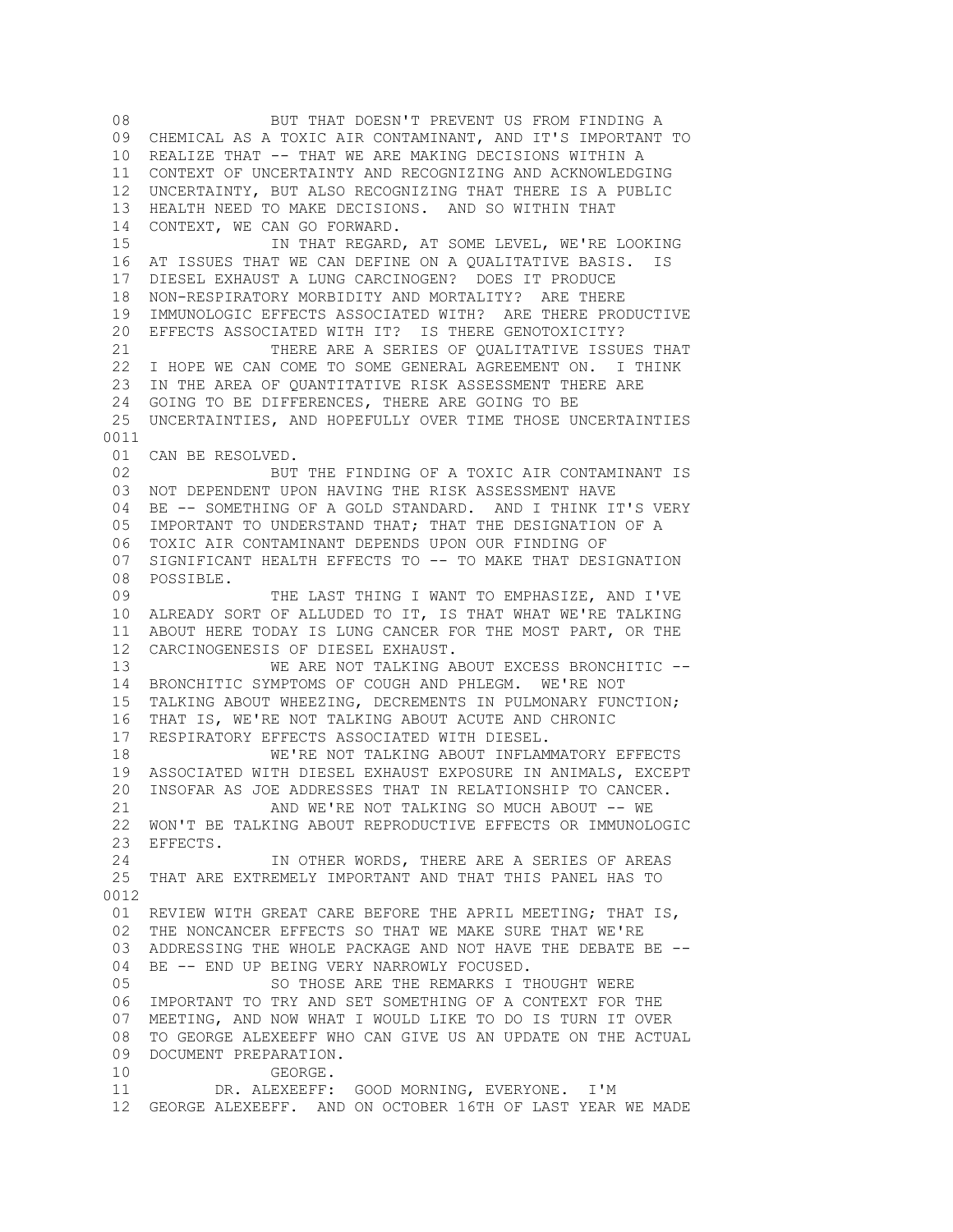13 A PRESENTATION TO THE SCIENTIFIC REVIEW PANEL REGARDING 14 SORT OF THE STATUS OF THE DIESEL DOCUMENT. AND AT THAT 15 POINT, WE SUMMARIZED THE COMMENTS THAT HAD BEEN PRESENTED 16 TO US IN WRITTEN FORM FROM A NUMBER OF -- A NUMBER OF 17 INDIVIDUALS ON OUR -- THE MAY '97 DOCUMENT. 18 AND IN -- IN THOSE DISCUSSIONS WE -- WE 19 INDICATED TO THE PANEL WHAT SOME OF THE KEY ISSUES THAT WE 20 FELT WERE -- THAT WERE -- THAT COULD POTENTIALLY AFFECT 21 THE DOCUMENT, AND THEY INCLUDED SOME OF THE ISSUES THAT I 22 THINK WE'LL PROBABLY HEAR TODAY, THOSE FROM LIKE 23 DR. GARSHICK AND DR. CRUMP, IN TERMS OF THE -- THE 24 CARCINOGENICITY OF DIESEL EXHAUST AND THE USE OF 25 PARTICULAR STUDIES ON THE -- FOR THE QUANTITATIVE --0013 01 HELLO -- FOR THE QUANTITATIVE RISK ASSESSMENT. 02 **I'LL JUST BRIEFLY SUMMARIZE IN RESPONSE TO**  03 THAT MEETING AND IN RESPONSE TO THE PUBLIC COMMENTS, WE 04 REVISED THE DOCUMENT. AND THE INDICATION IN THE DOCUMENT 05 GENERALLY -- IT STATES IN THE DOCUMENT WHICH SECTIONS WERE 06 REVISED. YOU COULD FIND THOSE. 07 BUT REGARDING THOSE FACTORS THAT AFFECT 08 CARCINOGENICITY, WE DID REVISE THE GENOTOXICITY SECTION 09 AND EXPANDED THE DISCUSSION OF BIOAVAILABILITY, ADDED SOME 10 ADDITIONAL STUDIES THAT WERE AVAILABLE IN LITERATURE OR 11 HAD BEEN BROUGHT TO OUR ATTENTION BY THE COMMENTS 12 REGARDING THE CARCINOGENICITY EFFECTS. WE ADDED SOME 13 ADDITIONAL STUDIES THAT WERE BROUGHT TO OUR ATTENTION 14 BY -- BY DR. MAUDERLY. WE HAD OTHER ADDITIONAL 15 CARCINOGENICITY STUDIES THAT HAD COME UP WITH REGARDS TO 16 INSTALLATION FOR ANIMALS, WE EXPANDED THE DISCUSSION ON 17 POTENTIAL MECHANISM OF ACTION. AND THEN WE ALSO MADE REVISIONS IN OUR -- IN 19 OUR META-ANALYSIS. WE ALSO, IN THE QUANTITATIVE RISK 20 ASSESSMENT, IN RESPONSE TO COMMENTS MADE BY DR. MAUDERLY 21 AND OTHERS, AND IN RESPONSE TO COMMENTS MADE AT -- BY THE 22 SCIENCE PANEL, OUR QUANTITATIVE RISK ASSESSMENT WAS -- WAS 23 REVISED SUCH THAT THE FINAL RANGE OF RISK IS NOT DEPENDENT 24 UPON THE ANIMAL DATA, BUT FOCUSES MORE ON THE HUMAN DATA 25 SINCE THERE IS HUMAN DATA AVAILABLE. 0014 01 AND FINALLY, I WOULD JUST LIKE TO MENTION 02 THAT WE HAVE ADDED ANOTHER APPENDIX, APPENDIX F, WHERE WE 03 KNOW THERE'S BEEN A LOT OF DISCUSSION AND -- REGARDING 04 SORT OF DISAGREEMENTS OR SCIENTIFIC DIFFERENT 05 INTERPRETATIONS, WHICH I'M SURE WE'LL HEAR SOME ABOUT 06 TODAY, REGARDING THE QUANTITATIVE RISK ASSESSMENT OF -- 07 ESPECIALLY THE GARSHICK COHORT STUDY. 08 AND TO TRY TO UNDERSTAND WHY PEOPLE WERE -- 09 DIFFERENT INVESTIGATORS WERE COMING UP WITH DIFFERENT 10 ANALYSES, WE ADDED AN APPENDIX F WHICH TRIED TO DESCRIBE 11 THE INFLUENCE OF CHANGING ASSUMPTIONS ON -- ON THE RESULTS 12 OF THE ANALYSIS. SO WE HOPE THAT PROVIDES SOME ADDITIONAL 13 INFORMATION TO EVERYONE. 14 AND OUR COMMENT -- THE IN TERMS OF THE 15 PROCESS, OUR COMMENT PERIOD CLOSES ON MARCH 30TH. SO WE 16 WOULD STILL BE ACCEPTING COMMENTS ON THIS PARTICULAR 17 DOCUMENT PRIOR TO THE SCIENTIFIC REVIEW PANEL MEETING.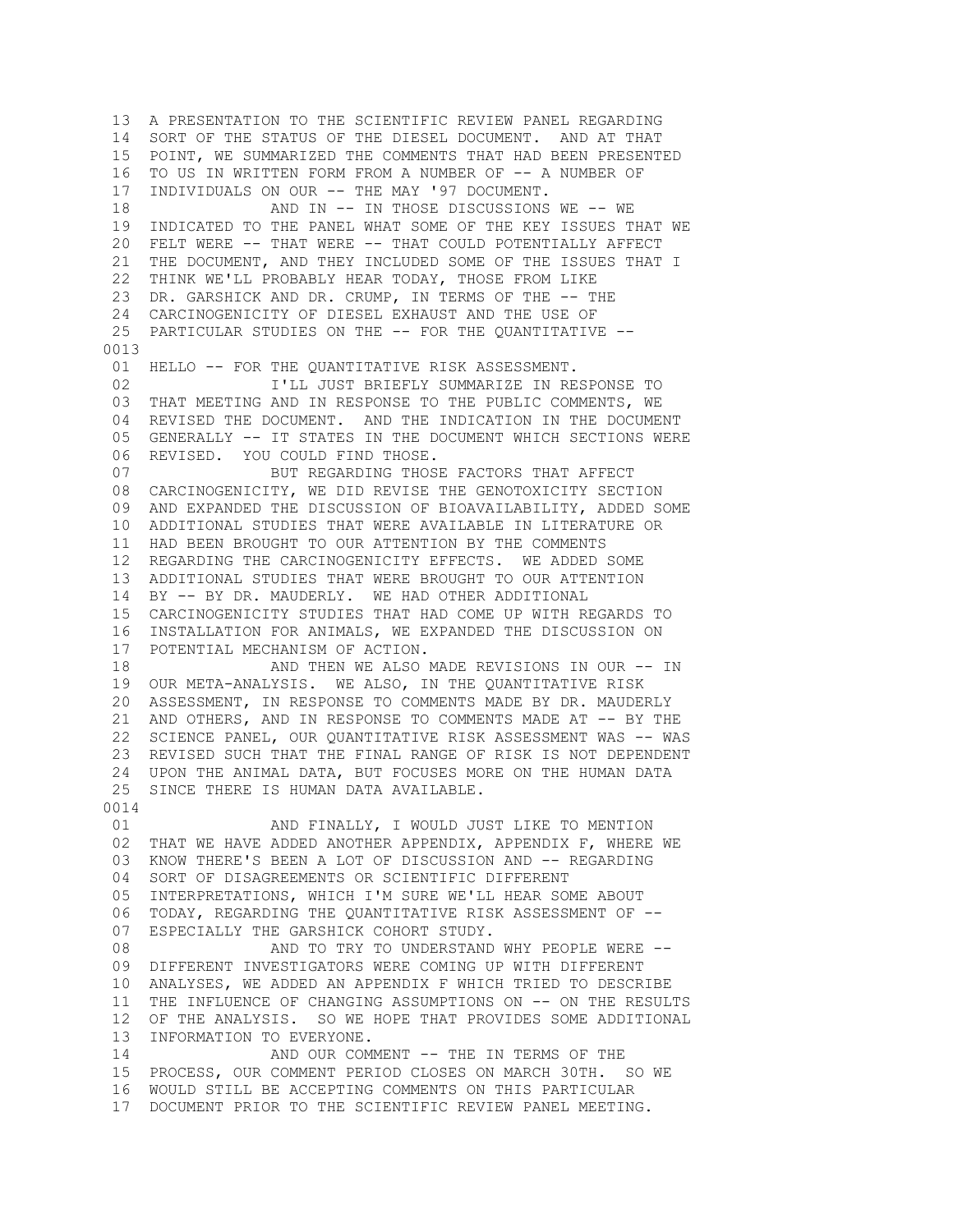18 DR. FROINES: SO HAS EVERYBODY GOT THAT, THAT THE 19 COMMENT PERIOD IS CLOSED ON MARCH 30TH. AND I WOULD URGE 20 PEOPLE TO SEND IN COMMENTS; AND OF COURSE, THE TIME IS 21 SHORT, BUT IF YOU HAVE COMMENTS THAT COME OUT OF THIS 22 MEETING, PLEASE GET COMMENTS IN THAT RELATE TO WHAT WAS -- 23 WHAT WAS BEING DISCUSSED AT THIS MEETING. 24 I DON'T KNOW WHEN THE TRANSCRIPT WILL BE 25 AVAILABLE. IT IS PROBABLY GOING TO BE LONGER THAN -- THAN 0015 01 YOU NEED. BUT PLEASE KEEP IN MIND THAT THIS -- THIS 02 MEETING IS ALSO COMMENTABLE UPON. 03 WE HAVE ANOTHER MEMBER OF THE BOARD, AIR 04 RESOURCES BOARD, WHO HAS JOINED US WHICH I THINK IS REALLY 05 TERRIFIC. JOE CALHOUN IS SOMEWHERE. HELLO. WELCOME. 06 AND WE'RE -- AND WE'RE DOING VERY WELL. 07 WE'RE AHEAD OF THE GAME SO FAR. IT'S ONLY 9:22. THAT 08 DOESN'T MEAN THAT EVERY SPEAKER CAN NOW JUST ADD A FEW 09 MINUTES ON TO THEIR RESPECTIVE TALKS. 10 SO WHY DON'T WE MOVE AHEAD, AND OUR FIRST 11 SPEAKER OF THE MORNING IS GOING TO BE JOE MAUDERLY WHO'S 12 WITH LOVELACE RESPIRATORY RESEARCH INSTITUTE OF -- OF 13 NEW MEXICO. 14 JOE IS DIRECTOR OF EXTERNAL AFFAIRS. HE'S 15 CHAIR OF THE U.S. E.P.A. CLEAN AIR SCIENCE COMMITTEE OF 16 THE U.S. E.P.A. SCIENCE ADVISORY BOARD, AND HIS RESEARCH 17 FOCUSES PRIMARILY ON PULMONARY TOXICOLOGY. AND HIS NAME 18 IS VERY WELL KNOWN TO ALL OF US IN THE ROOM, AND SO WE 19 WELCOME HIM. 20 DR. MAUDERLY: WELL, THANK YOU. I THINK THIS ONE 21 WILL DO. 22 MY EXPERTISE, TO THE EXTENT THAT THERE IS 23 ANY, LIES IN THE FIELD OF TOXICOLOGY AND A NUMBER OF YEARS 24 SPENT TRYING TO UNDERSTAND THE UTILITY OF ANIMALS, VARIOUS 25 LABORATORY ANIMAL MODELS, FOR PREDICTING 0016 01 PATHOPHYSIOLOGICAL PROCESSES IN HUMANS. 02 STARTING OUT FROM A RESPIRATORY FUNCTION 03 VIEWPOINT AND NOW, A LOT OF THIS EFFORT HAS BEEN FOCUSED 04 ON RESPONSES TO PARTICLES REGARDING DIESEL EXHAUST AND 05 MANY OTHER THINGS. 06 I'M PUTTING THIS SLIDE UP WHILE I'M WARMING 07 UP HERE SO THAT NO ONE WILL MISTAKE MY MESSAGE. THIS IS 08 MY ONLY MESSAGE, AND I'M JUST GOING TO EXPAND ON IT. 09 I APPRECIATE THE OPPORTUNITY TO COME AND TALK 10 TODAY. THE -- THE PURPOSE OF THIS APPARENTLY HAS EVOLVED 11 A BIT. INITIALLY, IT WAS SORT OF TO REVIEW THE BACKGROUND 12 OF THIS INFORMATION. 13 LAST NIGHT, I UNDERSTAND THAT'S NOT THE -- 14 THE CASE, THAT I SHOULD RESPOND FOR SUCCINCTLY TO THE 15 PRESENT DRAFT DOCUMENT AND ASSUME THAT YOU ALL HAVE HEARD 16 THE BACKGROUND OF THE ANIMAL STUDIES MANY TIMES, AND I 17 THINK MOST OF YOU HAVE. 18 SO I WON'T DO MUCH MORE THAN PRESENT 19 INFORMATION THAT SUPPORTS MY -- MY PREMISES. THIS 20 INFORMATION IS ALL PUBLISHED IN THE LITERATURE. I'LL SHOW 21 YOU NOTHING THAT IS NOT AT THIS TIME. 22 I SUBMITTED WRITTEN COMMENTS SOME TIME AGO IN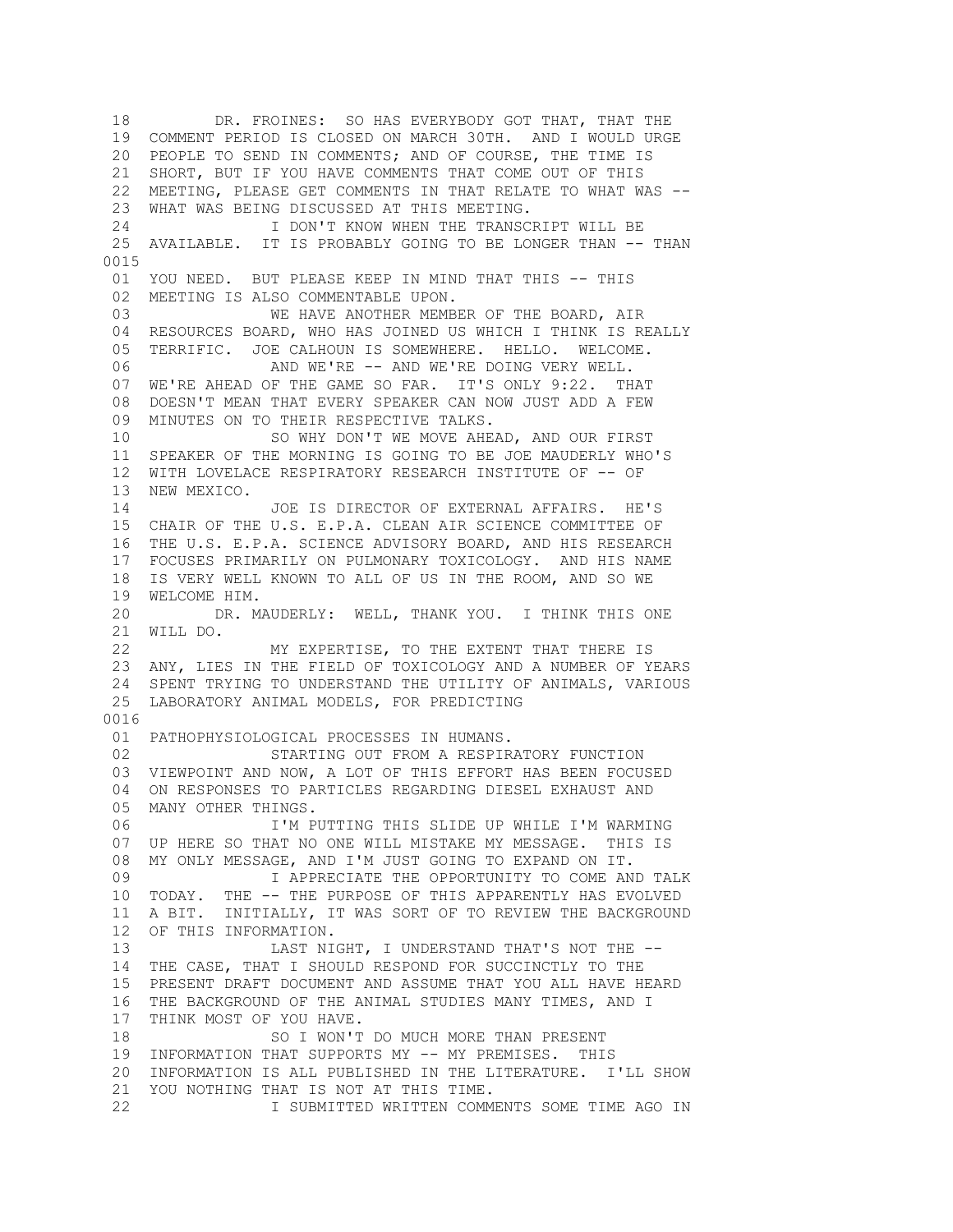23 THE FORM OF AN EXCERPT FROM A RECENT CHAPTER THAT I WROTE 24 WHICH CONTAINED THIS INFORMATION IN SUMMARY FORM, AND I 25 ASSUME THAT THE S.R.P. HAS RECEIVED THAT WRITTEN SUMMARY. 0017 01 NOW, I THINK THAT I NEED TO MAKE CLEAR 02 WHAT -- WHAT I'M NOT SAYING. IT'S ALWAYS INTERESTING TO 03 HAVE PEOPLE RESPOND TO YOU LATER ON WITH WHAT THEY THOUGHT 04 THEY HEARD YOU SAYING. 05 I'M NOT SAYING THAT I THINK THAT THERE IS NO 06 CANCER RISK FROM DIESEL EXHAUST. THAT SOME LEVEL OF RISK 07 IS CERTAINLY PLAUSIBLE. I DON'T KNOW WHAT THE LEVEL IS. 08 I THINK IT'S CLEAR THAT NONE OF US HAVE THE ABILITY TO 09 ESTIMATE THAT WITH A HIGH LEVEL OF CONFIDENCE. AND IF 10 THAT WAS NOT THE CASE, THEN WE PROBABLY WOULDN'T BE 11 MEETING TODAY. 12 BUT WHAT I AM SAYING IS THAT I THINK THAT 13 WORK THAT A LARGE COMMUNITY OF RESEARCHES IN MANY 14 DIFFERENT COUNTRIES HAVE DONE OVER THE LAST DECADE, HAVE 15 PROGRESSIVELY POINTED TOWARD THE FACT THAT THE RAT LUNG 16 TUMOR RESPONSE TO HIGH CONCENTRATIONS, CHRONIC EXPOSURES 17 TO HIGH CONCENTRATIONS OF DIESEL EXHAUST, SHOULD NOT BE 18 USED TO ESTIMATE HUMAN CANCER RISK AT LOW LEVELS, AND I'LL 19 SHOW YOU THE DATA SUPPORTING FOR THAT. 20 NOW, THAT IS NOT JUST MY OPINION. THERE HAVE 21 BEEN A LONG STRING OF MEETINGS THAT MANY OF YOU HAVE 22 PARTICIPATED IN OVER THE LAST SEVERAL YEARS, AND THIS 23 ISSUE HAS COME OUT. 24 TWO WEEKS FROM NOW THERE WILL BE A MEETING IN 25 WASHINGTON BY THE INTERNATIONAL LIFE SCIENCES INSTITUTE, 0018 01 WHICH IS FOCUSED SPECIFICALLY ON THE PROBLEM OF WHAT DO WE 02 DO WITH THESE RAT RESPONSES BECAUSE THIS IS NOT JUST A 03 DIESEL ISSUE. THIS IS AN ISSUE THAT HAS TO DO WITH A WIDE 04 RANGE OF PARTICULATE MATERIALS WHERE WE FIND OURSELVES IN 05 A DILEMMA, AND THAT DILEMMA IS THAT IF YOU EXPOSE RATS TO 06 HIGH CONCENTRATIONS LONG ENOUGH TO A WIDE RANGE OF 07 MATERIALS, SOME OF WHICH ARE THOUGHT TO HAVE VERY LOW 08 TOXICITY, IF ANY, LUNG TUMORS WILL OCCUR. AND WE'RE 09 TRYING TO UNDERSTAND WHY THAT IS. 10 NOW, OUR UNDERSTANDING IS PROGRESSING, IT'S 11 EVOLVING. WE THINK WE UNDERSTAND WHAT SOME OF THE 12 PRINCIPAL MECHANISMS MIGHT BE. I KNOW A FEW OF YOU WERE 13 AT THE A.C.G.I.H.M.A.K. MEETING IN SEATTLE LAST FRIDAY, 14 AND YOU HEARD SOME REVIEW OF THE MOST RECENT FINDINGS ON 15 THE MECHANISMS BY WHICH THESE THINGS MIGHT OCCUR. AND I 16 CONCUR WITH THE MATERIAL THAT WAS PRESENTED THERE. 17 WELL, LET ME GO THROUGH THEN. MY POINT IS 18 THAT THE RAT LUNG TUMOR RESPONSE AS WE KNOW IT AT THESE 19 HIGH EXPOSURE LEVELS IS NOT A -- A RELIABLE INDICATOR OF 20 HUMAN LUNG CANCER RISK, AND IN FACT, SHOULD NOT BE USED TO 21 DEVELOP QUANTITATIVE RISK ESTIMATES, ESPECIALLY FOR LOW 22 LEVEL ENVIRONMENTAL EXPOSURES. 23 AND I THINK THAT MOST PEOPLE IN THE FIELD 24 FEEL THAT IT'S ALSO NOT AN APPROPRIATE SIGNAL FOR 25 ESTIMATING CANCER RISKS FROM -- FROM THE HIGHER 0019 01 OCCUPATIONAL EXPOSURES THAT MIGHT OCCUR.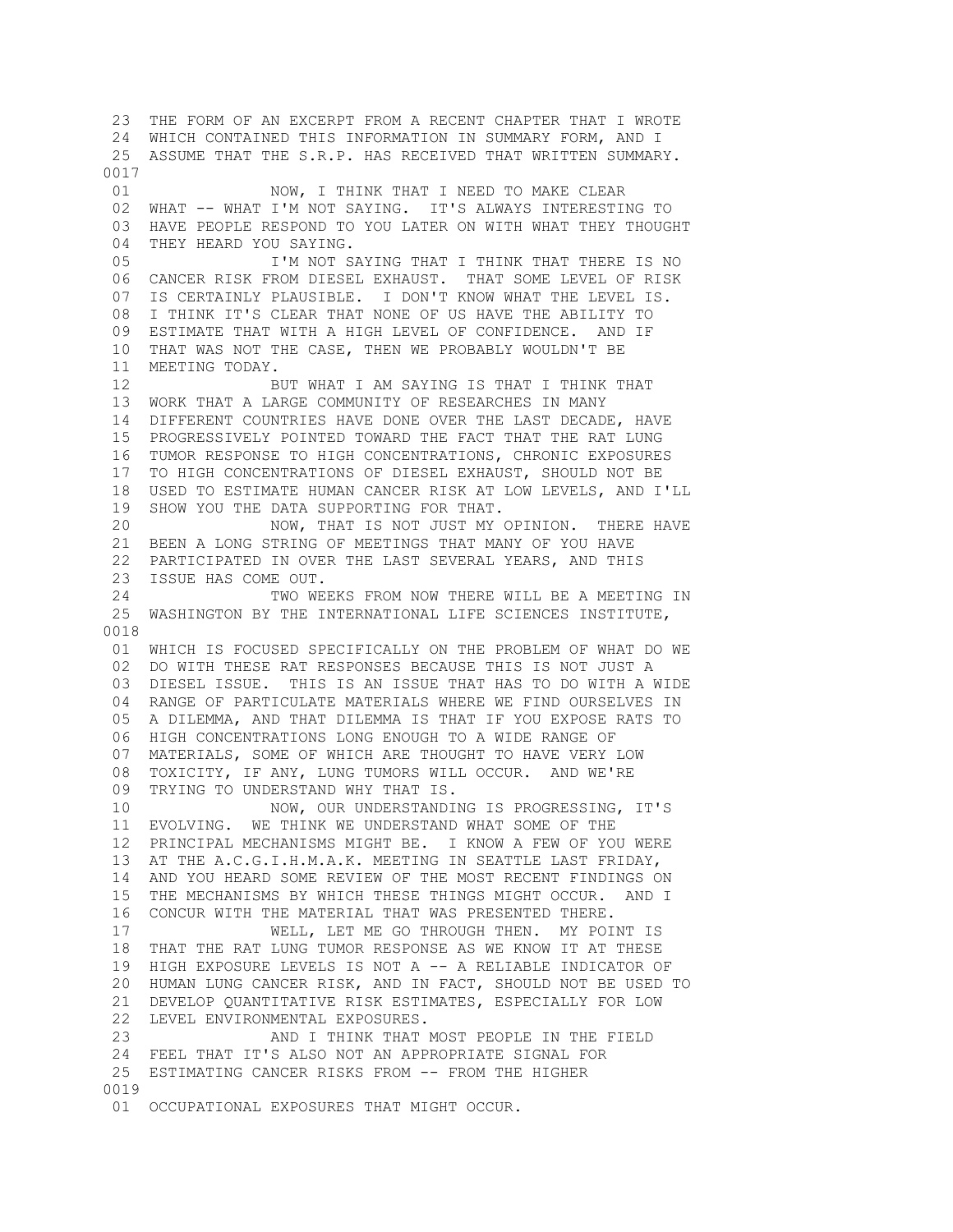02 NOW, I'LL -- I'LL ILLUSTRATE THIS WITH SOME 03 DATA. MY PRINCIPAL POINTS FOR THIS ARE, FIRST OF ALL, IT 04 IS WELL KNOWN THAT AMONG THE SPECIES THAT HAVE BEEN 05 STUDIED SO FAR, THE RAT RESPONSE DOES NOT ACCURATELY 06 PREDICT RESPONSES IN OTHER RODENTS. WE DON'T HAVE 07 INFORMATION FOR NON-RODENT ANIMAL SPECIES FOR LONG-TERM 08 CARCINOGENESIS STUDIES SO WE DON'T KNOW THAT. 09 ALTHOUGH WE DO HAVE INFORMATION FROM OTHER 10 SPECIES ON EXPOSURES LONG ENOUGH THAT WE CAN COMPARE SOME 11 OF THE TISSUE RESPONSES. 12 SECOND, THE EVIDENCE IS OVERWHELMING THAT THE 13 RAT RESPONSE IS NOT DUE TO CHEMICAL CARCINOGENESIS, AND 14 CHEMICAL CARCINOGENESIS CONTINUES, I THINK, TO BE THE MOST 15 PLAUSIBLE CONCERN FOR HUMAN CANCER RISKS. 16 THIRD, THE CELLULAR RESPONSE WHICH SEEMS TO 17 RESULT IN THESE LUNG TUMORS IN THESE SPECIES ARE NOT 18 TYPICAL OF NON-HUMAN PRIMATES, AND THEY ARE NOT TYPICAL 19 OF HUMANS, AND THAT'S AN AREA OF RESEARCH THAT'S GOING ON 20 RIGHT NOW TO DO A MORE INTENSIVE COMPARISON OF THAT. 21 WELL, LET ME ILLUSTRATE SOME OF THESE POINTS 22 THEN. 23 IS IT POSSIBLE TO DIM THE LIGHTS A BIT? 24 BEING A BIOLOGIST, I HAVE TO SHOW SOME 25 HISTOPATHOLOGY BECAUSE I BELIEVE THAT'S TRUTH. AND IT'S 0020 01 MUCH EASIER TO PORTRAY NUMBERS BLACK ON WHITE, BUT 02 HISTOPATHOLOGY IS WHAT'S REALLY -- CAN WE HAVE THE LIGHTS 03 DIMMED A BIT? IS THAT POSSIBLE? OH, THANK YOU. 04 THIS IS A RAT LUNG AFTER EXPOSURE FOR 05 18 MONTHS, AND THIS IS THE POINT AT WHICH THE TUMOR 06 RESPONSE IS JUST BEGINNING TO BE REFLECTED IN THESE 07 ANIMALS. IT IS A LATE OCCURRING RESPONSE AND ONLY AFTER 08 SIGNIFICANT NONCANCER DISEASE IS ALREADY INDUCED. 09 THIS IS EXPOSURE AFTER EXPOSURE AT 10 7,000 MICROGRAMS PER CUBIC METER, AND IT'S FROM THE 11 STUDY -- THE MAUDERLY ET AL. STUDY THAT'S BEEN QUOTED MOST 12 FREQUENTLY IN THESE DOCUMENTS. 13 AND WHAT WE SEE IS, ALTHOUGH THERE ARE AREAS 14 OF NORMAL LUNG TISSUE AND AIR SACS, THERE ARE THESE FOCI 15 IN WHICH SOMETHING IS CLEARLY GOING WRONG. AND WHAT YOU 16 CAN SEE ARE BOTH COLLECTIONS OF SOOT-LADEN CELLS WHICH ARE 17 THE DARK COLOR, BUT THE THICKENING OF THOSE STRUCTURES IS 18 CELL PROLIFERATION. 19 BY THAT, I MEAN INCREASED CELL DIVISION. THE 20 LINING CELLS OF THESE AIRSPACES AND TERMINAL AIRWAYS ARE 21 DIVIDING AT AN ABNORMALLY HIGH RATE AND STACKING UP, IF 22 YOU WILL. AND SO YOU HAVE MUCH THICKER TISSUES. 23 AND IT IS THIS EPITHELIAL PROLIFERATIVE 24 RESPONSE THAT SEEMS TO BE KEY IN THE ADVENT OF TUMORS AND 25 ALSO THE INTERSPECIES DIFFERENCES. 0021 01 THIS IS THE LUNG FROM A MOUSE EXPOSED 02 IDENTICALLY, IN THE SAME STUDY, TO THE SAME CONCENTRATION, 03 AT THE SAME TIME. AND IN FACT, MEASUREMENTS HAVE SHOWN 04 THAT THE MICE HAVE JUST AS MUCH MATERIAL IN THE LUNG AS 05 THE RATS, AND THEY DO RESPOND. THERE IS NONCANCER LUNG

06 DISEASE IN THE MICE, ALBEIT NOT NEARLY AS INTENSE AS IN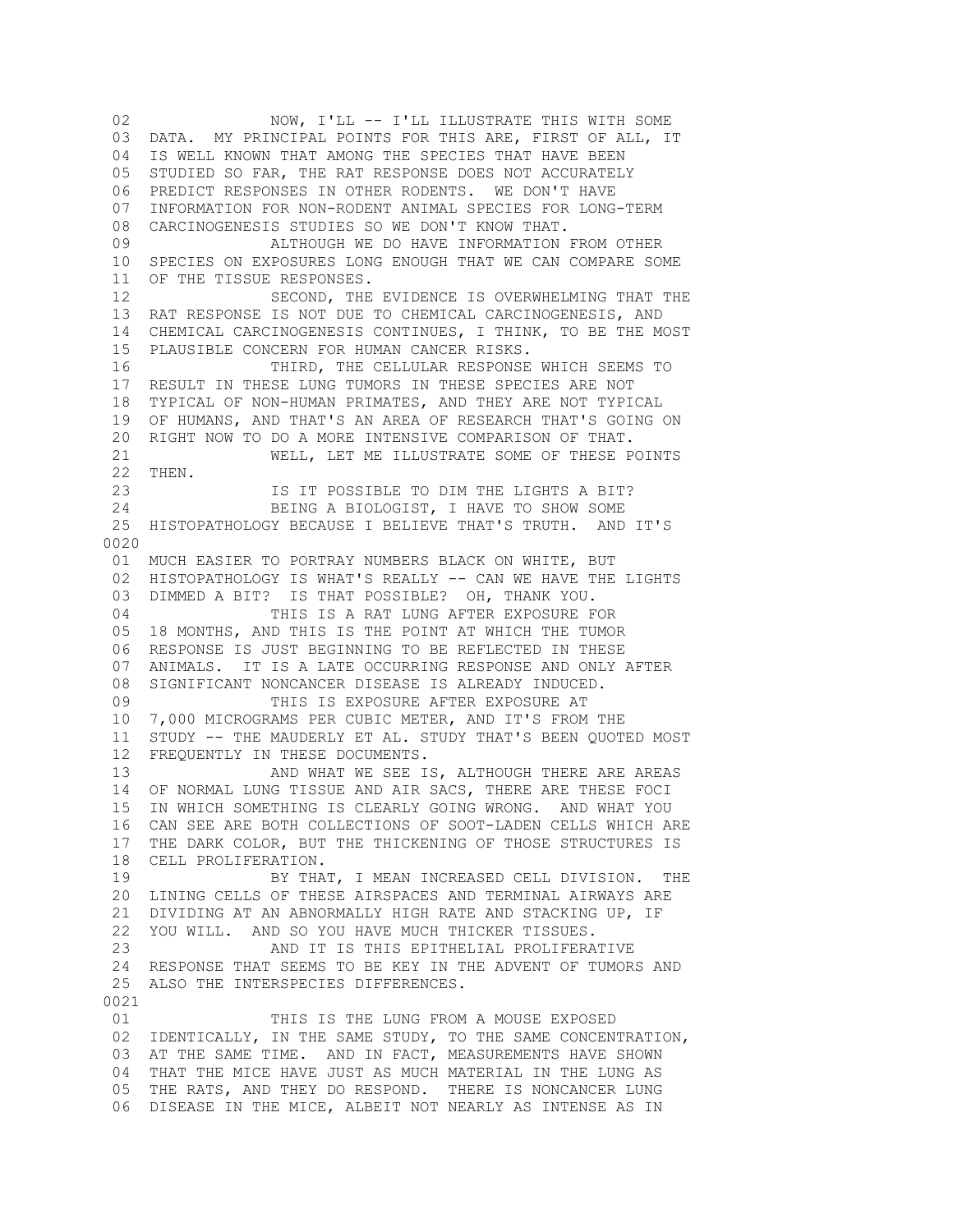07 THE RATS. 08 BUT THERE IS NOT A TUMOR RESPONSE EXCEPT IN 09 STRAINS THAT ARE GENETICALLY -- ESPECIALLY SENSITIVE TO 10 TUMOR INDUCTION, AND WE DON'T SEE THE SAME KIND OF FOCAL 11 CELL PROLIFERATION GOING ON THAT WE DO IN THE RATS. 12 NOW, ONE CAN TRANSFORM, BECAUSE THIS MAKES US 13 FEEL MORE COMFORTABLE, THE HISTOLOGICAL FINDINGS INTO 14 DATA, AND THIS IS DONE BY VARIOUS CELL ABLING TECHNIQUES 15 TO ATTEMPT TO DETERMINE THE PORTION OF CELLS THAT ARE 16 DIVIDING AT THE TIME. AND AN INCREASE MEANS AN INCREASE 17 DIVISION RATE. 18 WE HAVE RATS AND MICE. WE HAVE CONTROL AND 19 HIGH-LEVEL EXPOSE, AS I JUST SHOWED YOU. THIS IS AT THE 20 SAME TIME PERIOD AS THE SLIDES THAT I SHOWED YOU. AND WE 21 HAVE TWO LOCATIONS, TERMINAL BRONCHIOLES, THE FINAL 22 AIRWAYS BEFORE THE AIR SACS BEGIN, AND IN THE AIR SACS OR 23 ALVEOLI THEMSELVES. 24 AND YOU CAN SEE THAT IN THE EXPOSED RATS WE 25 HAVE QUITE A RESPONSE IN BOTH LOCATIONS, AND WE HAVE MUCH 0022 01 LESS RESPONSE IN THE MICE. PERHAPS A MARGINAL RESPONSE 02 HERE IN THE ALVEOLUS, AND NEITHER OF THESE WOULD BE A 03 SIGNIFICANT RESPONSE. 04 AND SO THAT JUST CONFIRMS IN NUMBERS WHAT WE 05 SEE VISUALLY, AND THAT IS THERE IS QUITE A SPECIES 06 DIFFERENCE IN THE CELL RESPONSE TO PROVOCATION WITH THESE 07 EXPOSURES. 08 NOW, THE -- THE MOST COGENT THEORIES ABOUT 09 THE GENERATION OF THESE TUMORS HAS TO DO WITH THE RATS' 10 OXIDANT DEFENSES, AND THE FACT THAT THESE PARTICLES IN 11 CELLULAR RESPONSES TO THEM CREATE CELLULAR DAMAGE FROM 12 OXYGEN RADICALS OF CELLULAR CYTOLOGICAL DAMAGE, AND IT CAN 13 ALSO BE DAMAGE TO D.N.A. 14 WE HAVE SOME DATA FROM THAT STUDY THAT I'VE 15 JUST BEEN DISCUSSING THAT GOES ALONG WITH THIS. 16 NOW, THIS IS A BIT COMPLICATED. WE HAVE A 17 RATIO HERE OF THE MOUSE RESPONSE OVER THE RAT RESPONSE. 18 SO A RATIO OF 1 MEANS THEY RESPONDED IDENTICALLY -- 19 NUMERICALLY IDENTICALLY, AND THIS IS THE 3500 MICROGRAM 20 PER CUBIC METER EXPOSURE LEVEL IN THAT STUDY IN THE 21 7,000. 22 NOW, WE CAN SEE THAT IF WE LOOK AT THE AMOUNT 23 OF SOOT IN THE LUNG, AND THIS IS AFTER 18 MONTHS OF 24 EXPOSURE, AGAIN, THE SAME TIME POINT AS I'VE BEEN SHOWING 25 YOU, WE SEE THAT THE MICE ACTUALLY HAVE, ON A LUNG WEIGHT 0023 01 BASIS, A GREATER AMOUNT MATERIAL IN THE LUNG THAN THE 02 RAT. 03 OF COURSE, THE RAT LUNGS ARE RESPONDING MORE 04 AND THEY WEIGH MORE. BUT BE THAT AS IT MAY, THE MICE DO 05 NOT RESPOND LESS BECAUSE THERE IS LESS MATERIAL 06 ACCUMULATED. THEY ARE OVERLOADED, IF YOU WILL, HAVE 07 CLEARANCE DEFICITS AND ACCUMULATION OF MATERIAL. 08 BUT IF WE LOOK AT THE NEUTROPHILS, A CELL 09 THAT INDICATES AN INFLAMMATORY RESPONSE, WE SEE THAT THE 10 INFLAMMATORY RESPONSE OF THE MICE IS ONLY ONE-THIRD THAT 11 OF THE RATS.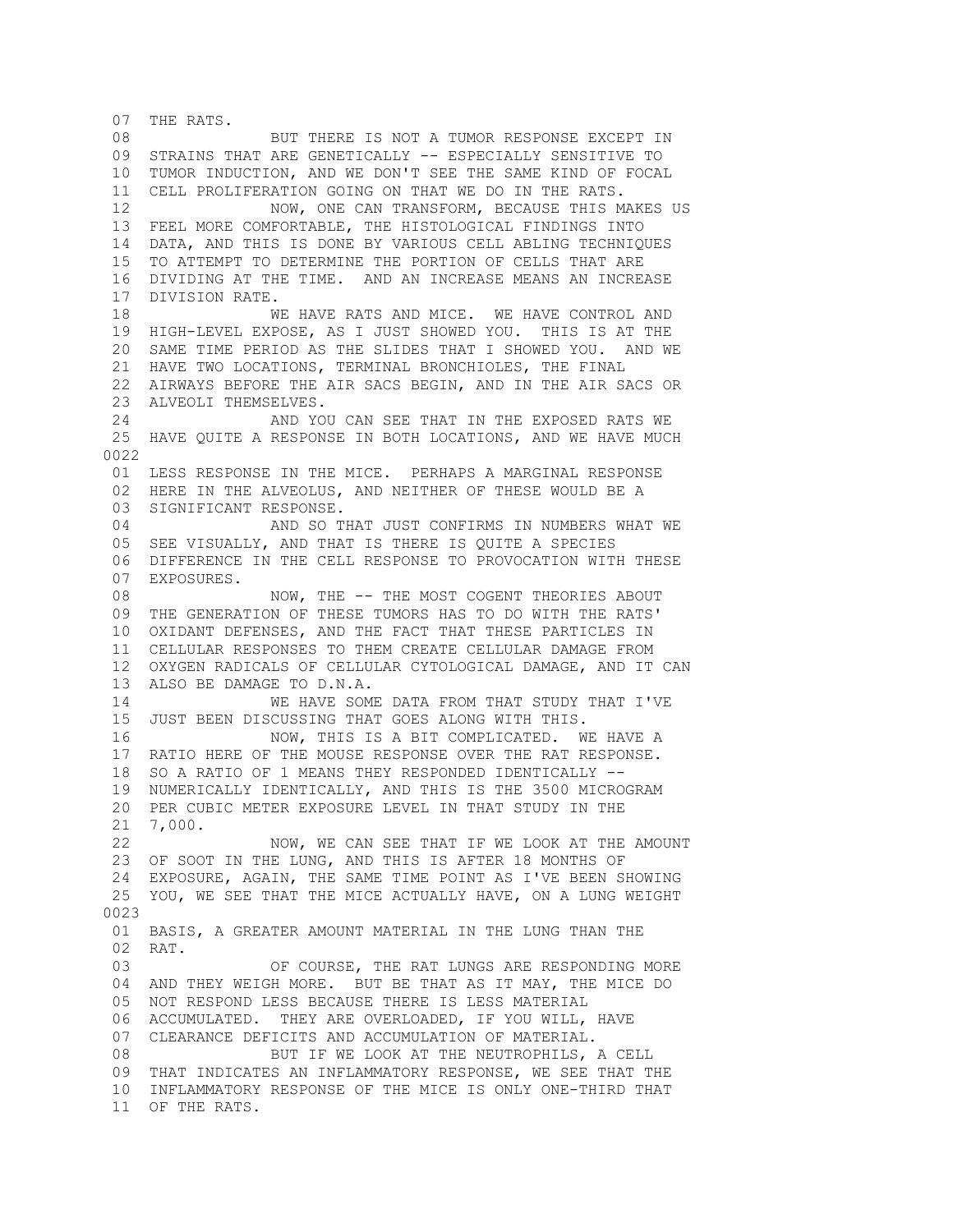12 **IF WE LOOK DOWN AT THE GLUTATHIONE**  13 PARAMETERS, AND GLUTATHIONE IS ONE OF THE KEY ANTI-OXIDANT 14 DEFENSES, WE FIND THE MICE MUCH BETTER EQUIPPED TO HANDLE 15 THIS. THE AMOUNT GLUTATHIONE REDUCTASE AND REDUCED 16 GLUTATHIONE IN THE LUNGS OF THE MICE IS MUCH GREATER THAN 17 IN THE LUNGS OF THE RATS. AND SO THAT'S CONSISTENT WITH 18 THE OXIDANT PATHWAY OF BEING SOME PART OF THIS PICTURE. 19 THIS IS THE TUMOR RESPONSE FROM THAT STUDY, 20 AT THE END OF THE STUDY, AND MANY OF YOU ARE FAMILIAR 21 THESE DATA. THE NUMBERS IN PARENTHESES ARE THE MEDIAN 22 LIFE SPAN IN MONTHS, AND I JUST PORTRAY THAT TO SHOW THAT 23 A SHORTENED LIFE SPAN WAS NOT RESPONSIBLE FOR THE LACK OF 24 RESPONSE IN THE MICE. THERE WAS NOT A SHORTENED LIFE SPAN 25 AT THE HIGH LEVEL COMPARED TO THE CONTROLS. 0024 01 THERE IS A RESPONSE, A TUMOR RESPONSE IN THE 02 RATS, AND THERE'S NOT A TUMOR RESPONSE IN THE MICE. 03 NOW, THAT'S WELL KNOWN. THAT'S BEEN REPEATED 04 ON FOUR CONTINENTS AND SEVERAL LABORATORIES REPEATEDLY IN 05 DIFFERENT STUDIES. THAT SPECIES DIFFERENCE IS WELL KNOWN. 06 AND IT'S ALSO WELL KNOWN THAT IN THE SEVERAL STUDIES THAT 07 HAVE BEEN DONE IN SYRIAN HAMSTERS, NO TUMORS OCCUR. 08 SOME INCREASES IN TUMORS HAVE BEEN OBSERVED 09 IN SOME GROUPS OF STRAIN A OR SINCAR MICE THAT HAVE HIGH 10 BACKGROUND TUMOR LEVELS AND ARE ESPECIALLY SENSITIVE TO 11 TUMOR INDUCTION, BUT THOSE DATA ARE NOT CONSISTENT AMONG 12 THEMSELVES. BUT AMONG WHAT ONE MIGHT CALL A MORE TYPICAL 13 LABORATORY MOUSE THERE IS NO CONSISTENT RESPONSE. 14 SO -- SO THAT HAS TO DO WITH THE FIRST POINT, 15 AND THAT IS THE RAT RESPONSE DOES NOT PREDICT THE RESPONSE 16 IN OTHER RODENTS.<br>17 THE THE RAT LUNG EPITHELIUM IS DIFFERENT FROM 18 THAT OF OTHER RODENTS, AND WE BELIEVE -- AND THERE'S 19 GROWING EVIDENCE THAT IT'S DIFFERENT FROM THAT IN HUMANS 20 IN TERMS OF ITS RESPONSE TO HEAVY PARTICLE LOADING. THIS 21 IS JUST ONE INDICATOR.<br>22 THIS LARG THIS LARGE LESION HAS BEEN ARGUED AS TO 23 WHETHER IT MIGHT BE A BENIGN TUMOR OR NOT. IT'S A 24 SQUAMOUS CYST. IT'S A LARGE POCKET OF KERATIN THAT'S BEEN 25 SECRETED BY CELLS. AND REGARDLESS OF WHETHER OR NOT SOME 0025 01 GROUPS INITIALLY CALLED THIS A TUMOR, ALL GROUPS AROUND 02 THE WORLD AGREE THAT IT HAS NO PARALLEL IN HUMANS, SHOULD 03 NOT BE USED TO COUNT, IF ONE IS GOING TO CALCULATE HUMAN 04 RISK. 05 AND THERE'S ONLY BEEN ONE SUCH LESION THAT'S 06 BEEN IDENTIFIED IN ANOTHER RODENT. WE SAW ONE LESION IN 07 ONE MOUSE OUT OF SEVERAL HUNDRED THAT APPEARED TO HAVE 08 THIS CHARACTERISTIC, ALTHOUGH IT DIDN'T LOOK LIKE THIS 09 SORT OF THING. AGAIN, EVIDENCE THAT IS RAT IS QUITE 10 DIFFERENT. 11 NOW, A NUMBER OF YEARS AGO, IT BEGAN TO BE 12 APPARENT THAT THIS SAME DIFFERENCE AND THIS SAME RESPONSE 13 APPEARED TO BE OCCURRING IN RESPONSE TO SEVERAL 14 PARTICLES. 15 THIS IS NOT A COMPLETE LIST, BUT THIS IS A 16 TABLE FROM A PAPER THAT WAS PUBLISHED LAST FALL COMPARING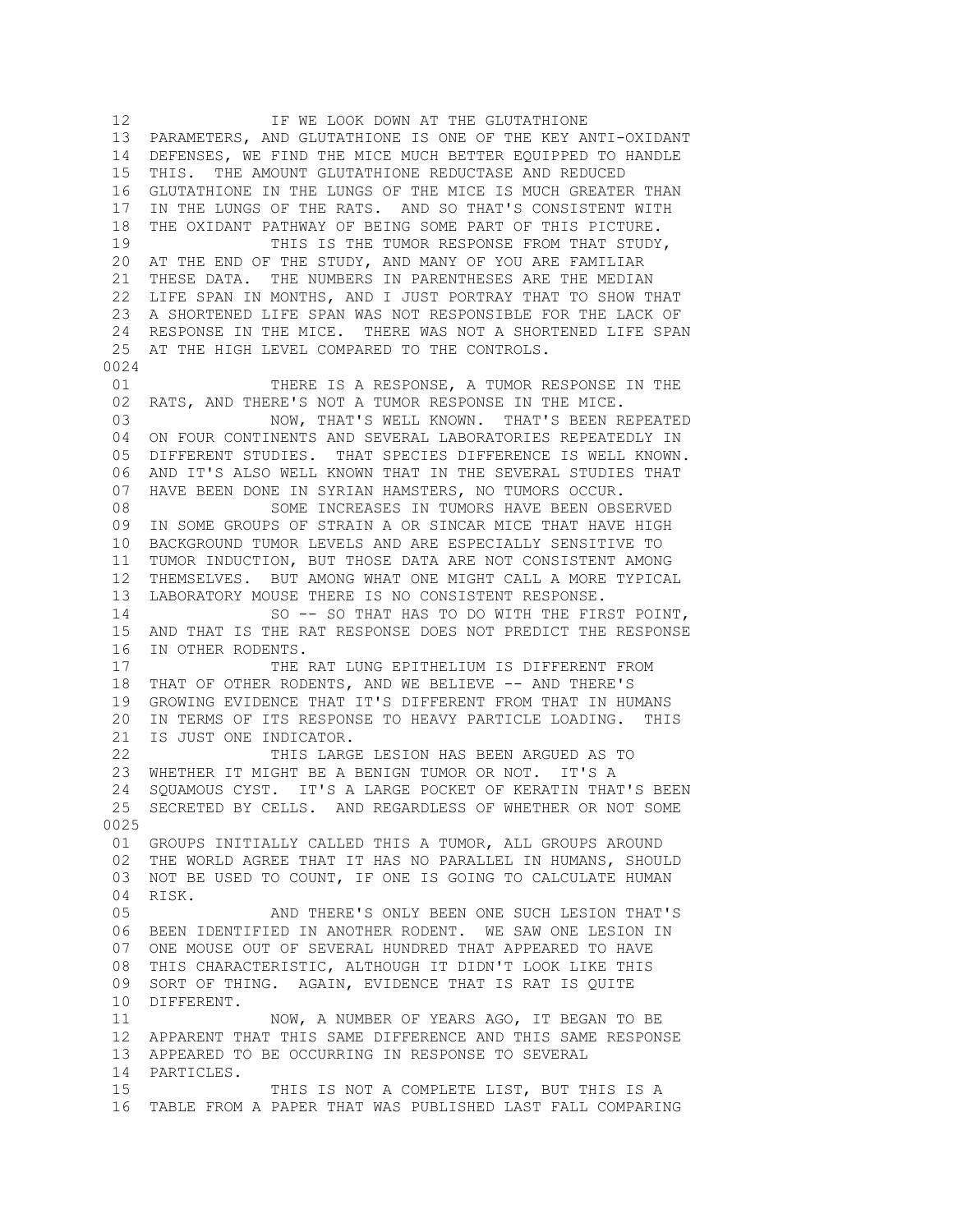17 DIFFERENT ANIMALS' RESPONSES TO INHALED PARTICLES. AND IT 18 JUST SHOWS SEVERAL MATERIALS FOR WHICH THERE IS A POSITIVE 19 TUMOR RESPONSE IN RATS, A NEGATIVE RESPONSE IN MICE, AND A 20 NEGATIVE RESPONSE IN HAMSTERS FOR THOSE MATERIALS THAT 21 HAVE BEEN STUDIED, AND SOME OF THEM HAVE NOT BEEN 22 STUDIED. 23 THAT CAUSED PEOPLE IN THIS FIELD TO BEGIN TO 24 THINK THAT PERHAPS THE ORGANIC FRACTION OF SOOT WAS NOT A 25 PLAYER IN THIS RESPONSE AS WE HAD IMAGINED THAT IT WAS. 0026 01 STUDIES WERE DONE IN TWO LABORATORIES, OURS 02 AND THE FRAUNHOFER (PHONETIC) LABORATORY IN GERMANY, TO 03 COMPARE THE RESPONSE TO EQUAL EXPOSURES TO THE PARTICULATE 04 PHASE OF DIESEL EXHAUST AND TO CARBON BLACK HAVING LITTLE 05 ORGANIC ACTIVITY AND VIRTUALLY NO MUTAGENIC ACTIVITY. 06 I'M FAST FORWARDING TO THE RESULTS. WE HAVE 07 THE LUNG BURDENS; THAT IS THE MILLIGRAMS OF PARTICLES IN 08 THE LUNG, HIGH AND LOW DIESEL, AND THE HIGH DIESEL IN 09 CARBON BLACK WHERE IT'S SIX-AND-A-HALF MILLIGRAMS PER 10 CUBIC METER AIR CONCENTRATION, BELOW AT TWO-AND-A-HALF. 11 BUT IF YOU LOOK AT THE TUMOR RESPONSE, WE SEE 12 THAT ALTHOUGH THERE WAS NEARLY TWICE AS MUCH DIESEL SOOT 13 RETAINED IN THE LUNG AS CARBON BLACK IN TERMS OF 14 MILLIGRAMS, THE TUMOR RESPONSES WERE VERY MUCH THE SAME. 15 IN FACT, IF YOU THINK THE AMOUNT OF MATERIAL 16 IN THE LUNG AT THE END OF EXPOSURE IS AN APPROPRIATE DOSE 17 METRIC, THAT MEANS THE CARCINOGENICITY OF CARBON BLACK WAS 18 QUITE HIGHER THAN DIESEL EXHAUST, BUT CERTAINLY NO 19 INDICATION THAT THE ORGANIC FRACTION OF DIESEL EXHAUST WAS 20 A PLAYER. 21 THIS IS A SUMMARY OF DATA FROM THE OTHER 22 STUDY. IT'S A DIFFERENT PRESENTATION. IT LOOKS AT 23 CUMULATIVE EXPOSURES BECAUSE THE EXPOSURE PATTERNS VARIED 24 FOR THESE MATERIALS, ALTHOUGH THEY WERE ALL CHRONIC 25 BIOASSAYS, AND THE FRAUNHOFER GROUP HAD FOUR DIFFERENT 0027 01 TREATMENT GROUPS WITH DIESEL SOOT. 02 THE LOWEST GROUP DID NOT SHOW A RESPONSE, AND 03 THERE WAS A SLOPE, BUT TITANIUM DIOXIDE AND A CARBON BLACK 04 WERE ON THE SAME SLOPE, INDICATING THEY WERE ON THE SAME 05 DOSE-RESPONSE OR TOXICITY SLOPE. AGAIN, CONFIRMING THAT 06 THE ORGANIC FRACTION DID NOT APPEAR TO BE PLAYING ANY ROLE 07 IN THIS RESPONSE. 08 AND THAT STILL, IN MY VIEW, IS THE MOST 09 PLAUSIBLE REASON FOR CONCERN FOR HUMAN CANCER RISKS. 10 NOW, WE DON'T REALLY CARE ABOUT THESE OTHER 11 RODENTS. WE WANT TO KNOW WHAT THE IMPLICATIONS ARE FOR 12 HUMANS, AND WE'RE WORKING ON THAT. 13 BUT ALONG THE WAY, WE HAVE COMPARED THE RAT 14 LUNG RESPONSE TO THE LUNG RESPONSE OF MONKEYS. THIS IS 15 FROM A STUDY WHICH WAS PERFORMED IN ANOTHER LABORATORY 16 SEVERAL YEARS AGO IN WHICH A CYNOMOLGUS MONKEYS AND RATS 17 WERE EXPOSED IDENTICALLY FOR TWO YEARS. 18 NOW, THAT WAS NOT LONG ENOUGH TO BE A TUMOR 19 BIOASSAY IN THE MONKEYS, AND THE EXPOSURE CONCENTRATIONS 20 WERE LOW ENOUGH THAT IT WAS JUST AT THE MARGIN OF THE 21 RESPONSE FOR THE RATS. BUT IT WAS SUFFICIENT TO COMPARE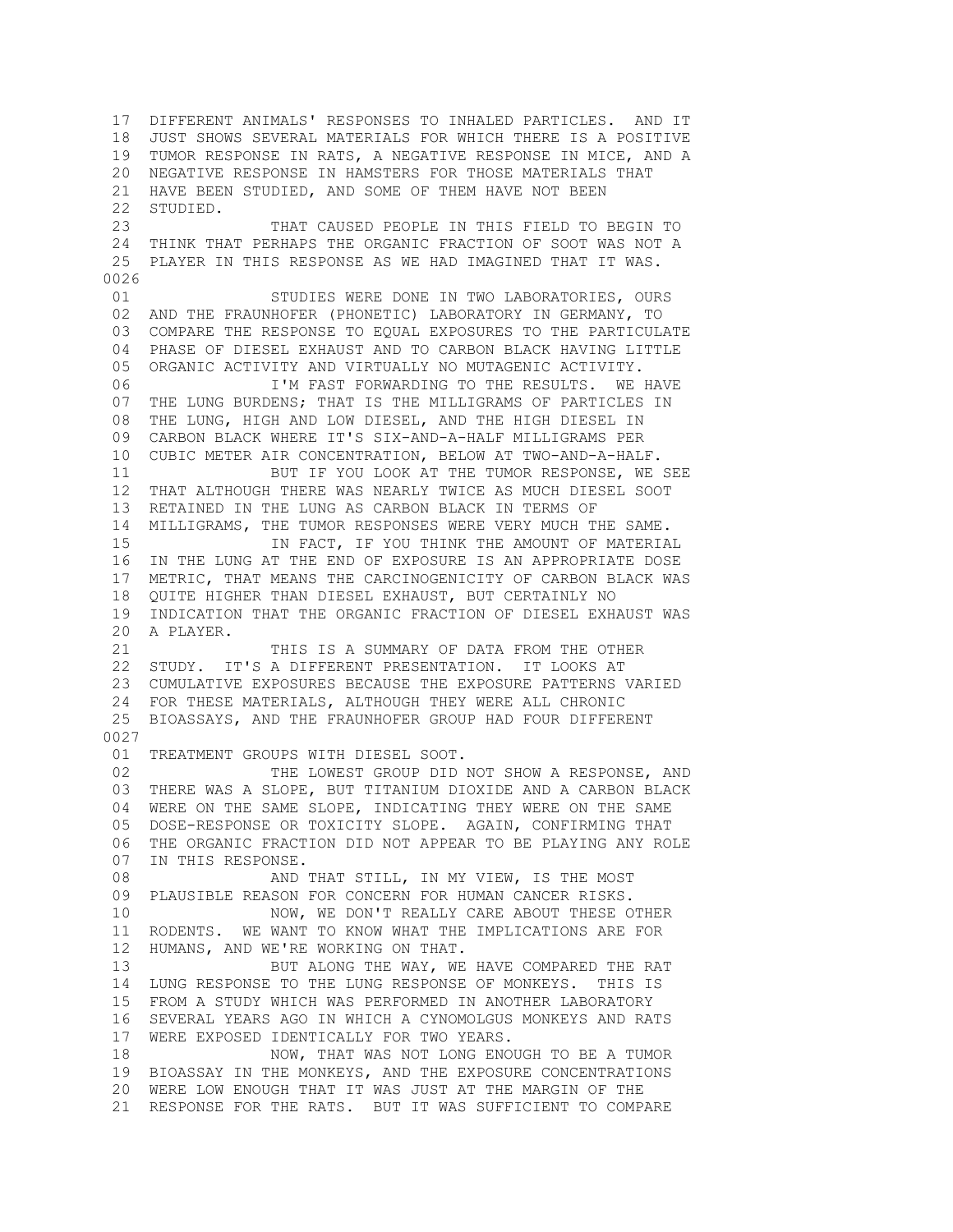22 THE TISSUE RESPONSES. AND THE AIR CONCENTRATIONS WERE 23 2 MILLIGRAMS OR 2,000 MICROGRAMS PER CUBIC METER. 24 THE STUDY ALSO INCLUDED COAL DUST, AND MANY 25 OF YOU ARE FAMILIAR WITH THAT STUDY, AND I'LL JUST GO 0028 01 THROUGH SOME HISTOPATHOLOGY SLIDES BECAUSE AGAIN, 02 REGARDLESS OF THE NUMBERS ONE MIGHT GENERATE, IT IS EASY 03 FOR YOU TO SEE THAT THERE IS QUITE A DIFFERENCE. 04 THIS IS A LARGE AIRWAY CUT IN CROSS SECTION, 05 AND HERE IS DIESEL SOOT COLLECTED. THIS IS A RAT. MOST 06 OF THE MATERIAL IS IN ALVEOLI AND MACROPHAGES, AND YOU CAN 07 SEE THE THICKENING OF THESE CELLS. 08 TN A LARGE AIRWAY OF A MONKEY, THINGS ARE 09 QUITE DIFFERENT. OF COURSE, THE LARGE AIRWAYS HAVE MORE 10 TISSUE IN THERE WALLS. THE MATERIAL TENDS TO COLLECT IN 11 THE INTERSTITIAL LOCATION OR WITHIN THE TISSUE OF THESE 12 AIRWAYS, AND THERE'S VERY LITTLE ALVEOLAR RESPONSE. 13 TE WE GO TO A SMALLER AIRWAY, THIS WOULD BE 14 AN ALVEOLAR DUCT IN THE RAT. AGAIN, WE HAVE THIS TISSUE 15 RESPONSE OUT AN ALVEOLI, AND THE MATERIAL IS PREDOMINANTLY 16 COLLECTED IN THE ALVEOLI. 17 18 IN THE MONKEY, AGAIN, AT THIS TERMINAL 18 BRONCHIOLAR ALVEOLAR DUCT JUNCTION, WE SEE THE MATERIAL 19 COLLECTED CLOSE TO THE WALLS AND VIRTUALLY NO ALVEOLAR 20 RESPONSE. 21 TE WE LOOK DOWN IN THE AIR SACS, AGAIN, THE 22 RAT RESPONSE, AND AGAIN THESE DATA ARE PUBLISHED AND 23 THESE -- THESE ARE TYPICAL RESPONSES, AND THE MONKEY 24 RESPONSE OR LACK OF RESPONSE. 25 AGAIN, IF YOU DETERMINE THE AMOUNT OF 0029 01 MATERIAL IN THE LUNG, THEY WERE VERY SIMILAR. BUT THE 02 RESPONSES ARE CLEARLY DIFFERENT. NOW, WE DON'T KNOW THE 03 REASON FOR THIS. THERE ARE PEOPLE WORKING ON THAT. WE 04 HAVE SOME IDEAS, BUT THE BOTTOM LINE IS THAT RESPONSES 05 BETWEEN THESE TWO SPECIES ARE MARKEDLY DIFFERENT, AND IT 06 IS THE -- THE DIVISION OF THESE EPITHELIAL OR LINING CELLS 07 THAT GIVES RISE TO THE TUMORS. 08 AND SO THAT SUGGESTS TO US THAT AS IN HUMANS 09 FROM ANECDOTAL DATA FROM PATHOLOGISTS THAT DEAL WITH 10 HEAVILY DUSTED HUMAN LUNGS, THEY DON'T SEE THE KIND OF 11 RESPONSE THAT OCCURS IN THE RAT, AND IN THE MONKEY IT 12 CERTAINLY DOESN'T OCCUR. 13 NOW, I WOULD -- I WOULD LEAVE WITH -- WITH 14 THIS. LET ME SAY THOUGH BEFORE I GO ON TO THIS THAT 15 WHAT'S HAPPENING NOW IS THAT IT ARE A PANEL OF 16 PATHOLOGISTS, AN INTERNATIONAL PANEL OF PATHOLOGISTS. 17 THERE ARE THREE DIFFERENT COUNTRIES INVOLVED AT THIS TIME 18 AND SEVERAL PATHOLOGISTS IN DIFFERENT INSTITUTIONS IN THIS 19 COUNTRY THAT ARE METHODICALLY REVIEWING LUNG MATERIALS 20 FROM BOTH ANIMAL STUDIES AND FROM COLLECTIONS OF HUMAN 21 LUNG MATERIALS TO COMPARE TYPICAL RESPONSES. 22 NOW, OF COURSE, THE EXPOSURES OF HUMANS ARE 23 NOT KNOWN PRECISELY ALTHOUGH THESE ARE FROM OCCUPATIONAL 24 GROUPS WHERE THE PREDOMINANT EXPOSURES ARE KNOWN. AND THE 25 PURPOSE IS NOT TO BE QUANTITATIVE, BUT TO DEVELOP AN 0030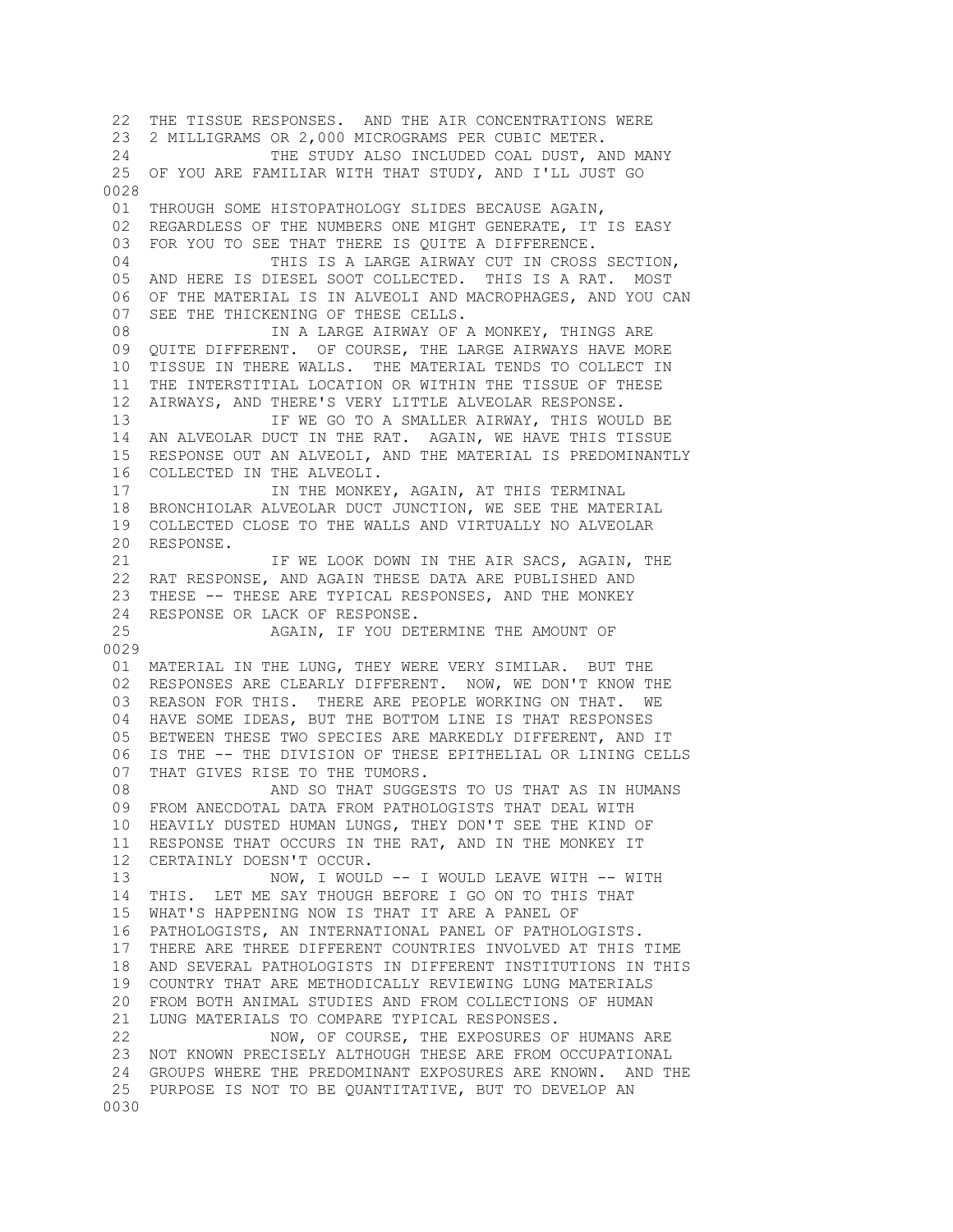01 UNDERSTANDING AND AGREEMENT AS TO WHETHER OR NOT THE KINDS 02 OF THINGS WE SEE IN RATS AND IN OTHER ANIMALS ARE TYPICAL 03 OF HUMAN LUNGS. 04 WELL, THE FINAL THING I'LL SHOW IS THIS. 05 NOW, THESE ARE THE AGGREGATE DATA FROM EIGHT DIFFERENT 06 STUDIES IN WHICH THERE WERE GROUPS OF RATS THAT WERE LARGE 07 ENOUGH, EXPOSURES LONG ENOUGH, AND SUFFICIENTLY 08 WELL-DOCUMENTED TO BE CONSIDERED ADEQUATE CANCER 09 BIOASSAYS. AND AS MANY OF YOU KNOW, THERE WERE MANY OTHER 10 STUDIES WHICH WERE NOT CONSIDERED ADEQUATE CANCER 11 BIOASSAYS. 12 AND MY POINT IS PRINCIPALLY THIS. THE 13 ABSCISSA IS A WEEKLY CONCENTRATION TIME FACTOR; THAT IS, 14 THE NUMBERS OF HOURS PER DAY THAT THESE ANIMALS WERE 15 EXPOSED, VARIED FROM STUDY TO STUDY. BUT THE SEQUENCE 16 REPEATED ON A WEEKLY BASIS AND THE DATA FROM SEVERAL KINDS 17 OF DATA FIT NICELY WHEN NORMALIZED ON A WEEKLY C TIMES T 18 PRODUCT FOR THE AIR CONCENTRATION DIESEL SOOT. 19 AND THEN THIS IS THE NET TUMOR RESPONSE, THAT 20 IS, THE DASHED LINE INDICATES THE TUMOR RESPONSE OF THE 21 CONTROL GROUP FOR EACH RESPECTIVE STUDY. SO THIS IS THE 22 NET INCREASE IN EACH RESPECTIVE STUDY. THE FILLED CIRCLES 23 ARE GROUPS IN WHICH THERE WAS A STATISTICALLY SIGNIFICANT 24 INCREASE IN LUNG TUMOR INCIDENTS, AND OF COURSE, THE OPEN 25 CIRCLES ARE GROUPS IN WHICH THERE WAS NOT. BUT ALL OF THE 0031 01 CIRCLES ARE EXPOSED, LIFETIME EXPOSED GROUPS. WELL, NOT 02 LIFETIME. TWO YEARS OR LONGER. 03 NOW, YOU CAN SEE SEVERAL THINGS FROM THIS. 04 FIRST OF ALL, THERE IS A ZONE WHICH EXTENDS BEYOND 100, A 05 FACTOR OF 100, IN WHICH THERE WAS NO RESPONSE OR NO HINT 06 OF A RESPONSE. I'LL COME BACK TO THAT. 07 THEN THERE IS AN AREA OF EXPOSURE IN WHICH 08 THERE ARE BOTH POSITIVE AND NEGATIVE RESULTS. AND THEN 09 THERE'S AN AREA WHERE ALL THE RESULTS ARE POSITIVE. AND 10 YOUR VIEW OF THE SLOPE HERE DEPENDS ON HOW MUCH WEIGHT WE 11 PUT ON THE RESULTS OF THE IWAI STUDY, WHICH HAVE ALWAYS 12 TENDED TO BE SORT OF AN OUTLYER. BUT ASSUMING THAT WE 13 INCLUDE THAT IN, IT'S VERY EASY TO DRAW A DOSE-RESPONSE 14 SLOPE. 15 THE POINT HERE IS THAT THE AIR RESOURCES 16 BOARD CONTINUES TO SPECULATE ABOUT WHETHER OR NOT THERE 17 MIGHT BE AN ORGANIC AFFECT IN THE RATS AT LOW LEVELS. AND 18 THE STUDIES MIGHT NOT BE POWERFUL ENOUGH TO IDENTIFY IT. 19 WELL, IT'S TRUE THAT THESE STUDIES AT THE 20 MOST INVOLVE 200 ANIMALS PER GROUP, AND THAT IS NOT A 21 SUFFICIENTLY ROBUST STUDY TO -- TO DETERMINE THE RISK AT 22 LOW LEVEL. 23 BUT ONE DOESN'T NEED STATISTICAL FITS. I 24 COULD EASILY PUT A STRAIGHT LINE THROUGH HERE AS MANY 25 PEOPLE HAVE, OR I COULD MAKE IT CURVE SLIGHTLY, BUT THESE 0032 01 DATA SHOW CLEARLY THAT IF ONE LOOKS NOT JUST AT ONE'S 02 STUDY, BUT THE AGGREGATE OF THE DATA THAT WE HAVE 03 AVAILABLE, THERE ARE A LARGE NUMBER OF GROUPS, 10 OF THEM 04 IN FACT, DOWN IN THIS RANGE, IN WHICH THERE IS NO 05 SUGGESTION OF A SLOPE.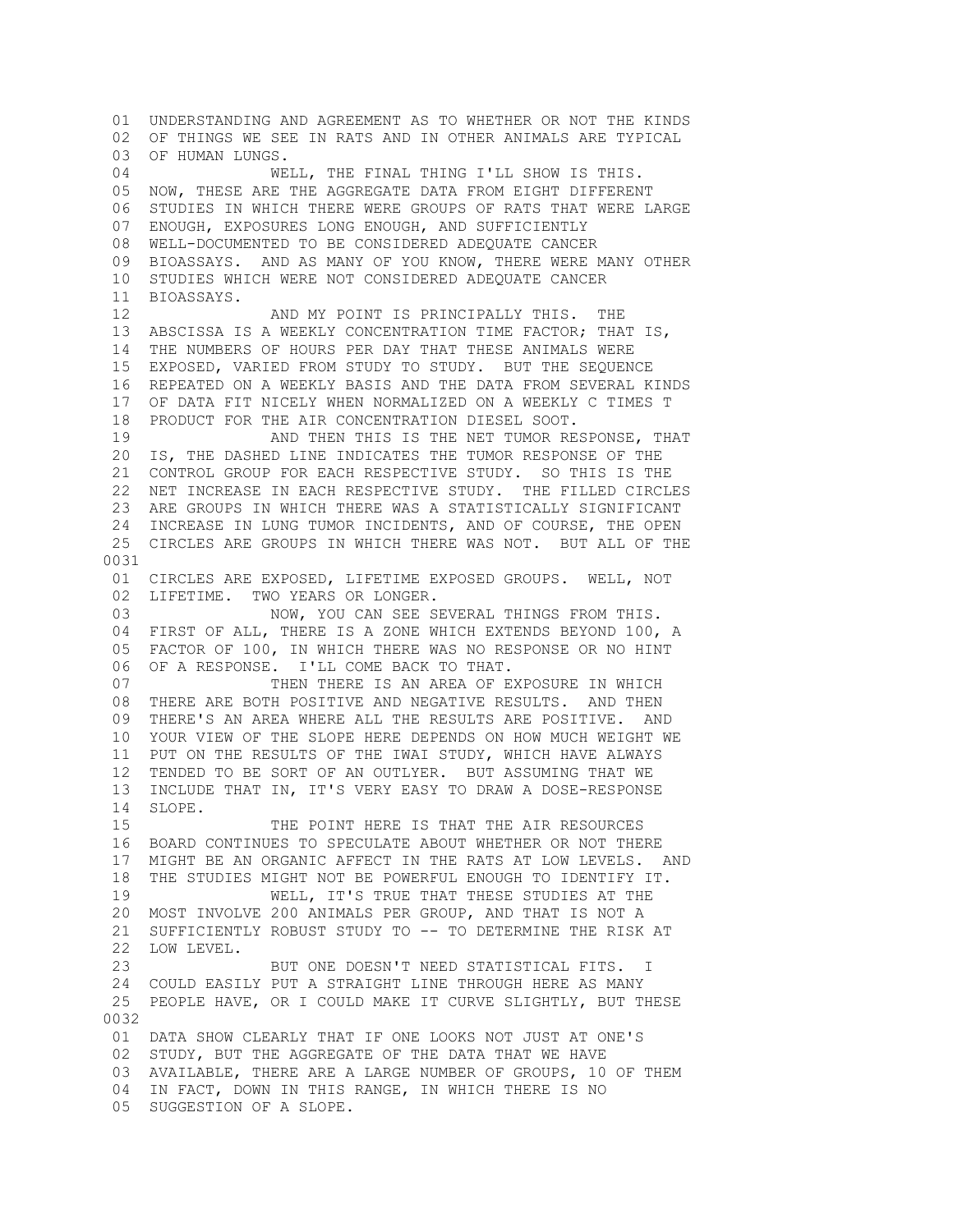06 IF THERE WERE A VISUAL SLOPE HERE, AND IT WAS 07 SIMPLY NOT STATISTICALLY SIGNIFICANT, WE MIGHT FEEL 08 DIFFERENTLY ABOUT IT. 09 BUT IN FACT, THERE IS NO SUGGESTION OF A 10 RESPONSE DOWN IN THIS REGION, AND THIS AIR CONCENTRATION, 11 IF NORMALIZED OVER A 168-HOUR WEEK, WOULD BE 12 595 MICROGRAMS PER CUBIC METER, WHICH IS QUITE HIGH 13 RELEVANT TO ENVIRONMENTAL EXPOSURES. 14 BECAUSE OF THIS AND BECAUSE OF -- OF THE 15 KNOWN FACT THAT THERE HAS TO BE A PROLIFERATIVE NONCANCER 16 LUNG DISEASE RESPONSE BEFORE THE TUMORS APPEAR, IT IS BOTH 17 PLAUSIBLE AND APPARENT THAT THERE IS A THRESHOLD IN THIS 18 EFFECT. 19 AND SO IF WE'RE -- IF WE'RE ESTIMATING LOW 20 LEVEL EFFECTS, WE'RE ESTIMATING IT FROM THIS LEVER OUT 21 HERE AT THESE VERY HIGH EXPOSURE LEVELS, AND IT IS MY 22 POSITION, AND I THINK THAT OF THE COMMUNITY OF PEOPLE 23 DOING THESE STUDIES, IS THAT THAT IS NOT AN APPROPRIATE 24 RESPONSE. THE EVIDENCE IS OVERWHELMING AT THIS POINT THAT 25 IT SHOULD NOT BE USED FOR HUMAN RISK. 0033 01 NOW, WHY WOULD I BOTHER TO SAY THIS? I MEAN, 02 THE CURRENT DOCUMENT DOES NOT USE THE ANIMAL DATA AS PART 03 OF THE FINAL RISK ASSESSMENT. BUT THE POINT IS THAT IT 04 CONTINUES TO CALCULATE RISKS FROM THE RAT DATA AND TO 05 PORTRAY THEM IN TABULAR AND FIGURE FORM. EITHER IT'S 06 USEFUL OR IT'S NOT. AND IF IT'S NOT, THEN WE SHOULDN'T 07 EVEN BE CALCULATING THOSE RISKS FROM THE DATA, AND 08 CERTAINLY NOT USING THEM. ALTHOUGH I THINK THAT 09 CALIFORNIA HAS BEEN VERY RESPONSIVE AND PERCEPTIVE IN NOT 10 RELYING ON THE ANIMAL DATA.<br>11 SO I'LL OUIT W SO I'LL QUIT WITH THAT. 12 DR. FROINES: THANK YOU. 13 JUST AS EVERY PANEL OF THIS KIND NEEDS A -- 14 JUST A PATHOLOGIST TO DISCUSS THE DATA, AS A TRAINED 15 CHEMIST, OF COURSE, I FEEL THAT EVERY PANEL HAS TO HAVE A 16 CHEMIST, AT LEAST ONE, AND -- IF NOT MORE. 17 OUR NEXT SPEAKER IS BARBARA ZIELINSKA. SHE'S 18 AT THE DESERT RESEARCH INSTITUTE IN RENO, NEVADA, WHICH IS 19 ASSOCIATED WITH THE UNIVERSITY OF NEVADA. 20 SHE IS AN ENVIRONMENT ANALYTICAL CHEMIST AND 21 HAS BEEN LOOKING AT COMPOSITION OF DIESEL EXHAUST AS A 22 RESEARCH MATTER FOR SOME YEARS, AND SO SHE'S GOING TO BE 23 TALKING, I THINK, ABOUT CHEMICAL COMPOSITION OF DIESEL 24 EXHAUSTS AND OTHER RELATED WORK. SO BARBARA ZIELINSKA. 25 DR. ZIELINSKA: GOOD MORNING. CAN YOU HEAR ME 0034 01 GOOD? NO? OH, I'M SORRY. NOW, THAT WILL BE BETTER. 02 OKAY. HOW I CAN SWITCH THIS ON? 03 OKAY. I'M SORRY. I INJURED MY KNEE SOME 04 TIME AGO, AND I HAVE TO USE THIS CRUTCH. SO IT IS A 05 LITTLE BIT UNCOMFORTABLE TO ME. 06 WELL, ACTUALLY THE TITLE OF MY TALK IS THE 07 SUBJECT I WOULD LIKE TO TALK ABOUT. IT'S THE DEVELOPMENT 08 OF THE DIESEL AND GASOLINE VEHICLE CHEMICAL EMISSION 09 PROFILES FOR USE IN THE APPORTIONMENT OF ATMOSPHERIC 10 CARBONACEOUS AEROSOL. AND THIS IS WHAT I'M GOING TO TALK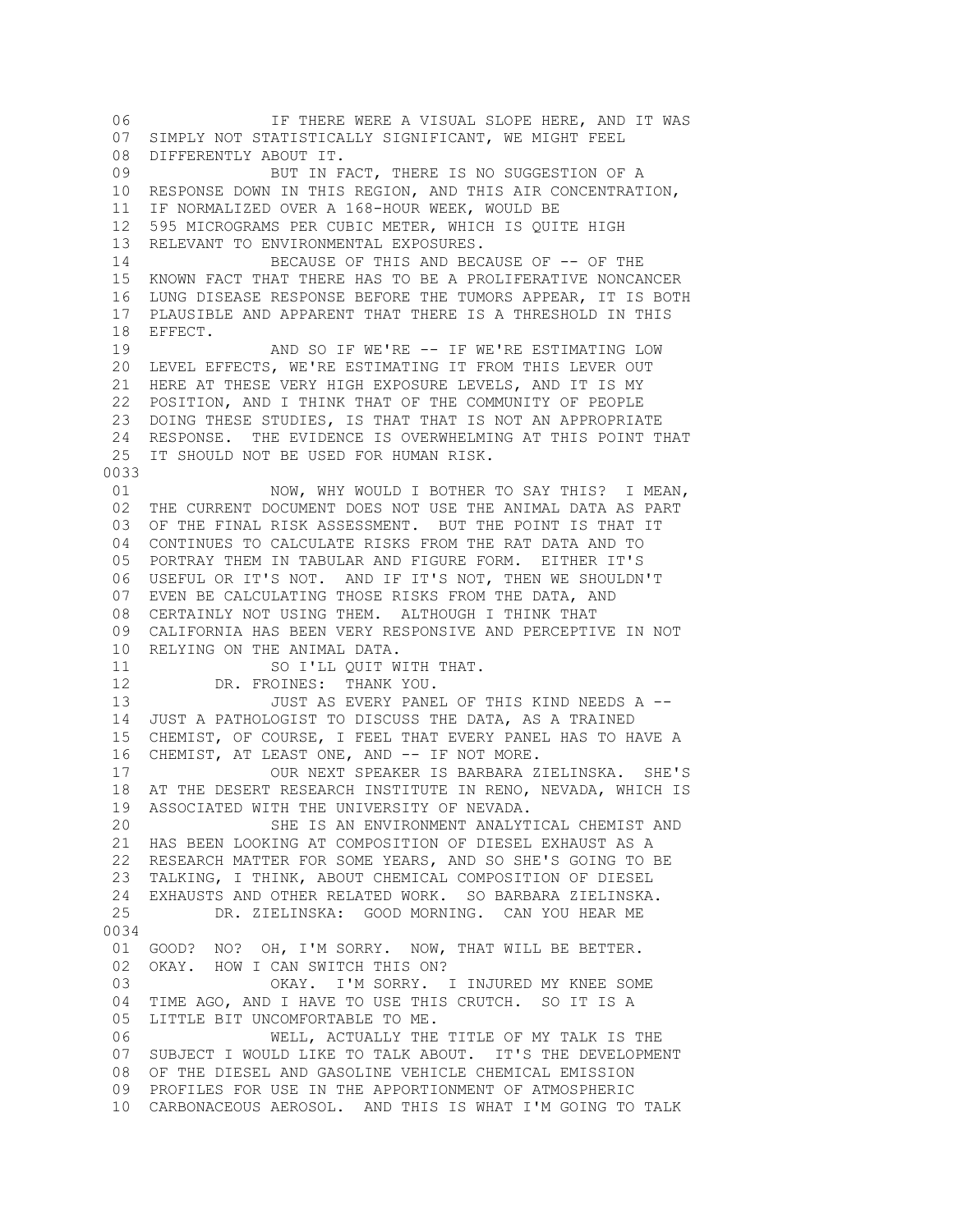11 ABOUT. 12 BEFORE I STOP TALKING, I WOULD LIKE TO 13 ACKNOWLEDGE PEOPLE WHO WERE VERY MUCH INVOLVED IN THIS 14 DIFFERENT -- DIFFERENT ASPECTS OF THE STUDY. AND FROM THE 15 DESERT INSTITUTE AND MY COLLEAGUES, DR. ERIC FUJITA AND 16 DR. JOHN SAGEBIEL AND MY GRADUATE STUDENT, TERRY HAYES. 17 **AND THE OTHER CONTRIBUTORS, THEY ARE LIKE**  18 GENERAL MOTORS, R & D CENTER; S.H. CADLE AND P. MULAWA; 19 COLORADO SCHOOL OF MINES AND COLORADO STATE UNIVERSITY; 20 DOUG LAWSON WHO WAS OUR PROJECT MANAGER FROM THAT STUDY. 21 OUR OBJECTIVES IN THIS TYPE OF STUDIES, IT'S 22 REALLY TO DEVELOP A DISTINCT CHEMICAL EMISSION PROFILES 23 FOR VARIOUS CATEGORIES OF MOTOR VEHICLE, SUCH AS 24 HEAVY-DUTY DIESEL, LIGHT-DUTY GASOLINE, LOW AND HIGH 25 PARTICULATE EMITTING VEHICLE FOR USE IN THE APPORTIONMENT 0035 01 OF ATMOSPHERIC CARBONACEOUS AEROSOL BY CHEMICAL MASS 02 BALANCE.<br>03 WE ALL PROBABLY KNOW WHAT IS CHEMICAL MASS 04 BALANCE. THIS IS ONE OF THE MOST -- MOST WIDELY USED 05 RECEPTOR MODELS FOR A PORTION OF AMBIENT PARTICLES TO THE 06 SOURCES. 07 THE CHEMICAL MASS BALANCE COMPARE THE 08 CHEMICAL COMPOSITION OF THE SOURCE KNOWN AS THE SOURCE 09 PROFILES, WITH THOSE CHEMICAL COMPOSITIONS OF THE 10 RECEPTORS OF AMBIENT AIR. 11 AND HISTORICALLY, THE CHEMICAL MASS BALANCE 12 USED MOSTLY INORGANIC SPECIES WHICH ARE ELEMENTS, IONS, 13 TOTAL ORGANIC CARBON, TOTAL ELEMENTAL CARBON, THIS TYPE OF 14 SPECIES. 15 HOWEVER, TO DISTINGUISH BETWEEN DIFFERENT 16 KIND OF SOURCES MIGHT BE A LITTLE BIT DIFFICULT JUST BASED 17 ON THIS CONSTITUENTS, CHEMICAL CONSTITUENTS, AND THIS IS 18 ESPECIALLY THE KIND OF CASE FOR MOTOR VEHICLE, TO 19 DISTINGUISH BETWEEN GASOLINE AND DIESEL BASED ON INORGANIC 20 SPECIES ARE VIRTUALLY IMPOSSIBLE BECAUSE THEY ARE SO 21 SIMILAR. 22 WE SAY THAT THE PROFILES ARE COLLINEAR AND WE 23 CAN NOT REALLY DISTINGUISH BETWEEN THAT. THAT'S WHY WE 24 TALKED ABOUT NEW CONSTITUENTS OF CHEMICAL MASS BALANCE OF 25 THE PROFILES, AND THE FIRST THINGS WHICH COMES INTO MIND 0036 01 ARE ORGANIC COMPOUNDS BECAUSE ALL COMBUSTION SOURCES EMIT 02 THOUSANDS AND -- AND HUNDREDS OF THOUSANDS OF ORGANIC 03 COMPOUNDS, AND THERE CERTAINLY HAS TO BE SOME UNIQUE 04 COMPOUNDS WHICH COULD BE USED IN THE CHEMICAL CONSTRUCTION 05 OF THE PROFILES. 06 SO OUR GOAL WAS REALLY TO DEVELOP THE 07 DISTINCT PROFILE TO USING BOTH TRADITIONAL SPECIES, WHICH 08 ARE INORGANIC MOSTLY SPECIES AND ORGANIC COMPOUNDS. 09 WELL, THE QUESTION ALWAYS IS HOW 10 REPRESENTATIVE THE PROFILES ARE. COULD WE EXTRAPOLATE 11 FROM THE SEVERAL DIESEL TO THE WHOLE POPULATION OF DIESEL, 12 FOR SAMPLE, OR FROM SEVERAL CARS TO THE WHOLE POPULATION 13 OF GASOLINE CARS. 14 THIS IS SOME DATA COMPILED CONSERVING THE 15 TRADITIONAL SPECIES ORGANIC AND INORGANIC -- I MEAN, IS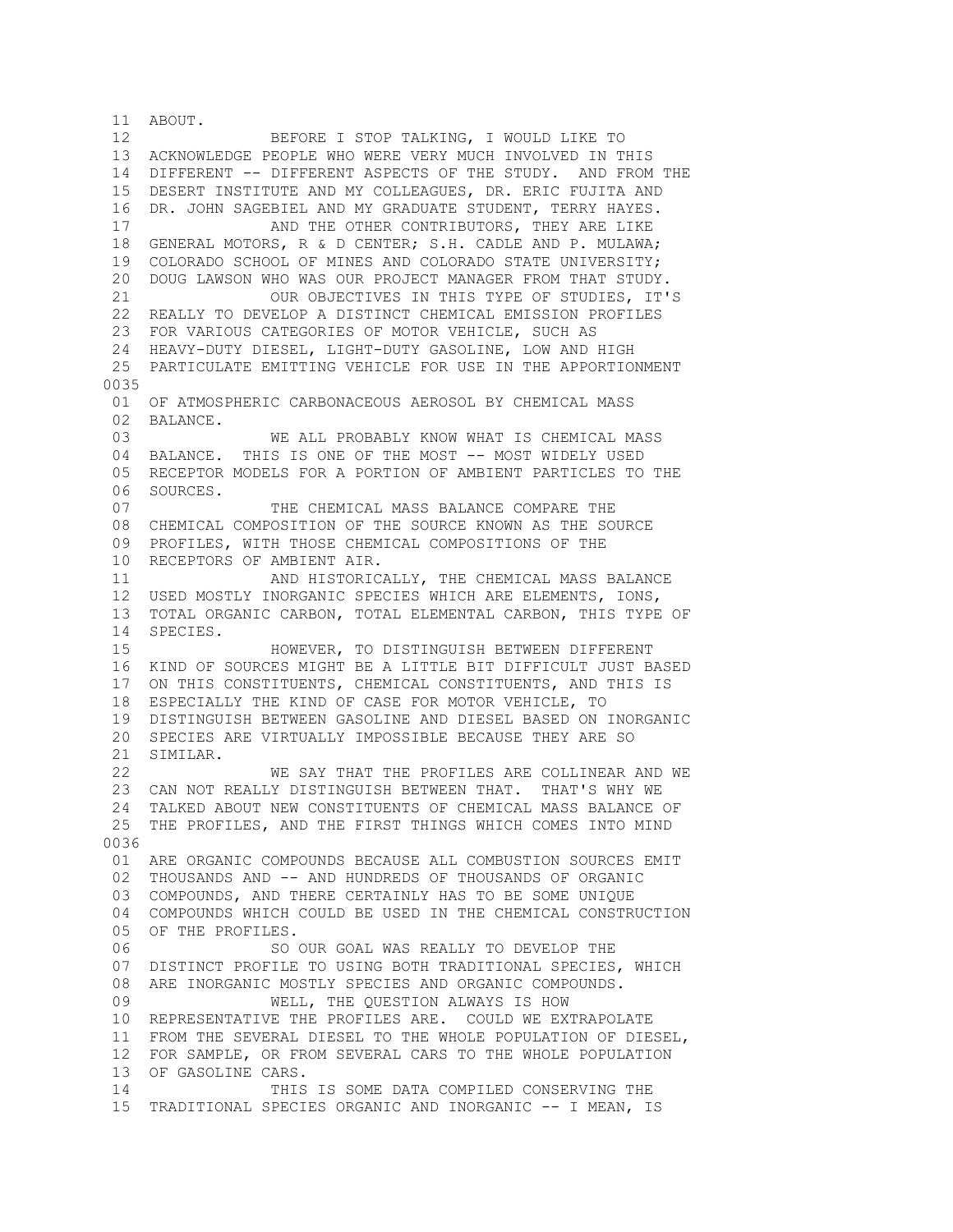16 MOSTLY ORGANIC AND ELEMENTAL CARBON IN DIFFERENT STUDY 17 WHICH WERE CARRIED OUT AROUND THE COUNTRY. 18 THE FIRST STUDY WERE CARS IN DENVER, 19 COLORADO, WHICH I'M GOING TO TALK A LITTLE MORE LATER. 20 IT'S A STUDY WHICH TESTS AT 15 DIFFERENT DIESEL CARS, AND 21 IT WAS PART OF N.F.R.A.Q.S. STUDY. 22 AND IF YOU LOOK AT THE SPLIT BETWEEN ORGANIC 23 ELEMENT AND CARBON, IT'S VERY DIFFERENT IN DIFFERENT 24 GROUPS OF STUDY. THE ELEMENTAL CARBON COMPOSITION RANGED 25 FROM 75 IN DENVER TO APPROXIMATELY 22 IN PHOENIX. AND THE 0037 01 SAME FOR ORGANIC CARBON IS FROM LIKE 19 IN N.F.R.A.Q.S. 02 THE LOWEST TO 60 IN PHOENIX. 03 NOW, WHAT DOES THE DIFFERENCE MEAN? IS IT A 04 DIFFERENCE HOW THIS STUDY WERE DONE? WELL CERTAINLY. 05 THIS STUDY IN DENVER, COLORADO WEREUSING DYNAMOMETER, AND 06 SOME KIND OF A CYCLE. THEN THE STUDY IN LOS ANGELES AND 07 BAKERSFIELD, THEY ALSO USE A DYNAMOMETER. THERE ARE A FEW 08 CARS HERE, BUT THE NUMBERS ARE DIFFERENT. 09 69 SO IS THERE A DIFFERENCE IN THE AREA? MAYBE 10 THERE IS A DIFFERENT GASOLINE INVOLVED -- I MEAN, A 11 DIFFERENT DIESEL FUEL. 12 THEN THE -- THE STUDY IN PHOENIX DONE BY 13 D.R.I., THEY WERE -- SAMPLING WAS DONE IN THE INSPECTION 14 AND MAINTENANCE STATION. IT MEANS IT WAS A MANY VEHICLE 15 COMBINED TOGETHER IN DIFFERENT SAMPLES. 16 IT'S AGAIN A DIFFERENT -- DIFFERENT TESTING 17 PROCEDURE. IT'S NOT THE FULL CYCLE. 18 SO THIS TYPE OF THINGS MAY HAVE HAD SOME 19 BEARING ON OUR EXHAUST. THIS IS JUST TO SHOW YOU HOW IT 20 LOOKS LIKE, AND IT'S INTERESTING TO ASK IF THIS ELEMENTAL 21 OR ORGANIC CARBON ARE TRUE FOR OTHER CONSTITUENTS, LIKE 22 SOME PARTICULATE ORGANICS. 23 JUST TO COMPARE SOME DIFFERENCES AND TO LOOK 24 AT DIFFERENT AREA AND DIFFERENT MODES OF DOING THE TEST, 25 I'M GOING TO TALK A LITTLE MORE ABOUT THREE DIFFERENT 0038 01 STUDY ONLY. 02 THE FIRST STUDY WAS DONE IN PHOENIX, ARIZONA 03 IN INSPECTION AND MAINTENANCE STATION. AND IT WAS DONE BY 04 US. IT WAS PART OF MY EXPLORATORY GRANT. 05 WE DECIDED TO USE PHOENIX BEFORE BECAUSE 06 ARIZONA HAS CENTRALIZED INSPECTION AND MAINTENANCE 07 PROGRAM. IT MEANS THAT A LOT OF VEHICLES ARE TESTED IN 08 THE RELATIVELY FEW FACILITIES IN THE TOWN. 09 **IN CASE OF DIESEL, THEY HAD TWO DIFFERENT**  10 FACILITIES, AND WE TESTED -- WE WERE SAMPLING ON THE ROOF 11 ON ONE OF THESE FACILITIES. 12 IN ADDITION, DIESEL AND AUTOS WERE SEPARATE 13 PHYSICALLY IN THOSE FACILITIES. SO WE WERE ABLE TO BE 14 BACK ON THE ROOF AND SAMPLE ONLY DIESEL AND SAMPLE ONLY 15 AUTO. SO THIS WAS HOW IT WAS DONE. IT WAS DONE IN 1995, 16 THE SAMPLING. SO IT WAS RELATIVELY NEW. 17 THE OTHER STUDY I WOULD LIKE TO TALK ABOUT IS 18 DYNAMOMETER TESTS OF IN-USE, IN-SERVICE LIGHT-DUTY 19 GASOLINE VEHICLE DOWN IN NEVADA. IT WAS DOWN IN RENO AND 20 LAS VEGAS, AND THIS WAS PART OF THE REMOTE SENSING STUDY.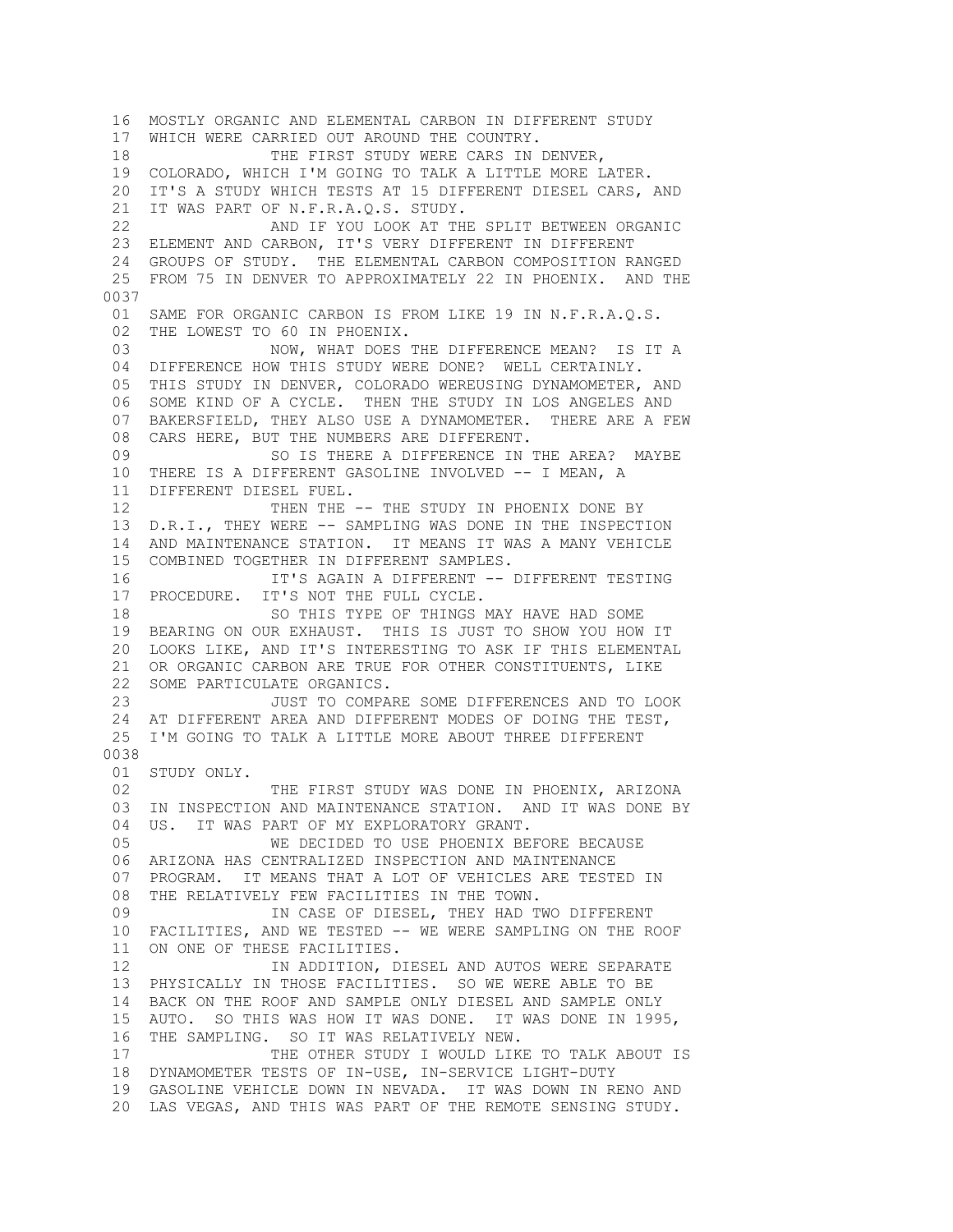21 WHAT IT MEANS WE HAD THE REMOTE SENSOR ON THE 22 ROAD, WHICH WAS MEASURING CO AND HYDROCARBON EMISSION, AND 23 VEHICLE WHICH WERE EMITTING MORE WERE PULL OUT AND GIVEN 24 DYNAMOMETER TEST ON PORTABLE DYNAMOMETER. WE DID IT 25 TOGETHER WITH GENERAL MOTORS AND E.P.A., AND WE MEASURE -- 0039 01 WE COLLECTED SAMPLES AND DO CHEMICAL ANALYSIS FOR THAT. 02 AND THE FINAL IS THE LAST STUDY -- IT'S THE 03 LAST STUDY WHICH DONE LAST WINTER IN DENVER, COLORADO, IN 04 SO-CALLED NORTHERN FRONT RANGE AIR QUALITY STUDY, WHICH 05 WERE -- WHICH MAIN OBJECTIVE WAS REALLY TO APPORTION 06 CARBONACEOUS AEROSOL IN DENVER TO THE DIFFERENT SOURCES, 07 AND HERE I WAS PLANNING CONTRACTOR. 08 AS PART OF THIS STUDY, WE DID A LOT OF SOURCE 09 TESTING JUST TO HAVE A PROFILE FOR DIFFERENT SOURCES. 10 FOR HEAVY-DUTY DIESEL, A COLORADO SCHOOL OF 11 MINE WAS DOING TESTING, AND WE AT D.R.I. WERE DOING 12 ANALYSIS. FOR LIGHT-DUTY VEHICLE, GENERAL MOTOR WAS DOING 13 THIS; HOWEVER, IT IS PART OF STUDIES NOT FINAL YET. SO I 14 CANNOT TALK ABOUT GENERAL MOTOR STUDY. 15 SO I'M GOING TO USE ONLY HEAVY-DUTY DIESEL. 16 JUST FOR IF ANYBODY IS INTERESTED, THIS IS A WEB-PAGE 17 ADDRESS FOR NORTHERN FRONT RANGE AIR QUALITY STUDY. ALL 18 DATA ARE PUBLISHED THERE, WHATEVER IS AVAILABLE. AND I 19 THINK THE WHOLE REPORT FROM HEAVY-DUTY STUDIES IS POSTED 20 ON THE WEB PAGE AS WELL. 21 OKAY. IF -- STARTING FROM THE LAST COLORADO 22 SCHOOL OF MINE TESTING, THIS TABLE SHOWS BRIEFLY WHAT KIND 23 OF A -- OF A VEHICLE WERE TOXIC. THIS IS ALL HEAVY-DUTY 24 DIESEL. THERE WERE 15 OF THEM. THOSE ARE THE SAMPLES 25 WHICH WERE COLLECTED. ACTUALLY THEY TESTED MORE THAN 15, 0040 01 BUT WE DID ANALYSIS ONLY FOR 15 VEHICLES WHICH WAS 02 SELECTED LIKE THAT. THEY ARE VERY DIFFERENT, BUSES OR 03 GARBAGE TRUCK OR FOR DELIVERY, AND WITH DIFFERENT GROSS 04 VEHICLE WEIGHT AND DIFFERENT ODOMETER MILES. 05 I WOULD LIKE TO -- TO SHOW YOU THE 06 PASSAGES -- SOME OF THE OPACITY DATA WHICH IS REALLY 07 CORRELATED WITH PARTICLE EMISSION, AND THEY ARE VERY 08 DIFFERENT. THEY RANGE FROM LIKE FEW PERCENT UP TO 09 75 PERCENT, THE LAST TRUCK, AND 75 PERCENT IS VERY HIGH. 10 FOR EXAMPLE, IN ARIZONA THE STANDARD IS 11 20 PERCENT. SO THOSE ARE VERY DIFFERENT VEHICLE, VERY 12 DIFFERENT BEHAVIOR. 13 SO IT WAS INTERESTING -- AND THEY WERE ALL 14 TESTED ON DYNAMOMETER USING DIFFERENT CYCLES. 15 THIS IS WEST VIRGINIA, TRUCK CYCLE, CENTRAL 16 BUSINESS DISTRICT, AND HEAVY-DUTY TRANSIT CYCLE. THERE IS 17 NO REALLY OFFICIAL E.P.A. CYCLE LIKE F.T.P. FOR LIGHT 18 DUTY. AND SO THEY WERE USING SOME DIFFERENT WHICH ARE 19 ACCEPTED BY THE COMMUNITY. 20 THIS SLIDE SHOW THE TRADITIONAL MEASURING 21 ELEMENTS, ORGANIC CARBON, ELEMENTAL CARBON, SULFATE, 22 NITRATE, AND ELEMENTS IN THE EMISSION RATES OF THIS 15 23 DIFFERENT TRUCKS. 24 WELL, IF YOU LOOK AT THIS CASE HERE, THIS IS 25 MILLIGRAM PER MILE. THE EMISSION GOES UP TO 5,400,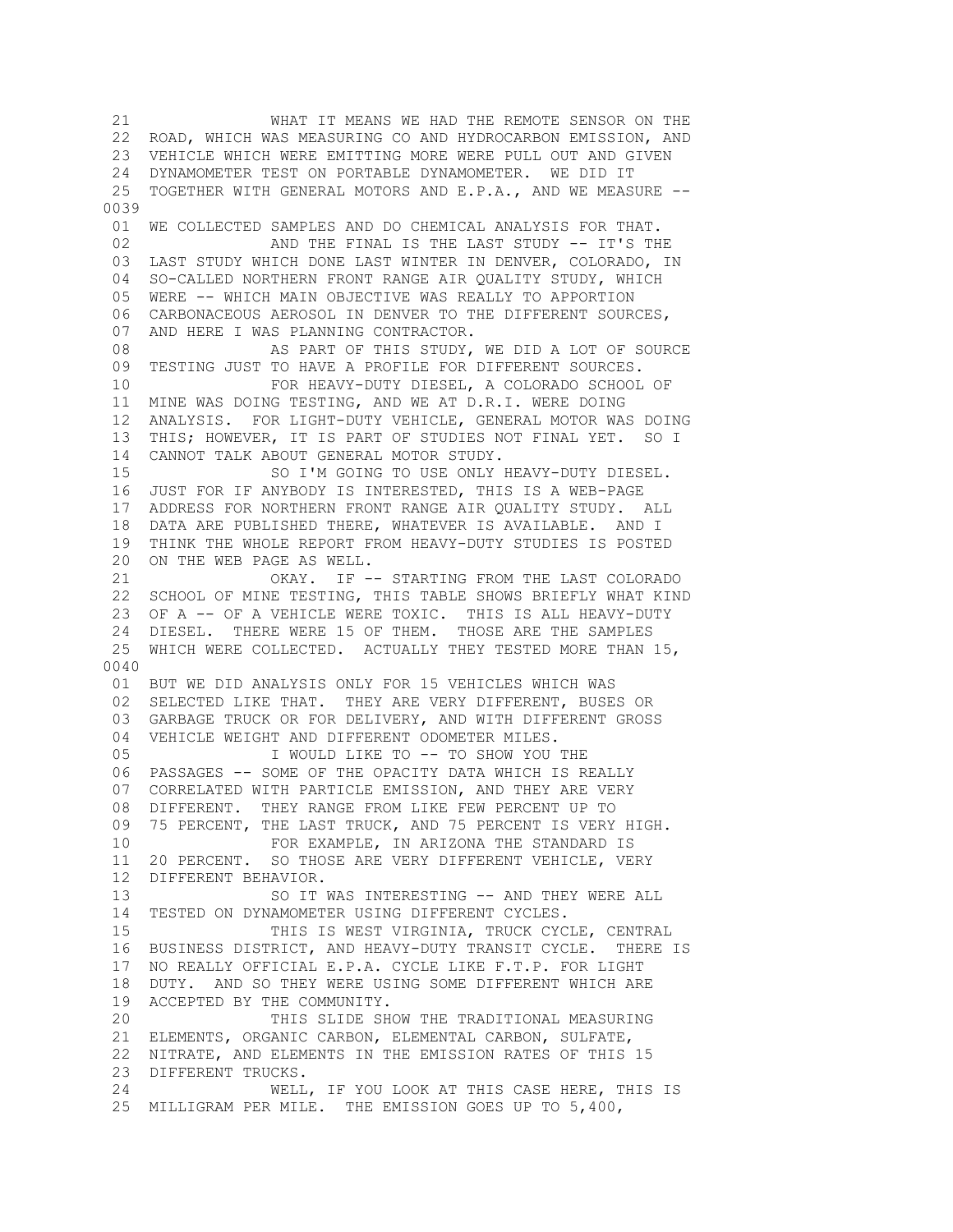0041 01 5.4 GRAMS PER MILE BASICALLY FOR THE HIGHEST -- THIS IS 02 VEHICLE WHICH HAS THE 75 PERCENT OPACITY. 03 WHAT IS INTERESTING TO -- TO NOTE IS IT'S 04 VERY HIGH PERCENTAGE OF ELEMENTAL CARBON, AND THIS IS 05 BASICALLY FOR ALL OF THEM. 06 6 SO THE AVERAGE, IT WAS LIKE 75 PERCENT OF 07 ELEMENTAL CARBON, AND MUCH LOWER THAN 20 PERCENT AN 08 AVERAGE OF ORGANIC CARBON, NOT VERY MUCH OF ION, ONLY A 09 LITTLE OF ELEMENTS HERE IN THIS -- THIS TWO. 10 THERE WERE SOME REPLICATES, SIX, SEVEN, IS 11 THE REPLICATE, DONE WITH DIFFERENT CYCLE. AND THEN 14, 15 12 IS REPLICATE, AND 12, 13, THOSE ARE THE SAME VEHICLES 13 TESTED WITH DIFFERENT CYCLE. AND THEY ARE KIND OF 14 SIMILAR, AT LEAST IF YOU WOULD LOOK HERE. 15 CENTRAL DIESEL DISTRICT, IT SAYS A LITTLE BIT 16 MORE, IT TENDS TO PRODUCE MORE BECAUSE IT IS SUPPOSED TO 17 REPRESENT URBAN DRIVING. 18 WELL, I MENTIONED THAT THIS -- THAT WE ARE 19 DOING A LOT OF ORGANICS HERE FOR OUR PROFILING, AND THIS 20 IS BASICALLY THE LIST OF COMPOUNDS WHICH WE USE FOR 21 ORGANIC PROFILING. I'M NOT REALLY GOING TO TALK MORE 22 ABOUT IT. THOSE ARE ALL POLYCYCLIC AROMATIC HYDROCARBONS, 23 AND THEY ARE LISTED HERE IN THE ORDER OF POLLUTION FROM 24 THE CHROMATOGRAPHIC COLUMN FROM THE LATEST, NAPHTHALENE 25 UP, TO VERY HEAVY, CORONENE. 0042 01 THOSE WERE WHAT IS ONLY WHAT I WOULD LIKE TO 02 SHOW IS IN THIS FIRST COLUMN, THEY ARE MOSTLY GAS PHASE 03 P.A.H.'S, BECAUSE THOSE ARE LIGHT P.A.H.'S. THOSE ARE 04 CONTAINED IN THE GAS PHASE.<br>05 THIS COLUMN HE THIS COLUMN HERE CONTAINS MOSTLY P.A.H.'S 06 WHICH ARE DISTRIBUTED BETWEEN GAS PHASE AND PARTICLE 07 PHASE. 08 AND THEN FINAL COLUMN HERE, IT'S MOSTLY 09 PARTICLE PHASE P.A.H.'S. SO WE ARE DOING BASICALLY BOTH 10 PHASES. WE ARE DOING -- WE'RE COLLECTING COMPOUNDS WHICH 11 ARE BOTH IN THE GAS PHASE, AND IN THE PARTICLE PHASE, EVEN 12 IF WE ARE TALKING ABOUT THE PORTION OF THE PARTICLES. 13 HOWEVER, SINCE THIS DISTRIBUTION IS VERY MUCH 14 DEPENDENT ON TEMPERATURE AND SOME OTHER FACTORS, WE 15 BELIEVE IT'S IMPORTANT ESPECIALLY FOR THE COMPOUNDS WHICH 16 ARE DISTRIBUTED BETWEEN PHASES TO COLLECT THEM ALL. 17 BECAUSE THEN YOU HAVE THE SAME THING BETWEEN SOURCE AND 18 THE RECEPTOR. SO WE LOOK IN THE SAMPLE. 19 WELL, HOW ORGANICS LOOKS LIKE? THIS IS THE 20 SAME 15 SAMPLES FROM HEAVY-DUTY DIESEL, AND THOSE ARE ALL 21 COMPOUNDS, AT LEAST IN THE GROUP OF COMPOUNDS. I CANNOT 22 SHOW ALL 68, BUT I GROUP THEM TOGETHER, AND FROM 23 METHYLNAPHTHALENE TO CORONENE IN DIFFERENT VEHICLE. 24 IF YOU LOOK AT THIS LAST VEHICLE HERE, WHICH 25 IS REALLY VERY HEAVY IN METERS, IT DOESN'T EMIT A LOT OF 0043 01 ORGANICS, BUT IT DOES EMIT A LOT OF ELEMENTAL CARBON, FOR 02 EXAMPLE. SO IT DOESN'T NECESSARILY MEAN IF IT EMITS A LOT 03 OF CARBON, IT DOESN'T NECESSARILY EMIT A LOT OF P.A.H.'S. 04 THERE COULD BE SOME OTHER ORGANICS, TOO.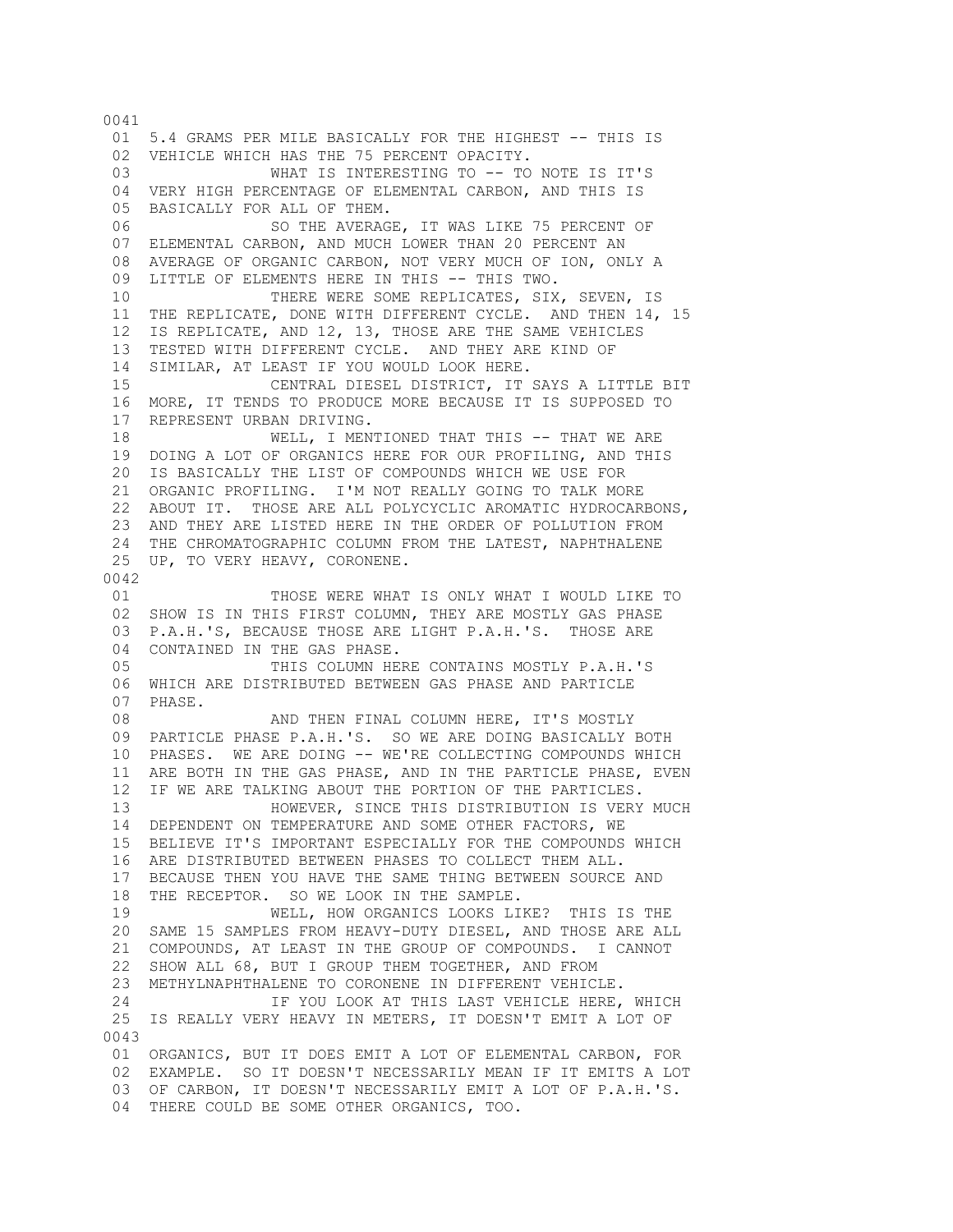05 WELL, THIS CONTAINS A LOT OF GAS PHASE, AND 06 WHAT YOU CAN SEE HERE, THE GAS PHASE P.A.H.'S, THE FIRST 07 FOUR P.A.H.'S, ARE REALLY THE MOST ABUNDANT. SO IT WAS 08 INTERESTING TO LOOK ALSO IN THE PARTICLE P.A.H.'S, HOW 09 THEY LOOK LIKE. 10 AND FOR -- YOU CAN SEE THE SAME THING THAT IT 11 IS NOT NECESSARILY THE HIGHEST VEHICLE WITH THE HIGHEST 12 P.A.H.'S IN THERE, BUT THEY ALL LOOK KIND OF VERY -- VERY 13 SIMILAR. SO AT LEAST IN THIS GROUP OF 15 VEHICLE, WE HAD 14 A DEFINITE PATTERN OF THE P.A.H.'S, HOW THEY ARE 15 EMITTING. 16 ALSO, WHAT IS INTERESTING TO NOTE IS THAT 17 THIS MIDDLE P.A.H.'S HERE ARE MUCH MORE ABUNDANT THAN THE 18 HEAVY P.A.H.'S AT THE END, AND LIKE, FOR EXAMPLE, CORONENE 19 IS VIRTUALLY NOT PRESENT IN THIS EMISSION. IT IS PRESENT 20 IN VERY LOW AMOUNTS. 21 SO IT WAS INTERESTING FOR ME TO LOOK -- OH, 22 JUST TO -- LIKE TO MENTION, TOO, THAT WE WERE LOOKING AT 23 NOT ONLY P.A.H.'S, BUT IN HOPPING AND STERINGS (PHONETIC) 24 WHICH ARE TRACERS FOR ALL LUB (PHONETIC) BASICALLY BECAUSE 25 THEY ARE COMING FROM UNBURNED LUBRICATED OIL, AND THOSE 0044 01 COMPOUNDS ARE ALSO EMITTED IN VERY LOW AMOUNTS. THEY 02 TURN OUT NOT TO BE SO IMPORTANT. SO I WILL CONCENTRATE 03 MOSTLY ON P.A.H.'S. 04 SO I WOULD LIKE TO COMPARE THIS DATA WITH 05 THE -- OUR NEVADA DATA WHEN WE WERE TESTING MOSTLY 06 LIGHT-DUTY GASOLINE VEHICLE. IT'S A VERY BUSY TABLE. I 07 REALIZE THAT. IT'S JUST ONLY TO SHOW YOU THAT WE WERE 08 TESTING 24 VEHICLE, LIGHT-DUTY GASOLINE, IN THE RANGE FROM 09 LIKE '76 TO 1990, AND THEY WERE FEW VISIBLE SMOKE 10 EMITTERS. SO THEY WERE EMITTING VISIBLE SMOKE BASICALLY. 11 THERE WERE SIX OF THEM. 12 THE OTHER WERE NOT NECESSARILY DIESEL SMOKE, 13 BUT THEY HAD SOME HIGH P.M. EMISSIONS AS WELL, AND THEY 14 WOULD KIND OF DISTRIBUTE IT BETWEEN DIFFERENT AGES. 15 THIS -- THIS SLIDE SHOW MAYBE BETTER WHAT IS 16 THE DISTRIBUTION OF THE EMISSION RATES. SO P.M. EMISSION 17 RATES WERE VERY HIGH, FOR ESPECIALLY FOR THIS GROUP. IT 18 IS LIKE 1400 MILLIGRAM PER MILE. IT'S BASICALLY IN THE 19 DIESEL RANGE. 20 AND FOR SOME OF -- THEY WERE REALLY VERY LOW. 21 SO WE CAN TALK HERE ABOUT HIGH EMITTERS AND LOW EMITTERS, 22 SMOKERS AND NO SMOKERS. 23 THIS IS VERY SIMILAR SLIDE. I WILL SHOW IT 24 FOR HEAVY-DUTY DIESEL. THIS SHOWS THE ORGANIC CARBON AND 25 ELEMENTAL CARBON AND SOME IONS HERE FOR NONSMOKING 0045 01 VEHICLE, BUT EVEN NONSMOKING, THEY WERE SOME WHICH WERE 02 EMITTING UP TO 250 MILLIGRAMS PER MILE, BUT WE CAN SEE 03 THERE IS A LIGHT DISTRIBUTION BETWEEN THEM. 04 WHAT IS INTERESTING TO LOOK AT THE HIGH -- 05 MUCH HIGHER PERCENTAGE OF ORGANIC CARBON THAN IN DIESEL. 06 IT WAS APPROXIMATELY 75 PERCENT FOR MINI-VALUE FOR THIS -- 07 THIS CARS. 08 THERE IS NO MANY ITEMS, ONLY ONE, SOME 09 SULFATE, AND IT WAS KIND OF A LITTLE BIT STRANGE.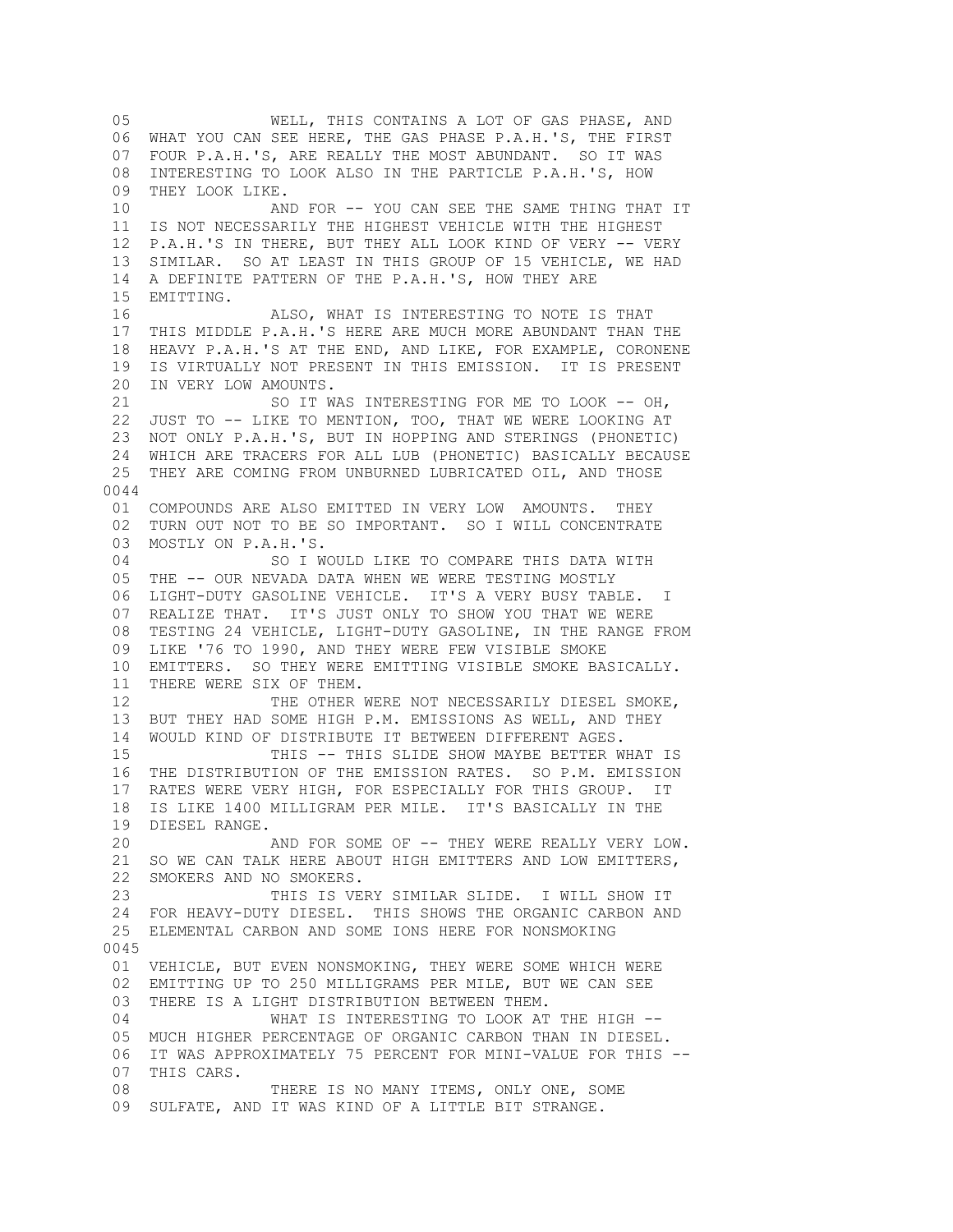10 FOR A SMOKING VEHICLE -- WE CALLED IT SMOKING 11 VEHICLE SINCE THEY EMIT VISIBLE SMOKE. I KNOW IT'S NOT 12 VERY GOOD TERM, BUT IT'S EASIER TO SAY THIS WAY. AND 13 THOSE ARE -- THESE ARE DISTRIBUTION BETWEEN DIFFERENT -- 14 THEY HAVE VERY DIFFERENT EMISSION RATES AS WELL, SOME 15 WHICH ARE QUITE LOW, EVEN IF THEY EMIT VISIBLE SMOKE, AND 16 SOME ARE VERY, VERY HIGH. 17 AND WHAT IS INTERESTING THAT ORGANIC CARBON 18 IS VERY HIGH. IT'S IN THE RANGE OF 90 PERCENT FOR THIS 19 VEHICLES. 20 WE LOOK AT THE P.A.H. EMISSIONS AS WELL, AND 21 THIS IS THE -- THIS IS THE MILLIGRAM PER MILES, AND I 22 JUST -- WHAT I DID, I JUST COMBINED SMOKERS AND NONSMOKERS 23 AND LOW P.M. EMITTING VEHICLE AND HIGH P.M. EMITTING 24 VEHICLE. LOW P.M. IT'S THE AVERAGE FOR VEHICLE WHICH IS 25 BELOW 50 MILLIGRAMS PER MILE, AND HIGH IS AVERAGE FOR MORE 0046 01 THAN 150 MILLIGRAMS PER MILE. 02 SO YOU CAN SEE THAT THE GAS PHASE P.A.H.'S 03 ARE EMITTED QUITE -- IN QUITE BIG AMOUNTS, BUT YOU CAN SEE 04 THOSE ARE THE HIGHEST MOLECULAR WEIGHT P.A.H.'S. AND I 05 WOULD LIKE TO SHOW IT FOR PARTICULATE P.A.H.'S, WHAT IS 06 INTERESTING IS TO LOOK AT THE CORONENE, FOR EXAMPLE, WHICH 07 IS REALLY EMITTED IN QUITE BIG AMOUNTS FOR HIGH P.M. AND 08 NONSMOKERS. 09 THERE IS, HOWEVER, ONE IMPORTANT THINGS THAT 10 I HAVE TO TELL, THAT THIS EMISSION RATES ARE NOT VERY 11 USEFUL PROFILES BECAUSE THEY COULD BE VERY BIG DIFFERENCES 12 IN EMISSION RATES, BUT IF THE COMPOUNDS ARE EMITTED IN THE 13 SAME PROPORTION, THE PROFILE WILL BE COLLINEAR. 14 WHAT WE DO FOR PROFILES WE USE WEIGHT 15 FRACTION, OR WEIGHT PERCENT. SO WE DIVIDE THE 16 CONCENTRATION OF GIVEN COMPOUNDS BY USUALLY SOME OF 17 SPECIES WE MEASURE, OR RATHER BY MASS. 18 SO EITHER OF THESE, IT IS EITHER A 19 CONSTRUCTIVE SPECIES OR MASS, GRAVIMETRIC MASS COLLECTED 20 ON THE -- ON THE FILTER. 21 SO IF I DO THAT FOR THIS TYPE OF A -- THEN WE 22 HAD A DIFFERENT -- DIFFERENT -- IT LOOKS A LITTLE BIT 23 DIFFERENT. NONSMOKERS REALLY EMIT ON THE WEIGHT PERCENT 24 MUCH MORE THAN SMOKERS OF P.A.H.'S. THIS IS BASED ON 25 THEIR WEIGHT PERCENT, OF COURSE, AND THIS WOULD HELP US TO 0047 01 DISTINGUISH BETWEEN THE DIFFERENT GROUPS OF -- OF 02 COMPOUNDS -- OF VEHICLE. 03 AND THIS LOOKS VERY SIMILAR FOR -- FOR HEAVY 04 P.A.H.'S, AND AGAIN, CORONENE IT'S VERY IMPORTANT HERE. 05 WELL, I REALIZE THAT THIS IS A LITTLE BIT 06 LONG SO I'M -- I HAVE TO SKIP SEVERAL SLIDES I HAVE HERE, 07 AND TALK A LITTLE BIT OUR DATA FROM INSPECTION AND 08 MAINTENANCE FROM PHOENIX, ARIZONA. AND THIS IS JUST HOW 09 MANY DIFFERENT TRUCKS WERE -- WERE TESTED OVER THERE. 10 THEY WERE DIFFERENT -- SEVEN RUNS AND EVERY 11 RUN HAS AROUND 15 TO -- 12, 15, 17 TRUCKS, IN THAT 12 ALTOGETHER IT WAS 99 TRUCKS AND DISTRIBUTED BETWEEN THE 13 DIFFERENT RUNS. 14 WHAT IS IMPORTANT TO NOTICE THAT ALL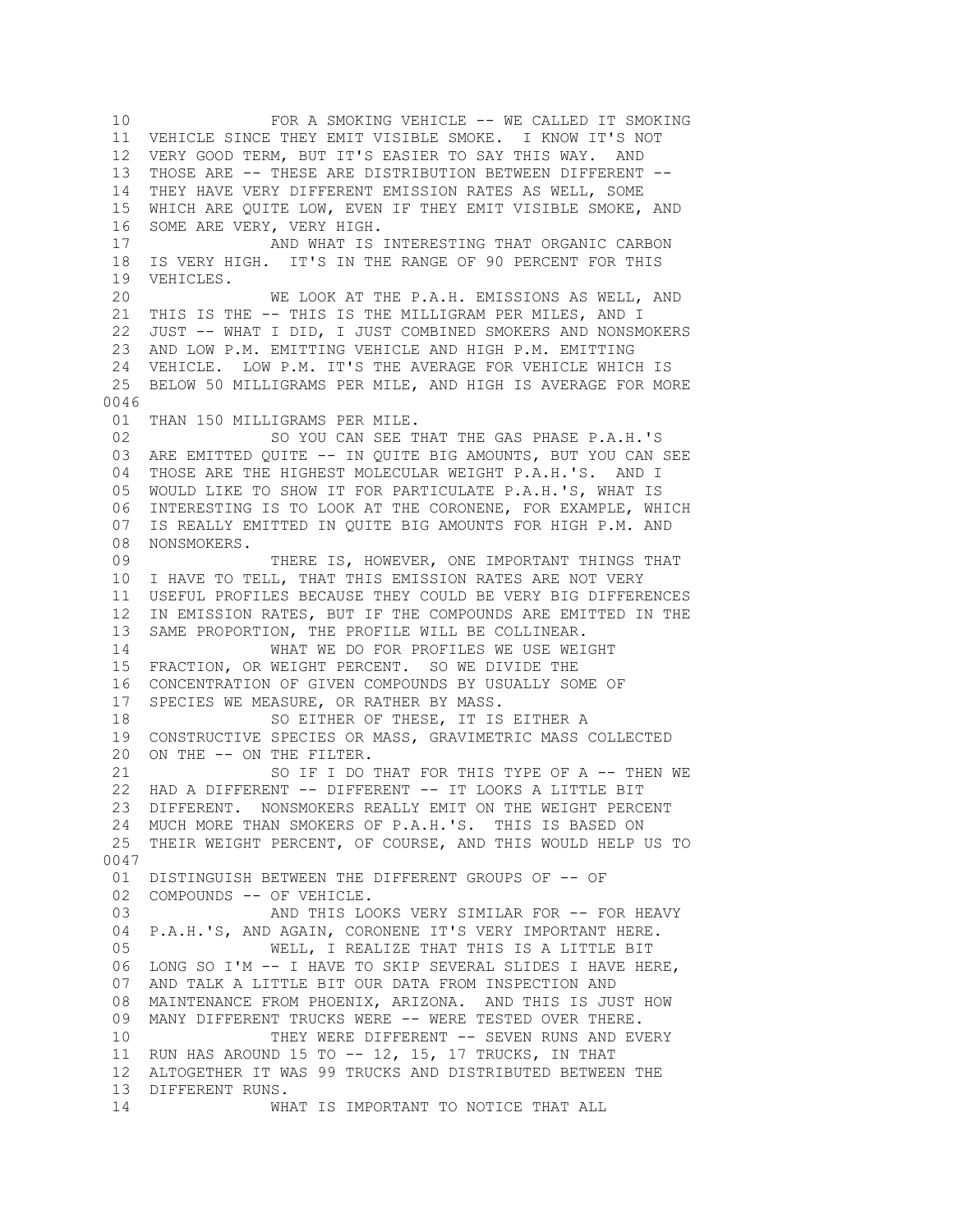15 BASICALLY WERE A VERY LOW OPACITY BECAUSE THE TRUCKS WERE 16 GOING TO BE INSPECTED AND THE CUTOFF POINT IS 20 PERCENT. 17 SO THEY ALL WERE QUITE LOW EMITTING -- EMITTING TRUCKS. 18 WE DON'T HAVE, OF COURSE, THE EMISSION RATES 19 FOR THIS TYPE OF TEST, BUT WE HAVE PROFILES. SO THIS IS 20 P.A.H. PROFILE FROM -- FOR THIS TRUCKS, AND IT LOOKS 21 REALLY QUITE SIMILAR AS FAR AS P.A.H.'S ARE CONCERNED TO 22 TRUCKS WHICH WERE -- WHICH WERE TESTED IN N.F.R.A.Q.S. 23 SO EVEN IF IT -- WE SAW SUCH A DIFFERENCE IN 24 THE EMISSION COMPOSITION ELEMENTAL AND INORGANIC CARBON, 25 THE P.A.H. ARE SIMILAR. THIS IS IN WEIGHT PERCENT. AND 0048 01 THIS IS ESPECIALLY VISIBLE WHEN WE LOOK AT HIGHER P.A.H. 02 AGAIN, QUITE A LOT OF P.A.H.'S IN THE AREA, IN THE MIDDLE 03 AREA, NOT VERY MANY IN THE VERY HIGH AREA. 04 **I WOULD LIKE TO SHOW YOU JUST MAYBE ONE OR**  05 TWO SLIDES FROM LIGHT-DUTY GASOLINE TESTING FROM 06 INSPECTION AND MAINTENANCE, AND AGAIN, WE WERE DOING SIX 07 RUNS OF APPROXIMATELY 120 VEHICLES TESTED. SO IT IS A BIG 08 POPULATION OF VEHICLE. 09 THE PROBLEM WE HAD, HOWEVER, THAT IN EVERY 10 RUN THERE WERE SOME OLD CARS, AND SOME WHICH WERE EMITTING 11 MORE THAN OTHER. IT MEANS THAT THE PROFILE ARE GOING TO 12 BE INFLUENCED BY HEAVY EMITTING VEHICLE, AND WE DON'T KNOW 13 IF THEY WERE PARTICLE -- HEAVY PARTICLE EMITTING VEHICLE 14 OR NOT SINCE INSPECTION MAINTENANCE DOESN'T MEASURE THIS. 15 BUT IF WE LOOK AT THE PROFILES OF DIFFERENT 16 RUNS, WE CAN SEE THAT THEY ARE VERY SIMILAR BASICALLY TO 17 THOSE WHICH WE HAD FROM NEVADA FOR HIGHER EMITTING 18 VEHICLE, AND QUITE A LOT OF GAS PHASE P.A.H.'S, BUT ALSO 19 VERY IMPORTANT HIGHER MOLECULAR WEIGHT P.A.H.'S HERE.<br>20 AND SIMILAR FOR THE HIGHER MOLECULAR WEI AND SIMILAR FOR THE HIGHER MOLECULAR WEIGHT, 21 YOU CAN SEE CLEARLY CORONENE HERE AND SOME HIGHER 22 MOLECULAR WEIGHT HERE, WHICH WERE NOT REALLY VISIBLE IN 23 DIESEL. 24 WHEN WE PUT THIS TOGETHER, I JUST WOULD LIKE 25 TO SHOW YOU SOME PROFILES WHICH ARE LIKE SUMMARIZED 0049 01 TOGETHER FOR ALL DIESEL TRUCKS FROM N.F.R.A.Q.S. STUDY. 02 TOU CAN SEE THIS IS ORGANIC CARBON, ELEMENTAL 03 CARBON, THEN WE HAVE SOME HOPPING TO A VERY NOT VISIBLE IN 04 THE PROFILE, AND WE HAVE P.A.H.'S GAS PHASE AND PARTICLE 05 PHASE. YOU CAN SEE THE P.A.H. GAS PHASE ARE VERY, VERY 06 LITTLE. THEY ARE REALLY NOT VERY IMPORTANT HERE, AND 07 THE -- THE VERY SIMILAR THINGS WE CAN SEE FROM INSPECTION 08 AND MAINTENANCE. GAS PHASE P.A.H.'S ARE REALLY VERY TINY 09 FRACTION OF THE WHOLE EMISSION, EVEN IF ORGANIC CARBON WAS 10 MUCH HIGHER HERE. 11 AND IN CONTRAST, FOR LIGHT-DUTY GASOLINE 12 VEHICLE FOR PHOENIX, WE CAN SEE THESE GAS PHASE P.A.H.'S, 13 THOSE ARE THIS RED HERE, ARE VERY HIGH. IT IS ABOVE 1, 14 BECAUSE IT IS EVERYTHING GAS PHASE. SO ANYTHING WHICH IS 15 ABOVE 1 IS A GAS PHASE. 16 AND THIS IS BASICALLY SOMETHING WHICH HELPS 17 US TO DISTINGUISH BETWEEN DIFFERENT CLASS COMPOUNDS OF THE 18 VEHICLE. 19 SO JUST TO FINISH THIS VERY BRIEF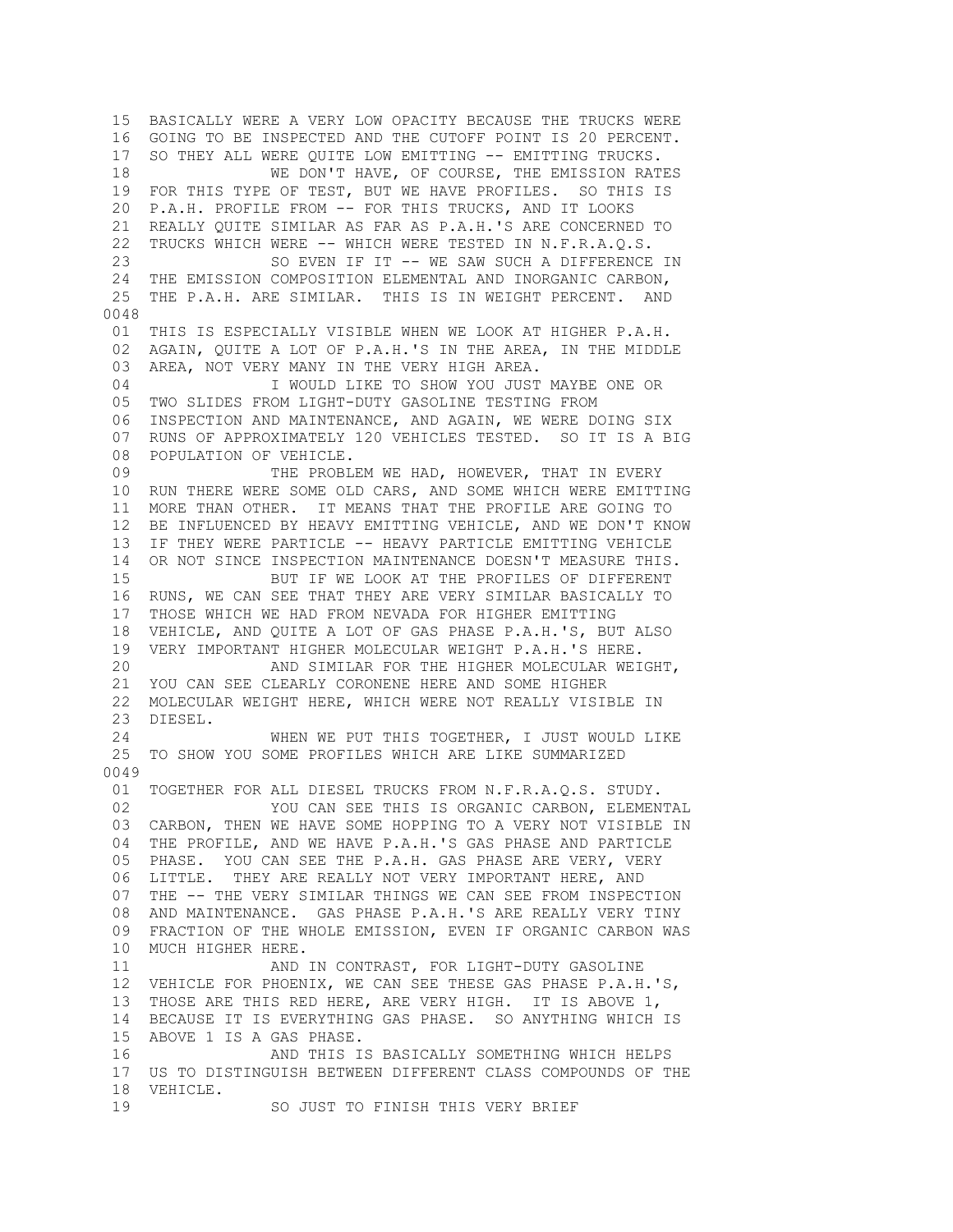20 PRESENTATION, I REALIZE A LOT OF DATA WHICH I JUST CAN 21 ONLY SUMMARIZE HERE, I HAVE TO SAY FIRST OF ALL THAT EVEN 22 IF LIGHT-DUTY GASOLINE VEHICLES DO EMIT PARTICULATE METAL, 23 THAN MOST OF THE EMISSION COMING FROM THE OLDER, 24 POOR-MAINTAINED VEHICLE. 25 THE MIXED PHASE PROFILES WHICH I WAS TALKING 0050 01 ABOUT GAS AND PARTICLE PHASE SPECIES CAN BE REALLY 02 UTILIZED TO APPORTION FINAL PARTICULATE METAL EMITTED FROM 03 GASOLINE- AND DIESEL-POWERED VEHICLES. SO WE CAN 04 DISTINGUISH BETWEEN THESE TWO, BASED ON THAT. 05 AS WELL AS USING EXTENDED PROFILES WHICH IS 06 INORGANIC AND ORGANIC SPECIES IN THE C.M.B. APPORTIONMENT 07 OF FINAL PARTICULATE METAL. IT REALLY ALLOWS US TO 08 DISTINGUISH BETWEEN DIFFERENT EVEN VEHICLE CATEGORIES. WE 09 DID IT FOR N.F.R.A.Q.S., AND WE CAN DISTINGUISH FOR 10 EXAMPLE BETWEEN SMOKING VEHICLE, BETWEEN COLD START, 11 BETWEEN HIGH EMITTING VEHICLE, AND BETWEEN DIESEL. 12 AND TO AGAIN, AS I POINTED OUT, MOST OF THE 13 DISCRIMINATORY POWER OF THE MIXED PHASE EXTENDED PROFILES 14 RESIDES IN THE POLYCYCLIC AROMATIC HYDROCARBONS. I'M NOT 15 TELLING YOU THAT THERE ARE OTHER COMPOUNDS AVAILABLE WHICH 16 COULD BE USED, BUT THOSE ARE CERTAINLY VERY GOOD 17 CANDIDATES WHICH MIGHT BE USED FOR PROFILING. 18 SO THIS IS BASICALLY ALL WHAT I HAD. JUST TO 19 SHOW YOU THAT THERE IS A POSSIBILITY OF BY DOING 20 CHEMICAL -- BY DOING CHEMICAL MASS BALANCE AND AMBIENT 21 MEASUREMENTS, THE POSSIBILITY OF KNOWING HOW MUCH 22 PARTICLES HAVE COMING FROM WHICH KIND OF VEHICLE. 23 AND AT THE END I WOULD JUST LIKE TO 24 ACKNOWLEDGE THE FINANCIAL SUPPORT OF NORTHERN FRONT RANGE 25 AIR QUALITY STUDY, AND E.P.A., AND TO GENERAL MOTORS AS 0051 01 WELL FOR NEVADA STUDY. THANK YOU. 02 DR. FROINES: NOW, I WANTED TO, AS I SAID, I FIRST 03 WANTED TO GIVE AN OPPORTUNITY TO JOE AND BARBARA TO 04 COMMENT ABOUT EACH OTHERS TALKS IF THEY CHOSE TO. IF NOT, 05 WE'LL JUST OPEN IT UP TO THE PANEL AND OTHER SPEAKERS. 06 DR. MAUDERLY: WHILE BARBARA IS GETTING DEFROCKED 07 THERE, WHY, I'LL JUST SAVE TIME BY STARTING AND ASKING 08 QUESTIONS AND VERY, VERY GOOD PRESENTATION. CERTAINLY YOU 09 SAID NOTHING I COULD ARGUE WITH, BUT I DO HAVE A QUESTION 10 AND THAT IS, I'M TRYING TO FORMULATE IN MY OWN MIND, IF I 11 WANT TO ASSUME AN ORGANIC FRACTION FROM EXHAUST PARTICLES 12 IN CITY ATMOSPHERES, WHAT IS A GOOD SORT OF AVERAGE RULE 13 OF THUMB ORGANIC FRACTION TO ASSUME? 14 **I MEAN, FOR INSTANCE, YOU MENTIONED ONCE THAT**  15 MOST OF THEM WERE BELOW 20 PERCENT. SOME DATA ARE HIGHER, 16 SOME ARE LOWER. I KNOW WITH OUR OWN STUDY, WE WENT FROM 17 AN OLD ENGINE THAT HAD 20 PERCENT, AND THE NEXT STUDY, IT 18 WAS ONLY 8 PERCENT. I MEAN, THAT BECOMES IMPORTANT IN 19 SOME CALCULATIONS OF DOSE. 20 WHAT -- WHAT WOULD BE A GOOD CONTEMPORARY 21 FIGURE TO USE? 22 DR. ZIELINSKA: THERE IS A PROBLEM BECAUSE IT'S -- 23 LIKE I WAS SHOWING YOU, IT REALLY DEPENDS ON THE AREA AND 24 WHAT -- HOW THE VEHICLE REALLY LOOKS LIKE. BUT I THINK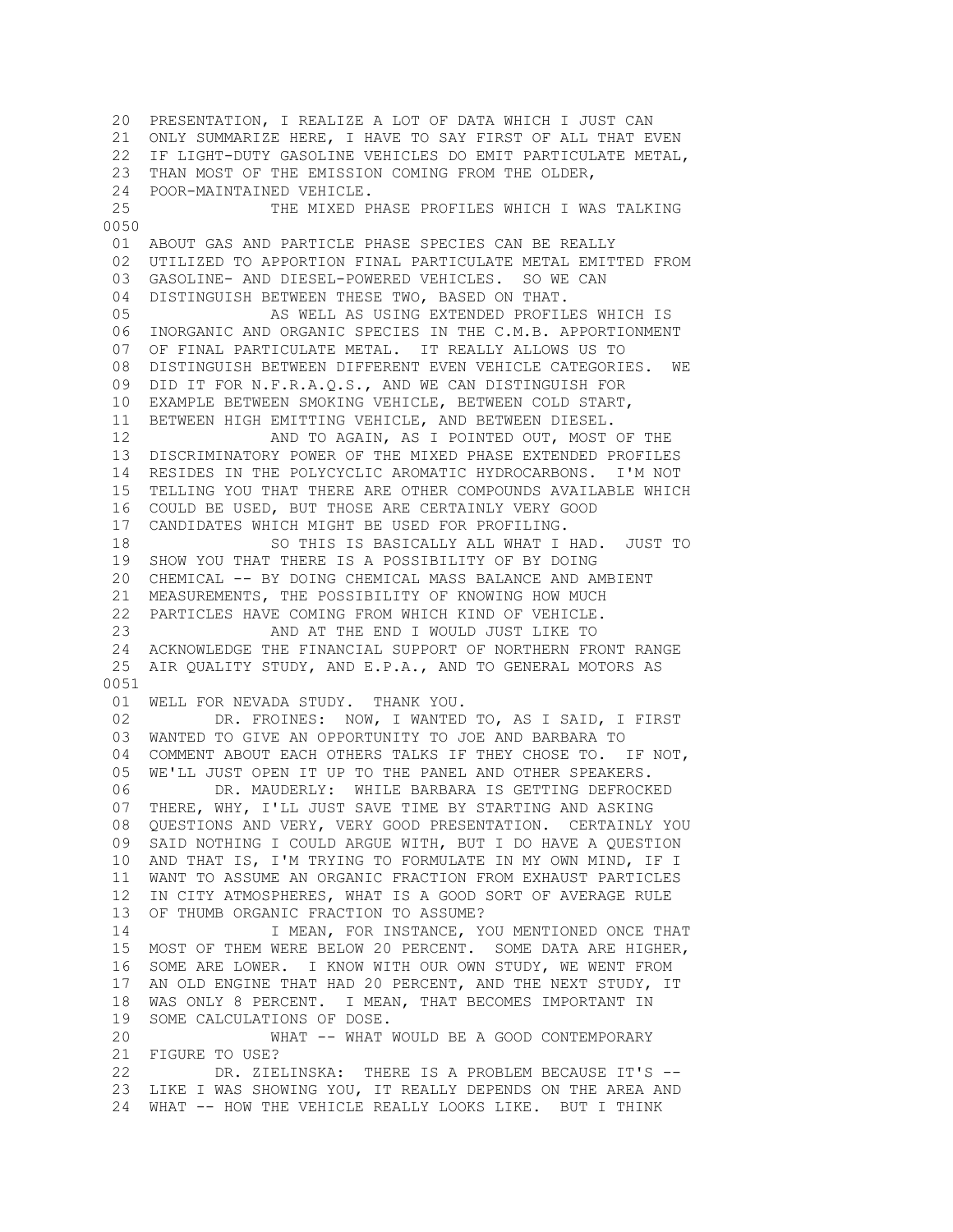25 PERSONALLY, IF YOU TAKE SOME KIND OF MEAN VALUE, 0052 01 70 PERCENT IS TOO HIGH, LIKE 30 OR 40 PERCENT FOR 02 ELEMENTAL ORGANIC -- OR ELEMENTAL, LET'S SAY, I'M TALKING. 03 OKAY. FOR ELEMENTAL TO BE 30, 40 THAT WOULD BE TOO LOW. 04 BUT I THINK IF YOU GO AROUND 50, RIGHT NOW, 05 FOR THE NEWEST VEHICLE. IT PROBABLY WOULD BE VERY -- VERY 06 REALISTIC BECAUSE WE HAVE ALL OF THIS MIXTURE ON THE ROAD 07 OF DIFFERENT VEHICLE -- DIFFERENT -- DIFFERENT, YOU KNOW, 08 AGE AND DIFFERENT -- DIFFERENT TECHNOLOGY, DIFFERENT 09 EMISSION. 10 SO THIS WOULD KIND OF BE THE RULE OF THUMB, 11 BUT I STILL NOT COMPLETELY SURE. I THINK WE NEED A LITTLE 12 MORE COMPARISON AND DOING A LITTLE BIT MORE BIGGER VEHICLE 13 POPULATIONS BECAUSE, YOU KNOW, ALL OF THIS -- OF THIS 14 DYNAMOMETER STUDY IS HOW MUCH? 15 MAYBE THE MOST VEHICLE? 15 AND WE ARE SUPPOSED REPRESENT EVERYTHING. 16 DR. MAUDERLY: DID I UNDERSTAND YOU CORRECTLY NOW 17 THAT YOU ARE SAYING YOU THINK 50 PERCENT -- 18 DR. ZIELINSKA: I THINK IT WOULD BE -- 19 DR. MAUDERLY: -- ORGANIC, SOLUBLE ORGANIC? 20 DR. ZIELINSKA: NO. FOR ELEMENTAL. 21 DR. MAUDERLY: OKAY. I'M ASKING FOR A -- 22 DR. ZIELINSKA: FOR ORGANIC? 23 DR. MAUDERLY: -- AN AVERAGE ORGANIC FRACTION. 24 DR. FROINES: ARE YOU ASKING DIESEL OR GASOLINE OR 25 BOTH? 0053 01 DR. ZIELINSKA: DIESEL, I HOPE. 02 DR. MAUDERLY: WELL, DIESEL, SHE SHOWED DATA FOR 03 BOTH, I THINK. AND OF COURSE, ONE INTERESTED IN BOTH IF 04 THEY ARE INTERESTED IN THE TOTAL POOL OF MATERIAL THAT IS 05 OUT THERE, BUT DIESEL WOULD BE FINE. 06 DR. ZIELINSKA: YEAH, I WOULD THINK -- 07 DR. MAUDERLY: I MEAN IS 20 PERCENT A REASONABLE 08 NUMBER? 09 DR. ZIELINSKA: NO, I THINK IT IS A LITTLE TOO LOW 10 FOR 20 PERCENT.<br>11 DR. MAUD DR. MAUDERLY: LOW. 12 DR. ZIELINSKA: IT'S LOW FOR ORGANIC. I THINK IT 13 IN THE ORDER OF 30, 40 PERCENT REALLY. 14 DR. MAUDERLY: FOR DIESEL? 15 DR. ZIELINSKA: FOR DIESEL. BUT IT'S AGAIN, IT'S 16 A -- YOU KNOW, IT'S A VERY MEAN VALUE. IT COULD BE ENOUGH 17 STUDY AND AVERAGE THIS, IT MIGHT BE A LITTLE BIT DIFFERENT. 18 DR. MAUDERLY: THANK YOU. 19 DR. FROINES: AND SEE, IT'S NOT FAIR TO BE THE 20 CHAIR AND THEN TO PICK IN ON THE TWO OF YOU TALKING, BUT 21 I'LL DO IT ANYWAY. 22 **IF IT'S 30 TO 40 PERCENT, WHAT PERCENT OF**  23 THAT DO YOU THINK IS IN THE VAPOR PHASE? 24 DR. ZIELINSKA: OH, I'M NOT TALKING ABOUT VAPOR 25 PHASE HERE AT ALL. THE PERCENTAGE OF VAPOR PHASE MIGHT BE 0054 01 MUCH HIGHER THAN THAT. I'M TALKING ABOUT WHAT IS 02 ASSOCIATED WITH PARTICLES. 03 HOWEVER, DIESEL IN GENERAL DON'T EMIT VERY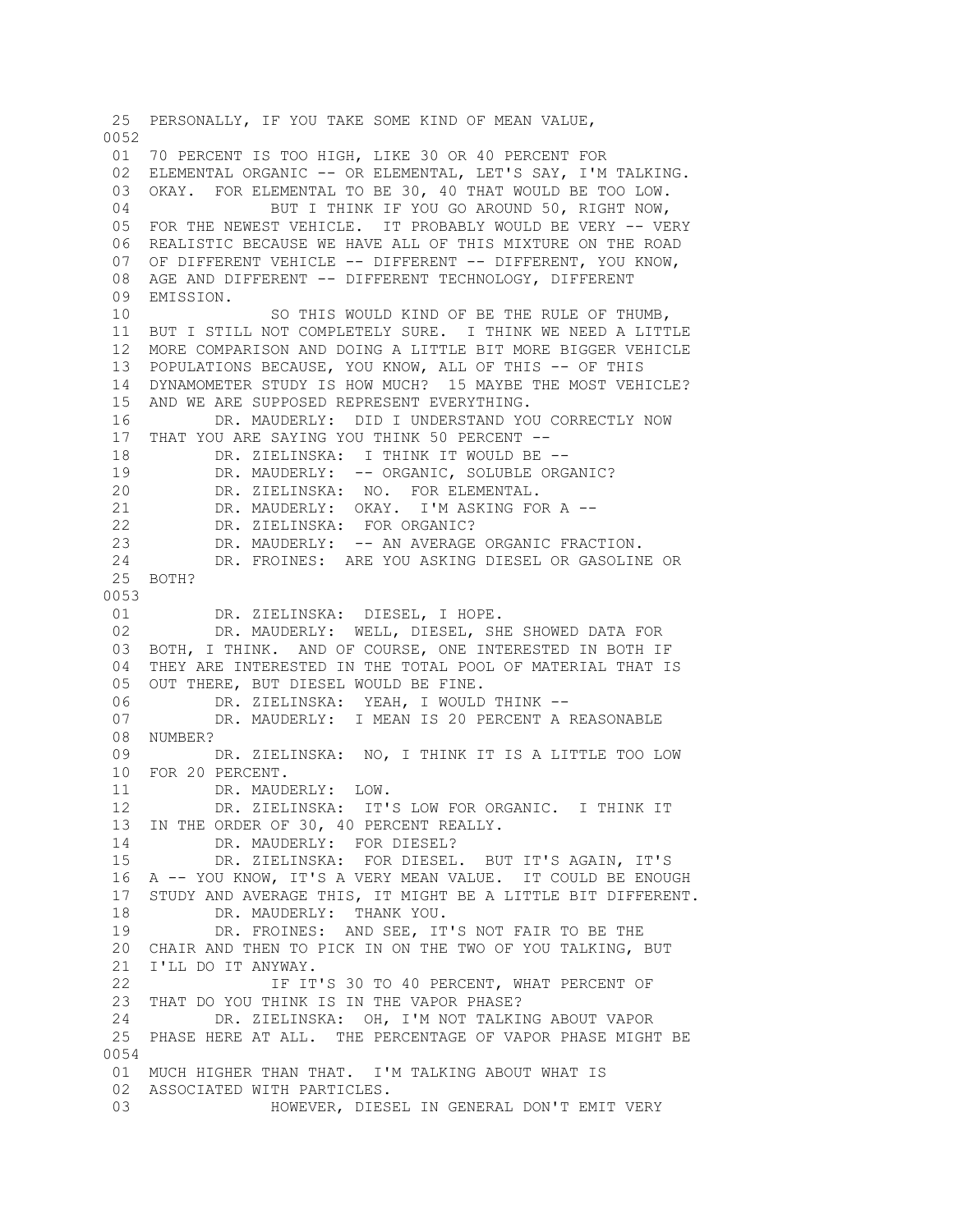04 MUCH -- VERY GAS PHASE, SO WE CAN -- YOU CAN SEE IT FROM 05 THERE, EVEN THOSE P.A.H.'S WHICH IS KIND OF 06 REPRESENTATIVE. SO THE GAS PHASE IS REALLY NOT VERY BIG 07 PERCENTAGE. 08 DR. FROINES: THE GAS PHASE IS INTERESTING IN 09 LOS ANGELES, OF COURSE, WHERE YOU GET A LOT OF NITRATION 10 ASSOCIATED WITH OUR -- 11 DR. ZIELINSKA: YES. 12 DR. FROINES: -- OUR AMBIENT AIR AND THAT PARTICLES 13 THAT -- I MEAN RATHER VOLATILES WILL BECOME NITRATED AND 14 MAY END UP BEING PARTICLE ASSOCIATED -- 15 DR. ZIELINSKA: YES. 16 DR. FROINES: -- SO YOU HAVE A DIFFERENT CHEMISTRY 17 GOING ON. 18 DR. ZIELINSKA: YES. IT'S TRUE. IT'S QUITE A LOT 19 FLUORANTHENE AND PYRENE, FOR EXAMPLE, THAT IS PART OF THIS 20 WHICH IN THE GAS PHASE, AND THIS COULD REACT WITH O.H.I. 21 FOLLOWED BY AND NATURAL REACTION FORMING NITROPYRENES OR 22 NITROFLUORENE. 23 DR. FROINES: IT SHOWS THAT THERE'S STILL CONTINUED 24 WORK NEEDED ON LOOKING AT P.A.H. COMPOSITION IN BOTH 25 GASOLINE AND DIESEL VEHICLES, IT SEEMS TO ME, BECAUSE 0055 01 IT'S -- AS WE GET INTO THE MORE HEALTH ORIENTED WE -- 02 WE -- IF WE DON'T HAVE THAT DATA, IT'S VERY DIFFICULT TO 03 DEVELOP QUANTITATIVE ESTIMATES OF EXPOSURE AND THEN 04 SUBSEQUENTLY, SUBSEQUENT RISK. 05 DR. ZIELINSKA: WELL, OUR WORK WAS REALLY NOT FROM 06 THE POINT OF HEALTH EFFECT. IT WAS MOSTLY JUST TO OBTAIN 07 PROFILES TO GET A GOOD COMPOUNDS WHICH WOULD BE USED FOR 08 PROFILING. BUT AT THE SAME TIME, YOU HAVE A LOT OF DATA 09 AND P.A.H.'S AS WELL. 10 DR. FROINES: QUESTION. GARY FIRST. GARY AND THEN 11 PETER AND THEN JIM. 12 DR. FRIEDMAN: THIS IS A QUESTION FOR DR. MAUDERLY. 13 YOU SHOWED A SLIDE OF A RAT LUNG TUMOR THAT 14 LOOKED TO ME -- I'M NOT A PATHOLOGIST, BUT IT LOOKS SORT 15 OF LIKE A CYST CONTAINING CAROTENE MATERIAL. 16 WERE YOU SAYING THAT THAT IS TYPICAL OF THE 17 RAT LUNG TUMORS THAT ARE USED TO ESTIMATE RISK IN HUMANS, 18 OR IS THIS AN ATYPICAL ONE OR IS THAT WHAT THEY ALL LOOK 19 LIKE? 20 DR. MAUDERLY: WELL, THEY ARE NOT ATYPICAL, BUT NO, 21 THAT'S NOT THE TYPE OF LESION THAT'S BEING USED CURRENTLY 22 IN RISK ASSESSMENTS. THE REASON I SHOWED IT WAS AS -- AS 23 AN ILLUSTRATION, ANOTHER ILLUSTRATION OF THE MARKED 24 DIFFERENCES BETWEEN THE CELLULAR RESPONSES OF THE SPECIES. 25 THAT PARTICULAR LESION, WHICH WE DO NOT CALL 0056 01 A TUMOR, MOST PEOPLE IN THE UNITED STATES DON'T. THERE 02 ARE SOME PEOPLE WHO DO, ALTHOUGH THEY READILY ADMIT THAT 03 THAT KIND OF LESION DOES NOT OCCUR IN HUMANS, THAT -- THAT 04 TYPE OF LESION IS NOT TYPICAL OF OTHER SPECIES. 05 **IT'S TYPICAL OF THE RAT. IT'S VERY**  06 DISTINCTIVE. IN SOME STUDIES, IT'S IN HIGH PREVALENCE; 07 THAT IS, IT CONSTITUTES OR IT AFFECTS A NUMBER OF THE 08 ANIMALS.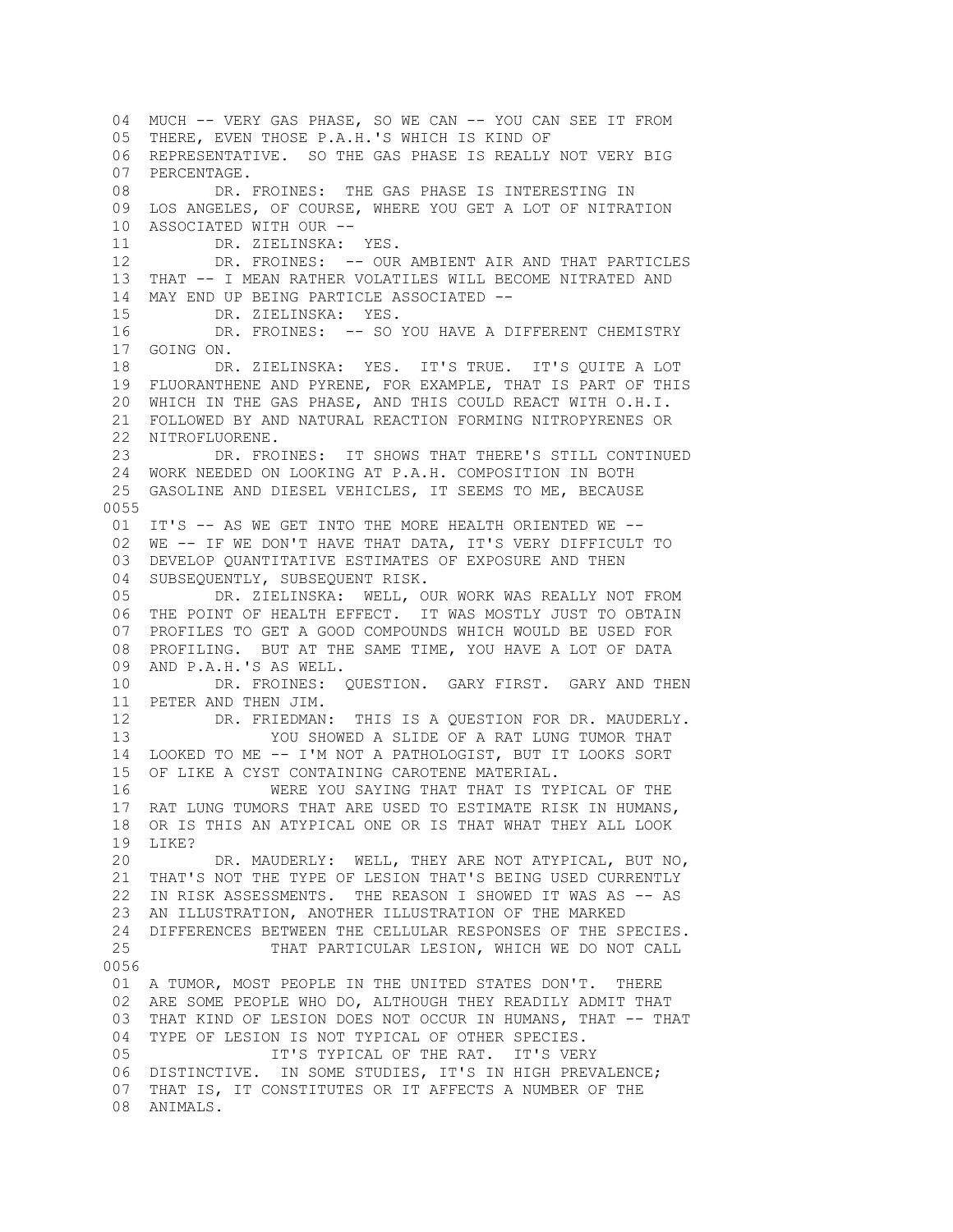09 NOW, FOR A NUMBER OF YEARS THERE WAS A DEBATE 10 AS TO WHETHER THAT LESION SHOULD BE COUNTED IN -- IN THE 11 TUMOR COUNT, IF YOU WILL, FROM WHICH RISK ASSESSMENTS WERE 12 DEVELOPED. 13 AT THIS TIME, IT IS NOT BEING COUNTED BECAUSE 14 IT'S -- IT'S ESSENTIALLY UNIVERSALLY AGREED THAT IT IS NOT 15 APPLICABLE. 16 SO THE REASON I SHOWED IT WAS NOT THAT IT WAS 17 THE PREDOMINANT LESION, AND I SHOWED YOU NO OTHER TUMOR 18 TYPES REALLY, BUT TO -- AS AN ILLUSTRATION THAT THERE ARE 19 MARKED DIFFERENCES IN THE CELLULAR RESPONSES. 20 DR. FRIEDMAN: WHAT DO THE TUMORS THAT ARE USED TO 21 ESTIMATE HUMAN RISK, WHAT DO THEY LOOK LIKE 22 HISTOLOGICALLY? 23 DR. MAUDERLY: WELL, I COULD SHOW THEM BUT DIDN'T 24 FOR TIME'S SAKE. THEY ARE ADENOMAS AND ADENOCARCINOMAS. 25 THERE ARE A FEW SQUAMOUS CELL CARCINOMAS, BUT THAT'S 0057 01 TYPICALLY A VERY SMALL PERCENTAGE. 02 A SUBSTANTIAL PORTION OF THE TOTAL TUMOR 03 COUNT, IF YOU WILL, ARE BENIGN TUMORS, ADENOMAS, AND THESE 04 RANGE IN SIZE FROM JUST VERY SMALL NODULES TO SUBSTANTIAL 05 LESIONS. 06 THE ADENOCARCINOMAS ARE VERY SIMILAR EXCEPT 07 IN THE CENTER OF THAT LESION, THEY PROGRESS, AND YOU'VE 08 LOST ANY SEMBLANCE OF NORMAL ARCHITECTURE AND SOMETIMES 09 THEY ARE NECROTIC IN THE CENTER. 10 SO THEY ARE ADENOMAS AND ADENOCARCINOMAS. 11 THEY ARE ALL PERIPHERAL TUMORS. THEY ARE NOT TUMORS OF 12 THE CENTRAL AIRWAYS IN THE RATS. 13 DR. FRIEDMAN: THANK YOU.<br>14 DR. FROINES: PETER. DR. FROINES: PETER. 15 DR. WITSCHI: YEAH. I WOULD LIKE TO COMMENT ON HOW 16 YOU SAW THE LAST SLIDE BECAUSE OF WITHIN THE CONSTRAINTS 17 WE HAVE IN ANIMAL NUMBERS, AND IF WE GO TO APPROPRIATE LOW 18 DOSES, WE WOULD GET EXACTLY THE SAME GRAPH FOR ANY 19 CARCINOGEN IN ANY TISSUE IN ANY SPECIES. 20 YOUR AST SLIDE REALLY DOES NOT ADDRESS AT ALL 21 THE QUESTION OF THRESHOLD OR NOT BECAUSE WE COULD GET THE 22 SAME ANSWER WITH ANYTHING. 23 DR. MAUDERLY: WELL, THAT'S EXACTLY WHY I SHOWED 24 THE SLIDE TO MAKE EXACTLY THE OPPOSITE POINT, AND THE 25 POINT IS THIS. THAT IS I -- I WAS PORTRAYING THAT THERE 0058 01 WAS A LARGE NUMBER OF GROUPS IN THAT LOW DOSE REGIME IN 02 WHICH THE DATA SHOWED NO SUGGESTION OF SLOPE. IT'S NOT 03 THE FACT THAT THEY WERE STATISTICALLY INSIGNIFICANT. 04 THAT'S NOT THE POINT. OF COURSE, THEY WOULDN'T BE AT THAT 05 LOW LEVEL. 06 BUT LET'S ASSUME THAT THERE WERE 200,000 07 ANIMALS PER GROUP, AND EACH ONE OF THOSE POINTS, THEY 08 STILL DO NOT CONSTITUTE A SLOPE. AND THERE WAS NO SLOPE 09 WITHIN THAT REGION. 10 NOW, IF THERE IS A RESPONSE IN THAT REGION, 11 THEN -- THEN ONE WOULD ASSUME THAT IN SO MANY STUDIES AND 12 SO MANY GROUPS THAT ONE WOULD BEGIN TO SEE A SLOPE, AND 13 YOU CAN PICK STUDIES IN WHICH THERE IS A POINT ABOVE THE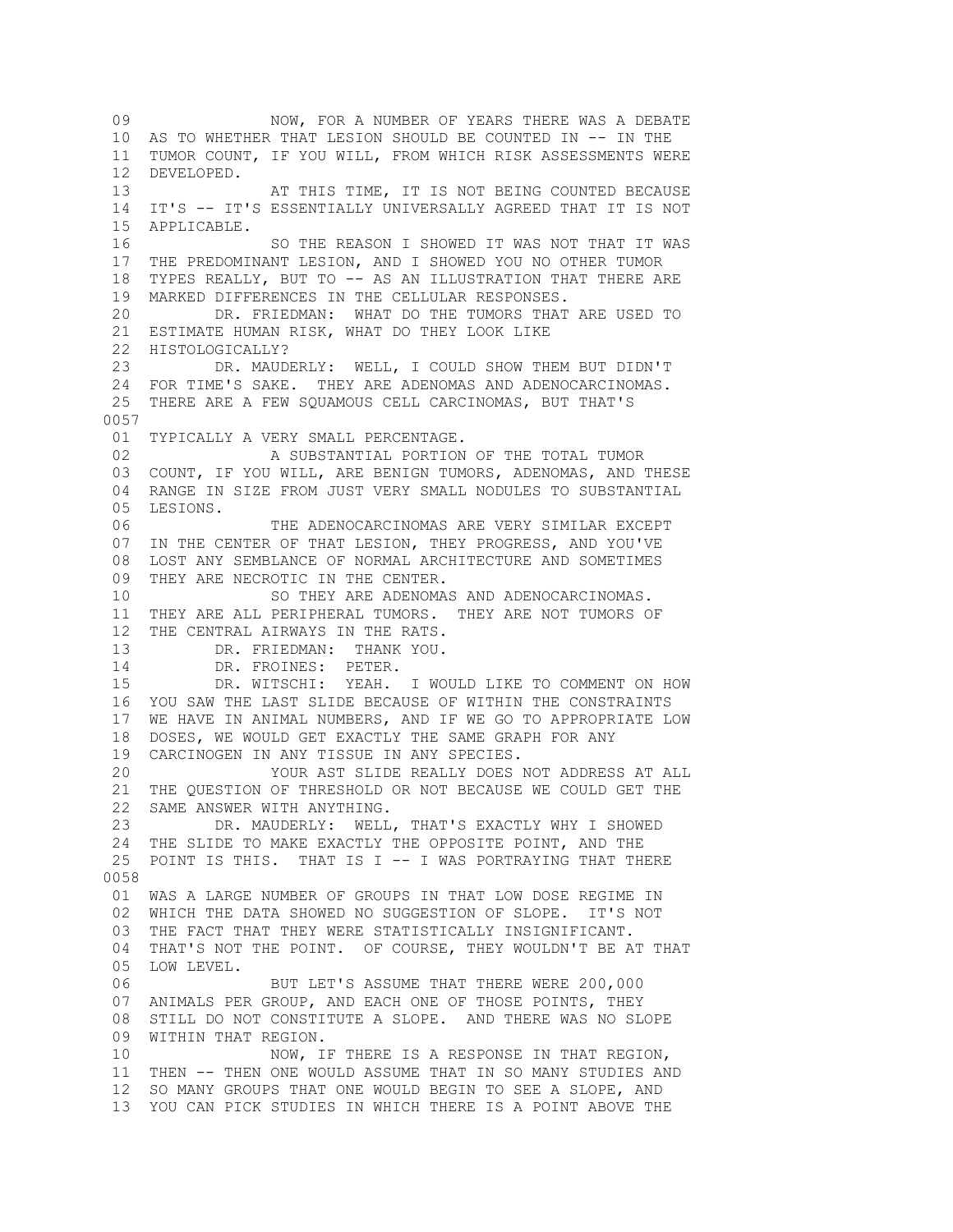14 LINE. YOU CAN ALSO PICK STUDIES IN WHICH THERE IS A POINT 15 BELOW THE LINE. 16 BUT THE ABSENCE OF SLOPE IN THAT REGION, 17 COUPLED WITH THE FACT THAT THESE CELL RESPONSES DON'T 18 OCCUR UNTIL YOU GET UP IN THE HIGHER EXPOSURE REGIMES, I 19 THINK FITS TOGETHER, AND IT -- CONVINCINGLY TO ME THAT 20 THERE IS A THRESHOLD FOR THIS HIGH-DOSE-RESPONSE. 21 NOW, THAT DOES NOT MEAN THAT THERE IS NOTHING 22 OCCURRING IN THE RATS THAT HAS TO DO WITH THE ORGANIC 23 MUTAGENS. IT'S JUST THAT IF THERE IS, WE CERTAINLY HAVE 24 NOT BEEN ABLE TO SEE IT, EITHER FROM THE TUMOR RESPONSE OR 25 FROM THE D.N.A. ADDUCT WORK THAT'S BEEN DONE. 0059 01 DR. FROINES: JIM. I KNOW STAN'S GOING TO WANT TO 02 COMMENT ON THAT SO --03 DR. GLANTZ: WELL, MY SHORT-TERM MEMORY IS -- I 04 THINK. 05 DR. SEIBER: WELL, MY QUESTION ISN'T ON THAT 06 SUBJECT. SO WHY DON'T YOU GO AHEAD AND FOLLOW UP. 07 DR. GLANTZ: WELL, I WAS ALSO BOTHERED BY THAT 08 SLIDE IN YOUR INTERPRETATION. COULD YOU MAYBE PUT IT UP 09 THERE JUST SO WE CAN ARGUE ABOUT IT WITH -- IN A REVERENT 10 WAY -- 11 DR. MAUDERLY: I DON'T KNOW IF IT'S POSSIBLE FOR 12 THE PROJECTIONIST TO -- 13 DR. GLANTZ: CAN YOU PUT THE SLIDE BACK UP? 14 DR. MAUDERLY: IT'S THE THIRD TO THE LAST. 15 DR. FROINES: JIM, DO YOU WANT TO TRY AND SNEAK IN 16 A QUESTION? 17 DR. GLANTZ: WELL, OKAY. 18 DR. MAUDERLY: ACTUALLY, I MAY HAVE THAT IN THE 19 VIEW GRAPH. I'M NOT SURE, BUT LET ME LOOK. 20 DR. GLANTZ: I MEAN, THE FIRST QUESTION I HAVE 21 WHICH I CAN ASK YOU WHILE YOU'RE LOOKING. IF YOU CAN LOOK 22 AT LISTEN AND THE SAME TIME. OH, THERE WE GO. 23 DR. MAUDERLY: YES. 24 DR. GLANTZ: NO, NOT THAT ONE. IT'S THE GRAPH IS 25 THE ONE WE WANT. 0060 01 DR. MAUDERLY: I'LL MOVE THIS UP HERE. THERE YOU 02 GO. 03 DR. GLANTZ: OKAY. WELL, THE FIRST QUESTION I HAD 04 IS WHAT IS THE DIFFERENCE BETWEEN THE OPEN CIRCLES AND THE 05 CLOSED CIRCLES? 06 DR. MAUDERLY: THE DIFFERENCE BETWEEN THE OPEN 07 CIRCLES AND THE CLOSED CIRCLES, AS I STATED, WAS THAT THE 08 CLOSED CIRCLES REPRESENT GROUPS IN WHICH THE STATISTICS 09 SHOWED A SIGNIFICANT DIFFERENCE FROM CONTROL. 10 THE OPEN CIRCLES DID NOT SHOW A SIGNIFICANT 11 DIFFERENCE. ALL OF THEM ARE TREATED GROUPS. 12 DR. GLANTZ: OKAY. WELL, I JUST MISSED THAT 13 DETAIL. 14 14 I MEAN, I THINK THOUGH IF YOU WERE -- IF YOU 15 TAKE ESPECIALLY THE LEVERAGE POINT THERE, THE ONE VERY 16 HIGH POINT OFF ON THE -- ON THE TOP POINT, RATHER, I MEAN, 17 IT JUST SEEMED TO ME THAT YOU COULD QUITE REASONABLY DRAW 18 A STRAIGHT LINE THROUGH THE REST OF THOSE POINTS THAT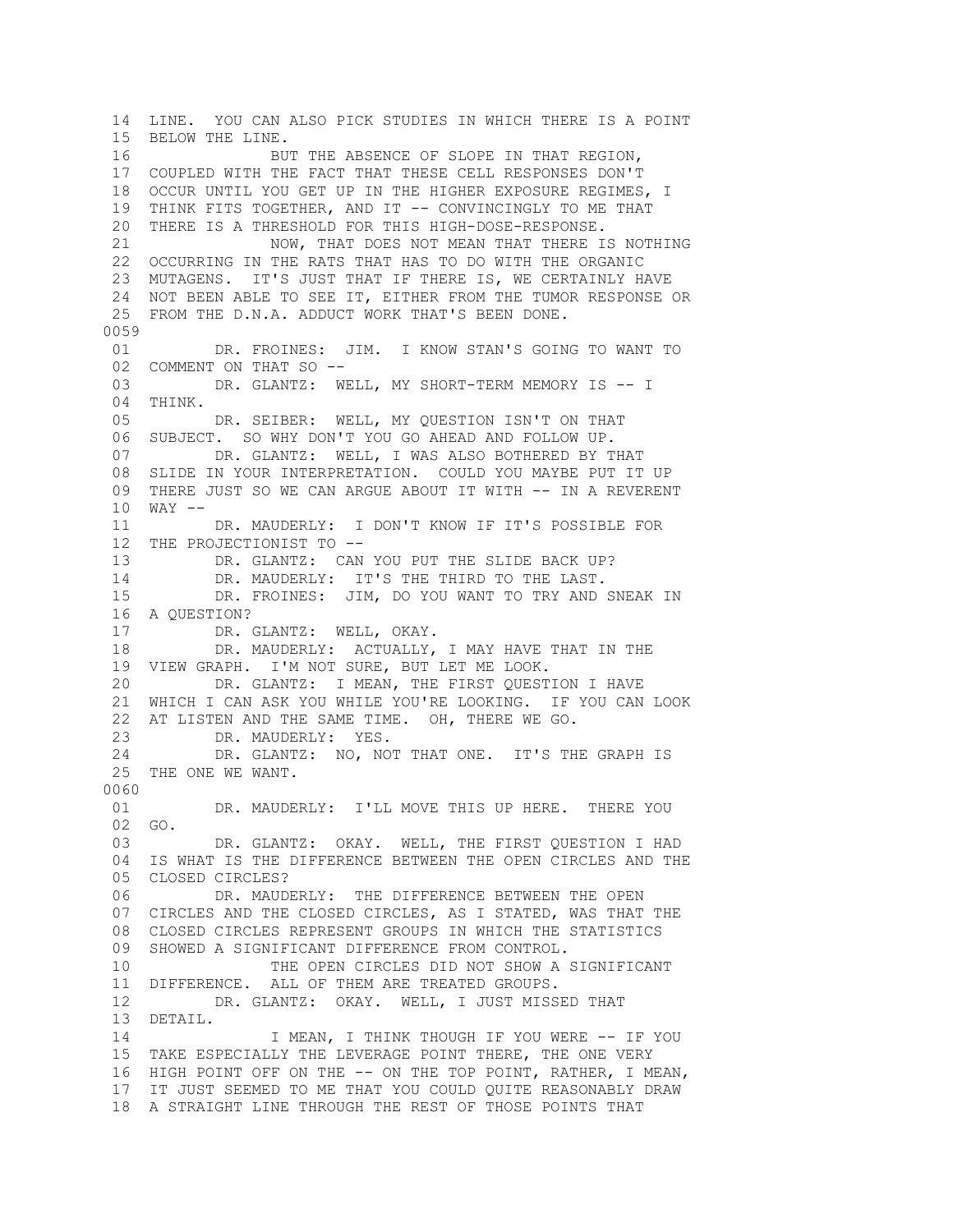19 WOULD END UP WITH AN INTERCEPT THAT WASN'T SIGNIFICANTLY 20 DIFFERENT FROM THE ORIGIN. 21 I MEAN, HAVE YOU TRIED THAT AND TESTED 22 WHETHER OR NOT YOU GET A SLOPE THAT'S -- THAT ENDS UP 23 PRETTY MUCH GOING THROUGH THE ORIGIN, OR WHETHER THERE IS 24 A STATISTICALLY DIFFERENCE IN THE INTERCEPT FROM ZERO? 25 DR. MAUDERLY: I HAVE NOT -- 0061<br>01 DR. GLANTZ: WOULD --02 DR. MAUDERLY: -- ALTHOUGH MANY PEOPLE HAVE 03 MASSAGED THESE DATA. I WOULD AGREE. 04 DR. GLANTZ: WELL, I'M NOT TALKING ABOUT 05 MASSAGING. 06 DR. MAUDERLY: NO, I THINK THAT IT IS CLEAR THAT 07 ONE COULD FIT A STRAIGHT LINE THROUGH THESE DATA, AS WE 08 OFTEN DO. 09 DR. GLANTZ: OKAY. 10 DR. MAUDERLY: I'M NOT ARGUING THAT.<br>11 DR. GLANTZ: WELL, BUT YOU SEE --DR. GLANTZ: WELL, BUT YOU SEE -- 12 DR. MAUDERLY: I'M SAYING THAT ONE DOES NOT NEED TO 13 FIT LINES AND USE STATISTICS TO SEE THAT THERE IS NOTHING 14 HAPPENING IN THIS REGION. 15 DR. GLANTZ: WELL, EXCEPT I DON'T THINK THAT'S A 16 FAIR CONCLUSION TO DRAW FROM THESE DATA. I MEAN THAT'S 17 WHAT ONE DOES -- I MEAN, IT'S LIKE JOHN SAID, CHEMISTS 18 LOOK AS THESE FROM A CHEMICAL PERSPECTIVE, AND YOU KNOW, I 19 THINK -- I THINK THAT YOU'VE GOT SOME DATA THERE, AND I 20 MEAN, YOU COULD DO A FORMAL TEST TO SEE IF THERE'S A 21 THRESHOLD EFFECT, WHICH I WOULD BET YOU'RE GOING TO NOT BE 22 ABLE TO SHOW -- 23 DR. MAUDERLY: STATISTICALLY -- 24 DR. GLANTZ: STATISTICALLY -- 25 DR. MAUDERLY: -- I WOULD BET WITH YOU --0062 01 DR. GLANTZ: OKAY. WELL -- 02 DR. MAUDERLY: -- THAT STATISTICALLY YOU CAN NOT 03 PROVE A THRESHOLD. 04 DR. GLANTZ: WELL, OKAY. AND FURTHERMORE, I MEAN, 05 IF -- IF YOU WERE TO HAVE JUST A SIMPLE STRAIGHT LINE 06 THERE, WHAT YOU WOULD EXPECT, AND THIS IS SORT OF THE 07 POINT THAT PETE MADE, THAT AS YOU GET DOWN CLOSE TO ZERO, 08 YOU ARE GOING TO START SHOWING SMALL EFFECTS, AND THE 09 THINK THE POINT YOU MADE ABOUT, YOU KNOW, WELL, YOU SEEM 10 TO SEE -- HAVE A FLAT EFFECT AT THE LOW DOSES, AND THEN 11 NOT A FLAT EFFECT. 12 I MEAN, THAT AGAIN, IS SOMETHING THAT YOU 13 COULD TEST. I MEAN, THERE ARE VERY STRAIGHT FORWARD, 14 SIMPLE STATISTICAL MEASURES THAT YOU COULD TEST FOR A TEST 15 THE COINCIDENCE BETWEEN THE REGRESSIONS IN THOSE TWO 16 POINTS EVEN. 17 AND I MEAN, I THINK THAT IT -- TO ME TO 18 JUST -- TO GET THE DATA AND TO PUT IT UP AND TO NOT GO 19 THROUGH THE FORMAL ANALYSIS OF IT IS -- IS REALLY A SHAME 20 BECAUSE THAT'S THE WHOLE REASON THAT ONE HAS STATISTICS, 21 IS TO TRY TO COME UP WITH SOME KIND OF QUANTITATIVE 22 ESTIMATE OF THE UNCERTAINTIES IN THE LACK OF PRECISION 23 THAT YOU RUN INTO IN MAKING THESE DECISIONS.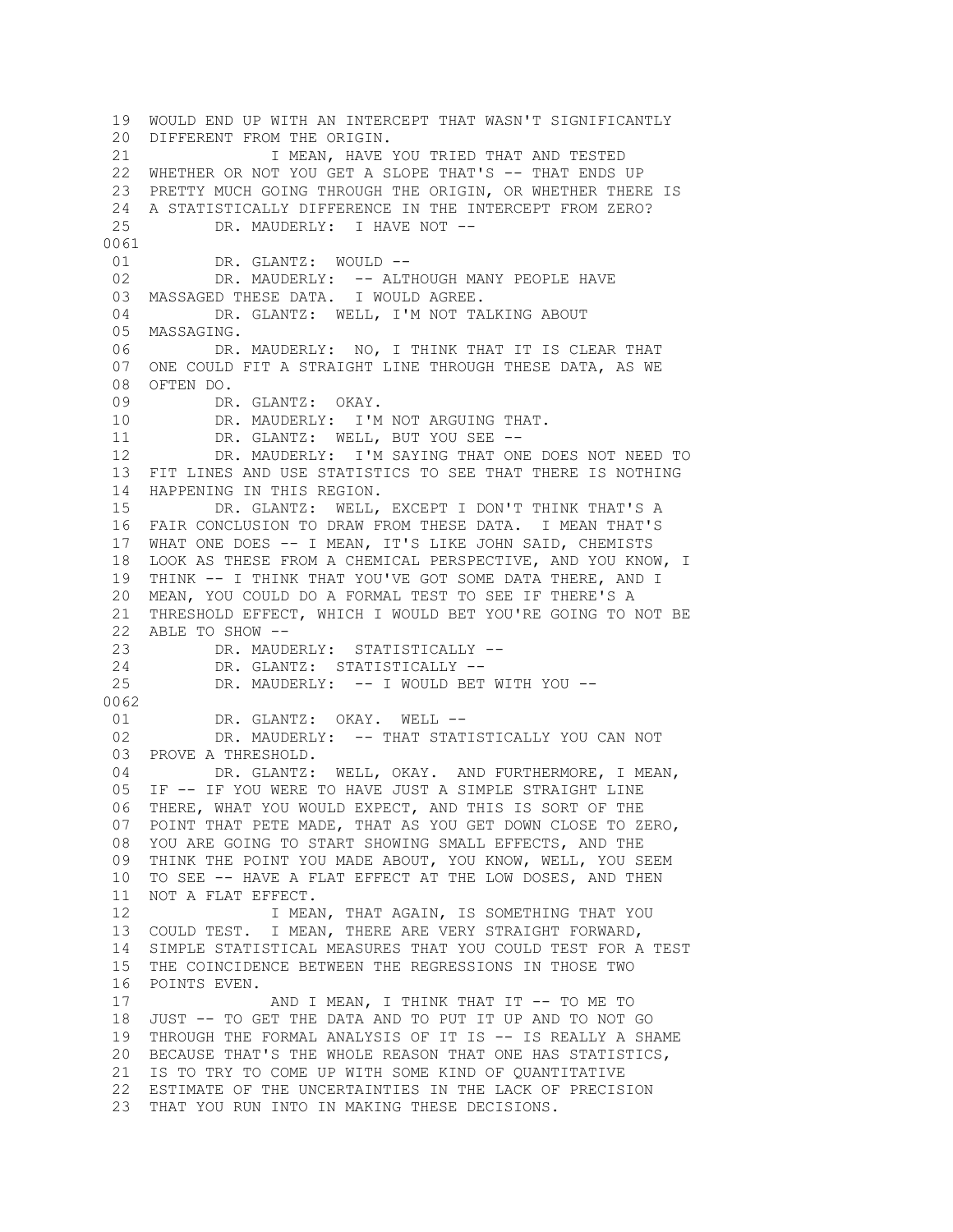24 SO I MEAN, I THINK -- I MEAN, YOU'RE FREE TO 25 INTERPRET THESE -- OBVIOUSLY, FREE COUNTRY, BUT I MEAN, 0063 01 YOU'RE FREE TO INTERPRET THESE DATA HOWEVER YOU WANT, BUT 02 I MEAN, IF YOU WERE TO SHOW THIS TO ME, I WOULD COME UP 03 WITH -- WITH AN EQUALLY DEFENDABLE, I THINK, 04 INTERPRETATION THAT THERE ISN'T THE THRESHOLD, YOU KNOW. 05 AND I THINK, I MEAN, I'M VERY SURPRISED THAT 06 YOU DIDN'T SHOW US A FORMAL ANALYSIS TO EITHER SUPPORT OR 07 REFUTE THE ASSERTIONS THAT YOU'RE MAKING. BECAUSE IT'S A 08 PRETTY EASY THING TO DO WITH THE DATA YOU'VE GOT THERE. 09 DR. MAUDERLY: WELL, I'LL RESPECT THAT OPINION -- 10 DR. GLANTZ: YEAH, AND I MEAN -- 11 DR. MAUDERLY: -- AND I CAN'T ARGUE WITH THE FACT 12 THAT STATISTICALLY -- I'M AGREED. STATISTICALLY, I DON'T 13 THINK YOU CAN EVER PROVE A THRESHOLD. THE DATA ARE NOT 14 ROBUST ENOUGH DO THAT. 15 THE REASON THAT I SHOWED IT, AND I DO 16 CONSIDER THIS A STRONG SUPPORTING EVIDENCE FOR THE PREMISE 17 OF THE THRESHOLD, I'M COMING FROM THE OTHER SIDE. FROM 18 THE BIOLOGICAL SIDE, WE SEE A CLEAR THRESHOLD BETWEEN 19 THOSE EXPOSURE GROUPS IN WHICH THIS CHRONIC, INFLAMMATORY, 20 PROLIFERATIVE RESPONSE DOES NOT OCCUR, AND THOSE IN WHICH 21 IT DOES, AND THEN, OF COURSE, THERE'S THE GRAY ZONE. 22 NOW, MANY PEOPLE HAVE -- HAVE TREATED -- I'LL 23 NOT USE THE TERM MASSAGE. THAT'S PEJORATIVE. 24 MANY PEOPLE HAVE TREATED THESE DATA 25 STATISTICALLY. THEY'VE ALL BEEN IN THE LITERATURE FOR 0064 01 SOME TIME. CALIFORNIA AND OTHER PEOPLE HAVE HAD THE 02 OPPORTUNITY TO LOOK AT THEM, AND -- BUT WHAT'S TYPICALLY 03 BEEN DONE IS TO TAKE ONE STUDY AND START WITH ONE STUDY 04 WHERE YOU DON'T HAVE MANY GROUPS DOWN THERE. YOU MAY HAVE 05 ONE, AND TRY TO FIT LINES TO THAT. 06 AND  $--$  AND THE CONCLUSION WOULD BE CLEAR. 07 YOU COULD REACH NO OTHER CONCLUSION STATISTICALLY THAN 08 THERE IS NO THRESHOLD. 09 BUT FROM A BIOLOGICAL RESPONSE STANDPOINT, WE 10 SEE A THRESHOLD, AND I THINK WHEN YOU LOOK AT THE TOTALITY 11 OF THE DATA IT -- WITHOUT FITTING LINES AND TESTING IT, 12 THE TOTALITY OF THE DATA DO -- ARE VERY CONSISTENT WITH 13 THAT BIOLOGICAL THRESHOLD. 14 SO IT IS TWO DIFFERENT WAYS OF LOOKING AT THE 15 SAME THING. 16 DR. FROINES: THE PROBLEM, STAN, OF COURSE, THAT 17 AGAIN, THE "N" VALUES HERE ARE SMALL. THIS ISN'T EXACTLY 18 THE MEGA MOUSE STUDY WITH 26,000 MICE. AND SO WE ARE -- 19 THE STATISTICAL ANALYSIS IS GOING TO BE LIMITED BY THE 20 SIZE OF THE STUDY, AND SO YOU'RE -- IT'S GOING TO END UP 21 BEING AMBIGUOUS TO SOME LEVEL, I THINK. 22 DR. GLANTZ: CAN I JUST ASK ONE OTHER QUESTION, 23 PLEASE? 24 DR. FROINES: WE'RE VERY LATE ON TIME. WE HAVE A 25 LARGE NUMBER OF SPEAKERS. 0065 01 DR. GLANTZ: OKAY. WELL, I JUST HAVE ONE OTHER 02 QUICK QUESTION.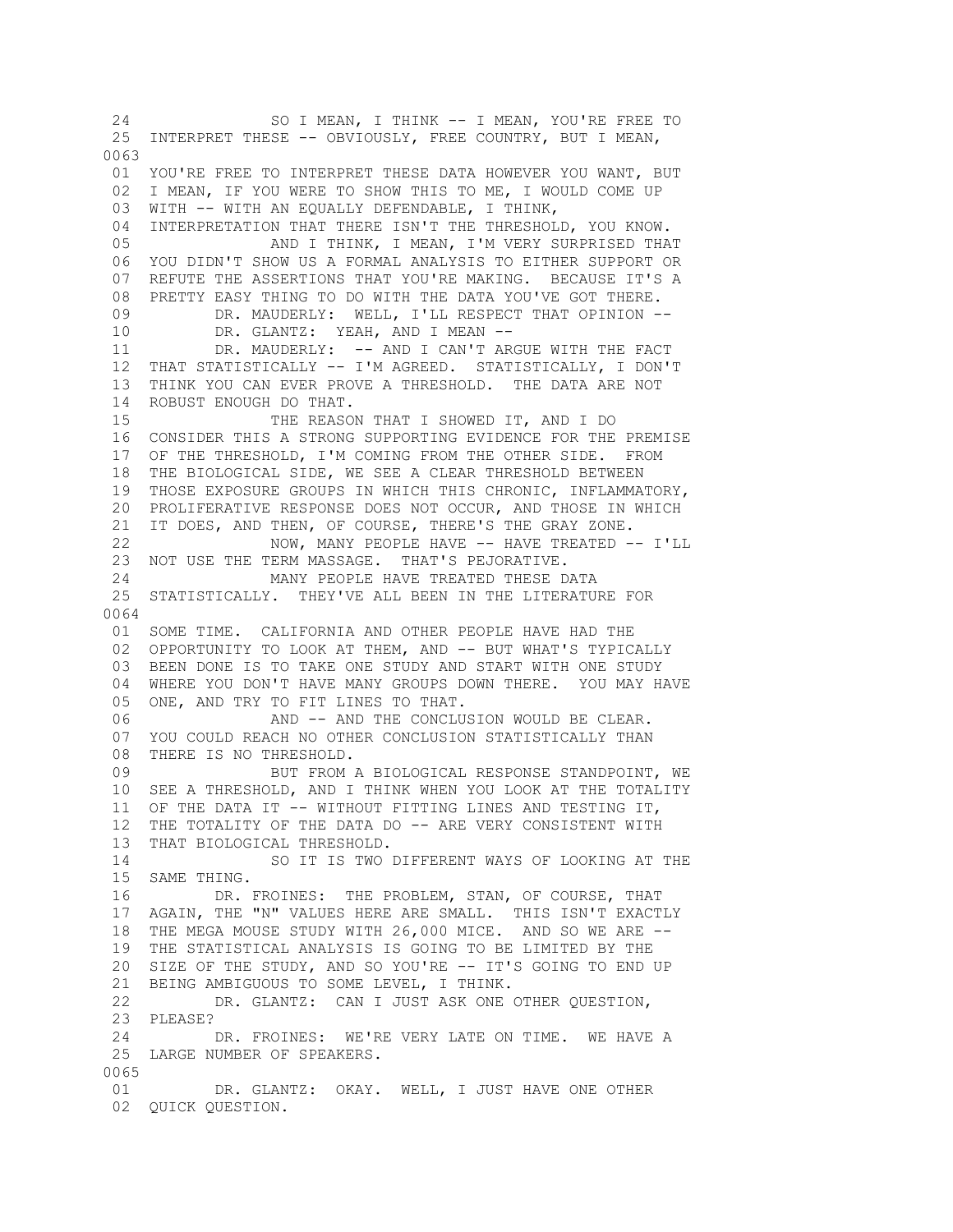03 DR. FROINES: PEOPLE WANT ASK OUESTIONS. 04 DR. GLANTZ: IF YOU COULD BACK UP TO THE OTHER -- 05 THE SLIDE WHERE YOU WERE COMPARING THE MICE AND THE 06 RATS --<br>07 1 DR. MAUDERLY: MICE AND THE RATS? 08 DR. GLANTZ: -- WITH THE NUMBERS. SEE, I DON'T 09 UNDERSTAND HISTOLOGY WITH NUMBERS OR -- 10 DR. MAUDERLY: OH, THAT'S WAY BACK. 11 DR. GLANTZ: WAY BACK. I JUST HAD A QUICK QUESTION 12 ABOUT THAT. 13 DR. FROINES: STAN, BEFORE YOU ASK THE QUESTION. I 14 SEE JIM WANTS TO ASK A QUESTION, GEORGE SAYS SOME STAFF 15 HAVE QUESTIONS, WHICH WE MAY NOT GET TO. PAUL DOES, I DO, 16 KATHIE DOES -- 17 DR. GLANTZ: OKAY. WELL, KEEP GOING. 18 DR. FROINES: WE'RE IN -- WE'RE IN TIME TROUBLE 19 HERE FOLKS -- 20 DR. GLANTZ: OKAY. WELL, GO BACK ONE MORE SLIDE. 21 I'LL BE VERY FAST. 22 DR. FROINES: -- SO WE'RE JUST GOING TO HAVE TO DO 23 THE BEST WE CAN. 24 DR. GLANTZ: NO. GO BACK ONE MORE. KEEP GOING 25 BACK TO WHERE YOU WERE -- YEAH, THAT ONE. 0066 01 DR. MAUDERLY: OH. 02 DR. GLANTZ: JUST REAL QUICKLY. I MEAN, YOU'VE GOT 03 THE POINT ESTIMATE -- THIS IS ANOTHER STATISTICAL 04 QUESTION. 05 YOU'VE GOT THE POINT ESTIMATES. YOU DIDN'T 06 SHOW US ANY MEASURES OF CERTAINTY ON THIS. 07 DID YOU GUYS TEST TO SEE WHETHER THOSE 08 DIFFERENCES ARE SIGNIFICANT? 09 DR. MAUDERLY: YES. IN THE PUBLISHED PAPERS ON 10 THIS, STATISTICS WERE DONE, ERROR BARS ARE GIVEN, ALL THAT 11 IS DONE. 12 THIS IS SIMPLY A SUMMARY SLIDE TO SHOW THAT 13 THE TWO SPECIES RESPONDED DIFFERENTLY. 14 DR. GLANTZ: OKAY. BUT WHEN YOU DID THAT, DID YOU 15 SHOW -- ARE THESE -- I MEAN, IT'S QUITE BELIEVABLE, BUT 16 THE -- THESE RATIOS YOU SHOW HERE ARE DIFFERENT FROM 1 17 THEN, SIGNIFICANTLY DIFFERENT FROM 1? 18 DR. MAUDERLY: YES, YES. 19 DR. GLANTZ: OKAY. THANK YOU. 20 DR. MAUDERLY: WELL, NOT ALL OF THEM. CLEARLY SOME 21 OF THOSE ARE CLOSER TO 1. I MEAN, A 1.2 WOULDN'T BE 22 SIGNIFICANT, BUT THE FACT THAT THE TWO SPECIES HAD QUITE 23 DIFFERENT LEVELS OF INFLAMMATORY RESPONSE AND ANTI-OXIDANT 24 DEFENSES, THAT'S CLEARLY SIGNIFICANT. AND YOU KNOW, I CAN 25 REFER YOU TO THE PAPERS ON THAT. 0067 01 DR. GLANTZ: OKAY. THANK YOU. 02 DR. FROINES: JIM, JIM SEIBER. 03 DR. SEIBER: YES, THANK YOU. 04 DR. MAUDERLY: MAYBE WE CAN HAVE THE SLIDES OFF ON 05 THE PROJECTORS THERE SO WE DON'T -- 06 DR. SEIBER: I HAVE A QUESTION FOR EACH OF THESE 07 PRESENTERS. CAN YOU HEAR ME OKAY?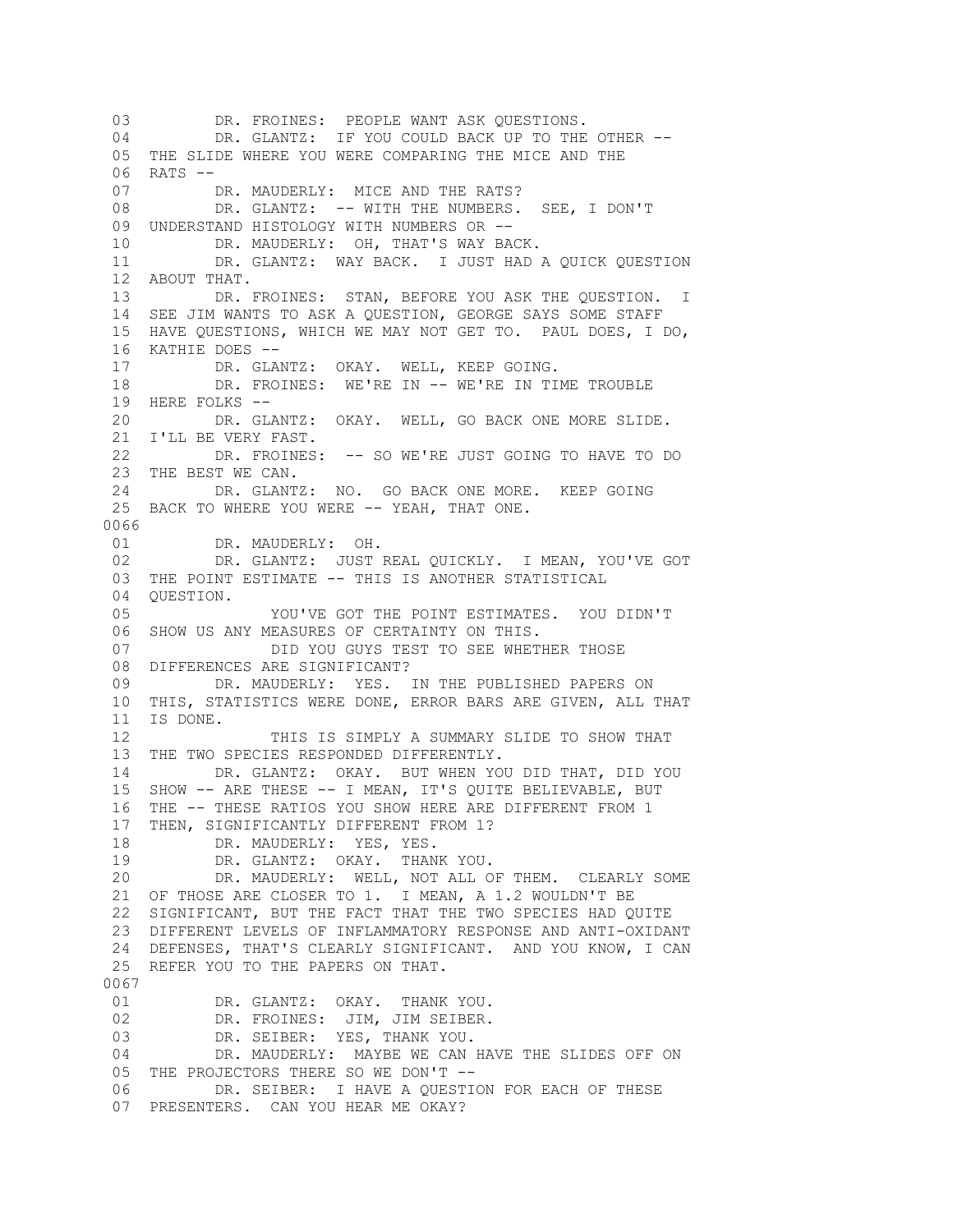08 YEAH, IT SEEMS A LITTLE WEAK, BUT I'LL GO 09 AHEAD, I'LL JUST SPEAK UP. 10 WITH REGARD TO EMISSIONS, DR. ZIELINSKA, I'M 11 CONCERNED OR INTERESTED IN EMISSION CHANGES OVER TIME. 12 BECAUSE IT SEEMS TO ME EMISSIONS ARE A FUNCTION OF A LOT 13 OF THINGS, THE TYPE OF VEHICLE, THE TYPE OF FUEL THAT YOU 14 USED, THE YEAR OF THE VEHICLE, AND OF COURSE, WEATHER 15 CONDITIONS, ET CETERA. 16 SOME OF THESE HAVE REALLY CHANGED THE 17 MATERIAL -- MATERIALLY OVER THE LAST FIVE, TEN YEARS, AND 18 WILL CONTINUE TO CHANGE. PARTICULARLY THE TYPE OF FUEL 19 AND THE EFFICIENCY OF THE ENGINE. 20 SO I WONDERED -- NOW -- NOW, MY CONCERN OR MY 21 INTEREST IS FRAMED BY A DRAFT STUDY THAT THE C.C.E.R.T. 22 GROUP HAS DONE AT THE UNIVERSITY OF CALIFORNIA, RIVERSIDE, 23 AND IT'S ONLY A DRAFT REPORT THAT WE WERE SHOWN, BUT THERE 24 WAS SOME RATHER SIGNIFICANT DIFFERENCES IN WHAT COMES OUT 25 OF THE TAILPIPE, HOW MUCH P.A.H. IS EMITTED, AND THE 0068 01 MUTAGENICITY ASSOCIATED WITH THOSE EMISSIONS. 02 CAN YOU -- CAN YOU COMMENT IN -- IN FAIRLY 03 SPECIFIC TERMS, AS WELL AS YOU CAN, ON THOSE CHANGES AND 04 HOW THAT MIGHT AFFECT WHAT -- WHAT PEOPLE ARE EXPOSED TO 05 OUT IN THE AMBIENT ENVIRONMENT? 06 DR. ZIELINSKA: CERTAINLY. THERE IS A LOT OF 07 CHANGES OCCURRING IN THE NEWER VEHICLE. BUT YOU HAVE TO 08 TAKE INTO ACCOUNT THAT WHAT WE ARE EXPOSED TO IS A MIXTURE 09 OF THINGS. VEHICLE ARE -- WE STILL HAVE HERE IN 10 CALIFORNIA VEHICLE FROM 20 YEARS OLD. 11 OKAY. SO IT'S -- WE CANNOT DISCARD THIS OLD 12 VEHICLE BECAUSE THEY -- BASICALLY, MOST OF THE EMISSION IS 13 COMING FROM THE OLDER VEHICLE, AS A MATTER OF FACT, AND 14 THIS IS THE SAME, NOT ONLY FOR GAS PHASE BUT FOR PARTICLE 15 AS WELL, ESPECIALLY FOR LIGHT-DUTY GASOLINE VEHICLE. 16 AND I WAS JUST TRYING TO SHOW THIS IN MY 17 PRESENTATION THAT MOST OF THAT 90 PERCENT OF EMISSION 18 PROBABLY COMES FROM LIKE 10 PERCENT OF THE VEHICLE FROM 19 P.M. -- AND SO THAT'S AN OLDER VEHICLE. 20 DR. SEIBER: WHAT ABOUT FUEL CHANGES THAT HAVE 21 OCCURRED IN THE LAST FIVE, TEN YEARS? 22 DR. ZIELINSKA: AS FAR AS OXYGENATED FUEL, IT 23 DOESN'T REALLY SEEMS TO AFFECT VERY MUCH THE PARTICLE 24 EMISSION FOR OLDER VEHICLE. 25 WE ARE GOING TO DO THE STUDY IN CONNECTION 0069 01 WITH N.F.R.A.Q.S. THIS YEAR, WHICH WE WILL BE TESTING 02 OXYGENATES IN THE FUEL; HOWEVER, OUR LAST YEAR DATA WERE 03 FROM DENVER WITH OXYGENATED FUEL. SO WE CAN -- WE CAN 04 KIND OF COMPARE THAT, AND WE DIDN'T SEE VERY MUCH 05 DIFFERENCE BETWEEN SUMMER AND THE -- AND THE WINTER. 06 WHAT IS IMPORTANT I THINK IS TO GROUP THIS 07 VEHICLE, LIKE WE DID IN DENVER, FOR EXAMPLE, STUDY, ON 08 OLDER VEHICLE -- EVEN NOT REALLY THE -- THE AGE, BUT HOW 09 THEY EMIT. LOW EMITTER, MEDIUM EMITTER, HIGH EMITTER, 10 COLD START, WARM START. WE HAVE PROFILES FOR EVERY ONE OF 11 THOSE, AND WE CAN COMPARE THAT. 12 DR. SEIBER: WHAT ABOUT THE DIESEL FUEL CHANGES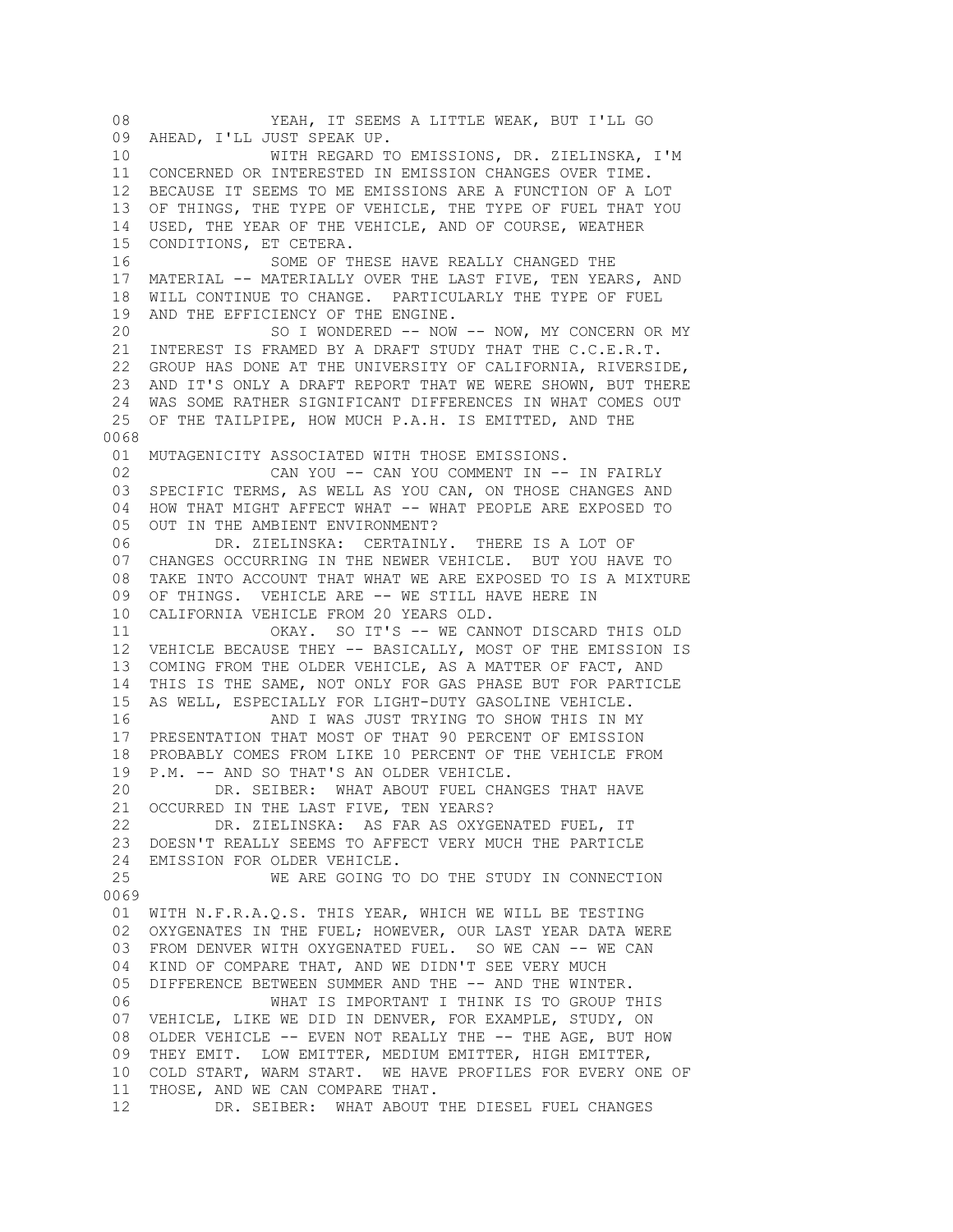13 THAT HAVE OCCURRED? 14 DR. ZIELINSKA: I THINK SULFUR WAS THE MOST 15 IMPORTANT THING REALLY IN DIESEL FUEL CHANGE, AND WE DO 16 SEE THAT THERE'S NOT A LOT OF SULPHATES EMITTED ANYMORE ON 17 THE DIESEL. BEFORE IT WAS IN THE OLDER VEHICLE. YEAH, IT 18 WAS TRUE. 19 THE STUDY I WAS SHOWING FROM N.F.R.A.Q.S. ALL 20 RAN ON THE WINTER FUEL. SO THE FUEL HERE WAS VERY 21 CONSISTENT. 22 **I -- I THINK THAT P.A.H.'S, AS FAR AS**  23 EMISSION RATES, OF COURSE, IS VERY MUCH DEPENDENT ON THE 24 TYPE OF VEHICLE AND CONDITION, BUT WEIGHT FRACTIONS, IT'S 25 MORE CONSISTENT. WE CAN DO SOME GROUPING OF VEHICLE. 0070<br>01 HOWEVER, I'M NOT SO SURE EXACTLY HOW THE 02 GEOGRAPHICAL AREA DIFFERENCES IN FUEL CAN REALLY AFFECT 03 IT. 04 DR. SEIBER: WELL, LET'S SAY, IF YOU DID A TEST OF 05 VEHICLE EMISSIONS FROM TEN YEARS AGO AND DID ONE TODAY, ON 06 THE AVERAGE, WHAT WOULD YOU SEE IN TERMS OF P.A.H. 07 COMPOSITION IN PARTICULATE MATTER FROM DIESEL BURNING 08 ENGINES? 09 DR. ZIELINSKA: I THINK WE WOULD SEE MUCH LESS 10 EMISSIONS OF PARTICLES FROM NEWER TECHNOLOGY VEHICLES. 11 THERE IS A NEW CONCEPT, HOWEVER, COMING AND 12 THERE WAS SOME LATER STUDY PUBLISHED IN '96 THAT -- THAT 13 THE NEW ENGINE DESIGN ON THE -- ESPECIALLY ON THE 14 HEAVY-DUTY DIESEL, TENDS TO PUT MORE FINE PARTICLES -- 15 ULTRAFINE PARTICLES, WHICH IS A CONCERN CURRENTLY 16 OCCURRING. 17 OKAY. YOU HAVE LESS MASS, BUT YOU HAVE MORE 18 PARTICLES, MUCH SMALLER PARTICLES AS A MATTER OF FACT. 19 BUT THIS IS SOMETHING WHICH COMING UP RIGHT NOW, AND 20 BASICALLY THERE'S NOT ENOUGH DATA YET CONCERNING THAT. 21 DR. SEIBER: THE SECOND QUESTION FOR DR. MAUDERLY, 22 GIVEN THAT THE PARTICLES CONSIST OF BOTH ELEMENTAL CARBONS 23 SOME INORGANICS AND SOME ORGANICS, IS IT POSSIBLE THAT THE 24 RESPONSE THAT YOU SEE IN RATS ARE DUE TO A COMBINATION OR 25 IS IT STRICTLY A PHYSICAL PARTICLE ASSOCIATED OR COULD -- 0071 01 COULD THERE BE A ROLE FOR THE ASSOCIATED ORGANIC AND 02 INORGANIC FRACTION? 03 DR. MAUDERLY: WELL, I GUESS THE BEST ANSWER TO 04 THAT IS CERTAINLY THERE COULD BE. THAT IS, IF WE ARE 05 STARTING OUT AND WE DIDN'T HAVE DATA, AND -- AND WE WERE 06 HE SEEING A TUMOR RESPONSE AS WE DID WHEN WE WERE SEEING 07 THIS FIRST TEN YEARS AGO OR SO, IT -- IT'S VERY PLAUSIBLE 08 TO ASSUME THAT THE ORGANIC FRACTION, AND ITS MUTAGENIC 09 ACTIVITY, D.N.A. ADDUCTION AND ALL THESE SORTS OF THINGS 10 IS PLAYING A ROLE IN THE RESPONSE. OKAY. 11 THE DATA THAT WE HAVE THOUGH FROM STUDIES 12 THAT WERE DESIGNED TO TEST THAT HYPOTHESIS AS BEST WE 13 COULD SUGGESTS THAT IF THERE IS A ROLE OF THE ORGANIC 14 FRACTION IN THE RAT TUMOR RESPONSE, IT'S NOT EVIDENT. 15 IT'S NOT EVIDENT EITHER IN THE -- SLOPE OF THE INFAMOUS 16 CURVE WE WERE LOOKING AT OR IN THE TUMOR COUNTS WHEN YOU 17 COMPARE CARBONACEOUS MATERIAL TOTAL MASS AGAINST TOTAL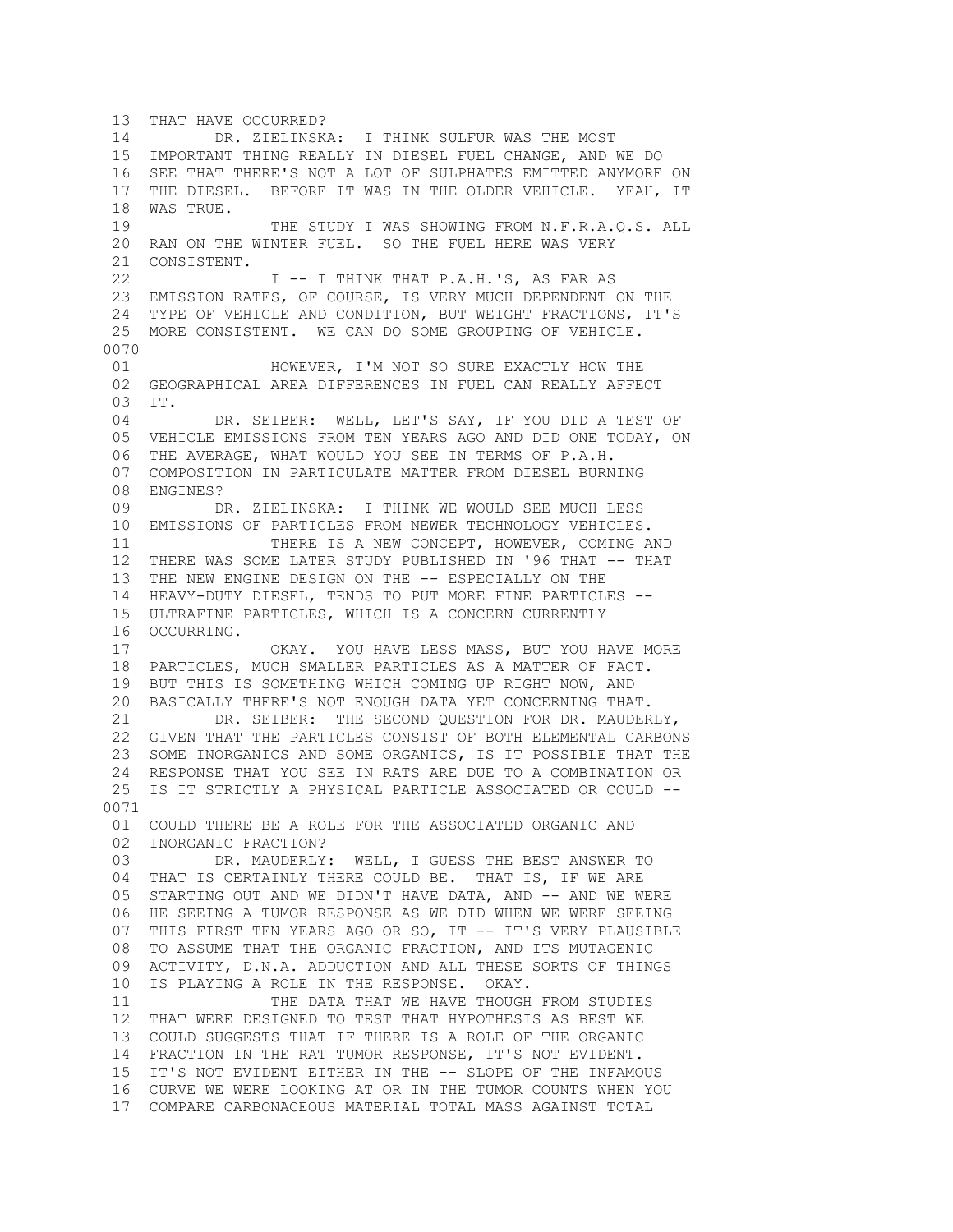18 DIESEL SOOT, THE RESPONSE IS JUST AS LARGE WITH CARBON 19 BLACK OR WITH TITANIUM DIOXIDE, SOMETHING LIKE THAT. 20 NOW, IF WE ASK IT ANOTHER WAY AND SAY, WELL, 21 THAT TOTAL SOOT MASS THAT YOU'RE COMPARING ON CONSISTS OF 22 BOTH ORGANIC AND INORGANIC, SO DOES THE ORGANIC, TO THE 23 EXTENT THAT IT'S NOT RELEASED FROM THE PARTICLES, AND 24 THAT'S ANOTHER THING WE DON'T UNDERSTAND WELL IS THE 25 EXTENT TO WHICH IT'S BIOAVAILABLE IF YOU WILL, DOES -- 0072 01 DOES IT PLAY A ROLE JUST BY CONSTITUTING SOME PORTION OF 02 THAT TOTAL MASS, THAT FOREIGN OBJECT IN THE LUNG. AND I 03 WOULD ASSUME THAT IT PROBABLY WOULD. 04 BUT -- BUT THE POINT THAT I WAS MAKING, AND 05 AT LEAST THE LEVEL OF OUR UNDERSTANDING TODAY, IS THAT 06 WE'RE NOT ABLE TO DETECT A -- A DIFFERENCE IN RESPONSE 07 THAT WOULD SUGGEST THAT THE ORGANIC FRACTION IS PLAYING A 08 ROLE IN THIS HIGH-DOSE-RESPONSE IN RATS. SO I DO NOT -- 09 DR. SEIBER: SO IT'S OVERWHELMED THEN BY THE 10 PARTICLE EFFECT. IS THAT WHAT YOU'RE SAYING? 11 DR. MAUDERLY: IT'S EITHER OVERWHELMED OR IT'S NOT 12 THERE. 13 DR. SEIBER: ALL RIGHT. IT'S NOT THERE. 14 DR. MAUDERLY: I DON'T KNOW. D.N.A. ADDUCT STUDIES 15 HAVE SHOWN THAT THERE ARE D.N.A. -- SIMILAR D.N.A. ADDUCT 16 INCREASES BY PARTICLES WITH AND WITHOUT ORGANICS, AND 17 THOSE ARE INCREASES IN ADDUCTS THAT EXIST NORMALLY. SO 18 THAT -- THAT -- WE THOUGHT THAT WOULD RESOLVE THE ISSUE, 19 BUT IT HASN'T RESOLVED THE ISSUE. 20 BUT THAT DOES NOT MEAN -- I MEAN, THAT DOES 21 NOT PROVE THAT THE -- THAT THERE NOT RISK FROM THAT 22 ORGANIC FRACTION IN HUMANS. IT JUST STRONGLY SUGGESTS, 23 CONVINCINGLY TO ME, THAT THAT FACTOR IS NOT PLAYING A ROLE 24 IN THE HIGH-DOSE RAT RESPONSE. 25 DR. SEIBER: THANK YOU. 0073 01 DR. FROINES: BUT THAT'S NOT ENTIRELY TRUE, JOE, 02 WHEN YOU TAKE INTO ACCOUNT NITRO P.A.H. ADDUCTS. THAT 03 THERE ARE ADDUCTS THAT'S ARE ASSOCIATED -- THAT ARE NOT 04 THE, QUOTE, "TYPICAL ADDUCTS," THAT YOU'RE TALKING ABOUT. 05 DR. MAUDERLY: THERE'S ONLY ONE STUDY THAT I KNOW 06 THAT THOUGHT THEY IDENTIFIED AN ADDUCT THAT MIGHT NOT BE 07 WHAT RANDERATH (PHONETIC) WOULD CALL AN "I" COMPOUND OR 08 THE NORMAL SPOTS, IF YOU WERE, AND THAT WAS A GERMAN STUDY 09 AND I -- AND THERE'S BEEN NO FOLLOW UP ON THAT. I DON'T 10 KNOW WHAT THE STATUS OF THAT IS. 11 BUT IN THE OTHER STUDIES THAT HAVE BEEN DONE, 12 THERE ARE A CLEAR INCREASE IN ADDUCTS, ALTHOUGH THAT THERE 13 IS NOT A PROGRESSIVE DOSE-RELATED INCREASE, BUT THE 14 INCREASES ARE IN BULKY ADDUCTS THAT ARE -- THAT ARE 15 REPRESENTED NORMALLY. 16 BUT CLEARLY THERE ARE -- THERE ARE COMPOUNDS 17 IN DIESEL EXHAUST THAT -- THAT ARE VERY PLAUSIBLE TO INCUR 18 RISK FROM -- FROM D.N.A. DAMAGE. THAT'S NOT MY POINT AT 19 ALL. 20 DR. FROINES: LET ME -- LET ME STOP EVERYONE. PAUL 21 HAD A QUESTION AND KATHIE DID. WERE THERE OTHER QUESTIONS 22 FOR JOE OR BARBARA? PETER HAD ONE, THE STAFF HAD ONE, AND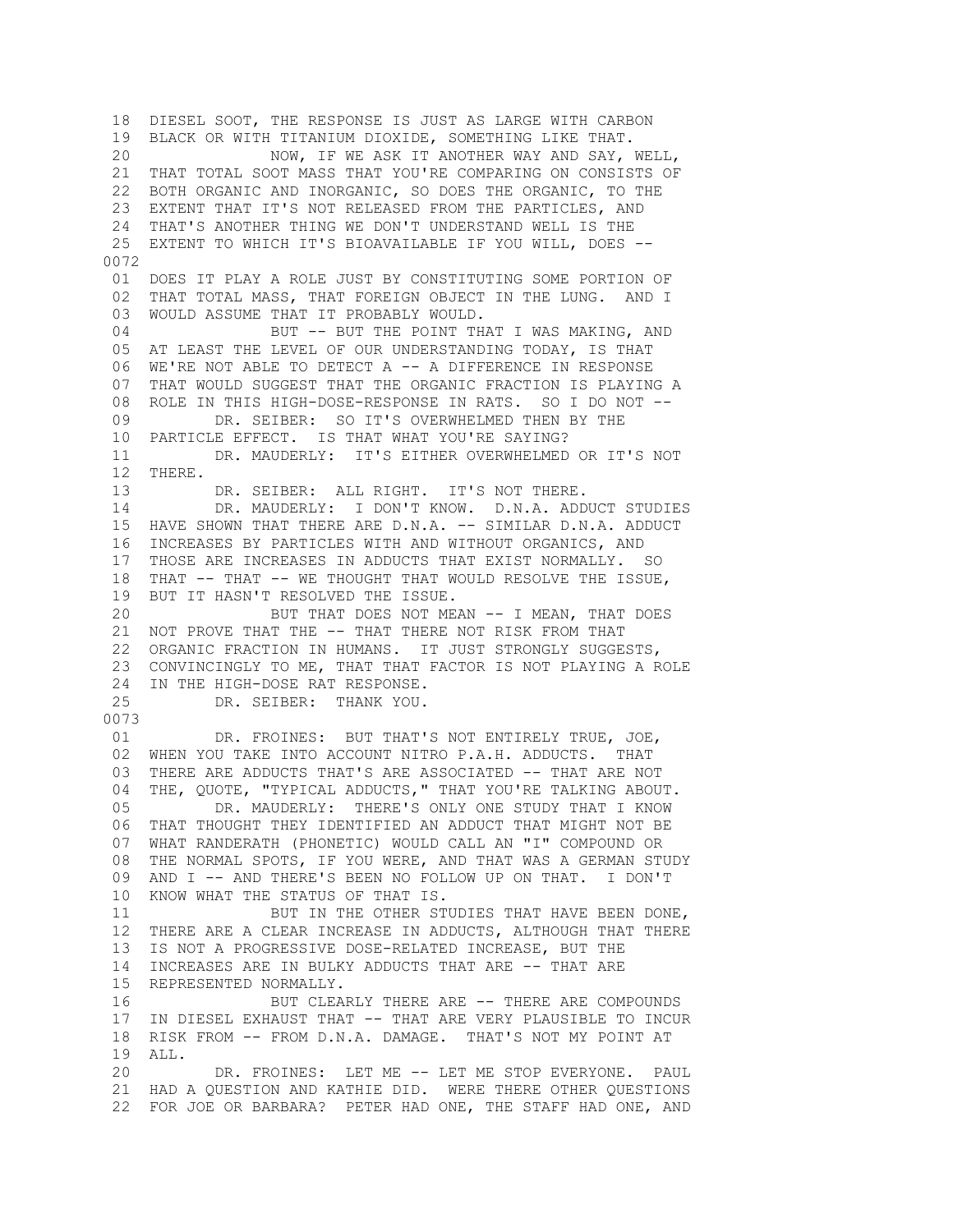23 I HAVE ONE. 24 WE HAVE TOO MANY QUESTIONS, AND WE ARE 25 ALREADY FINISHED OUR BREAK WITHOUT HAVING TAKEN IT. 0074 01 SO SOME -- I THINK WHAT I'M GOING TO HAVE TO 02 DO IS EXERCISE SOME LEADERSHIP HERE, AND I THINK WE'LL 03 TAKE OUR BREAK, AND WE'LL JUST HAVE TO GET TO THESE 04 QUESTIONS AS THE DAY PROGRESSES SOMEHOW. 05 **I THINK THAT THERE ARE SOME IMPORTANT ISSUES,**  06 AND I THINK THE QUESTIONS NEED TO BE ASKED, BUT WE'LL TRY 07 AND FILTER THEM IN. AND SO PEOPLE WHO HAVE QUESTIONS, 08 WOULD YOU WRITE THEM DOWN BECAUSE AS THE DAY GOES ALONG 09 YOU MAY FORGET. BUT I THINK FOR NOW WE SHOULD TRY AND 10 STICK ON SCHEDULE, AND WE'LL TAKE A 15-MINUTE BREAK, AND 11 WE'LL BE RUNNING A LITTLE BIT LATE. 12 AND EVERY SPEAKER SHOULD BE AWARE THAT WE'RE 13 RUNNING A LITTLE BIT LATE NOW. SO LET'S TRY AND STAY 14 WITHIN THE 15- TO 20-MINUTE GUIDELINES, AND SO LET'S TAKE 15 A BREAK. AND BILL SAYS THAT IT'S THROUGH THIS DOOR; IS 16 THAT CORRECT? I DON'T KNOW WHAT YOU MEAN WHEN YOU JUST 17 SHAKE YOUR FINGER. PUT IT INTO WORDS. THERE'S COFFEE 18 BEHIND THAT DOOR. OH, PARDON ME, IT'S A -- IT'S FOR THE 19 PANEL AND SPEAKERS. AND IT'S THE REST OF YOU WILL HAVE TO 20 GO TO THE FIRST FLOOR AND FIND MACHINES AND MAKE DO THE 21 BEST YOU CAN. SORRY. 22 (BREAK) 23 DR. FROINES: OKAY. THERE ARE CONSIDERABLE 24 QUESTIONS. IF WE DON'T GET TO THOSE QUESTIONS SOMEHOW, WE 25 WILL DEFINITELY GET TO TRY AND GET ANSWERS TO THEM BETWEEN 0075 01 NOW AND APRIL. AND I'M HOPING WE CAN GET TO EVERYTHING 02 TODAY. BUT WE'LL JUST HAVE TO SEE HOW TIME PROGRESSES. 03 OUR NEXT SPEAKER -- AND THIS BEGINS THE 04 SECTION ON EPIDEMIOLOGY, IS -- OUR FIRST SPEAKER IS 05 ERIC GARSHICK, WHO IS ERIC GARSHICK M.D., WITH A MASTER OF 06 OCCUPATIONAL HEALTH. ERIC WAS, AS YOU REMEMBER, THE LEAD 07 IN THE EARLIER RAILROAD STUDY, AND HE IS CURRENTLY AT THE 08 VETERAN'S AFFAIRS MEDICAL CENTER IN WEST ROXBURY, 09 MASSACHUSETTS, AND SO WITH NO FURTHER INTRODUCTION, ERIC. 10 DR. GARSHICK: THANK YOU. THANK YOU, JOE. THANK 11 YOU FOR INVITING ME. 12 AND THIS IS, AGAIN, A VERY LARGE DOCUMENT, 13 AND I'VE REVIEWED AS BEST AS I CAN IN THE TIME AVAILABLE, 14 THE SECTION OF THE DOCUMENT THAT WERE RELEVANT TO HUMAN 15 EPIDEMIOLOGY AND THE RISK ASSESSMENT. 16 SO AN OVERVIEW OF WHAT I'M GOING TO TALK 17 ABOUT TODAY IS OTHER GAPS IN THE EPIDEMIOLOGIC STUDIES, 18 WHAT ARE THE LIMITATIONS OF THESE STUDIES FOR RISK 19 ASSESSMENT, AND WHAT OTHER RESEARCH NEEDS, BOTH IN THE 20 RAILROAD WORKER COHORT AND OTHER STUDIES. 21 NOW, WHAT ARE THE RESULTS OF THE 22 EPIDEMIOLOGIC STUDIES? AND THERE WERE THE INCREASE RISK 23 OF LUNG CANCER IN WORKERS WHOSE JOB TITLES INDICATE THERE 24 HAS BEEN OCCUPATIONAL EXPOSURE. AND THE RELATIVE RISK 25 APPEARS TO BE IN THE 1.2 TO 1.5 RANGE, OR 20 TO 50 PERCENT 0076 01 EXCESS AND TO MAKE THE CONSISTENT FINDING IN VARIOUS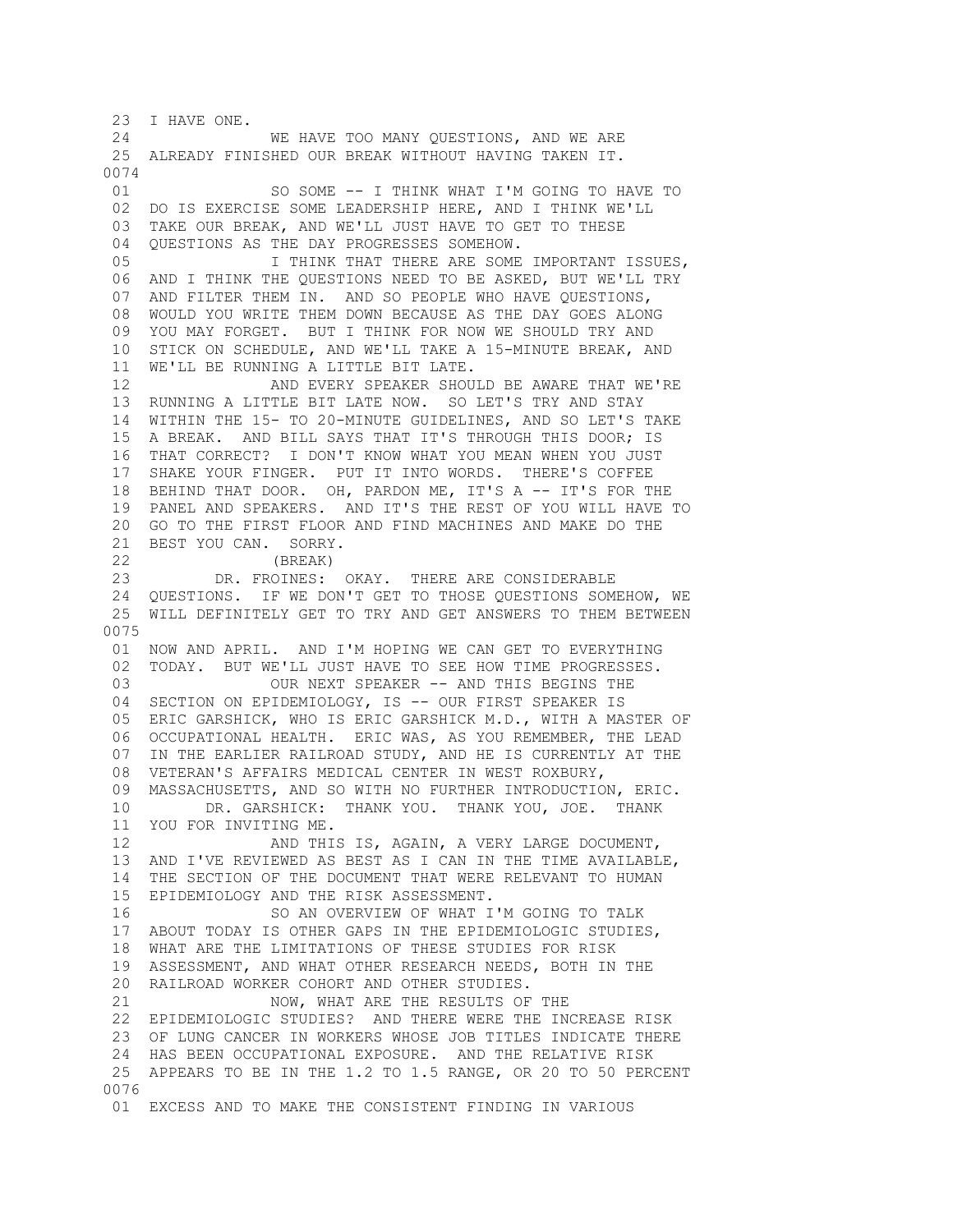02 STUDIES IN DIFFERENT OCCUPATIONAL GROUPS AS SUMMARIZED 03 IN VARIOUS META-ANALYSES, AND I THINK THAT IS A -- PEOPLE 04 GENERALLY AGREE WITH THESE FINDINGS. 05 NEXT SLIDE, PLEASE. 06 SO HOWEVER, FOR STUDIES OF LUNG CANCER, A 07 LATENCY PERIOD OF AT LEAST 10 YEARS OR MORE, AND 08 PREFERABLY GREATER THAN EQUAL 20 YEARS IS DESIRABLE IN 09 STUDYING THE EFFECT OF AN EXPOSURE SINCE THE EFFECT OF A 10 CARCINOGEN IN LUNG CANCER RATES IS NOTED MANY YEARS AFTER 11 FIRST EXPOSURE. 12 AND THERE IS A GAP IN THESE LITERATURE 13 CONCERNING THIS, AND FEW STUDIES IN DIESEL LITERATURE HAVE 14 CLEARLY REPORTED AN OCCURRENCE OF LUNG CANCER AFTER 15 20 YEARS OR MORE WELL-DOCUMENTED EXPOSURE. AND IT'S 16 REALLY NOT A FAULT OF ANY OF THE AUTHORS. IT'S JUST NOT 17 BEEN POSSIBLE TO DO THIS BECAUSE IN GENERAL WHEN DIESELS 18 WERE INTRODUCED DURING THE -- DURING THE 1950'S IN THIS 19 COUNTRY. 20 AND WE'VE -- I'VE IDENTIFIED SEVEN STUDIES 21 THAT SEEM TO HAVE PRESENTING RESULTS OF WORKERS EXPOSED 22 20 OR MORE YEARS. I KNOW THE STAFF IDENTIFIED SIX 23 STUDIES, BUT THERE IS POSSIBLY A SEVENTH. 24 NEXT SLIDE, PLEASE. 25 NOW, FIRST OF ALL IN OUR STUDIES, THIS SLIDE 0077 01 SHOWS THE -- THE RATE THAT THE RAILROAD INDUSTRY CONVERTED 02 FROM STEAMED DIESEL LOCOMOTIVES BETWEEN 1946 AND 1959. 03 **IN 1952, ROUGHLY 55 PERCENT OF THE**  04 LOCOMOTIVES WERE DIESEL POWERED, AND BY 1959, NEARLY ALL 05 THE LOCOMOTIVES WERE DIESEL. 06 THEREFORE, GOING BACK TO 1959, BY ABOUT 1952, 07 ROUGHLY ONLY ABOUT HALF THE COHORT WOULD HAVE BEEN EXPOSED 08 TO DIESEL FUMES ON AVERAGE. 09 NEXT SLIDE, PLEASE. 10 THE SIMPLEST WAY OF LOOKING AT THE RESULTS OF 11 THE RETROSPECTIVE COHORT STUDY, PARTICULARLY GIVEN THE 12 LIMITATIONS IN THE EXPOSURE BEFORE 1959 IS TO EXAMINE THE 13 RELATIONSHIP BETWEEN JOB CATEGORY IN 1959 AND LUNG CANCER 14 MORTALITY THROUGH 1976. 15 AND THIS -- THE REASON WHY WE CHOSE 1976 IN 16 THIS PRESENTATION TODAY IS THE FACT THERE WERE 17 CONSIDERABLE NUMBER OF MISSING DEATH -- DEATH -- 18 UNDERASCERTAINMENT OF DEATHS IN YEAR 1977 THROUGH 1980, 19 AND THE WORKERS WHO ARE THE YOUNGEST IN 1959, AND THIS IS 20 THE RELATIVE RISK OF WORKING IN A DIESEL-EXPOSED JOB, 21 RELATIVE TO NOT WORKING IN A DIESEL-EXPOSED JOB IN THE 22 GROUPS SELECTED FOR STUDY IN THE COHORT, AND THESE 23 WORKERS, 1959, WOULD HAVE HAD THE GREATEST OPPORTUNITY TO 24 HAVE FUTURE DIESEL EXPOSURE THROUGH 1976; WHEREAS IF YOU 25 WERE OLDER IN 1959, YOU WOULD HAVE HAD LESS YEARS OF 0078 01 FUTURE EXPOSURE AHEAD OF YOU. 02 AND A BASIS FOR SELECTING JOB CATEGORY IN 03 1959 IS THAT THE JOB CATEGORIES IN THE RAILROAD INDUSTRY 04 TEND TO BE RELATIVELY STABLE. AND A JOB IN 1959 WOULD 05 HAVE BEEN PREDICTIVE OF FUTURES JOBS. 06 AND SO THE ADJUSTING FOR ATTAINED AGE AND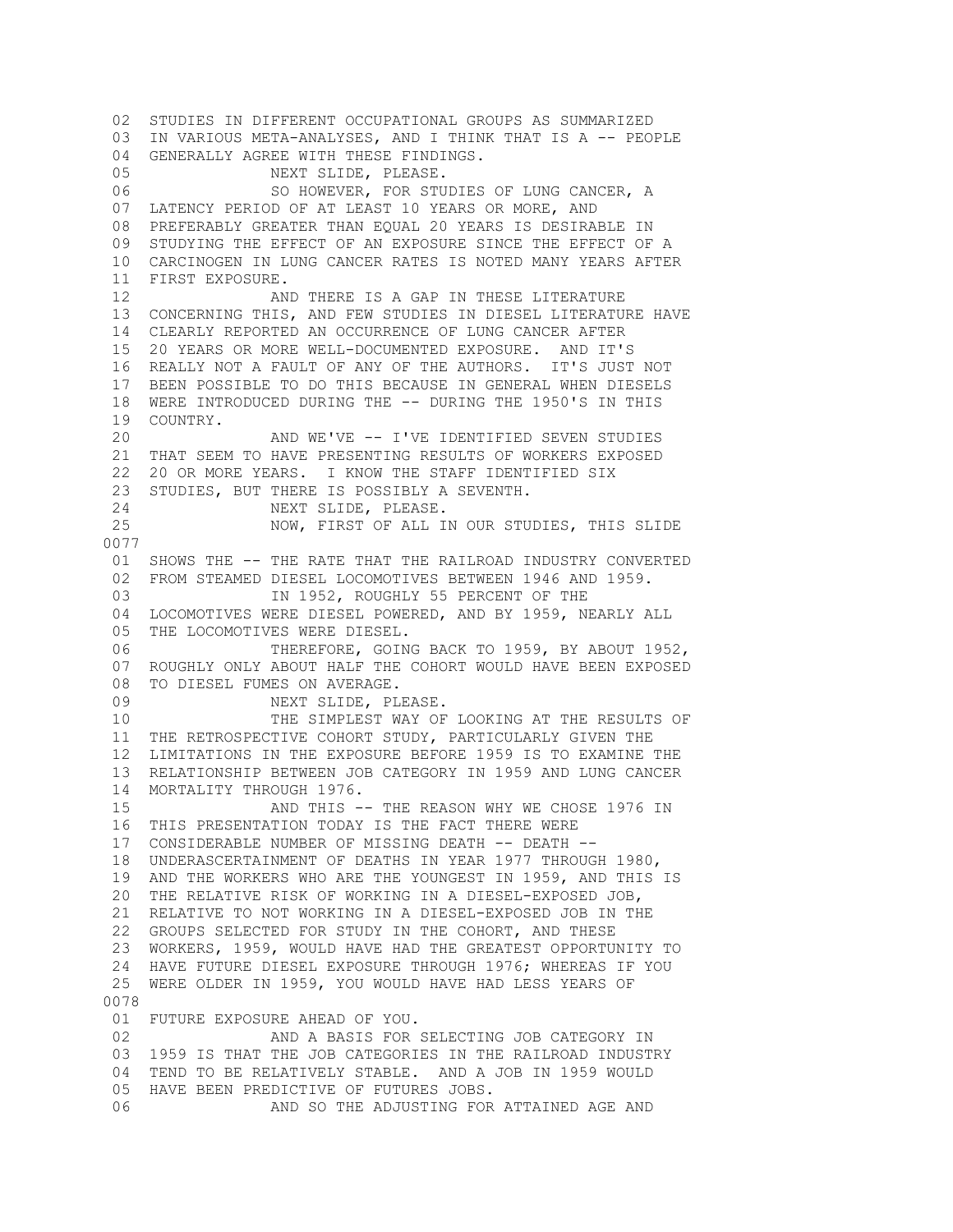07 CALENDAR YEAR USING POISSON REGRESSION MODELS, THE OLDER 08 WORK -- THE YOUNGER WORKERS WOULD HAVE HAD AN INCREASED 09 RELATIVE RISK OF DYING OF LUNG CANCER THROUGHOUT THE 10 FOLLOW-UP PERIOD OF 1959 TO 1976 WITH LESSER RISKS THAN 11 THE WORKERS WHO WOULD HAVE HAD LESS CHANCE FOR EXPOSURE, 12 AND THIS IS QUITE SIMILAR TO OUR PUBLISHED INFORMATION 13 WITH MORTALITY THROUGH 1980. 14 NEXT SLIDE PLEASE. 15 NOW, WHEN DIVIDED BY SPECIFIC OCCUPATIONAL 16 GROUPS IN JOB -- BASED ON JOB TITLE IN 1959, THE 17 ENGINEERS, AND FIREMEN, BRAKEMEN, CONDUCTORS, AND SHOP 18 WORKERS, ONE CAN SEE STILL WITH FOLLOW UP THROUGH 1976, 19 THAT THE WORKERS WHO ARE YOUNGER IN 1959 HAD THE GREATEST 20 RISK OF -- INCREASED RISK OF DYING OF LUNG CANCER, THESE 21 STARS ARE P-VALUES THAT I LEFT IN .05, AND THE POINT 22 ESTIMATES HERE THOUGH ARE GENERALLY HIGHER THAN THE 23 LOWER -- THE WORKERS WHO WERE YOUNGER, AND WITH SOME -- 24 SOME -- THIS IS SLIGHTLY HIGHER, AND IT'S POSSIBLY THAT 25 THAT REPRESENTS, JUST I MEAN, INACCURACY IN THE EXPOSURE 0079 01 HISTORIES WHERE THAT WE'RE USING JOB TITLES HERE FOR 02 EXPOSURE, BUT IN GENERAL IT LOOKED LIKE THE YOUNGER 03 WORKERS HAD -- HAD THE HIGHER RISK. 04 A LOT OF THEM MADE ABOUT THE SHOP WORKER 05 GROUP WHERE THESE WORKERS DID HAVE HIGHER LEVELS OF 06 EXPOSURE BASED ON OUR SAMPLING; HOWEVER, THE WORKERS 07 SELECTED FOR INCLUSION, THE JOB TITLES WERE VERY GENERAL 08 JOB TITLES, AND THESE WORKERS WORKED IN OTHER NONDIESEL 09 SHOPS. SO THE EFFECT WOULD BE DILUTED OF ANY POSSIBLE 10 EFFECT OF DIESEL EXPOSURE. 11 NEXT SLIDE PLEASE.<br>12 NOW, IN THE CASE C NOW, IN THE CASE CONTROL STUDY, DEATHS WERE 13 COLLECTED BETWEEN 1981, 1982, OVER 12 MONTHS, AND WORKERS 14 WITH -- WHO WERE -- CASES WITH LUNG CANCER WHO WERE LESS 15 THAN 64 AT DEATH IN THE SERIES WHERE THERE WERE 16 MATCHED TO TWO CONTROLS, THEY HAD INCREASED RELATIVE ODDS 17 OF DYING OF LUNG CANCER OF 1.41 WITH 20 YEARS OF EXPOSURE 18 COUNTING YEARS OF EXPOSURE STARTING IN 1959. 19 RECOGNIZING THAT EXPOSURE CATEGORIES -- AFTER 20 1959 WITH A SURROGATE FOR PRE-1959 EXPOSURE. AND USING 21 THE SAME WAY OF CLASSIFYING EXPOSURE WITH CASES GREATER 22 THAN 65 AT DEATH, THERE WAS NO ELEVATED RISK DUE TO WORK 23 IN A DIESEL-EXPOSE JOB, AND THESE RESULTS WERE ADJUSTING 24 FOR CIGARETTE SMOKING USING NEXT OF KIN CIGARETTE SMOKING 25 HISTORIES. 0080 01 NEXT SLIDE, PLEASE. 02 SO -- SO IN OUR STUDY, EVEN THOUGH THERE IS 03 SOME INACCURACIES OF CATEGORIZING EXPOSURE BEFORE 1959, WE 04 DID HAVE WORKERS WITH MORE THAN 20 YEARS' EXPOSURE. 05 THE SECOND STUDY THAT LOOKS AT WORKERS WITH 06 MORE THAN 20 YEARS' EXPOSURE WAS PUBLISHED BY STEENLAND 07 AND CO-WORKERS, THEY ARE A TEAMSTERS UNION STUDY. AND 08 THEY FACE THE SAME LIMITATIONS THAT WE DID; THAT DIESEL 09 TRUCKS ARE GRADUALLY INTRODUCED IN THIS COUNTRY IN THE 10 1950'S AND EARLY 1960'S, WHEREAS IN THE LARGE COMPANIES 11 WERE LARGELY CONVERTED TO DIESEL BY 1960. AND THE DEATHS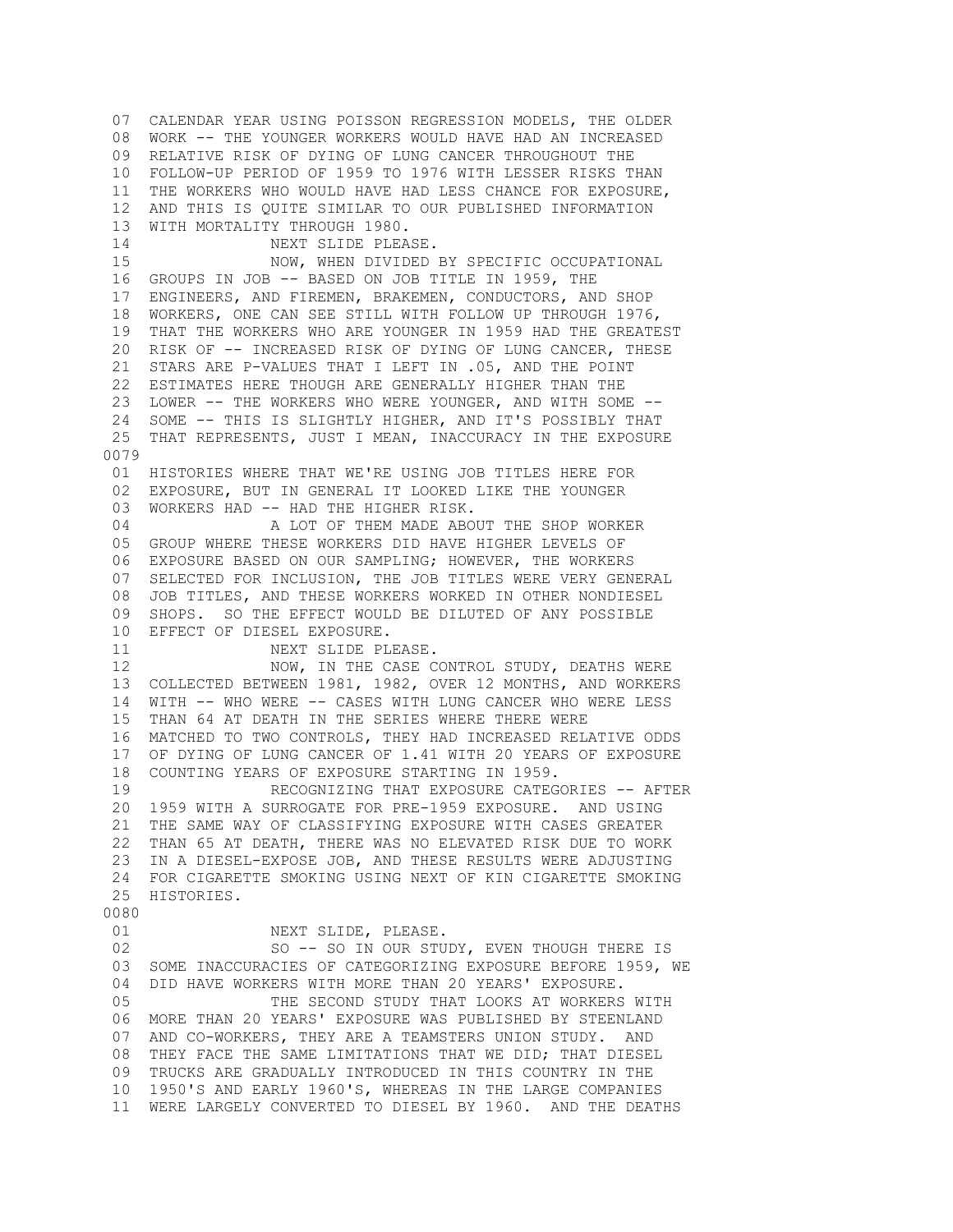12 WERE COLLECTED -- THE 1982 TO 1983. 13 SO AGAIN, ROUGHLY A LITTLE MORE THAN 20-YEAR 14 FOLLOW UP WHEN MOST OF THE COHORT WOULD HAVE BEEN EXPOSED. 15 THE POTENTIAL FOR OTHER WORKERS SOME, RATHER, DRIVERS AND 16 MECHANICS TO BE EXPOSED TO DIESEL BEFORE THEN DEPENDING ON 17 THE -- WHEN THEIR TRUCKING COMPANY CONVERTED TO DIESEL. 18 ALTHOUGH THAT WAS NOT SPECIFICALLY KNOWN IN THE STUDY. 19 BY USING TEAMSTER JOB HISTORY RECORDS, IF YOU 20 LOOKED AT LONG-HAUL DRIVERS WITH MORE THAN 20 YEARS OF 21 TEAMSTER MEMBERSHIP, THERE WAS AN INCREASED POINT ESTIMATE 22 OF THE RELATIVE ODDS OF THE LUNG CANCER. IF ONE LOOKED AT 23 THOSE WORKERS -- AND IT WAS INCREASED -- INCREASING RISK, 24 BUT INCREASING YEARS OF WORK. 25 IF ONE LIMITED WORK HISTORY TO THOSE WORKING 0081 01 AFTER 1959, THOSE WITH MORE THAN 18 YEARS OF EXPOSURE ALSO 02 HAD AN ELEVATED RISK. AND THESE WERE ADJUSTED FOR 03 SMOKING. AND THESE STUDIES I'M QUOTING HERE, THIS STUDY 04 AND OUR STUDY IS THE ONLY STUDIES THAT HAD EXPOSURE 05 CHARACTERIZED BY -- BY SAMPLING, AIR SAMPLING. 06 NEXT SLIDE, PLEASE. 07 NOW, WHAT ABOUT THE LEVELS IN THE TEAMSTER 08 UNION STUDY, AND THIS -- THESE LEVELS WERE COLLECTED SOME 09 TIME IN THE MID 1980'S BEST AS I CAN TELL FROM THEIR 10 PAPERS, AND THIS SLIDE TALKS ABOUT WHAT THE OVERALL RISK 11 WAS FOR LONG-HAUL DRIVERS, SHORT-HAUL DRIVERS. THESE 12 DRIVERS WOULD HAVE DRIVEN DIESEL TRUCKS, THESE DRIVERS 13 WOULD HAVE DRIVEN GASOLINE TRUCKS, MECHANICS, RELATIVE -- 14 R.R. IS RELATIVE RISK -- TRUCK MECHANICS, LOADING DOCK 15 WORKERS, AND RESULTS OF SAMPLING DONE ALONG THE HIGHWAYS 16 AND RESIDENTIAL SAMPLES.<br>17 AND THEY SA AND THEY SAMPLED FOR ELEMENTAL CARBON, AND 18 THEN THESE ARE OUR VALUES USING DATA IN THEIR PAPER THAT 19 CAN CONVERT THEM TO RESPIRABLE PARTICLES THAT WE'RE MORE 20 USED TO SEEING AND INTERPRETING LEVELS IN THIS RANGE. 21 AND YOU CAN SEE THAT -- YOU KNOW, A SAMPLING 22 DONE A GOOD -- OVER 20 YEARS AFTER THESE PEOPLE WERE 23 PROBABLY EXPOSED TO THE EXPOSURE: THE LEVELS EXPERIENCED 24 BY TRUCK DRIVERS WERE IN THE RANGE OF 26, 25 MICROGRAMS 25 PER CUBIC METER; THE SHORT-HAUL DRIVERS HAD SIMILAR 0082 01 LEVELS, EVEN THOUGH THEY WEREN'T REALLY DRIVING DIESEL 02 TRUCKS; MECHANICS HAD THE HIGHEST LEVELS WITH AN ELEVATED 03 RELATIVE RISK; THE DOCK WORKERS, THE LOADING DOCK WORKERS 04 HAD ELEVATED LEVELS OF RESPIRABLE PARTICULATE, BUT HAD NOT 05 BEEN WORKING LONG ENOUGH TO SEE AN EFFECT PROBABLY. 06 THE DIESEL -- THE FORK -- THE EXPOSURE IS 07 BLAMED ON FORK-LIFT TRUCKS, AND THESE HAVE BEEN RECENTLY 08 INTRODUCED -- MORE RECENTLY INTRODUCED. RATHER, DIESEL 09 FORK-LIFT TRUCKS HAVE BEEN RECENTLY INTRODUCED. 10 HIGHWAY LEVELS WERE 17 MICROGRAMS PER CUBIC METER, 11 AND THIS SUGGESTED THAT PERHAPS MOST OF THE EXPOSURE HAD 12 COME FROM THE HIGHWAY RATHER THAN THE PARTICULAR TRUCK THE 13 DRIVER WAS DRIVING, EXPLAINING THESE -- THIS INFORMATION. 14 **AND RESIDENTIAL LEVELS WERE -- WERE MUCH**  15 LOWER. 16 THIS IS QUITE INTERESTING IF, IN FACT, THESE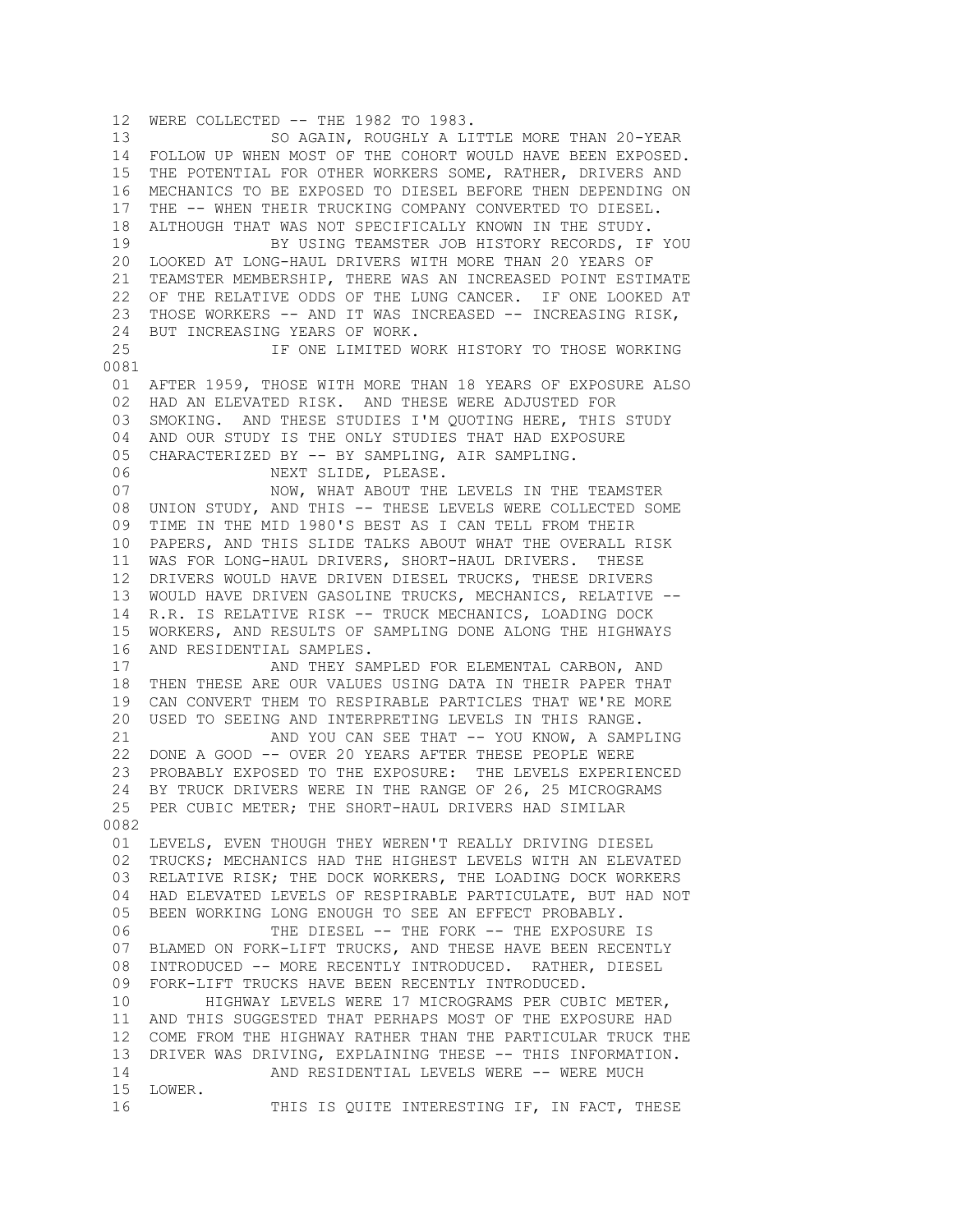17 LEVELS ARE RESPONSIBLE FOR INCREASE IN LUNG CANCER, IN 18 THAT IT -- YOU KNOW, IT SUGGESTS THAT DIESEL MAY BE 19 CONTRIBUTING TO SOME OVERALL ENVIRONMENTAL POOL. BUT 20 AGAIN, WE ARE LIMITED BY NOT KNOWING THE HISTORICAL LEVELS 21 OF EXPOSURE IN THESE -- IN THESE DRIVERS. 22 THERE ARE FOUR ADDITIONAL STUDIES THAT AREN'T 23 ACCOMPANIED BY EXPOSURE INFORMATION WHERE WORKERS WITH 24 MORE THAN 20 YEARS OF EXPOSURE HAVE AN ELEVATED RISK OF 25 LUNG CANCER, ALTHOUGH THESE ARE MUCH WEAKER STUDIES AND 0083 01 MUCH WEAKER WHERE THE EXPOSURE THE HISTORY IS NOT QUITE 02 AS -- QUITE AS WELL SORTED OUT. SO NOW, I'LL NOT REVIEW 03 THOSE HERE FOR TIME CONSTRAINTS. 04 SO THE CONSISTENCY OF THESE RESULTS SUGGESTS 05 THAT THE RESULTS ARE LIKELY TO BE EXPOSED -- EXPLAINED BY 06 EXPOSURE TO DIESEL EXHAUST AND NUMEROUS BODIES HAVE 07 PRESENTED A STATEMENT WORDED SIMILARLY TO THIS ONE ON THE 08 SLIDE.<br>09 AND IN THE -- I LOOKED AT THE WAY THE STAFF 10 HAS WORDED THEIR QUALITATIVE COMMENT, AND IT'S QUITE 11 SIMILAR TO THE COMMENTS OF H.E.I., W.H.O., AND I.A.R.C. 12 AND YOU KNOW, THIS OVERALL CONCLUSION BASED ON WHAT'S IN 13 THE EPIDEMIOLOGY IS NOT IN LINE WITH OTHER BODIES. 14 **HOWEVER, THE MOST IMPORTANT FACTORS THAT**  15 LIMIT THE USE OF MORE DEFINITIVE LANGUAGE IS THE LACK OF 16 THE ABILITY TO LINK ACTUAL EXPOSURE TO OUTCOME IN STUDIES 17 OF WORKERS WITH WELL-DOCUMENTED EXPOSURE OVER 20 TO 30 18 YEARS OR MORE, GIVEN WHAT WE KNOW ABOUT HUMAN LUNG CANCER 19 BIOLOGY. 20 AND FOR RISK ASSESSMENT, AN ASSESSMENT OF 21 HISTORICAL EXPOSURE NEEDS TO BE AVAILABLE TO TRY TO LINK 22 ACTUAL LEVEL EXPOSURE TO CANCER OUTCOME. 23 NEXT SLIDE, PLEASE. 24 SO WHAT ABOUT THE RAILROAD WORKER 25 EXPOSURE-RESPONSE RELATIONSHIPS? IN PUBLISHED PAPERS, WE 0084 01 INITIALLY STARTED COUNTING EXPOSURE AT 1959 BECAUSE OF THE 02 UNCERTAINTY OF PREDICTING WHO ACTUALLY WAS EXPOSED BEFORE 03 1959. 04 WE CURRENTLY BELIEVE THAT ACCOUNTING FOR 05 EXPOSURE BEFORE 1959 IS IMPORTANT IN UNDERSTANDING THE 06 EXPOSURE-RESPONSE RELATIONSHIP IN THIS -- IN THIS COHORT. 07 NEXT SLIDE, PLEASE. 08 NOW, THERE IS SOME SPECIFIC COMMENTS ABOUT 09 THE DOSE-RESPONSE ANALYSES PRESENTED IN THE -- IN THE 10 DOCUMENT. THIS IS BASED ON THE CASE CONTROL STUDY, AND IN 11 THE DOCUMENT, AS FAR AS I CAN TELL, THE RISK OF LUNG 12 CANCER -- THE RISK OF LUNG CANCER ESTIMATED FROM OUR PAPER 13 WAS ASSUMED TO INCREASE OVER 20 YEARS BASED ON OUR 14 REGRESSION RESULTS. AND THIS IS WHAT WAS USED TO ESTIMATE 15 THE RISKS OF OVER 20 YEARS OF EXPOSURE IN THE CASE CONTROL 16 STUDY IN THE DOCUMENT. 17 HOWEVER, BECAUSE OF THE 1959 EXPOSURE -- 18 EXPOSURE BEFORE 1959, THE RISK ACTUALLY ACCUMULATED OVER 19 20 TO 30 YEARS, DEPENDING ON THE LIKELIHOOD THAT WORKER 20 WAS EXPOSED, WHICH OF COURSE, WE'RE -- FOR INDIVIDUAL 21 WORKER, UNCERTAIN OF.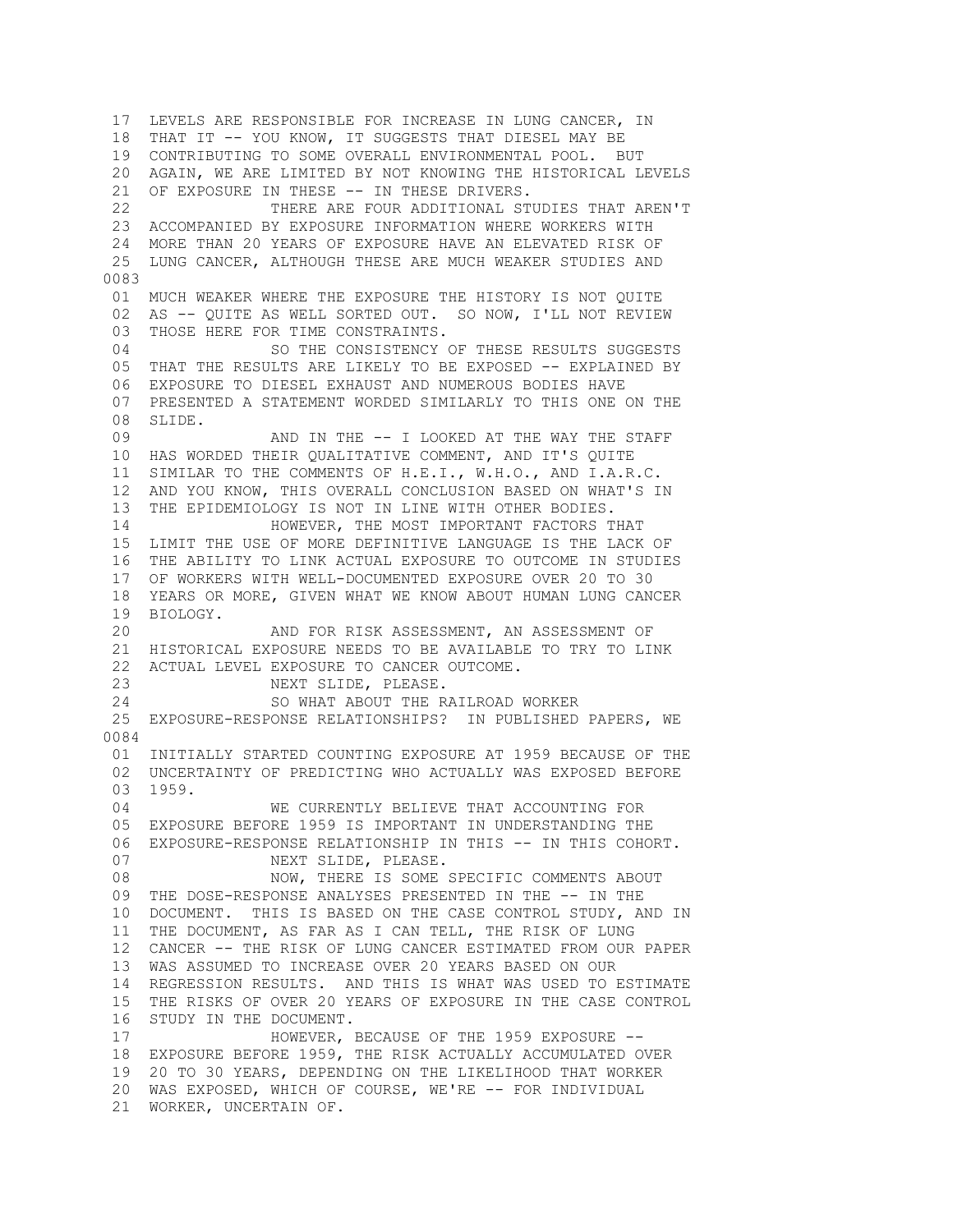22 THEREFORE, IN THE DOCUMENT, THE CALCULATED 23 SLOPE MAY THEN OVERESTIMATE THE RISK BASED ON THE RISK 24 ASSESSMENT BASED ON CASE CONTROL DATA. 25 NEXT SLIDE, PLEASE. 0085 01 NOW, GOING TO THE COHORT STUDY. THIS GRAPH 02 ILLUSTRATES THE RELATIONSHIP BETWEEN OBSERVED OVER 03 EXPECTED DEATHS WITH YEAR OF DEATH IN THE RETROSPECTIVE 04 COHORT STUDY WITH INITIALLY THE OBSERVED OVER EXPECTED 05 DEATHS STARTING AT ABOUT .08 -- .8, RATHER, CONSISTENT 06 WITH THE HEALTHY-WORKER EFFECT, AND THEN AS THE WORKERS 07 AGE, THE OBSERVED OVER EXPECTED RATES BASED ON U.S. 08 NATIONAL RATES BECOMING ABOUT 1. AND CAN YOU SEE THEN IN 09 ABOUT 1977 THE RATES DROPPING OFF, SUCH THAT BY 1980, THE 10 RATIO OF OBSERVED TO EXPECTED IS ROUGHLY ABOUT .3, AND FOR 11 THIS REASON, WE'VE -- WE AGREE IT'S IMPORTANT TO TRUNCATE 12 FOLLOW UP WITH THIS COHORT IN 1976. 13 HOWEVER, YOU CAN ALSO SEE IF ONE WAS EXPOSED 14 AT ABOUT THIS TIME PERIOD, 1959 OR BEFORE, YOU WOULD LIKE 15 TO BE LOOKING AT ABOUT HERE TO SEE EVIDENCE OF SOME -- OF 16 SOME RESPONSE, AND UNFORTUNATELY, WE CAN'T -- WE CAN'T DO 17 THAT ACCURATELY. 18 NEXT SLIDE, PLEASE. 19 NOW, IN THE FIVE-YEAR LAG MODELS IN OUR 20 PUBLISHED WORK AND OUR WORK DONE BY A.R.B. AND DR. CRUMP, 21 A MODEL OF EXPOSURE WAS ADAPTED THAT IGNORES EXPOSURE IN 22 THE YEAR OF DEATH IN THE PRECEDING FOUR YEARS AS 23 CONTRIBUTING TO MORTALITY. AND IF YOU LOOK AT THE GROUP 24 IN OUR WORK AND WORK TALKED ABOUT IN THE DOCUMENT, WITH 25 THE MOST EXPOSURE POSSIBLE, COUNTING AFTER 1959, WITH 15 0086 01 TO 17 YEARS' EXPOSURE, THESE DEATHS ONLY COULD HAVE 02 OCCURRED IN 1978 TO 1980. REALLY ONLY, YOU KNOW, A VERY 03 FEW CELLS IN THE FIRST YEARS OF FOLLOW UP. 04 THEREFORE THE MISSING DEATHS IN 1977 AND 05 1980, AGAIN, PRECLUDE AN ACCURATE RISK ASSESSMENT USING 06 DEATHS IN THESE YEARS, AND WE'RE GLAD THEY'VE BEEN 07 EXCLUDED. 08 HOWEVER, THESE YEARS OF FOLLOW UP ARE 09 IMPORTANT FOR RISK ASSESSMENT BECAUSE THE WORKER WHO HAS 10 THE GREATER DURATION OF EXPOSURE WOULD BE EXPECTED TO HAVE 11 DEATH IN THESE YEARS. 12 NEXT SLIDE, PLEASE. 13 NOW, JUST SOME SPECIFIC QUESTIONS I HAD ABOUT 14 SOME OF THE ANALYSES PRESENTED IN THE PAPER REGARDING THE 15 COHORT STUDY EXPOSURE-RESPONSE. 16 YOU KNOW, IN REGARDS TO THE MODELING OF RISK, 17 WE STILL FEEL THAT THE USE OF FIVE-YEAR AGE -- ATTAINED 18 AGE CATEGORIES IS MORE DESIRABLE THAN TEN-YEAR AGE 19 CATEGORIES, RATHER THAN AGE IN 1959, AND THE USE OF 20 TEN-YEAR AGE CATEGORIES IS USED IN THE DOCUMENT. 21 THERE'S A FIGURE 7-3, WHICH RELATES YEARS OF 22 EXPOSURE TO RELATIVE RISK, SHOWING A POSITIVE 23 DOSE-RESPONSE, AND WE'RE WONDERING IF ACTUALLY GIVEN THE 24 NUMBER OF YEARS THAT'S LISTED AS EXPOSURE, 25 YEARS, 25 WHETHER -- RATHER THAN THE -- WHETHER EXPOSURE ACTUALLY 0087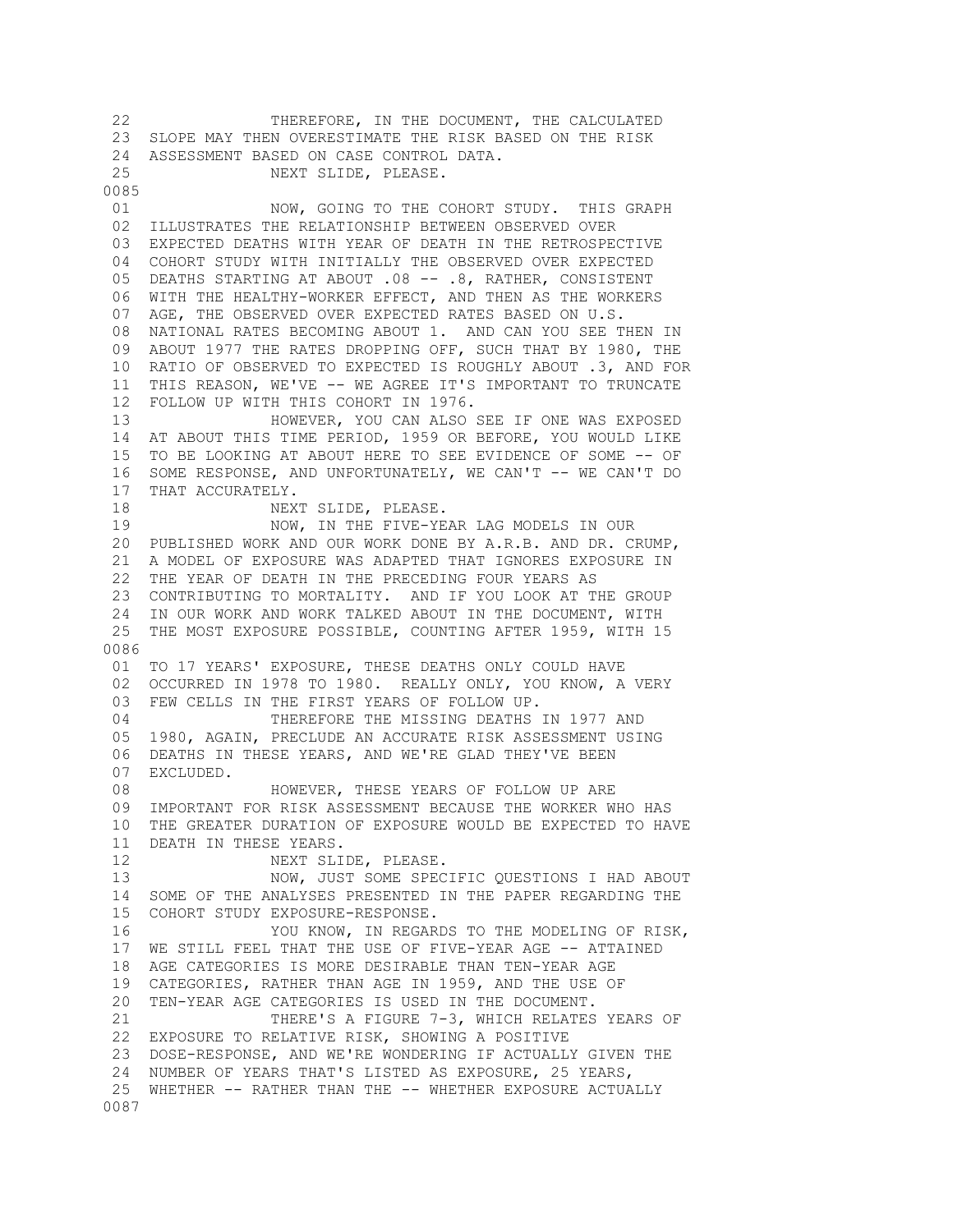01 STARTED IN 1952 TO 1959 AS INDICATED ON THE GRAPH, AND 02 WE'RE ALSO WONDERING AT THE SAME POSITIVE DOSE-RESPONSE 03 RELATIONSHIP WOULD HAVE BEEN FOUND IF FIVE-YEAR AGE 04 CATEGORIES WERE USED TO ADJUST FOR AGE. 05 AND THE OTHER COMMENT IS THAT IT LOOKS LIKE 06 EXPOSURE ACCUMULATED -- EXPOSURE WAS STARTING TO BE 07 ACCUMULATED IN 1952, RATHER THAN BEFORE 1952. ALTHOUGH IN 08 THE APPENDIX, EXPOSURE DATING BACK EARLIER IN THE COHORT 09 WE USED IN SOME OF THE ANALYSES, IT'S NOT CLEAR IF A WHOLE 10 YEAR OR A FRACTION OF A YEAR BASED ON PERCENT DIESEL WAS 11 ADDED TO THE EXPOSURE. AND NOT CONSIDERING EXPOSURE 12 BEFORE 1952, THEN WOULD IGNORE EXPOSURE FOR 45 PERCENT OF 13 THE COHORT. 14 NOW, IT WAS LESLIE STAYNER FROM N.I.O.S.H., 15 WE EXPLORE A MONTE CARLO TO ASSESS THE UNCERTAINTY OF 16 PRE-1959 EXPOSURE. 17 **IN THIS GRAPH, WE RANDOMLY ASSIGNED EXPOSURE**  18 BASED ON PERCENT DIESEL IN ANY YEAR FOR THOSE WORKERS 19 WHOSE JOB'S STARTING DATE INDICATED THEY WERE WORKING. 20 AND THIS WAS DONE A THOUSAND TIMES, AND FOR 21 EACH SIMULATION A QUASI MODEL WAS FIT STRATIFYING ON 22 ATTAINED AGE IN FIVE-YEAR AGE GROUPS IN A CALENDAR YEAR, 23 AND DIVIDED THE YEARS OF FOLLOW UP INTO -- INTO 24 CATEGORIES. 25 AND WHEN WE LOOK AT EXPOSURE IN THIS WAY, 0088 01 THIS IS THE ZERO TO 7 YEARS, 7 TO 11 YEARS, 11 TO 14 02 YEARS, 14 TO 18 YEARS, AND GREATER THAN 18 YEARS, THE 03 SLOPE LOOKING -- LOOKING AT YEARS OF EXPOSURE APPEARS 04 RELATIVELY FLAT, WHEREAS IF YOU WOULD MODEL YEARS OF 05 EXPOSURE USING A CONTINUOUS VARIABLE STARTING FROM ZERO 06 YEARS, THE REGRESSION LINE APPEARS TO BE ANCHORED IN ZERO, 07 JUST GIVING A POSITIVE SLOPE. 08 SO WE ARE -- WE ARE JUST SHOWING THIS TO 09 POINT OUT THE UNCERTAINTIES OF THE ANALYSES AND OF 10 ASSIGNING THE SLOPES TO THESE DATA WITH CONFIDENCE AT THIS 11 TIME. 12 NEXT SLIDE, PLEASE. 13 NOW, WHAT ABOUT RAILROAD WORKERS HISTORICAL 14 ASSESSMENT, AND JUST TO GO THROUGH THIS RELATIVELY 15 QUICKLY, WE'VE IDENTIFIED -- IT'S VERY IMPORTANT TO 16 IDENTIFY WHEN THESE WORKERS STARTED -- DIESEL EXPOSURE 17 ACTUALLY STARTED. 18 AND THERE ARE HISTORICAL RECORDS ABOUT THE 19 TRANSITION TO DIESEL AND A CHANGE IN ROSTER THE RAILROADS 20 OVER TIME THAT ARE AVAILABLE. WE HAVE ACTUALLY ON DATA 21 TAPE THE LAST RAILROAD EMPLOYER AVAILABLE. AND THAT 22 WOULD PERMIT ESTIMATION OF THE START DATE OF EXPOSURE FOR 23 WORKERS. 24 WE'VE ALSO IDENTIFIED RECORDS DESCRIBING 25 EMISSION FACTORS AND FUEL CONSUMPTION FOR VARIETY OF 0089 01 ENGINES THAT MIGHT PERMIT A BETTER ESTIMATION OF 02 HISTORICAL EXPOSURES, AND THIS IS ONE WAY OF GETTING A 03 BETTER HANDLE ON RAILROAD EXPOSURE IN THE PAST. 04 NEXT SLIDE, PLEASE. 05 SO WHAT ARE THOSE LIMITATIONS? THE DEATH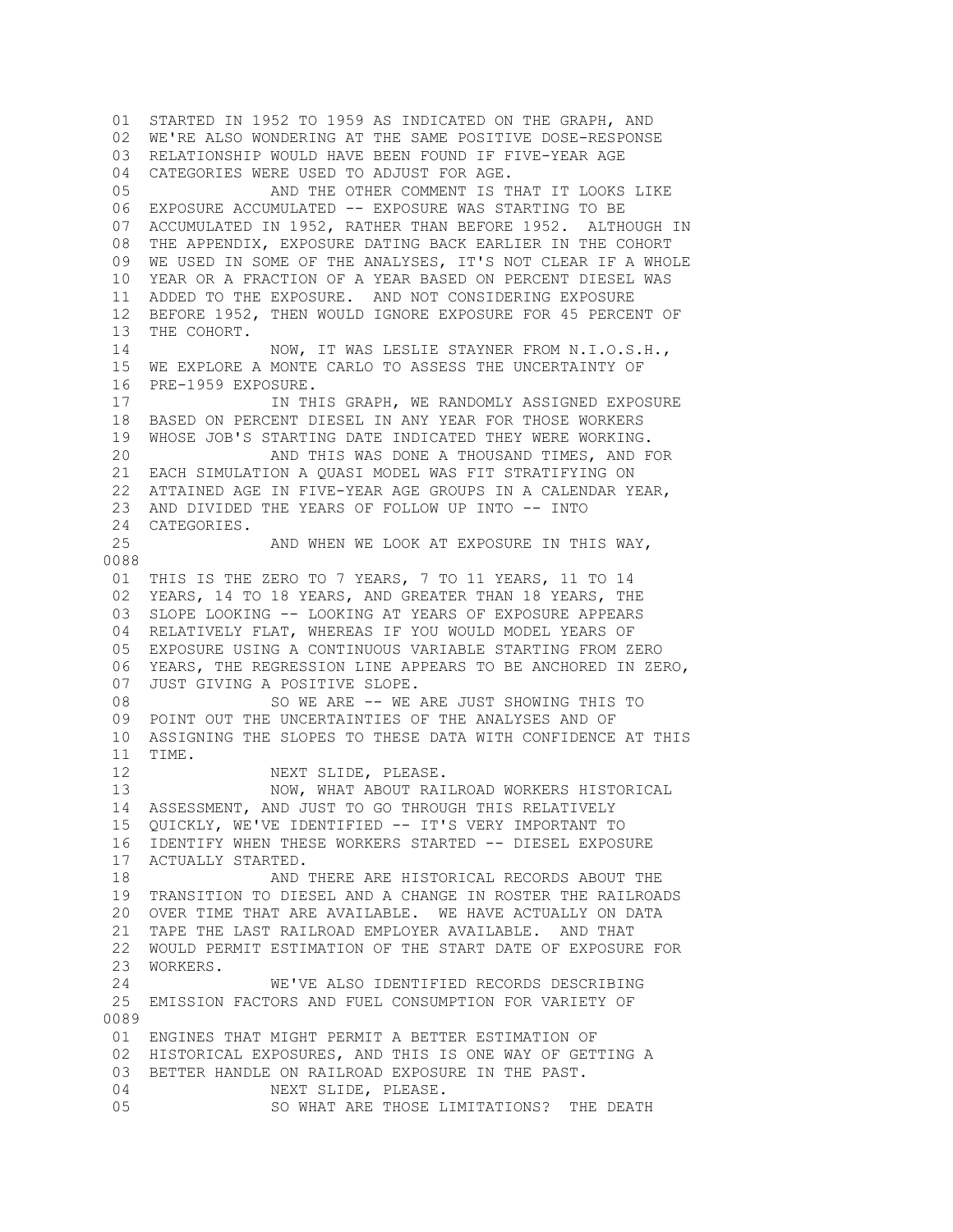06 INFORMATION AVAILABLE FOR 1976 AND FOLLOW UP WOULD IMPROVE 07 THE DESCRIPTION ON THE EXPOSURE-RESPONSE RELATIONSHIP WITH 08 MORE CONFIDENCE. THERE IS UNCERTAINTY OF THE EXPOSURE 09 ASSIGNMENTS PRE-1959, AND NO HISTORICAL MEASUREMENTS WERE 10 AVAILABLE, BUT THERE MAY BE A WAY OF DEALING WITH THIS. 11 AND CURRENTLY, THERE IS NO SPECIFIC MARKER OF EXPOSURE 12 MEASURED. THIS MIGHT BE SOLVED BY GOING BACK TO THE 13 RAILROADS AND DOING SOME ADDITIONAL SAMPLING USING THE 14 OLDER METHODS IN SAMPLING FOR ELEMENTAL CARBON. 15 LAST SLIDE, PLEASE. 16 SO WHAT ARE THE RESEARCH NEEDS? ONE IS TO 17 ASSESS THE LUNG CANCER RISK OVER A LONG PERIOD OF EXPOSURE 18 IN TIME SINCE FIRST EXPOSURE; EFFECTIVE EXPOSURE FROM THE 19 1960'S SHOULD BE DETECTIBLE IN LATE 1980'S AND BEYOND; 20 INCLUDES LARGE NUMBERS OF SUBJECTS OVER RANDOM EXPOSURES 21 TO DESCRIBE RISK; USE STATE OF THE ART EXPOSURE 22 MEASUREMENTS; AND CONDUCT AN EXTENSIVE RETROSPECTIVE 23 EXPOSURE ASSESSMENT TO LINK PERSONAL EXPOSURE TO OUTCOME. 24 THANK YOU. 25 DR. FROINES: WE ARE NOW INTENDING TO BRING 0090 01 TOM SMITH INTO THE PICTURE, LITERALLY. 02 HI, TOM. 03 DR. TOM SMITH: CAN YOU HEAR ME? 04 DR. FROINES: YES. 05 DR. TOM SMITH: OKAY. IT SOUNDED LIKE YOU CAN HEAR 06 ME. 07 DR. FROINES: YES. CAN YOU HEAR US? 08 DR. TOM SMITH: YES. I CAN ACTUALLY EVEN SEE YOU. 09 IT'S A LITTLE BIT WEIRD. I FEEL LIKE THE NEWSCASTER OR 10 SOMETHING. ALL RIGHT.<br>11 DR. FROINES: Y DR. FROINES: YOU HAVE ABOUT 15 MINUTES NOW. 12 DR. TOM SMITH: OKAY. I'LL SKIP TELLING YOU WHAT 13 HERE AND THEREFORE, AND JUST START WITH SAYING WHO I AM 14 AND WHAT I'M DOING. 15 CAN YOU SEE THE PIECE OF PAPER THERE? 16 WHOOPS, JUST A SECOND. THIS HIGH TECH STUFF IS PRETTY -- 17 GOT IT. OKAY. 18 MY BACKGROUND IS THAT OF THE CO-INVESTIGATOR 19 WHO WAS IN CHARGE OF THE EXPOSURE ASSESSMENT FOR THE 20 GARSHICK STUDY. I'M THE GUY WHO WAS THE SECOND AUTHOR OF 21 MOST OF THOSE PAPERS. THE PEOPLE WHO WERE THE FIRST 22 AUTHOR DID THE HARD WORK, AND JUSTIFIABLY WERE FIRST. 23 BY WAY OF MY BACKGROUND, I HAVE PERFORMED A 24 LOT OF DIFFERENT EXPOSURE ASSESSMENT STUDIES, AND THERE'S 25 A LIST SHOWN. FOR THOSE WHO MIGHT CARE, I HAVE OVER A 0091 01 HUNDRED PUBLICATIONS, AND MANY OF THOSE AS YOU MIGHT GUESS 02 WERE CO-AUTHORED WITH SUSAN WOSKIE AND KATHIE HAMMOND. 03 WHAT I WANT TO DO IS REALLY TALK ABOUT TWO 04 ASPECTS OF THE RISK ASSESSMENT. I WANT TO TALK A LITTLE 05 BIT ABOUT THE ANIMAL ASPECTS OF THE WORK, AND I OBVIOUSLY 06 WANT TO SAY SOMETHING MORE ABOUT THE APPLICATION OF THE 07 GARSHICK STUDIES TO THE RISK ASSESSMENT. 08 **FOR THE ANIMAL WORK, I HAD TWO SPECIFIC AREAS**  09 THAT I WAS -- PERHAPS CONCERNED WITH IS A LITTLE TOO 10 STRONG, BUT AS LEAST INTERESTED THAT YOU CONSIDER THEM.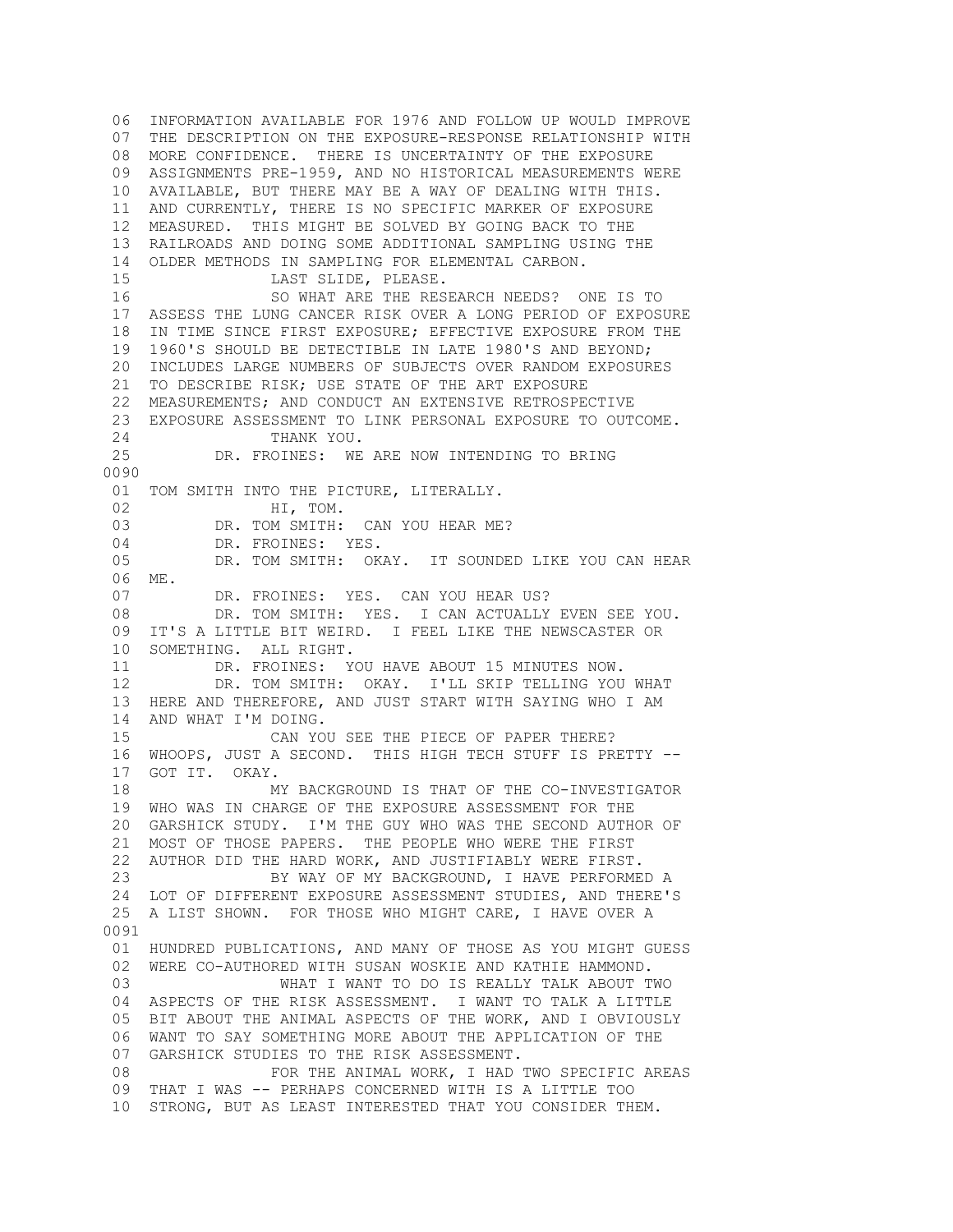11 THE FIRST WAS THE USE OF THE RATIO OF THE RAT 12 ALVEOLAR DIMENSIONS TO THE HUMAN ALVEOLAR DIMENSIONS, AND 13 THE SECOND ASPECT IS THE MODEL OF DUST OVERLOAD. 14 LOOKING AT -- WELL, NOW, I'LL TALK ABOUT THE 15 GARSHICK STUDY IN A MINUTE. 16 FOR THE FIRST PART OF THE ANIMAL CONCERNS, IT 17 SEEMS TO ME THAT THERE WAS A PROBLEM WITH THE WAY THE RISK 18 ASSESSMENT PRESENTED THE SCALING GOING FROM THE RAT LUNG 19 TO THE HUMAN LUNG. 20 THE GOAL IS REALLY TO LOOK AT THE DOSE AT THE 21 SITE OF ACTION OF THE PARTICULATE, THE DIESEL 22 PARTICULATES. IN THE RATS, THE SITE OF ACTION IS THE 23 ALVEOLI, AND WHAT WAS USED WAS THE RATIO OF THE RAT TO THE 24 HUMAN ALVEOLAR AREA.<br>25 T'M CON I'M CONCERNED THAT THIS MAY UNDERESTIMATE THE 0092 01 ACTUAL RATIO OF THE DOSES BECAUSE HUMANS DON'T GET 02 ALVEOLAR TUMORS. THEY GET AIRWAY TUMORS, BRONCHIAL 03 TUMORS. AND AS A RESULT, IT MAY MAKE MORE SENSE TO LOOK 04 AT THE RATIO OF THE RAT ALVEOLI TO HUMAN AIRWAY SURFACE 05 BECAUSE I THINK IN THAT CASE, YOU WILL GET A MORE 06 APPROPRIATE RATIO OF THE -- THE DEPOSITION SITE AND THE 07 TARGET AREA, WHICH WILL RAISE THE RISK RATIO, AND I 08 BELIEVE WILL MAKE IT MORE COMPARABLE TO THOSE SEEN IN THE 09 HUMAN STUDIES. 10 **FOR THE MODEL OF DUST OVERLOAD, THERE IS A**  11 POST-DOCTORAL FELLOW, WHO IS PERHAPS AN ASSISTANT 12 PROFESSOR NOW IN DR. FROINE'S LABORATORY, BY THE NAME OF 13 R.C. YU, NOT C.P. YU WHO DID THE MODELING WHICH WAS 14 REPORTED ON IN THE DOCUMENT. 15 HE DEVELOPED A MODEL USING WHAT ARE CALLED 16 MC CALLIS MENTEN (PHONETIC) TYPE KINETICS. THE 17 INTERESTING THING ABOUT THIS IS WITH ONE SIMPLE MODEL, HE 18 WAS ABLE TO DESCRIBE THE KINETICS OF THE RATS AND OTHER 19 ANIMALS TO A WIDE VARIETY OF TOXIC MATERIALS. 20 IT'S A MUCH SIMPLER APPROACH THAN WAS USED BY 21 C.P. YU AND INVOLVED THE ESTIMATION OF MUCH FEWER 22 CONSTANTS. SPECIFICALLY, THE OVERLOAD CONDITION I BELIEVE 23 IS -- IS MISREPRESENTED AS A YES-NO KIND OF A CONDITION; 24 THAT IS, YOU EITHER ARE IN OVERLOAD OR NOT. 25 IT MAKES MORE SENSE WHEN YOU LOOK AT THE 0093 01 ANIMAL DATA TO THINK OF IT THAT THE DUST CLEARANCE GETS 02 PROGRESSIVELY SLOWER THE MORE DUST YOU HAVE TOTAL IN THE 03 LUNG, AND WE CAN TALK ABOUT THAT MORE IF SOMEBODY WISHES 04 TO. 05 GOING NEXT TO OUR STUDIES, THE GOAL OF THE 06 APPLICATION OF OUR STUDIES IN THE RISK ASSESSMENT IS TO 07 ESTIMATE THE SLOPE FACTOR; THAT IS TO SAY, HOW MUCH RISK 08 DO YOU GET PER UNIT OF EXPOSURE. 09 THE CURRENT DOCUMENT HAS EXTENSIVE 10 DISCUSSIONS OF THE UNCERTAINTIES OR THE ERROR IN THE 11 MORTALITY SCALE, AND THERE ARE ERROR BARS PROVIDED FOR 12 EACH OF THE POINTS, AS YOU WILL RECALL FROM ERIC'S 13 PRESENTATION JUST A MINUTE AGO. 14 THE PROBLEM IS FROM MY PERSPECTIVE, THERE ARE 15 NO EQUIVALENT ERROR BARS OR UNCERTAINTIES INDICATED FOR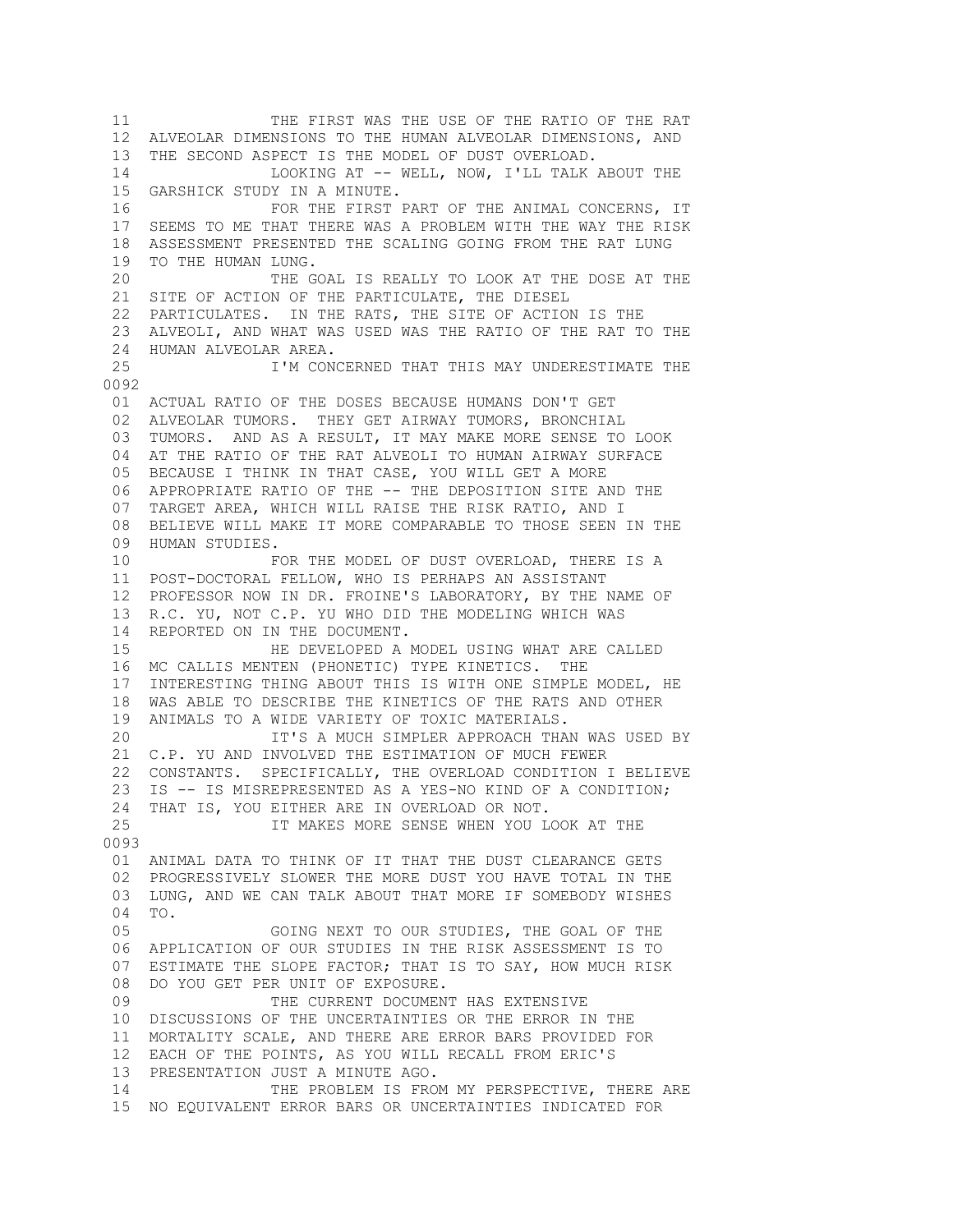16 THE EXPOSURE SCALE. AND SINCE THE SLOPE, AS I'M SURE YOU 17 ALL KNOW, IS THE RATIO OF RISK OF DISEASE TO EXPOSURE 18 INTENSITY TIMES YEARS -- ASSUMING YOU'RE USING CUMULATIVE 19 EXPOSURE AS YOUR DOSE INDEX -- IT SEEMS TO ME THAT WHILE 20 THE YEARS PART ARE RELATIVELY -- READILY QUANTIFIED, IT'S 21 NOT SO EASY TO QUANTIFY THE EXPOSURE INTENSITY. AND BOTH 22 OF THEM ARE NEEDED TO GIVE A DOSE METRIC. 23 BECAUSE AS -- AS I BELIEVE YOU CAN SEE IN THE 24 MODEL THAT WAS USED -- I CAN'T RECALL THE EXACT NAME FOR 25 IT, WHETHER IT WAS THE ROOF FUNCTION OR THE -- I THINK IT 0094 01 WAS THE ROOF FUNCTION, THAT SHOWED A UP-AND-DOWN TYPE OF 02 RISK PROFILE. 03 WHAT THAT MEANS IS THAT EACH YEAR OF EXPOSURE 04 DOES NOT CARRY EQUIVALENT RISKS, IF YOU PRESUME THAT IT'S 05 A QUANTITATIVE RELATIONSHIP. 06 THAT SECONDLY, VARIATION IN INTENSITY OCCURS 07 ACROSS TIME, AND THE PROBLEM WITH OUR EXPOSURE ASSESSMENT 08 WAS THAT WE HAVE A NUMBER OF LIMITATIONS OF OUR STUDY, AND 09 THESE HAVE BEEN NOTED BY A LOT OF PEOPLE, AND ARE 10 DISCUSSED TO SOME DEGREE IN THE DOCUMENT. 11 ONE OF THE THINGS THAT MAY NOT BE FULLY CLEAR 12 IS THAT I HAVE NO PROBLEM WITH WHAT WE MEASURED BECAUSE I 13 BELIEVE THOSE NUMBERS ARE QUITE MEANINGFUL AND REPRESENT 14 WHAT WE SAW. 15 THE DIFFICULTY IS THERE WERE A LOT OF THINGS 16 THAT WE DIDN'T MEASURE. WE MADE -- WE HAD NO MEASUREMENTS 17 OF EARLY EXPOSURE CONDITIONS. WE HAD NO MEASUREMENTS OF 18 COMMON EQUIP TYPES, SUCH AS THE FIRST GENERATION OF 19 LOCOMOTIVES, OR EVEN THE THIRD GENERATION OF LOCOMOTIVES. 20 WE MADE NO MEASUREMENTS IN MANY AREAS, AND IN 21 FACT, MOST AREAS OF THE UNITED STATES. 22 WE HAVE NO MEASUREMENTS FROM THE LARGE 23 RAILROADS AS OPPOSED TO THE SMALL RAILROADS, AND IT'S NOT 24 INCONCEIVABLE THAT THERE COULD BE SYSTEMATIC DIFFERENCES 25 BETWEEN THEM. 0095 01 AS A RESULT, WE HAVE A PROBLEM KNOWING WHAT 02 THE FULL RANGE WAS OF EXPOSURES. WE OBSERVED A RANGE, BUT 03 WE CAN'T SAY WHETHER THIS REPRESENTS THE FULL RANGE. AND 04 AS A RESULT, WE COULD EASILY BE UNDERESTIMATING THE RANGE 05 OR WE COULD BE OVER ESTIMATING IT. AND WE JUST DON'T HAVE 06 ENOUGH INFORMATION TO -- TO SAY. 07 **IN CONCLUSION THEN, BECAUSE YOU REALLY WANT**  08 PRECISE AND ACCURATE -- READ THAT UNBIASED -- ESTIMATE OF 09 CUMULATIVE EXPOSURE, THE MISSING INFORMATION MEANS YOU 10 CAN'T DO THAT. AND AS A RESULT, I BELIEVE THAT SUITABLE 11 ESTIMATES OF THE SLOPE FACTOR ALSO CANNOT BE MADE. 12 AND SO THE QUESTION OF INTEREST HOW MUCH RISK 13 PER UNIT OF EXPOSURE CAN'T BE ANSWERED AT THIS TIME. 14 THANK YOU VERY MUCH, AND I'LL BE HAPPY TO 15 ANSWER QUESTIONS THAT ANYBODY MIGHT HAVE, WHOEVER IS OUT 16 THERE IN T.V. LAND. 17 DR. FROINES: THANK YOU, TOM. 18 CAN WE GET THE LIGHTS BACK UP AND -- 19 DR. TOM SMITH: SURE. 20 DR. FROINES: I ASSUME THAT ALLAN IS GOING TO SHOW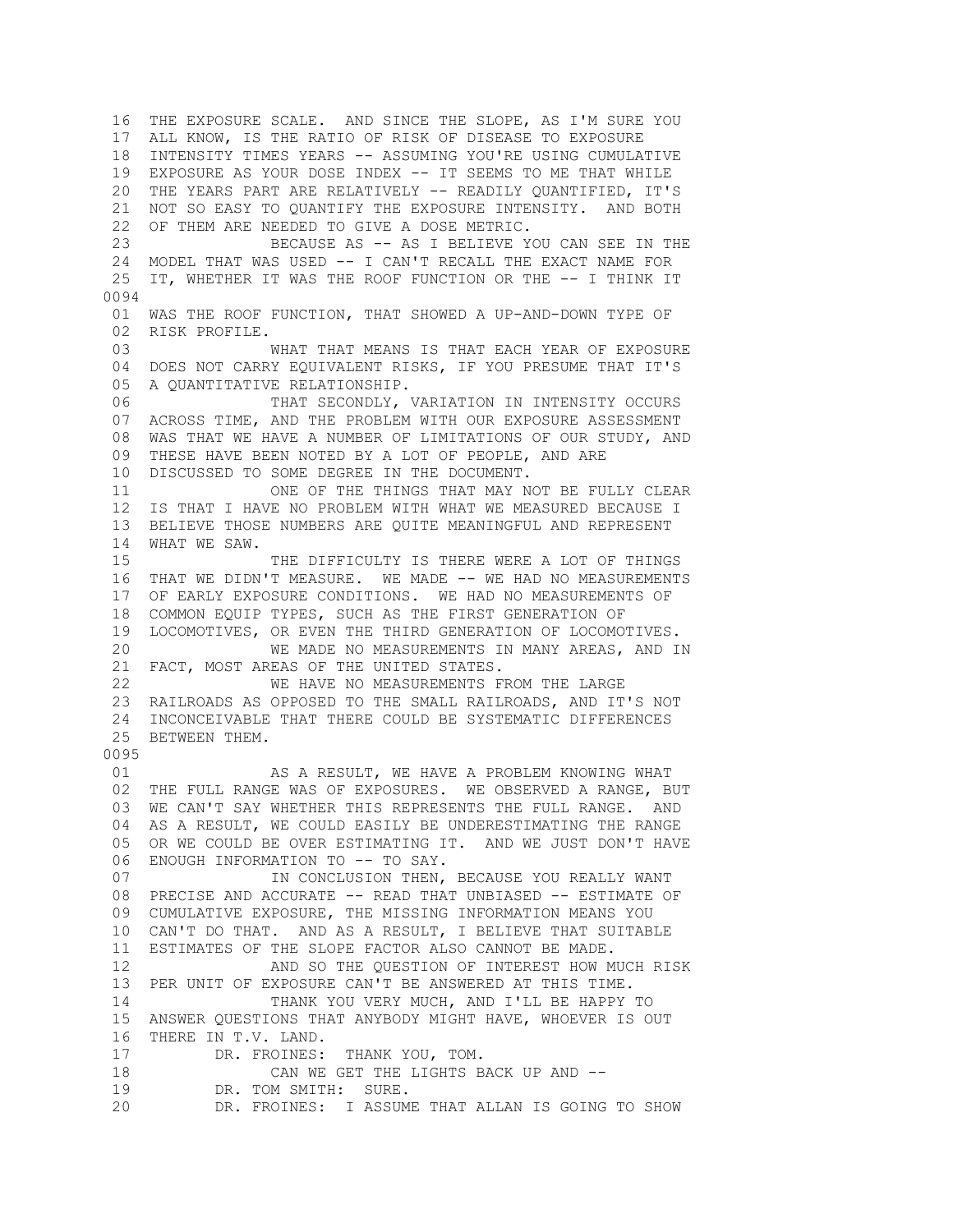21 SLIDES, OVERHEADS, BUT WE'RE STILL GOING TO NEED THE 22 SCREEN. SO WE HAVE TO MAKE -- 23 DR. TOM SMITH: JOHN, WHAT DO YOU WANT ME TO DO? 24 I'M ASSUMING I NEED TO STAY AVAILABLE AND POSSIBLY ANSWER 25 QUESTIONS AND STUFF. 0096 01 DR. FROINES: YEAH, I THINK YOU SHOULD STAY 02 AVAILABLE, BUT WE NEED YOU OFF THE SCREEN. 03 DR. TOM SMITH: THAT'S ALL RIGHT. IT DOESN'T HURT 04 WHEN YOU TAKE ME OFF. 05 DR. FROINES: YOU CAN GO BACK INTO THE MORE 06 WRITER'S CULTURE OF BOSTON AS OPPOSED TO OUR VISUAL 07 LOS ANGELES. 08 DR. TOM SMITH: ALL RIGHT. 09 DR. FROINES: OUR NEXT SPEAKER IS ALLAN SMITH FROM 10 THE UNIVERSITY OF CALIFORNIA AT BERKLEY, WHO IS KNOWN BY 11 EVERYONE I THINK, AND IS CERTAINLY WELL REGARDED IN 12 EPIDEMIOLOGY IN GENERAL, AND IN THIS PARTICULAR AREA IN 13 PARTICULAR. SO ALLAN. 14 DR. ALLAN SMITH: THANK YOU. 15 I MAINLY WANTED TO FOCUS TODAY ON THE ISSUE 16 OF DOES DIESEL CAUSE HUMAN CANCER, AND I THINK IT'S AT THE 17 HEART OF A LOT OF THE ISSUES THAT SURROUND US. AND THEN I 18 WANT TO VERY BRIEFLY PRESENT A SIMPLE APPROACH TO RISK 19 ASSESSMENT BASED ON THE CONCLUSION THAT IT IS A CAUSE OF 20 HUMAN LUNG CANCER. 21 NOW, THIS IS MY FAVORITE ADAPTATION OF THE 22 CRITERIA OFTEN CALLED THE BRADFORD-HILL CRITERIA. 23 WHEN CONSIDERING WHETHER OR NOT AN AGENT 24 CAUSES DISEASE IN HUMAN STUDIES, WE NEED TO CONSIDER 25 WHETHER OR NOT FINDINGS MIGHT BE DUE TO CHANCE. WHETHER 0097 01 THEY MIGHT BE DUE TO SOME SORT OF BIAS. WHETHER THE 02 FINDINGS SHOW SOME CONSISTENCY PATTERN. 03 STRENGTH OF ASSOCIATION CAN HELP US, BUT IN 04 THIS INSTANCE, WE ARE LOOKING FOR AN ASSOCIATION WHICH WE 05 BELIEVE AT PRESENT WOULDN'T BE CHARACTERIZED AS STRONG. 06 IT DOESN'T MEAN TO SAY IT'S NOT REAL, BUT WE DIDN'T USE 07 THE STRENGTH OF ASSOCIATION AND VERY HIGH RELATIVE RISKS 08 TO HELP US HERE. 09 DOSE RESPONSE IS PERTINENT IN THAT WE WOULD 10 EXPECT TO FIND DOSE-RESPONSE RELATIONSHIPS, BUT AGAIN, IF 11 ONE'S LOOKING EVEN AT THE HIGHER DOSES KNOWN, RELATIVELY 12 LOW RELATIVE RISKS THAT MAY BE DIFFICULT TO QUANTIFY 13 BECAUSE THE IMPLICATION IS THAT WE CAN DETERMINE RELATIVE 14 RISKS THAT EVEN LOWER EXPOSURES THAN THE HIGH ONES THAT 15 HAVE LOW RELATIVES RISKS. SO THAT MIGHT BE DIFFICULT. 16 TEMPORALITY IS IMPORTANT, ALTHOUGH I WOULD 17 SAY THAT I DON'T HAVE THE SAME CONCERN ABOUT LATENCY 18 HERE. 19 MOST OF US ARE -- WE'RE EITHER SMOKERS OR 20 PASSIVE SMOKERS, AND IN FACT THE CARCINOGENS AND THE 21 ACTIONS ARE SOMEWHAT SIMILAR TO CIGARETTE SMOKING, YOU 22 ONLY NEED A LATE EFFECT OF DIESEL. AND SINCE WITH 23 CIGARETTE SMOKING WITHIN FIVE YEARS OF STOPPING YOU GET 24 REDUCED RISKS, I WOULD BE QUITE CONTENT SAYING THAT THOSE 25 EVIDENCE JUST FOR TEN YEARS FROM FIRST EXPOSURE.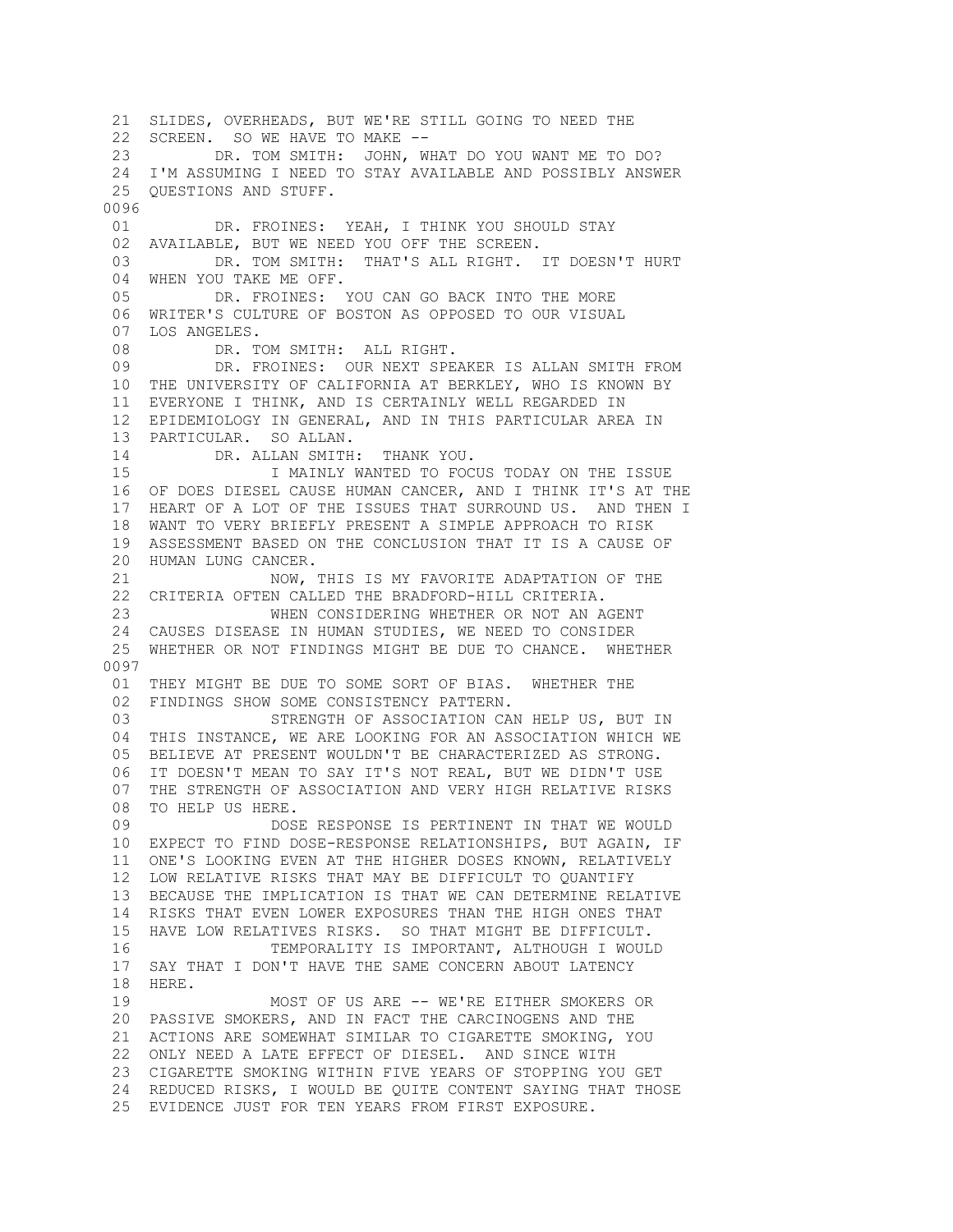01 BUT THAT'S A ISSUE THAT RELIES ON THE FACT 02 THAT THE MAJORITY OF THESE WORKERS AND THESE COHORTS 03 ACTUALLY DID SMOKE, AND OTHERS THAT THEY DIDN'T WERE 04 EXPOSED TO PASSIVE SMOKING. SO IT MAY HAVE HAD THE EARLY 05 STAGES OF LUNG CANCER DEVELOPMENT ANYWAY PRESENT. 06 YOU DON'T HAVE TO HAVE THEN A TOTAL LONG 07 LATENCY PICTURE FOR AN INDIVIDUAL SOURCE OF LUNG 08 CARCINOGENIC AGENTS LIKE DIESEL EXHAUST. 09 AND FINALLY, I WANT TO TALK A LITTLE BIT 10 ABOUT PLAUSIBILITY. THE -- A LOT OF WHAT I'M SAYING IS IN 11 A PAPER THAT COME OUT THAT WE PUBLISHED IN THE JOURNAL OF 12 EPIDEMIOLOGY. IT CAME OUT EARLIER THIS YEAR, A 13 META-ANALYSIS OF DIESEL EXHAUST EXPOSURE AND LUNG CANCER. 14 AND IN META-ANALYSIS WE TRY TO PULL TOGETHER 15 INFORMATION TO HELP US WITH CAUSAL INFERENCE. I BELIEVE 16 THAT'S THE MAIN FUNCTION OF IT. I DON'T THINK IT ANSWERS 17 THE CAUSAL QUESTIONS, BUT IT CAN HELP US WITH CAUSAL 18 INFERENCE WITH REGARD TO THE POINTS THAT I RAISED EARLIER. 19 WE IDENTIFIED 29 PUBLISHED COHORT AND CASE 20 CONTROL STUDIES. 23 MET THE INCLUSION CRITERIA THAT WE 21 HAVE IN THIS PAPER. 22 CERTAIN STUDIES WERE EXCLUDED, THE COAL AND 23 METAL MINERS BECAUSE OF POTENTIAL ROLE OF MULTIPLE 24 OCCUPATIONAL CARCINOGENS. THIS IS ESPECIALLY RADON. ALL 25 MINERS VIRTUALLY HAVE SOME EXPOSURE TO RADON, AND SO WE 0099 01 JUST LEFT SOME OF THOSE STUDIES OUT. 02 **AND STUDIES WITH INADEQUATE LATENCY WHICH WE**  03 DEFINED FOR PURPOSES OF THIS POOLING IS LESS THAN TEN 04 YEARS FROM FIRST EXPOSURE, AND THEN STUDIES IN WHICH WORK 05 WITH DIESEL EQUIPMENT OR ENGINES COULD NOT BE CONFIRMED OR 06 RELIABLY INFERRED. 07 NOW, THE DETAILS ARE IN THE PUBLICATION, BUT 08 THE BOTTOM LINE OF THE FIRST PART, OUR FINDINGS DUE TO 09 CHANCE, THE POOLED RELATIVE RISK ESTIMATE WAS 1.33, WITH 10 VERY NARROW CONFIDENCE INTERVALS OF 1.27 TO 1.4. 11 AND ALSO IT WAS NOTEWORTHY THAT 21 OUT OF 23 12 STUDIES HAD RISK ESTIMATES GREATER THAN 1. THE LIKELIHOOD 13 OF THAT BEING DUE TO CHANCE OR THESE FINDINGS HERE BEING 14 DUE TO CHANCE ARE WELL UNDER 1 IN 1,000, DEPENDING ON 15 WHICH SPECIFIC WAY YOU WANT TO LOOK AT IT, BUT IT'S WAY 16 UNDER THAT. 17 SO I WOULD SAY THE LIKELIHOOD OF THESE 18 STUDIES ARE PRODUCING CHANCE FINDINGS, JUST FLUCTUATIONS 19 FROM CHANCE, WE'VE GOT A BIT OF A BLIP THERE, CAN BE RULED 20 OUT AS IMPLAUSIBLE EXPLANATION. 21 NOW, IF WE THEN SAY CHANCE IS NOT A 22 POSSIBILITY, THE SECOND AREA IS BIAS THAT WE WANT TO LOOK 23 AT. 24 THE MAIN ISSUE ABOUT BIAS THAT HAS BEEN 25 RAISED ON THESE STUDIES IS CONFOUNDING BIAS DUE TO 0100 01 SMOKING; HOWEVER, THE POOLED RELATIVE RISK ESTIMATES FOR 02 SMOKING ADJUSTED STUDIES AND UNADJUSTED STUDIES WERE VERY 03 SIMILAR, AS I'LL SHOW IN A MOMENT. 04 SECONDLY, THOSE STUDIES GIVING BOTH SMOKING

0098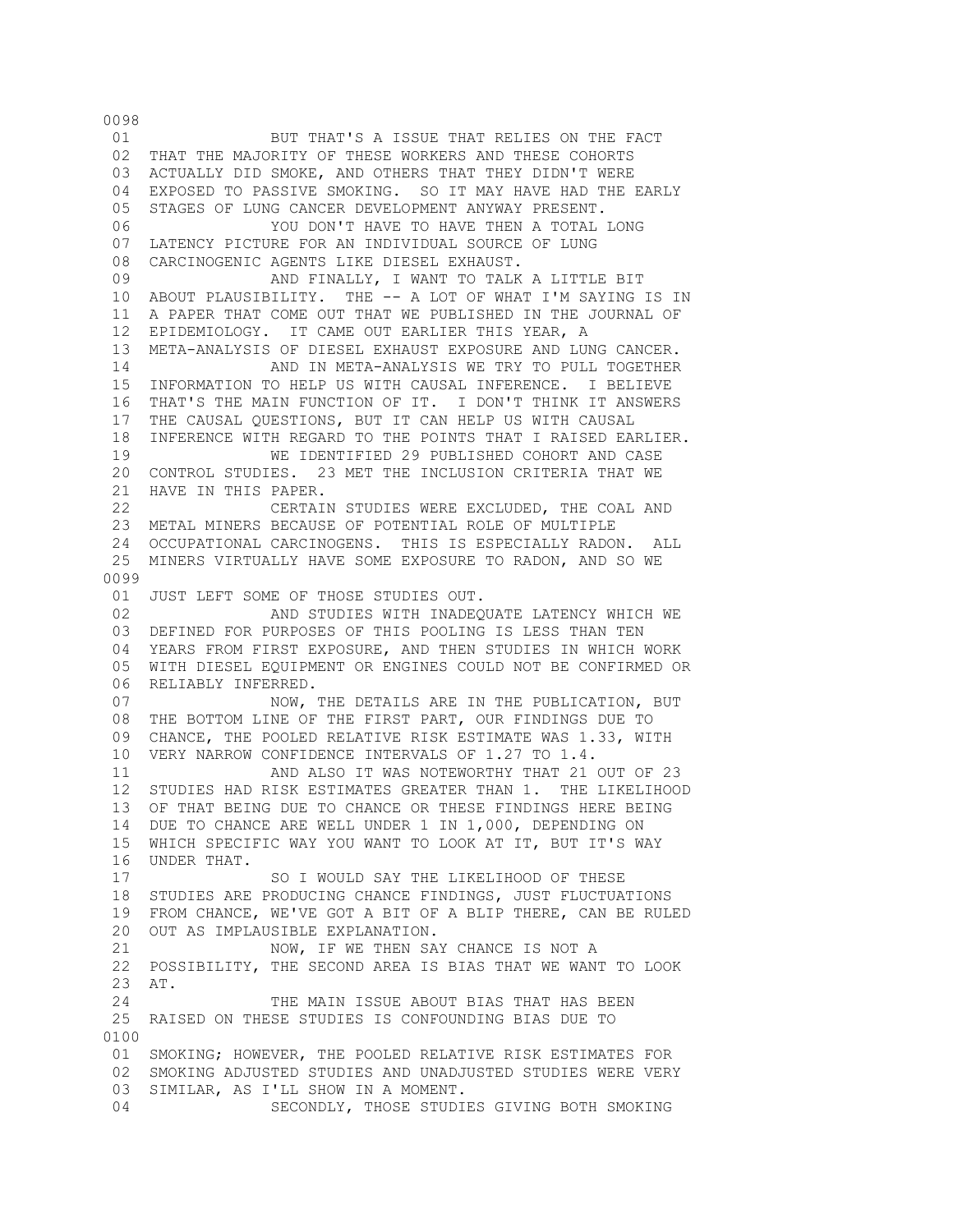05 ADJUSTED AND UNADJUSTED RISK ESTIMATES THERE'S ONLY A 06 SMALL REDUCTION IN THE POOLED RELATIVE RISK IN THOSE 07 STUDIES WHEN THEY WERE ADJUSTED FOR SMOKING. 08 AND THIRDLY, THE RELATIVE RISK ESTIMATE WAS 09 ACTUALLY HIGHER THAN THE OVERALL WAS 1.43 IN STUDIES WITH 10 INTERNAL COMPARISONS. THESE WERE STUDIES WHERE WITHIN THE 11 WORK POPULATION, WORKERS ARE BEING COMPARED WITH WORKERS, 12 AND WHERE IT'S LESS LIKELY THAT CONFOUNDING DUE TO SMOKING 13 COULD RESULT. 14 THIS HERE IF WE LOOK AT THE SMOKING ADJUSTED 15 STUDIES, THE POOLED ESTIMATE WAS 1.35 AND THOSE STUDIES 16 NOT ADJUSTED FOR SMOKING IT WAS 1.33. VIRTUALLY NO 17 DIFFERENCE. 18 NOW, THERE WAS FEWER STUDIES THAT GAVE WHAT I 19 LIKE TO SEE, AND THAT'S WHAT HAPPENS BEFORE AND AFTER YOU 20 ADJUST FOR SMOKING, AND THEY DO GIVE A MIXED PICTURE. 21 THERE ARE ONLY FOUR OF THE -- RATHER, FIVE THAT HAVE THE 22 INFORMATION, AND THEY SURE JUMP AROUND. THIS ONE HAS 23 STAYED ABOUT THE SAME AFTER ADJUSTING FOR SMOKING, AND 24 THIS ONE IN EFFECT DISAPPEARED. THIS ONE IT REDUCED. 25 THIS ONE STAYED ABOUT THE SAME. THIS ONE WENT DOWN FROM 0101 01 ALMOST NO INCREASE, BUT THEY ARE VERY SMALL NUMBERS HERE. 02 NOW, OVERALL WHEN ONE POOLS THIS, THERE IS A 03 SMALL REDUCTION IN THE WEIGHT, AND FROM THAT 1.34 DOWN TO 04 1.26, BUT IT IS NOT, I THINK, SUFFICIENT TO BE WORRIED 05 ABOUT RESIDUAL CONFOUNDING GIVEN ALL THE OTHER INFORMATION 06 THAT I'VE PRESENTED ABOUT SMOKING. 07 THE OTHER ISSUE IS INFORMATION BIAS. THE 08 BIASES WHEN I TALK ABOUT THEM, I ALWAYS JUST DIVIDE THE 09 THREE CONFOUNDING INFORMATION AND SELECTION BIASES THAT BE 10 ONE. 11 **IT MAINLY CONCERNS EXPOSURE**  12 MISCLASSIFICATION, AND I JUST WANT TO NOTE THAT IN MOST 13 STUDIES, IT WOULD BE NONDIFFERENTIAL BETWEEN THE LUNG 14 CANCER PATIENTS AND OTHERS, THEREFORE REDUCING THE 15 RELATIVE RISK ESTIMATES. NOW, NOT ALL, BUT MANY OF THEM. 16 AND THEREFORE, IT'S NOT, IN MY VIEW, A CRITICAL ISSUE AS 17 FAR AS CAUSAL INFERENCE GOES. 18 THE NEXT ONE IS SELECTION BIAS. AND HERE, IF 19 WE NOTE AGAIN, THE STUDY WITH INTERNAL COMPARISONS HAD 20 HIGHER RISK ESTIMATES, AND THEY ARE LESS LIKELY TO 21 SELECTION BIAS PROBLEMS. THEY ARE COMPARING PEOPLE WITHIN 22 THE SAME COHORT. 23 ANOTHER ONE IS THE HEALTHY-WORKER EFFECT, IN 24 WHICH WE TEND TO UNDERESTIMATE RISK, AND DR. GARSHICK 25 SHOWS A VERY NICE EXAMPLE OF THAT IN HIS OWN WORK. 0102 01 **I WOULD NOTE, FOR EXAMPLE, ONE OF THE MAJOR** 02 STUDIES BY DR. WONG, ET AL., THE ALL CAUSE S.M.R. FOR ALL 03 DEATHS WAS 0.81, CLEARLY INDICATING A HEALTHY-WORKER 04 EFFECT. AND WHEN YOU ARE LOOKING FOR SMALL RISKS IN WORK 05 PLACE STUDIES, YOU MUST LOOK FOR THE HEALTHY-WORKER 06 EFFECT, AND IF THERE, I BELIEVE YOU MUST ADJUST FOR IT. 07 NOW, WE POOLED THE STUDIES BEFORE ADJUSTING 08 FOR IT, BUT I NOTE THAT IT HAS A MAJOR IMPACT ON SOME OF 09 THESE STUDIES WHEN YOU ADJUST FOR THE HEALTHY-WORKER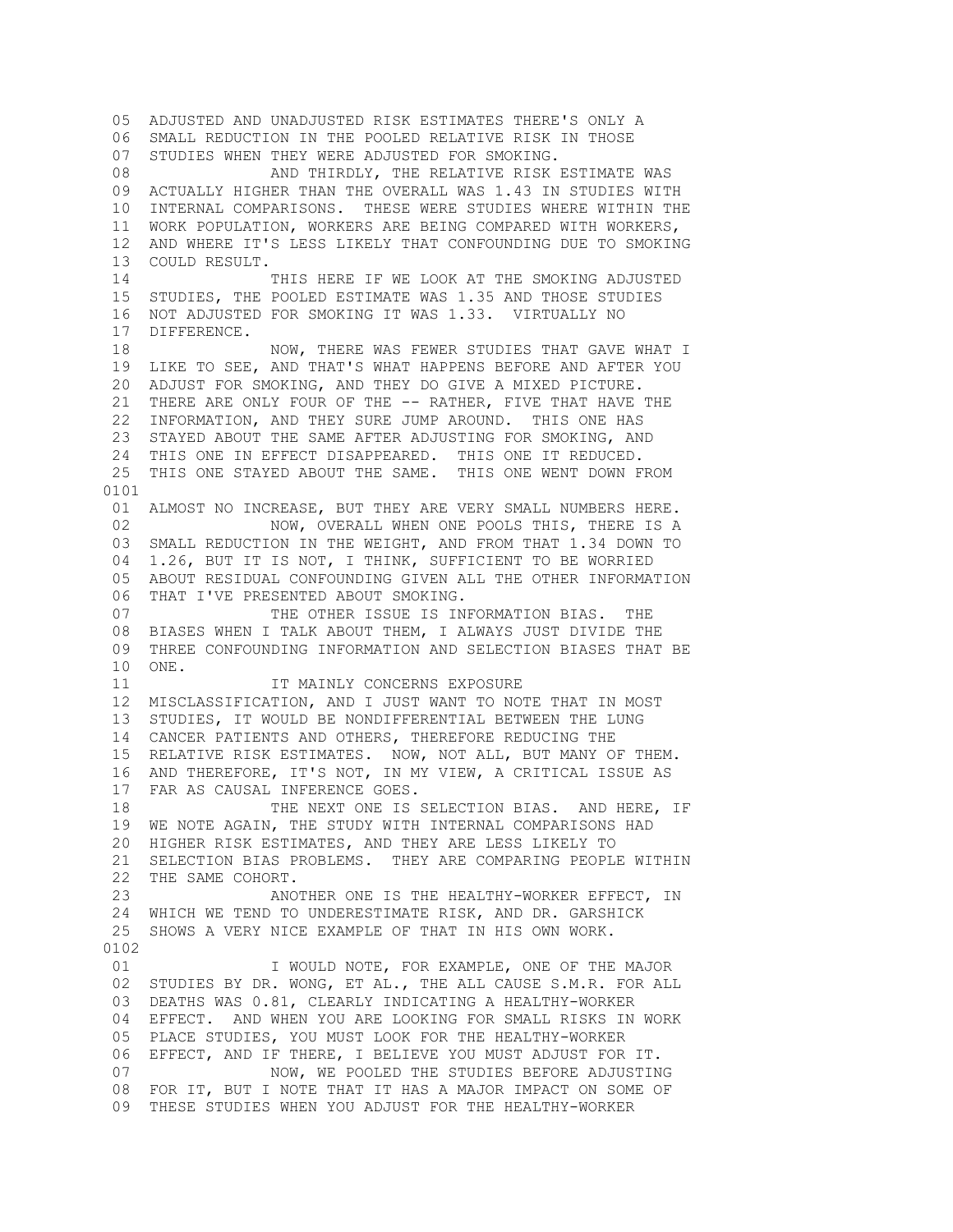10 EFFECT. 11 IN THIS CASE, THE STUDY BY WONG, IF YOU LOOK 12 AT THE DURATION OF EXPOSURE LESS THAN 5 YEARS, 5 TO 9, 13 10 TO 14, THE S.M.R. SHOWS A TREND, BUT ONLY UP TO A 14 RELATIVE RISK ESTIMATE OF 1.07. 15 HOWEVER, SINCE THE OVERALL MORTALITY WAS AT 16 80 PERCENT, IT IS QUITE REASONABLE TO ADJUST THIS 17 ESTIMATE, AND WHEN YOU DO, ADJUST IN A HEALTHY-WORKER 18 EFFECT YOU GET 1.34, WHICH IS EXACTLY WHAT ALL THE OTHER 19 STUDIES ARE FINDING THAT HAVE THINGS LIKE INTERNAL 20 COMPARISONS WHERE YOU DON'T HAVE THAT SAME HEALTHY-WORKER 21 PROBLEM. 22 SO IN THE ARTICLE WE DID LOOK AT -- AND I 23 WANT TO GO THROUGH THEM, BUT THERE ARE ABOUT FOUR STUDIES 24 WHERE WE COULD ADJUST FOR THE HEALTHY-WORKER EFFECT, AND 25 THAT'S ALL PRESENTED THERE. 0103 01 NOW, THE NEXT CRITERION FOR CAUSAL INFERENCE. 02 I WANT TO CONSIDER AS CONSISTENCY ONLY VERY BRIEFLY. 21 03 OF THE 23 STUDIES, AS I MENTIONED BEFORE, HAD RELATIVE 04 RISKS GREATER THAN 1. 05 MORE IMPORTANTLY -- WELL, IN ADDITION. I 06 WOULDN'T SAY MORE IMPORTANTLY, THE TWO STUDIES THAT DIDN'T 07 WERE THE TWO SMALLEST STUDIES. 08 SO IN MY VIEW, THESE STUDIES ARE HIGHLY 09 CONSISTENT. IN FACT, I WAS A LITTLE BIT GOING AT THE 10 META-ANALYSIS ALREADY THINKING ABOUT IT. I EXPECTED TO 11 FIND MORE INCONSISTENCIES THAN WERE ACTUALLY FOUND, AND 12 WITH REGARD TO CONSISTENCY, ALSO IN THE PAPER WE HAVE 13 WHAT'S CALLED A FUNNEL PLOT, WHERE YOU WERE LOOKING TO 14 LOOK AT THE LARGER STUDIES OVER THIS SIDE AND SEE IF THEY 15 HAVE DIFFERENT FINDINGS FROM THE SMALLER STUDIES WITH THE 16 VIEW TO LOOKING AT PUBLICATION BIAS. 17 YOU SEE, THE TWO SMALLER STUDIES HAD NO 18 INCREASE RELATIVE RISKS, BUT ALL THE OTHERS DID. AND ALSO 19 THERE IS NO EVIDENCE FROM THIS FOR PUBLICATION BIAS. 20 AGAIN, IT IS IN THE ARTICLE FOR THOSE OF YOU 21 WHO WANT TO READ MORE ABOUT THAT ISSUE OF PUBLICATION 22 BIAS. 23 NOW, JUST BRIEFLY ON DOSE-RESPONSE, WE WOULD 24 LIKE TO SEE EXPOSURE-RESPONSE RELATIONSHIP. AS 25 DR. GARSHICK POINTED OUT, THERE WERE TWO STUDIES WITH 0104 01 ACTUAL MEASURES, BUT YOU CAN LOOK AT DURATION OF 02 EXPOSURE. 03 SO IT -- EITHER LOOKING AT MEASURES OR THE 04 DURATION, THERE ARE A VARIETY OF STUDIES THAT HAVE SOME 05 INFORMATION THAT RELATES TO DOSE-RESPONSE, AND IN ALL BUT 06 ONE, AND ONLY IN A SUBSET OF ONE, THERE IS A TREND OF 07 INCREASING RISK. 08 HERE YOU SEE .5, .7, 1.8, HERE 11.2, HERE 09 INCREASING -- HERE INCREASING IS DR. GARSHICK'S OWN 10 STUDIES, WHICH I WOULD JUST NOTE THAT IN EPIDEMIOLOGICAL 11 DATA, WHERE YOU'VE GOT MAJOR AGE FACTORS, CALENDAR TIMES, 12 VARIABLES, AND EXPOSURE RELATED TO CALENDAR TIME AND 13 DURATION. 14 IT'S VASTLY DIFFERENT FROM ANALYZING ANIMAL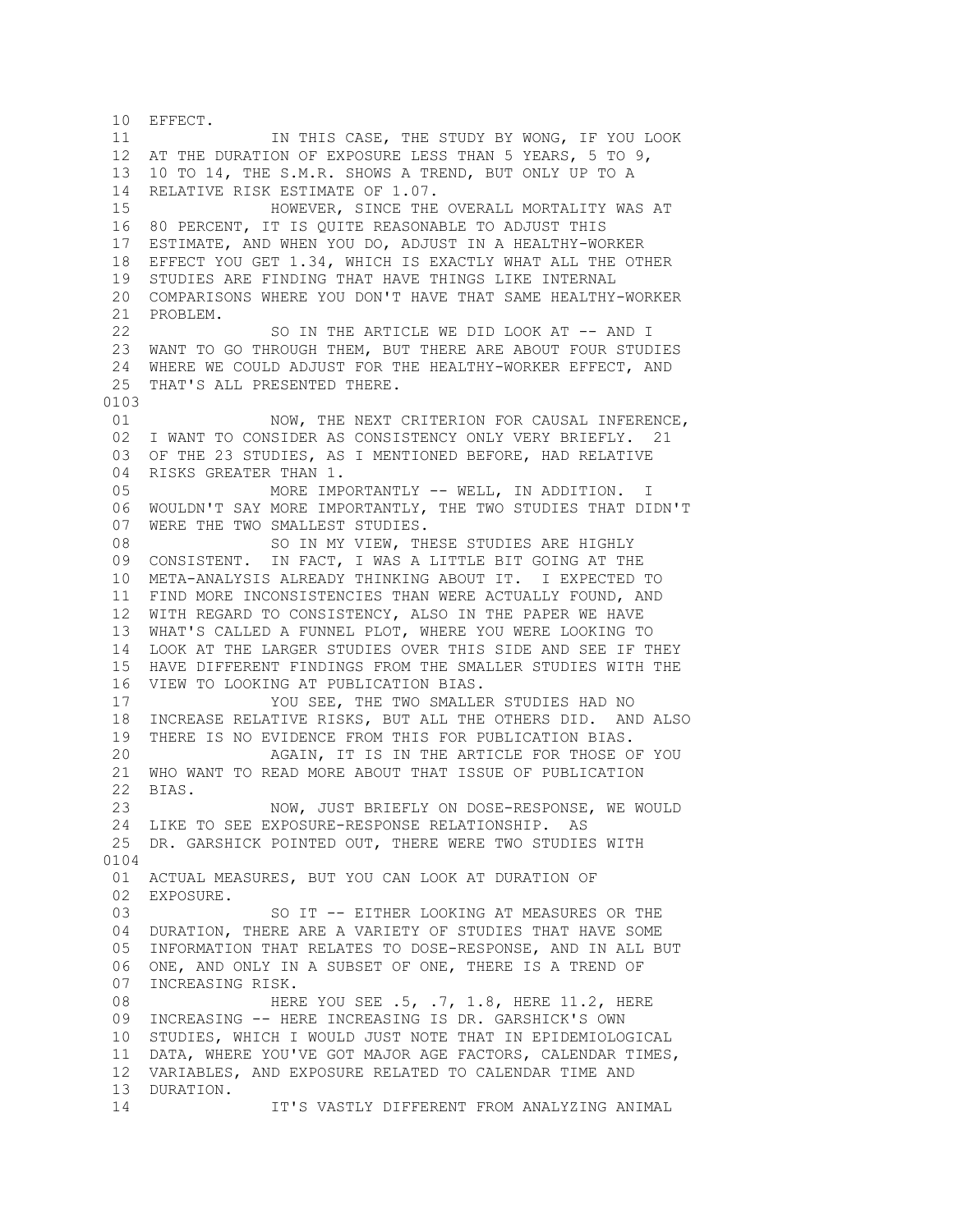15 STUDIES, AND YOU CAN'T TAKE MULTI-VARIATE MODELS AND THROW 16 THEM AT DATA LIKE THAT AND EXPECT TO GET ANYTHING OTHER 17 THAN FLIP-FLOPPING OF DOSE-RESPONSE RELATIONSHIPS. 18 SO I PERSONALLY FEEL STILL THAT SOME -- THE 19 INITIAL ANALYSES AND SOME THAT DR. GARSHICK HAS PRESENTED 20 DO SHOW THAT THERE IS A TREND WITHIN THAT COHORT, BUT I 21 JUST WANTED TO YOU TO NOTE THAT YOU CAN LOOK AT ALL THESE 22 OTHER STUDIES AS WELL, AND IN ONLY ONE INSTANCE IN THE 23 REPORTED PEER REVIEW PUBLICATIONS ISN'T THERE EVIDENCE OF 24 SOME TREND WHEN YOU CAN LOOK AT IT EITHER BY DURATION OF 25 EXPOSURE OR -- IN PARTICULAR BY DURATION OF EXPOSURE. 0105 01 **I WANT TO TURN TO BIOLOGICAL PLAUSIBILITY AND**  02 THE DIESEL EXHAUST HAS BEEN SHOWN TO INDUCE LUNG AND OTHER 03 CANCERS IN THE VARIETY OF ANIMALS. 04 NOW, I FRANKLY DON'T CARE WHETHER THINGS 05 CAUSE TUMORS IN RATS VERY MUCH OR MICE, NOR AM I OVERLY 06 CONCERNED ABOUT THE MECHANISMS, THAT IF THEY DO, I QUITE 07 EXPECT THEY MIGHT BE DIFFERENT, AND I DON'T WANT TO 08 OVEREMPHASIZE THIS, BUT IT JUST HAPPENS IT DOES PRODUCE 09 TUMORS IN THE RATS. 10 SECONDLY, THE DIESEL EXHAUST HAS BEEN SHOWN 11 TO CONTAIN HIGHLY MUTAGENIC SUBSTANCES, INCLUDING P.A.H.'S 12 AND NITRO AROMATIC COMPOUNDS. THESE POINTS ARE TAKEN FROM 13 THE DRAFT DOCUMENT. 14 THIRD, DIESEL EXHAUST CONTAINS MANY 15 SUBSTANCES WHICH OCCUR IN RECOGNIZED COMPLEX MIXTURES OF 16 HUMAN RESPIRATORY CARCINOGENS, INCLUDING CIGARETTE SMOKE 17 AND COAL CARBON EMISSIONS. SO IN MY VIEW, WE CAN DROP THE 18 FIRST ONE IF YOU LIKE, BUT IT IS HIGHLY PLAUSIBLE THAT 19 DIESEL EXHAUST MIGHT CAUSE HUMAN LUNG CANCER.<br>20 00 WELL, IF WE LOOK BACK AT THIS LI WELL, IF WE LOOK BACK AT THIS LIST THEN, 21 CHANCE CAN BE RULED OUT, BUT NO GOOD BASIS FOR BIAS. THAT 22 IS A SURPRISINGLY CONSISTENT -- WELL, WE ARE LOOKING FOR A 23 WEAK ASSOCIATION, SO WE CAN'T DWELL ON THAT. 24 THERE IS EVIDENCE OF DOSE-RESPONSE, AT LEAST 25 WITH DURATION OF EXPOSURE; TEMPORALITY IS OKAY; 0106 01 PLAUSIBILITY IS OKAY; SO I WOULD ACTUALLY COME OUT WITH 02 STRONGER WORDING. AND I WAS HEARING THE EPIDEMIOLOGY PART 03 OF THE I.A.R.C. COMMITTEE ON DIOXIN EARLIER LAST YEAR AND 04 WENT THROUGH THAT WHOLE PROCESS OF TRYING TO DETERMINE HOW 05 DO WE REACH CONCLUSIONS EPIDEMIOLOGICALLY? 06 AND THE POINT I WOULD MAKE IS ONE CAN SAY, 07 WELL, WE'RE TRYING TO SOME OF US REACH ABSOLUTE SCIENTIFIC 08 CERTAINTY. OTHERS ARE SAYING, WELL, WE WANT TO HAVE 09 ENOUGH INFORMATION TO KNOW IF WE SHOULD REGULATE. 10 AND A LOT OF OUR DISAGREEMENT I THINK IS 11 BECAUSE WE'RE THINKING ON THE DIFFERENT POINTS ON THAT 12 FIELD. AND IF WE SAID, WELL, IS THERE ENOUGH INFORMATION 13 TO SAY THAT WE ALL OUGHT BE PATROLLING THIS SUBSTANCE IN 14 OUR ENVIRONMENTAL, I -- NOT CAUSAL EVIDENCE IN HUMANS, 15 THEN TO ME THE ANSWER IS VERY CLEARLY YES. AND I THINK 16 THAT MOST PEOPLE WHO HAVE CONSIDERED IT WOULD AGREE WITH 17 THAT. 18 THE ONLY ISSUES CAN WE SAY WITH ABSOLUTE 19 SCIENTIFIC CERTAINTY, WELL, THAT'S NOT SO CLEAR.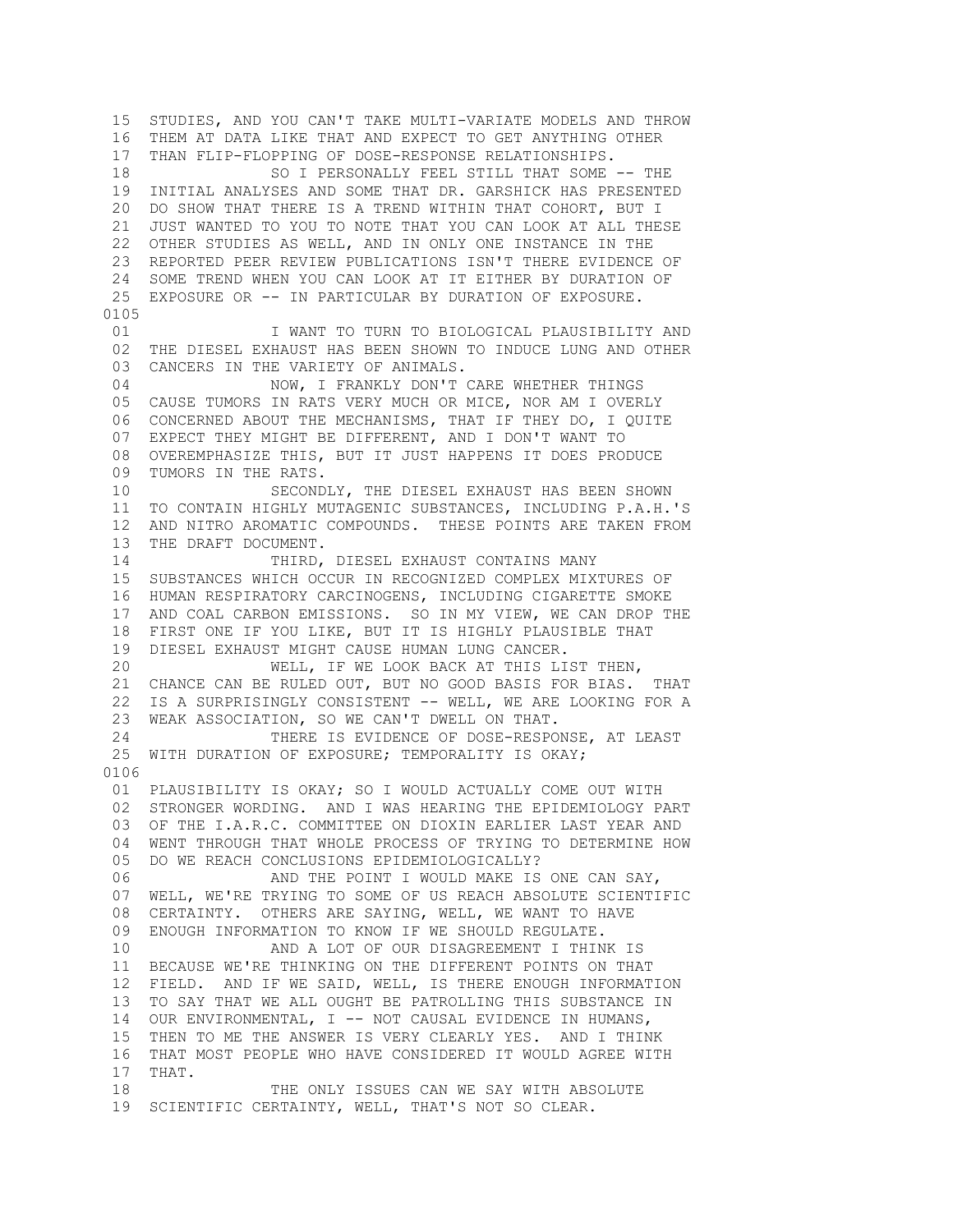20 NOW, I WANT TO JUST VERY QUICKLY JUST NOTE 21 PASSIVE SMOKING YOU GET THESE VARIATIONS IN RELATIVE RISK 22 ESTIMATES FROM STUDY TO STUDY, AND IN FACT, THERE ARE A 23 LOT OF STUDIES OUT THERE WITH RELATIVE RISK ESTIMATES. 24 LESS THAN ONE FOR PASSIVE SMOKING, BUT YOU GET A CENTRAL 25 TENDENCY, AND WE'VE NOW CONCLUDED, I THINK, THAT PASSIVE 0107 01 SMOKING IS A CAUSE OF HUMAN LUNG CANCER IN THE PRESENCE OF 02 VARIATIONS AND FINDINGS. 03 TWO SLIDES MORE. 04 I WANT NOW TO SAY, WELL, IF INDEED DIESEL 05 EXHAUST CAUSES HUMAN LUNG CANCER, SHOULD WE BE SPLITTING 06 HAIRS OVER THE MINOR DETAILS OF QUANTITATIVE RISK 07 ASSESSMENT? 08 WELL, I DON'T THINK SO. AND THIS THE REASON. 09 IF WE JUST LOOK VERY BRIEFLY AND SAY THAT THE LIFETIME 10 RISK OF DYING FROM LUNG CANCER IN THE U.S. IS AROUND ABOUT 11 1 IN 20, IT'S A LITTLE LOWER NOW, BUT LET'S SAY AROUND 12 ABOUT 1 IN 20, VERY ROUGHLY. 13 LET'S JUST SAY FOR ROUND NUMBERS THAT THE 14 AVERAGE RELATIVE RISK OF LUNG CANCER FOR WORKERS EXPOSED 15 TO DIESEL EXHAUST IS OF THE ORDER OF 1.5. NOW, THAT'S FOR 16 ROUND NUMBERS. YOU CAN SAY 1.3, I DON'T CARE. 17 THAT IS AN EXCESS RELATIVE RISK OF 0.5. 18 THEREFORE, THE INCREMENTAL RISK FOR A DIESEL EXPOSED 19 WORKER IS APPROXIMATELY 0.5 IN 20, OR 25 IN 1,000. NOW, 20 LOOK AT 1 IN 20 BACKGROUND, EXCESS .5 AND 20, AMOUNTS TO 21 25 IN 1,000. 22 NOW, STUDIES WITH QUANTITATIVE EXPOSURE 23 ESTIMATES HAVE RELATIVE RISK AROUND ABOUT 1.5 AND DEPICTED 24 BY THE RAILROAD STUDIES BUT OTHERS ALSO, AND EXPOSURES 25 WERE -- I'M JUST GOING TO SAY, OF THE ORDER, VERY, VERY 0108 01 ROUGHLY 50 MICROGRAMS PER METER DIESEL EXHAUST. 02 STATE-WIDE AVERAGE ESTIMATES, HEAVILY WEIGHED 03 TOWARDS URBAN AREAS, ARE ABOUT 4 MICROGRAMS PER METERED 04 CUBE, ROUNDABOUT 10 OR MORE LOWER, VERY ROUGHLY. 05 ASSUMING A ROUGHLY LINEAR RELATIONSHIP 06 BETWEEN EXPOSURE AND EXCESS RISK, THIS AIR LEVEL COULD BE 07 RESPONSIBLE FOR AN ADDITIONAL TWO LUNG CANCER DEATHS PER 08 THOUSAND PERSONS EXPOSED. 09 NOW, I FRANKLY DON'T CARE WHETHER IT'S 2 OR 5 10 OR 10 OR .5. FROM A PUBLIC HEALTH STANDPOINT, IT'S IN THE 11 DOMAIN OF AREAS OF RISK, WHICH IF THERE IS NO THRESHOLD, 12 AND IF ONE DOES THE LINEAR EXTRAPOLATION, HOWEVER YOU DO 13 IT, AND HOWEVER YOU REFINED THESE DATA, IF YOU DON'T GET A 14 NUMBER ROUGHLY LIKE THAT OR SOMEWHERE NEAR THAT, THEN I 15 THINK THERE IS SOMETHING WRONG. 16 SO THIS THEN PUTS DIESEL EXHAUST IN THE 17 DOMAIN OF AREAS WHERE IT SEEMS TO ME THAT WE HAVE ENOUGH 18 HUMAN EVIDENCE TO SAY NOT THAT NECESSARILY THAT'S 19 ESTABLISHED WITH ABSOLUTE SCIENTIFIC CERTAINTY. WE CAN 20 NEVER DO THAT, BUT THERE'S ENOUGH EVIDENCE BASED ON HUMAN 21 STUDIES THAT THERE ARE -- IT IS INDEED A CAUSE OF HUMAN 22 LUNG CANCER, AND SIMPLE RISK CALCULATIONS WILL SHOW THAT 23 IT'S IN THE DOMAIN OF THINGS WHERE WE ARE TAKING ACTION TO 24 TRY AND REDUCE HUMAN EXPOSURES.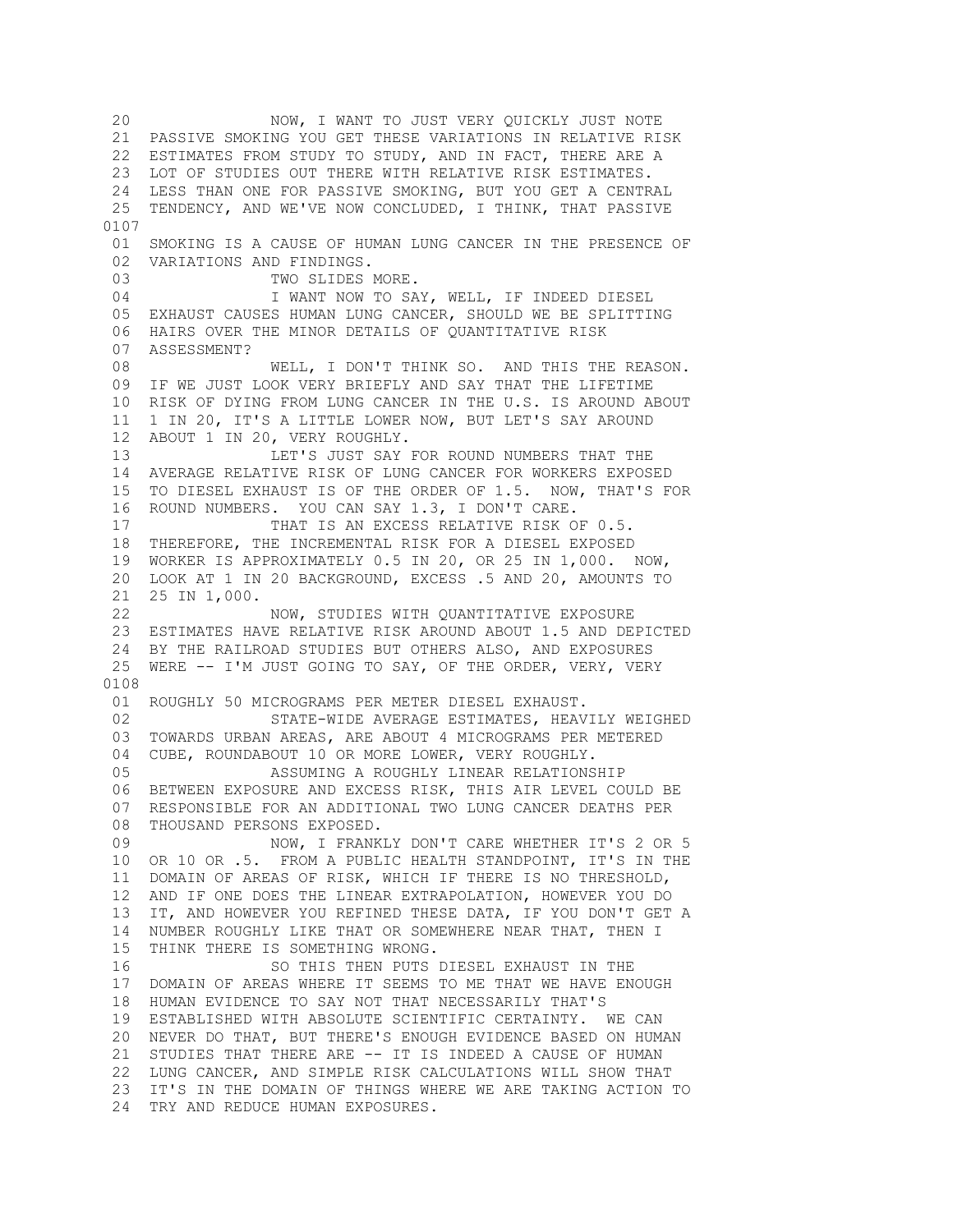0109 01 DR. FROINES: OUR NEXT SPEAKER IS KATHARINE HAMMOND 02 WHO, AS YOU HEARD, WORKED IN THE PAST WITH TOM SMITH WHEN 03 THEY WERE IN BOSTON WOESTER AREA, AND KATHIE IS NOW 04 ASSOCIATE PROFESSOR OF INDUSTRIAL HYGIENE AT UNIVERSITY OF 05 CALIFORNIA BERKLEY. 06 I THINK IT'S VERY IMPORTANT TO HAVE PEOPLE 07 LIKE R.C. YU, WHO WORKS FOR ME, AND KATHIE AND TOM SMITH 08 COMMENT ABOUT THESE ISSUES BECAUSE MOST OF THE STUDIES WE 09 DO ARE OCCUPATIONAL EPIDEMIOLOGIC STUDIES AS OPPOSED TO 10 ENVIRONMENTAL STUDIES. AND SO IT'S GOOD TO HAVE PEOPLE 11 PROVIDING TESTIMONY WHO -- WHO REALLY DO UNDERSTAND THE 12 DIFFICULTIES IN OCCUPATIONAL EXPOSURE ESTIMATION, AND 13 THOSE DIFFICULTIES ALWAYS EXIST, AND IT ALWAYS MAKES 14 DEFINING THE PERFECT OCCUPATIONAL EXPOSURE MORE DIFFICULT. 15 AND SO I THINK IN -- IN TALKING ABOUT THIS, 16 WE NEED TO LEARN WHAT ARE SOME OF THE LIMITS BECAUSE I 17 THINK THAT SOMETIMES THOSE LIMITS BECOME USED FOR TRYING 18 TO PARALYZE A PROCESS WHICH ACTUALLY NEEDS TO BE MOVED 19 FORWARD. 20 DR. HAMMOND: THANK YOU, JOHN. I'M NOT GOING TO 21 PRESENT THE PERFECT EXPOSURE ASSESSMENT. ALL RIGHT? 22 DISCLAIMER. 23 LET'S SEE. MAY I HAVE THE SLIDES, PLEASE. 24 OKAY. I'M -- WAS ONE OF THE CO-INVESTIGATORS 25 ALSO IN THE DIESEL EXHAUST STUDY THAT ERIC GARSHICK SPOKE 0110 01 ABOUT AND TOM SMITH. AND I'M GOING TO TALK SOME ABOUT HOW 02 WE CAN INTERPRET SOME DATA FROM THAT ESPECIALLY 03 HISTORICALLY, AND ALSO SOME OTHER OCCUPATIONAL EXPOSURES 04 TO DIESEL EXHAUST. AND THIS IS REALLY IN THE REALM OF 05 WITHOUT HAVING PERFECT EXPOSURE ASSESSMENT, WHAT CAN WE 06 SEE AND WHEN CAN WE KNOW. 07 FIRST OF ALL, SO THIS IS THE STUDY -- THE 08 FIRST PART OF MY TALK WILL BE THE RAILROAD EXPOSURES, AND 09 THEN WE'LL TALK ABOUT OTHER EXPOSURES. 10 WE DID SAMPLE, WE COLLECTED OVER 500 PERSONAL 11 SAMPLES, ALMOST 300 AMONG TRAIN CREW AT FOUR RAILROADS, 12 JUST TO GIVE YOU A SENSE THAT THIS IS A LOT OF DATA THAT'S 13 COLLECTED WITH ITS OWN LIMITATIONS. 14 AND THESE WERE COLLECTED AS A SET OF FOUR 15 RAILROADS IN 1982 TO 1983. ONE OF THE QUESTIONS HAS BEEN, 16 WHAT DOES THIS -- THIS DATA COLLECTED IN 1982-'83 TELL US 17 ABOUT EXPOSURE IN ANY OTHER TIME PERIOD. 18 AND SO I THINK, FIRST, LET'S GO BACK AND 19 THINK ABOUT WHAT DO WE -- HOW DO WE THINK ABOUT DIESEL 20 EXHAUST EXPOSURE HISTORICALLY AMONG RAILROAD WORKERS AND 21 THIS IS NOT MY ORIGINAL IDEA, OF COURSE. THIS IS COMING 22 FROM THE DOCUMENT. BUT THE ROOF MODEL THAT TAKES -- SHOW 23 AN INCREASE FROM 1945 TO 1959, AND THEN A DECREASE, I 24 THINK, IS THE MOST APPROPRIATE MODEL TO LOOK AT THIS. 25 THIS IS NOT TO ANY SCALE, BUT THE CONCEPT 0111 01 HERE IS THAT FROM '45 TO '59, WE AT LEAST THINK THAT THE 02 EMISSIONS FROM THE TRAINS MAY NOT HAVE CHANGED. THE 03 REASON THE AVERAGE WORKER'S EXPOSURE INCREASED IS THAT

25 THANK YOU.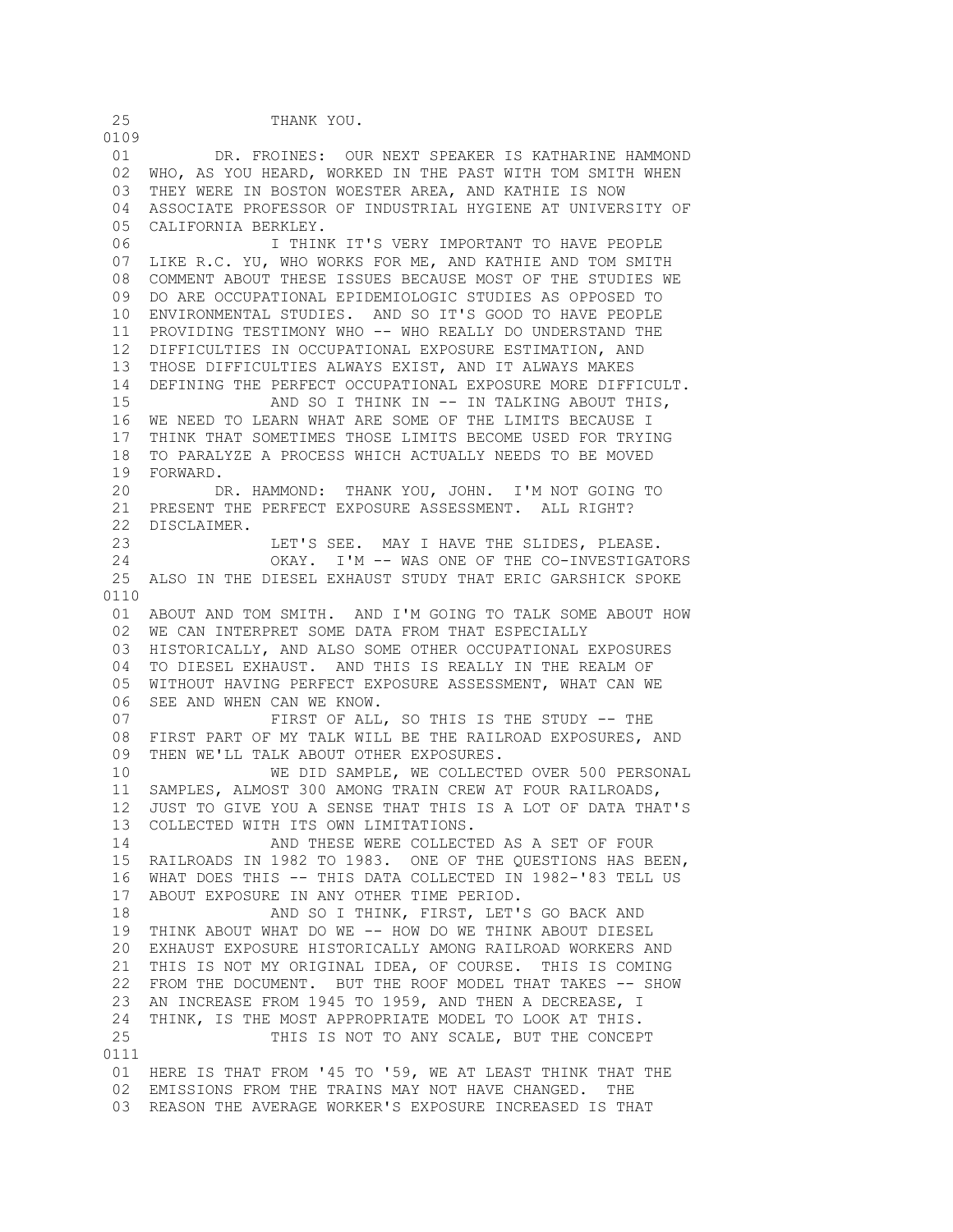04 THAT THE PERCENT OF WORKERS EXPOSED INCREASES. SO THE 05 OCCUPATIONAL AVERAGE WOULD BE INCREASING IN ANY CATEGORY. 06 BY '59 THERE WAS 95 PERCENT DIESELIZATION. 07 NOW, FROM 1959 TO 1980 THERE'S HAS -- THERE 08 HAS BEEN A LOT OF CONJECTURE ABOUT A DECREASE IN 09 EXPOSURES, AND I'VE HEARD FACTORS OF TEN OR EVEN HIGHER 10 SUGGESTED IN THE -- WHAT WOULD BE THE RATIO FROM THIS PEAK 11 DOWN TO THE 1980 EXPOSURES, AND THE SUGGESTION THAT SINCE 12 OUR MEASURED VALUES WERE MADE IN 1980, IT MEANS THAT IN 13 PAST, THE LEVELS WERE TEN TIMES HIGHER. AND I WANT TO 14 TELL YOU WHY I THINK THAT MAYBE IS AN ERRONEOUS 15 INTERPRETATION OF SOME OF THIS DATA. 16 FIRST, LET'S LOOK AT WHAT'S THE DATA WE DID 17 COLLECT, AND WHAT DO WE NO ABOUT IT. 18 THIS -- THIS IS LOOKING AT THE AGE OF THE 19 LOCOMOTIVES AT THE FOUR RAILROADS WHICH WERE STUDIED. AND 20 AS YOU WILL SEE, ALL FOUR RAILROADS WERE -- HAD OVER HALF 21 OF THEIR LOCOMOTIVES WERE FIRST GENERATION DIESEL. 22 OKAY. SO WE'RE NOT TALKING ABOUT HAVING THE 23 LATEST GENERATION CARS. THESE ACTUALLY ARE SMALL 24 RAILROADS. THEY GET THE HAND ME DOWNS; RIGHT? AND ONLY A 25 VERY SMALL PERCENTAGE OF THE DIESELS WERE MADE AFTER 1970. 0112 01 AND IN FACT, TWO OF THE RAILROADS -- ALTHOUGH 02 ALL OF THE RAILROADS HAD OVER 50 PERCENT OF THEIR CARS 03 MADE IN THE FIRST GENERATION OF THEIR LOCOMOTIVES, TWO 04 WERE AROUND 55 PERCENT AND TWO WERE OVER 80 PERCENT, FIRST 05 GENERATION DIESEL. 06 NOW, WHEN THE RAILROADS ARE NUMBERED ONE, 07 TWO, THREE, FOUR, AND THIS ORDER WILL BE MAINTAINED 08 THROUGHOUT MY PRESENTATION, EVEN THOUGH IT MIGHT BE NICER 09 TO GROUP THEM, BUT THAT'S THE STANDARD ORDER WE'VE USED. 10 SO I WOULD LIKE TO JUST QUOTE DIRECTLY FROM 11 SUSAN WOSKIE'S COMMENTS ABOUT OUR DATA. THIS IS FROM HER 12 PAPER. AFTER THE INITIAL DIESELIZATION OCCURRED IN THE 13 EARLY 1950'S, A SECOND GENERATION OF MORE EFFICIENT DIESEL 14 LOCOMOTIVES WAS INTRODUCED INTO THE LARGER COMPANIES 15 DURING THE '60'S. 16 THERE WERE ANECDOTAL REPORTS THE OLDER FIRST 17 GENERATION LOCOMOTIVES WERE SMOKIER THAN THE SECOND 18 GENERATION, A CHANGE WHICH MAY HAVE DECREASED DIESEL 19 EXPOSURES TO THE TRAIN CREW OVER TIME. 20 NOW, I HAVE ADDED THESE ITALICS. MOST OF THE 21 LOCOMOTIVES OF THE ROSTERS OF THE SMALL RAILROADS WE 22 SAMPLED WERE FIRST-GENERATION BUILT BEFORE 1960. MANY OF 23 THE LARGER U.S. RAILROADS MAY HAVE MORE MODERN SECOND 24 GENERATION DIESELS. 25 AND THEN THIS LEADS TO THE CONCLUSION, IT'S 0113 01 ASSUMED THAT THE NATIONAL CAREER GROUP EXPOSURES FOR THE 02 BREAKER, CONDUCTOR, AND ENGINEER FIRER GROUPS REPRESENT 03 THE NATIONAL AVERAGE LEVEL AND VARIABILITY OF EXPOSURE 04 THAT OCCURRED DURING THE PERIOD OF THE EPIDEMIOLOGIC 05 STUDIES. 06 NOW, LET'S SEE IF I CAN DO A REVERSE HERE. 07 LET ME GO BACK HERE NOW TO THE -- THIS SLOPE. 08 IN OTHER WORDS, WHAT WE'RE SAYING IS THAT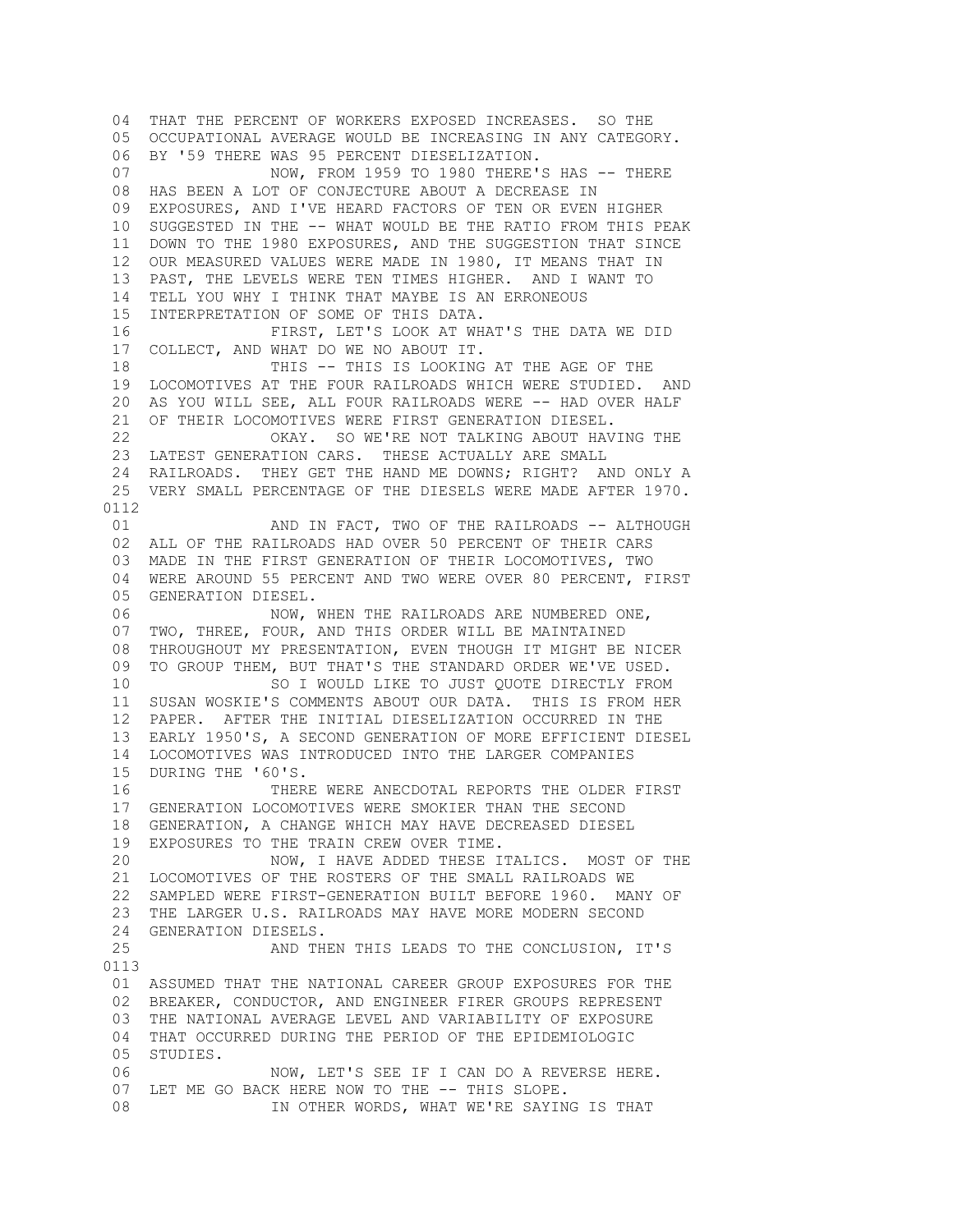09 ALTHOUGH THE SAMPLES WERE COLLECTED DURING THIS TIME, THEY 10 DON'T REPRESENT THE NATIONAL AVERAGE DURING THAT TIME, 11 1980, BUT RATHER PROBABLY THEY REPRESENT EXPOSURES UP 12 DURING -- NEARER TO THE PEAK OF THIS ROOF. BECAUSE OVER 13 HALF THE CARS WERE PRODUCED BEFORE THAT TIME, TO THE 14 DEGREE THERE'S ANY DIFFERENCE IN EMISSIONS IN THE CARS. 15 I'M GOING THE WRONG WAY. SORRY. 16 NOW, I DID DO A LITTLE LOOKING AT RAILROAD 17 ONE. WE ACTUALLY HAD THE INFORMATION FOR THE AGE OF THE 18 RAILROADS BY THE LOCOMOTIVES, BY WHICH TASK THEY WERE USED 19 FOR, AND COULD SAY FOR EACH OF THESE JOB GROUPS WHAT 20 PERCENTAGE OF FIRST GENERATION DIESELS, THESE SMOKIER 21 DIESELS THEY HAD. 22 AND YOU WILL NOTICE THAT, FOR INSTANCE, AMONG 23 THE ENGINEER FIRERS, WE SEE THAT THE FREIGHT PEOPLE HAD -- 24 THEY HAD THE NEW CARS, OKAY. THE PASSENGERS IN THE YARD 25 HAD THE OLD CARS. AND YOU KNOW, STAN MAY TRY TO TELL ME 0114 01 THAT THERE'S SOME DIFFERENCE HERE. I'M NOT CLEAR. I 02 THINK, YOU KNOW, THERE MAY BE SOME DIFFERENCE BETWEEN 03 THIS, BUT THERE'S NOT A HUGE DIFFERENT. THERE'S NO MORE 04 THAN A FACTOR OF TWO DIFFERENCE BETWEEN THOSE THAT HAVE 05 THE FIRST GENERATION. 06 IN FACT, WHICH WAY DOES IT GO? THE FIRST 07 GENERATION, THOSE THAT HAVE MOST FIRST GENERATION DIESEL 08 HAVE LOWER EXPOSURES. 09 SIMILARLY, IF WE LOOK AT THE BREAKER 10 CONDUCTOR GROUP, WHAT WE FIND IS THE NEWER -- THOSE PEOPLE 11 WHO ARE WORKING THE NEWER ENGINES ACTUALLY DON'T HAVE ANY 12 SIGNIFICANTLY LOWER EXPOSURE. IN FACT, IT MAY BE SLIGHTLY 13 HIGHER, BUT I DON'T WANT TO MAKE A POINT OF THAT. 14 THE REAL POINT HERE IS WE'RE NOT SEEING ANY 15 MAJOR DIFFERENCE BETWEEN ANY EXPOSURES BETWEEN THESE. 16 SIMILARLY, I LOOKED AT THE NITROGEN DIOXIDE 17 BY ALL THE DIFFERENT RAILROADS, AND -- OH, SORRY ABOUT 18 THIS LAST COLUMN MISSING. BUT THE -- RECALL THAT 19 RAILROADS ONE AND FOUR HAVE MORE OF THE NEWER TRAINS THAN 20 RAILROADS TWO AND THREE, AND AGAIN, WITH A COUPLE OF 21 EXCEPTIONS, THERE'S NOT REALLY A HUGE DIFFERENCE IN THE 22 EXPOSURES TO NITROGEN DIOXIDE. 23 THE SAME IS TRUE FOR PARTICLES, BUT I 24 WASN'T -- THIS SLIDE GOT LOST. I'LL SHOW YOU IN JUST A 25 SECOND. 0115 01 SO OKAY. NOW, I WANT YOU TO LOOK HARD AT 02 THIS. THIS IS A LOCOMOTIVE; RIGHT? IT'S NOT TO BE 03 CONFUSED WITH YOUR COMPUTER. YOU MAY NOT HAVE GOTTEN 04 CONFUSED BY IT, BUT LET ME -- YOU THINK ABOUT THE FACT 05 THAT EVERYONE SAYS P.C.'S ARE OBSOLETE AFTER THREE YEARS. 06 NOW, MAYBE YOU WOULD SAY FIVE, WHATEVER, THAT WE TURN 07 THESE OVER. 08 RAILROAD LOCOMOTIVES DON'T GET OBSOLETE THAT 09 QUICKLY, AND THERE'S AN UNDERLYING ASSUMPTION THAT IN 10 1980, MOST RAILROAD COMPANIES HAD CARS THAT WERE PRODUCED 11 IN THE LAST FIVE YEARS, AND THAT'S NOT AT ALL TRUE. 12 WHEN WE LOOKED AT THREE MAJOR RAILROADS IN 13 THE COUNTY AND WHAT THEIR ROLLING STOCK LOOKED LIKE DURING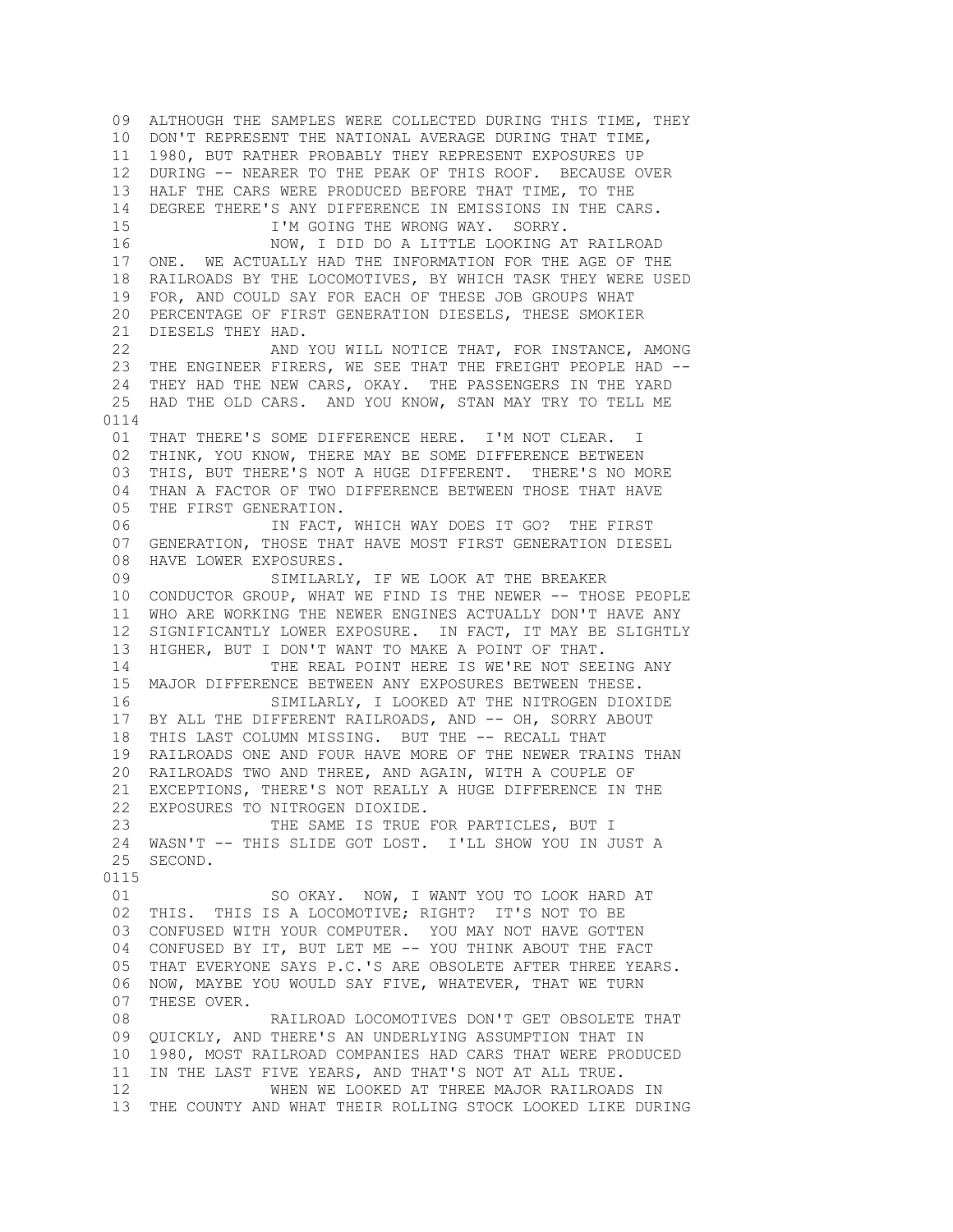14 THE TIME OF OUR STUDY IN 1982-'83, AND THE TIME IT WOULD 15 BE RELEVANT TO THE EPISTUDY, YOU'LL NOTICE THAT THEY WERE 16 STILL USING -- TWO OF THE THREE RAILROADS STILL HAD 17 SIGNIFICANT AMOUNT OF STOCK IN FIRST GENERATION DIESEL, 18 BETWEEN 25 AND 60 SOME PERCENT. 19 SO THEY DON'T THROW THEM OUT. THERE'RE NOT 20 THE, YOU KNOW, 286'S. THEY ARE NOT MY FATHER'S 21 OLDSMOBILE. 22 NOW, IF WE COMPARE THE AGE OF THE LOCOMOTIVES 23 IN THE RAILROAD WORKERS' EPIDEMIOLOGIC STUDY WHERE HE DID 24 THE SAMPLING WITH THOSE OF THESE THREE MAJOR RAILROADS, WE 25 WILL DEFINITELY SEE THAT IN THIS -- WHERE THE SAMPLING WAS 0116 01 CONDUCTED, WE DID HAVE A HIGHER PROPORTION OF FIRST 02 GENERATION DIESEL COMPARED WITH THE THREE MAJOR 03 RAILROADS. 04 SO DEFINITELY WE WERE LOOKING AT OLDER 05 RAILROADS, BUT EVEN THE MORE -- THE NEW, LARGE RAILROADS 06 ALSO HAD VERY SIGNIGICANT NUMBERS OF THE FIRST GENERATION 07 DIESELS. 08 OKAY. SO -- SO THAT WAS MY FIRST POINT. 09 THE SECOND ONE IS TO SAY QUICKLY ABOUT 10 BACKGROUND CORRECTION. THERE'S BEEN A LOT OF DISCUSSION 11 ON HOW TO CORRECT FOR BACKGROUND. AND I WOULD SAY THAT 12 BASICALLY THERE ARE THREE MAJOR OPTIONS: ONE IS TO DO 13 NOTHING TO CORRECT FOR BACKGROUND; ONE IS TO SUBTRACT THE 14 CLERKS' LEVEL SINCE THE CLERKS ARE ASSUMED TO HAVE NO 15 DIESEL EXPOSURE; AND ONE IS TO SUBTRACT AMBIENT AIR 16 CONCENTRATIONS WHICH WOULD BE APPROXIMATELY 10 TO 20 17 MICROGRAMS PER CUBIC METER RESPIRABLE. 18 AND I WOULD SUGGEST THE LATTER IS REALLY THE 19 BEST WAY. THE CLERKS ARE PROBABLY EXPOSED TO OTHER 20 MATERIAL THAN DIESEL JUST AS PEOPLE IN -- INDOOR AIR WILL 21 HAVE HIGHER EXPOSURES ON A FIXED SAMPLER INDOORS. 22 BUT I THINK THAT, IN FACT, THE -- IT'S AN 23 OVERCORRECTION TO TAKE WHATEVER THE CLERKS' EXPOSURES ARE 24 AND SUBTRACT THEM. THAT'S NOT THE AMBIENT LEVEL IN THOSE 25 AREAS. 0117 01 OKAY. LET ME NOW TURN TO A FEW OTHER 02 OCCUPATIONS FOR WHICH THE META-ANALYSIS WAS DONE, AND AN 03 EXAMINATION OF WHAT THEIR EXPOSURES ARE. SO I'M GOING TO 04 BE TALKING ABOUT BUS GARAGE WORKERS, MECHANICS, HEAVY 05 EQUIPMENT OPERATORS, AND DRIVERS. 06 AND TO START THIS, I HAVE TO EXPLAIN, AGAIN, 07 THE DIFFICULTY WE HAVE THAT DIESEL EXHAUST IS NOT A SIMPLE 08 MATERIAL. IT'S NOT LOOKING AT PHENANTHRENE OR BENZENE OR 09 ASBESTOS, AND HAVE TO -- AND WE'RE LOOKING AT THIS MIXTURE 10 AND WE HAVE SURROGATES RATHER THAN A STRAIGHT FORWARD 11 THING. 12 NOW, ONE SURROGATE -- ONE WAY TO THINK ABOUT 13 THIS IS WE LOOK AT RESPIRABLE PARTICLES BY THEMSELVES. 14 RESPIRABLE PARTICLES CAN BE THOUGHT OF AS -- ALL, AS BEING 15 COMPOSED OF DIESEL, RESPIRABLE PARTICLES FROM 16 ENVIRONMENTAL TOBACCO SMOKE, FROM OTHER SOURCES INDOORS, 17 AND THEN FROM WHATEVER BACKGROUND IS THERE. NOT INDOORS, 18 JUST OTHER SOURCES THAT MAY BE IDENTIFIED IN A PARTICULAR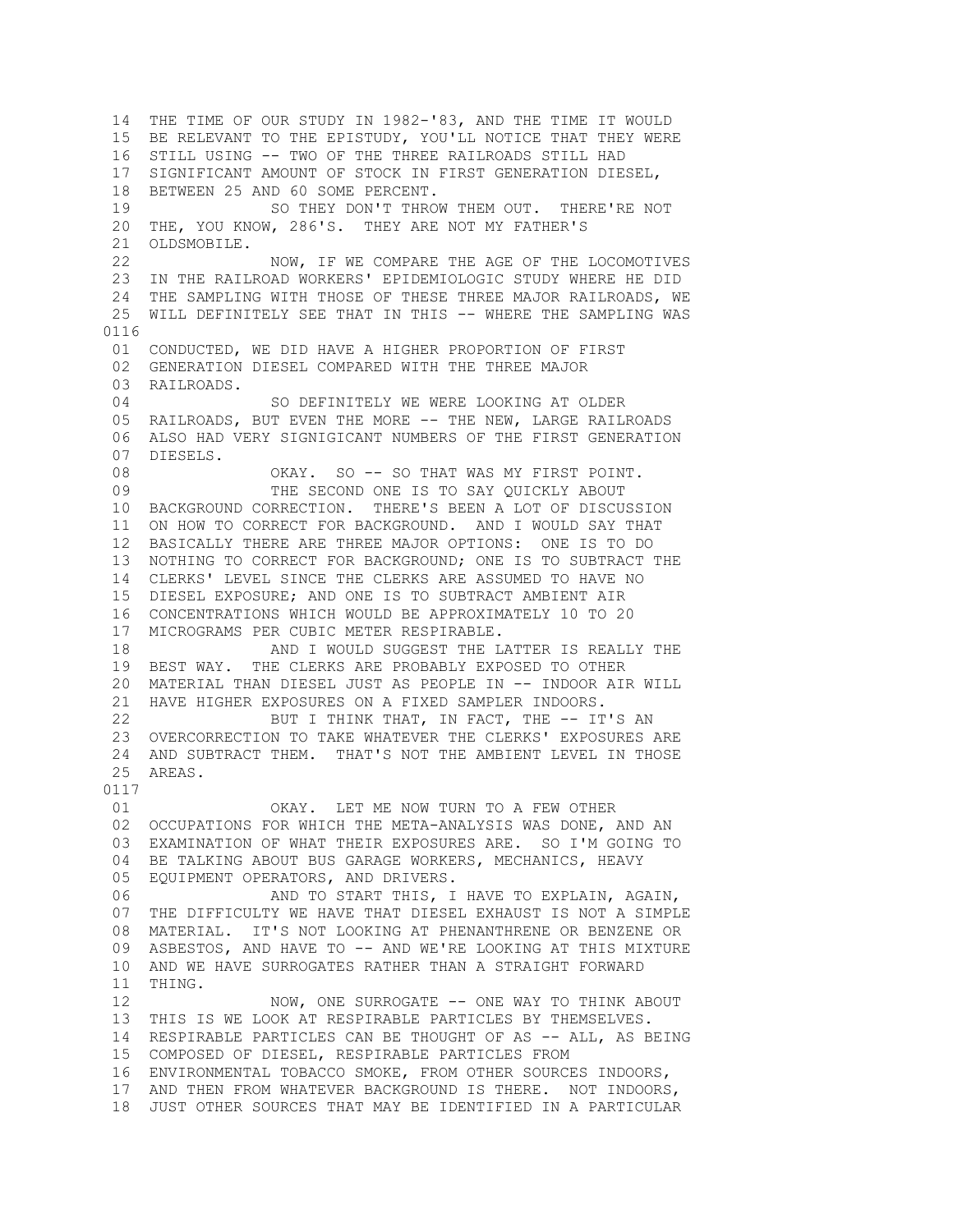19 LOCATION. 20 WE USE THE TERM ADJUSTED RESPIRABLE PARTICLES 21 IN OUR STUDIES TO REFER TO WHERE WE HAVE AT LEAST BEEN 22 ABLE TO SUBTRACT OUT THE ENVIRONMENTAL TOBACCO SMOKE 23 COMPONENT OF THAT, SO THAT OURS INCLUDES DIESEL -- BUT IT 24 ALSO INCLUDES WHAT OTHER SOURCES MIGHT BE THERE AND 25 BACKGROUND. 0118 01 **ANOTHER THING THAT IS USED IS AN ELEMENTAL**  02 CARBON HAS BEEN USED IN A LOT OF STUDIES AS A SURROGATE 03 FOR DIESEL. THERE'S ALSO AN ORGANIC CARBON, AND IF YOU 04 WERE TO TAKE A SAMPLE THAT WAS JUST DIESEL EXHAUST, THE 05 RESPIRABLE PARTICLES WOULD BE COMPOSED OF ELEMENTAL AND 06 ORGANIC CARBON PREDOMINANTLY. 07 HOWEVER, IN THE NATURAL ENVIRONMENT, THERE 08 ARE LOTS OF SOURCES OF ORGANIC CARBONS SO OFTEN -- AND 09 THERE'S NOT SO MANY FOR ELEMENTAL CARBONS. SO ELEMENTAL 10 CARBON IS A MORE SPECIFIC MARKER FOR DIESEL EXHAUST, AND 11 THEN WE JUST NEED TO FIND A WAY TO COMPARE TO CHANGE THIS 12 VALUE TO RESPIRABLE FROM DIESEL. 13 WHAT I'M TRYING -- TRIED TO DO IN THE 14 FOLLOWING ANALYSES IS TO CONVERT EVERYTHING TO RESPIRABLE 15 PARTICLES FROM DIESEL. AND FOR ELEMENTAL CARBON, I HAVE 16 VERY SIMPLY MULTIPLIED THAT VALUE BY TWO BASED ON MY 17 EXAMINATION OF THE DATA, WHICH WE CAN TALK ABOUT ANOTHER 18 TIME IF YOU WANT. BUT ASSUME THAT 50 PERCENT OF DIESEL 19 EXHAUST WAS ELEMENTAL CARBON. SO IF WE MULTIPLIED BY TWO, 20 WE WOULD HAVE AN ESTIMATE OF THE RESPIRABLE FROM DIESEL. 21 SO LET'S TURN TO BUS DRIVERS, AND ONE STUDY 22 THAT IS VERY INTERESTING -- ACTUALLY, IT'S A PAIR OF 23 STUDIES THAT WERE DONE, LOOKING AT EXPOSURES IN 1959 AND 24 1979, 20 YEARS LATER, IN SOME LONDON BUS DRIVERS -- AND 25 ACTUALLY THEY USED ANOTHER SURROGATE. IT'S REFLECTANCE. 0119 01 AND FOR THESE PURPOSES AS I LOOKED AT THE DATA AND 02 COMPARED DATA OF TOTAL SAMPLES WITH REFLECTANCE, I DECIDED 03 THEY WERE ALL -- ALMOST ALWAYS LESS THAN THE TOTAL 04 PARTICLES. AND SO I DECIDED JUST SAY REFLECTANCE WAS 05 APPROXIMATELY EQUAL TO THE RESPIRABLES FROM DIESEL. THAT 06 IS THE CURRENT ASSUMPTION. 07 AND THESE WERE ALL CORRECTED FOR VALUES THAT 08 WERE TAKEN ON THE ROOF OF THE GARAGE TO CORRECT FOR 09 AMBIENT SOURCES OF REFLECTANCE. 10 ONE VERY INTERESTING THING IS THEY SAW NO 11 SIGNIFICANT CHANGE IN THESE -- THEY WERE AT TWO DIFFERENT 12 GARAGES OVER THIS 20-YEAR PERIOD, IF NO NEW BUSES CAME IN. 13 THERE WAS NOT A HUGE DIFFERENCE. 14 NOW, THESE WERE AREA SAMPLES, NOT PERSONAL 15 SAMPLES, AND THEY WERE PLACED GENERALLY WITHIN THE AREAS 16 WHERE THE HIGHEST LEVELS -- THE HIGHEST CONCENTRATIONS 17 WERE EXPECTED. 18 WHAT I DID WITH THAT DATA IS I MADE -- I 19 CALCULATED A TIME WEIGHT AVERAGE OF THE CONCENTRATION 20 DURING THE TIME THE BUSES WERE RUNNING, WHICH WAS ABOUT 21 FOR 20 HOURS, FIGURING THAT WAS WHEN PEOPLE WERE THERE. 22 AND NOW KNOWING THESE ARE AT THE HIGHEST AREAS, AND THAT 23 THEY ARE AREA SAMPLES, I MADE THE ASSUMPTION FROM WHAT I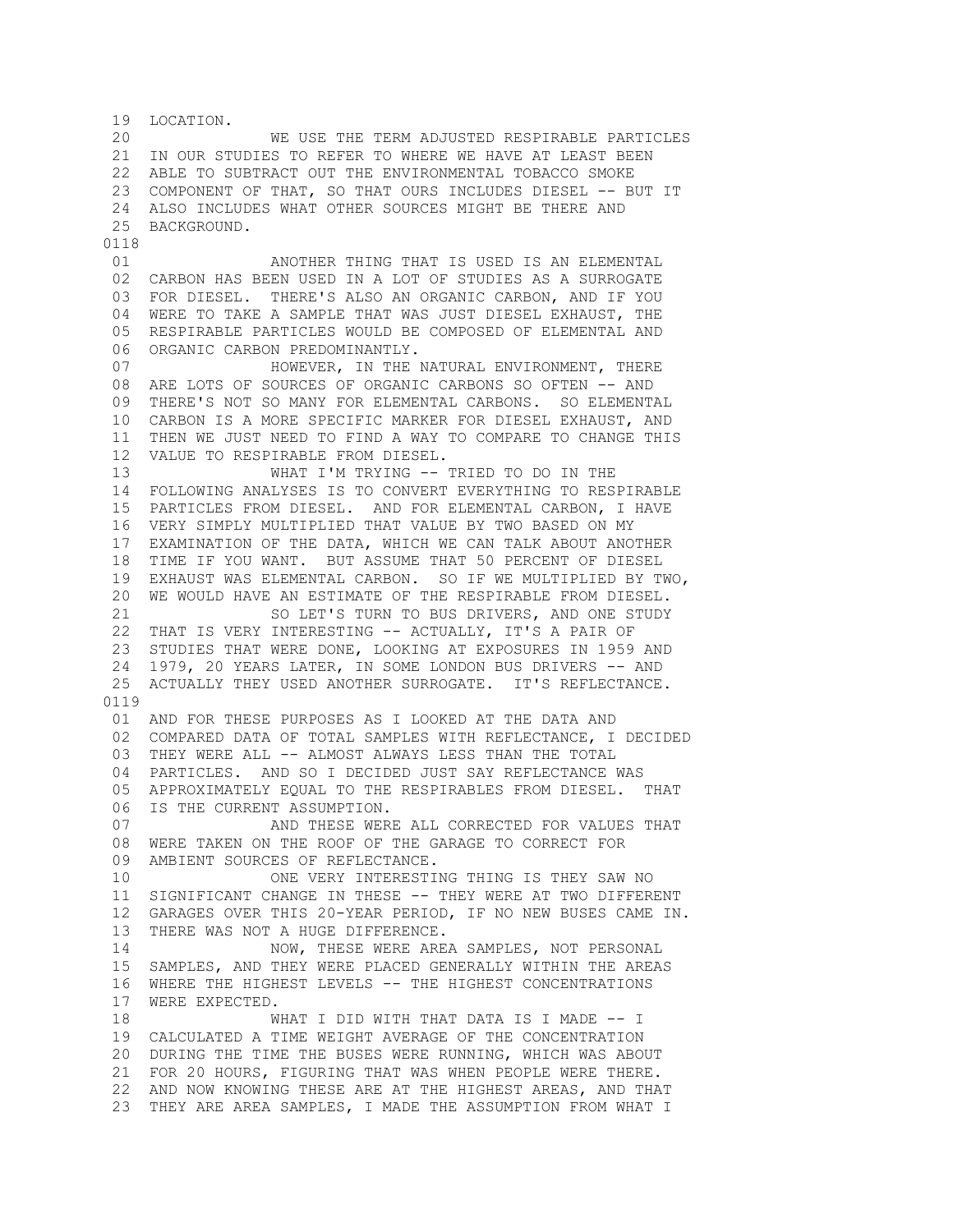24 FOLLOW THROUGH HERE THAT THE MAXIMUM AVERAGE PERSONAL 25 EXPOSURE WOULD BE HALF OF THAT. YOU KNOW, MAYBE IT WOULD 0120 01 BE LESS, BUT PROBABLY THAT'S A HIGH ESTIMATE OF THE 02 PERSONAL EXPOSURE BECAUSE THESE WERE AT FIXED LOCATIONS 03 WITH HIGH LEVELS. 04 USING THAT AND GOING THROUGH ALL THE DATA. 05 THEN THE ESTIMATE IS WITH THE RESPIRABLE PARTICLES FROM 06 DIESEL WERE -- AT ONE RAILROAD -- AT ONE GARAGE IT WAS 80, 07 AND THE OTHER IT WAS 300. SO THOSE ARE TWO ESTIMATES AT 08 TWO DIFFERENT LOCATIONS. 09 OKAY. SO THAT BECOMES ONE -- PIECE OF DATA 10 FOR BUS GARAGES. GAMBLE LOOKED AT FOUR GARAGES THAT HAD 11 RESPIRABLES PARTICLES. THESE WERE THE AVERAGE 12 CONCENTRATIONS IN EACH OF THOSE, BUT THOSE INCLUDED 13 SMOKERS. IF YOU TOOK THE AVERAGE OF ALL THE NONSMOKERS, 14 THE AVERAGE WAS 230 MICROGRAMS PER CUBIC METER, AND THAT'S 15 RESPIRABLE PARTICLES, BUT THERE'S NOT ENVIRONMENTAL 16 TOBACCO SMOKE, HOPEFULLY OR LESS. 17 BIRCH AND CARY DID ELEMENTAL CARBON, WHICH IS 18 MORE SPECIFIC, AND YOU DON'T GET A CONTRIBUTION FROM 19 TOBACCO SMOKE FROM THAT, AND THEY GOT AN ELEMENTAL CARBON 20 LEVEL OF 98 MICROGRAMS PER CUBIC METER, AN ORGANIC OF 80. 21 ORDINARILY, I WOULD MULTIPLY THIS BY TWO, BUT SINCE THE 22 ACTUAL LEVEL WAS LESS THAN TWICE THAT, I JUST TOOK THE 23 ADDITION. SO IT'S 180. 24 SO IF YOU LOOK AT THESE VALUES 80, 300, 230, 25 180, BASICALLY, I SAID MY BEST ESTIMATE IS THAT ON 0121 01 AVERAGE, THE LEVELS ARE SOMEWHERE BETWEEN 50 AND 200 02 MICROGRAMS PER CUBIC METER, WITH A MAXIMUM ESTIMATE THERE 03 AT 500. 04 OKAY. TURNING TO HEAVY EQUIPMENT OPERATORS. 05 DOUG FOWLER DID SOME WORK IN THE EARLY '80'S WHERE HE WAS 06 LOOKING AT PEOPLE WHO -- MEMBERS OF THE LOCAL UNION IN 07 CALIFORNIA, AND HE TOOK PERSONAL SAMPLES ON -- I THINK A 08 COUPLE HUNDRED PEOPLE. AND AGAIN, THEY USED ELEMENTAL 09 CARBON AS THE SURROGATE. THE AVERAGE CONCENTRATION WAS 10 3.2 MICROGRAMS PER CUBIC METER, WHICH IF WE USE THE FACTOR 11 OF 2, GIVES US A RESPIRABLE FROM DIESEL OF ABOUT 6.4. 12 NOW, I THINK IT'S IMPORTANT AS WE LOOK AT -- 13 THAT MAY BE THE AVERAGE EXPOSURE DURING THE TIME THAT ONE 14 IS EXPOSED, BUT IT'S IMPORTANT TO REMEMBER THAT PROBABLY 15 THESE PEOPLE DON'T HAVE THE STANDARD 40-HOUR WEEK, 16 50 WEEK A YEAR, 40 YEARS LIFETIME EXPOSURE THAT MANY OTHER 17 PEOPLE DO. CONSTRUCTION JOBS ARE MUCH MORE SPORADIC, AND 18 I THINK THAT TO REALLY LOOK AT THAT AND TO TRY TO PUT THIS 19 IN SOME PERSPECTIVE WHEN WE ARE REALLY INTERESTED IN THE 20 CUMULATIVE EXPOSURE, ONE WOULD WANT TO GO BACK AND DO A 21 STUDY OF WHAT THE TYPICAL WORKDAY IN A YEAR OF A 22 CONSTRUCTION WORKER IS. 23 BUT I -- I WOULD IMAGINE THAT MEANS THE 24 AVERAGE YEARLY EXPOSURE WOULD BE LESS THAN WHAT IT IS 25 DURING THE TIME OF HIS WORKING. 0122 01 BUT WITHOUT HAVING -- I DID NOT MAKE THAT 02 ADJUSTMENT. SO DURING -- DURING THE TIME THAT THEY ARE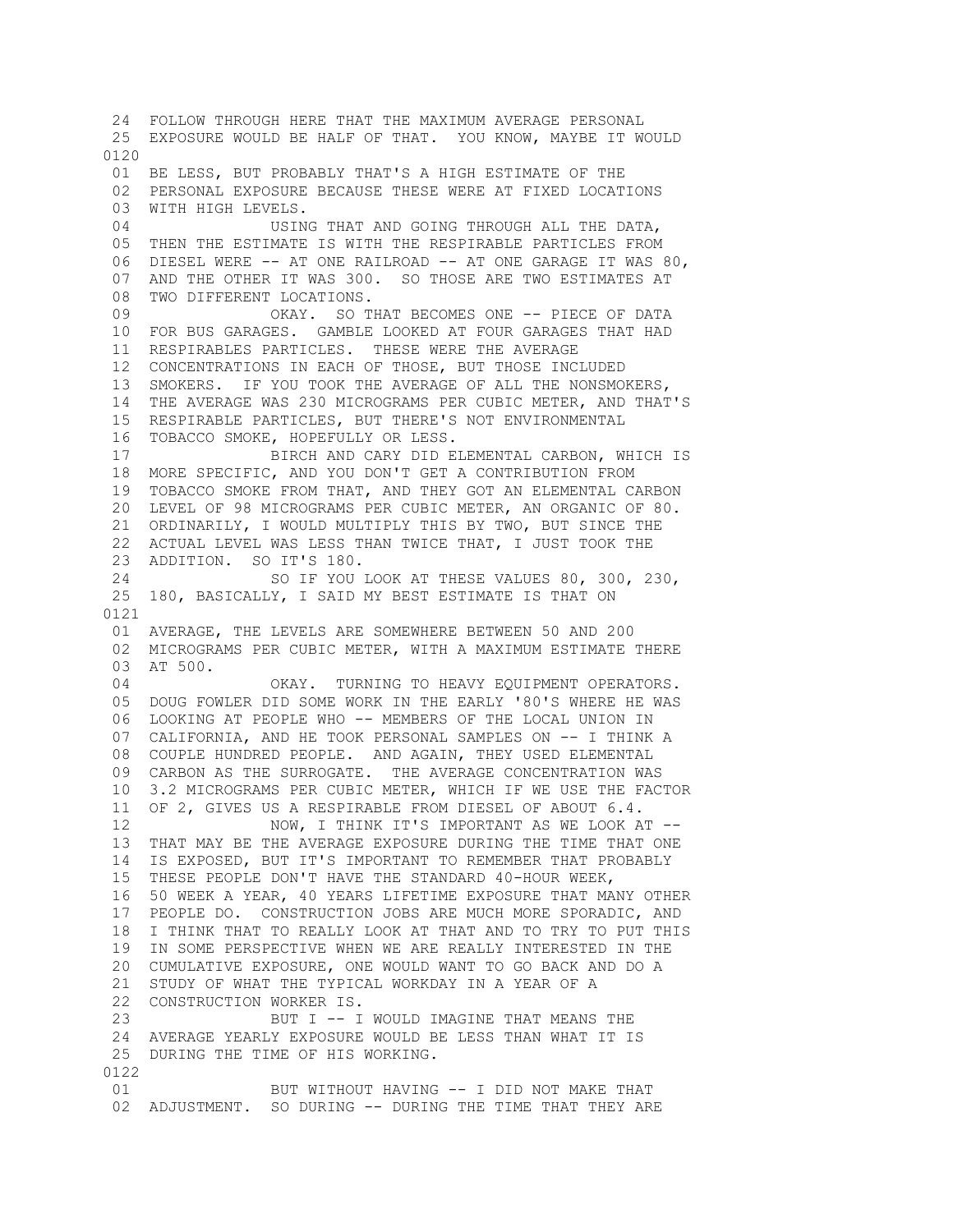03 WORKING, THE RESPIRABLE IS 5 TO 10 MICROGRAMS PER CUBIC 04 METER WITH A MAXIMUM OF 50. 05 IF YOU LOOK AT TRUCK DRIVERS, DENNIS ZAEPST 06 HAS DONE A MAJORITY OF THE MEASUREMENT WORK THERE. AND 07 AGAIN, THEY USED ELEMENTAL CARBON AS THE SURROGATE. THEY 08 FOUND THAT LOCAL DRIVERS WERE 5.4, AND ROAD 5.1, WHICH 09 TELLS US THE RESPIRABLE FROM DIESEL IS 10 TO 11. 10 DURING THE SAME STUDY THAT I MENTIONED ABOUT 11 HEAVY EQUIPMENT WORKERS, DOUG FOWLER ALSO MEASURED HIGHWAY 12 CONCENTRATIONS ALONG THE HIGHWAY DRIVING IN THE CAR, AND 13 FOUND ELEMENTAL CARBONS OF 7.2, WHICH WOULD INDICATE 14; 14 IF YOU ASSUME THAT MOST OF THE EXPOSURE OF DRIVERS IS FROM 15 JUST BEING ON THE HIGHWAY. 16 SO THIS WOULD LEAD US TO SAY THAT PROBABLY 17 THE RESPIRABLE FROM DIESEL IS 10 TO 15 MICROGRAMS PER 18 CUBIC METER. 19 NOW, AGAIN, THAT'S DURING THE TIME THAT ONE'S 20 DOING THESE THINGS, AND IT'S DURING THIS TIME PERIOD. 21 SOME CAVEATS I WOULD HAVE. FIRST, IT MAY BE 22 THAT DRIVERS MAY HAVE OVER 40 HOURS A WEEK EXPOSURE. NOW, 23 THIS IS NOT BASED ON MY DOING ANY STUDIES. IT'S MY BEING 24 A DRIVER, AND KIND OF WHAT I'VE HEARD ABOUT TRUCK DRIVERS 25 WORKING MANY MORE HOURS THAN 40 HOURS A WEEK AND DOING 0123 01 LONG DRIVES. 02 **AND ALSO THEY MAY SLEEP IN THEIR CABS WHICH**  03 EITHER -- WITH THEIR ENGINES RUNNING, WHICH MAY PRODUCE 04 SOME EXPOSURE, OR NEAR THE HIGHWAY, WHICH MEANS THEY MAY 05 JUST BE GETTING HIGHWAY EXPOSURE WHILE THEY ARE SLEEPING. 06 SO THEIR EXPOSURES MAY NOT JUST BE FROM WHILE THEY ARE 07 DRIVING.<br>08 SO AGAIN, I THINK A LITTLE STUDY OF THE FULL 09 DYNAMICS OF WHAT HAPPENS IN THE YEAR OF A TRUCK DRIVER 10 WOULD BE IMPORTANT IN INTERPRETING THIS DATA. 11 ANOTHER IMPORTANT POINT, WHICH DENNIS ZAEPST 12 BRINGS UP THAT THEY HAVEN'T LOOKED AT IS THAT THE OLDER 13 EXHAUST DESIGN -- CURRENTLY, OF COURSE, THE EXHAUST GOES 14 OFF THE TOP OF THE CABIN AND BACK. IT USED TO EXHAUST 15 UNDERNEATH, WHICH MIGHT HAVE LEAD TO MUCH HIGHER 16 EXPOSURES. SO I THINK HISTORICALLY ONE NEEDS TO LOOK AT 17 SOME OF THOSE ISSUES TO UNDERSTAND THAT BETTER. 18 SO WHAT WE HAVE IS WE HAVE CURRENT EXPOSURES. 19 AGAIN, I HAVEN'T DONE AN ADJUSTMENT FOR THOSE. SO JUST TO 20 SUMMARIZE THIS DATA FOR THESE FOUR DIFFERENT OCCUPATIONAL 21 GROUPS, THAT THE RANGE OF BUS GARAGE WORKERS IS ON THE 22 ORDER OF 50 TO 200, WITH A MAXIMUM OF 400 TO 500, AND WE 23 DO HAVE SOME INFORMATION THAT HISTORICALLY, IT WASN'T 24 NECESSARILY HIGHER THAN THAT. 25 MECHANICS BETWEEN 15 AND 150. AND IT'S 0124 01 HIGHLY VARIABLE DEPENDING ON THE GARAGE AND THE DESIGN OF 02 VENTILATION. 03 HEAVY EQUIPMENT OPERATOR 5 TO 10, BUT THESE 04 PEOPLE MAY WORK LESS, SO THEIR CUMULATIVE EXPOSURE MAY BE 05 LESS. 06 TRUCK DRIVERS 10 TO 15. I THINK THEY MAY 07 WORK MORE, AND SO THEIR CUMULATIVE EXPOSURES MAY BE MORE,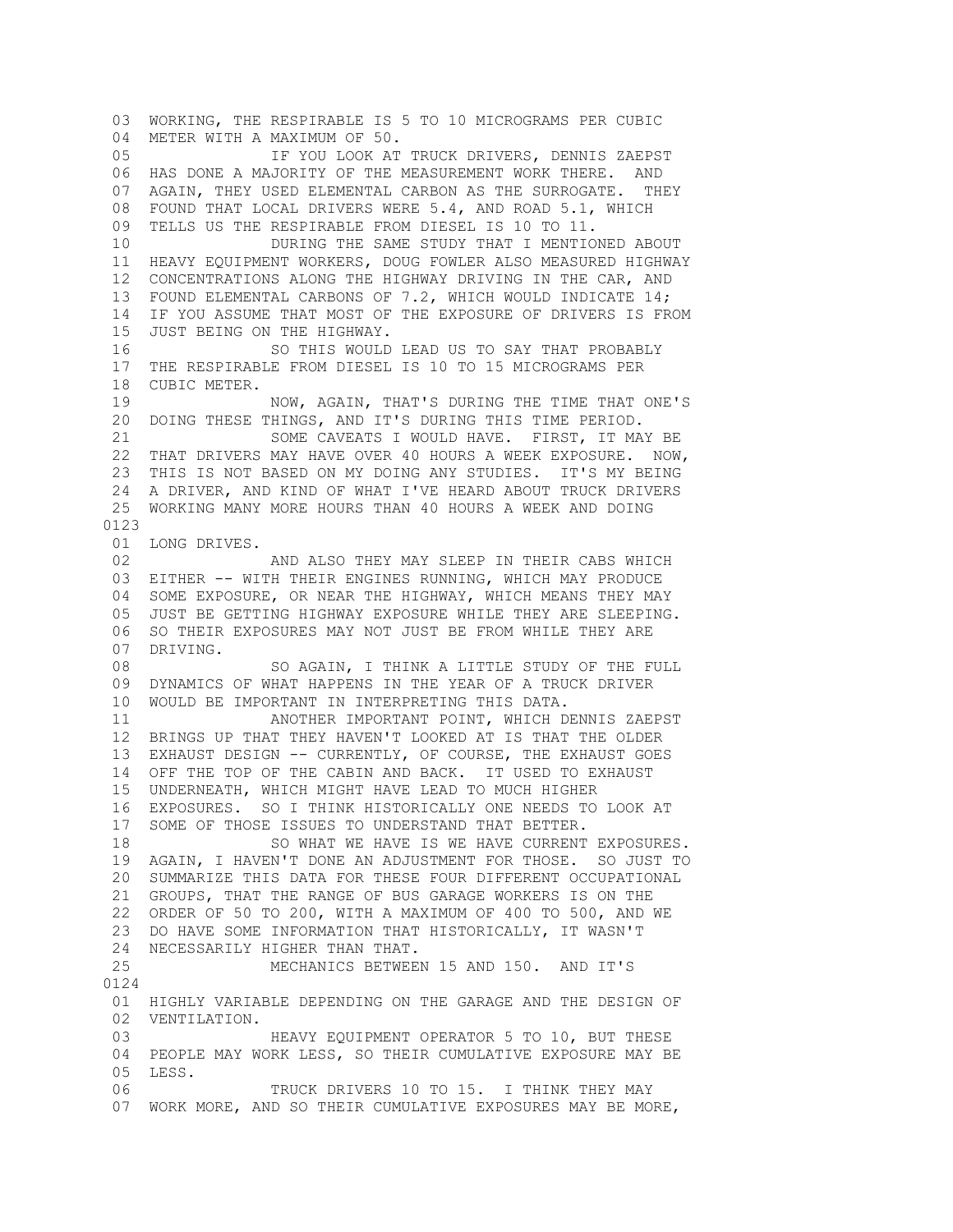08 PLUS I THINK OUR HISTORICAL DATA IS MUCH WEAKER IN THAT. 09 SO I THINK THAT'S IMPORTANT. 10 SO WE ARE PROBABLY -- MY -- MY CONCLUSIONS 11 HERE WOULD BE THAT THESE NUMBERS MAY BE UNDERESTIMATING 12 THE HEAVY EQUIPMENT -- I MEAN, OVERESTIMATING THE HEAVY 13 EQUIPMENT OPERATOR'S EXPOSURES, AND UNDERESTIMATING TRUCK 14 DRIVER EXPOSURES. 15 AND LET ME JUST GO BACK AND SUMMARIZE NOW 16 WHAT WE -- WHAT I SAID ABOUT DIESEL EXHAUST. 17 FIRST OF ALL, I DO THINK THAT THE PROFILE OF 18 THE ROOF IS THE MOST APPROPRIATE TO BE USED. 19 I THINK THE WOSKIE DATA REPRESENTS EXPOSURES 20 TYPICAL OF THE FIRST GENERATION DIESEL LOCOMOTIVES 21 PREDOMINANTLY, ALTHOUGH THERE IS A MIX; THAT THE 22 BACKGROUND CORRECTION IS BEST BY -- IF YOU SUBTRACT THE 23 CLERK ADJUSTED RESPIRABLE PARTICLES, YOU'RE PROBABLY 24 OVERCORRECTING, AND THAT CORRECTION WITH AMBIENT 25 RESPIRABLE PARTICLES IS A BETTER CORRECTION. 0125 01 THAT THE MIX OF LOCOMOTIVES MEANS THAT THE 02 ROOF SLOPE FROM 1959 TO 1980 IS NOT A STEEP ONE. RATHER, 03 I THINK -- I BELIEVE THE RATIO IS ONLY 2 -- 2 OR MAYBE 3. 04 I DOUBT IT'S ANYTHING NEAR 10. 05 AND FINALLY, THAT THE TROOP -- TRUE CREW 06 MEMBER -- TRAIN CREW MEMBERS EXPOSURE, BASED ON THE WOSKIE 07 DATA, IS PROBABLY WHAT WAS AVERAGED 80 MICROGRAMS PER 08 CUBIC METER OF ADJUSTED RESPIRABLE PARTICLES, WHICH MEANS 09 IT'S PROBABLY 60 TO 70 MICROGRAMS PER CUBIC METER. AND I 10 REALLY DON'T THINK THAT GOING BACK OVER TIME WE'RE GOING 11 TO SEE MORE THAN A TWO OR ABSOLUTELY AT MOST A THREE TIMES 12 INCREASED EXPOSURE.<br>13 SO THE SO THE ESTIMATE OF SAYING A MAXIMUM OF 500, I 14 THINK, IS OVERESTIMATING HOW HIGH IT COULD HAVE BEEN IN 15 THE PAST, BUT IT'S CERTAINLY -- I THINK IT'S SAFE. IT'S A 16 SAFE ESTIMATE. 17 OKAY. SO THANK YOU VERY MUCH, AND I THINK 18 IT'S TIME TO END THE DECISION. 19 DR. FROINES: THAT WAS VERY GOOD. 20 CAN WE HAVE SOME LIGHTS? 21 AT THIS POINT, WE WOULD LIKE TO GIVE TOM MACK 22 FROM THE UNIVERSITY OF SOUTHERN CALIFORNIA THE OPPORTUNITY 23 TO COMMENT ON WHAT'S HAPPENED BEFORE HIM, IF HE IS SO 24 INCLINED. I'VE NEVER SEEN HIM NOT SO INCLINED, BUT YOU 25 NEVER KNOW. 0126 01 DR. MACK: THANK YOU. MY CREDENTIALS FOR BEING 02 ASKED TO COME UP AND GIVE COMMENTS BASICALLY COULD BE 03 SUMMARIZED BY SAYING NOBODY HAS EVER GIVEN ME A LOT OF 04 MONEY TO EVALUATE DIESEL EXHAUST, AND THERE'S WHERE I'M 05 RELATIVELY IGNORANT ABOUT THE ISSUE UNTIL THIS MORNING. 06 WELL, THAT'S NOT ENTIRELY TRUE, UNTIL YESTERDAY. 07 **I SPENT A FAIR AMOUNT OF TIME WITH THE**  08 DOCUMENT AND FIGURED IN THE BEGINNING THAT I KNEW VERY 09 LITTLE, AND I ACCUMULATED A LOT OF PIECES OF PAPERS WITH 10 SOME ERUDITE COMMENTS ABOUT VIRTUALLY EVERY PAGE AND EVERY 11 ASPECT OF THE EPIDEMIOLOGIC STUDIES. 12 **AND HAVING LISTENED TO THE PRESENTATIONS THIS**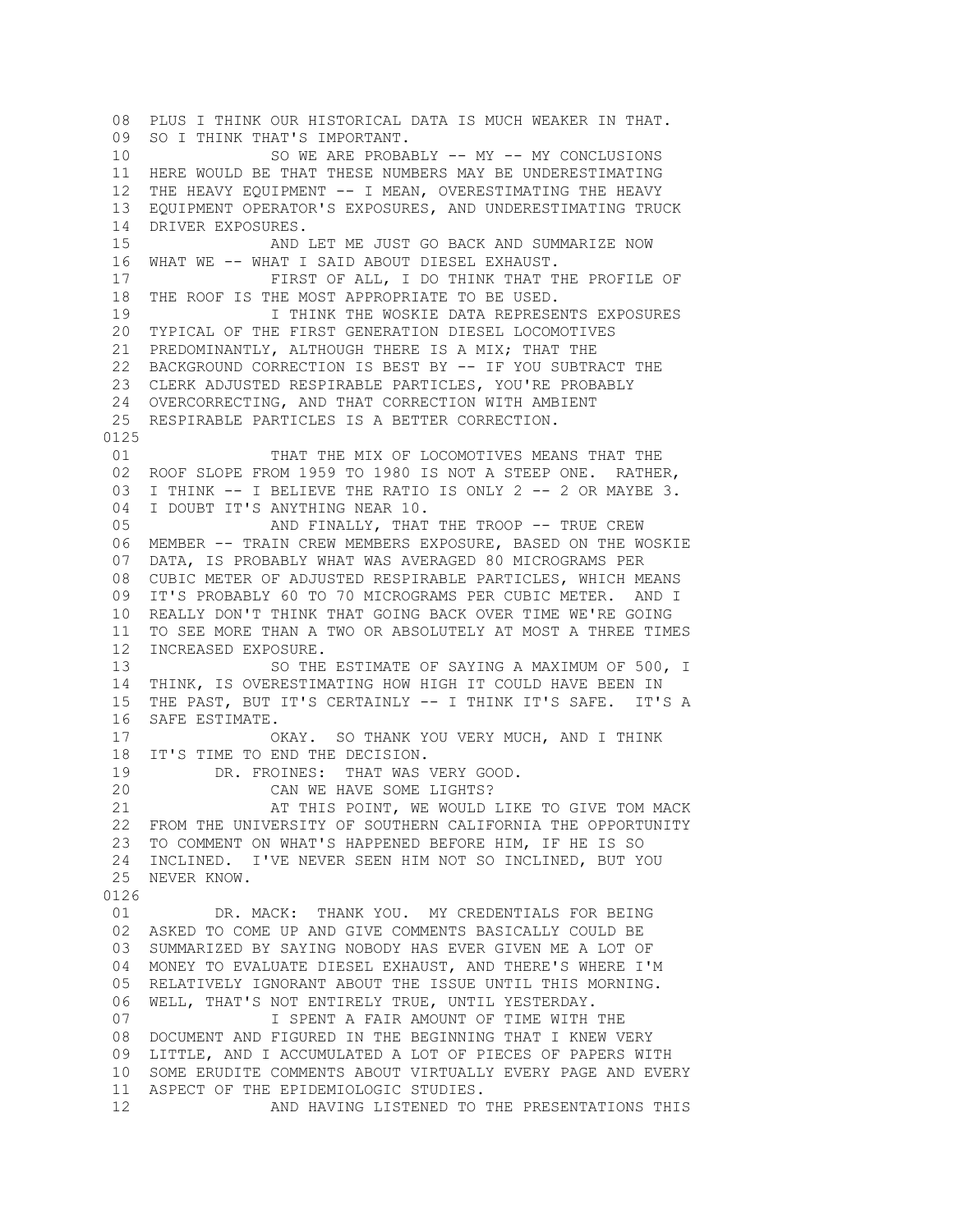13 MORNING, I BASICALLY CHECKED EACH ONE OF THEM OFF ONE BY 14 ONE. BECAUSE I THINK DR. GARSHICK, ALLAN, KATHIE, AND 15 TOM, ACTUALLY PRESENTED ALMOST -- ALMOST WITHOUT EXCEPTION 16 EVERY POINT THAT I WOULD HAVE MADE OR SPECULATED ABOUT IN 17 THE CASE OF THE ISSUES OF EXPOSURE. SO I HAVE VERY, VERY 18 LITTLE TO STAY. 19 I CAN MAKE ONE OR TWO COMMENTS, WHICH I DON'T 20 REALLY THINK ARE TERRIBLY HELPFUL, BUT I'LL MAKE THEM 21 ANYWAY BECAUSE I'VE GOT TO SAY SOMETHING. 22 WE'RE TALKING WHEN WE MEASURE EXPOSURE AND WE 23 MAKE CONCLUSIONS FROM EXPOSURE OUTCOME RELATIONSHIPS ABOUT 24 BEHAVIORAL ISSUES, AND WE HAVE TO KEEP IN MIND THAT WHEN 25 WE'RE TALKING ABOUT LUNG CANCER, AND STAN WOULD BE THE 0127 01 FIRST TO POINT OUT IF WE GAVE HIM ANYMORE THAN A SPLIT 02 SECOND OF OPPORTUNITY, THAT WE'RE TALKING ABOUT SMOKING, 03 AND SMOKING IS A VERY DIFFICULT THING TO COMPLETELY ADJUST 04 FOR.<br>05 SO I WOULD HAVE A CERTAIN LEVEL OF HESITATION 06 THAT WE HAVE ACCURATELY ADJUSTED FOR SMOKING IN ANY OF 07 THESE EVALUATIONS. 08 **HOWEVER, IN GENERAL, I THINK THAT THE PROBLEM**  09 IS NOT REALLY CONFOUNDING BY SMOKING SO MUCH AS IT IS 10 MISCLASSIFICATION TO SOME EXTENT. 11 SO MY INCLINATION, IF LOOKING AT THE CATEGORIES OF 12 STUDIES THAT HAVE BEEN DONE, IS TO SAY THAT AMONG THE CASE 13 CONTROL STUDIES THERE ARE A COUPLE IN WHICH MAYBE THERE 14 HAVE BEEN OVERESTIMATIONS ON THE BASIS OF SMOKING 15 CONFOUNDING; FOR EXAMPLE, THE ONE IN WHICH THE STUDIES 16 FROM DETROIT IN WHICH COLON CANCER CASES WERE USED AS A 17 CONTROL, COLON CANCER BEING A DISEASE OF WHITE COLLAR 18 WORKERS AND NOT BLUE COLLAR WORKERS. 19 THERE ARE THOSE IN WHICH CONTROLS WERE 20 SELECTED FROM EITHER HOSPITAL PATIENTS OR FROM OTHER 21 DEATHS, IN WHICH THE LIKELIHOOD OF SMOKING RELATED DISEASE 22 IS LIKELY TO HAVE BEEN THERE MORE THAN IT WOULD HAVE BEEN 23 HAD IT BEEN THE GENERAL POPULATION CONTROLS, AND IN THOSE 24 CASES PERHAPS THE RISKS WERE UNDERESTIMATED. 25 AND THEN THERE ARE THE COHORT STUDIES IN 0128 01 WHICH -- I THINK THERE ARE PROBABLY MORE MISCLASSIFICATION 02 THAN ACTUAL CONFOUNDING. 03 BUT WE REALLY DON'T KNOW, AND WE HAVE TO -- 04 AS BOTH KATHIE AND TOM POINTED OUT, WE'RE DEALING WITH 05 SURROGATE MEASURES OF EXPOSURE, EVEN THOUGH THEY MAY BE 06 FINELY DIVIDED BY DETAIL AND OCCUPATION. 07 AND THAT MEANS THERE'S GOING BE TO A LOT OF 08 VARIABILITY IN THE ACTUAL DIESEL EXPOSURE WITHIN EACH OF 09 THESE CATEGORIES, AND BY THE SAME TOKEN SOME MEASURE OF 10 VARIABILITY IN THE DEGREE OF SMOKING. 11 THAT WE CAN'T MEASURE. IN OTHER WORDS, YOU 12 CAN MEASURE THE NUMBER OF CIGARETTES, THE CUMULATIVE 13 NUMBER OF CIGARETTES, BUT YOU CAN'T MEASURE THE LENGTH OF 14 THE CIGARETTE THAT'S SMOKED, YOU CAN'T MEASURE THE AMOUNT 15 OF TIME THAT THE CIGARETTE IS KEPT IN THE MOUTH RATHER 16 THAN KEPT IN THE HAND, ET CETERA, ET CETERA, ET CETERA. 17 SO ANYWAY I -- I DON'T THINK IT'S -- IT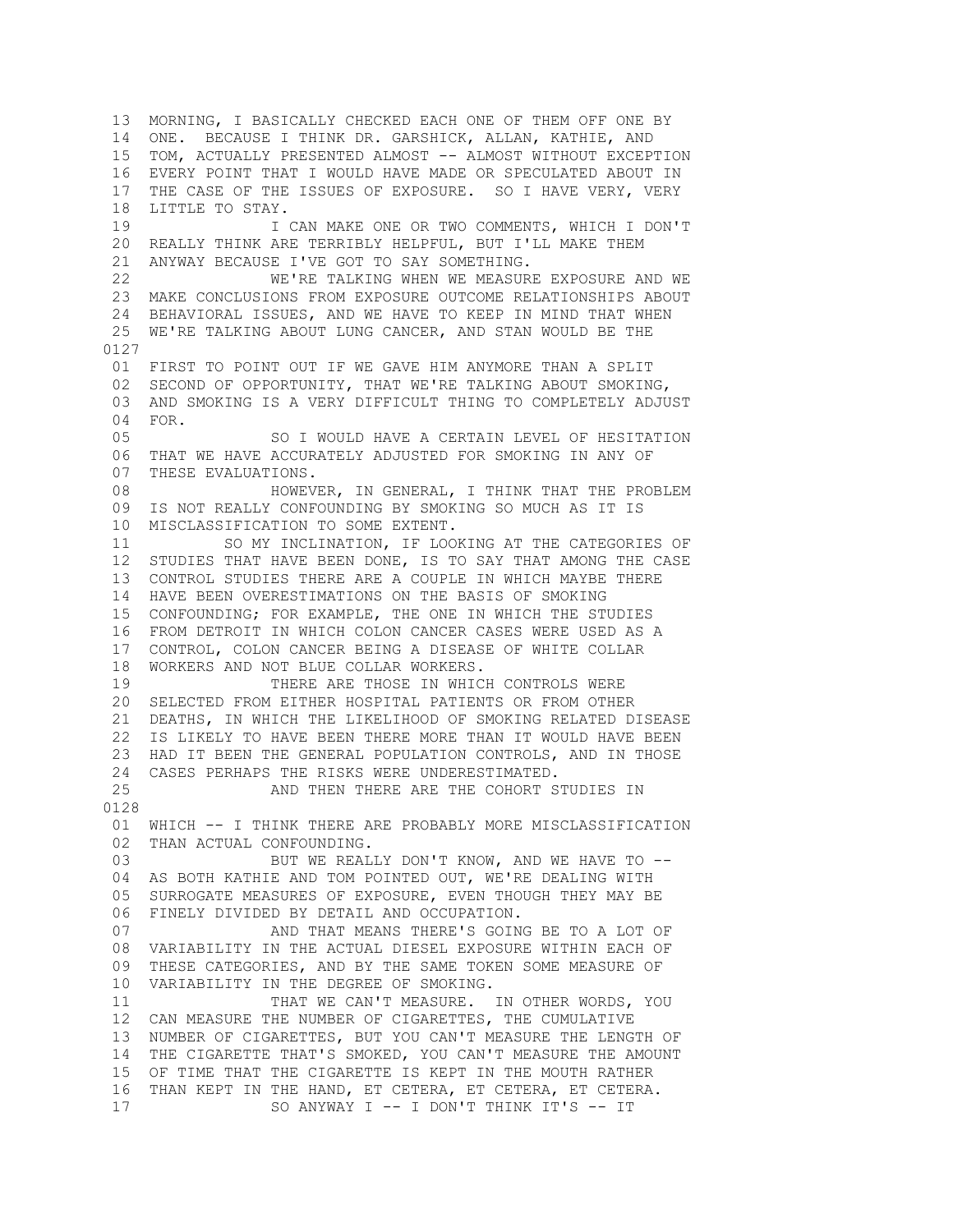18 DOES -- I THINK THE NET EFFECT IS THAT, IF ANYTHING, IT'S 19 REDUCED THE MAGNITUDE OF THE MEASURED EFFECTS. 20 OTHER COMMENT I MIGHT MAKE IS ABOUT -- AS 21 WITH EVERYBODY ELSE, ABOUT THE DOSE-RESPONSE RELATIONSHIP 22 STUDIES THAT WE'RE GOING TO HEAR ABOUT LATER. 23 IF ANYTHING, THESE MISCLASSIFICATION ISSUES 24 WITH SMOKING MAKE THOSE ESTIMATES EVEN MORE DIFFICULT TO 25 ASSESS BECAUSE THERE'S GOING TO BE RELATIONSHIP BETWEEN 0129 01 DOSE AND THE KINDS OF BEHAVIORAL ISSUES THAT I WAS 02 SPEAKING ABOUT A MOMENT AGO. 03 AND MYSELF, I'M NOT ENTIRELY SURE EVEN WHY WE 04 SPENT A LOT OF TIME DISCUSSING THOSE DOSE-RESPONSE 05 RELATIONSHIPS, AND THE REASON WHY I DON'T KNOW WHY WE DO 06 IS BECAUSE HISTORICALLY, WE DID THAT IN THE -- IN THE 07 ASSESSMENT OF TOXIC AIR CONTAMINANTS VERY EARLY ON BECAUSE 08 WE WERE TRYING TO EXTRAPOLATE FROM ANIMALS, AND IT 09 REQUIRED THESE DOSE-RESPONSE RELATIONSHIPS TO BE LOOKED AT 10 VERY CAREFULLY. 11 WHEN WE'RE STARTING WITH EPIDEMIOLOGIC DATA, 12 IT'S NOT CLEAR TO ME THAT IT'S THAT IMPORTANT, 13 PARTICULARLY SINCE THE GOAL THAT YOU HAVE IN FRONT OF YOU 14 IS TO DECIDE WHETHER OR NOT DIESEL EXHAUST IS A TOXIC AIR 15 CONTAMINANT. 16 AND I THINK WE HAVE ABUNDANT EVIDENCE TO 17 SUGGEST THAT THERE ARE TOXIC ELEMENTS IN DIESEL EXHAUST. 18 WE HAVE ABUNDANT REASON TO BELIEVE THAT IT IS 19 AN AIR CONTAMINANT; AND GIVEN THAT WE'VE LOOKED AT THE 20 RELATIVE RISKS, AND I WOULD CONCUR WITH ALLAN'S VERY BRIEF 21 SUMMARY ESTIMATE OF THE MAGNITUDE OF THE EFFECTS, I THINK 22 YOU'RE GONG TO BE LEFT WITH NO OTHER CONCLUSION BUT TO SAY 23 THAT IT IS A TOXIC AIR CONTAMINANT. 24 THE DIFFICULTY, OF COURSE, THEN COMES AT 25 ANOTHER STAGE IN THE CYCLE, AND I WOULD LIKE TO MAKE VERY 0130 01 CLEAR THAT IT IS ANOTHER STAGE IN THE CYCLE, AND THAT'S 02 THE REGULATORY PROCESS, THE RISK ASSESSMENT AND 03 QUANTITATIVE RISK ASSESSMENT. 04 SO WITH THAT, I'M GOING TO STOP, JOHN. 05 DR. FROINES: THANK YOU VERY MUCH. THANK YOU VERY 06 MUCH. 07 **HE ALWAYS HAS SOMETHING GOOD TO SAY.** NO 08 MATTER WHAT. 09 RATHER THAN SORT OF ASKING KATHIE TO TALK 10 ABOUT ALLAN TO TALK ABOUT ERIC TO TALK ABOUT TOM SMITH, I 11 DON'T EVEN KNOW IF TOM SMITH IS HEARING US. IS HE? CAN 12 HE SPEAK TO US? 13 DR. TOM SMITH: I AM. I'M HIDING BACK HERE. CAN 14 YOU HEAR ME? I DEFINITELY AM LISTENING, AND IT WAS 15 TREMENDOUSLY INTERESTING. 16 DR. FROINES: GREAT. 17 DR. GLANTZ: HE CAN WALK INTO THE CAMERA SINCE WE 18 NOW HAVE A GREAT PICTURE OF THIS ROOM. 19 DR. FROINES: HOW L.A. 20 DR. TOM SMITH: RIGHT. AND YOU THOUGHT I HAD LEFT, 21 OH, MAN. 22 DR. FROINES: THE QUESTION THAT WE HAVE TO CONCLUDE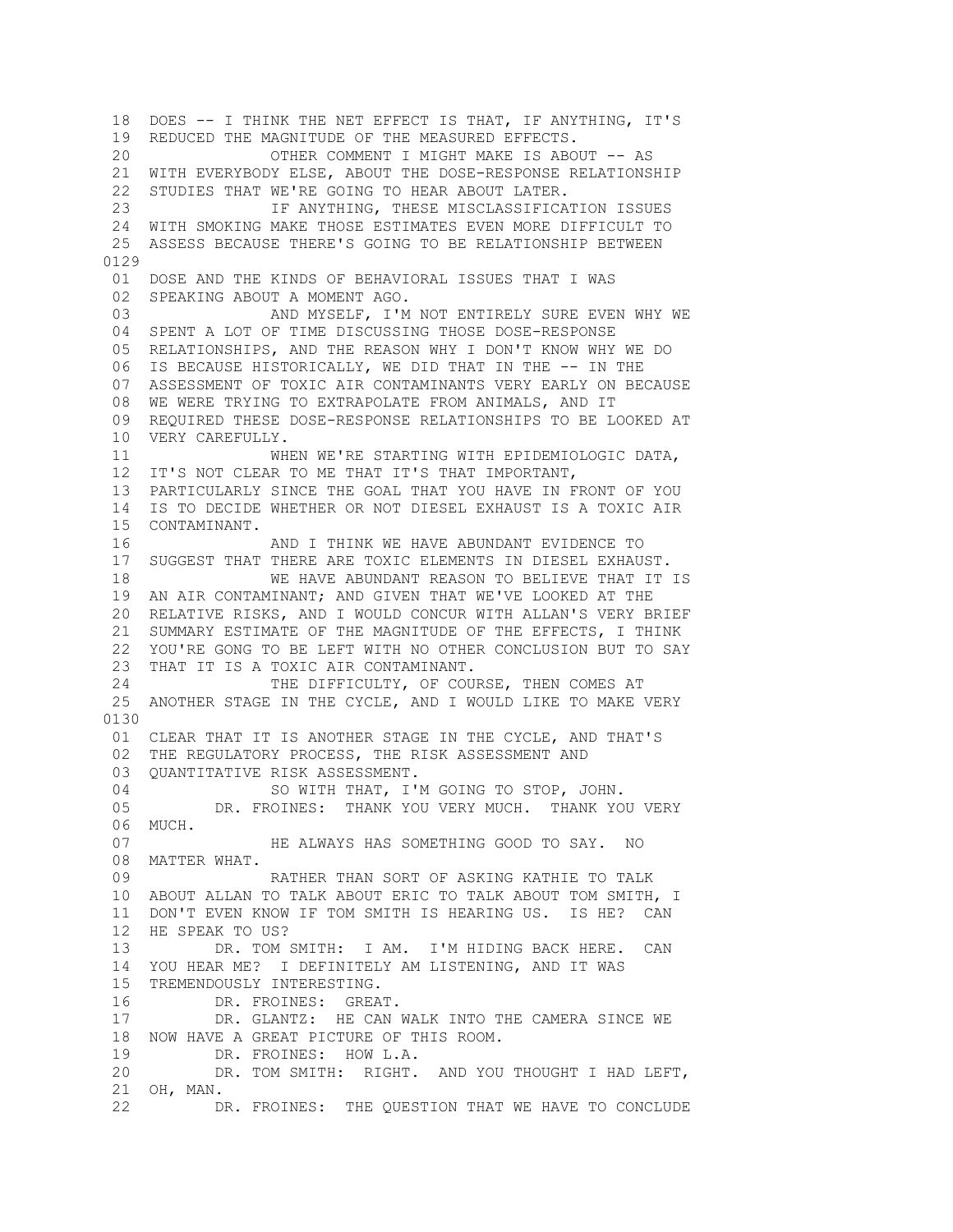23 OUT OF THIS MEETING IS NOT SO MUCH ABOUT DIESEL, BUT 24 WHETHER THIS IS THE FUTURE. IT SEEMS IT MAY BE, BUT THERE 25 MAY BE SOME TINKERING WE HAVE TO DO WITH IT. 0131 01 DR. TOM SMITH: I THINK SO. YOU'VE GOT TO GET 02 ACTORS. 03 DR. FROINES: ACTORS. WHO WOULD YOU LIKE TO PLAY  $04$  YOU? 05 DR. TOM SMITH: HOW ABOUT ROBERT DUVALL? 06 DR. GLANTZ: I WAS THINKING MATT DAMON. 07 DR. FROINES: WHY DON'T WE OPEN IT UP FOR 08 DISCUSSION BETWEEN THE TWO SIDES OF THE TABLE AND 09 INCLUDING OUR HOLLYWOOD PARTICIPANT BACK THERE. 10 PAUL? 11 DR. BLANC: ALLAN, I WOULD TO ASK YOU EXPAND A 12 LITTLE BIT ON A COMMENT THAT YOU SAID AS AN ASIDE ALMOST 13 BECAUSE OF THE TIME CONSTRAINTS THAT YOU HAD REGARDING THE 14 LIKELIHOOD THAT COMPLICATED MULTI-VARIATE PREDICTIVE 15 MODELS OF THE DOSE-RESPONSE THAT INCLUDE AGE IN THE MODEL 16 ARE LIKELY TO FALL -- GIVE A FALSE NEGATIVE-DOSE-RESPONSE 17 BECAUSE OF THE COLLINEARITY BETWEEN THE AGE AND THE YEARS 18 ELAPSED SINCE FIRST EXPOSURE. 19 MY QUESTION IS -- AND I UNDERSTAND THAT THAT 20 WOULD OBVIOUSLY BE A PROBLEM FROM A THEORETICAL POINT OF 21 VIEW. 22 **IT -- IN YOUR READING OF THE DRAFT DOCUMENT**  23 AS IT CURRENTLY EXISTS, DO YOU BELIEVE THAT SUCH 24 COLLINEARITY HAS INTERFERED WITH ANY OR ALL OR SOME OF THE 25 DOSE-RESPONSE MODELS THAT ARE PRESENTED VIS-A-VIS THE 0132 01 HUMAN EPIDEMIOLOGIC DATA? 02 DR. ALLAN SMITH: I HOPE -- I HAD HOPED NOBODY 03 WOULD ASK ME A QUESTION, BUT TO EXPLAIN WHAT I WAS GETTING 04 AT, FIRSTLY, I -- ONCE WHEN I STARTED IN FULL TIME IN 05 EPIDEMIOLOGY RESEARCH ABOUT 25 YEARS AGO, I THOUGHT THAT 06 MULTI-VARIATE MODELS WERE GOD'S GIFT TO MEDICINE AND WOULD 07 SOLVE EVERYTHING. 08 I DID QUITE A BIT WITH THEM IN MY 09 DISSERTATION WORK AND BECAME RAPIDLY DISILLUSIONED WITH 10 THE WAY NUMBERS WOULD JUMP AROUND. 11 **I WAS THEN WORKING ON BLOOD PRESSURE IN WHICH**  12 I HAD SYSTOLIC BLOOD PRESSURE, DIASTOLIC BLOOD PRESSURE, 13 CHOLESTEROL, BODY WEIGHT, AGE, AND I JUST NOTED THAT 14 EVERYTHING WAS HIGHLY UNSTABLE, PARTICULARLY IF YOU DID 15 SOMETHING A LITTLE BIT WRONG OR TWEEKED THE MODEL. 16 SO I BECAME VERY SUSPICIOUS OF MODELS, AND 17 WHAT I TEACH MY STUDENTS IS THAT FIRST WORK OUT WHAT THE 18 RESULTS ARE ON SIMPLE STRATIFIED ANALYSIS, AND THEN ONCE 19 YOU KNOW WHAT THE RESULTS ARE GOING TO BE MORE OR LESS, 20 THEN DO MULTI-VARIATE MODELS, BUT MAKE SURE YOU KNOW THE 21 ANSWER FIRST BECAUSE OTHERWISE THEY ARE DANGEROUS. 22 NOW, WITH REGARD THOUGH, COMING BACK TO THE 23 DOCUMENT, MY COMMENT WAS IN PART BECAUSE I -- I THINK 24 THAT -- AND I'M GLAD DUNCAN THOMAS IS HERE BECAUSE HE'S 25 MORE AN EXPERT TO COMMENT ON THIS. 0133 01 BUT THE -- YOU -- EACH OF THESE MODELS MAKE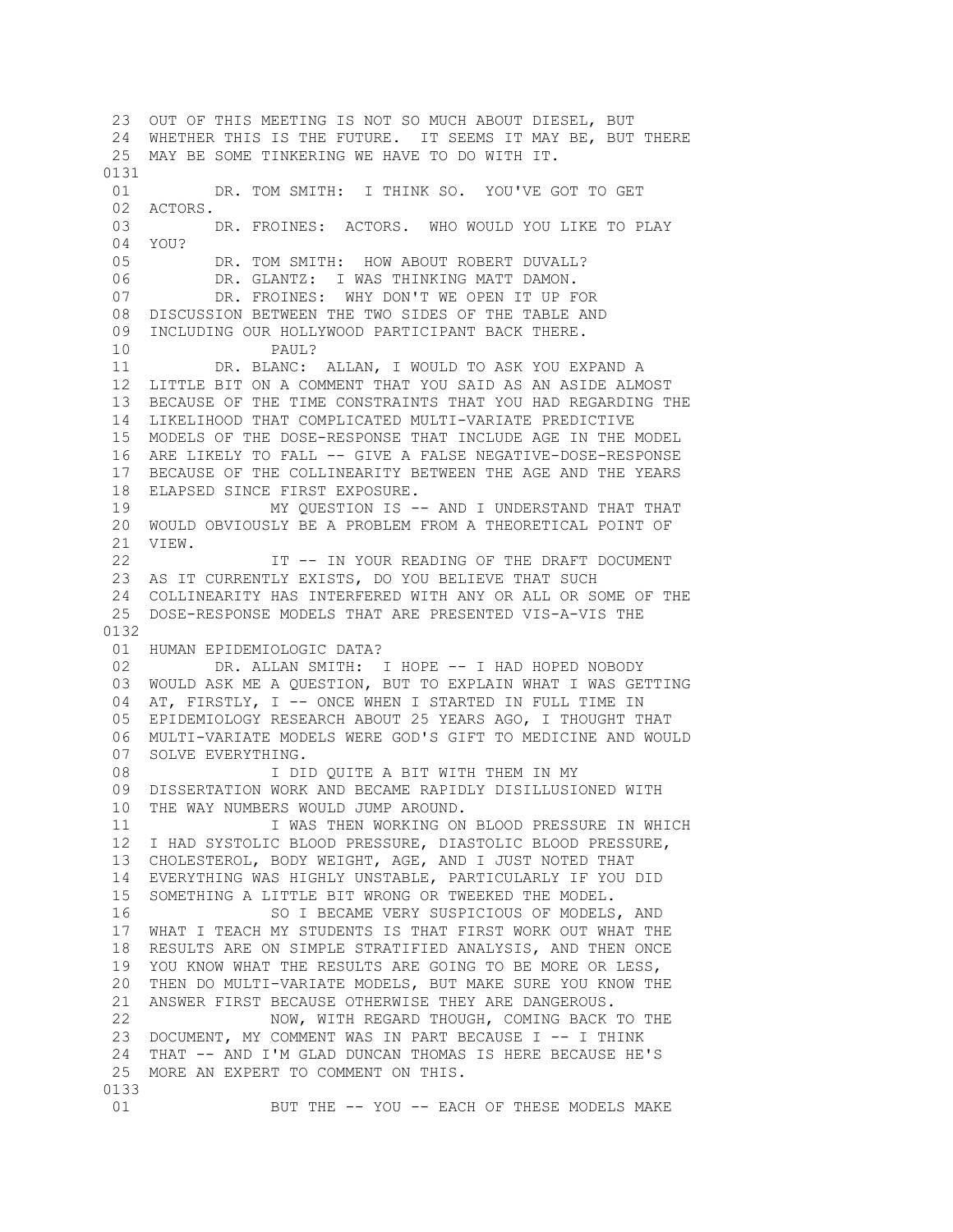02 CERTAIN ASSUMPTIONS. I ACTUALLY THOUGHT THAT THE MODEL 03 THAT DR. GARSHICK USED ON HIS COHORTS, THAT HE WAS FINE 04 AND APPROPRIATE. IT'S -- IT'S WHEN THOUGH YOU START 05 PLAYING AROUND WITH DIFFERENT WAYS OF JUGGLING AGE, 06 JUGGLING DURATION OF EXPOSURE IN A COHORT THAT HAS A FIXED 07 DATE START OF EXPOSURE, WHICH THE PROBLEM IN THAT COHORT 08 TO ME IT IS NOT EXACTLY FIXED AS KATHIE WAS POINTING OUT. 09 THE EXPOSURE MORE OR LESS STARTED FOR 10 EVERYBODY ABOUT THE SAME TIME, WHICH IS NOT TYPICAL OF 11 COHORT STUDIES. 12 SO THEN YOU HAVE YOUR EXPOSURE VARIABLE MUCH 13 MORE DEPENDENT THAN THIS STUDY ON CALENDAR TIME, AND ONCE 14 YOU THEN GET THAT MIX IN, I THINK THERE'S A WAY THAT 15 DR. KENNY CRUMP DID A VARIETY OF MODELS THAT ALL SHOWED 16 DIFFERENT SLOPES. I WOULD SAY TO ME THAT IS NOT EVIDENCE 17 AT ALL OF ANYTHING. THAT'S WHAT I MIGHT EXPECT IF YOU 18 PLAY AROUND WITH THESE MODELS. 19 WITH REGARD THOUGH TO THE -- MY COMMENT ON 20 THE DOCUMENT, I THINK THAT, IN MY VIEW, THERE IS EVIDENCE 21 OF DURATION AND EXPOSURE TRENDS WITHIN THAT PARTICULAR 22 STUDY, AND I PERSONALLY WOULDN'T GO TOO MUCH FURTHER THAN 23 THAT. 24 BUT NEVERTHELESS I WOULD -- DO BELIEVE THAT 25 THE WORK THAT STAN DAWSON HAS DONE ALSO WOULD SUPPORT AND 0134 01 DOES SUPPORT THAT THERE ARE SOME TRENDS. 02 NOW, I'VE GIVEN A LONG ANSWER, AND I THINK IT 03 IS A COMPLICATED QUESTION. WE COULD DEBATE A LONG TIME, 04 BUT I WAS REALLY GETTING AT, I GET WORRIED IF PEOPLE PUT 05 TOO MUCH CONFIDENCE IN MODERN ANALYSIS; AND SECONDLY, THEY 06 GET TOO WORRIED IF JUGGLING THE MODELS IN DIFFERENT WAYS 07 PRODUCES QUITE DIFFERENT RESULTS. 08 DR. FROINES: PETER IS NEXT. 09 DR. WITSCHI: YEAH, I HAVE A QUESTION TO KATHIE 10 PROBABLY. 11 I LIVE IN DAVIS ON THE WRONG SIDE OF THE 12 TRACKS, AND SO I SEE QUITE A FEW OF THOSE OLD DIESEL 13 ENGINES GOING BY. 14 THE QUESTION I HAVE, WHAT DO WE KNOW ABOUT 15 THE FLEET, THE CAR FLEET, TRUCKS AND PASSENGER CARS? DO 16 WE HAVE THE SAME PHENOMENON, MOSTLY OLD MODELS, OR HOW HAS 17 THIS CHANGED OVER THE TIMES? 18 DR. HAMMOND: IS YOUR -- IS YOUR QUESTION 19 AUTOMOBILES, CARS? 20 DR. WITSCHI: YES, YES. I MEAN, HOW MANY OF THE 21 CARS OF THE DIESEL FLEET THAT'S STAYED AROUND, WHICH WOULD 22 BE THE EARLIER TECHNOLOGY THAT WAS MUCH MORE DIRTY THAN 23 WHAT'S PRESENT TODAY? 24 DR. HAMMOND: SHALL WE SAY AUTOMOBILES ARE 25 INTERMEDIATE BETWEEN P.C.'S AND LOCOMOTIVES? AUTOMOBILES 0135 01 ARE INTERMEDIATE IN LIFE SPAN. 02 DR. FROINES: IS PETER -- IS PETER TRYING TO DECIDE 03 WHETHER TO MOVE ACROSS THE TRACKS OR NOT? 04 DR. HAMMOND: I THINK -- FIRST OF ALL, I REALLY -- 05 I HAVE NEVER STUDIES THE LENGTH OF CARS. SO I REALLY 06 PROBABLY CAN'T ANSWER THAT. SO IT'S, YOU KNOW --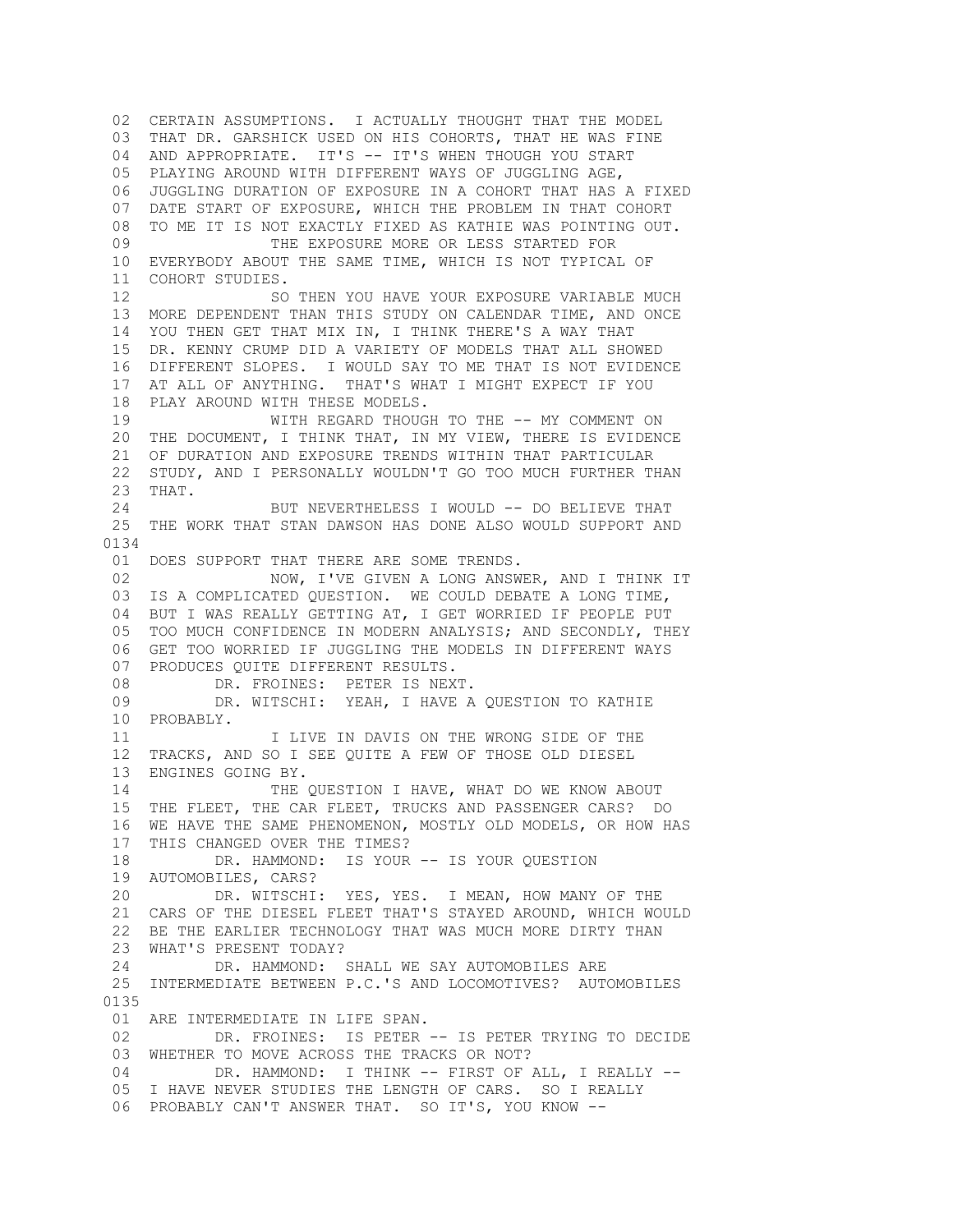07 DR. WITSCHI: I'M TALKING ABOUT CARS, ABOUT TRUCKS, 08 ALL THE MOBILE SOURCES OTHER THAN LOCOMOTIVES. DO YOU 09 HAVE ANY INFORMATION? 10 DR. HAMMOND: NOW, THE REASON I WAS TALKING ABOUT 11 THE LOCOMOTIVES, THE PURPOSE OF THAT WAS TO TRY TO 12 INTERPRET THE EXPOSURES IN THE STUDY AND HOW THOSE 13 EXPOSURES CHANGED OVER TIME. 14 **I THINK IN TERMS OF THE CAR FLEETS, THE TRUCK**  15 FLEETS AND ALL OF THAT, THAT'S WHERE I WOULD TURN TO -- 16 SAY, TO BARBARA, FOR INSTANCE, WHO HAS DONE SOME WORK ON 17 THAT, OR PEOPLE WHO HAVE LOOKED AT -- AND THERE HAVE BEEN 18 STUDIES THAT I'VE SEEN, YOU KNOW, THAT CLAIM THAT MOST OF 19 THE PARTICLE EXPOSURES ARE COMING FROM OLDER VEHICLES. 20 BUT THAT -- THAT'S OTHER SOURCE OF DATA THAT 21 I CAN'T TELL YOU ABOUT. 22 DR. FROINES: JIM. 23 DR. SEIBER: I HAD A QUESTION FOR ALLAN. 24 GOING BACK TO YOUR SORT OF BRIEF CALCULATION 25 AT THE END OF YOUR PRESENTATION WHEN YOU TOOK 0136 01 50 MICROGRAMS PER CUBIC METER AND EXTRAPOLATED DOWN, WAS 02 THAT -- IS THAT KIND OF A LINEAR EXTRAPOLATION THAT YOU 03 DID? 04 DR. ALLAN SMITH: YES, IT WAS. AND OF COURSE, AT 05 THE TIME I TOOK THAT 50 NUMBER, I HADN'T HEARD 06 KATHIE HAMMOND'S PRESENTATION, BUT IT'S SORT OF IN THE 07 MIDDLE THERE SOMEWHERE OF THOSE ESTIMATES, BUT YEAH. THE 08 FUNDAMENTAL ASSUMPTION IN COMING WITH THE RISK ESTIMATE I 09 DID IS THAT THERE ISN'T A THRESHOLD AND THINGS ARE MORE OR 10 LESS LINEAR. 11 THE ONLY -- THE BASIS I GET FOR DOING THAT IS 12 IN THE ESTABLISHED HUMAN CARCINOGENS, WE HAVE NOT 13 GENERALLY ESTABLISHED THAT THERE ARE THRESHOLDS. IN FACT, 14 OVER THE YEARS, WE KEEP FINDING IF THEY ARE PROPOSED, THE 15 PROPONENTS PROPOSE THEM LOWER AND LOWER AS MORE DATA COMES 16 IN. 17 SO YOU ARE CORRECT. IT'S ASSUMING A LINEAR 18 EXTRAPOLATION. THERE'S NO BASIS FOR IT IN THE 19 EPIDEMIOLOGICAL DATA. IT'S BASED IN THE DIESEL AREA THAT 20 IT IS LINEAR DOWN AT THOSE LEVELS. 21 SO NEVERTHELESS, IF ONE LOOKS HISTORICALLY AT 22 ESTABLISHED HUMAN CARCINOGENS, THEY ARE ROUGHLY LINEAR. 23 THE FINDING FROM SOMEBODY PASSIVE SMOKING MAY BE A BIT 24 SUPRALINEAR, AND THERE ARE ONES OF ARSENIC INHALATION 25 WHICH IS SUPRALINEAR, AND THEN THERE ARE SOME THAT ARE 0137 01 SOMEWHAT SUBLINEAR, BUT THEY ARE PRETTY CLOSE TO LINEAR, 02 MOST OF THEM. 03 DR. SEIBER: SO IF YOU USE THE -- I THINK THE 04 O.E.H.H.A. -- THE DRAFT REPORT A.R.B. O.E.H.H.A. USED AS A 05 STATE-WIDE AVERAGE EXPOSURE OF -- LET'S SEE 2.1 IN 1990, 06 1.5 IN 1995 AND 1.3 IN THE YEAR 2000 AS AN ESTIMATE, WE 07 WOULD SIMPLY ADJUST YOUR CALCULATION -- IT'S STILL A 08 SIGNIFICANT NUMBER OF EXCESS CANCERS PER MILLION -- 09 DR. ALLAN SMITH: RIGHT. 10 DR. SEIBER: -- BUT NOT -- NOT AS GREAT AS THE 11 NUMBER THAT YOU USED, WHICH I THINK WOULD HAVE BEEN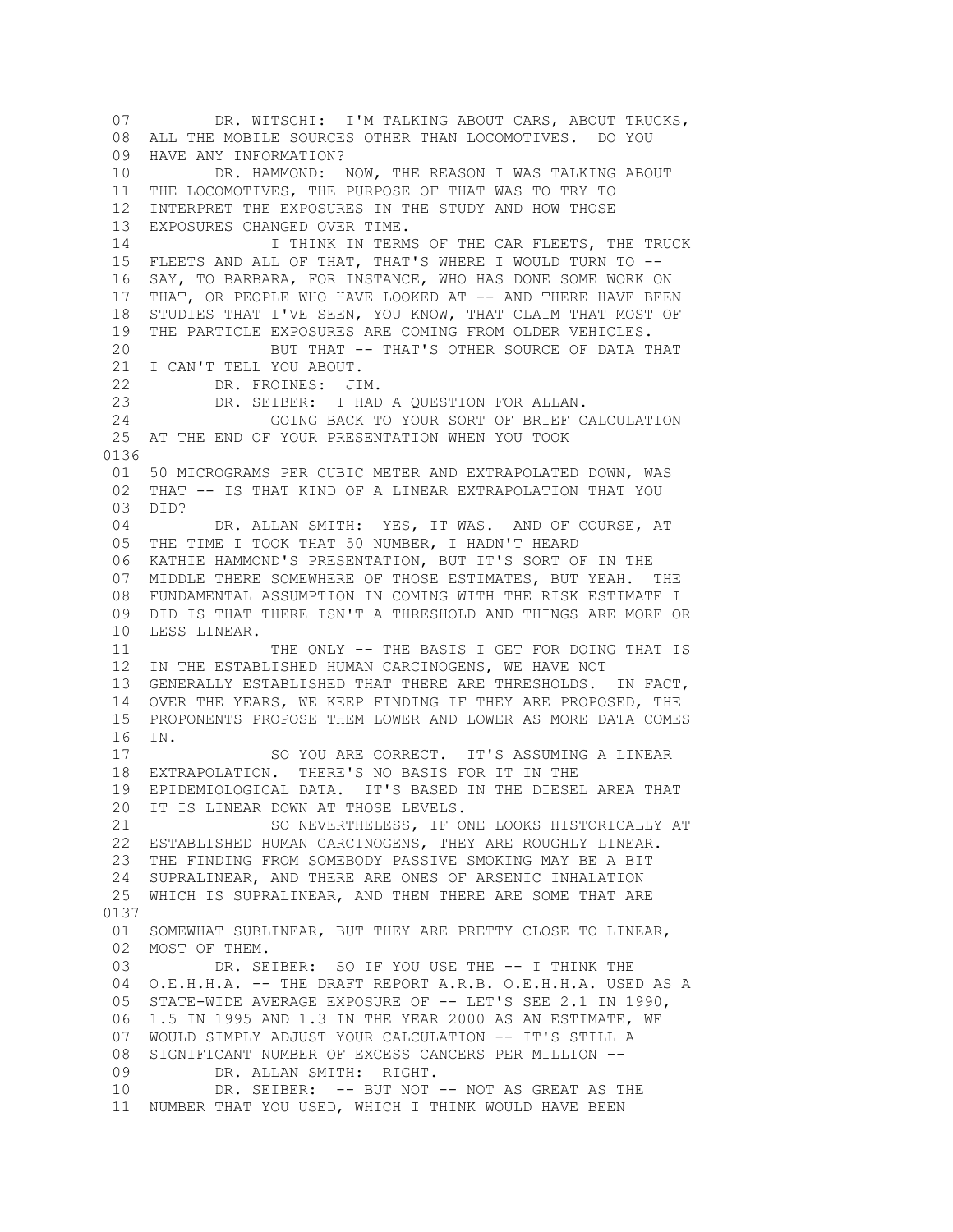$12 \quad 2,000 \quad --$  13 DR. ALLAN SMITH: WELL, I USED A LEVEL OF FOUR 14 MICROGRAMS -- 15 DR. SEIBER: -- PER MILLION. 16 DR. ALLAN SMITH: -- WOULD BE THE CUBE FOR URBAN 17 AREAS. SO I WOULDN'T SAY THAT CHANGE MADE VERY MUCH 18 DIFFERENCE. THESE ARE ORDER OF MAGNITUDE ESTIMATES. I'M 19 SURE YOU'RE RIGHT. 20 DR. SEIBER: OKAY. THANK YOU. 21 DR. FROINES: DOES -- IS KATHIE'S DATA INCLUDED IN 22 THE REPORT? HER AND -- AND TAKING THESE TWO COMMENTS, IS 23 -- ARE THOSE ESTIMATES OF RISK ASSOCIATED WITH THOSE 24 EXPOSURE ESTIMATES IN THE REPORT? AND DO THEY NEED TO BE? 25 DR. ALEXEEFF: THE -- THE GIST OF KATHIE'S 0138 01 COMMENTS ARE IN THE REPORT BASED UPON THE RANGE OF 02 EXPOSURE, SORT OF PATTERNS THAT ARE THERE. 03 SO WE DON'T HAVE, FOR EXAMPLE, THE SUGGESTION 04 OF -- OF SUBTRACTING THE OUTDOOR AIR RISK NUMBER AS BEING 05 THE BEST ESTIMATE. 06 INSTEAD, WE HAVE THE FIRST TWO PROPOSALS SHE 07 HAD ON THERE. DO NOTHING OR DO EVERYTHING. SO WE'VE 08 BRACKETED WHAT THE EXPOSURE WOULD BE. 09 DR. FROINES: DALE, ARE YOU GOING TO TALK TO THAT 10 AT SOME POINT? 11 DR. HATTIS: YEAH. I'VE GOT BASICALLY -- I THINK I 12 AGREE WITH KATHIE THAT IN FACT THAT OUTDOOR BACKGROUND IS 13 LIKELY THE BEST ANSWER. IT CHANGES THE NUMBER VERY 14 MODESTLY IN THE DIRECTION OF LOWERING THE EXPECTED 15 POTENCY. 16 I WOULD LIKE TO SEE IN ADDITION TO 17 KATHIE'S -- I THINK WHAT'S IN THE DOCUMENT AT THE MOMENT, 18 TO ANSWER YOUR QUESTION, IS A BRACKET -- AN OVERALL 19 BRACKETING OF THE POSSIBLE INTERPRETATIONS OF THE CASE 20 CONTROL STUDY DATA IN -- AND THE META-ANALYSIS. 21 I WOULD -- I WOULD -- I THINK IT WOULD BE 22 INTERESTING AS A SUPPLEMENT TO INCLUDE THE MORE SPECIFIC 23 ESTIMATES THAT YOU'VE MADE OF THE DIFFERENT CATEGORIES OF 24 WORKERS AND THE IMPLICATIONS OF THOSE FOR THE 25 META-ANALYSIS CALCULATED POTENCY NUMBERS. 0139 01 DR. FROINES: SO EVERYBODY WHO'S HERE IN THE 02 AUDIENCE, STICK AROUND BECAUSE DALE HATTIS HAS SOMETHING 03 NEW TO SAY, BUT IT'S GOING TO BE A FEW HOURS FROM NOW. 04 STAN? 05 DR. GLANTZ: I'D LIKE TO -- YOU KNOW, YOU PUT 06 GRAPHS IN FRONT OF ME AND I GO NUTS, BUT THE -- COULD YOU 07 PUT UP DR. GARSHICK'S -- THE LAST GRAPH, THE BLUE ONE. I 08 WANT TO ASK A COUPLE QUESTIONS. NO, NO. IT WAS THE BLUE 09 ONE WITH THE WEIRD EXTRAPOLATION ON IT. YEAH. 10 DR. BLANC: THE MONTE CARLO PROJECTION, WAS THAT 11 RIGHT? 12 DR. GLANTZ: WELL, WELL -- YEAH, THAT ONE. 13 I -- I MEAN, NOT TO BE RUDE OR ANYTHING, BUT 14 THAT LOOKS LIKE A PRETTY STRANGE LINE TO DRAW THROUGH THAT 15 GRAPH. I MEAN, THE WAY I WOULD INTERPRET THAT TOTALLY 16 NAIVELY IS THAT WHAT IT'S SHOWING IS THAT A LITTLE BIT OF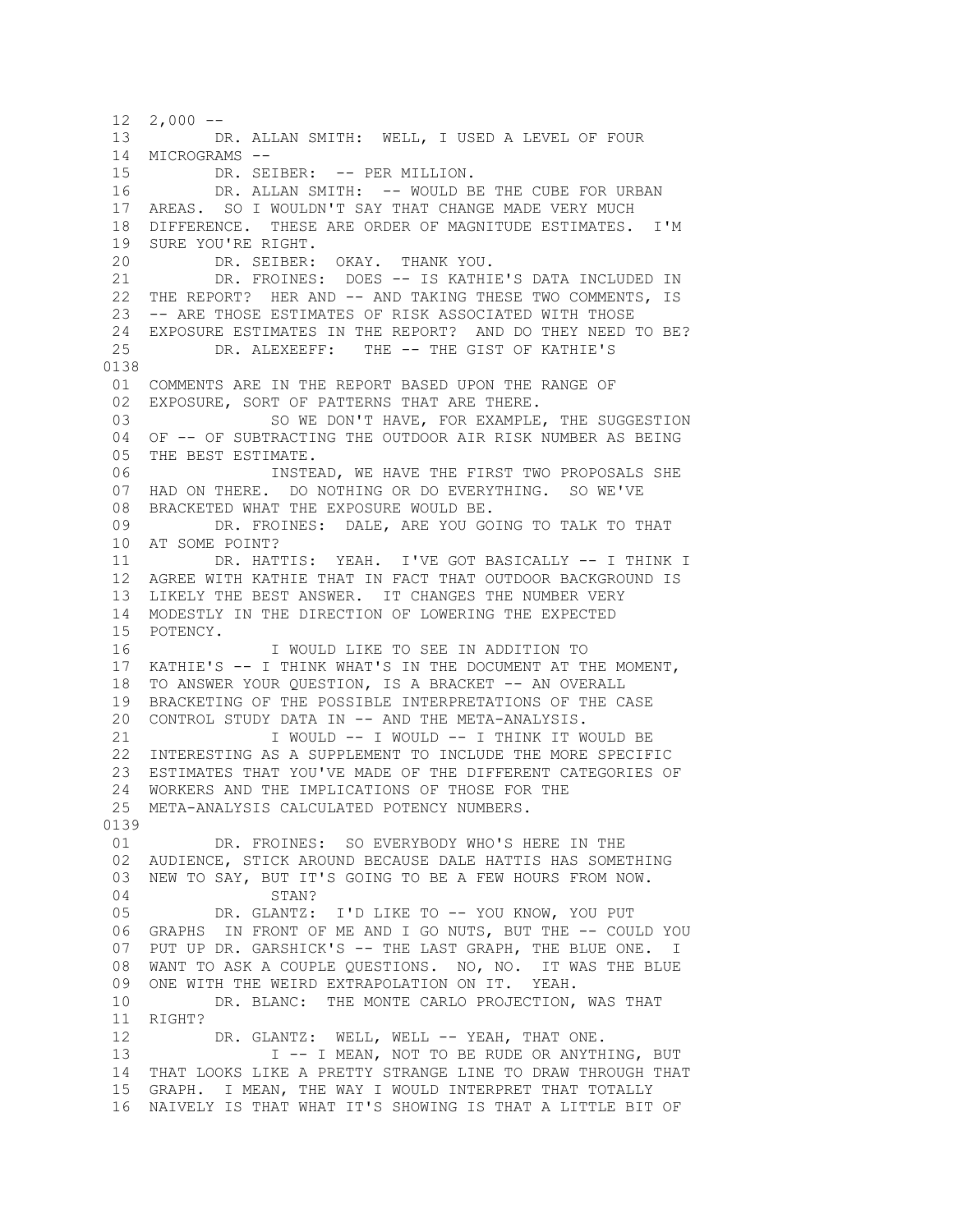17 EXPOSURE IS BAD AND THEN -- AND THEN, YOU KNOW, YOU GET 18 SORT OF A SATURATION EFFECT OR SOMETHING. 19 19 I MEAN, CONVINCE ME THAT RATHER THAN DRAWING 20 A LINE WHICH DOESN'T LOOK ANYTHING LIKE THE DATA POINT. 21 DR. GARSHICK: THIS LINE HERE. THIS IS BASED ON IF 22 YOU MODEL CUMULATIVE YEARS OF EXPOSURE, AND THIS IS IF YOU 23 DO THE CATEGORICAL ANALYSIS, SHOWING IF YOU ANCHOR -- IF 24 YOU ANCHOR THE YEARS OF EXPOSURE BASED UPON CUMULATIVE 25 YEARS -- 0140 01 DR. GLANTZ: WAIT. NO. 02 DR. GARSHICK: -- YOU GET THIS POINT AND THAT 03 POINT. 04 DR. GLANTZ: I UNDERSTAND THAT. 05 DR. GARSHICK: BUT THAT'S NOT -- I DIDN'T ATTEMPT 06 TO PUT A LINE THROUGH THIS. 07 DR. GLANTZ: NO. THAT'S FINE. BUT I WANT TO MAKE 08 SURE I UNDERSTAND THIS. WHAT YOU DID IS YOU HAD -- IF YOU 09 LOOK AT THE ORANGE POINTS AND THE -- AND THE ERROR BARS, 10 THOSE WERE THE RISKS THAT YOU ESTIMATED FOR A GROUP OF 11 PEOPLE WHO HAD LIKE ZERO TO FIVE YEARS -- 12 DR. GARSHICK: ZERO TO SEVEN, RIGHT, EXACTLY. 13 DR. GLANTZ: AND THEN THE NEXT ONE WAS SEVEN TO TEN 14 AND STUFF LIKE THAT -- 15 DR. GARSHICK: EXACTLY. 16 DR. GLANTZ: OKAY. WELL, IF THAT'S THE CASE, IF 17 YOU JUST USE THE EYEBALL METHOD, WHICH I WAS CRITICIZING 18 JOE MAUDERLY FOR DOING EARLIER, THE -- IT LOOKS TO ME LIKE 19 WHAT YOU'RE SHOWING THERE IS THAT EVEN THE SHORT-TERM 20 EXPOSURES YOU GET AN INCREASE IN RISK, AND THEN IT SORT OF 21 STABILIZES.<br>22 AND SO A LITTLE BIT OF EXPOSURE IS ALL YOU 23 REALLY NEED TO HAVE AN EFFECT, AND THEN LONGER-TERM 24 EXPOSURES AREN'T REALLY DOING ALL THAT MUCH. 25 I MEAN, THAT WOULD BE MY INTERPRETATION JUST 0141 01 SEEING THIS GRAPH FOR THE FIRST TIME TODAY. 02 DR. GARSHICK: THE QUESTION IS WHAT'S CAUSING 03 THIS. DOES THIS REPRESENT THE EFFECT OF JUST A FEW YEARS 04 OF EXPOSURE? THAT WOULD INDEED MAKE DIESEL A RELATIVELY 05 POTENT CARCINOGEN. 06 DR. GLANTZ: YEAH. 07 DR. GARSHICK: DOES IT REPRESENT THE EFFECT OF -- 08 OF COMPETING EXPOSURES FROM OTHER COMBUSTION PRODUCTS 09 DURING THE STEAM ERA? DOES IT REFLECT --<br>10 DR. GLANTZ: WELL, NO --DR. GLANTZ: WELL, NO --11 DR. GARSHICK: -- THE HOMOGENEITY OF SMOKING 12 HABITS -- 13 DR. GLANTZ: RIGHT. 14 DR. GARSHICK: -- OR DOES IT REFLECT THE LACK OF 15 INCLUDING LATENCY THAT THESE DEATHS ACTUALLY OCCURRED 16 THROUGHOUT THE YEARS OF THE COHORT, AND MAYBE WITH 17 INCREASING LATENCY, YOU KNOW, GIVEN A FIXED EXPOSURE IS AN 18 INCREASE IN RISK. 19 SO THERE IS A NUMBER OF EXPLANATIONS. 20 DR. GLANTZ: WELL, I UNDERSTAND THAT, BUT BY 21 PRESUMABLY BY PUTTING THE GRAPH UP IN FRONT OF US, YOU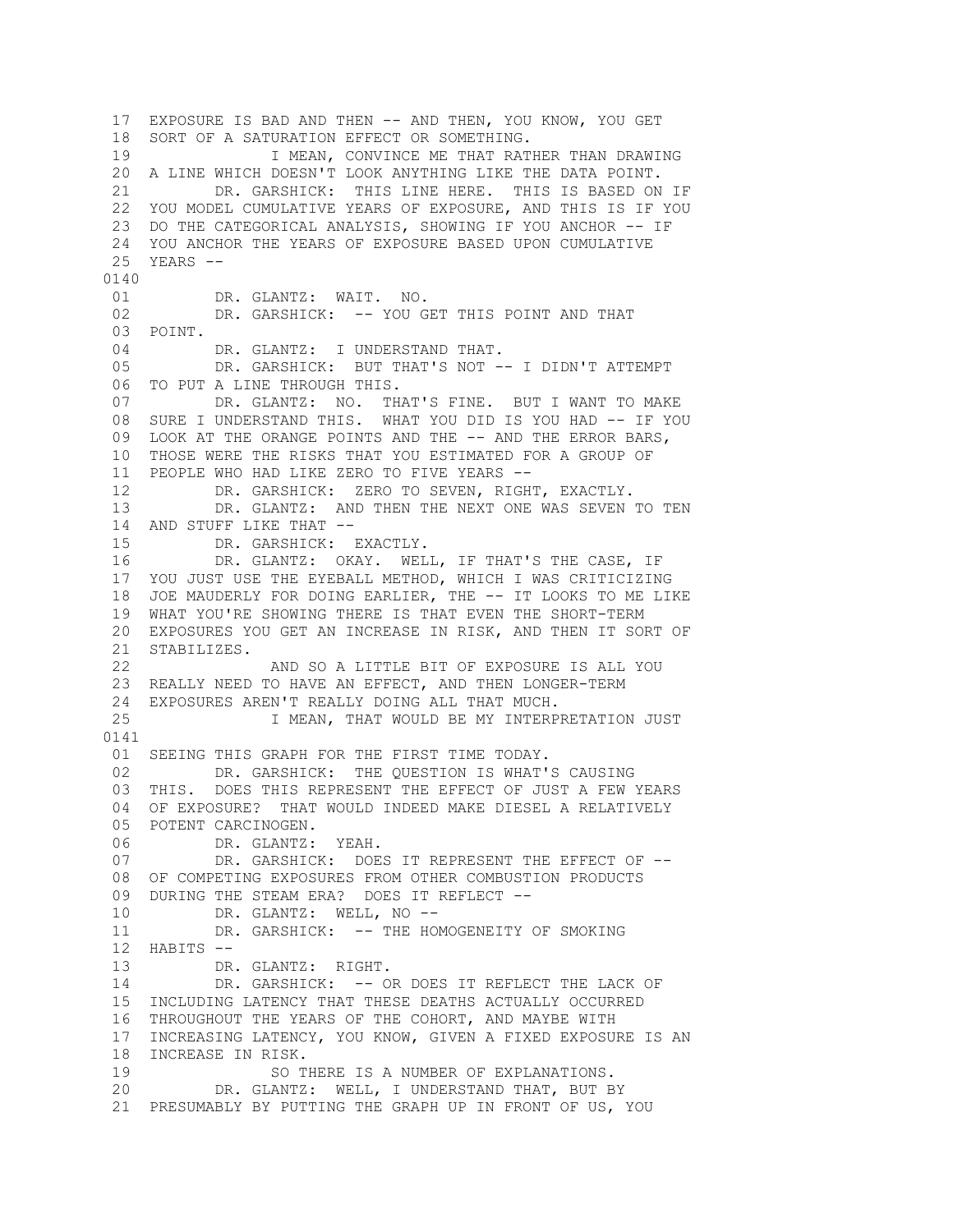22 DON'T THINK YOU'RE PUTTING SOMETHING SILLY UP THERE? 23 DR. GARSHICK: NO. 24 DR. GLANTZ: OKAY. I WOULD PRESUME -- 25 DR. GARSHICK: I -- I'M -- I'M LOOKING FOR -- 0142 01 I'M NOT SURE. THIS IS ELEVATED AT THAT POINT. I GUESS 02 MY POINT IS THIS IS VERY DISSIMILAR TO WHAT'S IN THE 03 DOCUMENT REGARDING THE ANALYSIS OF YEARS OF EXPOSURE. 04 DR. GLANTZ: RIGHT. WELL, I'M NOT TALKING ABOUT 05 THE DOCUMENT. I'M TRYING TO UNDERSTAND THIS GRAPH. I 06 MEAN, EVEN IF YOU THROW AWAY THE FIRST POINT, OKAY, IT'S 07 DRAWING THAT YELLOW LINE STILL DOESN'T SEEM TO MAKE A LOT 08 OF SENSE TO ME. I MEAN, WHAT THIS IS SHOWING -- 09 DR. GARSHICK: RIGHT. WE DON'T THINK THIS IS THE 10 RIGHT DOSE-RESPONSE. WE ARE SHOWING HOW IT CAN HAPPEN IF 11 YOU MODEL CUMULATIVE EXPOSURE. THAT'S ALL WE'RE SHOWING, 12 THE DIFFERENCE BETWEEN LINES -- 13 DR. GLANTZ: OKAY. BUT WOULD A RAT -- ASSUMING 14 THAT -- THAT YOUR ANALYSIS AND -- YOU KNOW, IT WAS 15 COMPETENTLY DONE, AND WHICH I'M HAPPY TO ASSUME, AND THAT 16 YOU CONTROLLED APPROPRIATELY FOR ALL THOSE OTHER THINGS 17 THAT YOU MENTIONED -- 18 DR. GARSHICK: RIGHT. 19 DR. GLANTZ: -- I MEAN, WOULDN'T A REASONABLE 20 INTERPRETATION OF THIS SLIDE HERE BE THAT YOU GET A HIGH 21 SHORT-TERM POTENCY, AND THEN MAYBE YOU DON'T GET -- MAYBE 22 THERE IS SOME SYSTEM THAT JUST GETS SATURATED. 23 DR. GARSHICK: IF YOU'RE -- I MEAN, WE'RE LOOKING 24 FOR REASONS FOR THIS POINT AND THAT MAY BE --<br>25 DR. GLANTZ: NO, I MEAN, I'M LOOKING FO DR. GLANTZ: NO, I MEAN, I'M LOOKING FOR REASONS --0143 01 NO. I'M LOOKING FOR REASONS FOR ALL THE POINTS. 02 DR. GARSHICK: WELL, THE RISK IS OVERALL ELEVATED, 03 BUT THE CREWDNESS OF THE EXPOSURE DATA IS HARD TO SORT OUT 04 THE EXACT DOSE-RESPONSE JUST USING YEARS -- 05 DR. GLANTZ: NO, BUT -- NO, NO, NO. YOU'RE MISSING 06 THE POINT I'M MAKING, AND THAT IS, IF YOU LOOK -- IF YOU 07 LOOK AT THE ALL THE POINTS, THE FACT THAT THE FIRST POINT 08 IS A LITTLE HIGHER THAN THE REST ISN'T THE POINT THAT I'M 09 CONCERNED ABOUT HERE. 10 THE POINT THAT I'M CONCERNED ABOUT HERE IS IT 11 LOOKS LIKE YOU GET A FAIRLY RAPID INCREASE IN RISK AT LOW 12 YEARS OF EXPOSURE, AND THEN IT LOOKS KIND OF LIKE IT 13 PLATEAUS. I MEAN, I'M NOT TALKING ABOUT THE REPORT. I'M 14 TALK ABOUT THIS SLIDE. 15 DR. GARSHICK: RIGHT. OKAY. OKAY. 16 DR. GLANTZ: SO I MEAN, I THINK -- IS -- WOULD THAT 17 NOT BE A REASONABLE INTERPRE- -- LET'S JUST --18 DR. GARSHICK: THAT WOULD BE ONE INTERPRETATION. 19 RIGHT. 20 DR. GLANTZ: AND WHAT'S WRONG -- I MEAN, WHAT'S 21 WRONG WITH THAT INTERPRETATION? 22 DR. GARSHICK: THE INTERPRETATION IS THAT IF YOU 23 ARE LOOKING FOR A SINGLE SLOPE BASED ON THE DATA IN THE 24 STUDY, THERE ARE A LOT OF UNCERTAINTIES. 25 NOW, THE TERMS OF THE STUDY BEING POSITIVE 0144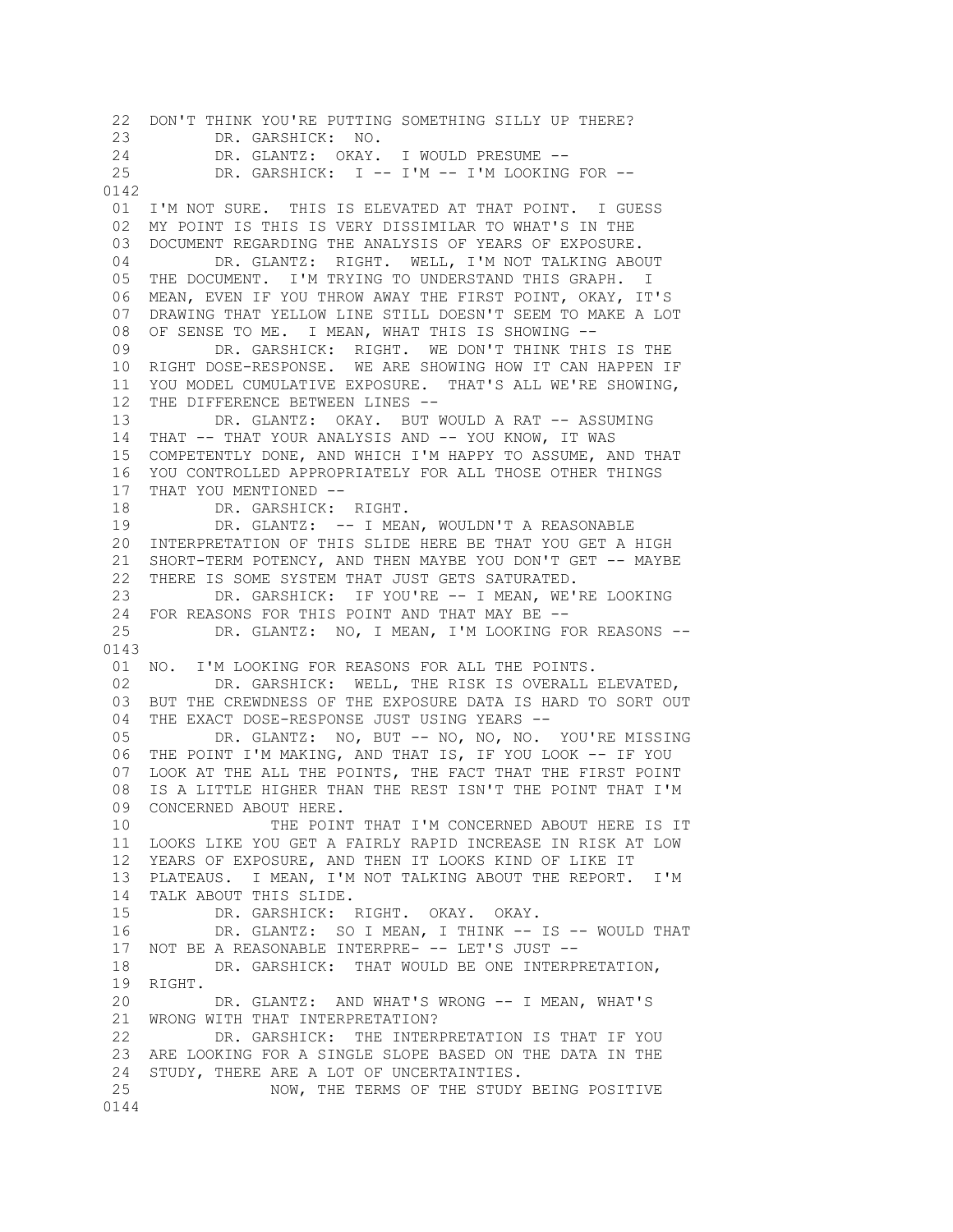01 AND NEGATIVE. I NEVER SAID THE STUDY WAS NEGATIVE. I'M 02 SAYING -- I'M COMMENTING ON THE ABILITY TO DEFINE A 03 DOSE-RESPONSE, AND IT'S -- IT'S VERY DIFFICULT. 04 AND I'M -- THIS IS ANOTHER WAY OF LOOKING AT 05 IT. THE DOCUMENT LOOKED AT IT ANOTHER WAY. AND I -- I 06 THINK THAT THIS GETS TO -- I MEAN, TO DECIDE IF THE 07 TOXIC -- THE AIR CONTAMINANT DOESN'T DEPEND ON WHETHER YOU 08 CAN FIT A SLOPE THROUGH THESE DATA. 09 DR. GLANTZ: RIGHT. BUT WHAT I'M SAYING IS, BASED 10 ON THIS DATA, WOULDN'T IT BE -- WOULD YOU SAY THAT A 11 BETTER THING TO DO THAN TO FIT A SINGLE SLOPE, WHICH, YOU 12 KNOW, LOOKING AT THIS GRAPH IS SILLY -- 13 DR. GARSHICK: RIGHT. 14 DR. GLANTZ: -- TO -- TO SAY, OKAY. WELL, WHAT WE 15 SHOULD DO IS SAY WE'VE GOT SOME KIND OF SATURATING PROCESS 16 WHERE YOU GET A HIGH TOXICITY AT LOW EXPOSURES, AND THEN 17 IT TENDS TO FLATTEN OUT. 18 DR. GARSHICK: I MEAN, WE'RE SPECULATING ABOUT THE 19 BIOLOGY HERE. THAT'S THE ONE THING THAT IS MISSING FROM 20 ALL THESE DISCUSSIONS, AND I MEAN, IF WE'RE SAYING -- 21 DR. GLANTZ: YEAH, BUT THAT'S NOT THE QUESTION I'M 22 ASKING. 23 DR. GARSHICK: NO, NO. BUT HOW YOU INTERPRET THESE 24 POINTS DEPENDS ON BIOLOGY OF WHAT YOU'RE STUDYING. 25 DR. GLANTZ: NO. I -- 0145 01 DR. GARSHICK: IT IS PLAUSIBLE THAT A FEW YEARS OF 02 DIESEL CAN CAUSE THIS AMOUNT OF RISK? IS IT PLAUSIBLE? I 03 MEAN, THAT'S A QUESTION. 04 DR. GLANTZ: WELL, BUT I'M -- SEE, IF YOU LOOK 05 AT -- IF YOU LOOK AT NOW, YOU KNOW, SOMEONE DANGLED THE 06 WORD SMOKING IN FRONT OF ME, BUT IF YOU LOOK AT -- IF YOU 07 LOOK AT PASSIVE SMOKING AND HEART DISEASE, YOU SEE 08 SOMETHING VERY MUCH LIKE THIS, WHERE YOU GET A BIG 09 INCREASE AT LOW DOSES, AND THEN IT TENDS IT PLATEAU. 10 SO I MEAN, I REALIZE THAT HEART DISEASE ISN'T 11 CANCER, AND CIGARETTE SMOKE ISN'T DIESEL FUMES, BUT IF YOU 12 LOOK AT THE ERROR BARS THAT YOU'VE DRAWN ON THERE, OKAY, 13 THEY TEND TO -- THERE IS A LOT OF OVERLAP. 14 DR. GARSHICK: THERE IS OVERLAP. 15 DR. GLANTZ: AND SO IT SEEMS TO ME RATHER THAN 16 FOCUSING ON THE FACT THAT THAT FIRST POINT IS ELEVATED, 17 WHICH MAY JUST SIMPLY BE STATISTICAL UNCERTAINTY, I MEAN, 18 WOULDN'T A REASONABLE CONCLUSION BASED ON THE EVIDENCE 19 THAT YOU PRESENTED HERE THAT YOU HAVE A HIGH TOXICITY WITH 20 LOW EXPOSURES, AND THEN IT MIGHT BE A DECAYING -- OR A 21 SATURATING EXPONENTIAL DOSE-RESPONSE. 22 DR. GARSHICK: THE EXPOSURES HERE MAY HAVE BEEN 23 DIFFERENT THAN THE EXPOSURES ACCUMULATED BY THIS GROUP IN 24 TERMS OF INTENSITY AND THIS SUPPOSES WHAT YOU'RE SAYING -- 25 I KNOW SOMETHING ABOUT THE BIOLOGY OF HOW IT BEHAVES IN 0146 01 HUMANS. ALL I'M SAYING IS THAT THE SLOPE IS UNCERTAIN, 02 BUT THE WHOLE RISK APPEARS TO BE ELEVATED. 03 DR. GLANTZ: YEAH. BUT I MEAN, WOULD YOU SAY -- 04 WOULD YOU SAY BASED ON THIS -- AND I DON'T WANT TO BEAT A 05 DEAD HORSE, AND IF YOU THINK -- YOU -- YOU'RE THE ONE WHO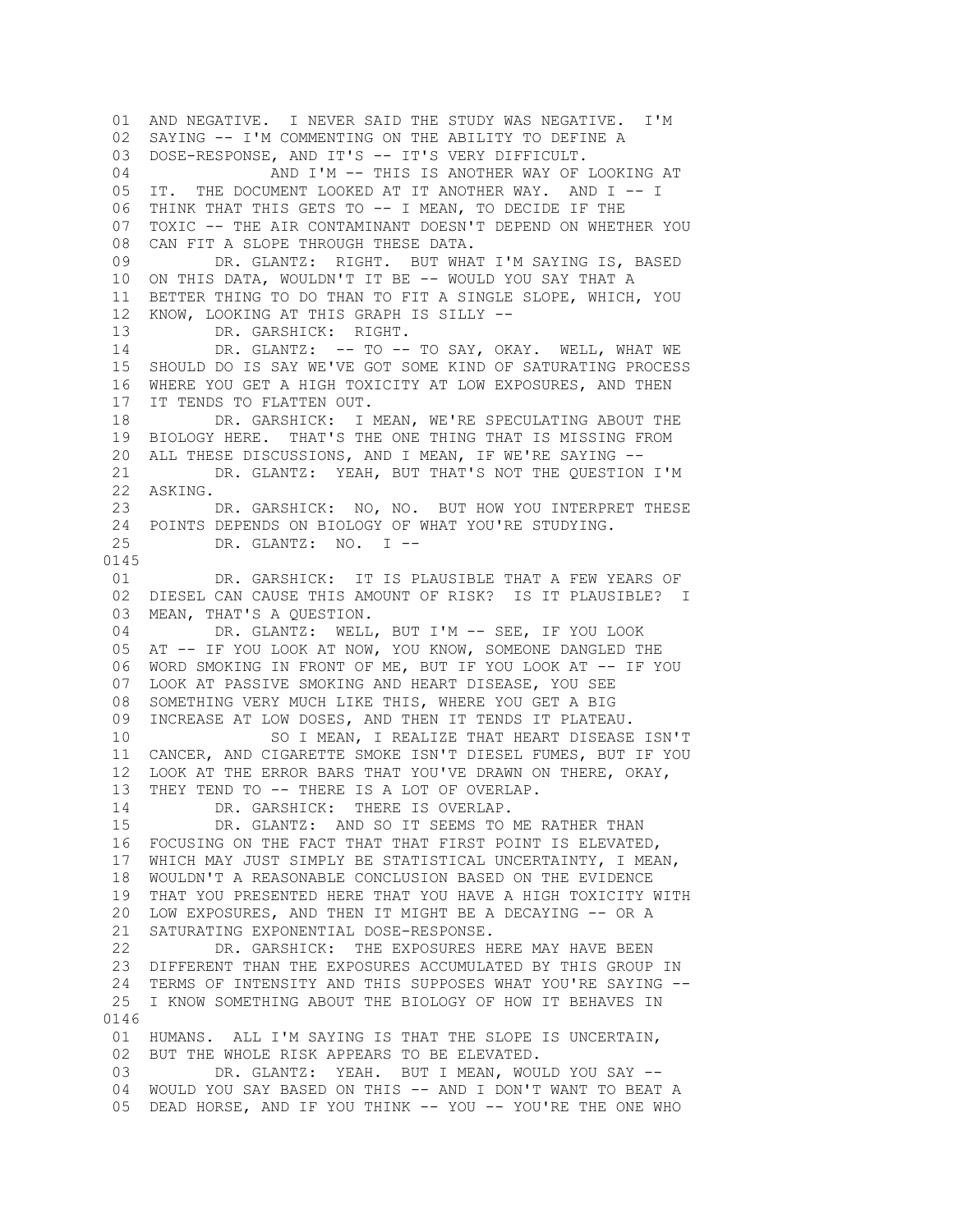06 PUT THE GRAPH UP -- 07 DR. GARSHICK: RIGHT, RIGHT. 08 DR. GLANTZ: -- OKAY? WOULD A REASONABLE MODEL TO 09 ASSUME, INSTEAD OF IT BEING A STRAIGHT LINE HAD A 10 SATURATED EXPONENTIAL WHERE THE THING GOES UP QUICKLY, AND 11 THEN TENDS TO GO UP MORE SLOWLY AT THE HIGHER REALMS? 12 DR. GARSHICK: I MEAN, YOU COULD PROBABLY FIT A 13 SINGLE MODEL TO THIS. I'M NOT SURE HOW TO INTERPRET IT IN 14 LIGHT OF THE BIOLOGY WHAT WE KNOW SO FAR WHICH ISN'T VERY 15 MUCH IN HUMANS. 16 DR. GLANTZ: BUT ANYWAY. OKAY. WELL, I HAD ONE 17 OTHER QUESTION FOR YOU JUST BECAUSE -- 18 DR. TOM SMITH: COULD I MAKE ONE COMMENT ON THAT? 19 DR. FROINES: WAIT A SECOND. 20 DR. GLANTZ: I'M SORRY. 21 DR. FROINES: IS THAT TOM? 22 DR. TOM SMITH: YEAH. 23 DR. FROINES: GO AHEAD. 24 DR. TOM SMITH: JUST ONE -- ONE COMMENT ON THAT. 25 I THINK IT'S IMPORTANT TO REMEMBER THAT YEARS 0147 01 ARE NOT EXPOSURE. YEARS ARE ONLY PART OF THE EQUATION, 02 AND IF YOU PUT SOME ERROR BARS AROUND HOW WELL YEARS 03 REPRESENT EXPOSURE, NAMELY, THE ERROR BARS I WAS TALKING 04 ABOUT ON THE EXPOSURE SCALE, I THINK YOU MIGHT DISCOVER 05 THAT THOSE POINTS, IN FACT, WERE NOT TERRIBLY DIFFERENT 06 FROM ONE ANOTHER OVERALL. 07 DR. GLANTZ: OKAY. BUT THAT -- 08 DR. GARSHICK: NO, I THINK THAT'S RIGHT. I THINK 09 IT'S QUITE -- THEY ARE QUITE SIMILAR, THE POINTS, AND THE 10 ISSUE IS JUST ILLUSTRATING THAT FITTING THE SINGLE SLOPE 11 USING YEARS OF EXPOSURE IS DIFFICULT IN THIS DATA. 12 SO THAT'S THE ONLY POINT TO THIS, AND I'M NOT 13 SURE WHAT THE INTERPRETATION AT THIS POINT REALLY IS. BUT 14 IT GOES TO WHAT YOU SAID AS WELL AS SOME OTHER -- 15 DR. BLANC: CAN I JUST CLARIFY SOMETHING FOR A 16 SECOND IN THE CONTEXT OF DISCUSSION? 17 I WASN'T INCORRECT, THOUGH, WHEN YOU 18 PRESENTED YOUR ORIGINAL ANALYSIS, IT SHOWED THAT THE 19 LONGER THAT HAD ELAPSED FROM EXPOSURE, THE MORE RISK YOU 20 HAD, AND YOU ALSO SHOWED THAT THE HIGHER EXPOSURE JOBS HAD 21 MORE RISK. 22 SO YOU HAD TWO DIFFERENT WAYS OF COMING AT 23 THE ISSUE OF WAS THERE A DOSE-RESPONSE, WHICH SHOWED THERE 24 WAS A DOSE-RESPONSE; IS THAT CORRECT?<br>25 DR. GARSHICK: IN THE COHORT S DR. GARSHICK: IN THE COHORT STUDY --0148 01 DR. BLANC: IN THE COHORT STUDY; IS THAT CORRECT? 02 DR. GARSHICK: -- THE WORKERS AGED 44 TO 59 HAD THE 03 HIGHEST RISK OF DYING OF LUNG CANCER. 04 THE PROBLEM CAME IN SORTING OUT 05 DOSE-RESPONSE, AND THE POINT THAT WAS DRIVING THAT 06 REGRESSION, THE 15- TO 17-YEAR-OLD AGE GROUP IS THE GROUP 07 WHERE THE DEATHS ONLY COULD HAVE OCCURRED DURING THE YEARS 08 OF MISSING DEATHS. ALL RIGHT? SO THAT POINT IS VERY 09 UNSTABLE. 10 AND FURTHERMORE, WHEN YOU DO ADJUST FOR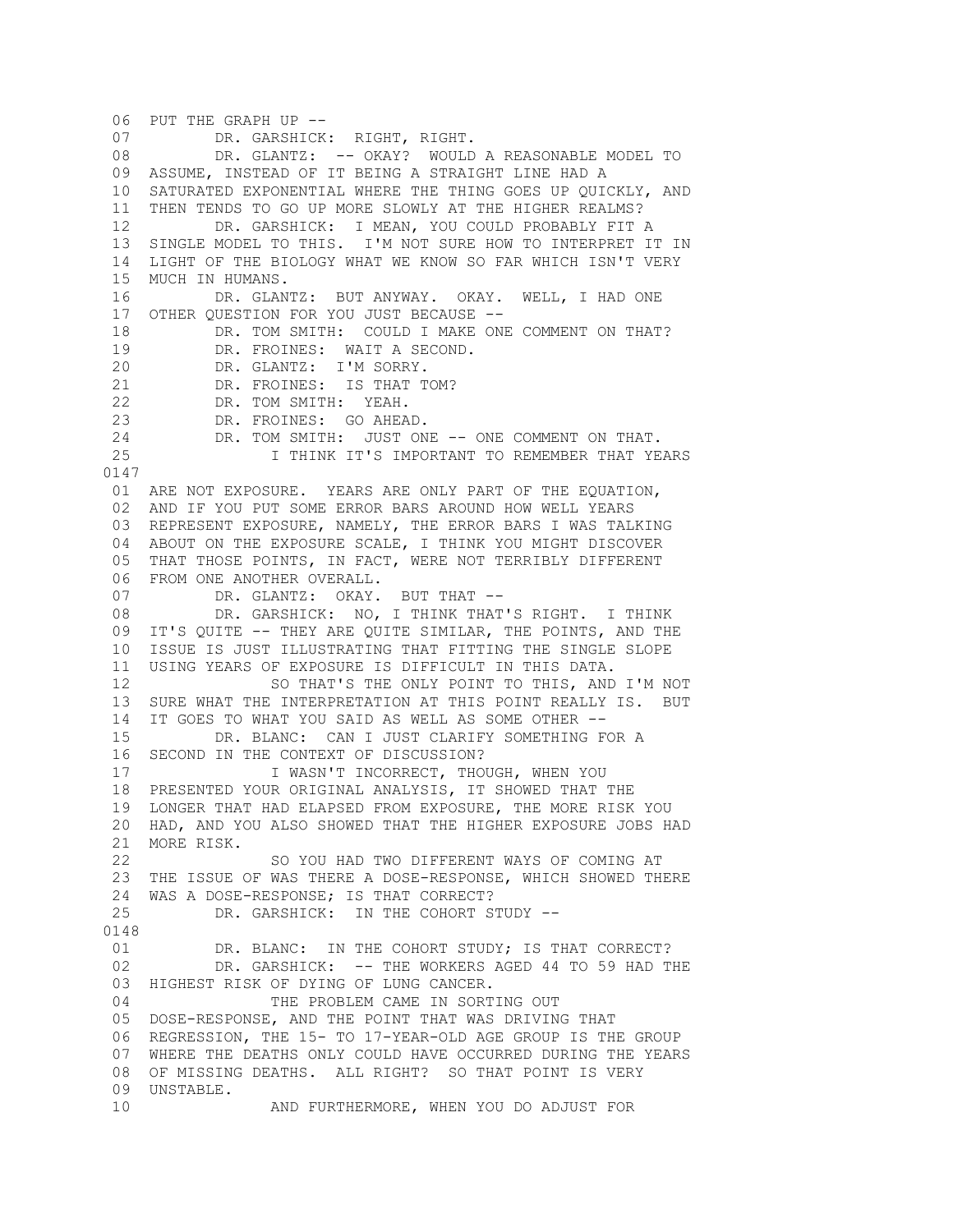11 ATTAINED AGE AND CALENDAR YEAR THAT THE -- THAT ELEVATED 12 RISK DISAPPEARS, AND KENNY CRUMP'S WORK -- 13 DR. BLANC: WE'RE NOT TALKING ABOUT KENNY CRUMP'S 14 WORK RIGHT NOW. 15 DR. GARSHICK: EXACTLY, BUT YOU'RE -- 16 DR. BLANC: YOUR SIMPLE MODEL SHOWED THAT THE 17 PEOPLE WHO HAD THE LONGEST TIME ELAPSED FROM FIRST 18 EXPOSURE, ARE THE MOST CHANCE TO GET CANCER, GOT CANCER. 19 DR. GARSHICK: THERE'S TWO MODELS. ALL RIGHT? THE 20 FIRST MODEL IS JOB IN '59 -- 21 DR. BLANC: RIGHT. 22 DR. GARSHICK: -- AND THAT SHOWED IN THE JOB GROUP 23 WHO HAD THE MOST FUTURE CHANCE OF WORKING DIESEL ARE MOST 24 LIKELY TO DIE OF LUNG CANCER --<br>25 DR. BLANC: AND ALSO THE DR. BLANC: AND ALSO THE PEOPLE WHO HAD THE HIGHEST 0149 01 EXPOSURE JOB -- 02 DR. GARSHICK: LET ME FINISH, LET ME FINISH.<br>03 THE SECOND MODEL, USING THE ENTIRE COH THE SECOND MODEL, USING THE ENTIRE COHORT WAS 04 LOOKING AT THOSE PEOPLE WITH THE MOST EXPOSURE 05 INCORPORATED A FIVE-YEAR LAG MODEL, AND THAT -- IN THAT 06 REGRESSION, THEY ARE RELATIVELY UNIFORM -- THE UNIFORM 07 RELATIVE RISK, EXCEPTING THE PEOPLE WITH 15 TO 17 YEARS OF 08 EXPOSURE. 09 WE CAME TO FIND OUT THAT AGE GROUP, THAT 10 ESTIMATE IS QUITE UNSTABLE, DEPENDING -- NOT ONLY DOES IT 11 DEPEND ON THE FEW NUMBER EVENTS, AND A FEW CELLS, BECAUSE 12 WE'RE MISSING DEATHS, IT DEPENDS ON HOW YOU MODEL CALENDAR 13 YEAR AND AGE. 14 AND WHEN YOU TAKE THAT OUT, THE RELATIVE RISK 15 APPEARS TO BE MORE UNIFORM. AND THIS TAKES -- THIS IS 16 FOLLOW UP FOR 1976, BUT THIS IS WHAT ALLAN WAS REFERRING 17 TO. HE THOUGHT OUR FIRST ANALYSIS WAS PROPER. 18 WE'RE BACKING OFF FROM THAT SAYING THAT 19 ESTIMATE IS VERY UNSTABLE. AND TO REALLY GET AT 20 DOSE-RESPONSE, AT LEAST FROM YEARS OF EXPOSURE FROM '59, 21 WE NEED MORE YEARS OF FOLLOW UP. 22 NOW, WE'VE ALSO SAID THAT THE YEARS BEFORE 23 1959 IS IMPORTANT IN DETERMINING THIS DOSE-RESPONSE. AND 24 WE'VE NOT DONE THAT IN OUR PREVIOUS WORK BECAUSE OF 25 RELUCTANCE OF TRYING TO GUESS WHEN PEOPLE STARTED WORKING 0150 01 WITH DIESEL LOCOMOTIVES. THIS ANALYSIS, THIS SIMULATION 02 ATTEMPTS TO MODEL THAT UNCERTAINTY, AND IT COMES UP WITH A 03 RELATIVELY UNIFORM SLOPE. 04 DR. FROINES: BUT IF -- I THINK PAUL STILL HASN'T 05 GOT AN ANSWER. 06 DR. BLANC: NO, I GOT AN ANSWER. THE ANSWER WAS 07 THAT THE INITIAL ANALYSIS SHOWED THAT PEOPLE WHO STARTED 08 EARLIER HAD MORE RISKS THAN THE PEOPLE WHO HAD THE HIGHER 09 EXPOSURE JOBS THAN THE PEOPLE WHO HAD THE HIGHER EXPOSURE 10 JOBS, AND THE OTHER ANALYSIS HAD THE HIGHEST RISK. 11 DR. FROINES: I'M TRYING TO SEPARATE OUT WHAT -- 12 DR. GARSHICK: THERE'S TWO ANALYSES. 13 DR. FROINES: -- IN FACT, CAN BE LEARNED FROM THE 14 DATA THAT WE HAVE, WHICH IS WHAT ALLAN DREW HIS 15 CONCLUSIONS, FROM AND WHAT DEPENDS UPON DOING FURTHER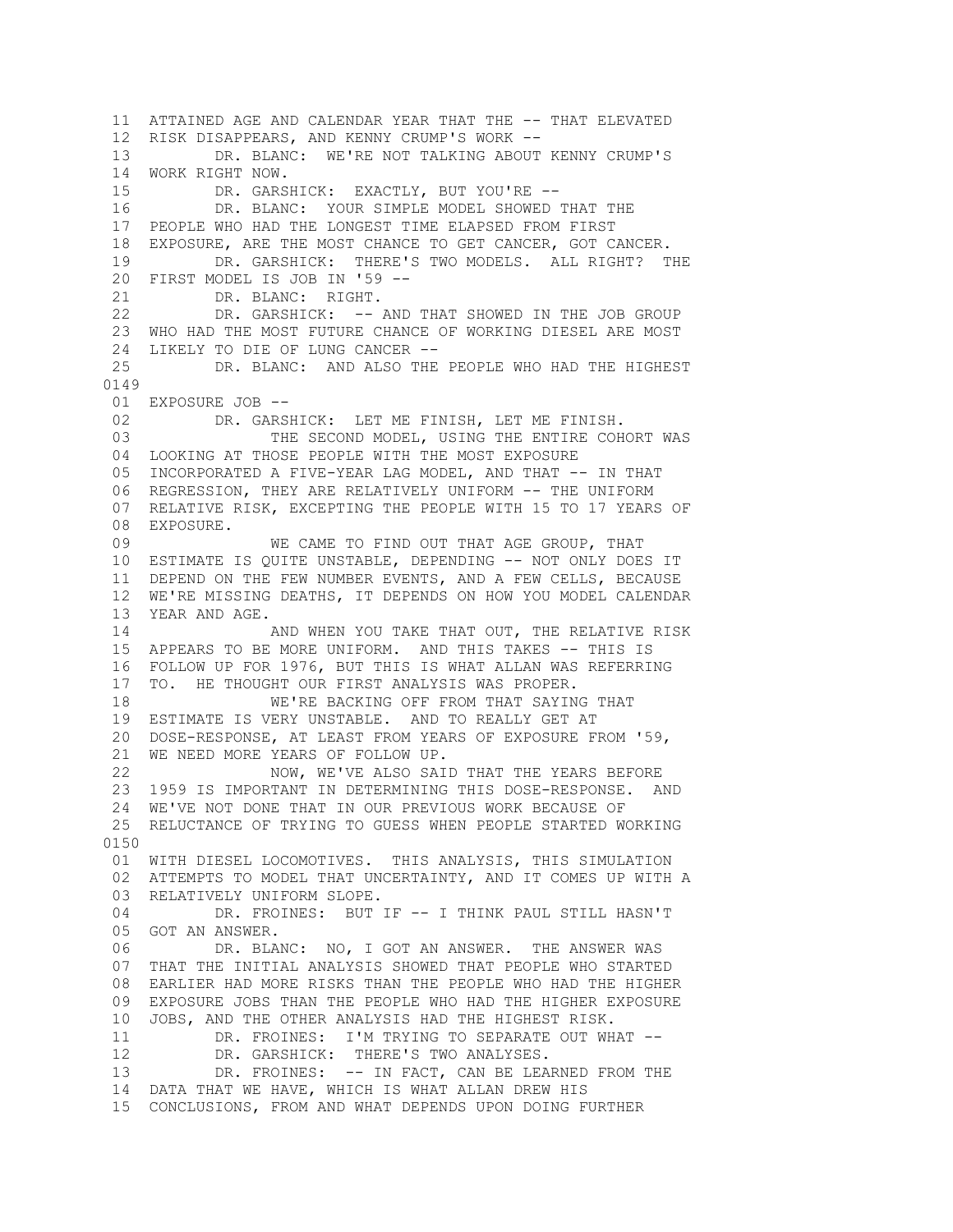16 RESEARCH. AS MUCH AS I RESPECT TOM SMITH AND ERIC, OF 17 COURSE THERE'S ROOM FOR MORE RESEARCH TO CHARACTERIZE 18 TO -- TO FURTHER CHARACTERIZE THESE QUESTIONS. 19 BUT WE'RE HERE IN THE BUSINESS OF TRYING TO 20 DECIDE WHAT IS IT WE KNOW ABOUT THESE DATA, WHAT DO THEY 21 TELL US GIVEN THE CIRCUMSTANCES WE FIND OURSELVES IN. AND 22 I THINK THAT'S WHAT ALLAN IS TRYING TO DO AND I THINK 23 THAT'S WHAT PAUL IS TRYING TO DO. AND I DON'T HAVE ANY 24 PROBLEM WITH LOOKING AT THE 15- TO 17-YEAR -- 25 DR. GARSHICK: EXACTLY. 0151 01 DR. FROINES: -- ISSUES, BUT I WOULD ALSO ARGUE 02 THAT WE CAN PUT THAT IN ANOTHER BOX AND SAY, THAT'S WHAT 03 WE'LL DO LATER. BECAUSE IT'S NOT GERMANE TO WHAT WE HAVE 04 TO DECIDE HERE AS A BODY. 05 AND I THINK THAT'S WHY WE NEED -- WE NEED TO 06 FIND OUT WHAT THE DATA TELLS US THAT WE CAN THEN USE TO 07 DRAW CONCLUSIONS AND MAKE DECISIONS ABOUT. 08 DR. GARSHICK: YOU KNOW, AND JUST -- JUST FROM MY 09 PERSPECTIVE, THE DOSE-RESPONSE AS INITIALLY PUBLISHED IS 10 NOT QUITE AS CLEAR-CUT. THERE APPEARS TO BE A 11 DOSE-RESPONSE WHEN YOU LOOK AT AGE OF 59, BUT THE YEARS OF 12 EXPOSURE IS NOT AS CLEAR, AND THERE ARE LOTS OF REASONS 13 WHY THAT MAY BE -- MIGHT BE THE CASE. 14 DR. BLANC: CAN I ALSO ASK A QUICK QUESTION? I 15 DIDN'T GET A CHANCE TO THIS MORNING TO DR. MAUDERLY. 16 DR. FROINES: WELL, I THINK LET ALLAN FOLLOW UP AND 17 THEN YOU CAN GO BACK TO THAT. 18 DR. ALLAN SMITH: YES. I JUST WANT TO MAKE A POINT 19 THAT THERE'S A DANGER IN GOING BEYOND WHAT THE DATA 20 PERMIT. AND WHAT WORRIES ME ABOUT THAT COHORT -- AND I 21 AGREE. I MEAN, THERE SHOULD BE FURTHER WORK DONE ON IT. 22 IT WOULD BE NICE TO SEE FURTHER FOLLOW UP AND THINGS LIKE 23 THAT. 24 BUT THE QUESTION IS WHAT CAN BE INTERPRETED 25 ABOUT IT NOW, AND IN THAT REGARD, YOU'VE GOT THE 0152 01 ASSOCIATION YOU WOULD EXPECT TO FIND. THE YOUNGER PEOPLE 02 WHO HAD THE LONGER POTENTIAL FOR EXPOSURE HAD THE HIGH 03 RISK. 04 BUT AS SOON AS YOU THEN TRY AND TEASE OUT 05 AGE, CALENDAR TIME, AND LATENCY OF FOLLOW UP, FROM THAT 06 DATA SET, I THINK YOU GET INTO THE SITUATION WHERE YOU 07 JUST PRODUCE NONSENSE. AND I'M NOT BEING CRITICAL OF 08 BEING TRYING TO DO IT, BUT I DON'T THINK YOU CAN INTERPRET 09 MUCH BEYOND THOSE -- THAT -- THOSE INITIAL FINDINGS. 10 DR. FROINES: STAN? 11 DR. GLANTZ: YEAH, I MEAN, I AGREE WITH THAT. I 12 MEAN, I THINK THE -- YOU GET A HUGE MULTICOLLINEARITY 13 PROBLEM IN THE ANALYSIS WHEN YOU TRY TO PUT ALL THAT STUFF 14 IN AT THE SAME TIME. AND I THINK THAT'S WHY THE ESTIMATES 15 THAT YOU GET GET SO UNSTABLE WHEN YOU -- BECAUSE I THINK 16 YOU'RE OVER -- YOU KNOW, YOU'RE JUST PUTTING MORE INTO THE 17 MODEL THAN THE STATISTICS CAN SEPARATE OUT. 18 DR. FUCALORO: WE HAVE A KIND OF, IT SEEMS TO ME, 19 AN INTERESTING SITUATION HERE WHERE WE'RE GETTING SOME OF 20 THE ADVISE FROM THE PEOPLE HERE, INCLUDING DR. MACK AND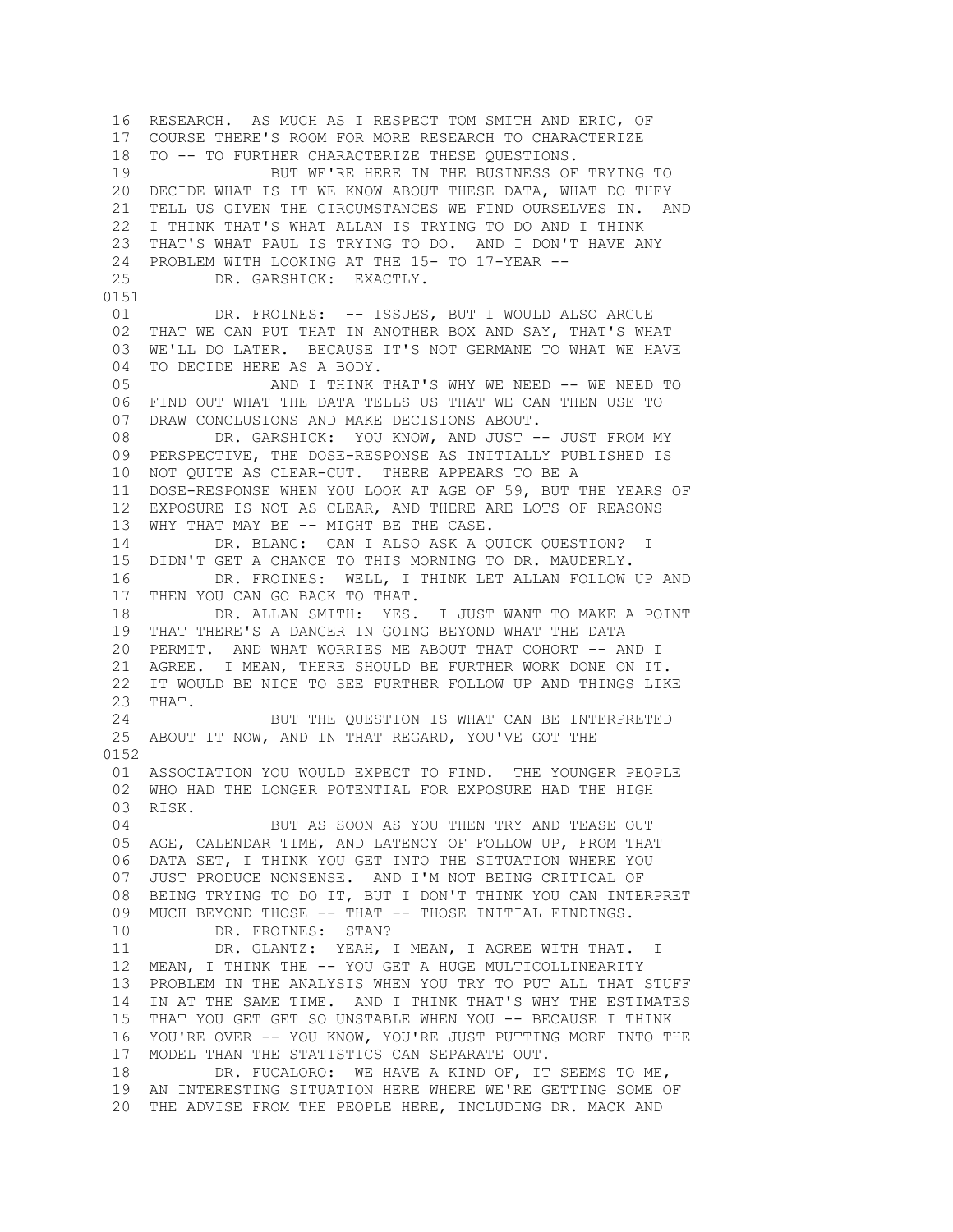21 DR. ALLAN SMITH ABOUT -- WARNING NOT TO PLACE OVERRELIANCE 22 ON DOSE-RESPONSE CURVES, AND YET WE HAVE SOME PEOPLE HERE 23 WHO ARE WORKING VERY HARD TO GET DOSE-RESPONSE CURVES. 24 I WOULD LIKE TO -- I WOULD LIKE TO ASK 25 DR. TOM SMITH, WHAT DOES HE THINK OF THE ADVICE THAT WE 0153 01 SHOULDN'T OVERLY RELY UPON A DOSE-RESPONSE CURVES IN ORDER 02 TO MAKE THE DECISION WE NEED TO MAKE SOON? 03 DR. TOM SMITH: WELL, THAT'S -- I THINK, IN FACT, 04 THAT CUTS TO THE CENTER OF THE ISSUE. MY PERSONAL VIEW IS 05 THAT -- THAT THE DATA, AS SUMMARIZED BY ALLAN, WERE -- ARE 06 RATHER CONVINCING. 07 AND I THINK THAT THE QUESTION, DOES EXPOSURE 08 TO DIESEL EXHAUST IN A VARIETY OF CONTEXTS APPEAR TO 09 ELEVATE RISK OF LUNG CANCER? I THINK WE CAN ANSWER FAIRLY 10 COMFORTABLY, YES. 11 BUT THE NEXT QUESTION, ALL RIGHT, GIVEN A YES 12 TO THAT, HOW MUCH EXPOSURE CAUSES HOW MUCH RISK? I DON'T 13 THINK WE HAVE THE DATA TO ANSWER THAT QUESTION, AND THE 14 REASON WE DON'T HAVE THAT DATA IS BECAUSE WE'VE BEEN 15 TRYING TO ANSWER THE FIRST QUESTION. 16 AS A SCIENTIST WHOSE GOAL IN LIFE, IF YOU 17 WANT, IS TO DEFINE DOSE-RESPONSE RELATIONSHIPS USING 18 EPIDEMIOLOGIC TYPES OF DATA, THIS STUDY REPRESENTS THE 19 BEST WE COULD DO IN 1980. WE COULD DO MUCH, MUCH BETTER 20 NOW. AND KATHIE POINT OUT A LOT OF THE REASONS AND SO 21 FORTH, SO THAT I'M AFRAID THE BEST YOU CAN HOPE TO DO AT 22 THIS POINT IS DEFINE THAT THERE'S SOME VERY WIDE RANGE 23 THAT THE EXPOSURES MAY HAVE BEEN IN. 24 AND GIVEN THAT, IT'S UP TO THE POLICY SIDE OF 25 THE HOUSE, IF YOU WANT, TO DECIDE IF THAT'S SUFFICIENT TO 0154 01 MOVE AHEAD. AND I'M NOT A POLICY PERSON, SO I CAN'T 02 ANSWER THAT QUESTION. IN FACT, I SUSPECT YOU GUYS ARE 03 MUCH BETTER -- POSITION FOR THAT THAN ME. 04 DR. FROINES: WELL, I THINK, TOM, I THINK WHAT 05 YOU'VE JUST SAID IS VERY HELPFUL TO EVERYONE, AND I THINK 06 THAT -- THAT I THINK THE GROUP IN HERE WOULD PROBABLY BE 07 VERY HAPPY TO TURN OVER THOSE SUBSEQUENT DECISIONS OF RISK 08 MANAGEMENT BASED ON THE QUALITATIVE FINDINGS TO THE RISK 09 MANAGERS, AND WE SHOULD GIVE THEM HELP IN TRYING TO WORK 10 THAT OUT. 11 BUT -- BUT THE ACTUAL POLICY ISSUES ABOUT HOW 12 ONE THEN TAKES A BROAD RANGE OF RISK ESTIMATE AND THEN 13 USES IT FOR REGULATORY PURPOSES, FORTUNATELY, IS NOT THE 14 TASK OF THE PEOPLE SITTING IN THIS ROOM. 15 AND SO I THINK THAT WHAT YOU SAID, THOUGH, IS 16 VERY HELPFUL, AND I THINK THAT WE WILL -- I WOULD GUESS 17 THAT, IN FACT -- AND IT'S CONTAINED WITHIN THE DOCUMENT, 18 THAT THERE WILL BE A RANGE OF RISKS THAT'S REASONABLY WIDE 19 PRECISELY BECAUSE OF THAT. 20 DR. GLANTZ: WELL, I JUST WANT TO PICK UP ON THAT 21 WITH TWO POINTS. ONE, JUST FOR THE RECORD, I MEAN, IS 22 THERE ANYBODY HERE -- NOT HERE, BUT ANYBODY AROUND THIS 23 TABLE THAT WOULD -- I MEAN, I JUST WANT TO READ THE 24 DEFINITION -- THIS MAY AVOID A LOT OF FUTURE DISCUSSION. 25 THE DEFINITION OF A TOXIC AIR CONTAMINANT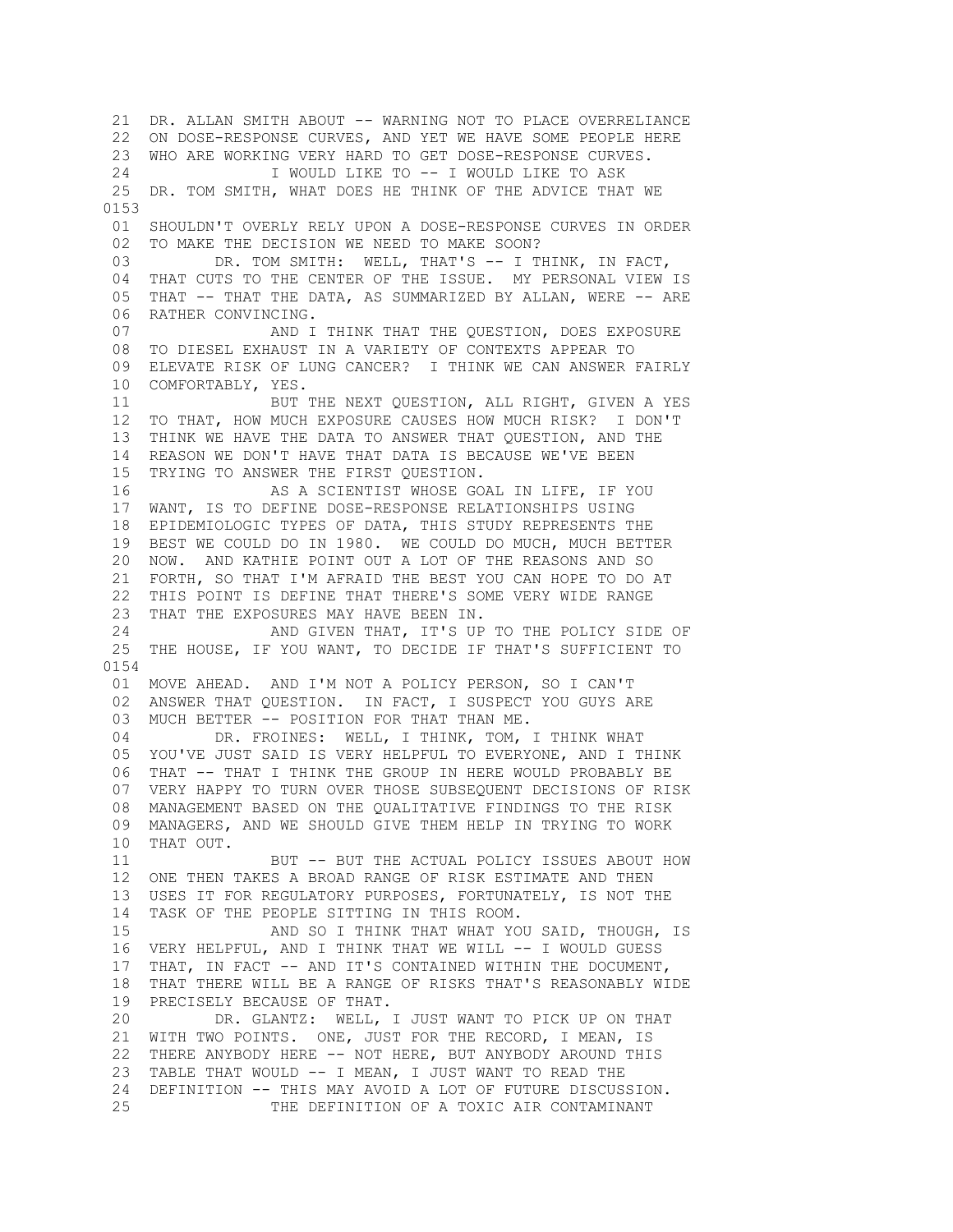01 UNDER CALIFORNIA LAW IS AN AIR POLLUTANT WHICH MAY CAUSE 02 OR CONTRIBUTE TO AN INCREASE IN MORTALITY OR AN INCREASE 03 IN SERIOUS ILLNESS WHICH MAY POSE A PRESENT OR POTENTIAL 04 HAZARD TO HUMAN HEALTH. 05 1 MEAN, IS THERE -- ARE ANY OF THE 06 SPEAKERS -- I MEAN, I GUESS THE PANEL SHOULDN'T DISCUSS 07 THIS, BUT IS THERE ANYBODY AMONG THE SPEAKERS WHO THINKS 08 THAT DIESEL DOES NOT MEET THAT DEFINITION? DIESEL EXHAUST 09 DOES NOT -- I MEAN, IS THERE ANYBODY AMONG THE SPEAKERS 10 WITHOUT ARGUING ABOUT DOSE-RESPONSE OR POTENCY, WHICH IS A 11 DIFFERENT QUESTION, WHO THINKS THAT -- THAT -- WHO WOULD 12 RECOMMEND TO THIS PANEL THAT DIESEL NOT BE DEFINED AS A -- 13 DOES NOT MEET THE CRITERIA OF THE DEFINITION OF A TOXIC 14 AIR CONTAMINANT UNDER CALIFORNIA LAW? 15 DR. FROINES: I THINK YOU GOT SILENCE THE FIRST 16 TIME -- 17 DR. GLANTZ: OKAY. 18 DR. FROINES: AND WITH THAT -- 19 DR. GLANTZ: OKAY. I JUST WANTED TO BE SURE NO ONE 20 FELL ASLEEP. 21 FELL DR- FROINES: WITH ACADEMICS, YOU ASK THE 22 QUESTION TWICE, YOU'LL GET SOMEBODY POPPING IN. SO GO 23 WITH THE FIRST SILENCE. 24 DR. GLANTZ: OKAY. AND THEN I WILL GO ON. 25 I WANT TO JUST DISAGREE WITH SOMETHING YOU 0156 01 SAID, JOHN, AND THAT IS, I MEAN, I THINK WE DO HAVE AN 02 OBLIGATION TO TRY -- WELL, WE ARE NOT INVOLVED IN THE RISK 03 MANAGEMENT PHASE OF THIS PROCESS. I MEAN, I THINK WE DO 04 HAVE AN OBLIGATION TO DO THE BEST WE CAN TO TELL PEOPLE, 05 YOU KNOW, WHAT WE THINK THE POTENCY OF THIS IS AND GIVE 06 THEM SOME GUIDANCE AS TO WHAT WE THINK THE BEST AVAILABLE 07 INFORMATION IS. 08 AND SO, I MEAN, I THINK THAT THE ALL OF THE 09 DISCUSSION THAT SEVERAL PEOPLE HAVE MADE ABOUT THE NEED 10 FOR FUTURE RESEARCH, AND THE FACT THAT WE DON'T KNOW 11 EVERYTHING. I MEAN, THIS IS A MANTRA WE GO THROUGH ON 12 EVERY SINGLE COMPOUND THAT COMES BEFORE US. WE WISH WE 13 KNEW MORE, WE WISH WE KNEW MORE. 14 BUT I MEAN, I THINK DR. GARSHICK RAISED A 15 REAL INTERESTING POINT WITH THIS BLUE SLIDE I WAS JUMPING 16 ALL OVER BECAUSE IT MAY BE THAT BY USING THE LINEAR 17 DOSE-RESPONSE ASSUMPTION WITH EXPOSURE, WE'RE GROSSLY 18 UNDERESTIMATING THE POTENCY, AND MAYBE WE OUGHT TO BE 19 USING SOMETHING LIKE THAN WHAT HE SUGGESTED, WHICH WOULD 20 BE A MUCH HIGHER POTENCY. 21 DR. GARSHICK: WELL, I DIDN'T SUGGEST A MODEL. 22 DR. GLANTZ: OH, WELL, NO. I WAS JUST TALKING 23 ABOUT THE DATA THERE. I CAN DRAW THE LINE THROUGH IT. 24 DR. GARSHICK: I THINK WE HAVE TO KNOW SOMETHING 25 ABOUT THE BIOLOGY, THOUGH, I MEAN, OF WHAT'S GOING ON. 0157 01 DR. GLANTZ: WELL -- 02 DR. FROINES: ANYWAY, THE TWO OF YOU HAVE HAD THIS 03 DISCUSSION AT LEAST THREE TIMES. 04 DR. GLANTZ: OKAY. WELL, THEY WERE ACADEMIC.

0155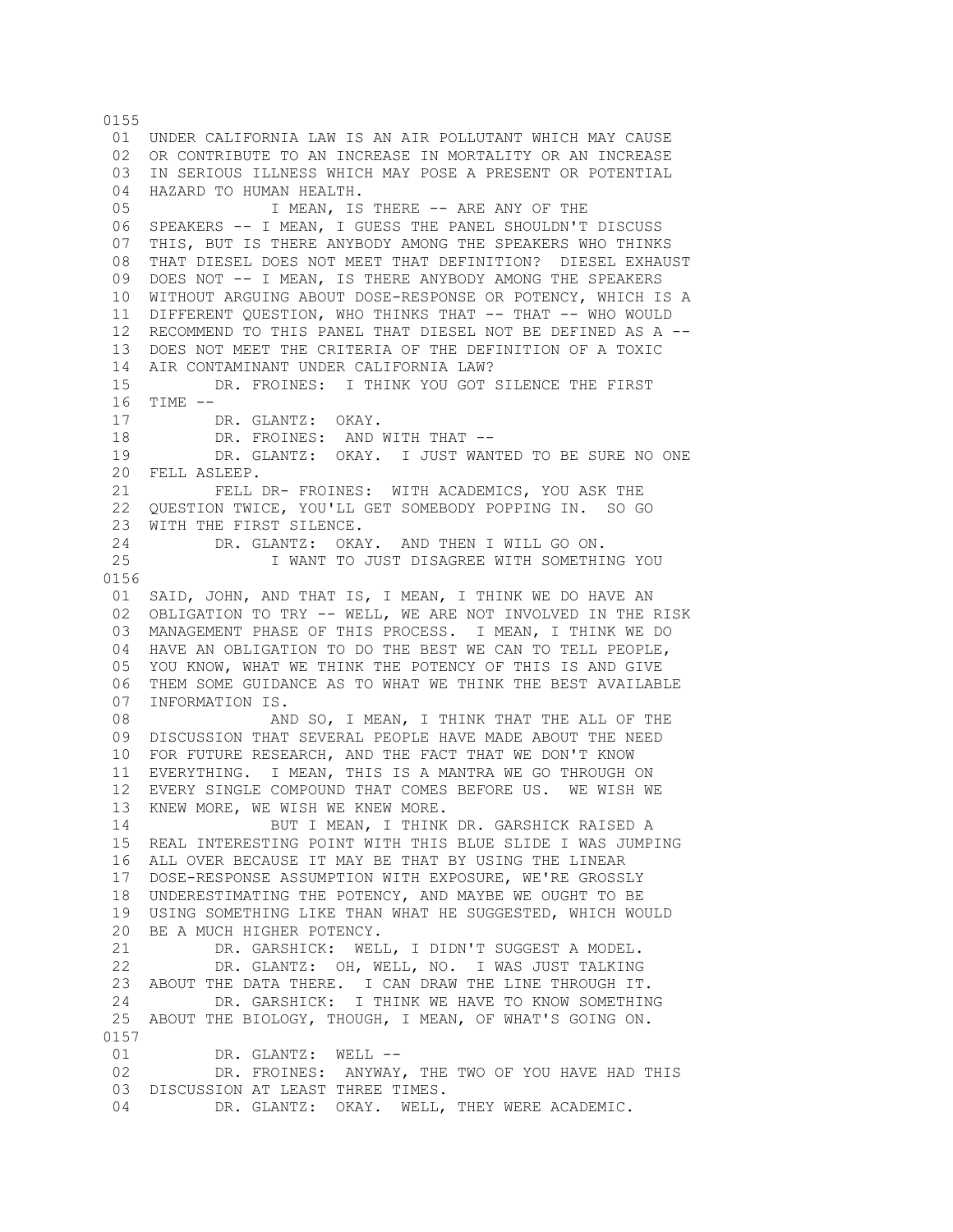05 DR. FROINES: I REMEMBERED IT. I REMEMBERED IT THE 06 FIRST TIME, THE SECOND TIME, AND THE THIRD TIME, AND NOW 07 I'M GOING TO CLOSE IT OFF FOR SAKE OF LUNCH. 08 DR. BLANC: JOHN, JOHN, COULD I --<br>09 DR. FROINES: I THINK THAT THE ISS DR. FROINES: I THINK THAT THE ISSUE YOU'RE RAISING 10 IS REALLY QUITE CRUCIAL, AND CLEARLY THIS IS A DISCUSSION 11 THAT HAS TO OCCUR AMONG THE PANEL IN APRIL WHEN WE TAKE 12 THE DOCUMENT UP IN ITS ENTIRETY. 13 BUT SO I THINK GETTING AS MUCH INFORMATION 14 FROM THIS GROUP OF PANEL AND OTHERS IS GOING TO HELP US BE 15 ABLE TO DO THAT. AND SO THE -- AND SO YOUR QUESTION TO 16 THE PANEL IS HIGHLY RELEVANT. 17 AND SOMEBODY WAS TRYING TO GET MY ATTENTION? 18 DR. BLANC: I WAS BECAUSE I STILL WANTED TO ASK THE 19 QUESTION -- 20 DR. FROINES: OH, I'M SORRY. 21 DR. BLANC: -- TO DR. MAUDERLY. 22 ACTUALLY, TWO SMALL QUESTIONS. ONE HAS TO DO 23 WITH YOUR COMMENT ON THE CARCINOGENIC RESPONSE IN -- 24 DESCRIBES SUSCEPTIBLE STRAINS OF MICE. 25 DO YOU HAVE ANY DATA ON WHETHER THOSE 0158 01 SUSCEPTIBLE STRAINS OF MICE SIMILARLY RESPOND TO TITANIUM 02 DIOXIDE OR CARBON BLACK, OR IS THEIR RESPONSE TO DIESEL 03 DIFFERENT THAN THEIR RESPONSE TO NONSPECIFIC OR INERT 04 PARTICULATE? 05 DR. MAUDERLY: I DON'T RECALL ANY STUDIES THAT HAVE 06 BEEN CONDUCTED WITH THOSE STRAINS WITH TITANIUM DIOXIDE OR 07 CARBON BLACK. NOW, I GUESS THAT'S NOT A CERTAINTY IF 08 THERE HASN'T BEEN A STUDY, BUT I'M FAMILIAR WITH THE 09 LITERATURE. I'M NOT AWARE THAT'S BEEN DONE. AND SO I 10 CAN'T ANSWER THAT QUESTION. 11 DR. BLANC: SO YOU DON'T HAVE ANY REASON TO BELIEVE 12 A PRIORI THAT THE RESPONSE OF THOSE SUSCEPTIBLE 13 SPECIES -- SUSCEPTIBLE STRAINS OF MICE, ALTHOUGH SOMEWHAT 14 VARIABLE IN WHAT PEOPLE HAVE FOUND REPRESENTS THE SAME 15 MECHANISM THAT YOU ARE DESCRIBING IN RATS, THAT THOSE 16 SUSCEPTIBLE STRAINS ARE SUSCEPTIBLE BECAUSE THEY BEHAVE 17 LIKE RATS. 18 YOU DON'T HAVE ANY REASON, ANY PRIORI TO 19 BELIEVE THAT? 20 DR. MAUDERLY: NO. I REALLY HAVE NO INFORMATION ON 21 WHICH TO -- TO MAKE AN INTELLIGENT GUESS ONE WAY OR THE 22 OTHER. 23 DR. BLANC: OKAY. AND SECOND QUESTION IS IN TERMS 24 OF THE RAT RESPONSE IN THE LOWER END OF THE RANGE AT WHICH 25 THE RATS RESPOND TO DIESEL, AND IN TERMS OF CUMULATIVE 0159 01 DOSE -- AND I DON'T REMEMBER THE EXACT SCALE, BUT LET'S 02 TAKE THAT LOWISH END BEYOND THE AREA IN WHICH YOU -- 03 YOU'RE EYEBALLING FELT THAT THERE WASN'T A RESPONSE, BUT 04 NOT AT THE FAR RIGHT HAND. 05 IS THAT A CUMULATIVE DOSE-RESPONSE AREA IN 06 WHICH THERE'S ALSO A RESPONSE IN YOUR HANDS WITH TITANIUM 07 DIOXIDE AND CARBON BLACK? OR HAVE YOUR EXPOSURES TO 08 CARBON BLACK AND TITANIUM DIOXIDE IN TERMS OF CUMULATIVE 09 EXPOSURE BEEN MORE AT THE FAR RIGHT END OF THAT SCALE?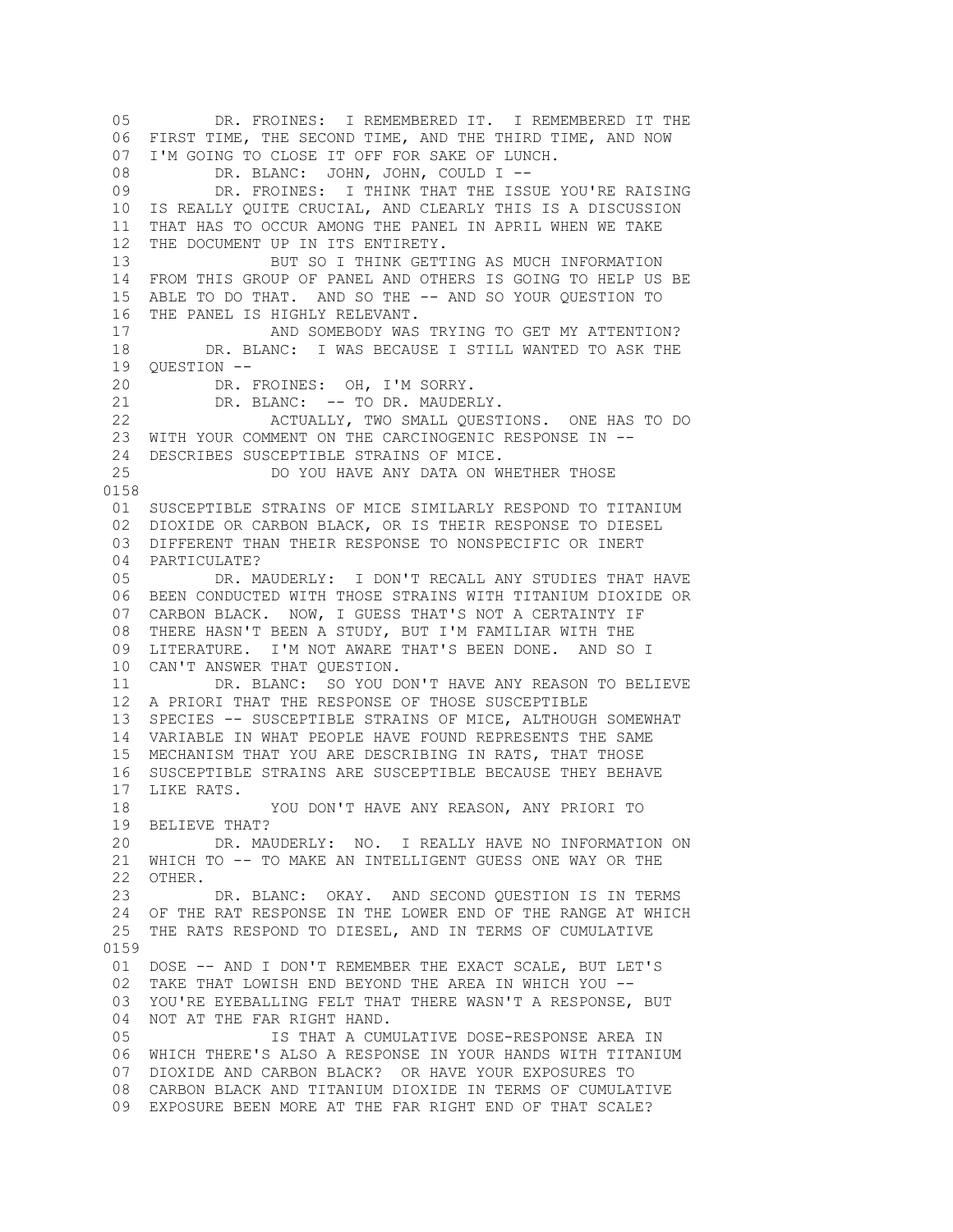10 DR. MAUDERLY: ALL OF OUR WORK -- WE HAVE NOT 11 WORKED WITH TITANIUM DIOXIDE. OTHERS HAVE. WE HAVE 12 WORKED WITH CARBON BACK. ALL OF OUR CARBON BLACK WORK HAS 13 BEEN UP AT THE HIGH DOSE END. 14 DR. BLANC: THE FAR END? 15 DR. MAUDERLY: YES. AND I'M TRYING TO RECALL. I 16 CANNOT RECALL THAT THERE HAS BEEN TITANIUM DIOXIDE OR 17 CARBON BLACK WORK DOWN IN THAT SORT OF LOW DOSE OR 18 INTERMEDIATE DOSE -- 19 DR. BLANC: IN THE INTERMEDIARY DOSE? 20 DR. MAUDERLY: I WOULD HAVE TO GO BACK TO THE 21 STUDIES TO LOOK TO BE CONFIDENT IN SAYING THAT THAT'S NOT 22 THE CASE, BUT -- BUT THOSE STUDIES HAVE GENERALLY BEEN IN 23 HIGH DOSE REGIMES. 24 DR. BLANC: IN VERY HIGH DOSE?<br>25 DR. MAUDERLY: UH-HUH. DR. MAUDERLY: UH-HUH. 0160 01 DR. BLANCK: SO IT WOULD BE ONE POSSIBLE -- TO 02 FOLLOW UP TO THAT, ONE POSSIBLE CONSERVATIVE WAY OF 03 LOOKING AT THE RAT DATA MIGHT BE WITH THE DIESEL TO, LET'S 04 SAY, ELIMINATE THE DOSES IN THE -- CUMULATIVE DOSES IN THE 05 RANGE WHERE THERE IS A NONSPECIFIC EFFECT, AND LOOK AT 06 SOME OF THE INTERMEDIATE AND LOW DOSES AND SEE WHAT ONE'S 07 DOSE-RESPONSE LOOKED LIKE IN THAT WAY, POTENTIALLY? 08 DR. MAUDERLY: WELL, IF I INTERPRET YOUR QUESTION 09 CORRECTLY, YOU'RE GETTING THE AT THE ISSUE OF WHETHER OR 10 NOT THERE'S A PORTION OF THAT POSITIVE DOSE-RESPONSE CURVE 11 THAT MIGHT BE RELEVANT IF WE CUT OFF SOME OTHER PORTION? 12 DR. BLANC: THAT'S CORRECT. 13 DR. MAUDERLY: BIOLOGICALLY -- AND I DON'T KNOW 14 ANSWER TO THAT STATISTICALLY. I MEAN THAT I SUPPOSE ONE 15 COULD DO -- 16 DR. BLANC: I'M ASKING YOU BIOLOGICALLY, AND THAT'S 17 ALL. 18 DR. MAUDERLY: BIOLOGICALLY, WHAT WE SEE IN THESE 19 STUDIES IS THAT WE DO NOT SEE A TUMOR RESPONSE IN ANY 20 STUDY THAT I'M AWARE OF WITH THESE KINDS OF PARTICLES IN 21 WHICH THERE IS NOT ALSO A -- WHAT HAS COMMONLY BEEN TERMED 22 OVERLOADING, WHICH IS A VERY POOR NONSPECIFIC TERM. BUT 23 AN ACCUMULATION OF PARTICLES, AN OVERWHELMING OF 24 CLEARANCE, A PERSISTENT INFLAMMATION AND CELL 25 PROLIFERATIVE AND FIBROTIC DISEASE, AND SO I DO NOT SEE 0161 01 THE EARLY PARTS OF THAT POSITIVE SLOPE AS REPRESENTING 02 DIFFERENT MECHANISMS THAN THIS -- THAN THE HIGHER DOSE 03 PARTS. 04 DR. BLANC: BUT ACTUALLY, THE STUDIES HAVE NOT BEEN 05 DONE WITH THE INERT PARTICLES AT THOSE KIND OF CUMULATIVE 06 LEVELS FROM WHAT YOU'RE SAYING? EITHER IN YOUR HANDS OR 07 ANYONE ELSE'S BECAUSE THE CARBON BLACK AND THE TITANIUM 08 HAVE BEEN AT THE VERY HIGH END? IS THAT -- 09 DR. MAUDERLY: YES, YES. 10 DR. BLANC: IS THAT WHAT I UNDERSTAND -- OKAY. 11 THANKS. 12 DR. MAUDERLY: AND YOUR POINT IS WELL-TAKEN, THAT 13 IT WOULD BE INTERESTING TO KNOW WHAT SOME OF THOSE OTHER 14 PARTICLES WITHOUT MUTAGENS DID DOWN IN THAT SORT OF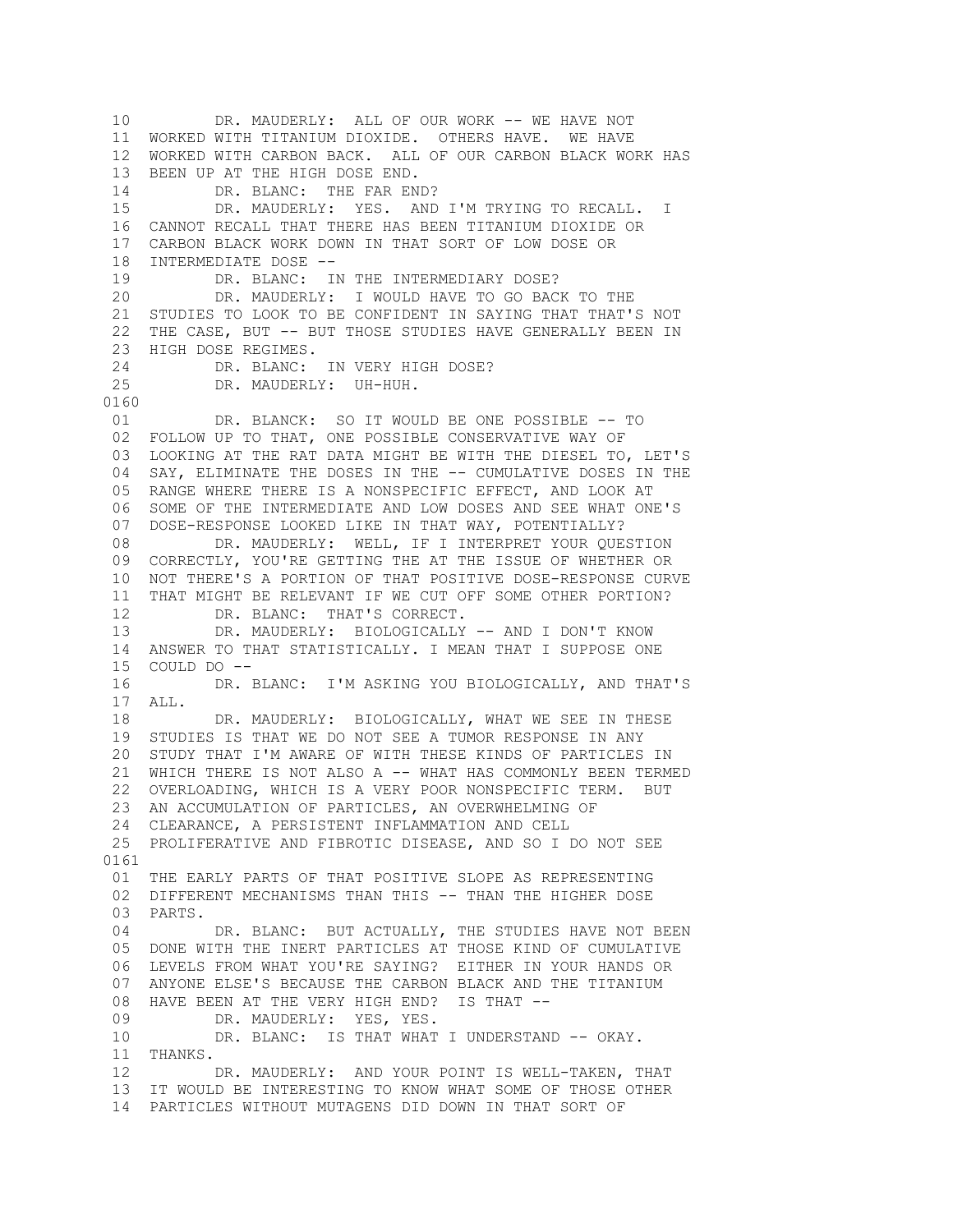15 BORDERLINE AREA. AND AGAIN, THERE MAY BE STUDIES. I'M 16 NOT RECALLING. BUT I'M REASONABLY CONFIDENT IN SAYING 17 THAT WE JUST DON'T KNOW THAT ANSWER TODAY. 18 DR. FROINES: THERE ARE A NUMBER -- THIS RAISES A 19 NUMBER OF QUESTIONS, BUT I THINK WE HAVE TO -- MAYBE I'LL 20 COME BACK TO IT LATER. 21 TOM, DID YOU WANT TO SAY SOMETHING? 22 DR. MACK: NO. 23 DR. FROINES: NO. KATHIE, THEN. 24 DR. HAMMOND: JUST A QUICK COMMENT. I THOUGHT THAT 25 THERE WAS -- JOE, THAT YOU HAD A VERY INTERESTING SLIDE 0162 01 THAT SHOWED THE RESULTS FOR CHEMICALS WHICH WERE 02 CARCINOGENIC IN RATS AND NOT IN MICE. AND I THINK IT'S 03 IMPORTANT FOR PANEL TO REMEMBER THAT THAT INCLUDED MANY 04 KNOWN HUMAN CARCINOGENS. SO THERE'S EVIDENCE ALREADY OF 05 HUMAN CARCINOGENS THAT ARE CARCINOGENIC IN RATS, NOT IN 06 MICE. SO WE REALLY CAN'T DEDUCE, YOU KNOW, THE LACK OF 07 CARCINOGENICITY OF DIESEL EXHAUST IN MICE TELLS US 08 ANYTHING. 09 DR. FROINES: I -- AND WELL, IN THAT REGARD -- 10 DR. HAMMOND: AND THAT INCLUDED SILICA, CADMIUM, 11 NICKEL. 12 DR. FROINES: JOE MAY WANT TO RESPOND TO THAT. 13 BUT THERE WAS A GOOD PAPER IN A.J.I.M. LAST 14 YEAR BY JACK SIMIATICKI (PHONETIC) IN WHICH HE DID A HUMAN 15 STUDY, AND IT WAS A PRETTY SOLID PIECE OF WORK. 16 AND HE SEEMED TO INDICATE THAT THERE WAS 17 CONSIDERABLE EVIDENCE FOR CANCER IN CARBON WORKERS. 18 AND THE QUESTION IS HOW DO YOU INTERPRET 19 CANCER IN CARBON BLACK WORKERS GIVEN THE -- GIVEN THE 20 ASSUMPTION THAT THEY SHOULDN'T BE GETTING CANCER IN 21 HUMANS, AND APPARENTLY DO. 22 DR. MAUDERLY: WELL, LET ME -- LET ME TRY TO 23 RESPOND TO BOTH OF THOSE AS BEST I CAN. 24 I -- I WOULD AGREE THAT A PRIORI THE ABSENCE 25 OF A POSITIVE RESPONSE IN MICE, AND THE PRESENCE OF A 0163 01 POSITIVE RESPONSE IN RATS DOES NOT NECESSARILY MEAN THAT 02 IT'S NOT A HUMAN CARCINOGEN. 03 YOU KNOW, WE ARE DEALING FROM A BIOLOGICAL 04 STAND POINT. WE'RE DEALING WITH WHAT SEEMS TO BE A 05 SPECIES UNIQUE RESPONSE, OR AT LEAST OF THE SPECIES THAT 06 HAVE BEEN TESTED SO FAR, TO HEAVY PARTICLE LOADINGS. 07 AND MY USE OF THAT SLIDE WAS TO ILLUSTRATE 08 THAT THIS IS NOT AN ISSUE THAT IS JUST RAISED BY DIESEL 09 SOOT, BUT BY MANY OTHER PARTICLES. 10 BUT THAT -- YOU KNOW, I WOULD AGREE WITH YOU 11 THAT THAT IN ITSELF DOES NOT CONFIRM IT IN ANY WAY, DOES 12 NOT PROVE THAT IT'S NOT A HUMAN CARCINOGEN. 13 NOW, REGARDING THE CARBON BLACK STUDIES 14 HAVING JUST HEARD THOSE REVIEWED ONCE AGAIN LAST FRIDAY AT 15 THE A.C.G.I.H. MEETING, I THINK THE JURY IS STILL OUT AS 16 TO WHETHER THERE IS A -- ANY KIND OF CONSISTENT SIGNAL 17 FROM THE CARBON BLACK STUDIES. THERE ARE CERTAINLY SOME 18 STUDIES THAT HAVE GIVEN POSITIVE RESULTS, AND THIS SOUNDS 19 LIKE A VERY FAMILIAR STORY.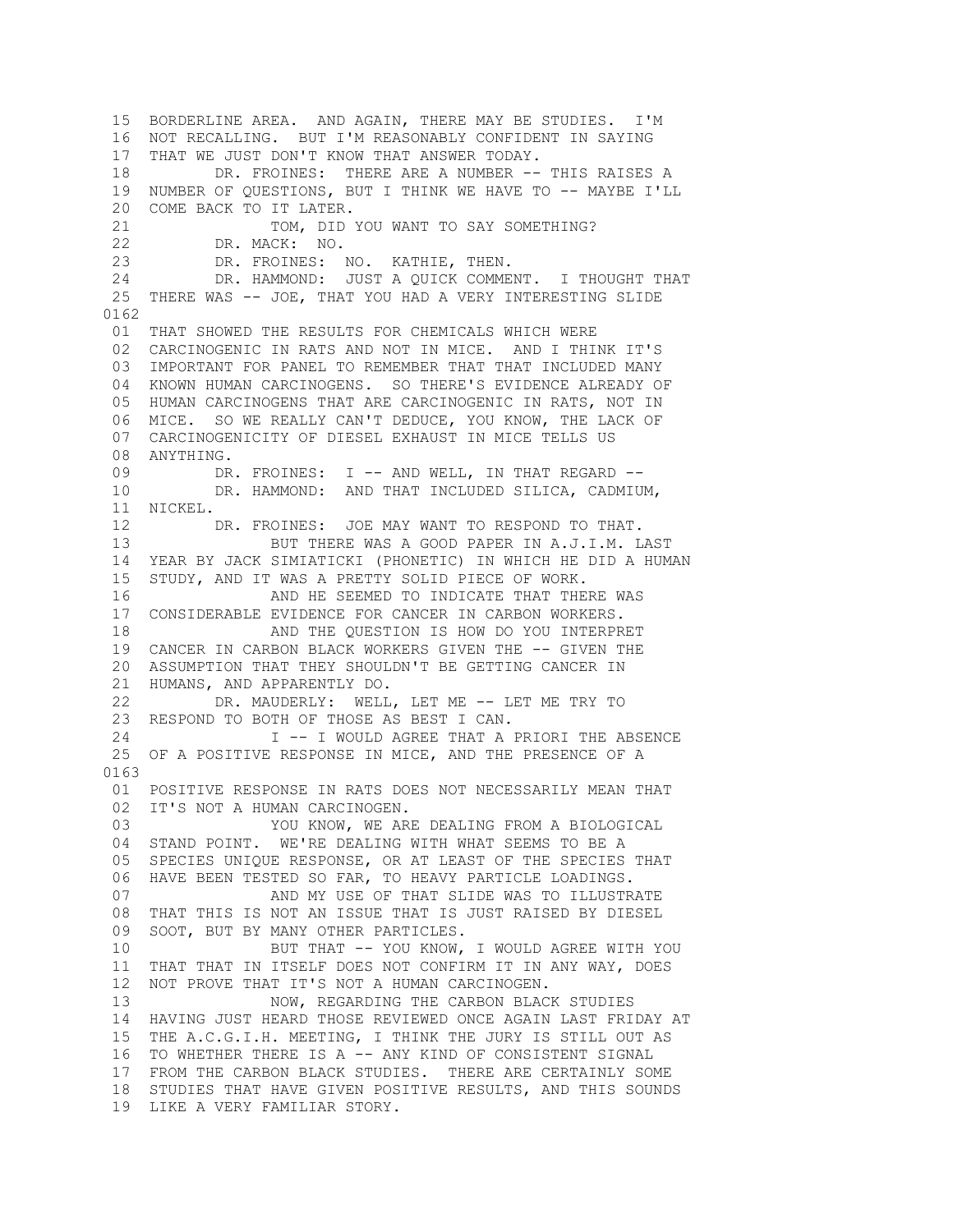20 THERE ARE ALSO SOME STUDIES THAT DON'T GIVE 21 POSITIVE RESULTS. AND I DON'T HAVE AN ANSWER FOR THAT AT 22 THIS POINT. 23 THERE ARE MANY DIFFERENT KINDS OF CARBON 24 BLACKS. SOME OF THEM DO HAVE ORGANIC CONTENT AND OTHERS 25 DON'T. THE ONES THAT WERE CHOSEN FOR THE RAT STUDIES, THE 0164 01 TWO THAT I PORTRAYED, ALTHOUGH THEY WERE DIFFERENT CARBON 02 BLACKS, THEY WERE BOTH SELECTED BECAUSE THEY HAD VIRTUALLY 03 NO IMMUTAGENIC ACTIVITY. 04 WHETHER THAT REPRESENTS ALL KINDS OF CARBON 05 BLACK EXPOSURES, I CAN'T SPEAK TO THAT ISSUE. 06 DR. ZIELINSKA: I JUST WANTED TO MAKE A QUICK 07 COMMENT. IT DOESN'T NECESSARILY MEAN THAT CARBON BLACK 08 NOT -- DOESN'T CONTAIN ANY ORGANICS. ACTUALLY, WE WERE 09 ANALYZING SOME OF THIS WHICH WERE USED FOR FUTURE -- FOR 10 THE FUTURE ANIMAL STUDY, AND WE FOUND CONCENTRATION OF 11 P.A.H.'S QUITE SIGNIFICANT. 12 DR. MAUDERLY: OH, YES. I WOULD AGREE WITH THAT. 13 I MEAN, AND THERE'S -- THERE ARE A LARGE NUMBER OF CARBON 14 BLACKS, AND THEY HAVE VARIABLE AMOUNTS OF ORGANIC CONTENT, 15 AND SOME OF THEM ARE QUITE HIGH. I WOULD NOT DISAGREE 16 WITH THAT. 17 DR. FROINES: I'M GETTING ALL THESE NOTES HERE 18 SAYING WE HAVE TO STOP FOR LUNCH BECAUSE THERE'S A CUTOFF 19 FOR LUNCH. 20 BUT I THINK THE OTHER QUESTION IS WHEN YOU 21 ARE EXPOSED TO THINGS THAT ARE POTENT MUTAGENS, THEN THE 22 QUESTION THEN BECOMES AS A BIOLOGICAL MATTER, WHY DON'T 23 YOU SEE CANCERS BY THAT MECHANISM? 24 AND IT SEEMS TO ME THAT IT'S ONE THING TO 25 ASSERT THAT IT ONLY OCCURS WITH OVERLOAD BUT -- BUT THE 0165 01 EXPLANATION OF IF YOU'RE EXPOSED TO P.A.H.'S AND 02 NITRO-P.A.H.'S AND WHOLE SUBUTADINE (PHONETIC) AND THE 03 WHOLE SERIES OF COMPOUND THAT YOU WOULD NORMALLY EXPECT TO 04 HAVE PRODUCE CANCER, YOU'RE ARGUING THAT IN THE RAT, THOSE 05 CANCERS ARE NOT PRODUCED FROM THOSE CARCINOGENS. 06 **AND IT SEEMS TO ME WE HAVE TO HAVE AN**  07 EXPLANATION FOR THAT, NOT SIMPLY JUST TO ASSUME THAT NONE 08 OF THAT IS OPERABLE. 09 DR. MAUDERLY: WELL, MY ONLY RESPONSE TO THAT CAN 10 BE THAT WHAT I'VE DONE TO PORTRAY THE EVIDENCE WE HAVE, 11 AND THE EVIDENCE WE HAVE SUGGESTS THAT IF THERE IS 12 ACTIVITY FROM THOSE MATERIALS IN THESE TWO COMPARATIVE 13 STUDIES, IT'S NOT APPARENT. 14 DR. FROINES: I'M SORRY. THAT WAS A BAD 15 BEFORE-LUNCH QUESTION, AND IT'S OBVIOUSLY GOING TO TAKE A 16 LOT LONGER DISCUSSION. 17 SO BILL LOCKETT HAD AN ANNOUNCEMENT TO MAKE 18 ABOUT LUNCH. 19 MR. LOCKETT: WHAT TIME ARE WE RECONVENING?<br>20 DR. FROINES: 2:00. DR. FROINES: 2:00. 21 MR. LOCKETT: ONE OPTION FOR LUNCH IS TO EAT HERE 22 AT THE LOWER LEVEL, WHICH IS THE BASEMENT. TO DO SO, 23 THOUGH, YOU NEED TO BUY A LUNCH TICKET AT THE FIRST FLOOR 24 COUNTER. THAT'S 6.50 PLUS TAX. THE FIRST FLOOR ALSO HAS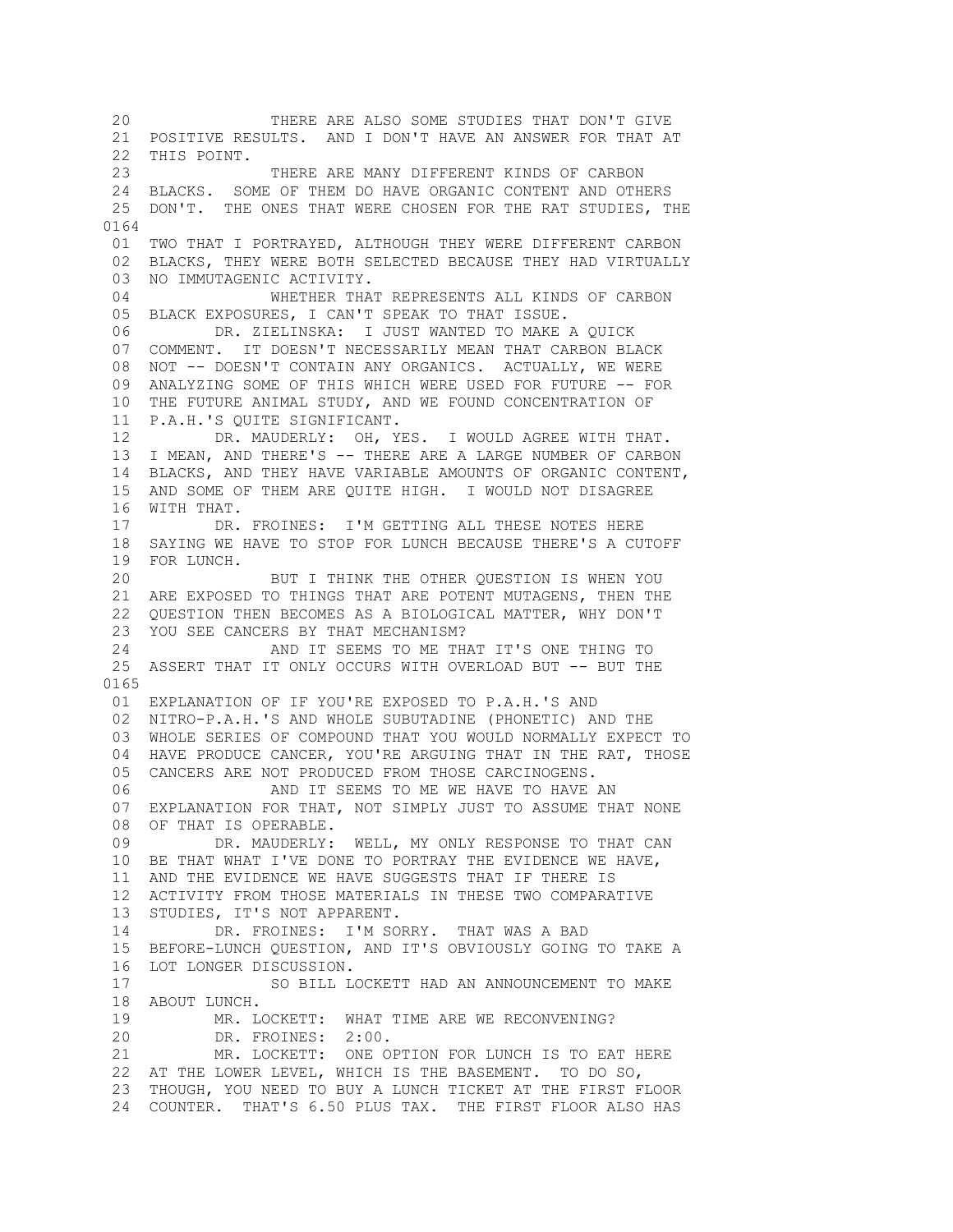25 OTHER OPTIONS. IF YOU WANT TO GO ELSEWHERE FOR LUNCH -- 0166 01 SO IF YOU DECIDE TO GET YOUR TICKET, AFTER YOU'VE HAD YOUR 02 TICKET, THEN PROCEED TO THE LOWER LEVEL OF THE CAFETERIA 03 AND THERE IS KIND OF A LARGE SELECTION OF CHANGES FOR 04 FOOD. BON APETITE. 05 DR. FROINES: THANK YOU, EVERYONE. THIS HAS GONE 06 VERY, VERY SMOOTHLY AND WELL. AND I THINK THE INFORMATION 07 HAS BEEN VERY VALUABLE. SO HOPEFULLY WE CAN CONTINUE IN 08 THE AFTERNOON. 09 (LUNCH) 10 DR. FROINES: EVERYBODY READY? WE WANT THE WORLD 11 TO KNOW THAT THIS IS A DISCIPLINED, WELL-ORGANIZED GROUP. 12 AND, STAN, YOU'RE OUR MODEL. 13 DR. GLANTZ: WHAT AM I? A MODEL OF WHAT? 14 DR. FROINES: DISCIPLINE AND ORGANIZATION. 15 DR. GLANTZ: I'M NOT EVEN WEARING A TIE. 16 DR. FROINES: WELL, I KNOW. I WAS GOING TO SPEAK 17 TO YOU ABOUT THAT AFTERWARDS. 18 WE ARE ANTICIPATING TO HAVE OUR FIRST SPEAKER 19 OF THE AFTERNOON BE DR. KENNETH CRUMP, AND I WON'T GO INTO 20 THAT BECAUSE WE'VE ALL BEEN AWARE OF THE CRUMP/DAWSON 21 DEBATE AS IT WERE, AND SO -- 22 DR. GLANTZ: THAT'S A MINI-SERIES, ISN'T IT? 23 DR. FROINES: IT'S GOING TO REPLACE SEINFELD. 24 BUT I'M VERY PLEASED TO HAVE DUNCAN THOMAS 25 START OUT THE AFTERNOON. I -- I DIDN'T FOR A MINUTE 0167 01 ANTICIPATE THAT HE WOULD BE WILLING TO DO IT, BUT HE 02 AGREED, AND WE ARE ALL GOING TO BE THE BETTER OF IT. 03 SO DUNCAN IS AT U.S.C. HE'S PART OF THE 04 SOUTHERN CALIFORNIA ENVIRONMENTAL HEALTH SCIENCES CENTER. 05 HE'S A STATISTICIAN OF NOTE AND DUNCAN THOMAS. 06 DR. THOMAS: I THINK I'M HERE BECAUSE I WAS RASH 07 ENOUGH TO TAKE POT SHOTS AT THE 1994 DRAFT OF THIS THING, 08 AND PEOPLE HAVE BEEN BUGGING ME EVER SINCE TO EXPLAIN 09 MYSELF. AND UP UNTIL THIS MOMENT, I'VE SUCCESSFULLY 10 RESISTED ALL OF THESE REQUESTS, BUT I FIGURE IT'S FINALLY 11 PUT UP OR SHUT UP TIME FOR ME. 12 SO WHAT I THINK I CAN PROBABLY CONTRIBUTE 13 BEST TO THIS DISCUSSION IS TO TRY TO SHED SOME LIGHT ON 14 THE CRUMP AND DAWSON DEBATE. AT LEAST THAT WAS MY HOPE 15 WHEN JOHN TWISTED MY ARM INTO -- INTO COMING HERE. 16 SINCE THEN I HAVE WADED THROUGH THIS DOCUMENT 17 AS ALL OF YOU, I SUSPECT MANY TIMES MORE THAN ME, AND 18 GOTTEN EVEN MORE CONFUSED THAN I WAS IN 1994. 19 AND SINCE WRITING UP SOME COMMENTS THAT I 20 THINK ARE BEING COPIED AND CIRCULATED FOR YOU, I HAVE BEEN 21 FURTHER INUNDATED WITH COMMENTS AND FURTHER CONTRIBUTIONS 22 FROM BOTH KENNY AND STAN, AND NOW EVEN MORE CONFUSED THAN 23 I WAS BEFORE. BUT LET ME DO THE BEST I CAN. 24 TO BEGIN WITH, LET ME JUST DISPENSE WITH THE 25 ISSUES THAT WERE DISCUSSED THIS MORNING, AND GO ON RECORD 0168 01 THAT SAYING THAT MY OVERALL VIEWS ABOUT THE 02 CARCINOGENICITY OF THE DIESEL EMISSIONS HASN'T CHANGED 03 SUBSTANTIALLY FROM THE COMMENTS I MADE IN 1994, AND WERE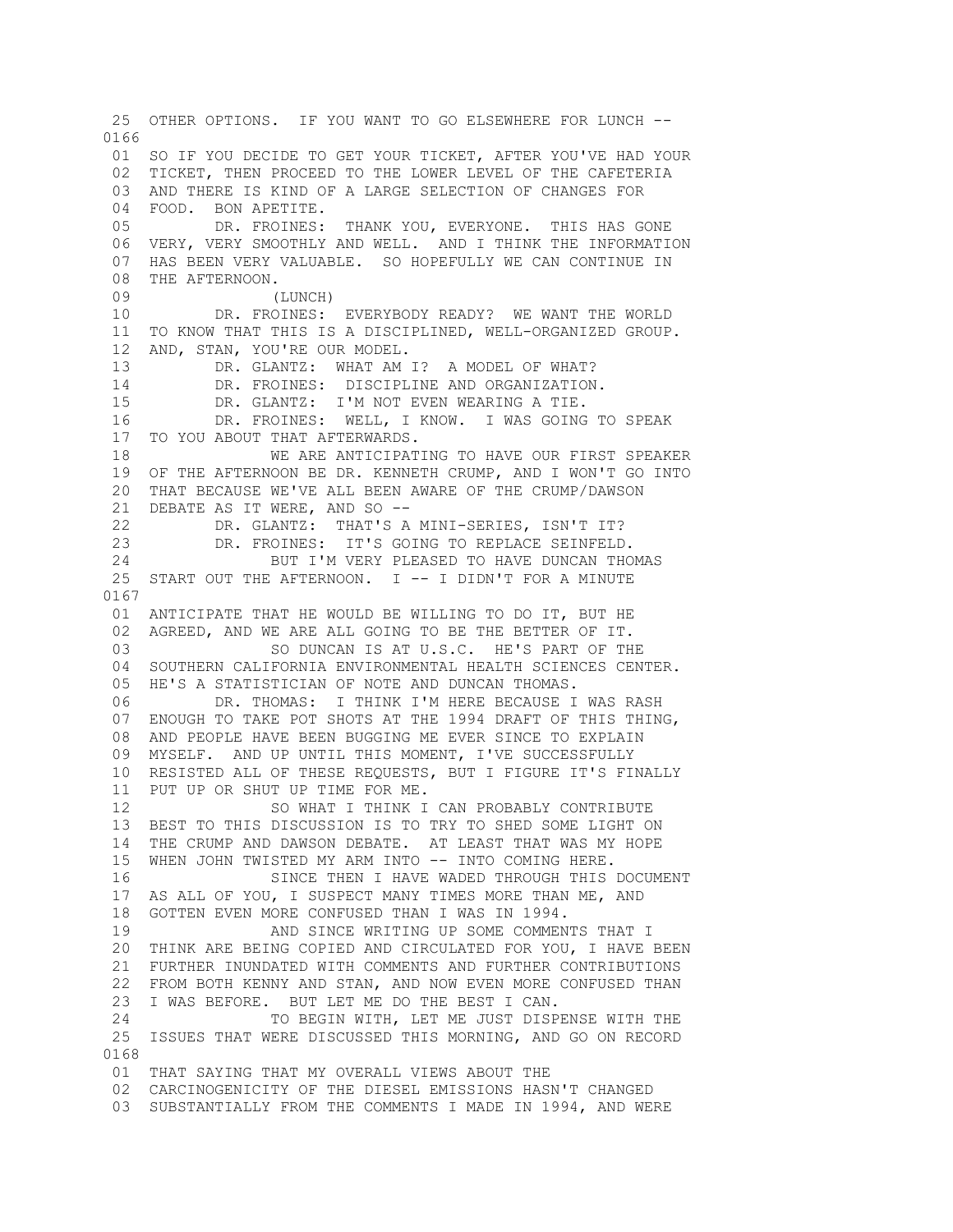04 ECHOED BY MANY OF THE PANELISTS THIS MORNING. 05 IF ANYTHING, THIS REDRAFT HAS MOVED THAT 06 SUPPORT FOR THE POSITION THAT DIESEL EXHAUSTS IS A HUMAN 07 CARCINOGEN ALONG CONSIDERABLY, AND THE ADDITION OF THE -- 08 I THINK OUTSTANDING JOB OF A META-ANALYSIS TO THE DRAFT 09 THAT I'M NOW SEEING FOR THE FIRST TIME IS A SUBSTANTIAL 10 IMPROVEMENT, AND I FIND THAT QUITE CONVINCING. 11 THE OTHER THING WHICH THE ADDITION OF THAT 12 META-ANALYSIS ACCOMPLISHES IS THAT IT PROVIDES A SUMMARY 13 OF THE HUMAN RISKS BASED NOT, JUST ON THE GARSHICK 14 STUDIES, WHICH I AGREE WITH THE STATE IS STILL THE BEST 15 BASIS FOR QUANTITATIVE RISK ASSESSMENT, BUT OUR CONFIDENCE 16 IN THAT ASSESSMENT GOES FAR -- IS CONSIDERABLY IMPROVED BY 17 THE INCLUSION OF THE SUMMARY META-ANALYSIS WHICH WOULD 18 SUGGEST A RISK -- RELATIVE RISK TO SOMETHING OF THE ORDER 19 OF 1.3, 1.5, AND SIMPLE BACK OF THE ENVELOPE CALCULATIONS, 20 AS WERE INCLUDED IN THE DRAFT WHICH I FIRST REACTED TO 21 FOUR YEARS AGO, AND AS ILLUSTRATED BY ALLAN THIS MORNING, 22 ARE SUFFICIENT IN MY MIND TO PROVE THAT THE -- 23 QUANTITATIVELY THE RISKS ASSOCIATED WITH GENERAL 24 POPULATION EXPOSURES TO DIESEL EMISSIONS ARE NONTRIVIAL. 25 SO HAVING -- EVEN IF WE WERE PREPARED TO 0169 01 REACH A CONCLUSION THAT DIESEL EMISSIONS OVERALL ARE HUMAN 02 CARCINOGENS, AND THEREFORE THE COMMITTEE SHOULD COME DOWN 03 ON THE SIDE OF SUCH A CONCLUSION, WE ARE STILL LEFT WITH 04 THE RISK ASSESSMENT PROBLEM. 05 AND THE ADDITION OF THIS SUMMARY 06 META-ANALYSIS NOW GIVES US ONE MORE WAY TO GO ABOUT THAT 07 AND REACH THE CONCLUSION THAT WE ARE LOOKING AT RATHER 08 NONTRIVIAL PROBLEM.<br>09 NOW. H NOW, HOW CAN WE GO ABOUT DOING THIS 10 QUANTITATIVE RISK ANALYSIS AS WELL AS POSSIBLE? I DON'T 11 THINK BACK OF THE ENVELOPE CALCULATIONS CUT IT, ALTHOUGH 12 GIVEN THE LIMITATIONS OF THE PRIMARY EPIDEMIOLOGIC DATA 13 THAT WE HAVE TO WORK WITH, WE MAY NOT BE ABLE TO DO A 14 WHOLE LOT BETTER BY DOING WHAT WOULD BE THE STATE OF THE 15 ART RISK ASSESSMENT. 16 NOW, I FOUND FAULT WITH THE 1994 DRAFT'S 17 QUANTITATIVE RISK ASSESSMENT IN TWO BROAD AREAS. 18 THE FIRST WAS THE WAY THEY ARRIVED AT A 19 SUMMARY OF THE EPIDEMIOLOGIC SLOPE ESTIMATES, WHICH WOULD 20 GO INTO THE RISK CALCULATION; AND SECOND, IS HOW THEY USED 21 THAT SLOPE ESTIMATE THEN TO ARRIVE AT WHAT IS KNOWN AS A 22 UNIT RISK ESTIMATE. 23 AND I OUTLINED A STRATEGY THEN WHICH I 24 THOUGHT WAS MUCH BETTER, BUT WOULD REQUIRE GOING BACK TO 25 THE RAW DATA TO FIT THE MODEL OF CHOICE DIRECTLY TO THE 0170 01 ORIGINAL DATA TO DEVELOP AN EXPOSURE TIME RESPONSE 02 RELATIONSHIP OR -- AND THEN USE THAT EXPOSURE TIME 03 RESPONSE RELATIONSHIP IN A STANDARD LIFE TABLE KIND OF 04 CALCULATION TO ARRIVE AT AN ESTIMATE OF LIFETIME RISK. 05 AND I'M PLEASED TO SEE THAT THIS DRAFT HAS 06 INCORPORATED BOTH OF THOSE SUGGESTIONS. WE NOW HAVE A 07 QUITE EXTENSIVE BODY OF REANALYSES OF THE ORIGINAL 08 GARSHICK DATA WITH A WIDE VARIETY OF MODELS, WHICH AS WE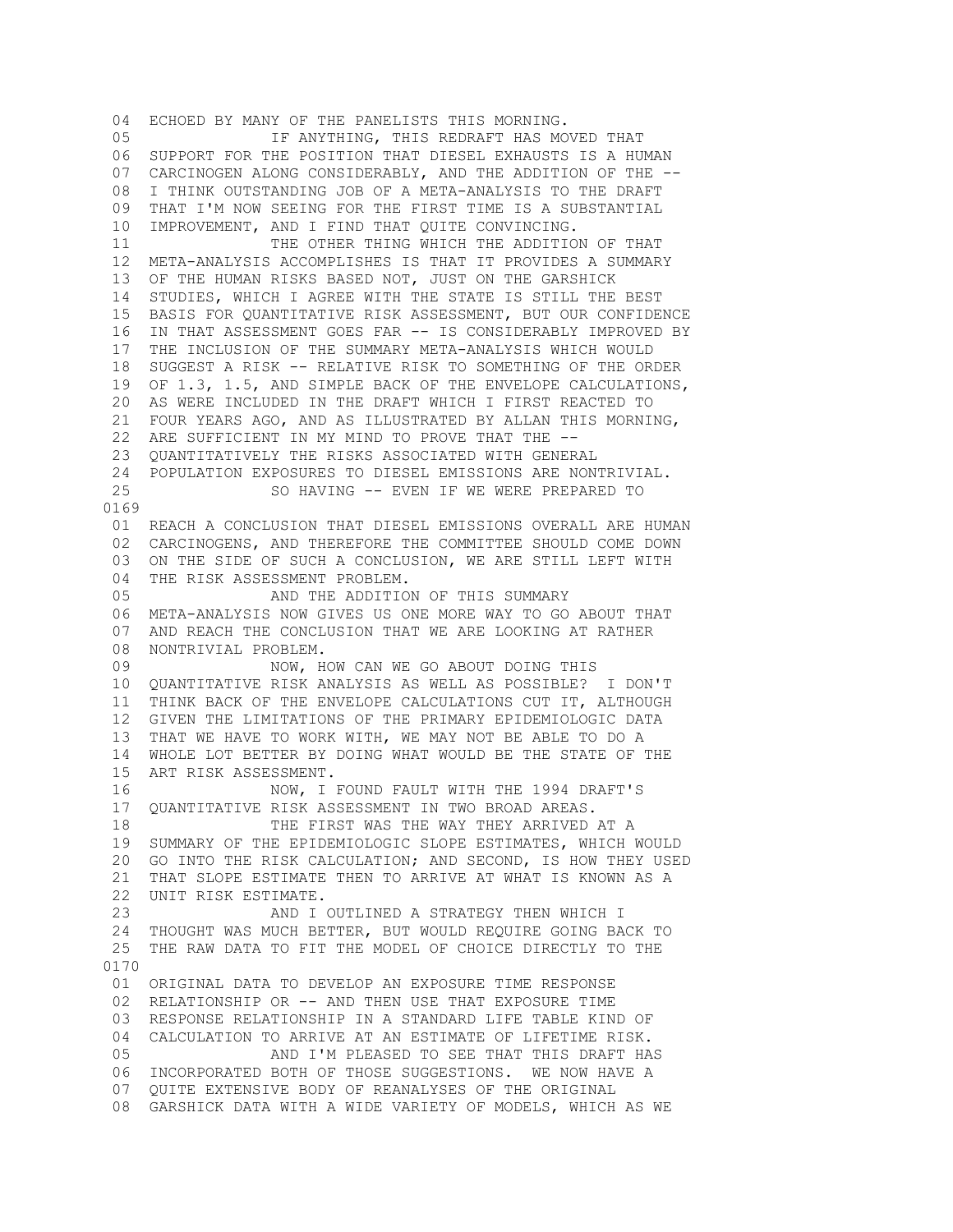09 WILL SEE, LEAD TO SOMEWHAT CONFLICTING CONCLUSIONS IN THE 10 HANDS OF DIFFERENT DATA ANALYSTS; BUT ANYWAY, WE ARE 11 PRESENTED WITH QUITE A BROAD RANGE OF CHOICES ABOUT A 12 VARIETY OF DIFFERENT MODELING ASSUMPTIONS. 13 AND THEN IN THE SECOND STAGE, THE RESULTING 14 MODELS ARE USED EXPLICITLY IN AN APPROPRIATE LIFE TABLE 15 CALCULATION TO DERIVE A LIFETIME RISK ESTIMATE WHICH 16 RECOGNIZES THE FACT THAT CUMULATIVE EXPOSURE IS, BY 17 DEFINITION, NOT CONSTANT OVER A LIFETIME. CUMULATIVE 18 EXPOSURE ACCUMULATES; AND THEREFORE, THE RELATIVE RISK 19 CHANGES OVER LIFETIME, AND YOU CAN'T JUST SIMPLY, IF YOU 20 WANT THE RIGHT ANSWER, MULTIPLY THE AVERAGE LIFETIME RISK 21 IN THE GENERAL POPULATION BY A SUMMARY OF RELATIVE RISK 22 AND HOPE TO GET THE RIGHT ANSWER. 23 AND LIFE TABLE METHODS ARE IN PRINCIPAL THE 24 RIGHT WAY TO GO ABOUT IT. 25 NOW, THE MAJOR UNCERTAINTY WE HAVE IS HAVE WE 0171 01 GOT THE RIGHT DOSE-RESPONSE RELATIONSHIP. NOW, THIS TURNS 02 OUT TO BE A VERY COMPLICATED PROBLEM AND IS THE CORE OF 03 THE CRUMP/DAWSON DEBATE. 04 NOW, THERE ARE MANY, MANY DIFFERENCES BETWEEN 05 THE WAY THE TWO -- THESE TWO ANALYSTS AND THE ORIGINAL 06 ANALYSTS HAVE APPROACHED THE ANALYSIS. AND THERE ARE 07 THREE LENGTHY DIFFICULT, I SUSPECT TO MANY OF YOU, 08 VIRTUALLY INCOMPREHENSIBLE APPENDICES, AND CHAPTER 7 09 ITSELF IS TOUGH GOING EVEN IF YOU DON'T ATTEMPT THE 10 APPENDICES. 11 **IF I HAD ONLY ONE REQUEST TO MAKE, IT WOULD**  12 BE THAT SOMEBODY SEE IF THEY COULD TAKE THE MATERIAL 13 THAT'S IN CHAPTER 7 AND THE THREE SUPPORTING APPENDICES 14 AND TURN IT INTO ENGLISH. BUT I'M NOT VOLUNTEERING FOR 15 THAT JOB, AND I DON'T THINK THERE ARE VERY MANY PEOPLE 16 THAT HAVE BOTH THE EXPERTISE AND THE WILLINGNESS THAT 17 WOULD ACTUALLY BE ABLE TO PULL THIS OFF. SO I DON'T KNOW 18 HOW THE STATE IS GOING TO ACCOMPLISH THAT WISH, BUT I'M 19 HERE NOW TO TRY TO ELUCIDATE WHAT I SEE AS THE BASIC -- 20 THE BIG PICTURE ISSUES. 21 APPENDIX -- I THINK IT'S APPENDIX D, IF I'M 22 NOT MISTAKEN, D OR E, OUTLINES IN SUMMARY FORM THE MAJOR 23 POINTS OF DIFFERENCE BETWEEN THE DIFFERENT ANALYSES. 24 AND THEN ONE OF THE OTHER APPENDICES, I THINK 25 IT'S APPENDIX E, THEN GOES ON TO PROVIDE SOME QUANTITATIVE 0172 01 RESULTS ABOUT THE IMPLICATION OF DIFFERENT MODELING 02 ASSUMPTIONS. 03 SOME THE ISSUES ARE TRIVIAL, SOME OF THE 04 ISSUES ARE MAJOR. AND IN MY WRITTEN COMMENTS, I HAVE 05 TRIED TO DISPENSE WITH WHAT I THINK ARE THE TRIVIAL 06 ISSUES. I STILL REMAIN TO BE EDUCATED BY PEOPLE THAT KNOW 07 THESE DATA BETTER THAN ME. SOME OF THE THING I THINK ARE 08 TRIVIAL ISSUE MAY NOT BE TRIVIAL, BUT I WANT TO FOCUS ON 09 THE TWO THAT I THINK ARE THE MAJOR ISSUES. 10 AND THE FIRST IS HOW WE GO ABOUT DEALING WITH 11 THE POTENTIALLY CONFOUNDING EFFECTS OF THE OTHER 12 TIME-RELATED VARIABLES LIKE ATTAINED AGE, AGED EXPOSURE, 13 CALENDAR YEAR, BIRTH COHORT.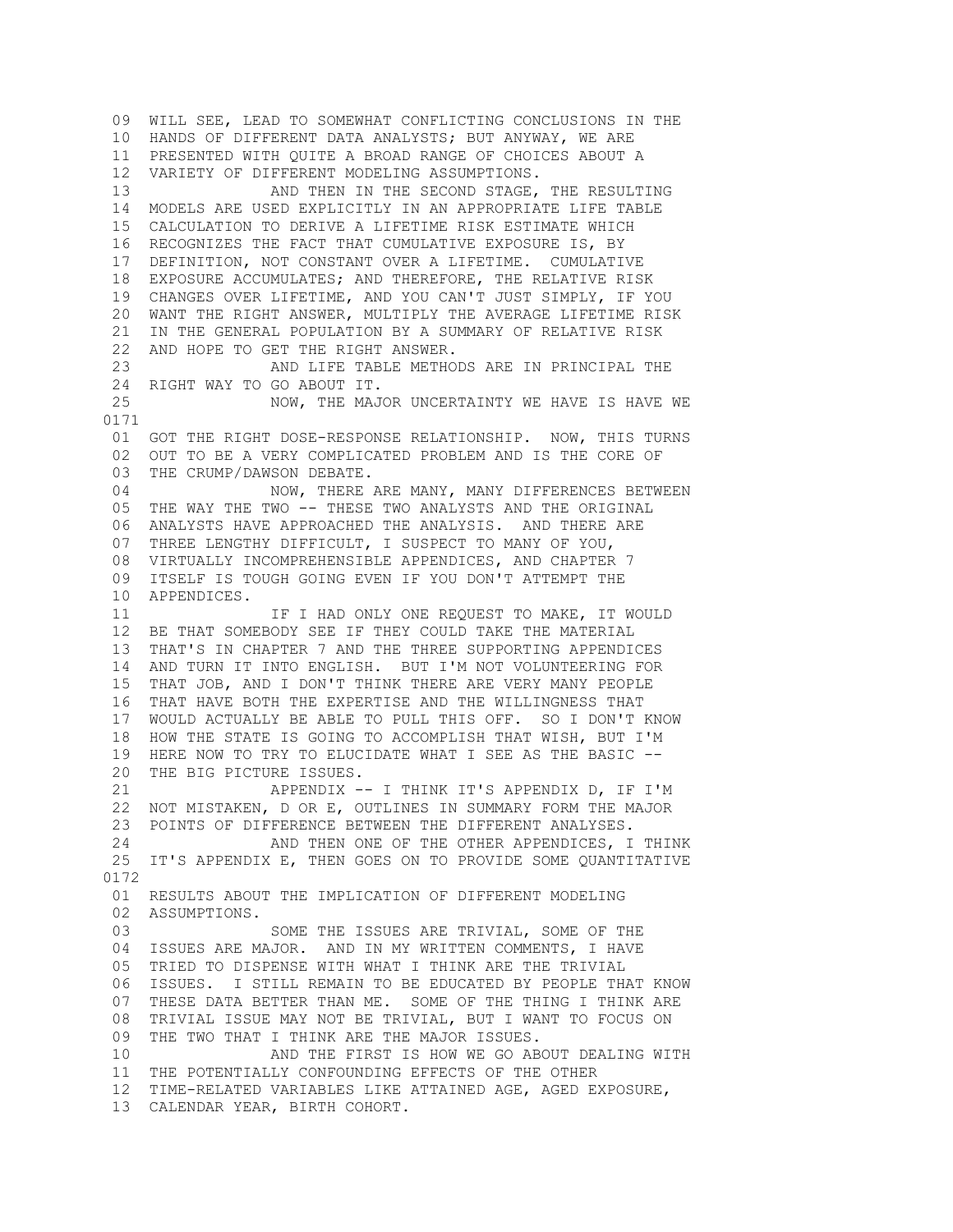14 AND THE SECOND IS THE ISSUE OF HOW WE ADDRESS 15 THE QUESTION OF BACKGROUND EXPOSURES. NOW, WHEN I WROTE 16 MY 1994 CRITIQUE OF THE FIRST OF THESE ISSUES, THE 17 CONFOUNDING EFFECT OF AGE, ET CETERA, LOOM VERY LARGE IN 18 MY THINKING. 19 I WAS UNHAPPY WITH THE WAY THE DATA HAD BEEN 20 ANALYZED ORIGINALLY, USING COX REGRESSION TECHNIQUES WHICH 21 TOOK CALENDAR YEAR AS THE BASIC TIME SCALE, AND ARGUED 22 THAT A MUCH MORE IMPORTANT TIME SCALE TO CONTROL FOR WAS 23 AGE, AND THAT BY TAKING CALENDAR YEAR AS THE TIME SCALE, 24 YOU WERE ESSENTIALLY ADJUSTING OUT A VARIABLE THAT WAS SO 25 HIGHLY CORRELATED WITH CUMULATIVE EXPOSURE THAT YOU WOULD 0173 01 HAVE GREAT DIFFICULTY IN EFFICIENTLY ESTIMATING AN EFFECT 02 OF CUMULATIVE EXPOSURE. 03 BASICALLY, TIME SINCE 1959 IN THE ORIGINAL 04 BLOCK PATTERN OF EXPOSURE ANALYSIS IS BASICALLY CUMULATIVE 05 EXPOSURE. SO CALENDAR YEAR AND CUMULATIVE EXPOSURE 06 VIRTUALLY ALIASK (PHONETIC), EXCEPT FOR THOSE PEOPLE WHOSE 07 EXPOSURE CEASED DURING THE FOLLOW-UP PERIOD. 08 SO ALL OF YOUR INFORMATION WAS COMING BETWEEN 09 RETIREES AND CONTINUING EMPLOYEES, AND I ARGUED FOR 10 ANALYSIS THAT CONTROLLED INSTEAD FOR AGE AS THE PRIMARY 11 VARIABLE, IF YOU WERE GOING TO USE THE COX REGRESSION 12 APPROACH WHICH REQUIRED A PRIMARY EXPOSURE VARIABLE OR 13 USING POISSON REGRESSION TECHNIQUES WHERE YOU COULD MORE 14 FLEXIBLY MODEL THE BASELINE RISKS AS A FUNCTION OF NOT 15 ONLY AGE, BUT CALENDAR YEAR, BIRTH COHORT, AND OTHER 16 FACTORS. 17 **AND MUCH OF THAT HAS BEEN DONE IN THE**  18 APPENDICES WHICH ARE PROVIDED NOW. AND AS I READ THESE 19 APPENDICES, IT NOW APPEARS THAT DESPITE CONSIDERABLE 20 DEBATE OVER WHAT IS THE MOST PARSIMONIOUS AND MOST 21 UNBIASED WAY TO ESTIMATE THE BASE LINE RATES WE'RE 22 PRESENTED WITH MANY DIFFERENT MODELS WITH ALTERNATIVE 23 AKAIKIAN INFORMATION CRITERIAS TO CHOOSE BETWEEN THEM, THE 24 ACTUAL EFFECT ON THE SLOPE ESTIMATES ARE VERY SMALL. 25 SO I NO LONGER THINK THE CONTROL OF AGE 0174 01 CALENDAR YEARS EFFECTS IS THE BIG QUESTION, BUT WHAT 02 REALLY MATTERS IS THE QUESTION OF BACKGROUND EXPOSURES. 03 AND AT LEAST THAT'S THE POSITION THAT'S TAKEN 04 IN THE STATE REPORT, BUT I FIND IT SOMEWHAT -- A LITTLE 05 BIT CONFUSING HOW TO -- HOW DIFFERENT TREATMENTS OF THE 06 BACKGROUND EXPOSURE QUESTION COULD LEAD TO A DRAMATIC 07 REVERSAL OF THE SIGNIFICANT POSITIVE TO A SIGNIFICANT 08 NEGATIVE EFFECT. 09 AND I'VE INCLUDED A BIT OF MATHEMATICS IN THE 10 THIRD OR FOURTH PAGE OF MY NOTES HERE WHICH TRY TO SHOW 11 HOW THAT COULD COME ABOUT. I WON'T GO THROUGH THESE 12 FORMULA EXPLICITLY NOW, BUT THE BOTTOM LINE IS THAT IF WE 13 ARE VIEWING BACKGROUND EXPOSURES AS A POTENTIAL 14 CONFOUNDER, THEN THE RELEVANT BACKGROUND EXPOSURES IS 15 BACKGROUND EXPOSURE ACCUMULATED SINCE BIRTH, NOT SINCE 16 FIRST EMPLOYMENT. 17 AND IF ONE THEREFORE FAILS TO TAKE INTO 18 ACCOUNT BACKGROUND EXPOSURES PRIOR TO FIRST EMPLOYMENT,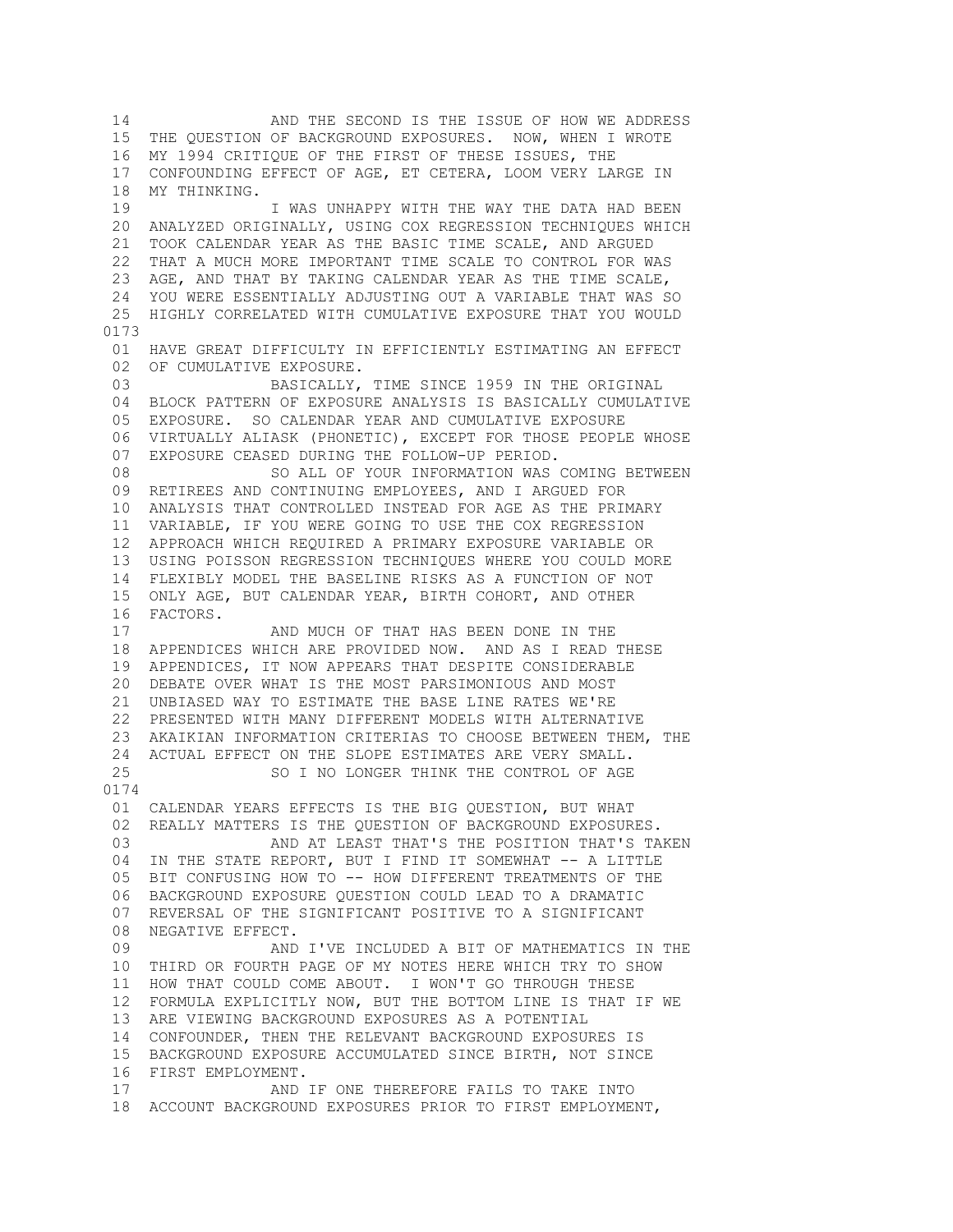19 YOU ARE IN A POTENTIALLY CONFOUNDING SITUATION, WHERE AGE 20 AT FIRST EMPLOYMENT BECOMES A CONFOUNDER, AND IF NOT 21 ADEQUATELY DEALT WITH BY CONTROL ELSEWHERE IN THE MODEL, 22 THEN ONE CAN GET DRAMATICALLY DIFFERENT RESULTS, DEPENDING 23 ON WHETHER YOU DO OR DO NOT ADJUST FOR BACKGROUND 24 EXPOSURES IN THE INTERIM SINCE FIRST EMPLOYMENT. 25 AND I'M NOT SURE THAT THAT WILL GET TO THE 0175 01 BOTTOM OF WHY SOME ANALYSES LEAD TO THE SIGNIFICANT 02 NEGATIVE AND SOME TO THE SIGNIFICANT POSITIVE RESULTS, BUT 03 I SUSPECT THAT'S PART OF IT. 04 THE OTHER PART OF IT AS WE'VE SEEN A NUMBER 05 OF PICTURES, BOTH SOME IN THE REPORT, SOME THAT 06 KENNY CRUMP HAS OFFERED IN SOME OF HIS SUBMISSIONS, AS 07 WELL AS THE INFAMOUS BLUE SLIDE FROM THIS MORNING, WHICH 08 SUGGESTS THAT WHAT IS REALLY DRIVING THE POSITIVE 09 RELATIONSHIP IS PRIMARILY THE COMPARISON BETWEEN THE TRAIN 10 RIDERS AND THE NON-EXPOSED PART OF THE COHORT, RATHER THAN 11 THE ACTUAL DURATION OF EMPLOYMENT PER SE. 12 **I HAVE NOT FORMED AN OPINION ON THIS MYSELF,**  13 BUT IT DOES SEEM TO ME THAT IF ONE WERE TO TRY TO RESTRICT 14 AN ANALYSIS ONLY TO THE TRAIN RIDERS, AND LOOK AT DURATION 15 AS THE PRIMARY EXPOSURE VARIABLE, THEN WE'RE BACK IN THE 16 SITUATION OF FUNDAMENTAL MULTICOLLINEARITY, THAT DURATION 17 ESSENTIALLY EQUALS A COMBINATION OF ATTAINED AGE, AGE AT 18 FIRST EMPLOYMENT, CALENDAR YEAR, AND BIRTH COHORT, WHICH 19 ONE CANNOT HOPE TO UNSCRAMBLE FROM THESE ANALYSES. 20 SO THEREFORE, I'M NOT THAT DISTURBED BY THE FAILURE 21 TO FIND A DOSE-RESPONSE RELATIONSHIP AMONGST THE TRAIN 22 RIDERS BECAUSE THE DATA AS STRUCTURED HAVE VERY LITTLE 23 POWER TO DETECT SUCH A DOSE-RESPONSE RELATIONSHIP; THUS 24 I'M NOT HOPELESSLY DISTURBED BY THE FACT THAT MOST OF OUR 25 INFORMATION IS COMING FROM THE EXPOSED VERSUS THE 0176 01 UNEXPOSED COHORT. THAT'S IT. I THINK WE SHOULD HAVE SOME 02 CONCERN OF THE APPROPRIATENESS OF TRYING TO SUMMARIZE THIS 03 COMPLEX DATA SET BY A SINGLE SLOPE ESTIMATE, AND WE HAD A 04 LONG DISCUSSION BEFORE LUNCH ON THAT. 05 NOW, THE OTHER POINTS I THINK I CAN DISPENSE 06 WITH BECAUSE THEY ARE ALL IN MY WRITTEN COMMENTS. I TAKE 07 ISSUE IN THE WRITTEN COMMENTS, FOR THOSE WHO DON'T BENEFIT 08 OF THEM IN FRONT OF YOU, WITH SOME OF THE WAYS THE 09 MULTI-STAGE MODEL HAS BEEN FITTED, AND I THINK HAVING A 10 PREVIEW OF WHAT SOME OF THE OTHER SPEAKERS ARE GOING TO 11 SAY, THEY ARE GOING TO ADDRESS THOSE SAME CONCERNS. I'LL 12 SKIP OVER THAT. 13 **I DO THINK THAT MULTI-STAGE MODEL WITH THE**  14 LAST STAGE ACTIVE IS NOT A BIOLOGICALLY PLAUSIBLE ONE, AND 15 THE STATE COULD HAVE DONE A BETTER JOB IN TERMS OF FITTING 16 THE MULTI-STAGE MODEL. 17 AND I ALSO HAVE SOME TECHNICAL PROBLEMS WITH 18 THE WAY THE LIFETIME RISK ESTIMATE WAS DERIVED, AND STAN 19 AND I HAVE MADE SOME HEADWAY IN TRYING TO UNDERSTAND OUR 20 DISCREPANCIES SINCE THEN, SINCE I WROTE THESE COMMENTS. 21 BUT THE FINAL CONCLUSION, WHICH IS THAT WHAT 22 IS BEING PASSED OFF AS A LIFETIME RISK ESTIMATE, IS IN 23 FACT, REALLY JUST LIFETIME RISK ACCUMULATED TO AGE 70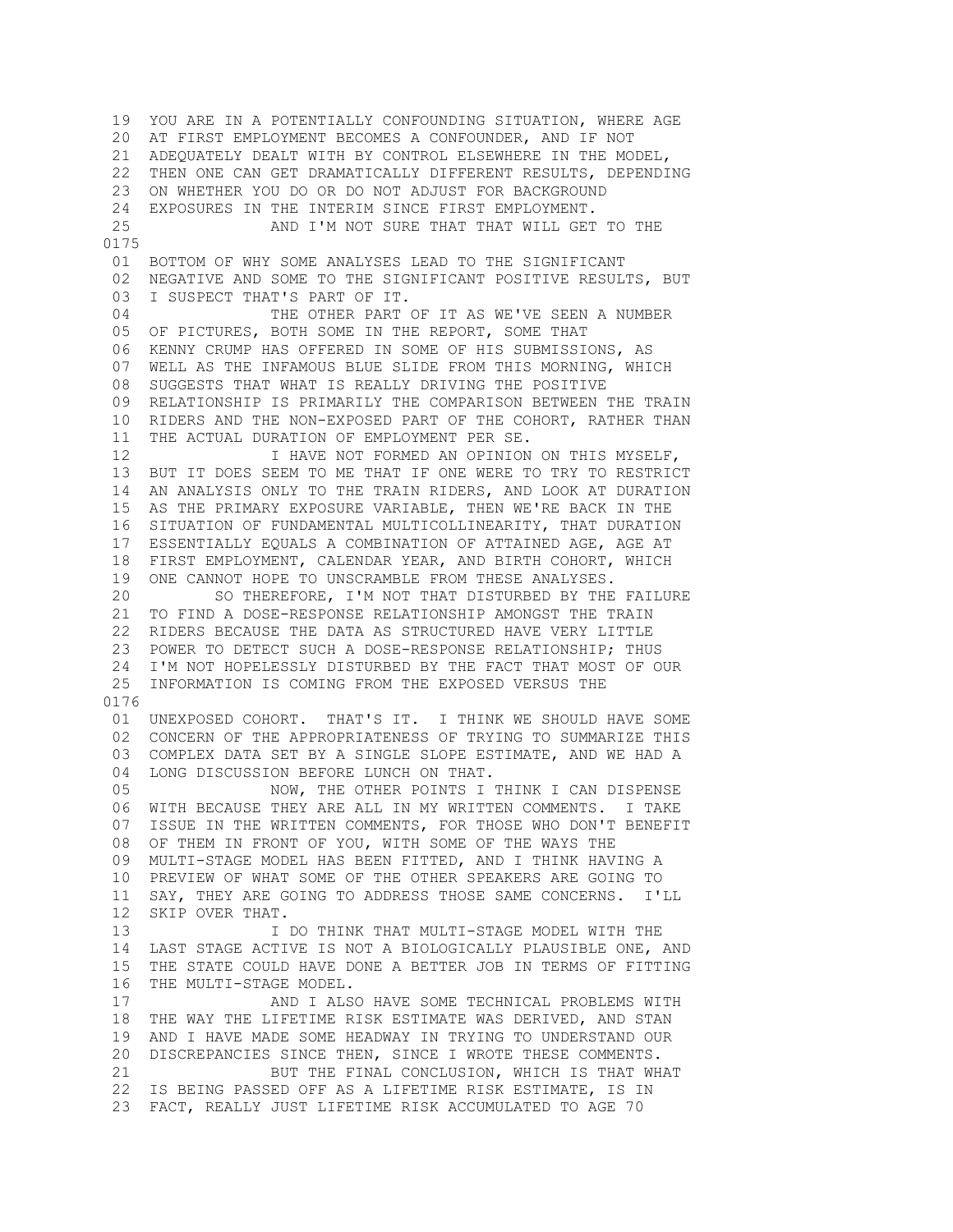24 ONLY. WE SHOULDN'T CALL IT A LIFETIME RISK BECAUSE THE 25 MAJORITY OF LUNG CANCER DEATHS OCCUR AFTER AGE 70, AND AN 0177 01 EVEN LARGER PROPORTION OF THE EXCESS DEATHS WILL OCCUR 02 AFTER AGE 70 BECAUSE THAT'S WHEN RELATIVE RISK IS GOING TO 03 BE HIGHER UNDER A CUMULATIVE DOSE HYPOTHESIS. 04 MY OWN -- MY OWN LITTLE LIFE TABLE 05 CALCULATIONS INDICATE THIS WOULD -- IF YOU REALLY WANTED 06 TO COMPUTE SOMETHING THAT YOU WANTED TO CALL A LIFETIME 07 RISK ESTIMATE, IT WOULD BE ABOUT TWO-AND-A-HALF TIMES 08 HIGHER THAN THE NUMBER YOU GOT BY TRUNCATING THE LIFETABLE 09 AT AGE 70. 10 SO WITH THAT I THINK I'LL STOP. I THINK THIS 11 DOCUMENT HAS COME A LONG WAYS FROM WHERE I'VE SEEN IT 12 BEFORE. THE EVIDENCE FOR CAUSALITY I THINK IS MUCH 13 STRONGER THAN IT WAS BEFORE. THE QUANTITATIVE RISK 14 ASSESSMENT, DESPITE ITS FAULTS, ARE MUCH APPROVED. 15 I THINK WE NEED IN GENERAL TO FIGURE OUT HOW 16 TO DO THESE RISK ASSESSMENTS BECAUSE THESE QUESTIONS, 17 THESE METHODOLOGICAL QUESTIONS GO FAR BEYOND DIESEL, AND 18 THE WORLD IS LOOKING AT HOW THIS ASSESSMENT WILL BE DONE 19 AS A GUIDELINE AS TO HOW WE DO OTHER RISK ASSESSMENTS. SO 20 IT BEHOOVES US TO GET IT RIGHT. 21 DR. FROINES: BILL LOCKETT. IS -- WHAT'S THE 22 STATUS ON KENNY CRUMP? 23 MR. LOCKETT: HE'S LISTENING IN. 24 DR. CRUMP: I'M HERE. 25 DR. FROINES: ARE WE ABLE TO PUT HIM ON A SCREEN OR 0178 01 IS IT GOING TO BE A CONFERENCE CALL? 02 MR. LOCKETT: IT'S AUDIO ONLY.<br>03 DR. FROINES: AUDIO ONLY. DR. FROINES: AUDIO ONLY. 04 KENNY, CAN YOU HEAR ME? 05 DR. CRUMP: I CAN HEAR YOU FINE. CAN YOU HEAR ME? 06 DR. FROINES: YES. SO WHAT WE'RE DOING IS WE'RE 07 HAVING THE THREE AFTERNOON SPEAKERS SPEAK, AND THEN WE'RE 08 GOING TO HAVE A DISCUSSION FOLLOWING THE THREE TALKS. 09 SO IF YOU'RE WILLING, WILL YOU GO AHEAD NOW? 10 DR. CRUMP: OKAY. I'LL GO AHEAD, AND I'LL GO AS 11 FAR AS I CAN. I'M NOT SURE HOW LONG THAT I CAN STAY ON 12 THE LINE. 13 GREETINGS TO EVERYONE FROM DISNEY WORLD. I'M 14 HERE WITH MY FIVE GRANDKIDS, AND AFTER A COUPLE OF DAYS 15 HERE WITH THEM, I'VE BEEN SORT OF LOOKING FORWARD TO THIS 16 CONFERENCE CALL SO I CAN PROP MY FEET UP FOR A FEW 17 MINUTES. SO THANK YOU VERY MUCH FOR GIVING ME THIS 18 OPPORTUNITY. 19 I'M ALSO HAPPY TO DO THIS BECAUSE I 20 UNDERSTAND THAT PART OF THE IDEA OF THIS MEETING WAS 21 TRYING TO RESOLVE THE SO-CALLED CRUMP/DAWSON DEBATE, AND I 22 THINK REALLY TO RESOLVE ANY DEBATE, YOU NEED TO HEAR BOTH 23 SIDES OF THE STORY. SO I'M HAPPY TO BE HERE AND TELL MY 24 SIDE. 25 MOST -- SOME OF YOU MAY KNOW THIS, BUT JUST 0179 01 FOR SOME OF YOU THAT DON'T, MY BACKGROUND OF MY 02 PARTICIPATING IN THIS ISSUE, ABOUT SIX YEARS AGO I WAS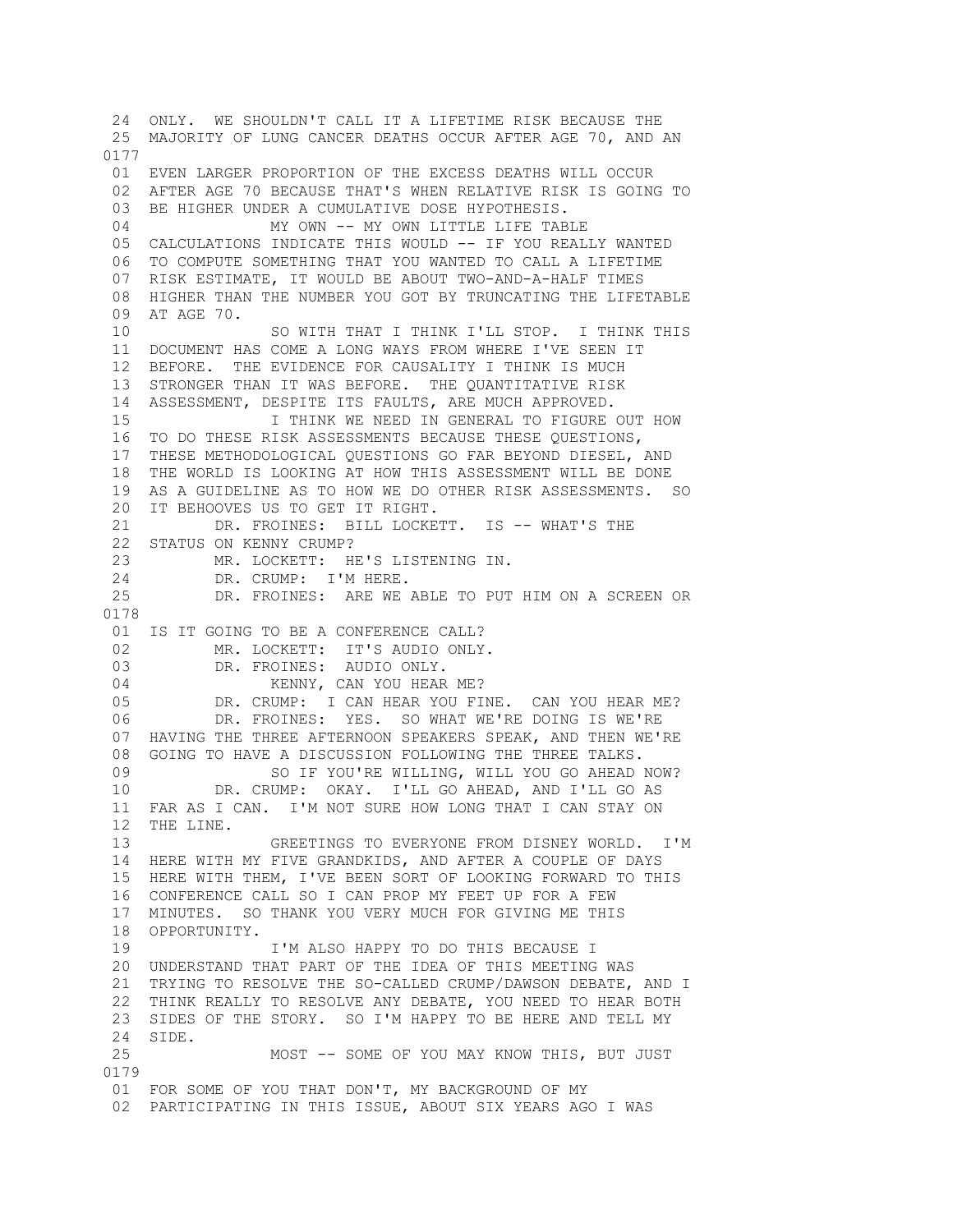03 INVITED BY E.P.A. TO USE THE GARSHICK COHORT STUDY TO 04 CONDUCT A RISK ASSESSMENT AND ESSENTIALLY DO WHAT 05 CALIFORNIA HAS BEEN DOING WITH THAT DATA, AND AFTER 06 ANALYZING IT, I DECIDED THAT IT WASN'T APPROPRIATE BECAUSE 07 THERE WAS REALLY NO CONVINCING EFFECT OF DIESEL IN THIS 08 STUDY. 09 AND ON THE BASIS OF THAT, E.P.A. DECIDED NOT 10 TO USE THIS STUDY IN THEIR RISK ASSESSMENT. 11 SINCE THEN THE STATE OF CALIFORNIA HAS BEEN 12 DOING NUMEROUS ANALYSES WHICH WILL BE THE SUBJECT OF THIS 13 MEETING, AND STAN DAWSON AND I HAVE HAD A NUMBER OF 14 DISCUSSIONS AND TRADED ANALYSES ABOUT THE -- ABOUT THE 15 MEANING OF THESE DATA AND IN THE ANALYSES. 16 LET ME FIRST GIVE YOU JUST MY BASIC 17 CONCLUSIONS, BASED ON ALL THE ANALYSIS THAT I'VE DONE, AND 18 ALSO READING ABOUT CALIFORNIA'S ANALYSES. 19 FIRST OF ALL, THE RISK OF -- LUNG CANCER RISK 20 IS SIGNIFICANTLY ELEVATED IN TRAIN RIDERS IN THIS COHORT 21 RELATIVE TO CLERKS AND SIGNALMEN. THE LATTER TWO GROUPS 22 ARE THE ONES USED ARE THE CONTROL GROUP IN THE RECENT 23 GARSHICK ET AL. ANALYSIS. 24 HOWEVER, WITHIN THE GROUP OF EXPOSED TRAIN 25 RIDERS, THERE IS NO DOSE-RESPONSE. THE RISK IN TRAIN 0180 01 RIDERS DECREASES WITH INCREASING EXPOSURE, AND GENERALLY 02 WITHIN INCREASING DURATION OF EXPOSURE. AND THE RISK IN 03 THE HIGHEST OR LONGEST EXPOSED TRAIN RIDERS IS NO 04 DIFFERENT FROM THAT OF THE CLERKS AND SIGNALMEN. RISK WAS 05 NOT SIGNIFICANTLY ELEVATED IN THE SHOP WORKERS, DESPITE 06 THE FACT THAT THESE WORKERS HAD THE MOST INTENSE EXPOSURES 07 FOR SURE, AND I THINK LIKELY THE HIGHEST EXPOSURES OF 08 ALL. 09 THEREFORE, I CONCLUDE THAT THERE IS NO 10 COMPELLING EVIDENCE FOR THE FACT THE DIESEL EXHAUST OF 11 LUNG CANCER IN THIS COHORT. 12 **IN ADDITION, THERE WAS AN OBVIOUS PROBLEM**  13 WITH THE FOLLOW UP IN THE LAST FOUR YEARS OF THIS STUDY. 14 NOW, I KNOW THAT DR. GARSHICK, I BELIEVE, HAS 15 BEEN DOING SOME WORK TO CORRECT THAT PROBLEM, AND HE MAY 16 HAVE ADDRESSED THAT TODAY. SORRY I WASN'T HERE TO HEAR 17 WHAT HE HAD TO SAY. 18 BUT THE WAY THINGS STAND WITH THE DATA THAT I 19 HAVE, WE DON'T KNOW I DON'T THINK WHAT CAUSED THE PROBLEM, 20 AND WE REALLY DON'T KNOW IF THE PROBLEM IS LIMITED TO THE 21 LAST FOUR YEARS OF THE STUDY. 22 SO I THINK THAT WE SHOULD TRY TO CORRECT THE 23 FOLLOW-UP PROBLEM THE FULL WORK OF THIS STUDY REALLY CAN 24 BE RELIED UPON, AND I HAVE MORE TO SAY ABOUT THAT IN JUST 25 A FEW MINUTES. 0181 01 **BACK TO MY COMMENT ABOUT THE SHOP WORKERS.**  02 THESE WORKERS WORKED MANY TIMES IN ENCLOSED AREAS WITH 03 RUNNING ENGINES, AND IN THE EARLY DAYS, WORKED IN GARAGES 04 THAT WERE DESIGNED FOR STEAM ENGINES AND DID NOT HAVE 05 ADEQUATE VENTILATION, AND BY ALL ACCOUNTS THEY SUFFERED 06 SOME MUCH HIGHER EXPOSURES THAN THE OTHER -- OTHER 07 WORKERS. THESE WORKERS ALSO HAD POTENTIAL EXPOSURE TO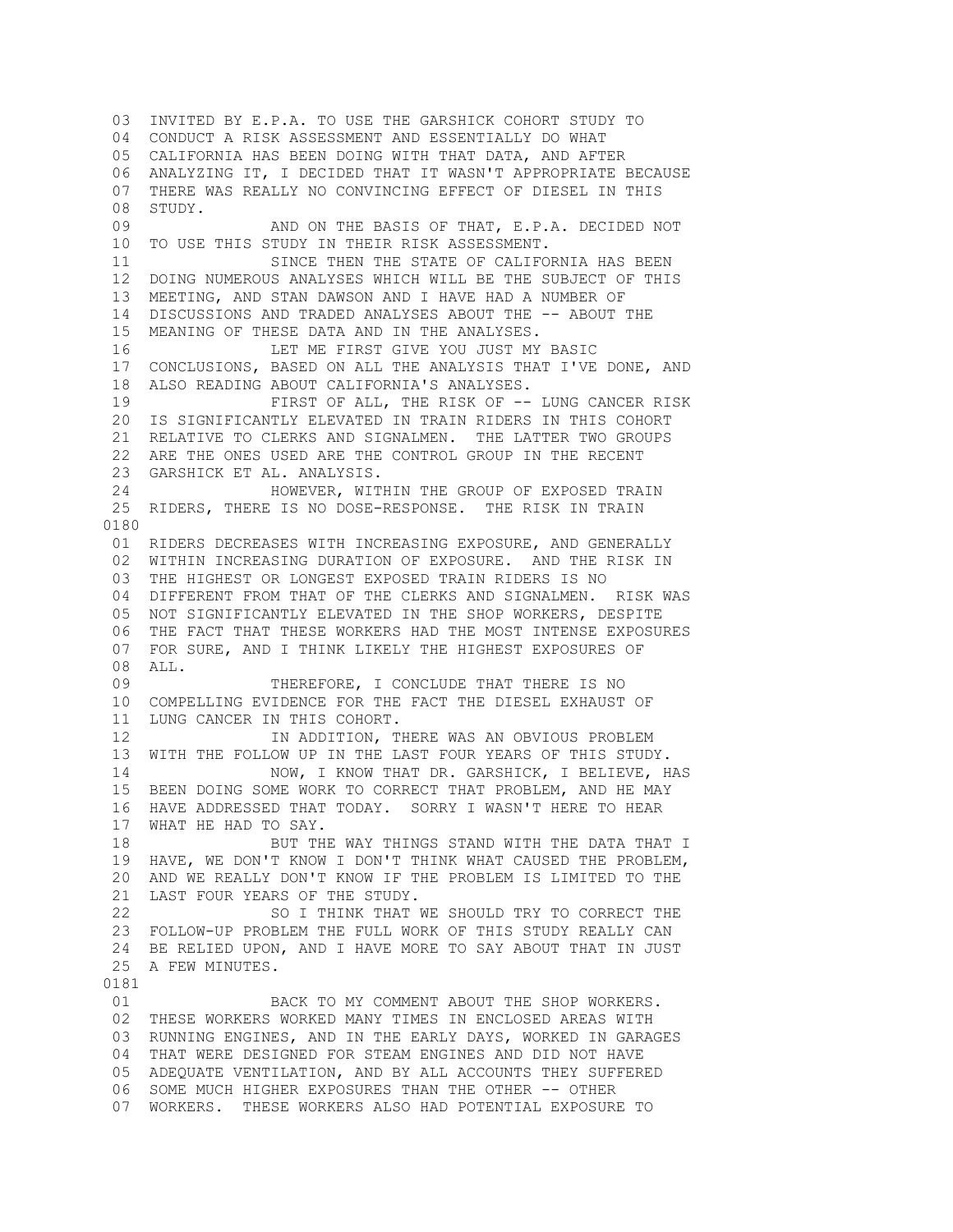08 ASBESTOS. 09 NOW, THE -- AS FAR AS I CAN TELL, THE DEBATE 10 OVER THE EXPOSURE OF THE SHOP WORKERS STEMS FROM A SINGLE 11 STATEMENT IN THE ORIGINAL GARSHICK PAPER THAT SAID THAT 12 SOME OF THE WORKERS, SHOP WORKERS, WORKED IN TYPES OF 13 RAILROAD SHOPS THAT HAD NO DIESEL EXPOSURE AS FAR AS 14 ASBESTOS USE. IT JUST SAYS SOME. IT DOESN'T SAY THE 15 SOURCE OF THE INFORMATION OR ANY ESTIMATE OF WHAT 16 PERCENTAGE. 17 BUT THE EXPOSURE DATA THAT WE HAVE THAT WAS 18 COLLECTED IN 1983 ESTIMATED EXPOSURES IN THE SHOP WORKERS 19 RELATIVE TO THE TRAIN RIDERS WAS ABOUT TWICE AS HIGH, AND 20 WE WOULD EXPECT THAT THAT RATIO WOULD BE CONSIDERABLY 21 LARGER IN EARLIER YEARS. 22 SO UNLESS THE SHOP WORKERS -- UNLESS THE 23 MAJORITY OF THE SHOP WORKERS WORKED IN AREAS THAT DID NOT 24 INVOLVE DIESEL EXPOSURE, WE SHOULD EXPECT THEIR EXPOSURES 25 TO BE EQUAL TO OR GREATER THAN, AS A GROUP, THAT OF THE 0182 01 TRAIN RIDERS. 02 SO CONSEQUENTLY, I THINK THE FACT THAT THE 03 SHOP WORKERS DID NOT HAVE ELEVATED RISKS RELATIVE TO THE 04 CLERKS AND SIGNALMEN ARGUES AGAINST AN EFFECT OF DIESEL IN 05 THIS -- IN THIS COHORT. 06 NOW, I'D LIKE TO TURN TO SOME BIOSTATISTICAL 07 ISSUES, AND I AGREE WITH DR. THOMAS THAT SOME OF THIS IS 08 PRETTY TOUGH GOING, BUT IF YOU TRY TO HANG WITH ME AND -- 09 AS I MAKE MY POINTS WITH THIS BECAUSE I THINK IT'S 10 IMPORTANT BECAUSE IN THIS ANALYSIS, I THINK IT'S VERY MUCH 11 THAT THE DEVIL IS IN -- IT'S IN THE DETAILS. 12 I WOULD REFER YOU -- IF YOU HAVE -- IF YOU 13 HAVE THE REPORT, THE REVISED REPORT, I THINK IT WILL HELP 14 IF YOU WILL TURN TO PAGE F-18. THAT'S THE NEXT TO THE 15 LAST PAGE IN THE REPORT, AND YOU'LL SEE TWO DOSE-RESPONSES 16 THERE. I'M GOING TO BE REFERRING TO THOSE A FAIR AMOUNT 17 IN MY DISCUSSION. 18 AT THE TOP OF THE PAGE YOU HAVE THE ORIGINAL 19 ANALYSIS CONDUCTED BY GARSHICK ET AL. IN THE ORIGINAL 20 PAPER. 21 AND THIS ANALYSIS HAS YEARS OF EXPOSURE ON 22 THE X-AXIS AND RELATIVE RISK ON THE Y-AXIS, AND YOU SEE AN 23 INCREASING TREND. THIS WAS A POYSON REGRESSION THAT 24 CONTROLLED FOR -- FOR AGE IN 1959. 25 NOW, IF I'M NOT MISTAKEN, I BELIEVE THIS IS 0183 01 ACTUALLY MY ANALYSIS. IT LOOKS VERY, VERY MUCH LIKE IT, 02 AND ACTUALLY, THIS IS MY REPRODUCTION OF GARSHICK'S 03 ANALYSIS, AND I WAS ABLE TO REPRODUCE IT ALMOST EXACTLY. 04 **IF YOU LOOK AT THE FIGURE ON THE BOTTOM, AND**  05 I BELIEVE THIS IS MISLABELED, AND I THINK IT WAS ALSO 06 MISLABELED IN MY ORIGINAL SUBMISSION. 07 THIS IS THE SAME IDENTICAL ANALYSIS AS IN THE 08 TOP FIGURE WITH ONE CHANGE. THAT'S A VERY SUBTLE CHANGE. 09 INSTEAD OF CONTROLLING FOR AGE IN 1959, THIS ANALYSIS 10 CONTROLLED FOR ATTAINED AGE. IT HAD THE SAME NUMBER OF 11 VARIABLES ESTIMATED, BUT IT HAD WHAT I THINK IS A 12 SIGNIFICANTLY BETTER -- WELL, A BETTER FIT TO THE DATA.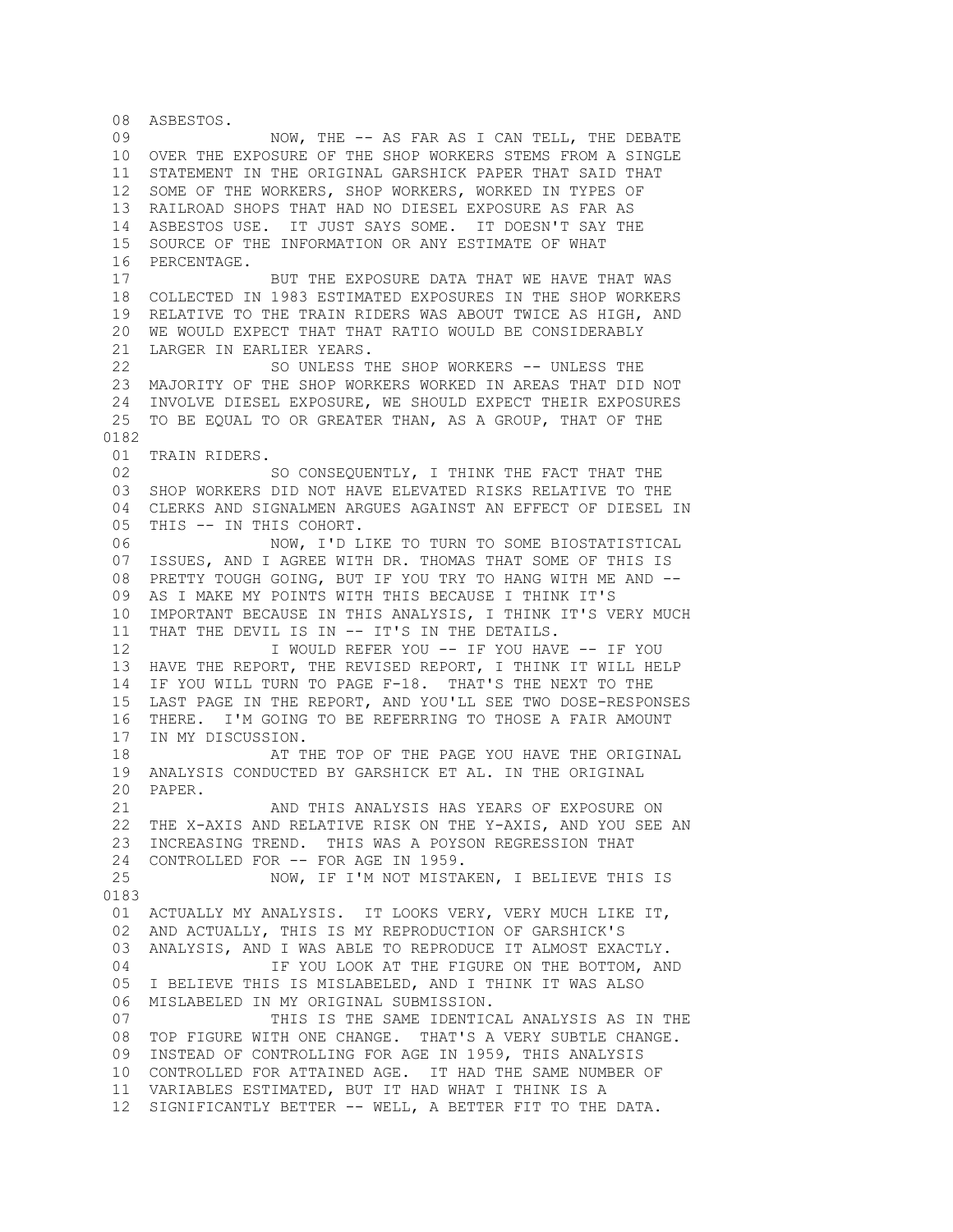13 THIS WILL MEAN SOMETHING TO STATISTICIANS. THE DEVIANTS 14 IN THE BOTTOM GRAPH IS SMALLER BY 18 THAN THE DEVIANTS IN 15 THE UPPER GRAPH. 16 SO THE METHOD USED IN THE BOTTOM GRAPH GIVE A 17 BETTER DESCRIPTION OF THE UNDERLYING DATA THAN THE ONE IN 18 THE TOP GRAPH. SO I SEE NO REASON TO ACCEPT THE ANALYSIS 19 IN THE TOP GRAPH OVER THAT IN THE BOTTOM GRAPH. 20 NOW, WHAT THE BOTTOM GRAPH SHOWS IS RATHER 21 DRAMATICALLY DIFFERENT. IT SHOWS THE DECREASING TREND 22 WITHIN EXPOSED WORKERS. AND BY THE WAY, THIS PARTICULAR 23 ANALYSIS, BOTH OF THEM WERE LIMITED -- OMITTED SHOP 24 WORKERS FROM THE ANALYSIS, AND I WILL SAY PARENTHETICALLY 25 THAT MOST OF THE ANALYSES THAT I'M GOING TO BE DISCUSSING 0184 01 ALSO ELIMINATED THE SHOP WORKERS. SO WHETHER THE SHOP 02 WORKERS ARE PRESENT IS REALLY NOT AN ISSUE. 03 SO I REALLY THINK THAT IF -- IF THE ORIGINAL 04 ANALYSIS HAD CONTROLLED BETTER FOR -- FOR AGE THEY 05 MIGHT -- THEN WOULD THEY WOULD HAVE GOTTEN -- THEY WOULD 06 HAVE NOT GOTTEN THE POSITIVE DOSE-RESPONSE THAT IS SEEN 07 IN THE PAPER. 08 THIS PARTICULAR RESULT SEEMS TO BE QUITE 09 ROBUST WITH RESPECT TO HOW THE ANALYSIS IS CONDUCTED. THE 10 ONE THAT'S SHOWN HERE IS A COX REGRESSION. IF YOU USE A 11 POISSON REGRESSION USING INTERNAL CONTROLS, YOU GET 12 ESSENTIALLY THE SAME DOSE-RESPONSE. IF YOU USE A POISSON 13 REGRESSION USING EXTERNAL CONTROLS, YOU GET ESSENTIALLY 14 THE SAME RESULT. 15 IN THIS LATTER ANALYSIS IS A VERY DIFFERENT 16 ANALYSIS FROM USING INTERNAL CONTROLS. IT ONLY USES ABOUT 17 THREE -- I THINK THREE VARIABLES AS OPPOSED TO 15 TO 20 18 THAT YOU WOULD USE WITH INTERNAL CONTROLS SO IT'S A VERY 19 DIFFERENT KIND OF ANALYSIS. 20 AND EVEN A VERY SIMPLE ANALYSIS WHERE YOU 21 DON'T DO ANY MODELING AT ALL, AND JUST TAKE THE OBSERVED 22 DEATH AND AGE AND CALENDAR YEAR CATEGORY AND PARTITION 23 THEM INTO THE VARIOUS EXPOSURES EXPECTED -- CALCULATED 24 EXPECTEDS BY DOING THE PARTITIONING JUST BASED UPON THE 25 NUMBER OF PERSON YEARS -- YOU -- I'LL STILL GET A NEGATIVE 0185 01 DOSE-RESPONSE. 02 **I THINK WHAT THIS SHOWS IS SOME FAIRLY MINOR**  03 CHANGES IN THE WAY AN ANALYSIS DONE WITH THIS COHORT 04 PRODUCES SOME VERY DRAMATIC RESULTS. 05 IT'S VERY IMPORTANT HOW YOU CONTROL FOR AGE 06 AND CALENDAR YEAR. IF YOU LOOK JUST AT TRAIN RIDERS, YOU 07 GET DECREASING TRENDS. IF YOU ELIMINATE THE LAST FOUR 08 YEARS OF FOLLOW UP, THE DECREASING TREND AMONG TRAIN 09 RIDERS IS STATISTICALLY -- STATISTICALLY SIGNIFICANT. 10 NOW, IN THE CALIFORNIA ANALYSIS, THEY GET 11 MANY POSITIVE TRENDS. WHY IS THAT THE CASE WHEN I'M 12 PRESENTING A TREND THAT APPEARED NEGATIVE? I THINK THERE 13 ARE BASICALLY TWO REASONS FOR THAT. AND ALL OF THE 14 ANALYSES THAT ARE PRESENTED IN THE DOCUMENT, YOU'RE 15 BASICALLY COMPARING TRAIN RIDERS TO CLERKS AND SIGNALMEN. 16 BUT IT IS NOTED EARLIER TRAIN RIDERS DO HAVE 17 A HIGHER OVERALL RISK LUNG CANCER RISK, THAN CLERKS AND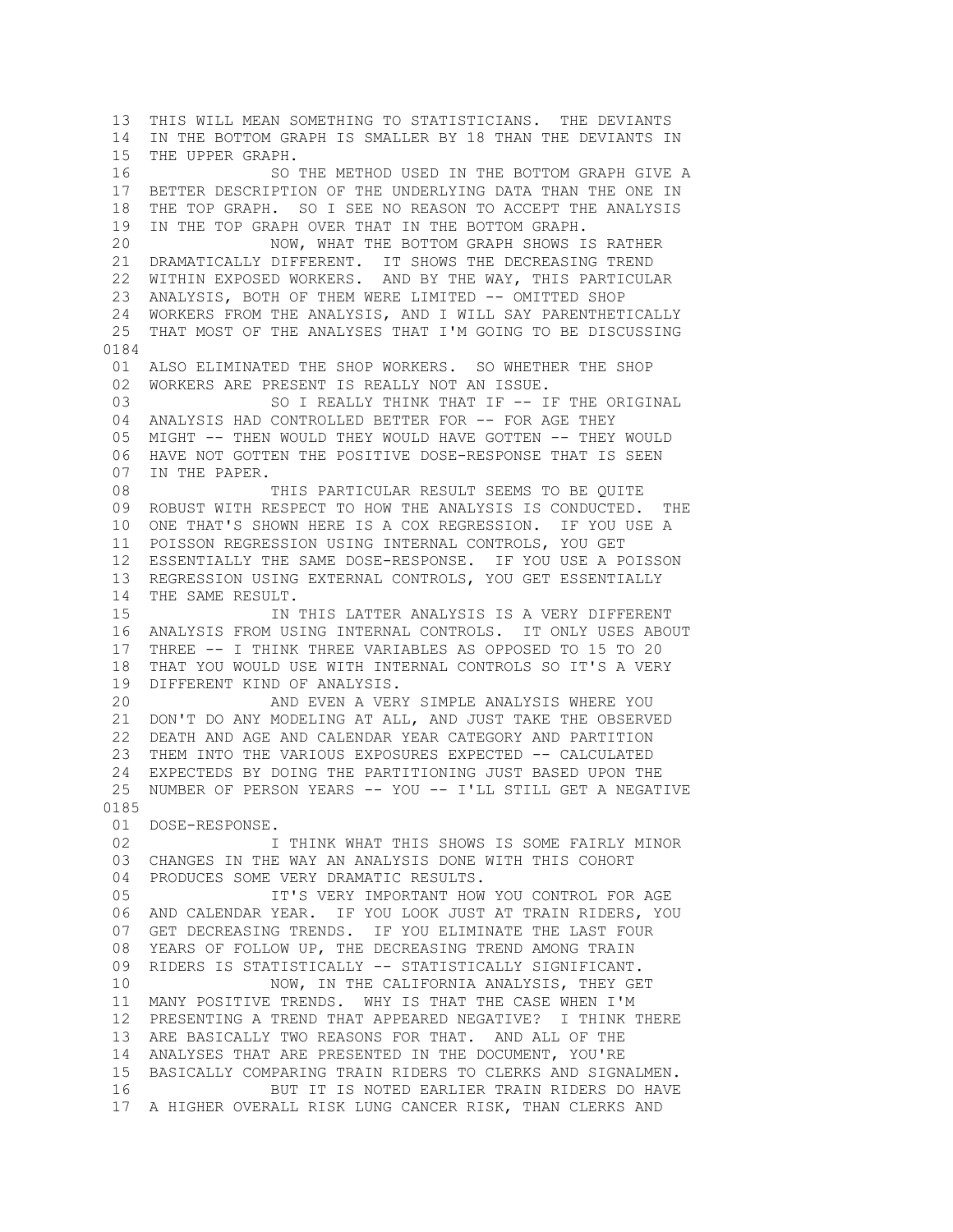18 SIGNALMEN. THAT'S PRETTY EVIDENT FROM LOOKING AT THE 19 FIGURE ON F-3 ON PAGE F-18. AND WHENEVER THAT'S THE 20 CASE -- AND LET'S JUST SUPPOSE FOR THE SAKE OF ARGUMENT 21 THAT THERE REALLY IS -- IS REALLY NO EFFECT OF DIESEL AT 22 ALL, BUT THE ELEVATED RISK AMONG THE TRAIN RIDERS IS DUE 23 TO SOMETHING TOTALLY -- TOTALLY UNRELATED TO DIESEL. 24 IF THAT IS THE CASE, YOU SHOULD EXPECT AT 25 LEAST A FLAT RELATIVE RISK IN HIGHER EXPOSURE CATEGORIES. 0186 01 MAYBE IT SHOULDN'T DECREASE LIKE THIS, BUT IT SHOULD BE AT 02 LEAST FLAT. 03 BUT IF YOU FIT A LINEAR MODEL TO THESE DATA, 04 YOU WILL GET A STATISTICALLY SIGNIFICANT POSITIVE TREND, 05 EVEN THOUGH THERE REALLY IS NO DOSE-RESPONSE WITHIN THE 06 EXPOSED GROUP. 07 AND AS A MATTER OF FACT, IF YOU FIT A LINEAR 08 MODEL TO THE DATA SHOWN IN FIGURE F-83 AT THE BOTTOM OF 09 PAGE F-18 YOU WILL ALSO GET --- PARDON ME? I'M SORRY? 10 DR. GLANTZ: THAT WAS STAN GLANTZ BLOWING HIS 11 NOSE. IT WAS NOT MEANT AS A POLITICAL COMMENT. 12 DR. CRUMP: OKAY. WELL, IT'S PROBABLY TIME WE 13 BREAK ANYWAY. 14 IF YOU FIT A LINEAR MODEL TO THE DATA AS 15 SHOWN IN FIGURE F-3, IT SHOWS THAT DECREASING SLOPE WITHIN 16 THE TRAIN RIDERS, YOU WILL IN FACT GET A SIGNIFICANT 17 POSITIVE TREND. 18 OF COURSE, YOU WILL GET EXCEEDINGLY POOR FIT, 19 BUT YOU WILL GET A POSITIVE TREND. 20 THE OTHER REASON FOR THE DIFFERENCE IS A LACK 21 OF CONTROL FOR A CONTROL COMPOUNDING VARIABLES, AND AS YOU 22 CAN SEE BY COMPARING FIGURES F-2 AND F-3, THAT'S A VERY 23 CRITICAL ISSUE BECAUSE A VERY SEEMINGLY, A VERY MINOR 24 CHANGE IN THE WAY THE ANALYSIS WAS DONE PRODUCE VERY 25 DRAMATICALLY DIFFERENT RESULTS. 0187 01 **I'D LIKE TO MENTION NOW THE EXPOSURE METRIC**  02 AND THE SUBTRACTING OFF OF BUSINESS AND SUBTRACTING OFF OF 03 THE BACKGROUND. THE WAY THE CALIFORNIA DOCUMENT HAS DONE 04 THAT IS TO SUBTRACT THE -- LET'S ASSUME THAT THE EXPOSURES 05 IN THE CLERK AND SIGNALMEN WAS BACKGROUND AND TO SUBTRACT 06 THAT AMOUNT ALL FROM THE EXPOSURES IN THE -- FROM THE 07 TRAIN RIDERS. 08 BASICALLY, I DON'T HAVE A REAL -- REAL 09 PROBLEM WITH THAT. AT LEAST NOT A -- NOT A BIG PROBLEM. 10 I THINK IT WILL TEND TO -- I THINK IT WILL UNDERESTIMATE 11 THE EXPOSURES -- DIESEL EXPOSURES IN THE -- IN THE CLERKS 12 AND SIGNALMEN BUT -- BECAUSE I THINK THEY WERE EXPOSED. 13 AND I THINK THERE WERE SOME -- I THINK SOME REAL 14 IMPLAUSIBLE DIFFERENCES AMONG THE EXPOSURES AMONG THE 15 DIFFERENT GROUPS OF TRAIN RIDERS. THERE WERE ABOUT SIX 16 DIFFERENT GROUPS OF TRAIN RIDERS, AND THEY WERE DIFFERENT 17 EXPOSURES ESTIMATED FOR THOSE. AND I WOULD HAVE RATHER 18 HAVE SEEN THAT INFORMATION BE TAKEN INTO ACCOUNT INSTEAD 19 OF ASSUMING THEY WERE ALL EXPOSED AT THE SAME LEVEL. 20 DR. FROINES: KENNY? 21 DR. CRUMP: YES. 22 DR. FROINES: CAN YOU FINISH UP IN ABOUT FIVE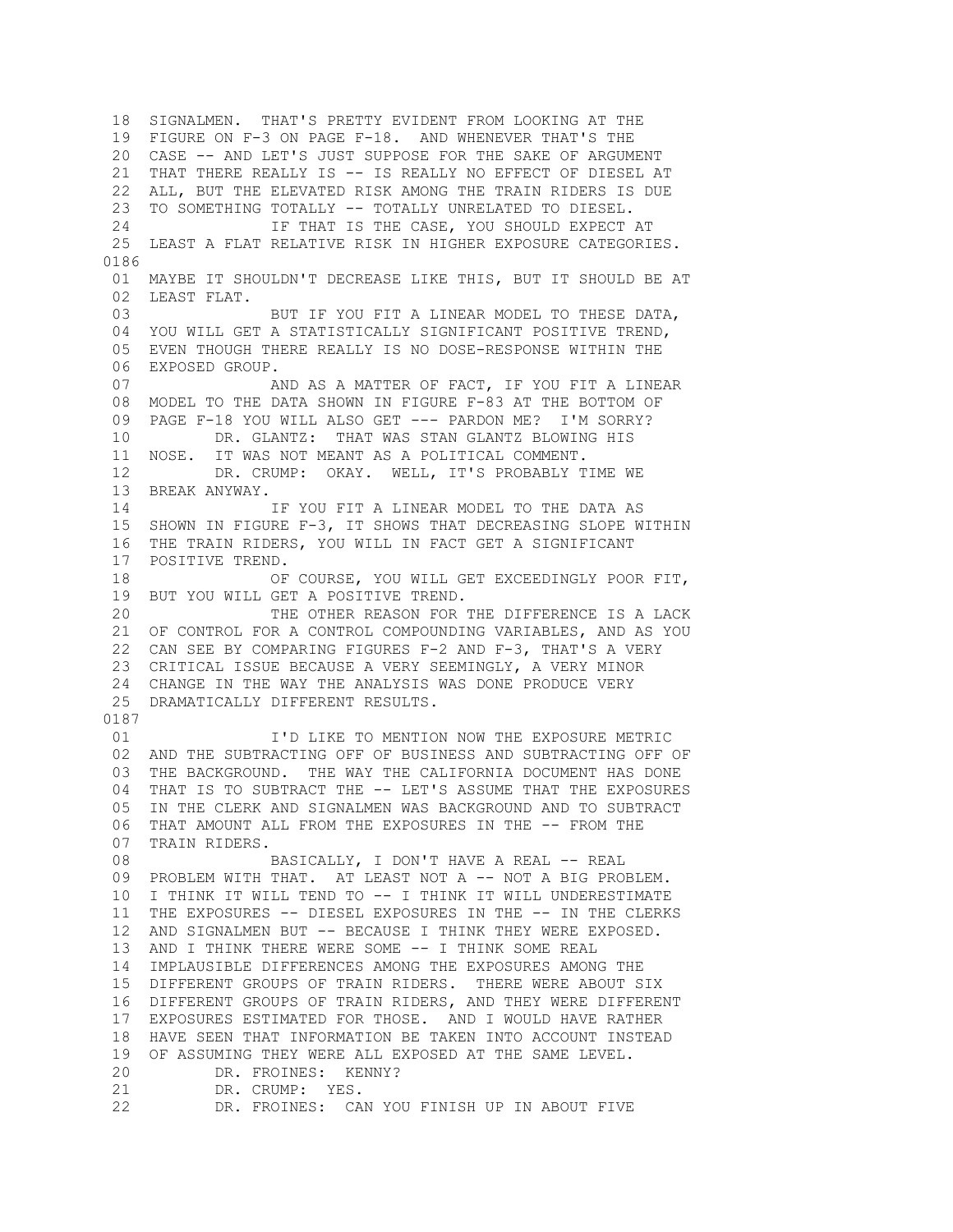23 MINUTES? 24 DR. CRUMP: IT MAY TAKE ME ABOUT TEN. I'LL DO MY 25 BEST. 0188 01 DR. FROINES: WELL, WE'VE TRIED TO HOLD EVERYBODY 02 HERE TO 20 MINUTES -- 15 TO 20 MINUTES FOR THEIR TALKS, 03 AND IT'S NOT REALLY FAIR TO THE OTHER PARTICIPANTS TO HAVE 04 SOMEBODY BASICALLY GO ON AT LENGTH. 05 SO I WOULD LIKE YOU TO FINISH IN FIVE MINUTES 06 IF YOU CAN. 07 DR. CRUMP: I'LL DO MY BEST, BUT IF YOU NEED, JUST 08 CUT ME OFF. YOU JUST DO THAT. I HAVE A COUPLE MORE 09 POINTS THAT I THINK ARE IMPORTANT TO MAKE. 10 OKAY. THE POINT THAT I WAS MAKING WAS THAT I 11 DON'T HAVE A REAL PROBLEM WITH THE WAY THAT'S DONE, AND 12 PERHAPS WITH THE -- I'M NOT SURE THAT THE CHANGES THAT I 13 WOULD MAKE OF THAT WOULD MAKE A LARGE DIFFERENCE. 14 BUT I WANT TO MAKE IT CLEAR THAT THAT IS NOT 15 THE REASON FOR THE NEGATIVE SLOPES THAT I'M GETTING. FOR 16 EXAMPLE, IF YOU TAKE THE CUMULATIVE EXPOSURES AND APPLY 17 THOSE JUST TO THE -- THE ANALYSES THAT I DID EARLIER AND 18 APPLY THOSE JUST TO THE -- TO THE TRAIN RIDERS, YOU GET 19 ALL NEGATIVE SLOPES. MANY OF THEM ARE SIGNIFICANT AND 20 THEY ARE HIGHLY SIGNIFICANT. 21 AND THESE ANALYSES, UNLIKE WHAT DUNCAN WAS 22 SAYING WITH THE USING YEARS OF EXPOSURE, YOU DO NOT HAVE 23 THE SAME KIND OF THE CO-VARYING -- CO-VARIANCE BETWEEN 24 CALENDAR YEAR AND CUMULATIVE EXPOSURE, AND I COULD GO INTO 25 THAT IN MORE DETAIL, BUT WHEN YOU DO THAT, YOU GET ALL 0189 01 NEGATIVE SLOPES.<br>02 AND AND LET ME ALSO SAY, FOR EVERYTHING THAT I'VE 03 DONE INDICATES THAT WITHIN THE GROUP OF EXPOSED WORKERS, 04 YOU GET A NEGATIVE TREND WITH INCREASING DURATION OF 05 EXPOSURE OR INCREASING YEARS OF EXPOSURE, NOT INDICATIVE 06 OF THE EFFECT OF EXPOSURE TO DIESEL IN LUNG CANCERS, IT 07 SEEMS TO ME. 08 BUT LET ME ALSO POINT OUT THAT THESE NEGATIVE 09 TRENDS ARE NOT LIMITED TO LUNG CANCER. I'VE LOOKED AT A 10 NUMBER OF OTHER END POINTS, AND YOU GET NEGATIVE TRENDS 11 WITH MANY OTHER VERY SIMILAR NEGATIVES TRENDS, WITH MANY 12 OTHER KINDS OF INFLUENCES, THE DEGESTIC LUNG CANCER, THE 13 SKIN AND HEART DISEASE, STROKE, ALL CAUSES OF DEATH, ALL 14 OF THESE GIVE ESSENTIALLY THE SAME KINDS OF NEGATIVE 15 TRENDS WITHIN THE TRAIN RIDERS. 16 DR. BLANC: THEY SHOULD BE LIVING FOREVER THEN, 17 SHOULDN'T THEY, BECAUSE THE LONGER YOU WORK, THE SAFER YOU 18 WOULD BE. THIS IS DR. BLANC QUESTIONING. DOESN'T THAT 19 MAKE YOU SUSPICIOUS THAT, IN FACT, THERE IS SOMETHING 20 SYSTEMATICALLY WRONG WITH YOUR ANALYSIS, AND COULD YOU 21 PROVIDE US WITH THE R-SQUARE VALUE FOR THE CORRELATION 22 BETWEEN THE PREDICTIVE VARIABLE THAT YOU'RE ADJUSTING FOR 23 IN TERMS OF CALENDAR YEAR AND IN TERMS OF CUMULATIVE 24 EXPOSURE? 25 DR. CRUMP: YEAH. I WOULD BE HAPPY TO PROVIDE 0190 01 THAT. THIS PARTICULAR KIND OF ANALYSIS DOESN'T PRODUCE AN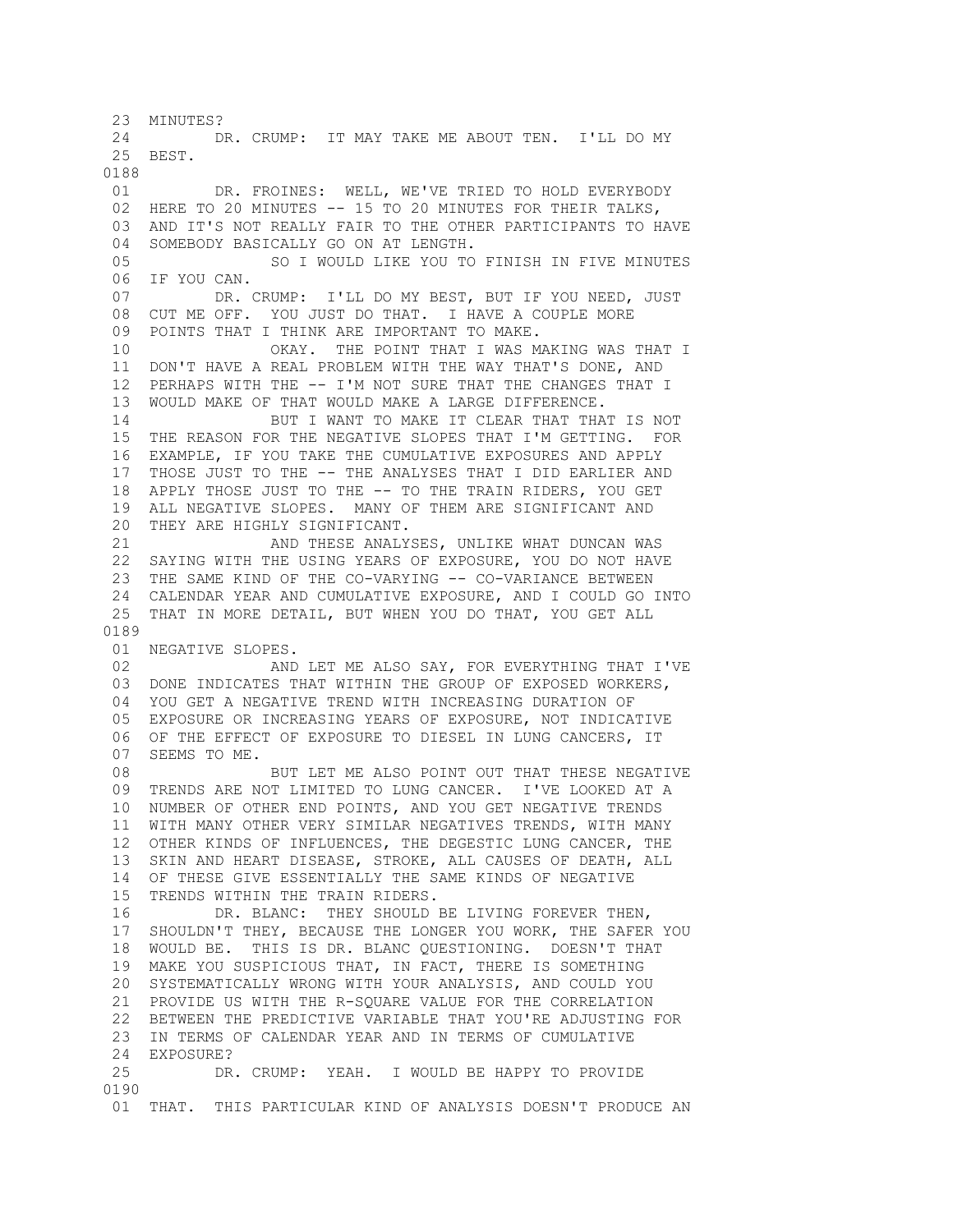02 R-SOUARE. 03 DR. BLANC: NO, BUT YOU COULD GIVE ME THAT USING 04 THE TWO VARIABLES JUST A CORRELATION, JUST SO I CAN GET A 05 SENSE OF THE COLLINEARITY. 06 DR. CRUMP: YEAH, I WOULD BE VERY PLEASED TO DO 07 THAT. 08 DR. BLANC: PERHAPS YOU COULD SUBMIT THAT 09 SEPARATELY. 10 DR. CRUMP: OKAY. WHAT TWO VARIABLES WERE YOU 11 REFERRING TO? 12 DR. BLANC: WELL, ACTUALLY, WHY DON'T YOU JUST GIVE 13 US AN INTERCORRELATION MATRIX FOR ALL OF THE PREDICTIVE 14 VARIABLES IN YOUR MODEL? 15 DR. CRUMP: OKAY. THAT CAN BE DONE. 16 I THINK WHAT IS -- I THINK IT'S VERY 17 TROUBLING TO ME WHAT IT SUGGESTS TO ME THAT THERE IS 18 SOMETHING WRONG WITH THE DATA. AND WE KNOW THERE'S 19 SOMETHING WRONG WITH THE FOLLOW UP IN THE LAST FOUR 20 YEARS. I DON'T KNOW WHAT DR. GARSHICK HAS UNCOVERED IN 21 HIS WORK SO FAR OR HE HAS TALKED ABOUT IT HERE. 22 BUT I'VE BECOME CONCERNED THAT THERE IS 23 SOMETHING BASICALLY WRONG WITH THE DATA IN THIS -- IN THIS 24 STUDY. 25 I HAVE JUST A COUPLE OF OTHER -- MORE QUICK 0191 01 COMMENTS. WHAT DUNCAN SAID ABOUT THE -- ABOUT THE 02 MULTI-STAGE MODEL, THE COMMENTS I HAD PREVIOUSLY MADE TO 03 CAL E.P.A., AND I CERTAINLY AGREE WITH THOSE. 04 **I THINK THAT THE ANALYSIS THAT THEY NOW HAVE**  05 IN THERE ARE BETTER, BUT IT'S -- IN FACT, THEY STILL HAVE 06 NOT -- I DON'T THINK CONTROLLED ADEQUATELY FOR COMPOUNDING<br>07 VARIABLES. AND I THINK THE ANALYSIS THAT I DID LAST VARIABLES. AND I THINK THE ANALYSIS THAT I DID LAST 08 SUMMER IS BASICALLY THE ANALYSIS THAT DUNCAN HAS SAID HE 09 WISHED THEY WOULD HAVE DONE. AND I GET MUCH LESS EVIDENCE 10 OF AN EFFECT OF DIESEL THAN WHAT IS SEEN IN THE ANALYSES I 11 THINK IN THIS REPORT. 12 FINALLY -- THIS IS MY FINAL POINT. I JUST 13 WANT TO COMMENT ON THE ANALYSIS THAT'S PRESENTED IN PAGES 14 7-25, WHICH IS CALLED A CURRENT APPROACH. 15 THE ANALYSIS THAT'S PRESENTED THERE APPEARS 16 TO BE THE SORT OF -- THE MAIN ANALYSIS SINCE IT IS IN THE 17 BODY OF THE REPORT, AND THE OTHER ANALYSES ARE RELEGATED 18 TO THE APPENDIX. 19 19 I MAY HAVE MISSED SOMETHING, BUT I CANNOT 20 UNDERSTAND WHAT WAS DONE. I DON'T THINK IT'S EXPLAINED 21 CAREFULLY ENOUGH, AND AS I MENTIONED, THE DEVIL IS THE 22 DETAIL IN THESE ANALYSES, AND I THINK YOU'VE JUST GOT TO 23 LAY IT OUT SO THEY CAN BE -- CAN BE UNDERSTOOD. 24 THERE ARE A COUPLE OF POINTS THAT I JUST -- 25 IN GENERAL I DON'T UNDERSTAND IT, BUT THERE -- I DON'T 0192 01 UNDERSTAND WHAT WAS DONE. IT SAYS THAT THERE IS -- THIS 02 WAS A PROXIMATE ANALYSIS. I DON'T KNOW IN WHAT SENSE IT 03 WAS PROXIMATE. 04 **IT SAYS AT ONE POINT THAT THE ONE YEAR OF --** 05 ANY EXPOSURE IN A YEAR WAS COUNTED AS A FULL YEAR OF 06 EXPOSURE. SINCE YOU KNOW WHAT THE EXPOSE -- HOW LONG, HOW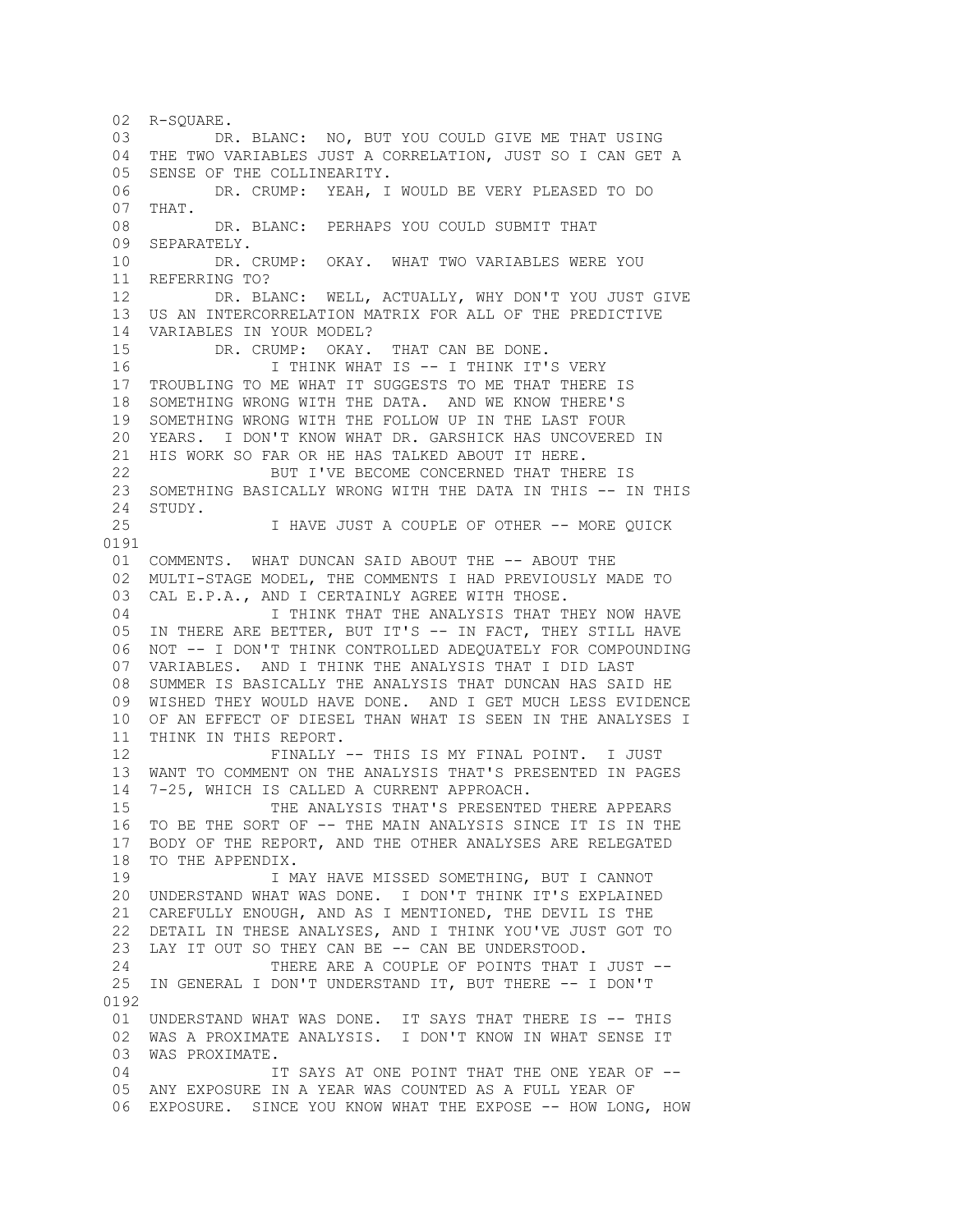07 MANY MONTHS IN A YEAR A PERSON WAS EXPOSED, I DON'T 08 UNDERSTAND WHY IT WAS NECESSARY TO -- TO DO THAT. 09 AND THEN IN THE RESULTS ON THE -- THE TABLE 10 THAT GIVES THE RESULTS, IT SAYS, FOR EXAMPLE, THAT -- THIS 11 IS ON PAGE 7-49 OF TABLE 7-10, I'M TALKING ABOUT THE -- 12 THE ANALYSES GIVEN UNDER LABEL TWO THERE. 13 IT SAYS EITHER -- IT SAYS IT'S ATTAINED AGE 14 AND CALENDAR YEAR, OR AGE AT START OF STUDY IN CALENDAR 15 YEAR. I DON'T UNDERSTAND HOW IT COULD BE BOTH OF THOSE, 16 AND I FOUND THAT VERY PUZZLING. 17 SO, I WOULD LIKE TO GET SOME MORE DETAILS ON 18 THAT ANALYSIS BEFORE I COULD REALLY COMMENT ON IT. 19 **AND IF YOU WOULD LIKE TO HAVE WRITTEN**  20 COMMENTS, I'D BE GLAD TO PROVIDE THOSE. I WOULD LIKE TO 21 HAVE MORE DETAILS ON THAT ANALYSIS, AND I THINK IT WOULD 22 BE HELPFUL GIVEN THE TIME THAT I HAVE, I HAVE A LITTLE BIT 23 MORE TIME TO PROVIDE WRITTEN COMMENTS. I'M GOING TO BE 24 OUT AGAIN NEXT WEEK FOR SEVERAL DAYS ALSO.<br>25 DR. FUCALORO: MAY I ASK A OUESTION DR. FUCALORO: MAY I ASK A QUESTION? THIS IS 0193 01 ANTHONY FUCALORO ON THE S.R.P. 02 YOU AT THE BEGINNING OF YOUR TALK GAVE US TWO 03 CONCLUSIONS, AND MAYBE I HAVE THEM WRONG, BUT LET ME READ 04 THEM TO YOU AND SEE IF I DO HAVE THEM -- AND SEE IF I IN 05 FACT HAVE THEM RIGHT. 06 TRAIN RIDERS HAVE ENHANCED RISK FOR LUNG 07 CANCER OVER CLERKS, BUT THERE IS NO DOSE-RESPONSE THAT YOU 08 CAN DETECT; AND SECOND, THAT NO ENHANCED RISK FOR SHOP 09 WORKERS ARGUES AGAINST -- AND MAYBE I HAVE THIS WRONG -- 10 DIESEL EXHAUST BEING A CARCINOGEN. 11 DO I HAVE THOSE CONCLUSIONS CORRECT, OR I DID 12 I MISWRITE THEM? 13 DR. CRUMP: WELL, IT'S PRETTY CLOSE. I DIDN'T SAY 14 DIESEL EXHAUST BEING A CARCINOGEN, BUT I SAID AN EFFECT OF 15 DIESEL IN THIS STUDY. 16 DR. FUCALORO: OKAY. NOW -- THEN LATER ON IN YOUR 17 TALK, AND I KNOW YOU DIDN'T HAVE TIME TO FINISH IT -- YOU 18 TALKED ABOUT THIS NEGATIVE RESPONSE, WHICH OBVIOUSLY SAID 19 SOMETHING IS WRONG SOMEWHERE. NOW, WHETHER IT'S WRONG 20 WITH THE ANALYSIS OR WITH THE DATA, I'LL ASSUME FOR THE 21 MOMENT -- WITH ALL DUE APOLOGIES TO DR. GARSHICK -- THAT 22 THERE IS SOMETHING WRONG WITH THE DATA, THEN HOW CAN ONE 23 DRAW THE -- DOES THAT NOT VITIATE YOUR CONCLUSIONS THAT 24 YOU STATED AT THE BEGINNING, IF THERE'S SOMETHING WRONG 25 WITH THE DATA? 0194 01 DR. CRUMP: WELL, IF THERE IS SOMETHING WRONG WITH 02 THE DATA, I DON'T THINK WE CAN MAKE ANY CONCLUSIONS AT ALL 03 PROBABLY. IT WOULDN'T BE WISE TO MAKE ANY CONCLUSIONS AT 04 ALL FROM THE ANALYSIS, FROM THE DATA. 05 DR. FUCALORO: BUT DIDN'T YOU SAY THERE WAS 06 SOMETHING WRONG WITH THE DATA, OR DID I MISUNDERSTOOD YOU? 07 DR. CRUMP: I AM CONCERNED THAT THERE WAS SOMETHING 08 WRONG WITH THE DATA, AND THE -- THAT'S THE ONLY WAY I CAN 09 EXPLAIN THE RESULTS THAT I'M GETTING. THERE MUST BE 10 SOMETHING WRONG WITH THE DATA. 11 DR. FROINES: I'M CONCERNED THAT WE'RE NOW IN A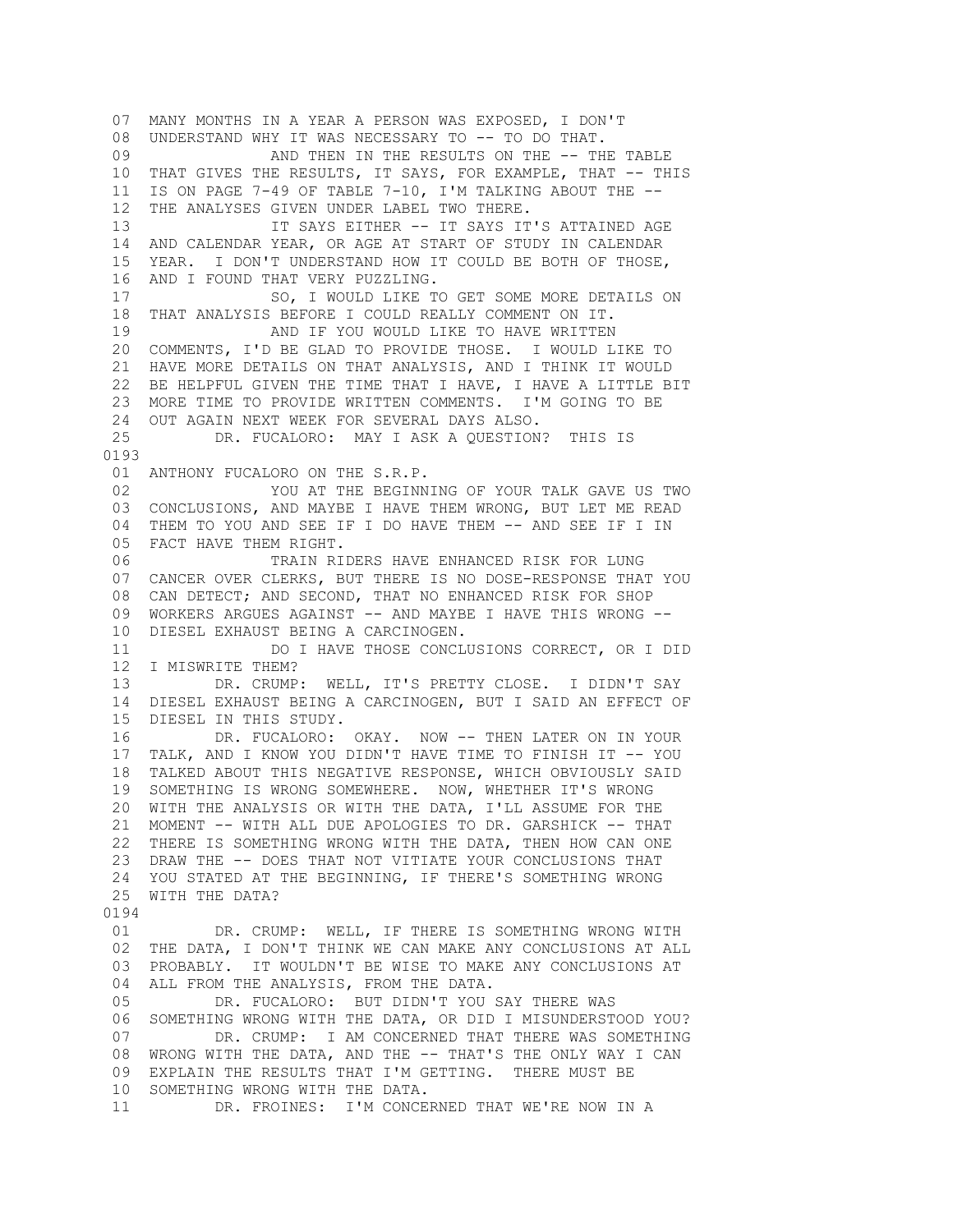12 QUESTION PERIOD BEFORE DALE'S GIVEN HIS TALK. 13 KENNY, ARE YOU GOING TO STAY ON THE PHONE? 14 DR. CRUMP: YEAH. I CAN STAY ON FOR A WHILE. 15 DR. FROINES: IF THERE'S ONLY GOING TO BE ONE 16 QUESTION FROM STAN, THEN WE'LL DO IT. BUT OTHERWISE, I 17 DON'T WANT TO OPEN -- I DON'T WANT TO START OPENING THIS 18 UP. 19 STAN, YOU WANT TO -- IS THIS QUICK? 20 DR. GLANTZ: YEAH. I ACTUALLY HAVE TWO, BUT I'LL 21 ONLY ASK ONE. 22 DR. FROINES: WELL, I THINK IT'S IMPORTANT TO 23 ASK -- 24 DR. GLANTZ: I'LL ASK ONE. 25 DR. FROINES: I THINK IT'S IMPORTANT TO ASK ALL THE 0195 01 QUESTIONS. IT'S JUST THAT I DON'T WANT TO HAVE DALE 02 PENALIZED -- 03 DR. GLANTZ: ALL RIGHT. 04 DR. FROINES: -- GIVEN -- BECAUSE OF THE LOGISTICS 05 OF THIS SITUATION. 06 DR. GLANTZ: WELL -- WELL, YOU'VE LOOKED -- IF YOU 07 LOOK AT FIGURE F-4, WHICH IS THE COMBINATION OF F-2 AND 08 F-3, EXCEPT PUT ON THE SAME SCALE, YOU'LL NOTICE THAT 09 REALLY THE DIFFERENCES THAT YOU'VE BASED YOUR ARGUMENT ON 10 DON'T LOOK QUITE SO IMPRESSIVE BECAUSE THE -- IF YOU LOOK 11 AT THE CONFIDENCE INTERVALS FROM THE POINT ESTIMATES, 12 THEY -- THEY REALLY OVERLAP QUITE A LOT EXCEPT MAYBE AT 13 THE VERY LAST POINT WHERE THEY STILL OVERLAP, BUT A LITTLE 14 BIT LESS. AND WE'VE ALREADY HEARD THAT THE LONG-TERM 15 FOLLOW-UP DATA, WERE A LITTLE BIT SUSPECT ANYWAY. 16 AND IF YOU LOOK AT F-4, DON'T YOU THINK IT 17 WOULD BE REASONABLE TO CONCLUDE THAT AT LEAST OUT TO A 18 12-YEAR EXPOSURE, THE TWO MODELS REALLY YIELD QUITE 19 SIMILAR RESULTS? 20 DR. CRUMP: WELL, I'M NOT SURE EXACTLY WHERE F-4 21 COMES FROM BECAUSE IT'S OBVIOUSLY NOT THE SAME AS F-3 AND 22 F-2. SO I WAS -- I WAS ALSO PUZZLED BY THAT. 23 DR. GLANTZ: NO. IT'S THE SAME AS F-3 AND F-2. 24 IT'S JUST THE SCALES -- F-3 AND F-2 HAVE DIFFERENT SCALES. 25 DR. CRUMP: WELL, WHY IS THE RELATIVE RISK IN F-3 0196 01 1.5 AT THE LOWEST EXPOSURE, LOOKS LIKE IT'S 1.3 IN -- IN 02 F-4? 03 DR. GLANTZ: WELL, NO. IT'S RELATIVE -- WELL, I 04 MEAN, MAYBE IT'S THE RELATIVE RISK MINUS ONE. 05 DR. CRUMP: RIGHT. RIGHT. AND IT'S .3 WHERE IS 06 IT'S .5 IT APPEARS TO ME LOOKING AT TABLE -- 07 DR. GLANTZ: YOU KNOW, YOU'RE RIGHT. I THINK THE 08 STAFF MADE A MISTAKE WHEN THEY MADE THIS GRAPH. IT WASN'T 09 MEANT TO BE THE SAME. OH, I THOUGHT THEY WERE. 10 WELL, I THEN -- WHY DON'T WE GO ON AND LET ME 11 CLARIFY THIS BECAUSE I MISUNDERSTOOD THE GRAPH. 12 DR. CRUMP: OKAY. 13 DR. FROINES: THEN, KENNY, YOU'RE OFF FOR THE 14 MOMENT, BUT IF YOU CAN HANG ON, WE'LL GET BACK WITH YOU 15 WITH ANY OTHER QUESTIONS. 16 DR. CRUMP: I'LL SEE IF I CAN HANG ON. IF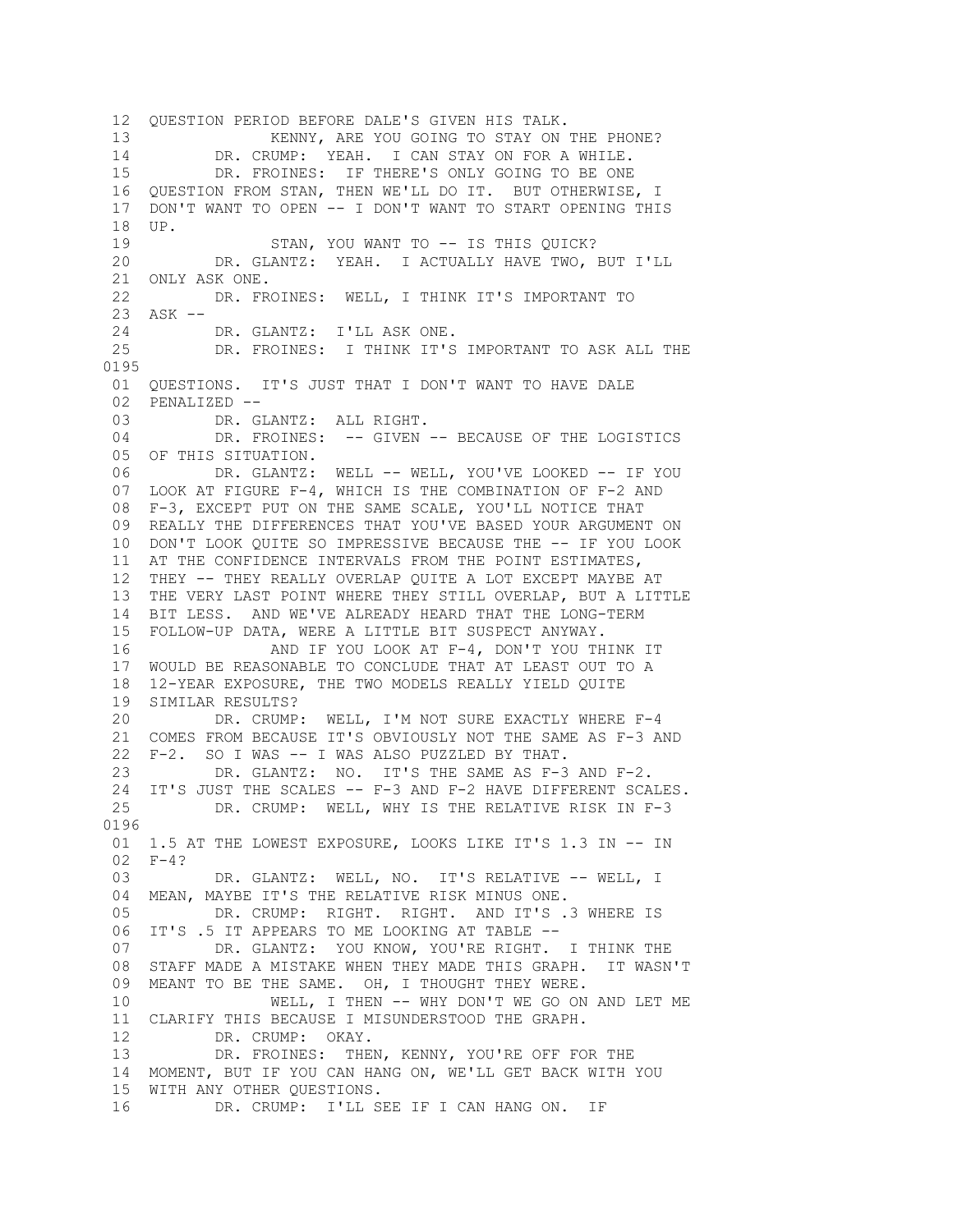17 SOMETHING COMES UP, I'LL APOLOGIZE IN ADVANCE FOR BREAKING 18 OFF, AND I'LL TRY TO HANG ON. 19 DR. FROINES: DALE HATTIS FROM CLARK UNIVERSITY IS 20 OUR NEXT AND LAST SPEAKER. 21 DR. HATTIS: YEAH. I WANTED BASICALLY TO TRY TO DO 22 THREE THINGS. I SHOULD -- I HAVE TO PUT ON THE 23 MICROPHONE. 24 ALL RIGHT. AH, YES, THAT WILL BE MUCH 25 BETTER. I NEED TO WALK AROUND. I MIGHT SAY, IT'S 0197 01 PREFACED THAT I'M ONE OF THOSE DREADFUL PEOPLE WHO MASSAGE 02 DATA. SOME PEOPLE EVEN SAY DREDGE DATA, AND SOME PEOPLE 03 WOULD EVEN SAY TORTURE DATA TO TRY TO GET SOME KIND OF A 04 REASONABLE PICTURE OF THE WORLD IN OUR UNCERTAINTIES 05 BECAUSE I THINK AS TECHNICAL PEOPLE, WE HAVE A OBLIGATION 06 TO SHARE WITH WHY OUR COMMUNITY -- WHAT WE THINK WE HAVE 07 ESTABLISHED WITH GREAT CONFIDENCE, BUT ALSO TO SAY WITH 08 APPROPRIATE CAVEATS WHERE WE THINK THE LIKELIHOODS ARE AND 09 WHAT THE DISTRIBUTION OF THE POSSIBLE STATES OF THE WORLD, 10 MERELY IS. 11 AND I'M GOING TO TRY TO DO THREE THINGS. 12 FIRST I'M GOING TO COMMENT ON SOME OF THE ISSUES IN 13 CONTROVERSY THAT YOU'VE ALREADY HEARD DISCUSSED TODAY. 14 SECOND, I'M GOING TO PRESENT A LITTLE 15 ANALYSIS OF MINE, WHERE I TRY TO INTERPRET 16 CAL-E.P.A.'SANALYSIS IN TERMS OF AN OVERALL PROBABILITY 17 DISTRIBUTION OF LIKELY POTENCIES, GIVEN ESSENTIALLY SOME 18 REPRESENTATION OF -- OF WHAT I CAN READ INTO THEIR 19 DOCUMENT IN TERMS OF THE RELATIVE WAITINGS OF DIFFERENT 20 POSSIBILITIES; FOR EXAMPLE, FOR THE KIND OF MODEL THAT WAS 21 USED, THE KIND OF ANALYSIS, THE HEIGHT OF THE ROOF, AND I 22 THINK THAT THAT CAN PROVIDE A LITTLE BIT MORE CONSOLIDATED 23 AND ACCESSIBLE PIECE OF INFORMATION. NOT FOR THIS STAGE 24 OF ANALYSIS, BUT -- OF YOUR DECISION MAKING, BUT PERHAPS 25 FOR THE NEXT STAGE WHERE YOU'RE -- WHERE PEOPLE ARE 0198 01 WANTING TO SHARPEN THE PENCIL AND DO SOME RISK MANAGEMENT. 02 03 AND FINALLY, I'LL INDICATE HOW AN ANALYSIS 04 BASED UPON MY OWN JUDGMENTS OF THE LIKELIHOODS MIGHT TEND 05 TO DIFFER SOMEWHAT WHAT FROM CAL-E.P.A.'SANALYSIS. 06 FIRST FOR THE ISSUES IN CONTROVERSY, FIRST I 07 WANT TO SAY A LITTLE BIT ABOUT THE, QUOTE, "THRESHOLD 08 QUESTIONS," ABOUT DO YOU HAVE ENOUGH DATA DO TO A RISK 09 ANALYSIS IN SOME SENSE. AND THIS IS SUBDIVIDED INTO THREE 10 PARTS AND I -- PART OF THE ADVANTAGE OF HAVING SOME GRAY 11 HAIRS IS THAT I REMEMBERED THE EARLY '80'S IN WHICH A 12 WHOLE ISSUE OF RISK ANALYSIS IS DEVOTED TO QUANTITATIVE 13 RISK ASSESSMENTS FOR DIESEL EXHAUST. 14 AND THEY WERE BASED AT THE TIME ON THE 15 COMPARATIVE POTENCY METHOD WHERE ONE USES THE MUTAGENIC 16 POTENCY OF DIESEL EXHAUST PARTICLES IN RELATION TO THE 17 POTENCIES OF CIGARETTE SMOKE AND COAL PARTIGE (PHONETIC) 18 FOLLICLES, AND THEY DID -- THEY USED THE EXISTING -- THE 19 THEN EXISTING NEGATIVE EPIDEMIOLOGY, AND LO AND BEHOLD, 20 THEY CAME UP NOT VERY DIFFERENTLY IN TERMS OF THE RANGE OF 21 POTENCIES TO WHAT IS BEFORE US TODAY.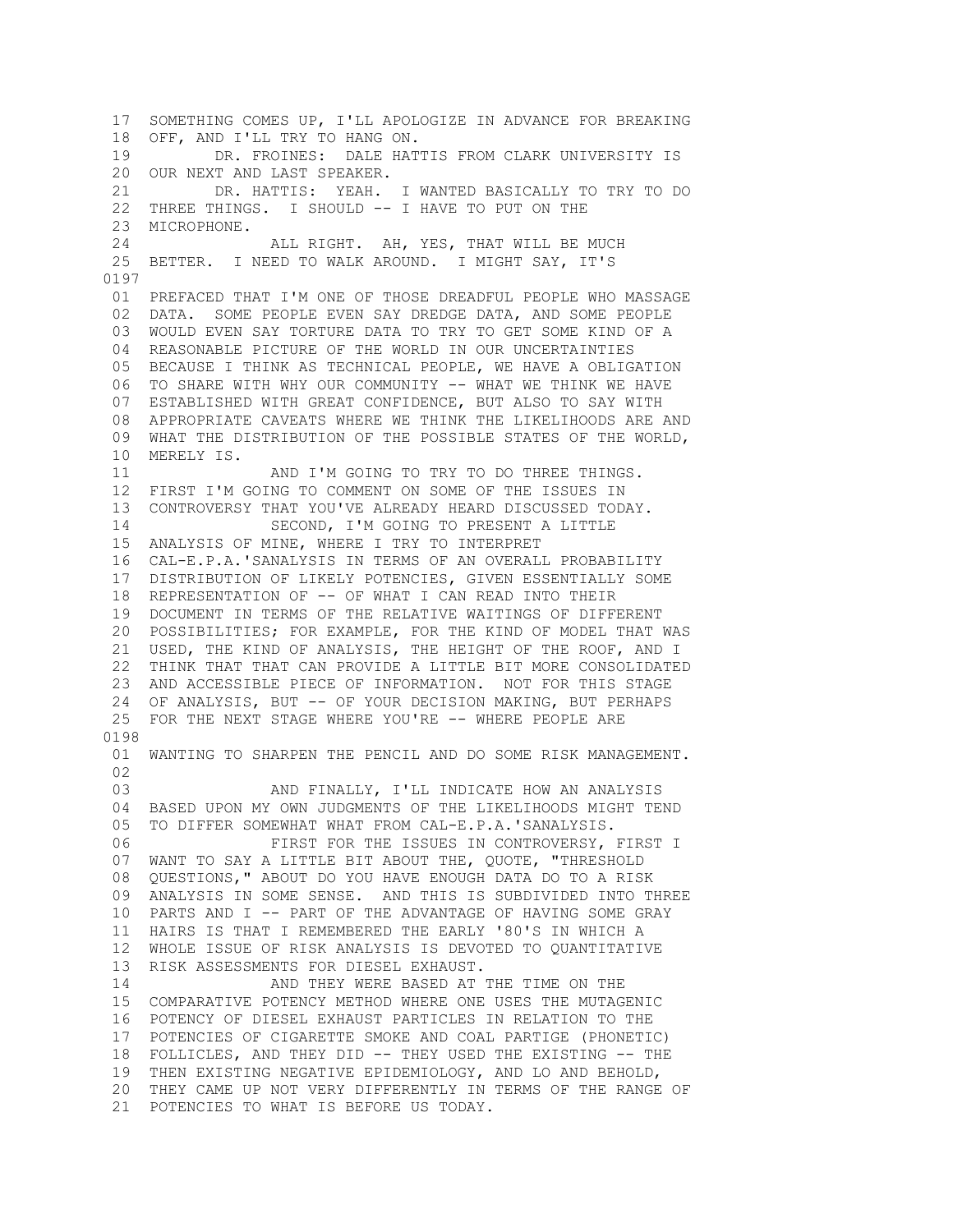22 SO I THINK THAT, YOU KNOW, THEY HAD ENOUGH 23 INFORMATION TO DO SOME KIND OF A REASONABLE QUANTITATIVE 24 ANALYSIS AT THAT TIME WITH SOME STATEMENT OF 25 UNCERTAINTIES, AND I THINK WE CAN DO A LITTLE BIT BETTER 0199 01 TODAY, BUT I THINK WE DON'T COME UP WITH A HUGELY 02 DIFFERENT SET OF ANSWERS TODAY. 03 YOU ALWAYS WANT TO HAVE BETTER INFORMATION, 04 AND I THINK THAT WE CAN PRODUCE BETTER INFORMATION, BUT I 05 THINK THAT TENDS TO AT LEAST GIVE SOME INFORMATION ABOUT 06 THE STABILITY AND THERE IS NO MAGIC POTION, MAGIC QUANTUM 07 OF INFORMATION THAT ONE ABSOLUTELY HAS BEFORE ONE WRITES 08 DOWN A NUMBER, OR BETTER YET, A SET OF NUMBERS THAT FAIRLY 09 ENCOMPASSES ONE'S UNCERTAINTY. 10 SO HOW MUCH -- I WILL BE QUICK ABOUT THIS. 11 HOW MUCH RESIDUAL QUANTITATIVE -- QUALITATIVE UNCERTAINTY 12 SHOULD WE HAVE ABOUT WHETHER DIESEL EXHAUST HAS SOME 13 AMOUNT OF CARCINOGENIC ACTIVITY IN HUMANS? AND I THINK WE 14 HAVE A REASONABLE STATEMENT FROM STAN GLANTZ'S QUESTION 15 ABOUT CONSENSUS THAT, YOU KNOW, AS A BETTING PERSON, YOU 16 BET THAT THERE IS SOME CARCINOGENIC ACTIVITY IN DIESEL 17 EXHAUST. 18 **HOW MUCH UNCERTAINTY SHOULD WE HAVE THAT**  19 THERE IS A TRUE CANCER POTENCY? BY THAT, WE MEAN A LINEAR 20 INCREMENTAL CONTRIBUTION TO CARCINOGENIC -- TO LUNG CANCER 21 FROM THESE PARTICLES, REGARDLESS OF WHAT THAT POTENCY IS. 22 AND I THINK AGAIN, WE HAVE TO HAVE RELATIVELY 23 LITTLE UNCERTAINTY ON THAT POINT, PARTLY BECAUSE WE HAVE 24 THE FUNDAMENTAL MECHANISMS OF MUTAGENESIS THAT ARE 25 INVOLVED, AND WE HAVE GOOD UNDERSTANDING OF HOW THOSE WORK 0200 01 QUANTITATIVELY IN THE SENSE THAT WE KNOW AT THE HEART OF 02 THE PROCESS, IF THERE IS IN FACT A REACTION OF A -- D.N.A. 03 REACTIVE SUBSET WITH D.N.A., THAT IS A LINEAR PROCESS. 04 THERE IS ALL KINDS OF NONLINEARITIES THAT CAN 05 INTERVENE AT HIGH DOSES BETWEEN THE EXPOSURE AND THE 06 ULTIMATE DEVELOPMENT OF TUMORS, BUT TO MAKE A LONG STORY 07 SHORT, YOU CAN SHOW THAT EACH OF THOSE HAS TO GO LINEAR AT 08 THE LIMIT OF LOW DOSES, BASICALLY, BECAUSE AT THE LIMIT OF 09 LOW DOSES, YOU CAN'T GET SATURATION OF EITHER TOXIFYING OR 10 INTOXIFYING A PROCESS, AND THERE'S ALWAYS GOING TO BE SOME 11 INTERACTION OF REDUCED MUTAGENIC HITS WITH THE BACKGROUND 12 PROCESSES THAT LEAD TO LUNG CANCERS IN THE BACKGROUND 13 PROCESS. 14 SO I THINK THAT THE -- THAT THE ISSUE OF 15 WHETHER THERE'S A THRESHOLD IS REALLY A NONISSUE, AND WE 16 REALLY OUGHT TO BELIEVE THAT THERE IS SOME LINEAR SLOPE. 17 AND FINALLY, HOW HAVE THESE PARTICULATES 18 CHANGED OVER THE YEARS, IS THERE SOME REASON FOR CONCERN 19 THAT THEY'VE CHANGED QUALITATIVELY ENOUGH TO MAKE IT 20 REALLY A DIFFERENT SUBSTANCE, SO THAT OUR PAST INFORMATION 21 IS NOT RELEVANT TO THE CURRENT. 22 AND I THINK AGAIN, WE HAVE SOME EVIDENCE THAT 23 THE DIESEL PARTICULATES MAY WELL HAVE CHANGED TOWARD LOWER 24 PARTICLE SIZES. IF ANYTHING, THAT MAY TEND TO DELIVER 25 THEM TO -- WITH SOMEWHAT GREATER EFFICIENCY TO LOWER DOWN 0201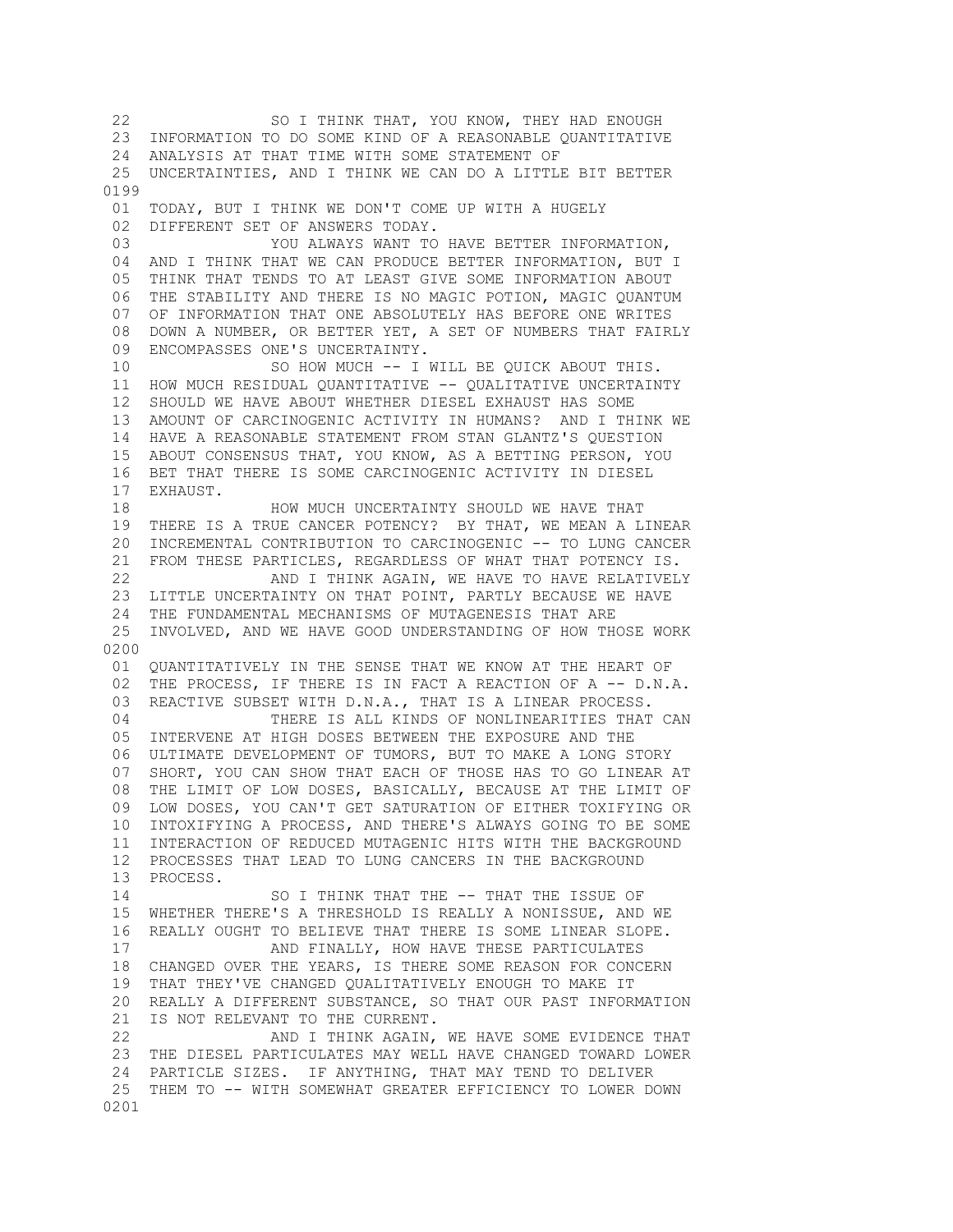01 IN THE LUNG -- I THINK WE HAVE NO EVIDENCE THAT THAT GIVES 02 YOU A QUALITATIVELY DIFFERENT SITUATION. IF ANYTHING, IT 03 SUGGESTS THAT YOU MIGHT WANT TO ADJUST THE POTENCIES 04 SLIGHTLY UPWARD TO ACCOUNT FOR THE GREATER DEPOSITION 05 EFFICIENCY AND THE LIKELY GREATER PERSISTENCE OF THE 06 SMALLER DISTRIBUTION PARTICLES IN THE LUNG. 07 ALL RIGHT. I HAVE 15 MINUTES. ALL RIGHT. 08 SO I WANT I WANT TO COMMENT ON DAWSON VERSUS CRUMP, AND I 09 WON'T GO OVER THE POINTS THAT DR. DUNCAN HAS SO CAPABLY 10 COVERED, BUT I DO HAVE SOME INSIGHT INTO THIS IN MUCH MORE 11 SIMPLE-MINDED TERMS OF THIS ISSUE OF BACKGROUND 12 SUBTRACTION. 13 AND THAT'S BASICALLY IN THIS SECOND SLIDE. 14 TALE OF TWO CLERKS AND AN ENGINEER. LET'S IMAGINE THAT WE 15 HAVE CLERK A, AGE 60 IN 1990 -- 1980. HE HAD FIVE YEARS 16 SELLING TICKETS IN THE STATION, AND 35 YEARS IN A CITY 17 DEPARTMENT STORE UNDER THE ANALYSIS THAT DR. CRUMP HAS 18 USED. AS I UNDERSTAND IT, THAT WOULD BE COUNTED AS 165 19 MICROGRAM YEARS PER CUBIC METER OF EXPOSURE. DAWSON WOULD 20 CALCULATE ZERO. OKAY. 21 UNDER CLERK B, AGE 60 IN 1980, 20 YEARS 22 SELLING TICKETS WOULD BE COUNTED AS HAVING AN EXPOSURE 23 THAT IS MUCH MORE THAN THAT, AND IT'S ALMOST COMPARABLE TO 24 TEN YEARS AS AN ENGINEER, WHEREAS DAWSON AGAIN WOULD COUNT 25 HIM AS HAVING NO DIESEL EXPOSURE. 0202 01 **I THINK THAT THE JUDGMENT OF THE WORKING**  02 GROUP THAT DID THE STUDY WAS THAT THE CLERKS WERE NOT 03 SUBSTANTIALLY EXPOSED. AND IN THAT CASE, I THINK IT IS 04 PROBABLY A BIT OF AN ERRORS IN VARIABLES PROBLEM IF YOU IN 05 FACT TREAT THEM AS DR. CRUMP HAS TREATED THEM IN THE 06 OVERALL ANALYSIS. 07 AND I THINK THAT THERE'S SOME OTHER DATA THAT 08 SUPPORTS THE IDEA THAT, IN FACT, THEY PROBABLY WEREN'T 09 EXPOSED TO VERY MUCH. THEY MIGHT HAVE BEEN EXPOSED A BIT, 10 BUT NOT TO VERY MUCH, AND THAT IS THESE DATA THAT -- 11 DR. GLANTZ: WHAT ABOUT ENGINEER C? YOU DIDN'T 12 FINISH THE SLIDE. 13 DR. HATTIS: YEAH. ENGINEER C HAS ESSENTIALLY -- 14 DR. GLANTZ: I MEAN, IF YOU DIDN'T WANT TO TELL 15 US -- 16 DR. HATTIS: I JUST WANTED TO SAY THAT -- THE 17 COMPARISON I WANTED TO MAKE WITH THAT IS -- THAT IN THE 18 THIRD ONE, ENGINEER C HAS AN EXPOSURE THAT'S ONLY -- WITH 19 10 YEARS OF DIESEL EXPOSURE IS ONLY A LITTLE MORE THAN THE 20 SECOND CLERK IN THE DAWSON ANALYSIS WHEREAS IT COMES OUT 21 WITH A POSITIVE AMOUNT OF -- OF -- IT'S ONLY A LITTLE MORE 22 THAN A CLERK IN THE CRUMP ANALYSIS; WHEREAS IT COMES OUT 23 WITH A CONSIDERABLE AMOUNT OF EXPOSURE IN THE DAWSON 24 VARIANT OF THE ANALYSIS. 25 SO I THINK -- I WANTED TO ADDUCE SOME DATA, 0203 01 IN ADDITION TO THE JUDGMENT OF THE RESEARCH GROUP THAT THE 02 CLERKS WERE NOT MATERIALLY EXPOSED. I WANTED TO INTRODUCE 03 A LITTLE BIT OF DATA, AND THIS WAS THE SAME DATA THAT WAS 04 REFERRED TO BY KATHIE HAMMOND. THIS IS A SERIES OF 05 MEASUREMENTS OF RESPIRABLE PARTICULATES IN RURAL SMALL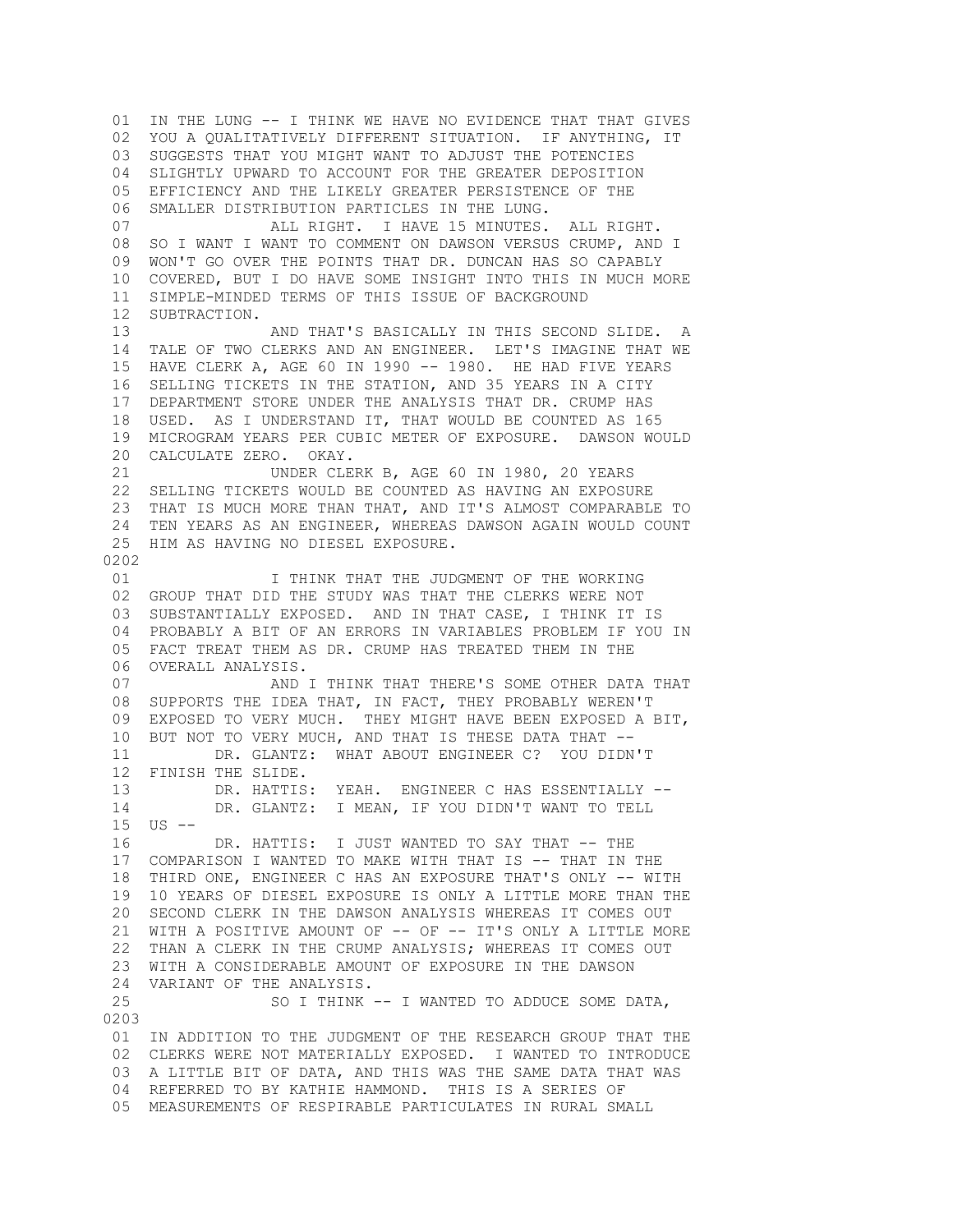06 TOWNS IN TENNESSEE. THESE ARE NOT PRISTINE SMALL TOWNS. 07 THEY HAVE BIG MINES AND THINGS LIKE THAT NEARBY. 08 AND WHAT I DO WANT TO SAY IS THAT YOU NOTICE 09 THAT THE MEAN RESPIRABLE PARTICULATES MEASURED OUTDOORS -- 10 THIS IS THE SAME KIND OF DEVICE THAT KATHIE HAMMOND AND 11 COMPANY USED -- IT'S ABOUT 17 OR 18 MICRO GRAM PER CUBIC 12 METER. 13 AND SO THAT IS VERY COMPATIBLE WITH WHAT SHE 14 PRESENTED US, SOMETHING BETWEEN 10 AND 20 AS THE LIKELY 15 OUTDOOR BACKGROUND THAT PROBABLY SHOULD BE -- LEVELS THAT 16 SHOULD BE SUBTRACTED FROM THE VALUE OF THE TRAIN RIDERS. 17 OKAY. 18 **AT THE SAME TIME, THE NONSMOKE -- THERE IS**  19 DATA FOR THOSE PEOPLE WOULD ARE FROM PERSONAL AND INDOOR 20 MEASUREMENTS FROM PEOPLE WHO WERE BOTH SMOKE EXPOSED AND 21 PEOPLE WHO WERE NOT SMOKE EXPOSED; AND WHAT YOU WILL 22 NOTICE IS THE MEAN FOR THE PERSONAL INDOOR MEASUREMENTS 23 WITH A NONSMOKE EXPOSED PEOPLE WAS ABOUT IN THE -- IN THIS 24 RANGE OF THE LOW 30'S ON AVERAGE. 25 AND THAT IS VERY SIMILAR TO WHAT WAS MEASURED 0204 01 FOR THE CLERKS. SO I THINK THERE'S GOOD REASON TO BELIEVE 02 THAT IF THE CLERKS WERE EXCESSIVELY EXPOSED, THEY WERE NOT 03 EXPOSED TO VERY MUCH. AND I THINK IT'S -- IT'S QUITE 04 REASONABLE UNDER THESE CIRCUMSTANCES TO TREAT THEM AS, IN 05 FACT, UNEXPOSED TO DIESEL-SIZED PARTICLES. THE FOUR 06 MICRON, 50 PERCENT CUTOFF DEVISE WILL ESSENTIALLY BE 07 MEASURING LOTS OF PARTICULATE THAT IS PROBABLY FROM 08 CRUSTAL SOURCES AND PROBABLY HAS VERY DIFFERENT 09 PROPERTIES, BOTH CHEMICALLY AND -- AND IN ITS DEPOSITION 10 FROM THE DIESEL-SIZED PARTICLES.<br>11 AND SO THAT'S THE B AND SO THAT'S THE BASIC DISCUSSION THERE. 12 WHAT I NOW WANT TO DO IS BRIEFLY PRESENT 13 RESULTS OF A VERY SIMPLE-MINDED PROBABILITY TREE ANALYSIS 14 OF UNCERTAINTIES INVOLVED THAT HAVE BEEN ANALYZED BY THE 15 CAL-E.P.A. GROUP. 16 THIS INVOLVES DIFFERENT CHOICES OF DATA SETS 17 FOR QUANTITATIVE PROJECTIONS, CHOICES AMONG STATISTICALLY 18 AND BIOLOGICALLY PLAUSIBLE MODELS OF DOSE-RESPONSE, 19 CHARACTERIZATION OF EXPOSURE AMOUNTS AND TIME PATTERNS, 20 SOME STATISTICAL UNCERTAINTIES IN THE FIT FOR ANIMAL AND 21 RANDOM ERRORS, AND THERE IS SOME ROOM FOR, OF COURSE, 22 CHARACTERIZING THE POSSIBILITY OF UNSUSPECTED SYSTEMATIC 23 ERROR, THAT I WON'T GO INTO AT THE MOMENT. 24 THIS IS BASICALLY HOW THE TREE LOOKS LIKE, 25 WHICH IS BASICALLY MY READING OF CAL-E.P.A.'SVIEW ON 0205 01 THESE -- ON A FEW OF THESE ISSUES. 02 BASICALLY, THIS IS DIVIDED INTO THE ANALYSES 03 IN CHAPTER 7 VERSUS THE ANALYSES IN CHAPTER D -- APPENDIX 04 D, AND I THINK THAT CAL-E.P.A. NOW EXPRESSES SOME 05 PREFERENCE FOR THE APPENDIX D ANALYSES. 06 1 THINK THEY CLEARLY IS -- A MORE IMPORTANT 07 PREFERENCE IS 80 PERCENT 20 PERCENT THAT I'VE ASSIGNED IT 08 FOR THE ARMITAGE-DOLL MODELS VERSUS THE GENERAL EMPIRICAL 09 MODELS, AND THEY HAVE SOME SLIGHT PREFERENCE AT LEAST FOR 10 THE UNUSUAL SEVEN-STAGE AFFECTED MODEL VERSUS THE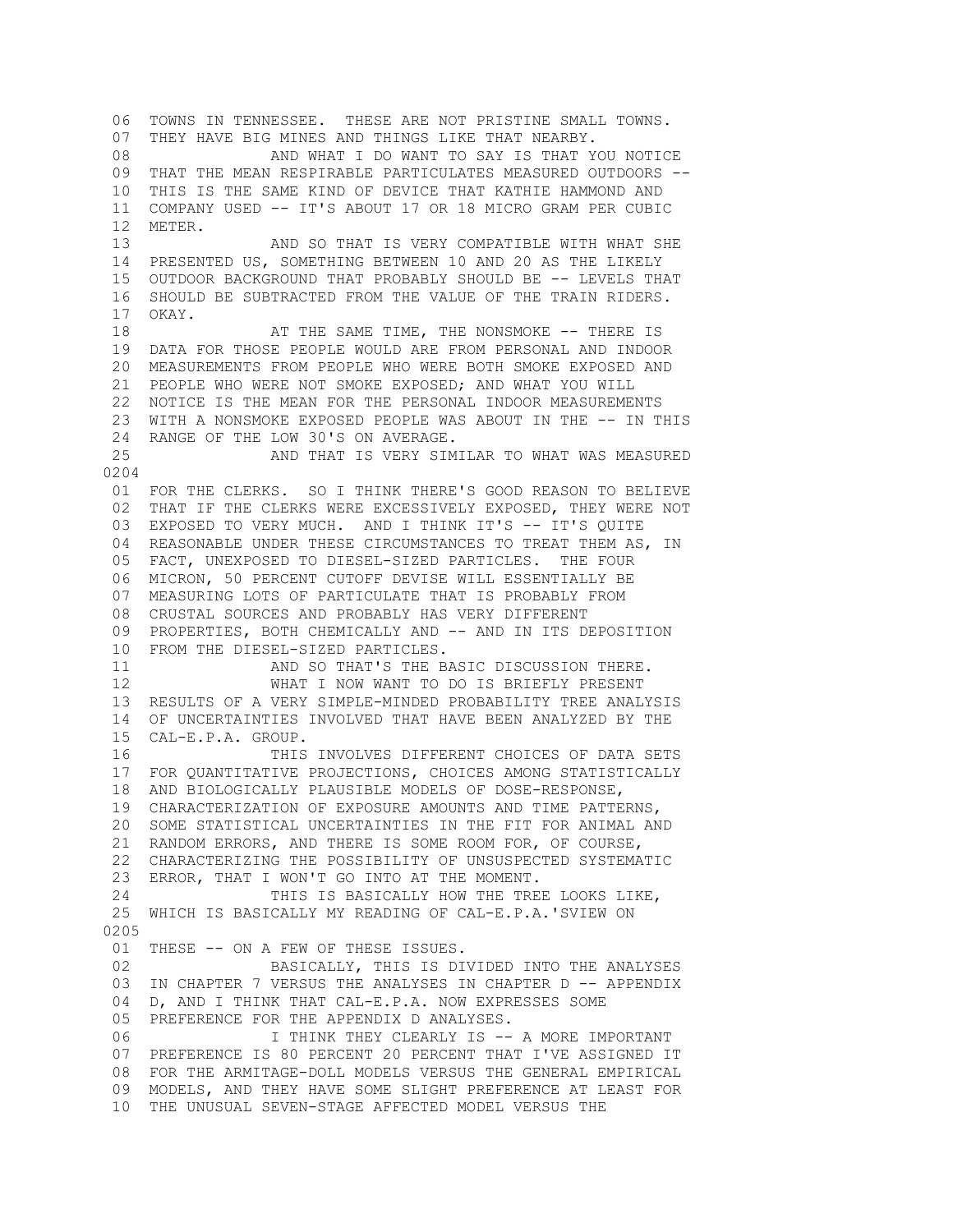11 SIX-STAGE AFFECTED. 12 IN ADDITION TO THAT, THERE'S UNCERTAINTIES, 13 AND THIS IS HOW I'VE REPRESENTED THEM IN THE BASE EXCESS 14 EXPOSURES OF THE TRAIN RIDERS VERSUS THE CLERKS THAT 15 I'VE -- I'VE RATED HERE AS GIVING ABOUT 50 PERCENT WEIGHT 16 TO THEIR MEDIAN ESTIMATE THAT THEY DO MOST OF THE 17 CALCULATIONS ON. I THINK THAT'S PROBABLY THE LOW -- OR 18 HIGH -- LOW, 30 PERCENT WEIGHT TO THE MINIMAL POSSIBILITY; 19 THAT IS, IF YOU DIDN'T -- IF YOU SUBTRACTED THE FULL CLERK 20 LEVEL FROM THE -- FROM THE TRAIN RIDER LEVEL, AND 21 20 PERCENT WEIGHT TO THE OTHER BOUND, ESSENTIALLY, WHERE 22 YOU SUBTRACT NOTHING FROM THE TRAIN RIDER EXPOSURES. 23 AS TO THE HEIGHT OF ROOF, I THINK CAL-E.P.A. 24 CLEARLY PROVIDES -- GIVES A PREFERENCE FOR A HEIGHT OF THE 25 ROOF ABOUT THREE, BUT THEY HAD SOME WEIGHT ON TWO AND 0206 01 FIVE, AND WE'LL ADMIT THAT THE OUTSIDE THE POSSIBILITY OF 02 THE EFFECTIVE HEIGHT OF THE ROOF WOULD BE EITHER ONE OR 03 TEN, AND THAT'S HOW THAT'S REPRESENTED IN THE MODEL. 04 SO BASICALLY ONE DOES A SERIES OF -- AND THEN 05 THERE'S STATISTICAL SAMPLING ERROR BECAUSE THE LOWER 06 CONFIDENCE LIMITS AND THE UPPER CONFIDENCE LIMITS ARE 07 BASICALLY SYMMETRICAL IN NEARLY ALL THE MODELS I 08 REPRESENT, PRELIMINARILY AS NORMAL DISTRIBUTIONS AND -- 09 WHICH IS UNUSUAL FOR ME. I USUALLY REPRESENT EVERYTHING 10 AS LOG NORMAL, BUT IN THIS CASE I COULDN'T DO THAT. 11 AND SO THIS IS THE BASIC TENOR OF THE 12 RESULTS. THE UPPER GRAPH ESSENTIALLY IS A INTERPRETED 13 PROBABILITY DENSITY FUNCTION FOR THE UNCERTAINTY IN THIS 14 LOW-DOSE SLOPE AS DONE FROM THESE ALTERNATIVES THAT I'VE 15 JUST OUTLINED WHERE YOU CAN SEE THE CUTOFF THERE IS -- IS 16 AT -- BASICALLY, YOU SEE IT LOOKS LIKE KIND OF A LOG 17 NORMAL, VAGUELY SKEWED SHAPE. IF YOU PLOTTED ON LOG 18 GRAPH, YOU SEE THERE ARE TWO HUMPS IN THE GRAPH THAT 19 CORRESPOND, I BELIEVE, ROUGHLY TO THE CASES FOR THE 20 MULTI-STAGE MODEL VERSUS THE OTHER MODELS THAT WERE USED, 21 ALTHOUGH THERE IS A LOT OF MIXING IN THERE. 22 IN NUMBERS, THIS IS WHAT YOU GET -- 23 DR. GLANTZ: I DON'T WANT TO INTERRUPT YOU, BUT I 24 DIDN'T UNDER- -- COULD YOU JUST EXPLAIN WHAT THAT GRAPH IS 25 A LITTLE MORE? 0207 01 DR. HATTIS: OKAY. THIS IS A GRAPH, HOW LIKE -- 02 YOU KNOW, GIVEN -- THIS IS A RESULTS OF A MONTE CARLO 03 SIMULATION WHERE ESSENTIALLY 10,000 TIMES YOU'RE TAKING A 04 RANDOM CHOICES AT EACH OF THESE BRANCHES OF THE TREE, AND 05 CALCULATING, AND THEN ALSO CALCULATING FROM A RANDOM 06 CHOICE OF THE STATISTICAL UNCERTAINTY WITHIN THAT 07 PARTICULAR BRANCH, WHAT THE POTENCY WOULD BE. 08 SO THIS IS THE REPRESENTATION OF OUR 09 UNCERTAINTY GIVEN THE CAL-E.P.A. ANALYSIS IN THE CANCER 10 POTENCY FACTOR. 11 DR. GLANTZ: SO WOULD THAT MEAN -- AND I DON'T WANT 12 TO SLOW YOU DOWN, BUT I JUST WANT TO UNDERSTAND THIS. 13 DR. HATTIS: SURE. 14 DR. GLANTZ: WHAT THAT MEANS IS -- WELL, NO. I 15 MEAN, THIS IS AN IMPORTANT POINT. I MEAN, WHAT YOU'RE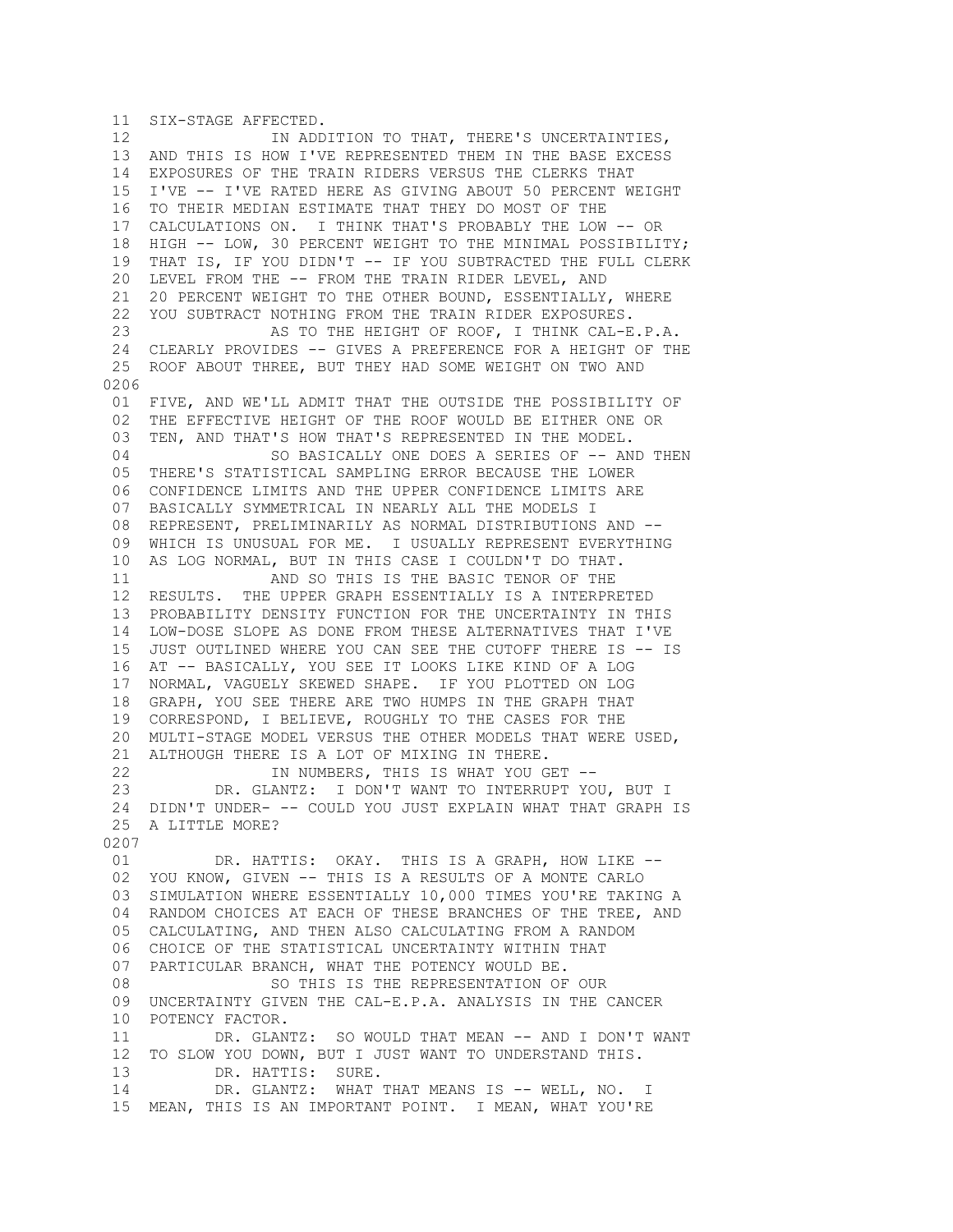16 SAYING IS IF YOU TAKE ALL OF THE DIFFERENT ALTERNATIVES 17 MODELS THAT THEY DESCRIBED IN THE APPENDIX, AND THEN YOU 18 MONTE CARLO -- YOU SAY, LET'S JUST FLIP A COIN TO DECIDE 19 WHICH ASSUMPTIONS TO MAKE -- 20 DR. HATTIS: RIGHT. EXACTLY. 21 DR. GLANTZ: -- THAT YOU'RE 90 -- UPPER 95 PERCENT 22 CONFIDENCE ESTIMATE FOR THE CANCER POTENCY IS -- 23 DR. HATTIS: IS ABOUT SIX TIMES -- 24 DR. GLANTZ: -- ABOUT SIX TIMES TEN TO THE MINUS 25 FOUR -- 0208 01 DR. HATTIS: YEAH, IN ROUND NUMBERS. 02 DR. GLANTZ: -- WE'VE GOTTEN ALMOST REGARDLESS -- 03 OF WHICH SPECIFIC MODEL ASSUMPTIONS YOU MAKE? 04 DR. HATTIS: RIGHT. RIGHT. AND THE ADVANTAGE OF 05 THIS -- THERE IS TWO ADVANTAGES OF THIS KIND OF TREATMENT. 06 FIRST, I THINK IT PROVIDES A 07 CONSOLIDATED DISTRIBUTION THAT I THINK IS EASY TO 08 UNDERSTAND. 09 AND SECONDLY, IT CAN ALSO BE INTERPRETED IN 10 TERMS OF OTHER PERCENTILES OF THE DISTRIBUTION THAT WE 11 MIGHT CARE ABOUT MORE THAN -- I MEAN, I KNOW THAT 12 CALIFORNIA CARES A LOT ABOUT THE 95TH PERCENTILE, BUT 13 THERE ARE OTHER THINGS ONE COULD CARE ABOUT. 14 FOR EXAMPLE, FOR COST BENEFIT CALCULATIONS, 15 ONE MIGHT WANT TO ARRIVE AT SOME ESTIMATE OF THE MEAN; 16 RIGHT? THE MEAN COMES OUT TO BE SOMETHING LIKE TWO TIMES 17 TEN TO THE MINUS FOUR, OKAY? AND FORGIVE MY EXPRESSING 18 THESE TWO SIGNIFICANT FIGURES, BUT YOU SHOULD UNDERSTAND 19 THAT THESE ARE PROBABLY NOT ACCURATE TO THAT, BUT I DON'T 20 WANT TO -- I DON'T WANT TO LOSE WHATEVER INFORMATION 21 THAT'S THERE. 22 SO BASICALLY, THE MEAN COMES OUT TO BE ABOUT 23 TWO TIMES TEN TO THE MINUS FOUR. IF YOU WANT -- IF YOU 24 WANT A 90 PERCENT CONFIDENCE RANGE, CONTINGENT UPON MY 25 GUESSING CORRECTLY ABOUT WHAT CAL-E.P.A.'SWEIGHT SHOULD BE 0209 01 FOR THE DIFFERENT CHOICES, YOU GET ABOUT 20-FOLD RANGE 02 BETWEEN THREE TIMES TEN TO THE MINUS FIFTH, AND ABOUT SIX 03 TIMES TEN TO THE MINUS FOURTH FOR THE 95TH PERCENTILE TO 04 THE 5TH PERCENTILE RATIO. 05 THAT'S NOT VERY DIFFERENT FROM WHAT WE DID IN 06 19 -- WHAT WAS DONE IN 1983. OKAY. BUT IT'S -- I THINK 07 BASED UPON -- I THINK IT FAIRLY CAPTURES THE 08 UNCERTAINTIES, AT LEAST AS WE'VE ANALYZE THEM. 09 NOW, I THINK THERE'S A FURTHER PIECE OF 10 UNCERTAINTIES THAT WE MIGHT WANT TO INCLUDE -- 11 DR. BLANC: COULD YOU JUST CLARIFY THE UNITS AGAIN? 12 THAT WOULD BE -- 13 DR. HATTIS: THIS IS IN TERMS OF UNIT RISK. 14 DR. BLANC: SO THAT WOULD BE 2.3 CASES OF LUNG 15 CASES PER 10,000 PER MICROGRAM YEAR OF EXPOSURE, OR IS IT 16 SOME OTHER -- 17 DR. HATTIS: YEAH. 2.3 TIMES TEN TO THE MINUS 18 FOURTH RISK OF LUNG CANCER PER MICRO -- PER LIFETIME 19 EXPOSURE -- 20 DR. BLANC: OH, PER --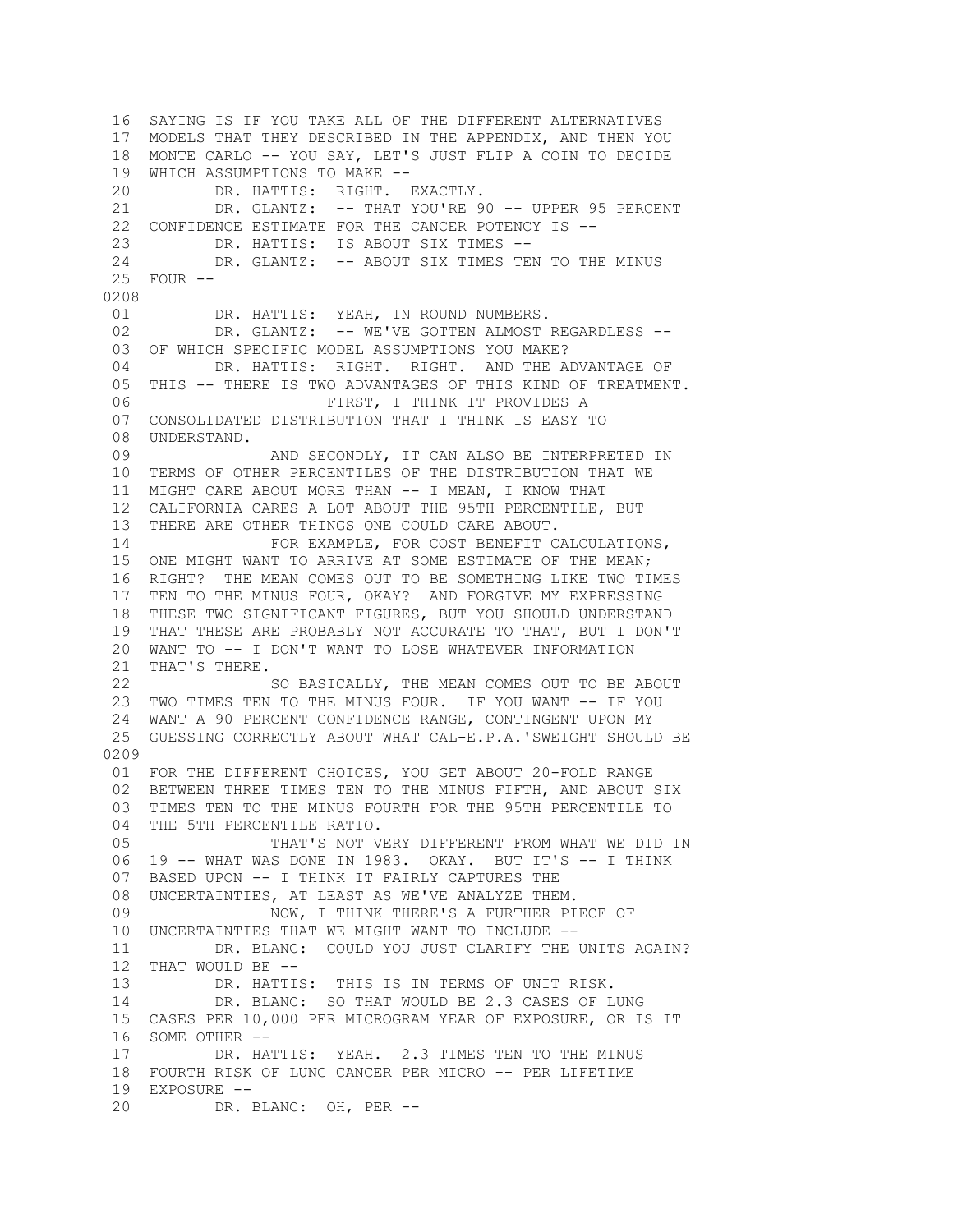21 DR. HATTIS: -- AS MODIFIED BY YOUR 70-YEAR 22 LIFETIME EXPOSURE, PER MICROGRAM PER CUBIC METER OF 23 EXPOSURE. ASSUMING THAT WE DIRECTLY PROJECT THAT. YOU 24 KNOW, THERE'S A FEW DIFFERENT UNCERTAINTIES THAT ARE NOT 25 FULLY QUANTITATIVELY CAPTURED HERE, AND I'M GOING TO 0210 01 ALLUDE TO THE POSSIBILITIES OF DOING A SOMEWHAT MORE 02 EXPANDED ANALYSIS INCORPORATING SOME ADDITIONAL 03 CONSIDERATIONS. 04 FIRST, OF COURSE, I THINK -- I THINK WE OUGHT 05 TO USE THAT SPENGLER -- THOSE SPENGLER ET AL. DATA TO FORM 06 OUR ESTIMATE OF HOW MUCH BACKGROUND EXPOSURE THE TRAIN 07 RIDERS HAD BECAUSE I THINK THEY WERE EXPOSED PRIMARILY TO 08 OUTDOOR BACKGROUND, NOT INDOOR BACKGROUND LIKE THE CLERKS 09 WERE, BECAUSE I SEE THESE LOCOMOTIVES, AND MY PICTURE OF 10 THE LOCOMOTIVES IS THE ENGINEERS ARE HANGING OUT THE 11 WINDOW, AND HE'S MOSTLY -- NOT A VERY TIGHTLY SEALED 12 COMPARTMENT IN ANY EVENT. 13 SO I THINK THAT MOSTLY WE OUGHT TO COUNT THEM 14 AS BEING EXPOSED TO -- IN ADDITION TO CIGARETTE SMOKE, TO 15 BACKGROUND -- OUTDOOR RURAL BACKGROUND AT THIS TIME. 16 I THINK THAT THE -- WE SHOULD HAVE CONTINUOUS 17 RATHER THAN DISCRETE REPRESENTATIONS OF SOME OF THE 18 PARAMETERS OF NATURALLY CONTINUOUS -- LIKE, OBVIOUSLY, THE 19 HEIGHT OF THE ROOF CAN TAKE ON VALUES OTHER THAN TWO, 20 THREE, FIVE; RIGHTSO? WE SHOULD HAVE SOME CONTINUOUS 21 FUNCTION TO REPRESENT THAT. 22 I THINK THERE SHOULD BE SOME WEIGHTING OF 23 OTHER RELATIVE RESPONSES OF INFORMATION. I THINK THAT THE 24 META-ANALYSIS AMPLIFIED BY KATHIE HAMMOND'S ANALYSIS OF 25 THE LIKELY EXPOSURES FOR DIFFERENT GROUPS DESERVES, YOU 0211 01 KNOW, SOME WEIGHT IN THE OVERALL PICTURE, AND I THINK THAT 02 THERE'S AN OPPORTUNITY TO DO THAT. 03 **I THINK -- WITH APOLOGIES TO DR. MAUDERLY, I**  04 THINK SOME WEIGHT STILL DESERVES TO BE PUT ON THE ANIMAL 05 DATA. I'M NOT PREPARED TO SAY THAT'S WORTH ENOUGH TO -- 06 TO BE -- TO MAKE A BIG DEAL ABOUT IT, BUT I THINK IT'S -- 07 I THINK THAT THERE IS STILL A BIT OF, YOU KNOW, SOME -- I 08 THINK THAT THE WAY ONE DOES THAT CREATIVELY, I THINK, IT'S 09 BY LOOKING AT THE COMPARISONS OF OTHER CARCINOGENS, FOR 10 EXAMPLE, THAT HAVE BEEN MEASURED IN RATS AND FOR WHICH WE 11 HAVE HUMAN MEASUREMENTS; FOR EXAMPLE, RADON AND CIGARETTE 12 SMOKE, AND SAY, OKAY, HOW DOES THE COMPARATIVE POTENCY 13 WORK? YOU KNOW. HOW DOES THAT PROJECTION WORK BASED ON 14 THOSE OTHER BETTER STUDIED THINGS -- I STILL THINK THAT 15 THERE'S A CONCERN THAT THERE'S SOME NONLINEARITIES GOING 16 ON IN THE DATA, BUT YOU KNOW. 17 ANYHOW, I'M NOT -- I DON'T THINK IT'S -- I 18 THINK IT'S VERY -- I THINK IT'S -- I THINK IT'S NOT TOO 19 NECESSARY TO TAKE THE VIEW THAT THE RAT DATA ARE 20 COMPLETELY WORTHLESS. 21 FINALLY, I THINK THAT THE -- THERE IS -- SOME 22 WEIGHT SHOULD BE PUT ON THE ORIGINAL COMPARATIVE MUTAGENIC 23 POTENCY STUDIES. 24 AND I THINK FINALLY, WE ALSO OUGHT TO 25 CONSIDER THE POSSIBLE IMPLICATIONS OF THE CHANGES IN THE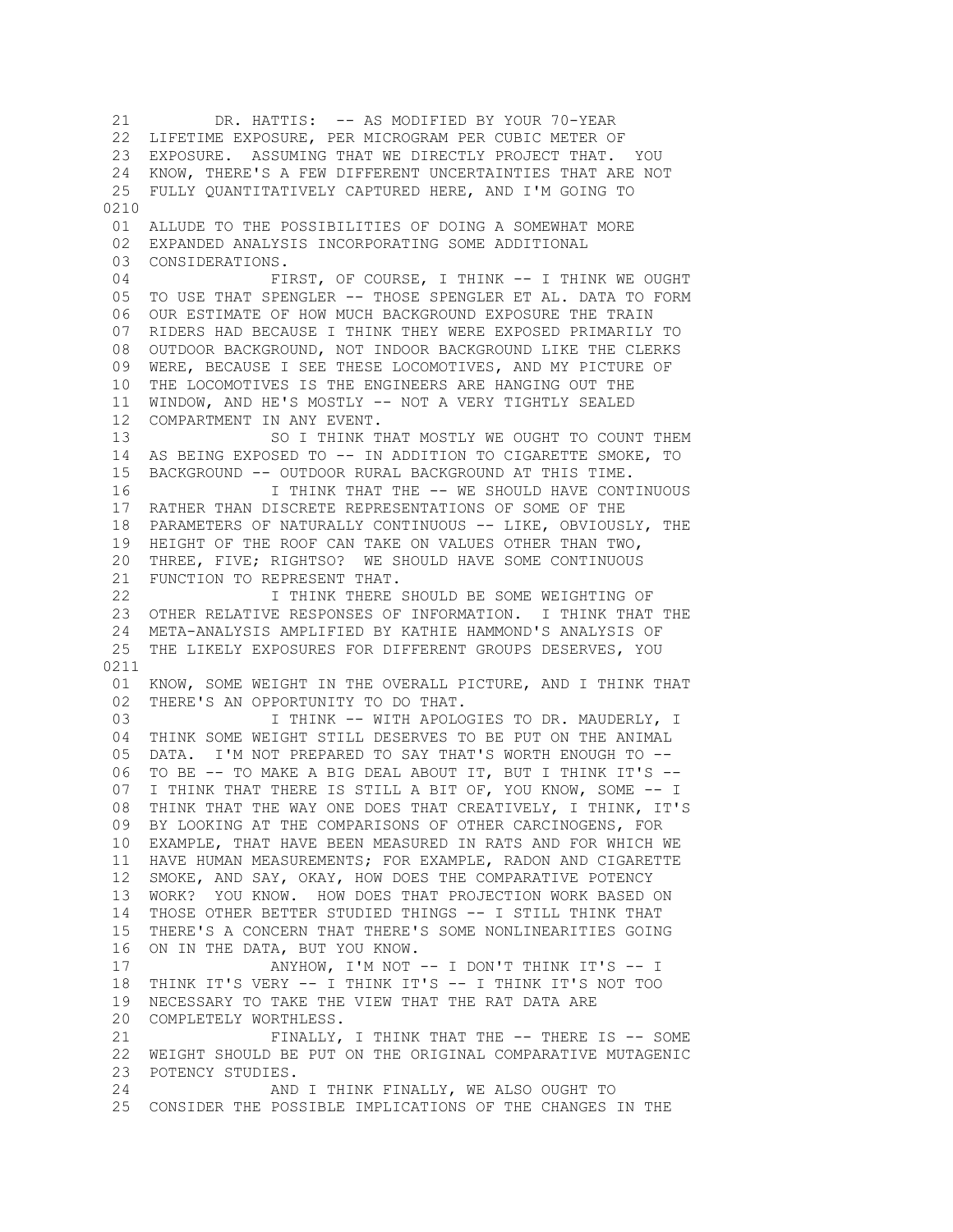01 DISTRIBUTION OF LIKELY RELATIVE POTENCY OF NEW DIESEL 02 PARTICLES, WITH A TENDENCY TOWARDS SMALLER PARTICLE SIZES 03 THAT MIGHT HAVE SOME IMPLICATIONS FOR THE POTENCY OF THE 04 NEW PARTICLES VERSUS THE OLD PARTICLES. 05 6 SO THOSE ARE MY EXPECTED UNCERTAINTIES THAT I 06 WOULD LIKE TO PURSUE IN SOME FURTHER WORK. I'VE GOT A 07 BUNCH OF OTHER SLIDES THAT YOU CAN SEE THAT ARE LEFT OVER 08 FROM MY PRESENTATION IN 1994. 09 AND IF ANY OF THEM -- AND THEY TEND BASICALLY 10 TO GO TO THE ISSUE OF MAYBE WE SHOULDN'T BE SO CONVINCED 11 THAT IF DIESEL WERE ACTING AS, YOU KNOW -- IN THIS WAY 12 THAT WE SHOULD NECESSARILY FIND A CONTINUING INCREASE IN 13 LUNG CANCERS WITH DOSE AMONG THE TRAIN RIDERS. 14 THERE'S LOTS OF POSSIBLE THINGS THAT CAN 15 DISTORT THE RELATIONSHIP, PARTICULARLY AT HIGH LEVELS IN 16 THE DIRECTION OF SORT OF BENDING IT OVER A BIT. AND THOSE 17 GET TO BE A LITTLE BIT ARCANE. 18 AND SO I WOULD BE HAPPY TO ANSWER QUESTIONS 19 ABOUT THOSE THINGS, BUT I DON'T TRY TO PRESENT THEM NOW. 20 DR. FROINES: THANK YOU. THERE IS A LOT OF 21 SLOUCHING GOING ON IN THIS ROOM. 22 DR. GLANTZ: COULD I JUST ASK YOU ONE CLARIFYING 23 QUESTION? 24 DR. FROINES: SURE. 25 DR. GLANTZ: WHEN YOU DID YOUR -- YOU KNOW, YOU 0213 01 MAKE THE POINT WHEN YOU DID THE SIMULATION THAT YOU 02 ASSUMED THESE CERTAIN WEIGHTS AND PERCENTAGES. 03 HOW SENSITIVE ARE YOUR RESULTS TO THOSE 04 ASSUMPTIONS?<br>05 DR. H. DR. HATTIS: YEAH, I'VE DONE SEPARATE SENSITIVITY 06 ANALYSIS THAT YOU'LL FIND IN THE DOCUMENT, BUT BASICALLY, 07 IT WOULD TAKE EXTREME READINGS OF THE CAL-E.P.A. DOCUMENT 08 THAT ARE ALL IN THE DIRECTION OF MAKING IT TOWARD LOWER 09 ESTIMATES OR ALL IN THE DIRECTION OF MAKING TOWARD HIGHER 10 ESTIMATES. YOU CAN CHANGE THOSE NUMBERS ABOUT 11 TWO-AND-A-HALF FOLD. 12 DR. GLANTZ: BUT IT'S NOT AN ORDER OF MAGNITUDE? 13 DR. HATTIS: WELL, THAT'S -- YEAH. THAT'S WHAT YOU 14 GET. THAT'S WHAT I GOT. 15 DR. GLANTZ: THAT'S IMPORTANT. 16 DR. FROINES: OKAY. WE'RE IN THE PERIOD NOW WHERE 17 I THINK IT'S BASICALLY AN OPEN DISCUSSION BETWEEN THE 18 SPEAKERS AND THE PANELISTS WITH RESPECT TO THE LAST THREE 19 SPEAKERS, KENNY CRUMP, DUNCAN THOMAS, AND -- YEAH, I'LL 20 GET TO THAT -- AND DALE HATTIS. AND WE HAVE DOWN HERE 21 COMMENTS BY STAN DAWSON. 22 BEFORE WE GET ANY QUESTIONS WHERE -- I DON'T 23 KNOW -- IS STAN IN THE ROOM? STAN, DO YOU WANT TO MAKE 24 COMMENTS AT THIS POINT? 25 TAKE PETER KENNEDY'S MICROPHONE. HE IS 0214 01 GONE. OR UNLESS YOU WANT TO COME HERE. 02 DR. DAWSON: OH, YEAH. MAYBE I OUGHT TO. 03 DR. FROINES: I THINK PEOPLE ARE WINDING DOWN. SO 04 MAKE THEM AS POIGNANT AS POSSIBLE.

0212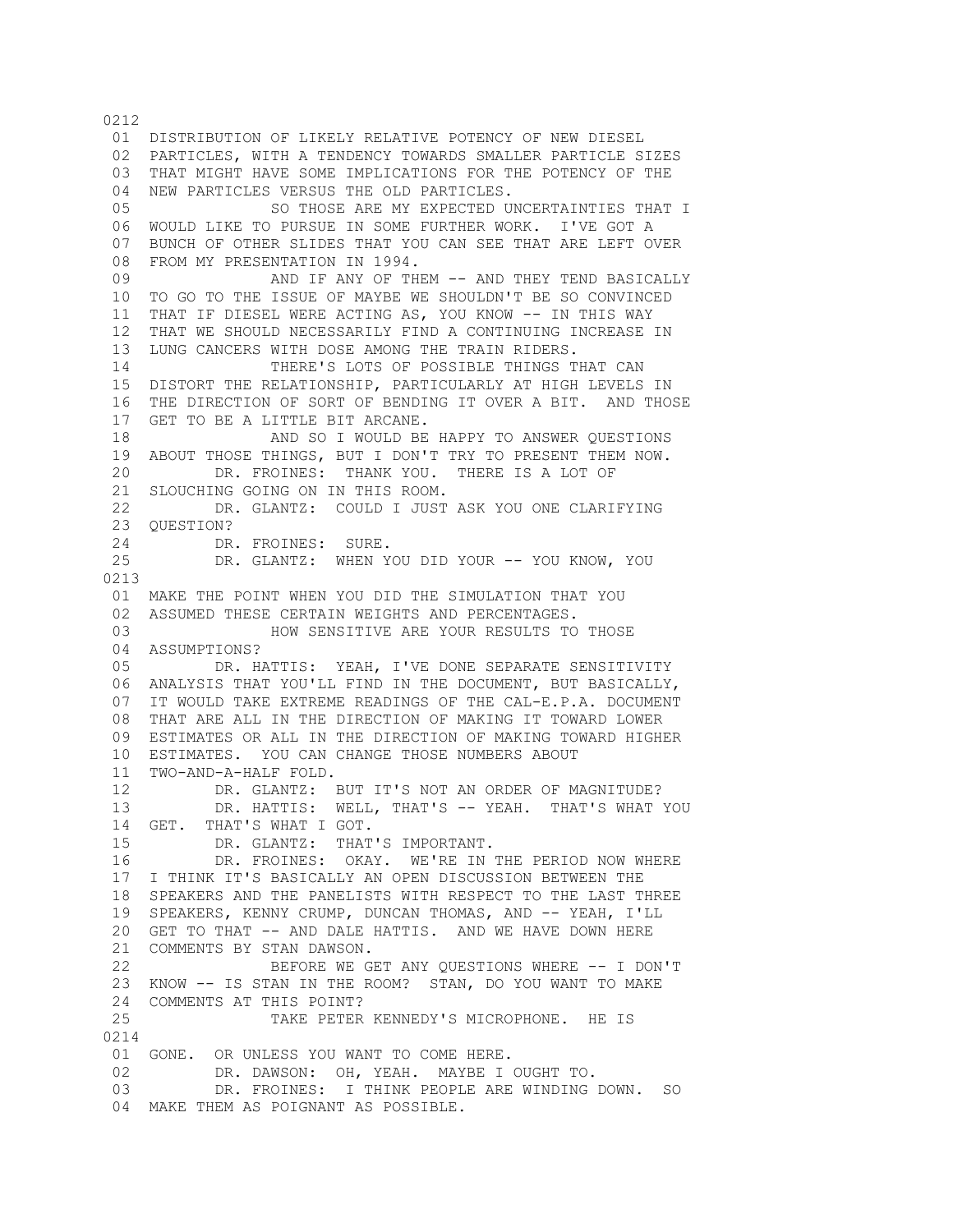05 DR. GLANTZ: YOU SAY POIGNANT. SHOULD YOU START TO 06 CRY OR -- 07 DR. DAWSON: OKAY. WELL, THERE'S BEEN A LOT OF -- 08 WELL, FIRST OF ALL, I WANT TO THANK THE PANEL SPEAKERS. I 09 THOUGHT IT WAS AN OUTSTANDING SERIES OF PRESENTATIONS. 10 AND AS THE PERSON FOLLOWING THAT, I'M VERY -- VERY 11 GRATEFUL. 12  $I - - I$  PROBABLY WILL BE FOCUSING MOST OF MY 13 COMMENTS ON THE ACTUAL QUANTITATIVE RISK ASSESSMENT THAT 14 WAS BROUGHT UP BY DR. CRUMP AND DR. THOMAS. 15 LET ME -- LET ME JUST START WITH I THINK THAT 16 DR. CRUMP KIND OF POINTED OUT SOME OF THE MAJOR ISSUES, 17 AND SO LET ME JUST START WITH THAT. 18 THE -- THE PRIMARY ANALYSES THAT WE'RE 19 TALKING ABOUT -- 20 DR. FROINES: STAN, HOLD ON. 21 KENNY, ARE YOU STILL ON THE PHONE? 22 DR. CRUMP: STILL HERE. 23 DR. FROINES: OKAY. THANK YOU. 24 DR. DAWSON: THE PRIMARY ANALYSES THAT I STARTED TO 25 TALK ABOUT -- OR THAT THEY TALKED ABOUT AT FIRST WERE 0215 01 BASED ON A BLOCK -- WHAT I CALLED THE BLOCK PATTERN OF 02 EXPOSURE; THAT IS, AS DR. THOMAS SAID, THE EXPOSURE FROM 03 1959 TO 1960 BEING A DURATION EXPOSURE. 04 AND HE POINTED -- DR. THOMAS POINTED OUT THAT 05 THAT WAS SUSCEPTIBLE TO A LOT OF VAGARIES, AND WE'VE SEEN 06 ONE OF THE VAGARIES IS THAT IF YOU DO IT ONE WAY IT KIND 07 OF LOOKS LIKE IT COMES DOWN, AND IF YOU DO IT ANOTHER WAY 08 IT LOOK LIKE IT GOES UP. 09 BUT IN FACT, THOSE ARE VERY SUBJECTIVE 10 JUDGMENTS, AND IF YOU NEED -- IF YOU DO THE STATISTICAL 11 ANALYSIS, YOU FIND THAT THE SLOPES, THROUGH ALL THIS MASS 12 OF POINTS TURNS OUT TO BE POSITIVE. IT'S SIGNIFICANTLY 13 POSITIVE. 14 SO I -- AND THE MAIN ANALYSIS IN THE REPORT 15 TAKES UP FROM THERE, AND SAYS, WELL, ALL RIGHT. IF THAT'S 16 THE CASE, HOW CAN WE TRY TO STABILIZE THE -- EVEN THAT 17 ANALYSIS AND -- AND THAT'S BEEN -- THAT WAS DONE BY 18 CONTINUOUS -- USING CONTINUOUS VARIABLES OF AGE AND 19 CALENDAR YEAR. 20 AND IT TURNS OUT THAT THE SLOPES THAT YOU GET 21 THERE ARE VERY SIMILAR TO THE ONES THAT YOU GET IN THE 22 APPENDIX D, WHICH HAS THE VERY EXTENSIVE ANALYSES BASED ON 23 ASSUMING SPECIFIC EXPOSURE PATTERNS AND DOING A FULL 24 CALCULATION. 25 SO ANYWAY, THAT'S ONE OF THE BIG POINTS THAT 0216 01 I WANTED TO MAKE WAS THAT THE ANALYSES ARE RATHER -- IF 02 YOU TAKE THAT PRECAUTION WITH THE -- EVEN THE BLOCK 03 ANALYSIS, YOU GET RATHER SIMILAR SORTS OF ANSWERS FOR 04 RISK.<br>05 NOW, THE -- THE -- ONE OF THE POINTS THAT'S 06 IMPLICIT IN A LOT OF DR. CRUMP'S CRITICISM OF OUR WORK IS 07 THAT THE DOSE-RESPONSE DOESN'T JUST GO SMOOTHLY UP. AND 08 IN FACT, IT HAS A TENDENCY TO HUMP OVER AT THE END. AND 09 DR. HATTIS ALLUDED TO EXPLAINING THE DROP OFF, AND I WOULD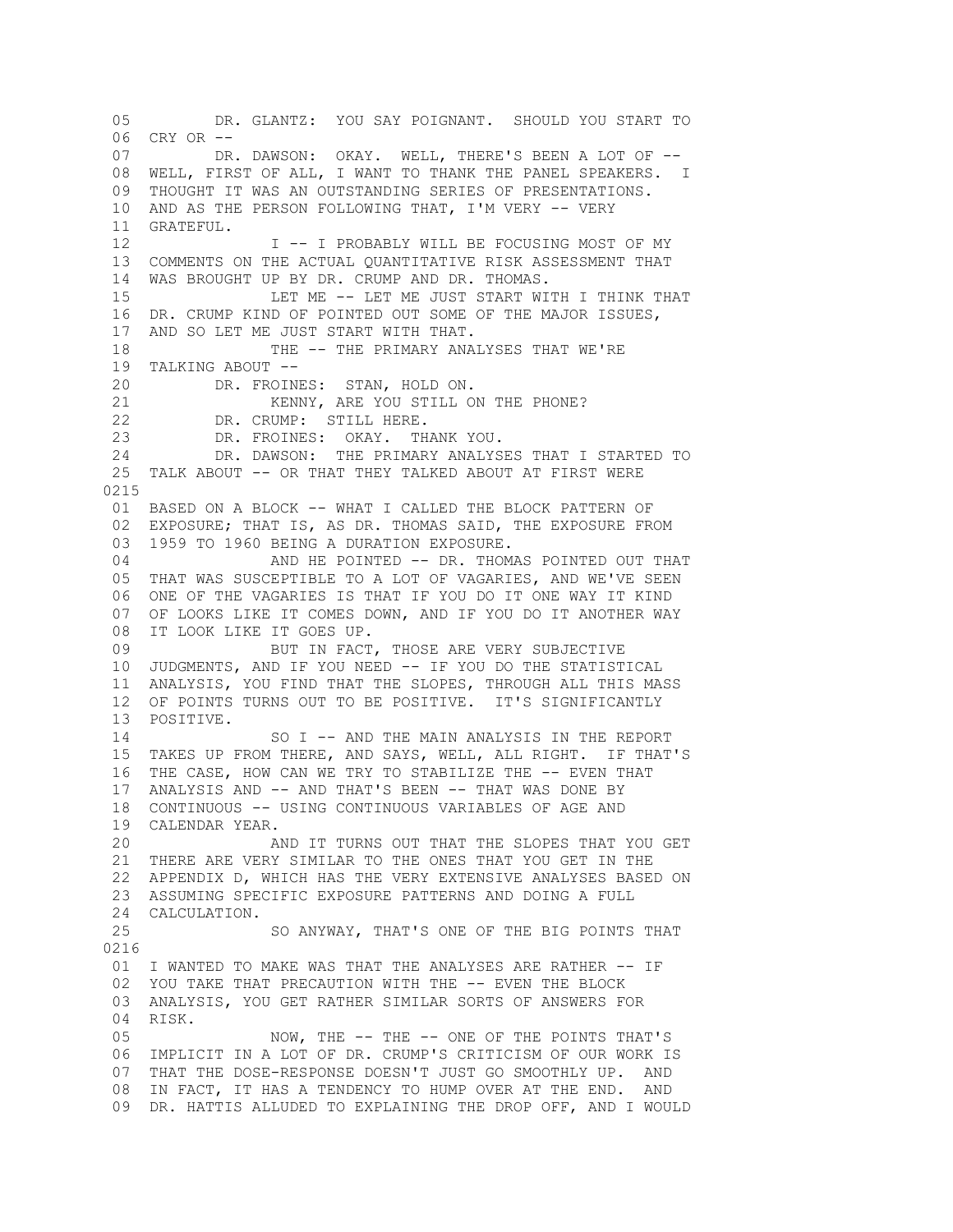10 JUST LIKE TO SHOW YOU ONE SLIDE THAT WAS DIFFICULT TO PUT 11 IN THE REPORT BECAUSE IT'S ABOUT CIGARETTE SMOKING. 12 NOW, THIS IS A SLIDE OF -- THIS IS A SLIDE OF 13 BASICALLY RISK WHICH IS PLOTTED IN SORT OF A -- A SOMEWHAT 14 STRANGE SCALE OVER HERE CALLED -- CALLED ODDS-RATIO, THIS 15 IS CASE CONTROL STUDY -- VERSUS PACK YEARS OF CIGARETTE 16 SMOKING. 17 NOW, WE ALL KNOW THAT CIGARETTE SMOKING IS 18 PRETTY CARCINOGENIC, AND SO WE'RE PLOTTING -- THIS IS THE 19 LUNG CANCER RATE, AND WE SEE THIS RISE UP TO A PEAK, 12.2, 20 DIFFICULT FOR CIGARETTE KIND OF STUDIES, AND THEN FALLING 21 DOWN TO 1.6. 22 AND THE REASON THAT IS GIVEN IN THE PAPER FOR 23 THIS STUDY IS THAT -- THAT THERE IS A SUSCEPTIBLE 24 POPULATION IN THE GENERAL POPULATION THAT IS RELATIVELY 25 SMALL PART OF THE GENERAL POPULATION WHICH HAS THIS 0217 01 PARTICULAR GENETIC POLYMORPHISM IN IT, AND THAT -- THAT -- 02 THOSE ARE THE FOLKS THAT GET THE LUNG CANCER BECAUSE THEY 03 ARE SUSCEPTIBLE, AND THEN THEY DIE OFF. 04 SO THE REST OF THE POPULATION THEN IS GOING 05 HAPPILY ALONG AND NOT GETTING THE CANCER. AND SO THAT'S 06 WHY THIS OVERALL RATE COMES BACK DOWN. 07 SO THAT'S -- THAT'S JUST THE MAIN POINT I 08 WANTED TO MAKE ABOUT THAT SHAPE OF THE CURVE. THAT'S ONE 09 POSSIBLE EXPLANATION WHICH I THINK IS FAIRLY LIKELY, AND 10 THIS IS LUNG CANCER AND SO ON. AND THERE ARE SEVERAL 11 OTHER EXAMPLES THAT ONE CAN USE FOR THIS TO EXPLAIN THAT 12 SORT OF HUMP OVER. 13 AND SO WHAT DO WE DO ABOUT THIS? WELL, WHAT 14 WE DID IN THE REPORT WAS WE SIMPLY DREW A STRAIGHT LINE 15 THROUGH THAT MASS OF POINTS, WHICH WAS CHARACTERIZED BY 16 THE CATEGORICAL STEP FUNCTION AND -- AND THAT WAS OUR BEST 17 WAY OF GETTING THE SLOPE. 18 SO I THINK THAT, IN THE INTEREST OF TIME THAT 19 THAT'S -- THAT'S THE END OF MY COMMENTS. 20 DR. FROINES: THERE WILL PROBABLY BE FEWER TEARS 21 THAT WAY. 22 SERIOUSLY THOUGH. SO LET'S HAVE THE MIKE 23 BASICALLY OPEN FOR DISCUSSION BETWEEN PARTICIPANTS AND 24 PANEL. 25 STAN? 0218 01 DR. GLANTZ: WELL, I -- I HAVE HAD A CHANCE TO 02 CLARIFY THAT -- IS KENNY CRUMP STILL ON THE PHONE?<br>03 DR. CRUMP: I'M STILL HERE. DR. CRUMP: I'M STILL HERE. 04 DR. GLANTZ: OKAY. WELL, I CLARIFIED THAT MY LAST 05 QUESTION ABOUT FIGURE F-4, AND INDEED THE -- THAT WAS 06 RECALCULATED BY O.E.H.H.A. 07 BUT I -- SO LET ME REPHRASE THE QUESTION. 08 IF YOU LOOK AT F-2 AND F-3, WHICH ARE YOUR 09 CALCULATIONS, I BELIEVE, AND JUST REPLOT THOSE TWO FIGURES 10 ON THE SAME GRAPH ON THE SAME SCALE, YOU'LL SEE THAT THE 11 ESTIMATES, IF YOU LOOK AT THE CONFIDENCE BOUNDS THERE, 12 DON'T REALLY DIFFER THAT MUCH EXCEPT MAYBE AT THE VERY 13 HIGHEST DOSE. 14 AND SO I MEAN, DON'T YOU THINK WOULD -- TO ME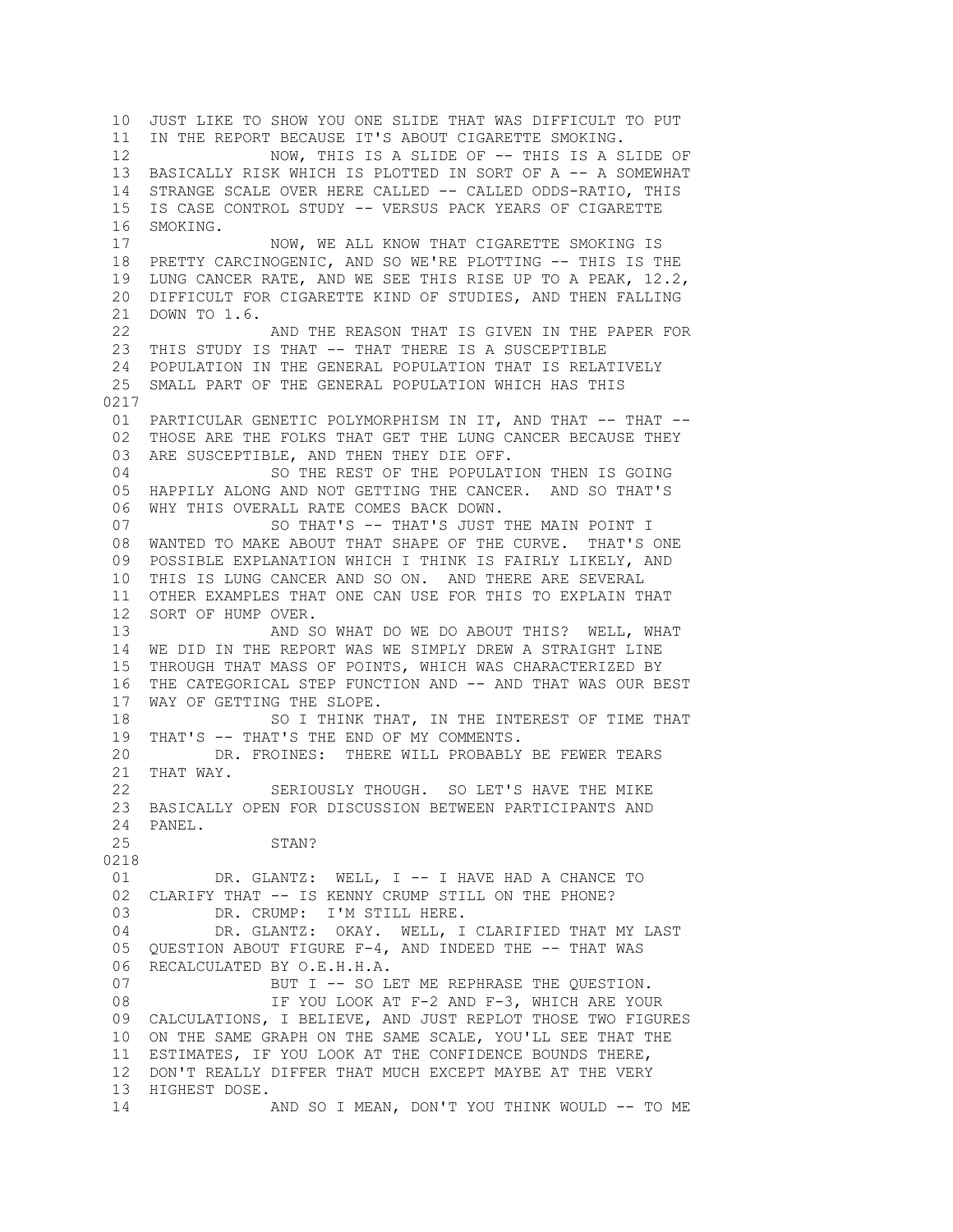15 THAT SUGGESTS THAT THERE REALLY ISN'T THAT MUCH DIFFERENCE 16 BETWEEN THESE TWO APPROACHES, AND THAT YOU'RE BASICALLY 17 JUST LOOKING AT NOISE. 18 I MEAN, WHAT DO YOU -- HOW DO YOU REACT TO 19 THAT STATEMENT? 20 DR. CRUMP: WELL, I THINK FIRST OF ALL, YOU'RE 21 COMPARING AN ANALYSIS -- ONE OF THE ANALYSIS, BITS OF 22 THAT, AT LEAST IN TERMS OF THE DEVIANTS, QUITE A BIT 23 BETTER THAN THE OTHER ANALYSIS. 24 SO I THINK YOU'RE COMPARING IN THAT SENSE A 25 SUPERIOR ANALYSIS TO AN INFERIOR ANALYSIS. 0219 01 AND THE OVERALL QUESTION IS -- WHAT I'M 02 CLAIMING IS IS THAT THERE IS A DECREASING TREND WITHIN THE 03 EXPOSED GROUP, AND THAT TREND IS STATISTICALLY SIGNIFICANT 04 IN MANY ANALYSES. 05 YOU KNOW, WHETHER, YOU KNOW, IT LOOKS 06 COMPARABLE IN A PICTURE LIKE THAT, I REALLY DON'T THINK IS 07 MATERIAL. I THINK IF -- THEY MAY LOOK ABOUT THE SAME. I 08 THINK IF THE ORIGINAL GARSHICK ET AL. PAPER HAD CONDUCTED 09 THE ANALYSIS OF THE DECREASING TREND RATHER THAN AN 10 INCREASING TREND, WHICH I THINK IS THE CERTAINLY THE 11 SUPERIOR ANALYSIS, AND WHAT THE DATA INDICATE, I THINK 12 THEY WOULD HAVE DRAWN MAYBE A DIFFERENT CONCLUSION THAN 13 WHAT THEY DREW. 14 DR. GLANTZ: MAYBE YOU COULD -- WOULD DR. GARSHICK 15 LIKE TO REACT TO THAT? 16 DR. GARSHICK: I THINK THERE WERE TWO ANALYSIS 17 PRESENTED. ONE WAS JUST BASED ON EXPOSURE YES, NO, BASED 18 ON JOB IN 1959, AND THAT SEEMED TO SHOW AN ELEVATED RISK 19 IN THE WORKERS.<br>20 AN AND THEN THE YEARS OF EXPOSURE THROUGH '59 21 SHOWED -- IS IT IN FIGURE F-2, AND SINCE THEN, WE'VE COME 22 TO REALIZE THAT THAT 15- TO 17-YEAR EXPOSURE POINT HAS A 23 FIVE-YEAR LAG. SO IT'S REALLY PEOPLE DYING IN 1978 TO 24 '80, THERE'S SUBSTANTIAL UNDERESTIMATION OF NATURAL EVENTS 25 IN THOSE YEARS. 0220 01 AND FURTHERMORE, WE WERE -- WE STARTED 02 COUNTING YEARS OF EXPOSURE IN '59 BECAUSE WE WERE 03 UNCOMFORTABLE EXTRAPOLATING BACK BEFORE 1959, EVEN THOUGH 04 CONSIDERABLE EXPOSURE OCCURRED. 05 SO ONE OF THE FOUR YEARS, YOU COULD ADD 06 ANOTHER TEN YEARS ON TO THAT IN SOME CASES, DEPENDING ON 07 IF THEY COULD HAVE HAD DIESEL EXPOSURE THROUGH 1949 -- 08 STARTING IN '49 FOR EXAMPLE. 09 SO THAT WOULD TEND TO CAUSE EXPOSURE 10 MISCLASSIFICATION AND FLATTEN OUT THE CURVE MAKING THE 11 CATEGORIES MORE SIMILAR. 12 AND SO WE TRIED TO GO ONE STEP FURTHER BY 13 CONDUCTING THAT ANALYSIS IN THE BLUE SIDE, AS YOU CALL IT, 14 THAT EXTRAPOLATED EXPOSURE BACK TO THE BEGINNING -- WHEN I 15 PREDICT DIESEL WOULD START FOR WORKERS, AND IT SEEMED TO 16 BE A RATHER FLAT -- FLAT SLOPE. 17 SO I THINK THAT'S THE HISTORY OF THE YEARS 18 OF EXPOSURE ANALYSIS, AND ONE CAN DEBATE THE MERITS OF 19 THAT, BUT I THINK TO TRY TO -- IF YOU'RE INTERESTED IN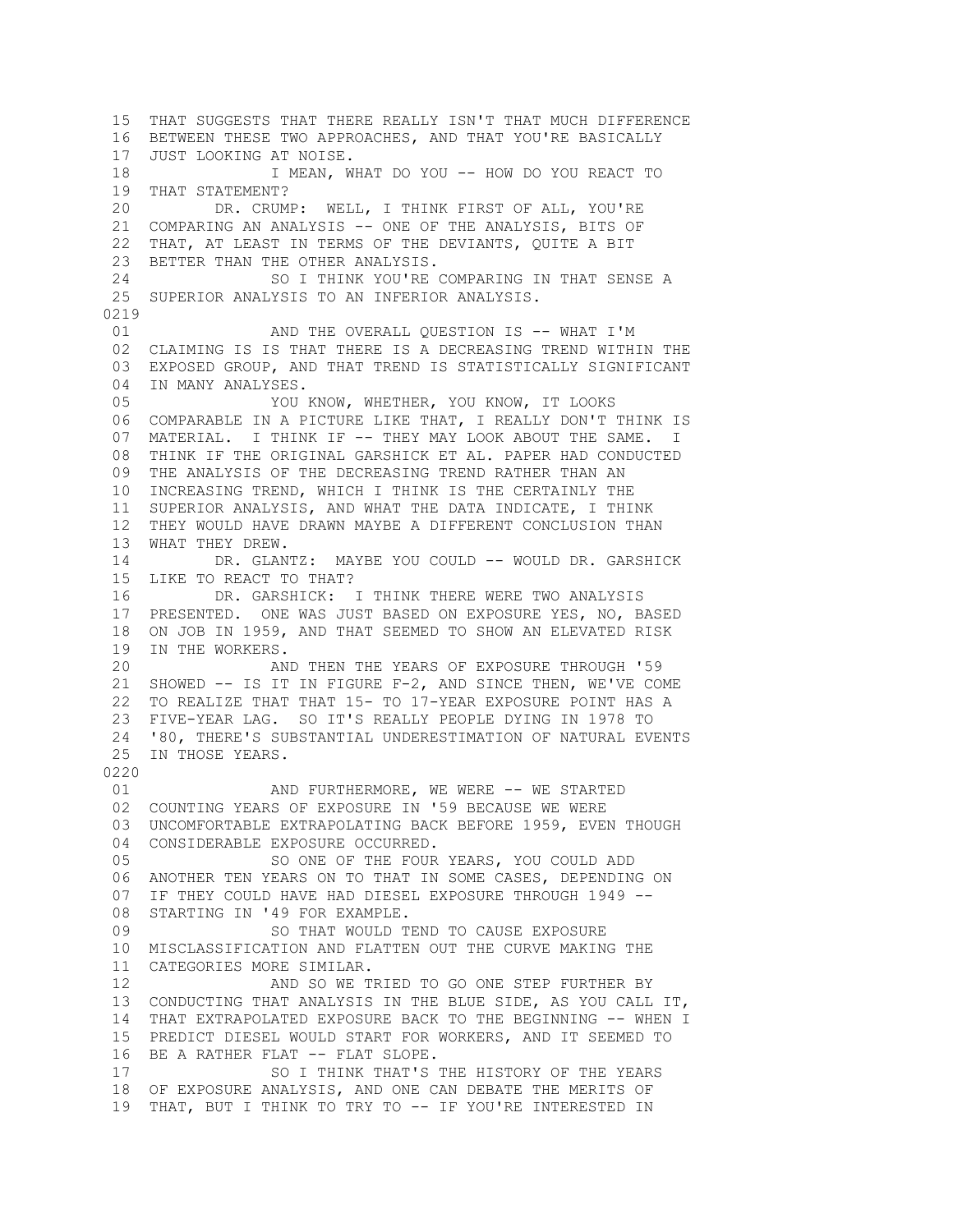20 GETTING SOME SORT OF DOSE-RESPONSE, I THINK WE HAVE TO GET 21 THOSE DEATHS IN THE 15- TO 17-YEAR GROUP, AND EVEN GO 22 BEYOND. 23 DR. GLANTZ: YEAH, BUT ISN'T IT THE -- I'LL ADDRESS 24 THIS TO BOTH YOU AND DR. CRUMP. 25 I MEAN, THE -- THE PART OF IT -- OF THIS 0221 01 CURVE WHICH IS RELEVANT FOR THE RISK ASSESSMENT IS NOT -- 02 I MEAN, I UNDERSTAND THE CONCERNS YOU HAVE YOU ABOUT THE 03 15- TO 17-YEAR OLD GROUP, BUT THE PART THAT'S RELEVANT FOR 04 THE RISK ASSESSMENT IS REALLY THE OTHER END OF THE CURVE, 05 THE ZERO UP TO 1. -- YOU KNOW, BETWEEN THE FIRST TWO 06 POINTS, NOT THE LAST TWO POINTS. 07 **AND THERE THE TWO ANALYSES PRODUCE RESULTS**  08 WHICH ARE NOT TERRIBLY DIFFERENT FROM EACH OTHER, AND 09 EVEN -- EVEN PROBABLY IF YOU TOOK THE FAMOUS BLUE SLIDE 10 AND LOOKED AT THE BEGINNING PART OF THE CURVE THERE IT -- 11 THAT MAY NOT EVEN BE ALL THAT DIFFERENT EITHER. 12 I MEAN, WHAT DO YOU THINK ABOUT THAT? 13 DR. GARSHICK: I THINK IF YOU'RE LOOKING FOR A 14 DOSE-RESPONSE, YOU WOULD LIKE TO INCORPORATE AS MANY 15 POINTS INTO THAT CURVE. I MEAN, YOU CAN DRAW A STRAIGHT 16 LINE BETWEEN ZERO AND 1 TO 4 OR IF THAT'S REALLY -- SOME 17 PEOPLE MAY HAVE HAD ACTUALLY 10 TO 14 YEARS IN THAT 18 GROUP. 19 SO I THINK IF YOU ARE LOOKING FOR A SLOPE, 20 YOU TRY TO INCORPORATE AS MUCH INFORMATION AS POSSIBLE. 21 DR. FROINES: KATHIE? 22 DR. CRUMP: CAN I RESPOND TO THAT? KENNY CRUMP.<br>23 DR. FROINES: YES, GO AHEAD. DR. FROINES: YES, GO AHEAD. 24 DR. CRUMP: I'M DYING TO SEE THAT BLUE SLIDE. I'M 25 SORRY I WASN'T -- I WASN'T THERE. 0222 01 I THINK THE QUESTION IS -- IN MY MIND IS THAT 02 DECREASING TREND CALLS THE STUDY INTO QUESTION AND CALLS 03 WHETHER OR NOT THERE'S AN EFFECT OF DIESEL -- IT THE 04 CAUSES THE QUESTION WHETHER OR NOT THE RESPONSES YOU'RE 05 SEEING ARE REALLY RELATED TO SEE DIESEL AT ALL. 06 THE YOU ASSUME THEY ARE RELATED TO DIESEL, 07 THEN I WOULD AGREE WITH YOUR STATEMENT. IN FACT, I THINK 08 AS THE -- YOU KNOW, ANALYSIS THAT HAS BEEN CONDUCTED BY 09 CALIFORNIA SHOWS, IT DOESN'T REALLY MATTER ESSENTIALLY 10 MUCH HOW YOU DO THE ANALYSIS AS FAR AS THE SLOPE THAT YOU 11 GET. 12 BUT THE REAL QUESTION IS, IS THE -- DOES THE 13 DATA WE'RE USING, DOES IT REALLY REFLECT AN EFFECT OF 14 DIESEL AND THAT'S THE QUESTION I HAVE. 15 DR. FROINES: KATHIE AND THEN DUNCAN. 16 DR. HAMMOND: YES, I WOULD LIKE TO REMIND PEOPLE 17 THAT YEARS OF DIESEL EXHAUST EXPOSURE DOES NOT EQUAL A 18 TRUE DOSE MEASUREMENT, AND THAT IT IS ONE THING WE CAN USE 19 TO LOOK AT THIS. 20 BUT TO THE DEGREE THAT THERE IS A CHANGE IN 21 EXPOSURE OVER TIME, IF AS -- IF EXPOSURE DID DECREASE FROM 22 '59 ON, THEN YOU DON'T -- YOU'RE NOT ADDING AS MANY 23 MICROGRAMS PER CUBIC METER YEARS AS YOU ARE IN EARLIER 24 YEARS.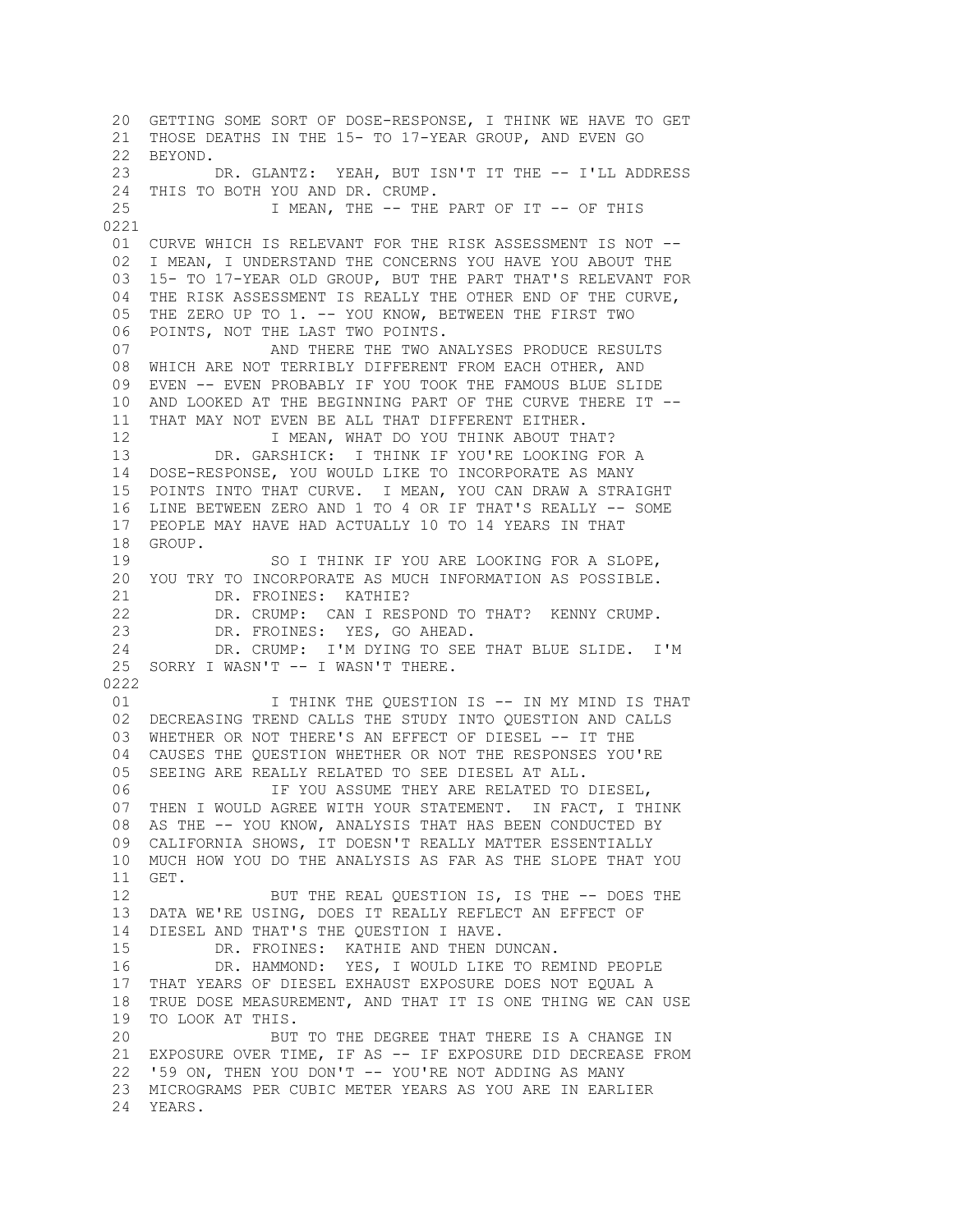25 SO YOU COULD BE REALLY BE BEING MISLED, AND 0223 01 THEREFORE SAYING THAT THERE'S THIS DECREASE WITH 02 INCREASING NUMBER OF YEARS, AND THOSE INCREASING NUMBERS 03 OF YEARS MAY BE HAPPENING ENTIRELY AT THE LATER POINT. 04 YOU KNOW, CAN YOU CAN -- YOU CAN HAVE SOME REAL SKEWING OF 05 YOUR DATA. 06 SO I THINK YOU HAVE TO BE A LITTLE CAREFUL AT 07 OVERINTERPRETING SOMETHING LIKE THAT WHEN YOU'VE GOT THIS 08 CRUDER MEASURE OF EXPOSURE. 09 DR. GARSHICK: IT DOESN'T INCORPORATE INTENSITY IS 10 WHAT YOU ARE SAYING? 11 DR. HAMMOND: EXACTLY. THANK YOU. 12 DR. FROINES: OKAY. DUNCAN? 13 DR. THOMAS: I WANT TO TRY TO DRAW A LITTLE PICTURE 14 TO ILLUSTRATE THE COMPLEXITY OF TRYING TO UNDERSTAND THE 15 DIFFERENCE BETWEEN THE TWO PICTURES IN F-4 AN F -- F-2 AND 16 F-3. I'M GOING TO GO UP AND DRAW YOU A LITTLE PICTURE IN 17 A SECOND. 18 WHAT MAKES IT DIFFICULT IS THAT THE FIGURES 19 ARE NOT PROPERLY LABELED. THE LABELS ARE INCONSISTENT 20 WITH EACH OTHER, AND THEY ARE INCONSISTENT WITH WHAT'S 21 DESCRIBED IN THE TEXT. 22 SO I'M NOT EXACTLY SURE WHAT ANALYSIS 23 PRODUCED THESE TWO FIGURES, BUT LET ME SPECULATE FOR A 24 SECOND, IF YOU'LL BEAR WITH ME ONE SECOND, I WANT TO GO 25 DRAW YOU A PICTURE NOW. 0224 01 DR. FROINES: FOR THOSE OF YOU WHO MAY BE 02 WONDERING, WE'RE NOT GOING TO TAKE AN AFTERNOON BREAK. 03 WE'RE GOING TO PLUG THROUGH UNTIL 4:00 O'CLOCK ABOUT AND 04 THEN STOP. I THINK EVERYBODY WILL BE HAPPIER IF WE DO 05 THAT BECAUSE I THINK THE LAST HALF HOUR OF DISCUSSION 06 MIGHT BE LESS THAN PRODUCTIVE. 07 DR. THOMAS: THE LABEL ON THE PICTURE SAYS 08 THAT THEY ARE BASED ON COX REGRESSION USING CALENDAR YEAR 09 AS THE TIME SCALE, AND I THINK THAT APPLIES TO BOTH OF 10 THEM. AND THEN ADDITIONALLY, THERE IS CO-VARIATE 11 ADJUSTMENT FOR N-F-2, YEAR -- AGE IN 1959, AND IN F-3 12 ATTAINED AGE. 13 SO HERE'S MY RECONSTRUCTION OF IT. THERE 14 ALSO -- THE LAY MEN DOESN'T TELL ME WHICH EXPOSURE PATTERN 15 IS ASSUMED. TO KEEP THINGS -- SO THE BLOCK PATTERN. ALL 16 RIGHT. SO THAT'S EXACTLY THE PICTURE I WANTED TO DRAW. 17 SO LET'S LET THIS REPRESENT 1959. KENNY. 18 YOU'RE GOING TO HAVE TO TRY TO DECIPHER WHAT I'M SAYING 19 FROM THE DESCRIPTION. SO I'LL TRY TO DESCRIBE IT AS I'M 20 GOING. 21 DR. CRUMP: I'LL TRY TO USE MY IMAGINATION HERE. 22 DR. THOMAS: ALL RIGHT. SO WE HAVE A VERTICAL LINE 23 REPRESENTING 1959, AND NOW I'M GOING TO DRAW THE 24 TRAJECTORIES OF VARIOUS COHORT MEMBERS AS FAR AS ON THE 25 LINES, AND A TIME AXIS, WHICH IS CALENDAR YEAR. 0225 01 SO I HAVE A BUNCH OF HORIZONTAL LINES 02 REPRESENTING THE DURATIONS OF FOLLOW UP FOR VARIOUS STUDY 03 SUBJECTS, AND I'M GOING TO PUT IN A FEW X'S HERE FOR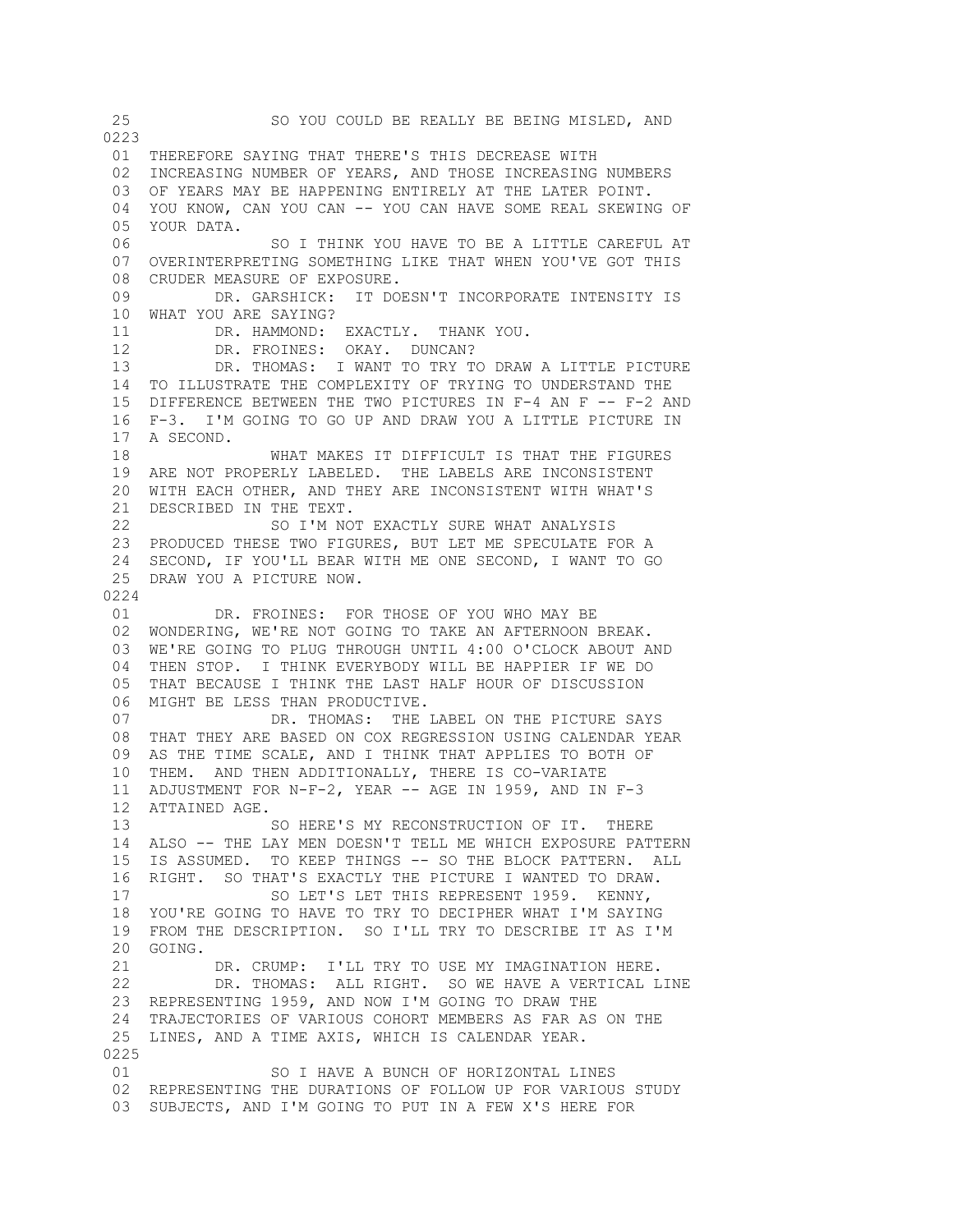04 DEATHS DUE TO LUNG CANCER. I'LL JUST DRAW ONE. WE HAVE A 05 LUNG CANCER AND A SECOND SUBJECT DIED HERE FOR ARGUMENT'S 06 SAKE, IN LET'S SAY IN 1970; THEREBY ACCUMULATING A MAXIMUM 07 OF 11 YEARS OF EXPOSURE. 08 NOW, SOME OF THESE PEOPLE WILL HAVE LEFT 09 EMPLOYMENT BEFORE, AND SOME WILL BE -- HAVE CONTINUED. 10 SO LET A LITTLE CIRCLE -- PUT A FEW LITTLE 11 CIRCLES HERE REPRESENTING THE AGES WHICH VARIOUS PEOPLE 12 STOPPED THEIR EXPOSURE. 13 AND I'M GOING TO DRAW ANOTHER VERTICAL LINE 14 HERE TO REPRESENT THE COX RISK SET FORMED BY THIS CASE WHO 15 DIED IN 1970. 16 AND NOW WHAT THE COX REGRESSION ANALYSIS DOES 17 IS IT COMPARES OF THE CUMULATIVE OF EXPOSURE OF THE CASE 18 WITH ALL THOSE MEMBERS OF THIS RISK SET, WHICH IN THIS 19 CASE, THIS PERSON COULDN'T SURVIVE TO ENTER THE RISK SET, 20 BUT THE OTHER PEOPLE ARE ALL THE -- FORMED THE SORT OF 21 CONTROLS AGAINST WHICH OUR CASE IS COMPARED AND BASED ON 22 THEIR CUMULATIVE EXPOSURES IN 1970. 23 NOW, THE THING TO NOTE FROM THIS COMPARISON 24 IS THAT THE CONTROLS ALL OUTLIVED THE CASE BY DEFINITION; 25 AND THEREFORE, THEY HAD THE OPPORTUNITY TO ACCUMULATE A 0226 01 MAXIMUM OF 11 YEARS OF EXPOSURE. NOT ALL OF THEM WOULD 02 HAVE DONE SO. HERE WE HAVE A FEW CASES THAT WILL ENTER 03 THE COMPARISON WITH LESS THAN 11 YEARS OF EXPOSURE. 04 THE CASE AS WELL COULD HAVE ACCUMULATED A 05 MAXIMUM, AND IN OUR CASE, PERHAPS, LET'S SAY NINE YEARS 06 WORTH OF EXPOSURE. 07 ALL OF THE HETEROGENEITY IN THE CASE CONTROL 08 COMPARISON HERE AT THIS RISK SET IS CONTRIBUTED BY WHEN 09 THESE PEOPLE TERMINATED EXPOSURE, AND BY THE FACT THAT THE 10 CASE THEMSELVES HAD TO HAVE TERMINATED EXPOSURE NO 11 EARLIER -- NO LATER THAN 1970 MEANS ONE MIGHT EXPECT FROM 12 THIS FORM OF ANALYSIS THAT THE CASES MIGHT GENERALLY TEND 13 TO HAVE LOWER EXPOSURES THAN THE CONTROLS. 14 NOW, THIS HIGHLIGHTS THE FUNDAMENTAL 15 COLLINEARITY PROBLEM OF THE CALENDAR YEAR AND DURATION OF 16 EXPOSURE THAT IS MOST ACCENTUATED IN THE BLOCK EXPOSURE 17 PATTERN OF ANALYSIS. 18 WHAT WE HAVE TO DO THEN IN ORDER TO GET ANY 19 REAL INFORMATION TO MAKE A MEANINGFUL COX REGRESSION 20 ANALYSIS IS TO INTRODUCE HETEROGENEITY, WHICH WE CAN DO IN 21 A NUMBER OF WAYS, ONE OF WHICH IS NOT TO ANALYZE JUST 22 YEARS OF EXPOSURE BUT TO ANALYZE CUMULATIVE DOSE, USING 23 SAY, THIS ROOF PATTERN OF EXPOSURE. 24 TO ACCUMULATE THE  $--$  TO ALLOW FOR EXPOSURES 25 PRIOR TO 1959 WHICH WILL THEN INTRODUCE AN ADDITIONAL 0227 01 VARIATION HERE, TO ADOPT AGE RATHER THAN CALENDAR YEARS AS 02 THE TIME SCALE FOR PERFORMING THE RISK SETS, ANY NUMBER OF 03 THINGS WHICH WOULD LEAD TO MORE INFORMATIVE ANALYSIS. 04 BUT IT'S PRECISELY WITH THE ANALYSES OF THE 05 BLOCK EXPOSURE THAT THE COLLINEARITY PROBLEM IS MOST 06 PRONOUNCED, AND THAT'S WHY WE SHOULD NOT BE TERRIBLY 07 SURPRISED WHEN WE SEE DRAMATIC DIFFERENCES BETWEEN 08 DIFFERENT METHODS OF CONTROL OF AGE, CALENDAR YEAR WHEN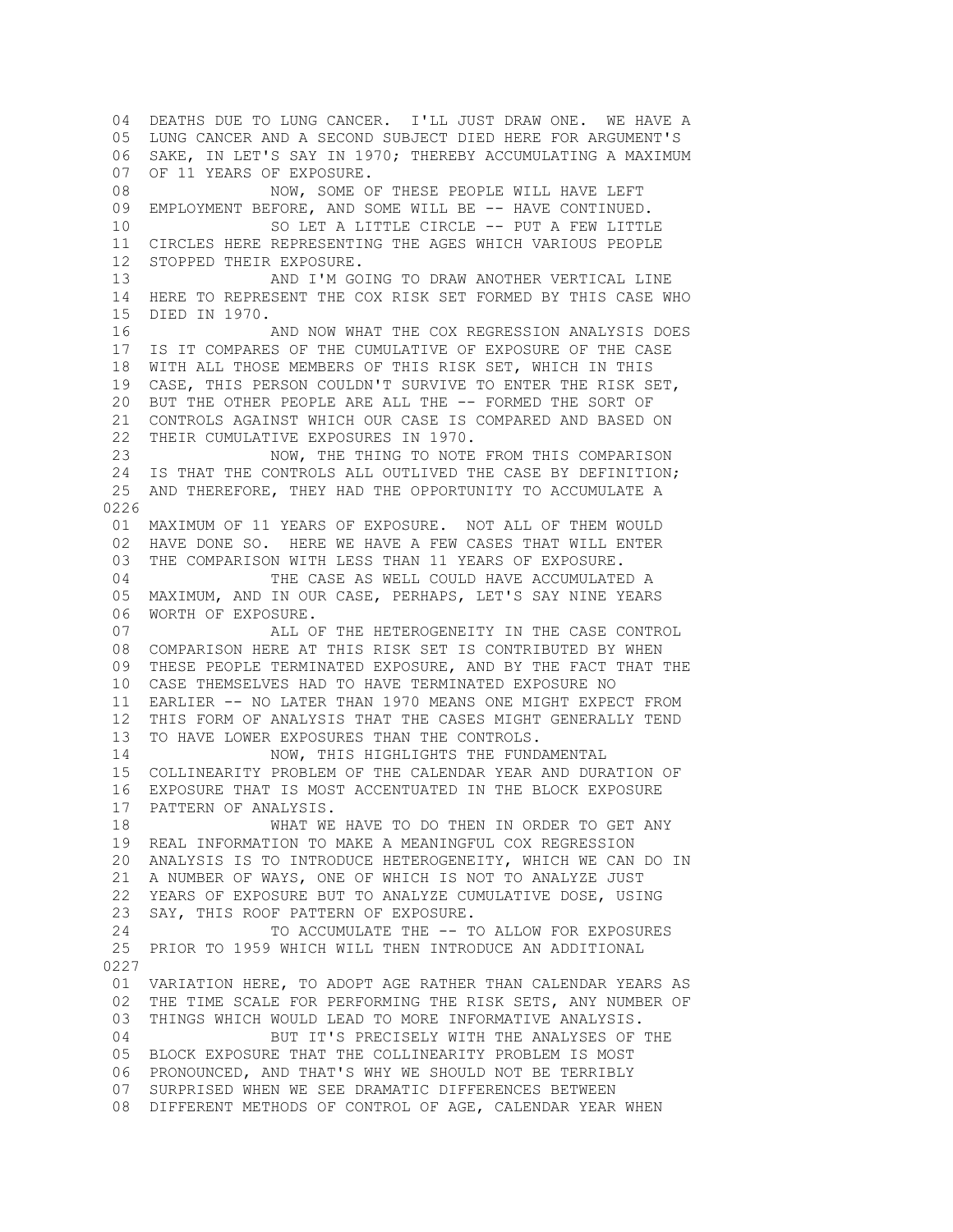09 USING THAT EXPOSURE PATTERN. 10 THAT SAID, WE SEE -- 11 DR. CRUMP: MAY I RESPOND TO THAT? 12 DR. THOMAS: SURE, BUT LET ME MAKE ONE MORE COMMENT 13 THEN I CAN GO SIT DOWN. 14 THAT WHAT WE HAVE SEEN A NUMBER OF DIFFERENT 15 ANALYSES OR PATTERNS OF DOSE-RESPONSE WHERE DOSES HERE 16 DEFINED AS DURATION OF EXPOSURE, WHICH SORT OF SEEMED TO 17 GO UP AND THEN COME BACK DOWN. 18 AND THE POINT THAT KENNY IS MAKING IS THAT IF 19 WE LOOK ONLY WITHIN THE EXPOSED WORKERS, WE GENERALLY SEE 20 NEGATIVE OFTEN -- SIGNIFICANTLY NEGATIVE WORKERS -- 21 NEGATIVE DOSE-RESPONSE RELATIONSHIPS. 22 AND THIS PICTURE I'VE DESCRIBED UP HERE, WHAT 23 I MEANT TO SAY IS WE ARE LOOKING ONLY AMONGST EXPOSED 24 WORKERS. OF COURSE, WE ADD TO THIS AN EXPOSED VERSUS 25 UNEXPOSED COMPARISON. THAT'S ANOTHER WAY OF BREAKING THAT 0228 01 COLLINEARITY PROBLEM, BUT IT'S ANALYSES WHICH TREAT 02 DURATION OF EXPOSURE, USING THE BLOCK EXPOSURE PATTERN, 03 AND CALENDAR YEAR AS THE TIME SCALE AMONGST EXPOSED 04 WORKERS ONLY WHERE THIS FUNDAMENTAL COLLINEARITY PROBLEM 05 IS MOST EXTREME. 06 YOUR TURN, KENNY. 07 DR. CRUMP: I GUESS MY IMAGINATION WASN'T QUITE AS 08 GOOD AS IT SHOULD BE, BUT I THINK I HAVE AN IDEA OF WHAT 09 YOU ARE SAYING. BUT I CERTAINLY WOULD LIKE TO BE ABLE TO 10 SPEAK WITH YOU ABOUT IT AND GET A PICTURE OF -- A PICTURE 11 THAT YOU PRESENTED. 12 JUST A COUPLE OF POINTS. I DON'T -- I DIDN'T 13 DO A VERY GOOD JOB I DON'T THINK OF DESCRIBING THE 14 ANALYSIS -- OTHER ANALYSIS THAT I DID THAT WAS SEPARATE 15 FROM THE BLOCK ANALYSIS IN THAT IT WAS QUITE SIMILAR TO 16 THE RAMP ANALYSIS THAT CALIFORNIA HAS PRESENTED EXCEPT 17 THAT I ALSO USED THE DIFFERENT EXPOSURES IN THE DIFFERENT 18 GROUPS. I DIDN'T ASSUME ANYONE IS EXPOSED TO THE SAME 19 AMOUNT, AND I TOOK THE ACTUAL EXPOSURES. 20 SO THERE'S REALLY QUITE A BIT OF 21 HETEROGENEITY POSSIBLE IN THOSE DATA. 22 AND I ALSO LOOKED AT NOT JUST THE EXPOSURE 23 METHOD MEASURE USED BY CAL-E.P.A., BUT THREE OTHERS THAT 24 WE DEVELOPED. AND I DID -- I DID 16 ANALYSES USING 16 25 DIFFERENT WAYS OF -- DIFFERENT WAYS OF ACCUMULATING 0229 01 EXPOSURE, INCLUDING THE LAST FOUR YEARS, NOT INCLUDING THE 02 LAST FOUR YEARS, USING EXTERNAL CONTROLS INSTEAD OF 03 INTERNAL CONTROLS. 04 **ALL 16 OF THE ANALYSES PRODUCED NEGATIVE**  05 TRENDS, I THINK AND NINE OF THEM WERE STATISTICALLY 06 SIGNIFICANT, THREE OR FOUR WERE VERY HIGHLY STATISTICALLY 07 SIGNIFICANT. 08 WITH REGARD TO INCREASING YOUR HETEROGENEITY 09 BY INCLUDING THE UNEXPOSED GROUP, I THINK WHAT YOU SAY IS 10 TRUE. 11 BUT WHAT ALSO HAPPENS IS THAT YOU CAN FALSELY 12 CREATE A POLICY DOSE-RESPONSE TREND WHEN REALLY WHAT -- 13 THE ONLY THING YOU'RE REALLY SEEING THERE IS THAT THE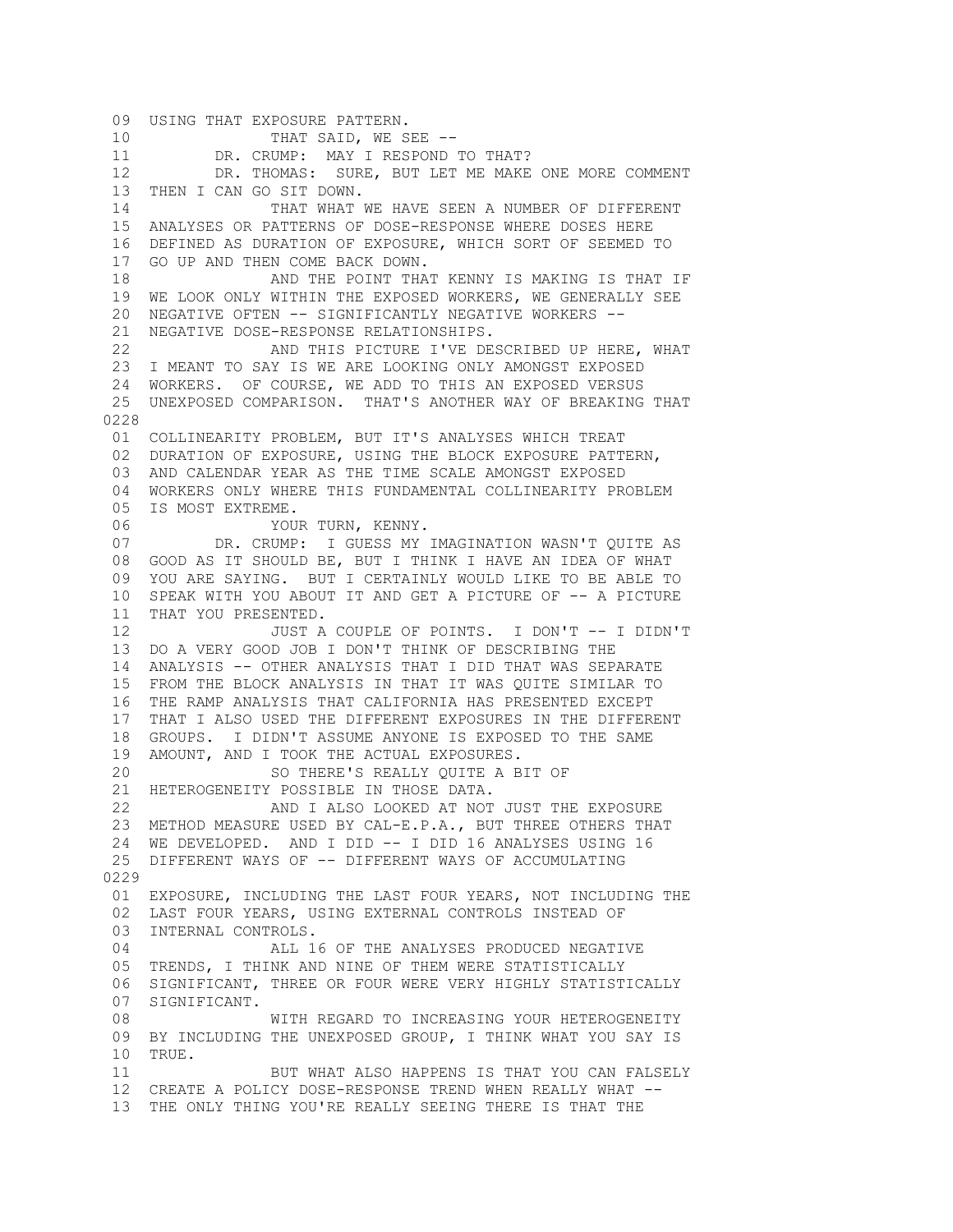14 EXPOSED GROUP HAS A HIGHER RISK THAN THE UNEXPOSED GROUP, 15 AND -- WHICH COULD BE FOR SOME REASON OTHER THAN DIESEL. 16 DR. FROINES: STAN? 17 DR. GLANTZ: JUST ONE OTHER QUESTION. 18 IF YOU LOOK IN ONE OF THE APPENDICES, I GUESS 19 IT'S ALSO APPENDIX F, THERE'S A TABLE IN HERE ON PAGE F-14 20 WHERE O.E.H.H.A. TRIED TO LOOK AT THE IMPORTANCE OF 21 DIFFERENCE ASSUMPTIONS THAT WERE MADE IN TERMS OF TRYING 22 TO FIGURE OUT WHY THEIR RESULTS AND DR. CRUMP'S RESULTS 23 WERE DIFFERENT. 24 AND ONE OF THE -- I WOULD LIKE TO ASK 25 DR. CRUMP JUST A COUPLE OF QUESTIONS. 0230 01 ONE IS DO YOU HAVE ANY COMMENTS ON TABLE F-1 02 IN TERMS OF WHETHER YOU AGREE WITH THEIR ASSESSMENT OF HOW 03 IMPORTANT THESE DIFFERENT ASSUMPTIONS ARE. 04 **AND THE OTHER QUESTION IN MY READING OF THIS**  05 IT SEEMS LIKE THE BIGGEST DIFFERENCE THAT MATTERS BETWEEN 06 THE ANALYSIS THAT STAN DAWSON DID AND THE ANALYSIS THAT 07 YOU DID IS THIS ISSUE OF WHETHER OR NOT YOU SUBTRACT OUT 08 FOR BACKGROUND. 09 AND I WAS JUST WONDERING IF YOU COULD 10 COMMENT -- IF YOU AGREE WITH MY READING OF THIS, OR IF YOU 11 HAVE SOME OTHER COMMENT ON IT? 12 DR. CRUMP: I'M -- I'M SORRY. I WOULD HAVE TO TAKE 13 TIME TO LOOK AT FIGURE F-1, AND I'LL TRY TO DO THAT AND 14 GIVE YOU PERHAPS SOME WRITTEN RESPONSE. 15 WITH REGARD TO THE SECOND POINT, I DO THINK 16 THAT IS THE IDEA THAT YOU GET WHEN YOU READ THE DOCUMENT 17 THAT THERE -- THE FACT THAT THEY SUBTRACTED OFF BACKGROUND 18 AND I DID NOT IS THE MAJOR CAUSE FOR THE DIFFERENCES IN 19 OUR ANALYSES. 20 AND I WANT TO SAY VERY CLEARLY THAT IS NOT 21 THE REASON. THE ANALYSES THAT I JUST DESCRIBED TO YOU 22 THAT PRODUCE THE NEGATIVE TRENDS, THAT COULDN'T HAVE BEEN 23 THE REASON. THE CONTROL -- THE CLERKS AND SIGNALMEN 24 WEREN'T INVOLVED IN THE ANALYSIS. 25 SO I WOULD CERTAINLY DISAGREE THAT THAT IS 0231 01 THE BASIC REASON THAT WE GET DIFFERENT RESULTS. 02 DR. BLANC: THIS IS DR. BLANC HERE. 03 **IT'S -- IT'S MY IMPRESSION THAT THE ARGUMENT** 04 THAT IS MADE THROUGH THIS -- THIS ANALYSIS, THIS 05 COUNTERANALYSIS THAT WE'VE BEEN DISCUSSING, JUST DOES NOT 06 SUSPEND MY DISBELIEF. 07 THERE ARE A SERIES OF CONVINCING ARGUMENTS 08 THAT THERE ARE FATAL ANALYTIC FLAWS IN THE APPROACH THAT'S 09 BEING USED, AND I FIND THOSE ARGUMENTS CONVINCING. NOT 10 ONLY THAT, TO EXTRAPOLATE FROM ONE ANALYSIS, ONE 11 ANALYTICAL APPROACH, WHICH APPEARS TO BE FATALLY FLAWED, 12 TO USE THAT AS A BASIS TO A, REJECT ENTIRELY 13 DR. GARSHICK'S WORK; AND B, THEN ON THE BASIS OF THAT, 14 REJECT ESSENTIALLY THE FINDINGS OF DR. SMITH'S 15 META-ANALYSIS; AND C, THEREFORE CONCLUDE THAT IN FACT 16 BECAUSE THERE'S NO DOSE-RESPONSE IN THIS RELATIONSHIP AND 17 BECAUSE IN -- THIS IN ANALYSIS AND BECAUSE OF THIS 18 ANALYSIS, IN FACT, EXPOSURE TO DIESEL EXHAUST IS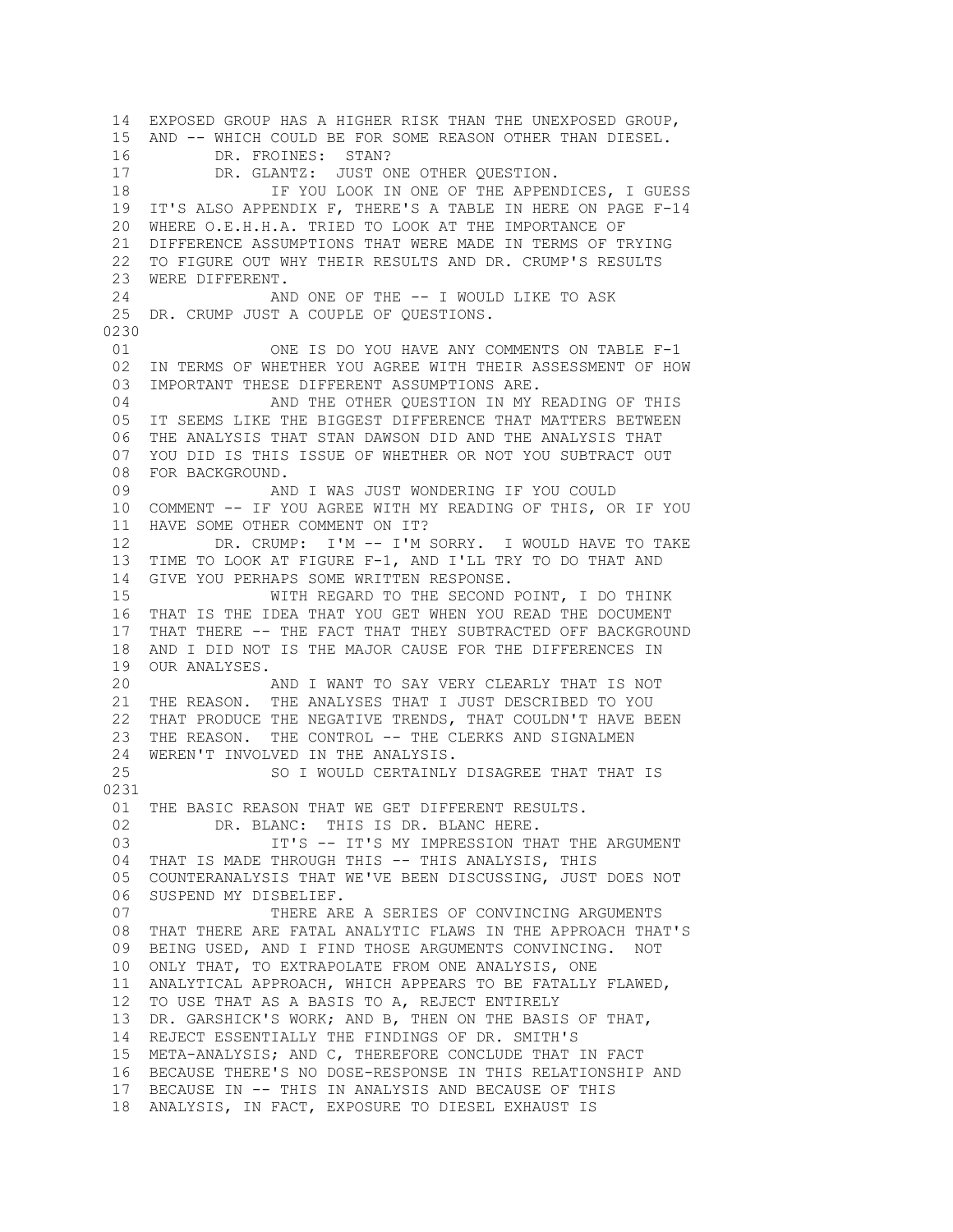19 PROTECTIVE AGAINST LUNG CANCER AND ALL OTHER CAUSES OF 20 DEATH MEANS THAT THE GARSHICK DATA ARE UNBELIEVABLE AND 21 MEANS THAT IT'S NOT A CARCINOGEN. 22 IT JUST -- IT JUST IS AN UNBELIEVABLE 23 ARGUMENT, UNACCEPTABLE, UNCONVINCING, AND I BELIEVE MUST 24 BE DISREGARDED BY THIS COMMITTEE IN -- IN ITS TOTALITY. 25 DR. CRUMP: MAY I RESPOND? 0232 01 DR. BLANC: PLEASE. 02 DR. CRUMP: OKAY. WELL, I CERTAINLY AM NOT ARGUING 03 HERE THAT DIESEL IS NOT A LUNG CARCINOGEN. THAT IS NOT MY 04 ARGUMENT AT ALL. 05 MY ARGUMENT IS RESTRICTED TOTALLY TO THE 06 GARSHICK ET AL. COHORT STUDY, AND THAT'S THE -- BASICALLY 07 THE ONLY STUDY THAT I HAVE REVIEWED IN THIS DETAIL. 08 AND ALL I AM SUGGESTING IS IS THAT THE -- THE 09 PATTERN OF -- OF LUNG CANCER OR THE -- IN THIS COHORT DOES 10 NOT REFLECT DIESEL EXPOSURE. 11 I'M ALSO SUGGESTING, AND I WOULD LIKE TO 12 HAVE -- I MIGHT ASK DR. GARSHICK TO RESPOND TO THIS. I'M 13 ALSO SUGGESTING THAT I'M CONCERNED THAT THERE WAS 14 SOMETHING FUNDAMENTALLY WRONG WITH THE DATA IN THIS STUDY 15 THAT MIGHT BE CAUSING THIS. 16 AND IT COULD BE THAT IF THAT PROBLEM IS 17 CORRECTED, IF IT DOES EXIST, THAT IT MIGHT SHOW SOMETHING 18 DIFFERENT WHEN THAT PROBLEM IS CORRECTED. 19 DR. GARSHICK, DO YOU HAVE -- YOU MAY HAVE 20 COMMENTED ALREADY AND I HAVEN'T HEARD THIS ON THE STATUS 21 OF YOUR WORK TO -- TO COMPLETE THE FOLLOW UP ON THIS 22 STUDY. 23 DO YOU CARE TO COMMENT ON THAT?<br>24 DR. GARSHICK: WE -- I MEAN AS FAR AS DR. GARSHICK: WE -- I MEAN AS FAR AS WE CAN TELL 25 BASED ON THE EXPECTED RATES, IT LOOKS LIKE THE DATA ARE 0233 01 COMPLETE THROUGH 1976. I MEAN, WE -- THESE DATA WERE 02 SUPPLIED BY THE RAILROAD RETIREMENT BOARD. IN FOLLOWING 03 THAT, THEIR DEATH RECORDS BECAME INCOMPLETE, AND WE'VE 04 BEEN WORKING WITH THEM TO IDENTIFY REASONS WHY THAT WAS 05 THE CASE, AND WE THINK WE'VE GOT SOME REASONS WHY IT 06 HAPPENED. 07 SINCE THAT TIME, THEY PROVIDED US WITH AN 08 UPDATED TAPE THAT ACTUALLY HAS GONE TO H.I.C.F.A. TO HAVE 09 A CHECK -- H.I.C.F.A. BASICALLY HAS SOCIAL SECURITY FILES 10 AT THEIR DISPOSAL TO COMPARE SOCIAL SECURITY NUMBERS AND 11 LOOK FOR DEATH. AND THAT TAPE IS IN OUR HANDS, AND WE 12 HOPE TO BE LOOKING AT DEATHS AFTER 1976, BUT ARE LOOKING 13 FOR A SOURCE OF FUNDING TO FUND THAT WORK. 14 SO THAT'S THE SORTS OF THE UPDATE RIGHT NOW. 15 WE GOT THE STATUS OF THE UPDATE. 16 DR. GLANTZ: JUST TO BE CLEAR, I MEAN, YOU'RE 17 NOT -- YOU'RE STILL SAYING YOU THINK THAT THE DATA IN YOUR 18 EXISTING WORK -- 19 DR. GARSHICK: RIGHT. I HAVE NO REASON TO THINK -- 20 IT'S A QUESTION. ARE THE DATA BAD? I MEAN, THIS WAS A -- 21 A -- RAILROAD RETIREMENT BOARD'S ADMINISTRATIVE BODY THAT 22 PAYS OUT BENEFITS TO PEOPLE AND HAS A LARGE INTEREST IN 23 MAKING SURE THEY ARE NOT PAYING TO PEOPLE WHO AREN'T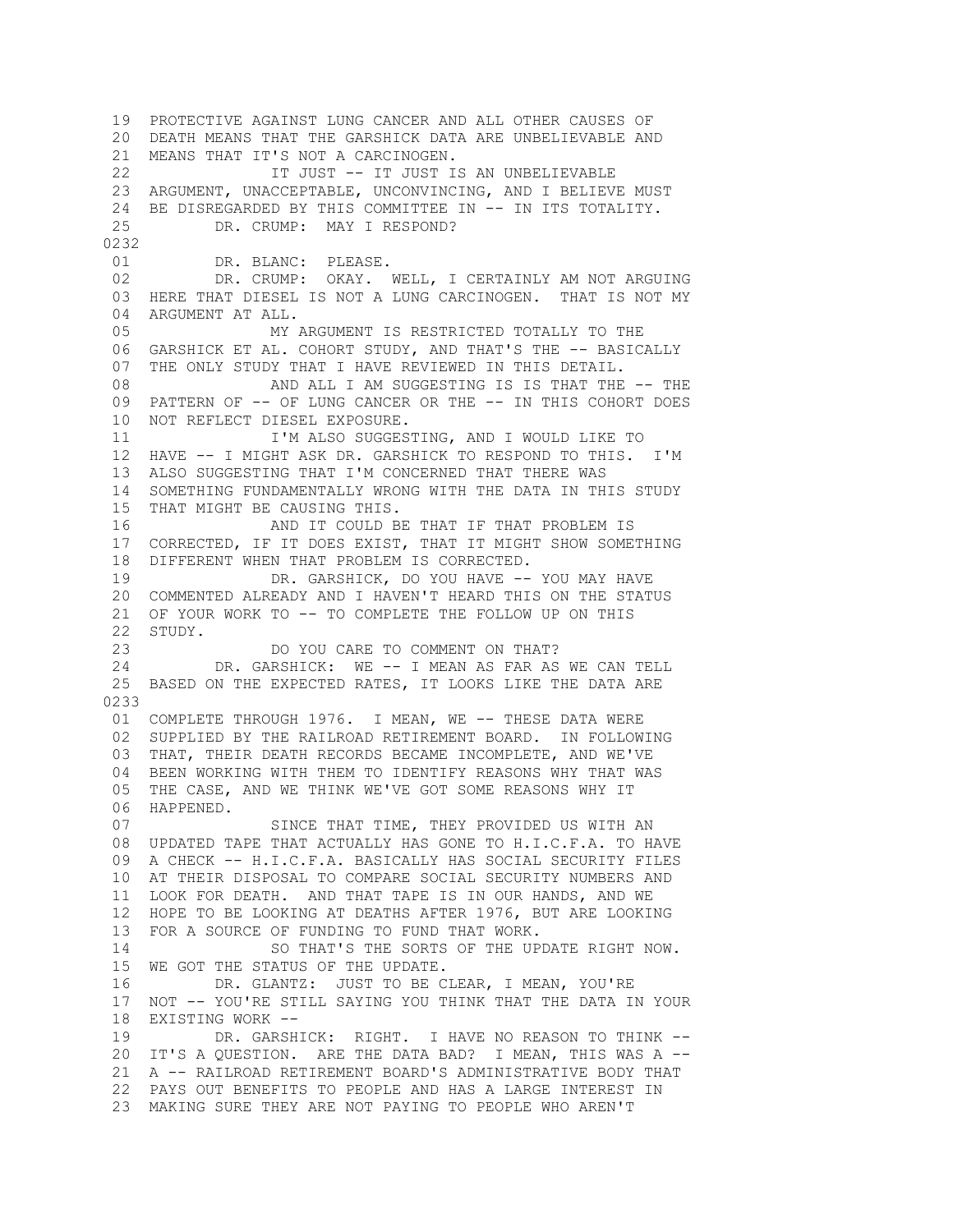24 REALLY DEAD. 25 AND WHY DID IT HAPPEN AFTER 1977? I MEAN, 0234 01 SOME FILES DIDN'T GET UPDATED. WE'VE IDENTIFIED REASONS 02 WHY WE THINK STARTING AT THAT POINT THE DATA ARE COMPLETE. 03 60 SO AS FAR AS WE KNOW, THESE ARE THE DATA, AND 04 I CAN'T EXPLAIN ANY -- THIS IS JUST THE WAY IT IS. 05 DR. GLANTZ: YEAH, OKAY. 06 DR. GARSHICK: I MEAN, I CAN'T ANSWER THE QUESTION 07 DIRECTLY. I MEAN, WE CERTAINLY DIDN'T DO ANYTHING TO THE 08 DATA TO MAKE IT BAD. THIS IS IT. 09 DR. GLANTZ: BUT I MEAN, AS FAR AS -- AS FAR AS YOU 10 CAN TELL THAT YOU WERE WORKING WITH -- EXCEPT FOR THE 11 PROBLEMS YOU'VE IDENTIFIED WITH IT, WITH A GOOD DATA SET 12 AS FAR AS YOU COULD TELL? 13 DR. GARSHICK: AND THE ENTIRE DATA BASE HAS BEEN 14 SENT TO H.I.C.F.A. TO BE MATCHED THROUGH H.I.C.F.A. MATCH 15 TO LOOK FOR MISSING DEATHS, IF YOU WOULD. 16 SO WE'RE TRYING TO CORRECT ANY POTENTIAL 17 PROBLEM, EVEN IN TIMES 1976 AND BEFORE. 18 DR. FROINES: I HAVE NO COMMENT. I -- I KNOW 19 ENOUGH WHEN YOU MAKE PENETRATING QUESTIONS TO KNOW WHEN TO 20 NOT FOLLOW THEM UP WITH THINGS THAT AREN'T AS GOOD. 21 SO I THINK THAT THE POINT IS THAT PAUL'S 22 COMMENTS ARE QUITE GERMANE, ESPECIALLY SINCE ERIC IS HERE 23 AND TOM SMITH WAS HERE AND KATHIE HAMMOND WAS HERE, AND I 24 TALKED WITH DOUG DOCKERY ABOUT THIS WORK NOT LONG AGO. 25 IT -- AN AWFUL LOT OF VERY DISTINGUISHED 0235 01 SCIENTISTS WOULD BE AWFULLY WRONG IF THERE WAS A 02 FUNDAMENTAL FLAW IN THIS DATA, WHICH IS NOT TO SUGGEST 03 THERE AREN'T UNCERTAINTIES THAT NEED TO BE ADDRESSED. 04 AND I THINK THAT WE WOULD ALL AGREE THAT 05 ADDITIONAL RESEARCH TO HELP CLARIFY SOME OF THESE 06 QUESTIONS IS -- IS IMPORTANT, AND I THINK FOLLOW UP FOR 07 ERIC TO FIND FUNDS TO FOLLOW UP I THINK IS REALLY QUITE 08 IMPORTANT AND SO THAT -- BUT I THINK THAT I WOULD TEND TO 09 AGREE WITH PAUL THAT ONE WOULD HAVE TO FIND SOME VERY 10 CONVINCING REASONS TO SUGGEST THAT THIS ENTIRE STUDY IS 11 FUNDAMENTALLY FLAWED. 12 DR. DAWSON: I WOULD JUST LIKE TO TALK ABOUT MY 13 IMPRESSION OF THE SITUATION WITH REGARD TO THE SUBTRACTION 14 OF BACKGROUND. 15 NOW, WHAT -- WHAT I DID LAST SPRING, I THINK 16 IT WAS, WAS TO DO A RUN, WHICH AS NEARLY AS POSSIBLE COULD 17 REPLICATE DR. CRUMP'S WORK. AND ALSO MY OWN WORK, EXCEPT 18 THAT I -- I SUBTRACTED BACKGROUND SO THAT I HAD A DIRECT 19 COMPARISON, AS DIRECT AS I KNEW HOW TO DO OF HIS APPROACH 20 AND MINE. 21 AND ESSENTIALLY THE -- THE RESULTS VERIFIED 22 THAT DR. CRUMP GOT SOME INSIGNIFICANT SLOPES, AND I GOT 23 SIGNIFICANT SLOPES WHEN I -- YOU KNOW, WHEN HE DIDN'T 24 SUBTRACT BACKGROUND, THE SLOPES WERE INSIGNIFICANT, AND 25 WHEN I -- MOSTLY. AND WHEN I DID THEY WERE SIGNIFICANT 0236 01 MOSTLY. 02 AND SO THAT'S ONE OF THE REASONS WHY THE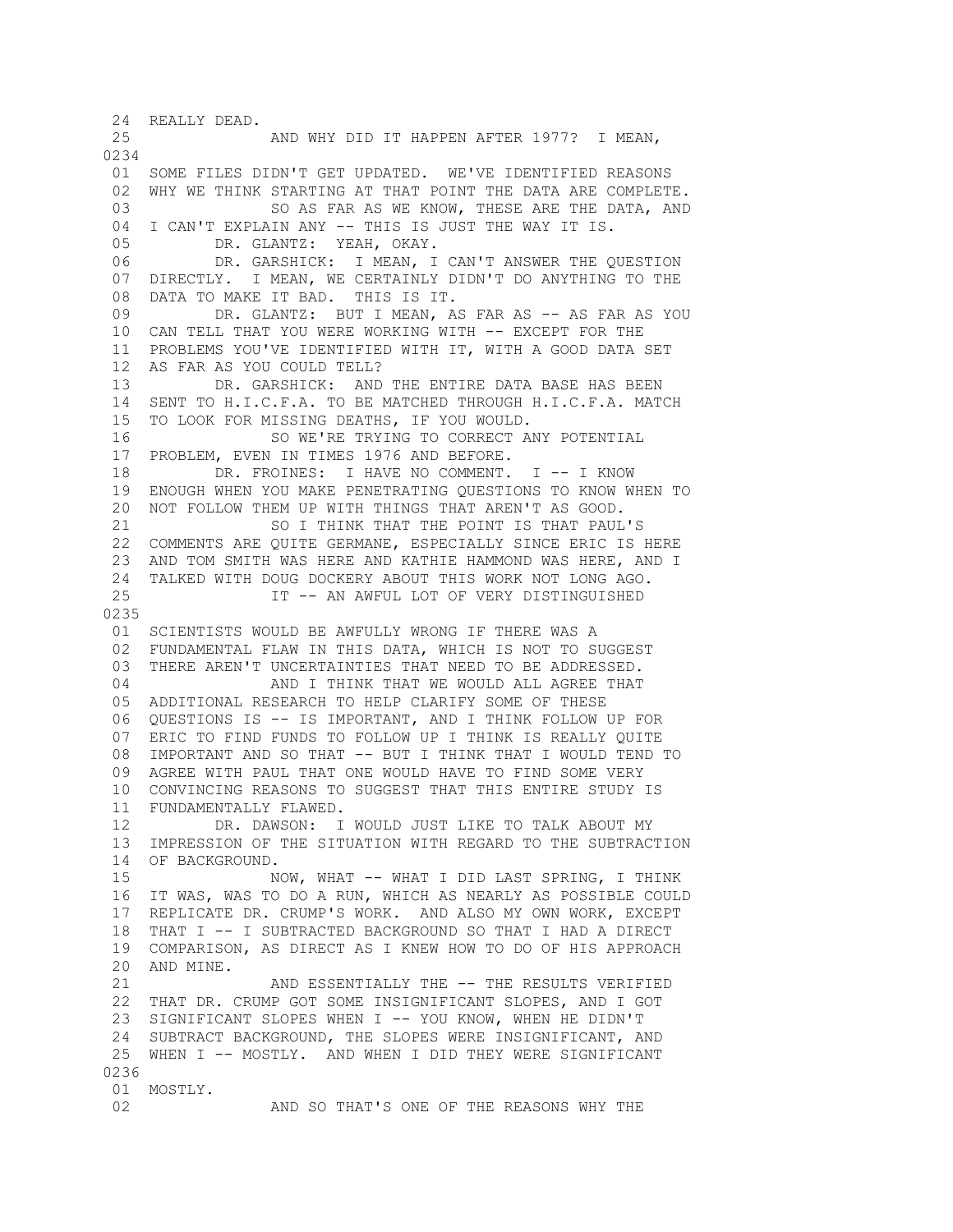03 REPORT STRESSES THIS POINT THAT THE DIFFERENCE BETWEEN 04 THIS IS THAT ISSUE. 05 DR. FROINES: KATHIE? 06 DR. CRUMP: CAN I RESPOND --<br>07 DR. HAMMOND: I THINK -- LET DR. HAMMOND: I THINK -- LET ME JUST SAY SOMETHING 08 ABOUT -- THERE'S TWO KINDS OF BACKGROUNDS HERE IN 09 SUBTRACTING, AND I THINK IT'S IMPORTANT TO DISTINGUISH 10 THOSE. 11 **I THINK THAT SUBTRACTING BACKGROUNDS OF THE**  12 TRAIN CREW IS ONE THING, AND THEN AS FAR AS I'M 13 CONCERNED -- AND THOSE OF US THAT DO THE EXPOSURE 14 ASSESSMENT, THAT THE CLERK SHOULD BE CONSIDERED UNEXPOSED. 15 SO YOU DON'T SUBTRACT THE SAME KIND OF NUMBER 16 BACKGROUND. YOU SET THAT -- AND I THINK THIS IS WHAT YOU 17 DID -- YOU SET THAT TO ZERO. BUT IT'S NOT A SUBTRACTING 18 BACKGROUND. IT'S SETTING THE CLERK'S EXPOSURE TO ZERO 19 BECAUSE THAT'S WHAT IT IS. 20 DR. DAWSON: YEAH. THAT -- THAT'S --<br>21 DR. HAMMOND: THE TRAIN --DR. HAMMOND: THE TRAIN -- 22 DR. DAWSON: THAT'S ESSENTIALLY IT, THAT YOU'RE 23 ZEROING THE CLERK'S EXPOSURE ON THE BASIS THAT THEY WERE 24 UNEXPOSED TO DIESEL EXHAUST, AND THEN -- AND THEN IN OUR 25 CASE, WE SUBTRACTED THEIR VALUE FROM THE TRAIN WORKERS. 0237 01 DR. HAMMOND: RIGHT. 02 DR. DAWSON: AND YOU'VE SUGGESTED ANOTHER WAY TO DO 03 THAT WHICH IS FINE. 04 AND TO ME, THIS TESTS THE HYPOTHESIS THAT 05 DIESEL EXHAUST IS A CARCINOGEN; WHEREAS IF YOU DON'T DO 06 THAT, IT TESTS ANOTHER HYPOTHESIS THAT R.S.P. E.T.S. 07 ADJUSTED R.S.P. IS A CARCINOGEN.<br>08 DR. CRUMP: MAY I RESPOND DR. CRUMP: MAY I RESPOND TO THAT? 09 DR. FROINES: SURE, SORRY. I DIDN'T MEAN -- I WAS 10 SAYING SOMETHING TO STAN. 11 DR. CRUMP: I'M SORRY. WAS HE -- I DIDN'T BUTT IN, 12 DID I? 13 DR. FROINES: NO, NO. YOU'RE FINE. 14 DR. CRUMP: OKAY. WELL, AS I SAID OTHER TIMES 15 ALREADY TODAY, IT JUST SO HAPPENS THAT WHEN YOU DO IT THE 16 WAY STAN DESCRIBED, AND YOU ASSIGN ZERO EXPOSURES TO 17 THE -- CLERKS, BASICALLY ALL OF YOUR ANALYSES ARE 18 COMPARING CLERKS TO TRAIN RIDERS. 19 AND IF THE TRAIN RIDERS HAD A HIGHER 20 INCIDENCE OF CANCER -- MORTALITY FROM CANCER, LUNG CANCER, 21 WHICH THEY DID, THEN VIRTUALLY WITH ANY SORT OF 22 DOSE-RESPONSE ANALYSIS, THE ANALYSIS THAT STAN DESCRIBED 23 WOULD GIVE YOU A SIGNIFICANT L.M.U. TREND. 24 AND WHEN YOU CAN SEE THAT BY LOOKING AT 25 FIGURE F-3 THAT WE -- THAT WE'VE TALKED ABOUT, THAT SHOWS 0238 01 THAT A DECREASING TREND; BUT YET ANALYSIS THAT STAN 02 DESCRIBES GIVES YOU A POSITIVE SLOPE. 03 OF COURSE, IT GIVES YOU EXTREMELY -- A BAD 04 FIT TO THE DATA, BUT IT DOES GIVE YOU A POSITIVE SLOPE. 05 SO I'M SUGGESTING YOU CAN'T JUST LOOK AND SEE 06 IF A SLOPE IS POSITIVE OR NOT. YOU HAVE TO LOOK AND SEE, 07 I THINK, IF THERE IS A -- IF THE DOSE-RESPONSE TREND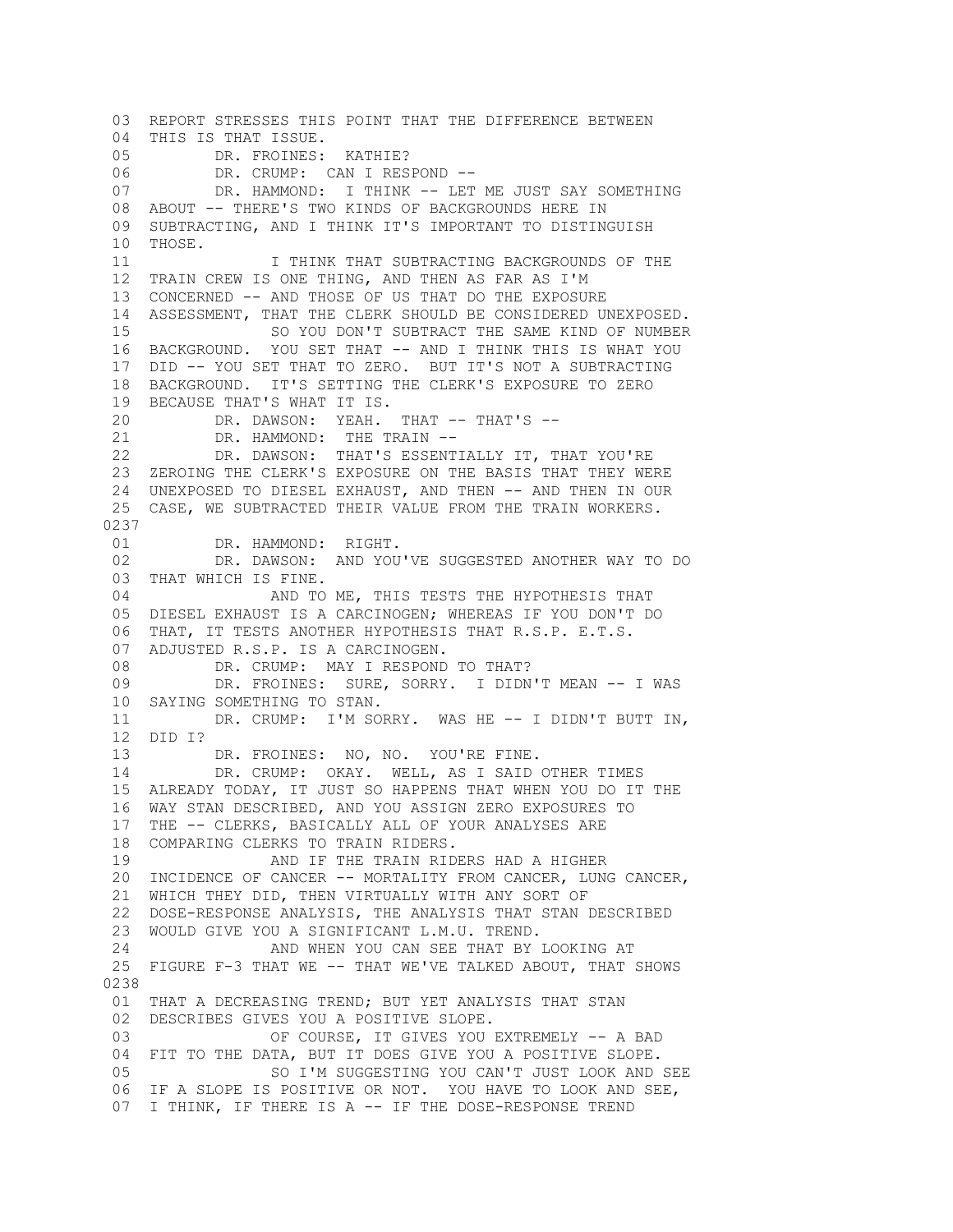08 YOU'RE GETTING IS A BIOLOGICALLY PLAUSIBLE. 09 DR. FROINES: I -- I DON'T UNDERSTAND THAT LAST 10 SENTENCE. 11 DR. CRUMP: THE TRENDS -- FOR EXAMPLE, YOU SEE IN 12 F-3. YOU SEE A -- AS THE SHOP -- AS THE TRAIN RIDERS WERE 13 EXPOSED, THE TRAIN RIDERS THAT WERE EXPOSED TO THE LEAST 14 OR THE SHORTEST -- SHORTEST AMOUNT OF TIME OR TO THE LEAST 15 AMOUNT OF DIESEL HAD THE HIGHEST RELATIVE RISK OF LUNG 16 CANCER. 17 AND AS THAT EXPOSURE INCREASED OR THE 18 DURATION OF EXPOSURE INCREASED, THEIR RISK OF LUNG CANCER 19 DECREASED, IT DID NOT INCREASE. THAT IS NOT A BIOLOGICAL 20 PLAUSIBLE EFFECT OF DIESEL EXPOSURE. 21 THERE -- IT DOESN'T SHOW THE DOSE-RESPONSE 22 TREND YOU WOULD EXPECT IF DIESEL WERE CAUSING THIS TREND 23 TO OCCUR. 24 DR. FROINES: WELL, THAT'S BEEN DISCUSSED AT SOME 25 LENGTH EARLIER WHEN I THINK YOU WEREN'T ON, AND WE'LL HAVE 0239 01 TO MAKE SURE YOU HAVE THE TRANSCRIPT ON THAT. 02 **I DON'T THINK THERE'S MORE THAT CAN BE SAID**  03 ABOUT THAT RIGHT NOW. 04 KATHIE? 05 DR. HAMMOND: AND CHANGE THE SUBJECT, IS THAT 06 OKAY? 07 A POINT THAT HASN'T BEEN DISCUSSED TODAY 08 HAS -- IS THE ISSUE -- IT'S TRUE THAT THE COMPARISON, 09 GENERALLY SPEAKING, IS TRAIN CREW TO CLERKS, AND I WOULD 10 LIKE TO REMIND PEOPLE THAT I THINK THERE AN UNDERLYING 11 NEGATIVE CONFOUNDER IN THAT COMPARISON. AND THAT IS THE 12 CLERKS HAVE A HIGH EXPOSURE TO ENVIRONMENTAL TOBACCO SMOKE 13 COMPARED TO THE TRAIN CREW. 14 AND TO THE DEGREE THAT ENVIRONMENTAL TOBACCO 15 SMOKE CAUSES LUNG CANCER, YOU ARE COMPARING THE RATE OF 16 THE TRAIN CREW'S LUNG CANCER TO AN ALREADY ELEVATED RATE. 17 SO THE TRUE ELEVATED RATE IS EVEN HIGHER. 18 DR. FROINES: GOOD POINT. 19 DR. HAMMOND: AND WHETHER OR NOT YOU WANT TO DO 20 ANYTHING ABOUT THAT AT THIS POINT -- THIS MAY BE A LATE 21 DATE TO DO ANYTHING ABOUT THAT, BUT I WOULD JUST LIKE TO 22 POINT OUT FROM THAT PERSPECTIVE THIS -- ALL THIS WORK IN 23 THIS ANALYSIS REPRESENTS AN UNDERESTIMATE OF THE POTENCY 24 OF DIESEL EXHAUST. 25 DR. FROINES: CAN I SUGGEST THAT PETER TALK? 0240 01 DR. WITSCHI: I HAVE A QUESTION AND IT'S TO ERIC 02 AND MAYBE I HAVE MISSED IT, YOU KNOW. 03 THERE IS YOUR LETTER WHEN YOU CAME DOWN IN 04 WRITING THAT YOU OBJECT TO USING YOUR STUDIES FOR A 05 QUANTITATIVE RISK ASSESSMENT, AND I'M NOT QUITE CLEAR 06 TODAY WHERE WE STAND ON THAT ONE. 07 COULD YOU CLARIFY THIS FOR ME? 08 DR. GARSHICK: WELL, I THINK THE ISSUE WAS THAT 09 TRYING TO HAVE ONE SLOPE DESCRIBE ALL THE DATA AT THIS 10 POINT IS -- HAS MANY UNCERTAINTIES, AND THAT REALLY IS THE 11 MAJOR OBJECTION. 12 AND I THINK THAT, YOU KNOW, TRYING TO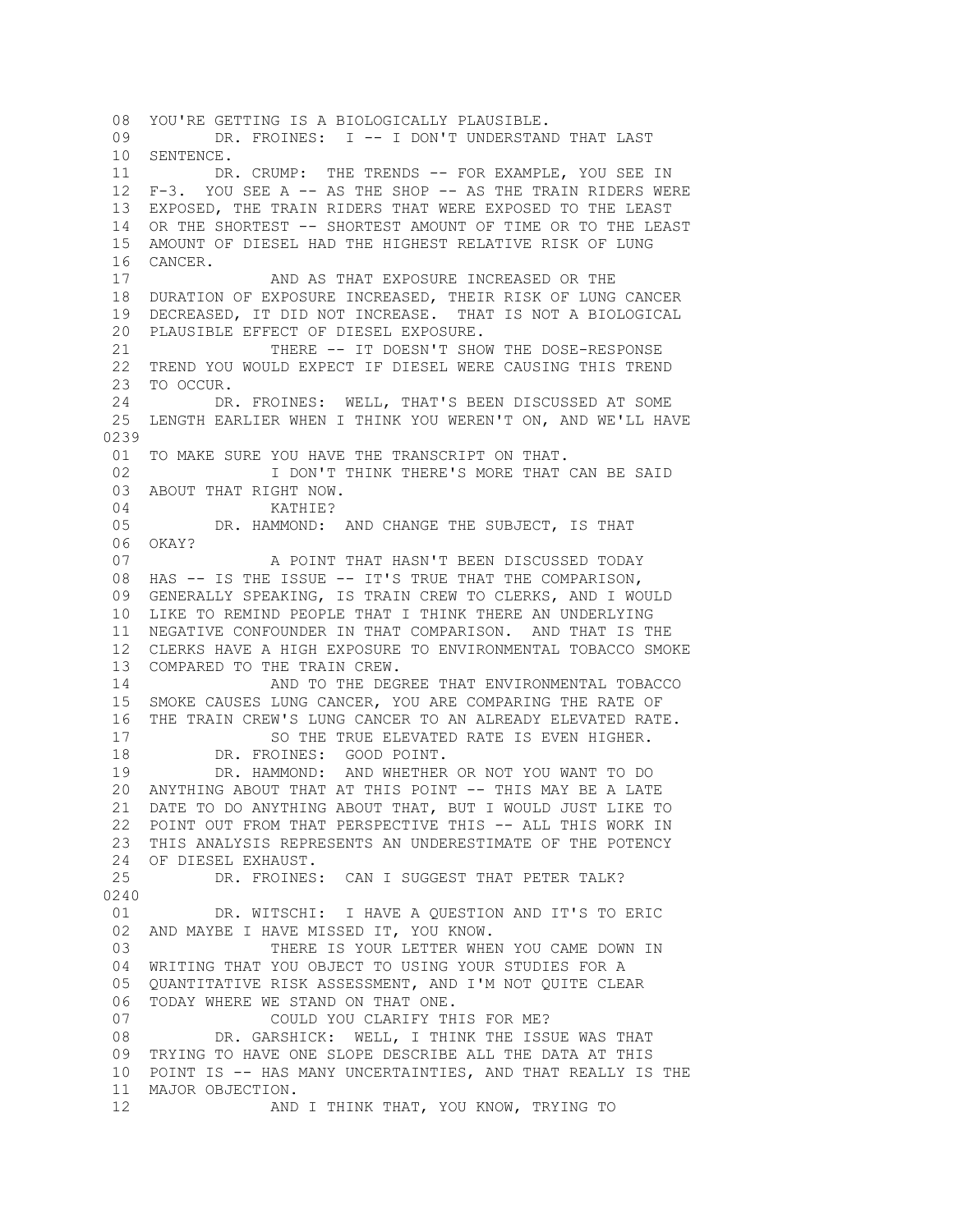13 EXTRAPOLATE BACK PAST EXPOSURES PLUS WITH THE STUDY THAT 14 NEEDS SOME ADDITIONAL FOLLOW UP TO DEFINE THAT SLOPE, AND 15 THAT WAS REALLY -- REALLY MY POINT. 16 AND I MEAN, IT SHOULDN'T BE UNDO EMPHASIS -- 17 THERE SHOULDN'T BE UNDUE EMPHASIS PUT ON THE SLOPE, 18 PARTICULARLY GIVEN THE DISCUSSIONS WE'RE HAVING RIGHT 19 NOW. 20 AND I -- I THINK THAT IT DEPENDS ON WHAT'S 21 DRIVING THE PROCESS. I MEAN, IF -- IF THE LAW SAYS THE 22 CALIFORNIA MUST COME UP WITH A -- WITH A SLOPE TO DRIVE 23 REGULATION, THEN THE POTENTIAL PROBLEM, POINTING AN 24 EMPHASIS ON THAT SLOPE, GIVEN ALL THE UNCERTAINTY -- ON 25 THE OTHER HAND, THE BOARD HAS TO IDENTIFY A TOXIC AIR 0241 01 CONTAMINANT BASED ON QUALITATIVE DISCUSSION, THEN WE HAVE 02 DONE THAT. 03 DR. GLANTZ: WELL, SEE THOUGH, I THINK YOU'RE KIND 04 OF MIXING -- YOU'RE KIND OF MIXING UP TWO POINTS HERE.<br>05 I THINK ONE OUESTION IS THE FUNDAMENTAL I THINK ONE QUESTION IS THE FUNDAMENTAL 06 QUALITY OF THE DATA, AND I THINK YOU'VE DEFENDED THAT 07 PRETTY WELL AT THIS MEETING TODAY. 08 THE SECOND QUESTION IS WHAT MODEL OR 09 MATHEMATICAL FUNCTION SHOULD YOU HAVE USED TO TRY TO 10 EXTRACT SOME SORT OF RISK NUMBER FROM THE DATA. 11 DR. GARSHICK: RIGHT. 12 DR. GLANTZ: AND I MEAN, WHAT YOU WERE ARGUING 13 EARLIER WITH THE INFAMOUS BLUE SLIDE WAS DON'T JUST DRAW 14 ONE STRAIGHT LINE IN CERTAIN WAYS. 15 BUT I THINK -- OR LET ME ASK YOU THIS. WOULD 16 IT BE FAIR TO SAY THAT YOUR DATA, APPROPRIATELY ANALYZED, 17 WHATEVER THAT MEANS, WOULD BE SUITABLE IN FACT FOR DOING 18 THE RISK ASSESSMENT? IT'S NOT A PROBLEM WITH THE DATA 19 ITSELF -- 20 DR. GARSHICK: THAT'S RIGHT. I DON'T THINK IT'S A 21 PROBLEM WITH THE DATA. IT'S A PROBLEM RIGHT NOW, I 22 MEAN, -- I TRIED TO IDENTIFY TWO THINGS WE CAN DO TO 23 IMPROVE THAT, AND WHEN THAT SHOULD BE DONE I'M NOT SURE. 24 THAT'S UP TO THE COMMITTEE. 25 BUT THE ONE IS THE FOLLOW UP, AND ONE IS 0242 01 GOING BACK AND TRYING TO REALLY NAIL DOWN WHEN THOSE 02 PEOPLE STARTED BEING EXPOSED TO DIESEL BECAUSE IT WASN'T 03 THE START OF FOLLOW UP -- THE START OF EXPOSURE IS VERY 04 IMPORTANT AND WHAT THE LEVELS MIGHT HAVE BEEN, AND WE ARE 05 ATTEMPTING TO DO THAT. 06 DR. GLANTZ: BUT YOU WERE -- I THINK THAT -- AND I 07 THINK ACTUALLY THIS HAS BEEN A CLARIFYING DISCUSSION FOR 08 ME BECAUSE, I MEAN, I THINK THE COMMENTS THAT YOU'VE 09 SUBMITTED EARLIER WERE BEING INTERPRETED AS SAYING, WELL, 10 THERE WAS SOMETHING WRONG WITH THIS DATA -- 11 DR. GARSHICK: NO. 12 DR. GLANTZ: NO. I UNDERSTAND WHAT YOU'RE SAYING 13 NOW. THAT IS VERY HELPFUL. 14 DR. FROINES: GEORGE? 15 DR. ALEXEEFF: AS A CLARIFYING POINT, AND YOU CAN 16 INDICATE WHETHER OR NOT THIS IS THE CASE. 17 THINK ONE OF THE ISSUES THAT YOU HAD WAS US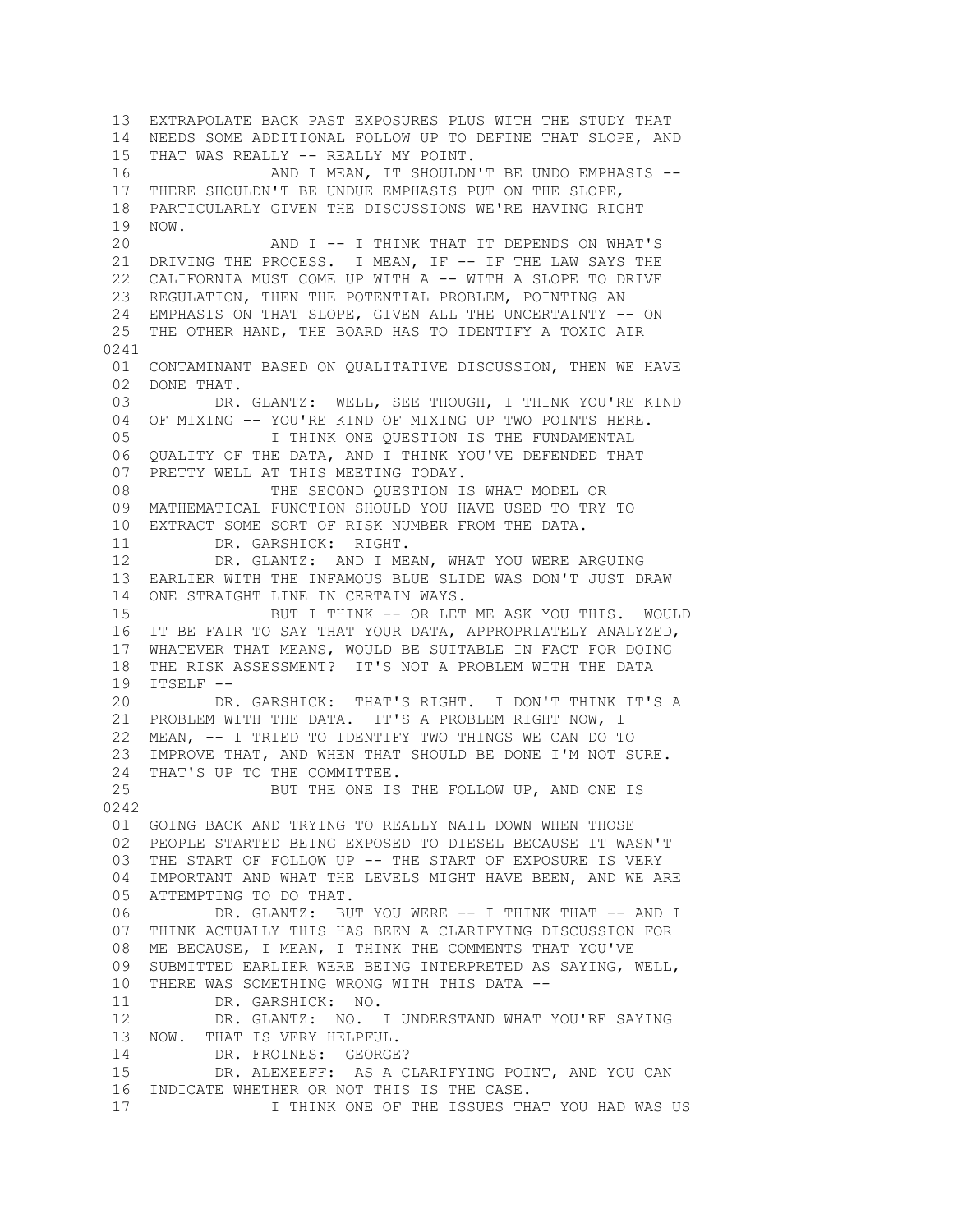18 USING THE ORIGINAL PUBLISHED SLOPE THAT CAME FROM YOUR 19 STUDY AS OPPOSED TO THE OTHER ORIGINAL DATA ANALYSIS THAT 20 YOU HAD. I MEAN THAT WAS ONE ISSUE THAT -- 21 DR. GARSHICK: THAT WAS EARLY ON. I THINK THAT -- 22 THAT WAS DONE -- RIGHT. I THINK THAT WE'VE SETTLED THAT 23 ISSUE, BUT THERE'S BEEN A CONSIDERABLE ANALYSIS ON THE 24 DATA SET. YOU KNOW, EVEN NOT INCORPORATING FOLLOW UP 25 AFTER 1976. 0243 01 **AND I'VE -- ALL I TRIED DO WAS MAKE PEOPLE**  02 AWARE OF THE LIMITATIONS AND SO HAS TOM. I MEAN, TOM SAID 03 HE DIDN'T THINK IT WAS POSSIBLE. 04 NOW, I THINK WE NEED TO GO BACK AND TRY TO 05 BETTER DEFINE HISTORICAL RAILROAD EXPOSURES, JUST GREAT 06 UNCERTAINTY ASSIGNED TO ONE SLOPE LOOKING AT THESE DATA. 07 DR. FROINES: I DON'T KNOW IF THAT IS TRUE. I 08 THINK THAT WHEN YOU GO THROUGH AND YOU LOOK AT WHAT'S BEEN 09 DONE IN THIS DOCUMENT AND LOOK AT THE RANGE OF RISK THAT 10 PEOPLE HAVE IDENTIFIED, AS I LOOK AT THE NUMBERS IN THE 11 ANALYSIS AND THE CONCLUSIONS, IT SEEMS TO ME, THAT THAT 12 RANGE IS FAIRLY REASONABLE HAVING BEEN LOOKED AT IN A 13 NUMBER OF DIFFERENT WAYS. 14 AND THAT WITHIN THE LIMITS OF -- OF SOME 15 OTHER DISCUSSIONS AND GIVEN THE LIMITS OF YOUR DATA, THAT 16 THESE GUYS SEEM PRETTY SOLID TO ME, AND THAT WE DO HAVE 17 UNCERTAINTY ABOUT THOSE NUMBERS. THERE'S NO QUESTION 18 ABOUT IT, AND I DON'T THINK ANYBODY IN THIS ROOM WOULD 19 ARGUE THAT. 20 BUT I THINK THAT THE DATA IS LEGITIMATE FOR 21 USE AND -- AND WHAT STAN AND OTHERS HAVE DONE HAVE BEEN --22 IN FACT, GONE TO GREAT ENDS.<br>23 WE HAVE NEVER E WE HAVE NEVER EVER HAD A DOCUMENT -- IN FACT, 24 YOU COULD TAKE EVERY RISK ASSESSMENT WE'VE EVER DONE AND 25 COMBINE THEM TOGETHER, AND THEY WOULDN'T MAKE THE DEPTH OF 0244 01 THIS RISK ASSESSMENT. 02 AND I THINK THAT ONE HAS TO PUT THIS RISK 03 ASSESSMENT INTO SOME PERSPECTIVE. WE'VE HAD -- THIS IS 04 NOW OUR THIRD WORKSHOP. WE HAVE GONE THROUGH THIS AND 05 THROUGH IT AND THROUGH IT, AND WE WILL NEVER, I HOPE IN MY 06 LIFE AGAIN, HAVE TO GO THROUGH A CHEMICAL OF THIS WITHIN 07 THIS DEPTH. 08 AND SO THAT AT SOME LEVEL WE ARE SAYING THAT 09 WE HAVE AN ENORMOUS AMOUNT OF DATA THAT WE'RE USING, AND 10 WE'RE PENALIZING OURSELVES BY CONTINUING TO -- IN A SENSE, 11 ALMOST OVERSTATE THE UNCERTAINTY, WHICH ISN'T TO SAY THERE 12 ISN'T AN ENORMOUS AMOUNT OF WORK LEFT TO BE DONE BECAUSE 13 THERE CLEARLY IS, AND HOPEFULLY YOU WILL DO MUCH OF IT. 14 AND THERE ARE CLEARLY BIOLOGICAL ISSUES THAT NEED FURTHER 15 DETERMINATION. NOBODY IS ARGUING THAT THIS IS A CLOSED 16 BOOK. 17 BUT I ALSO THINK THAT WE SHOULD BE -- 18 SHOULDN'T BE HESITANT TO SAY THERE IS AN AWFUL LOT THERE 19 AS WELL AND THAT WE CAN USE THAT TO MAKE SOME DECISIONS TO 20 HELP US GO FORWARD, RECOGNIZING THOSE -- RECOGNIZING THOSE 21 UNCERTAINTIES. 22 I MEAN, I HATE TO BRING THIS BACK, BUT WHEN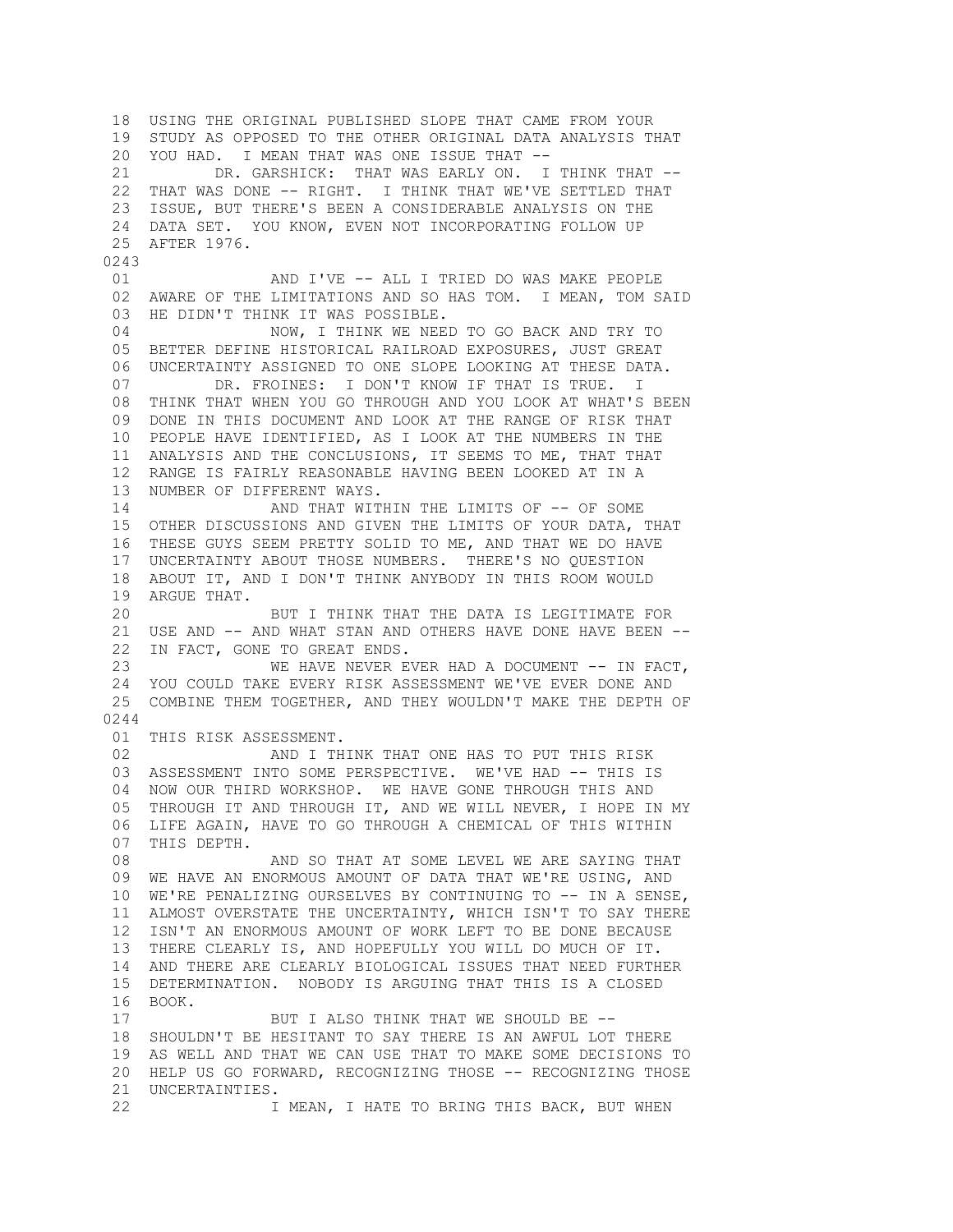23 WE DID METHYLENE CHLORIDE A FEW YEARS AGO, WE TOOK THREE 24 DATA SETS. AN ANIMAL STUDY AT 4,000, 2,000 AND A CONTROL, 25 AND WE DREW A LINE THROUGH IT, AND WE SAID THAT'S IT. AND 0245 01 THAT WAS IT. AND BY THESE STANDARDS, THAT WAS SILLY AT 02 BEST. 03 AND THEN DALE AND SOME OTHERS CAME IN AND 04 SAID, OH, WE'VE GOT TO MAKE A LITTLE ADJUSTMENT BECAUSE 05 WE'VE GOT SOME COMPETITION BETWEEN P-450 AND GLUTATHIONE 06 AND, SO WE DID SOME P.B.P.K. MODELING, AND THAT WORKED OUT 07 FINE. 08 AND SO ONE HAS TO HAVE SOME HUMILITY ABOUT 09 THE SCOPE OF THIS DATA. I THINK ACTUALLY WE'RE DEALING 10 WITH OVER 30 EPIDEMIOLOGIC STUDIES, AND THAT THE DATA WE 11 HAVE BEFORE US IS ACTUALLY QUITE GOOD. WE SHOULD SAY 12 THAT. IT IS QUITE GOOD, AND WE HAVE DONE AN AWFUL LOT OF 13 WORK IN THE PROCESS. 14 NOW, I DON'T KNOW HOW THIS PANEL IS GOING TO 15 DECIDE IN A MONTH FROM NOW, BUT I CERTAINLY DON'T AGREE 16 WITH THE NOTION THAT THE DATA IS FUNDAMENTALLY FLAWED AND 17 THERE ARE SO MANY UNCERTAINTIES THAT WE CAN'T FIND OUR WAY 18 THROUGH THE -- FROM THE FOREST TO THE TREES OR VICE VERSA. 19 ANYWAY. 20 DR. GARSHICK: YOU KNOW, IN TERMS OF THE 21 QUANTITATIVE ASPECTS OF THE ANALYSIS, IN TERMS OF THE 22 QUALITATIVE ASPECTS, A LOT OF -- A LOT OF WEIGHT TENDS TO 23 BE GIVEN TO DECISIONS MADE BY -- BY BODIES SUCH AS THIS, 24 PARTICULARLY SPECIFYING RANGES SUCH AS UPPER LEVELS OF 25 RANGE MAY BE UNDULY EMPHASIZED AS COMPARED TO LOW LEVELS 0246 01 OF RANGES. AND THAT'S WHAT I'M TALKING ABOUT, THE 02 UNCERTAINTY. 03 NOW, IT SHOULDN'T -- IT SHOULDN'T PARALYZE 04 THE REGULATORY PROCESS, BUT AND THE REASON WHY I'M 05 EMPHASIZING THE UNCERTAINTIES IS THAT MAY INDEED HAPPEN, 06 AND UNTIL WE KNOW MORE ABOUT THE ACTUAL POTENCY OF DIESEL 07 PER SE, WE'LL BE FORCED TO LIVE WITH THE -- HAVE THE 08 UNCERTAINTIES, AND I THINK THAT THE STAFF MADE A COMMENT 09 THAT THEIR OPINION THAT THE LOWER LEVEL OF THE RANGE WAS 10 MORE -- MORE APPROPRIATE. PERHAPS LOWER THAN THAT. 11 SO I THINK THAT'S THAT -- I'LL JUST ADD THAT 12 CAVEAT. 13 DR. FROINES: I AGREE. I AGREE. NO PROBLEM. NO 14 PROBLEM. 15 THINK THAT -- LET ME -- LET ME ASK YOU A 16 COUPLE OF QUESTIONS. ACTION ITEMS. WE SHOULD ALWAYS HAVE 17 ACTION ITEMS AFTER A MEETING. ONE ACTION ITEM -- WHAT? 18 DR. GLANTZ: ADJOURNING. 19 DR. FROINES: I UNDERSTAND THAT, AND IF I DON'T 20 SHUT UP AND -- ERIC AND I SHUT UP SOON, THERE WON'T BE 21 ANYBODY TO TALK ABOUT ACTION ITEMS WITH BECAUSE A NUMBER 22 OF PEOPLE HAVE LEFT ALREADY. 23 BUT FIRST IS THOSE PEOPLE WHO HAD SLIDES OR 24 OVERHEADS, WE DO NEED TO GET -- OBTAIN THEM SO WE CAN SEND 25 COPIES OF THE SLIDES AND OVERHEADS TO ALL THE ATTENDEES. 0247 01 SO THAT'S ONE ACTION ITEM.